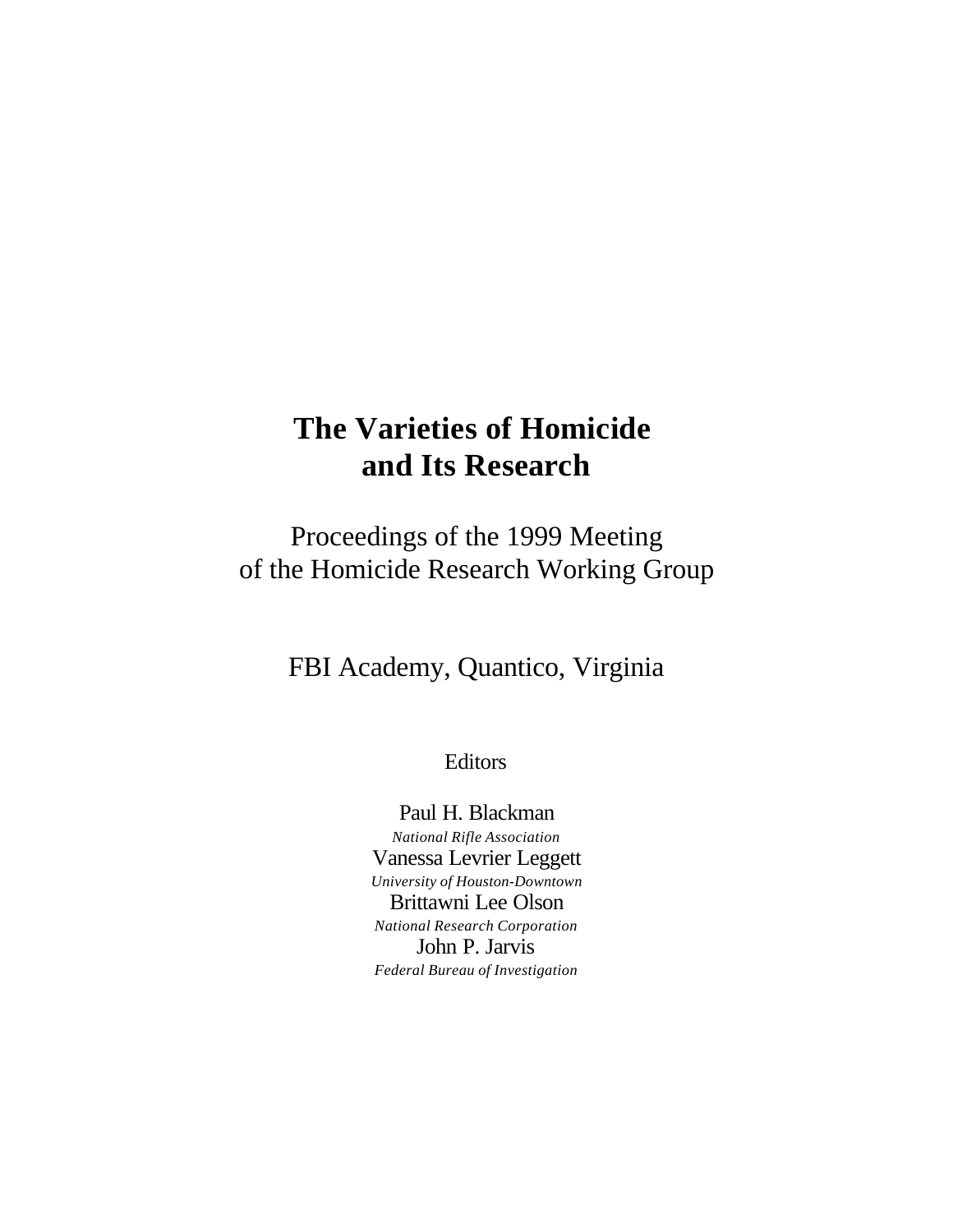Findings and conclusions of the research reported here are those of the authors and do not necessarily reflect the official position or policies of the U.S. Department of Justice or the Federal Bureau of Investigation.

Published by FBI Academy, Federal Bureau of Investigation, U.S. Department of Justice.

Cover design by Cynthis Laskiewicz, Behavioral Science Unit, FBI Academy.

Suggested citation: Blackman, P.H., Leggett, V.L., Olson, B.L., & Jarvis, J.P. (Eds.). (2000). *The varieties of homicide and its research: Proceedings of the 1999 meeting of the Homicide Research Working Group.* Washington, DC: Federal Bureau of Investigation.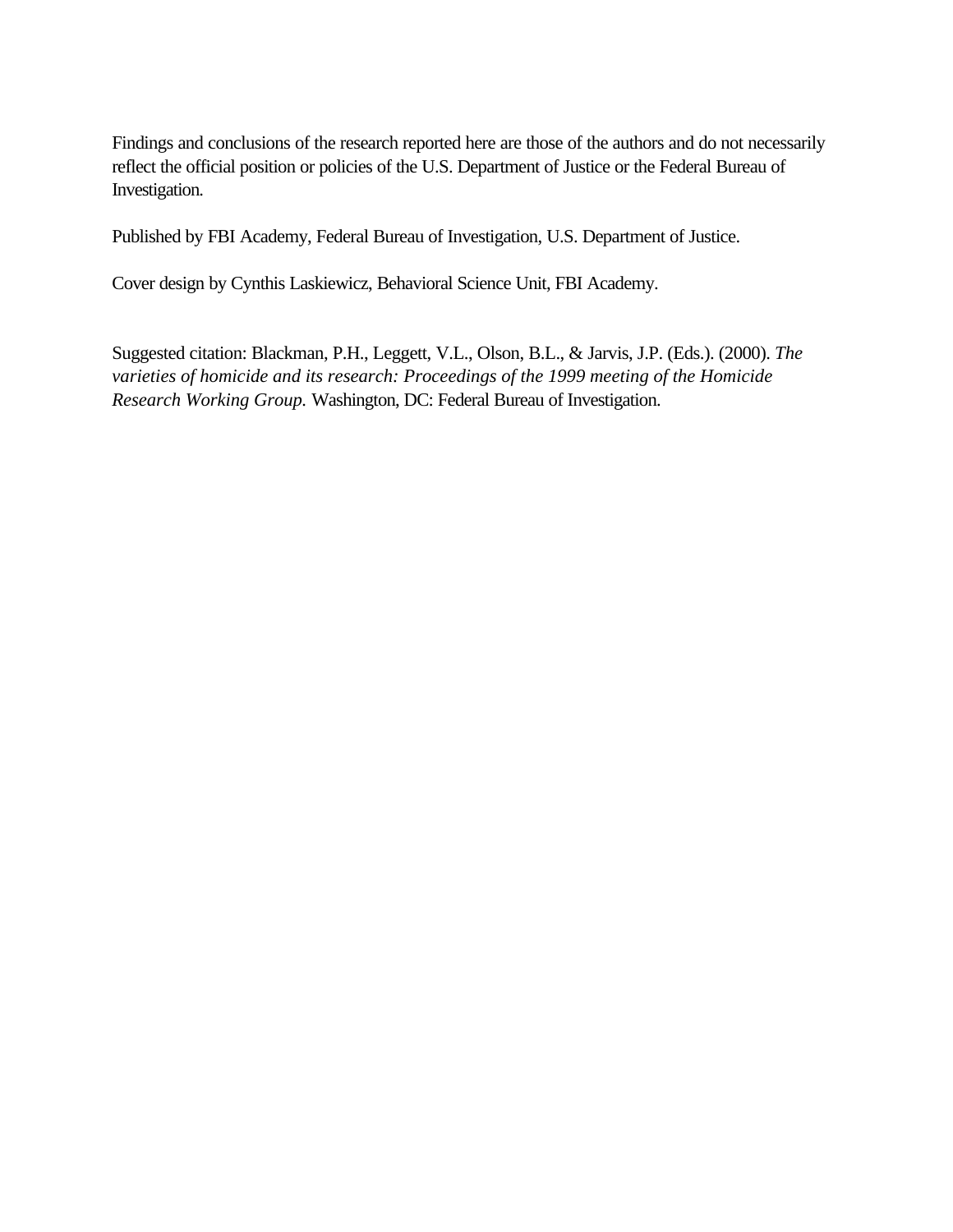#### **FOREWORD**

Crime and violence continue to be a major challenge facing the nation. Encouragingly, recent statistics show marked declines in crime in the United States (Federal Bureau of Investigation, 1999). However, as recent as just a few years ago, rates for crimes of violence and homicide were recorded to be at near all time high levels. As a consequence, various efforts to respond to an apparent "epidemic of violence" in the United States resulted. Among these New York Cities' COMPSTAT approach to crime analysis, Richmond, Virginia's Project Exile to curb gun use, and the Boston Gun Project are but a few of the programmatic efforts that are widely believed to have contributed to the decline of violent crime rates within these communities. Yet, each of these crime control efforts has at least one element in common. All have been, either directly or indirectly, examined for their contributions and limitations by the researchers, practitioners, and academics that comprise the Homicide Research Working Group (HRWG).

Dedicated to examining the causes, correlates, and promise for preventing both homicide and violent behavior, The HRWG, with support from the National Institute of Justice, was formed in 1991. In June 1992, at the University of Michigan in Ann Arbor several researchers and academicians assembled to discuss issues related to the measurement, research and understanding of violence and homicide. As noted above, reported rates for these crimes were at unprecedented levels in 1992. At this gathering the HRWG was formalized and annual meetings have followed. This effort has yielded a body of knowledge, a scholarly journal, programmatic directions, and collaborative relationships among researchers that significantly enhance our understanding of the problems of homicide and the potential to prevent these tragic outcomes.

In furtherance of this effort, the Training Division of the Federal Bureau of Investigation, United States Department of Justice, initially hosted the annual meetings of the 1993 Homicide Research Working Group at the FBI Academy in Quantico, Virginia. This symposium brought together approximately 50 individuals and served as a catalyst for further research and discovery. The proceedings from this 1993 symposium were then published by the National Institute of Justice. As a direct consequence of the success of these earlier HRWG meetings, the Behavioral Science Unit of the FBI Academy again hosted the 1999 meetings of the HRWG. This symposium brought together more than 80 practitioners, researchers, academicians, and others who were seeking to further work on the changing causes, correlates, and potentials for curbing the incidence of both homicide and violence.

These proceedings represent not only a compilation of the activities of these 1999 meetings but also serve to underscore the commitment by government, private industry, and the public that are necessary to understand and prevent the problems created by violence and homicide. It is hoped that the information provided herein will continue to assist individuals and organizations dedicated to broadening our understanding of the problems of violence and homicide. This symposium, and the information contained in the articles published here, have two goals: 1) the enhancement of the state of knowledge relative to homicide and violence in our society and 2) the identification of strategies to prevent such behavior now and in the future.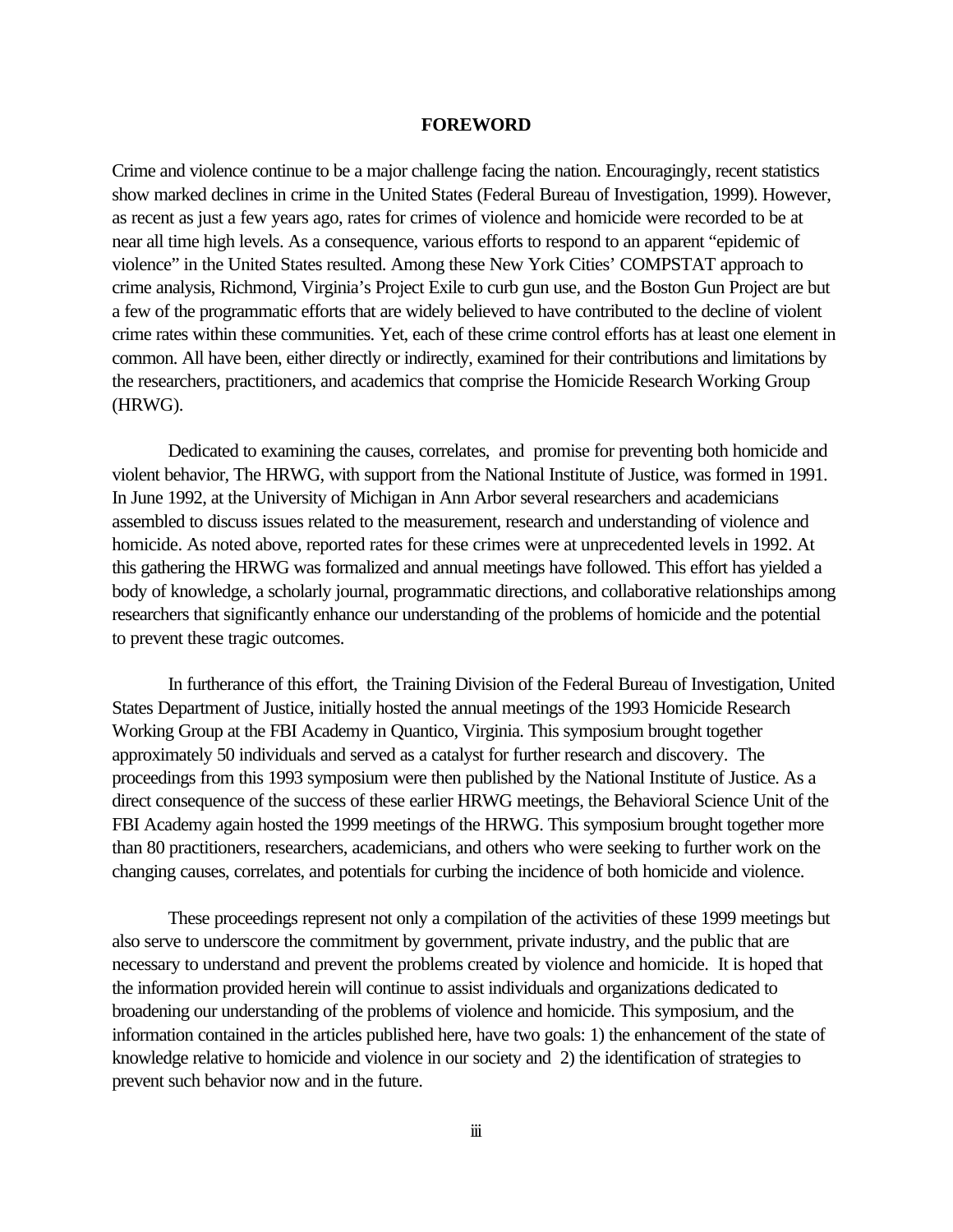John Jarvis Behavioral Science Unit FBI Academy

Federal Bureau of Investigation 1999 Crime in the United States, Uniform Crime Reports: Washington, D.C..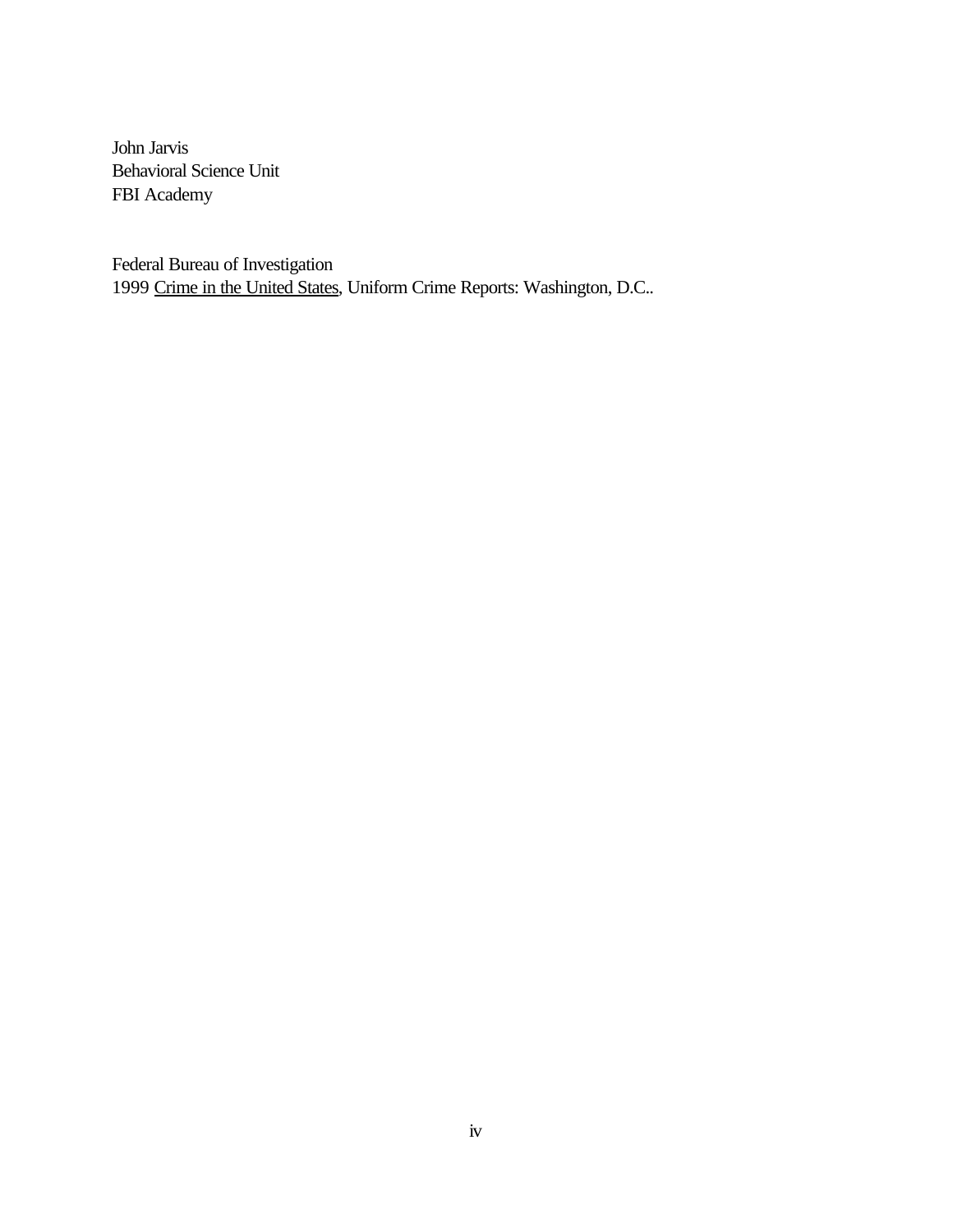#### **PREFACE**

As with its predecessors, the eighth annual workshop of the Homicide Research Working Group was sponsored by a group interested in homicide research. This year's participants were equally interested in learning about, and taking advantage of, the facilities of the sponsoring organization. The HRWG is distinguished in part by its fusion of scholarly research (which probes the causes of violence on paper) with practical studies (which reveal its effects on the streets). It seemed the perfect marriage, then, when the FBI Academy -- as it had for the second annual symposium in 1993 -- offered its facilities again in 1999. This unique symbiosis afforded the opportunity for stimulating discussions on members' papers and sessions on such topics as stalking and profiling presented by agents from the FBI and the United States Secret Service. Members were also given a tour of the Academy to learn more about aspects of the FBI's work as it might relate to homicide and its investigation/research.

In the past, the Proceedings of the HRWG meetings, variously called workshops and symposia, were published by the National Institute of Justice (NIJ) of the Department of Justice, which essentially sponsored the HRWG in its early years. With the growth of the organization, to the point where Sage Publications publishes *Homicide Studies: An Interdisciplinary & International Journal*, it no longer seemed appropriate for the NIJ to continue to publish material not based on NIJ sponsorship. Fortunately, for the 1999 Proceedings, the FBI Academy decided to expand its role as host to assume the role of publisher for the Proceedings, which include copies of the papers delivered at the annual meeting, as well as summaries of the discussions related to those papers. These proceedings also include brief summaries of the panels held, involving presentations and discussions without papers, on stalking, media coverage of homicide and its research, and profiling.

It should be noted that there have been some substantive changes in format and content. Some of the authors of the various papers took advantage of the time between the oral presentation and the deadlines for submission of the written versions to update and revise their papers. Indeed, some of the titles differ between these proceedings and the more tentative titles listed in the Agenda for the meeting (first appendix), and authorship has occasionally been expanded. In addition, Discussions for each panel are based on the notes taken by the various recorders during the sessions, but have been modified for uniformity. As there are no standard rules for how notes are recorded, there is considerable variation as to what was deemed worthy of recording. Moreover, because there are two intermediate steps between participants' oral commentary during the discussions and our written summary of what was spoken, nothing reported here should be treated as a precise quotation, although we hope the gist of each statement is accurate. Lastly, in fairness to contributors and editors, it should be noted that software incompatibility and other computer glitches sometimes made aspects of conversion -- e.g., page layout, grammar, even spelling, especially related to the use of graphics -- beyond the abilities of authors and editors to correct. And, of course, allowances should be made for standard human errors. Nonetheless, these Proceedings should prove useful to scholars of lethal violence.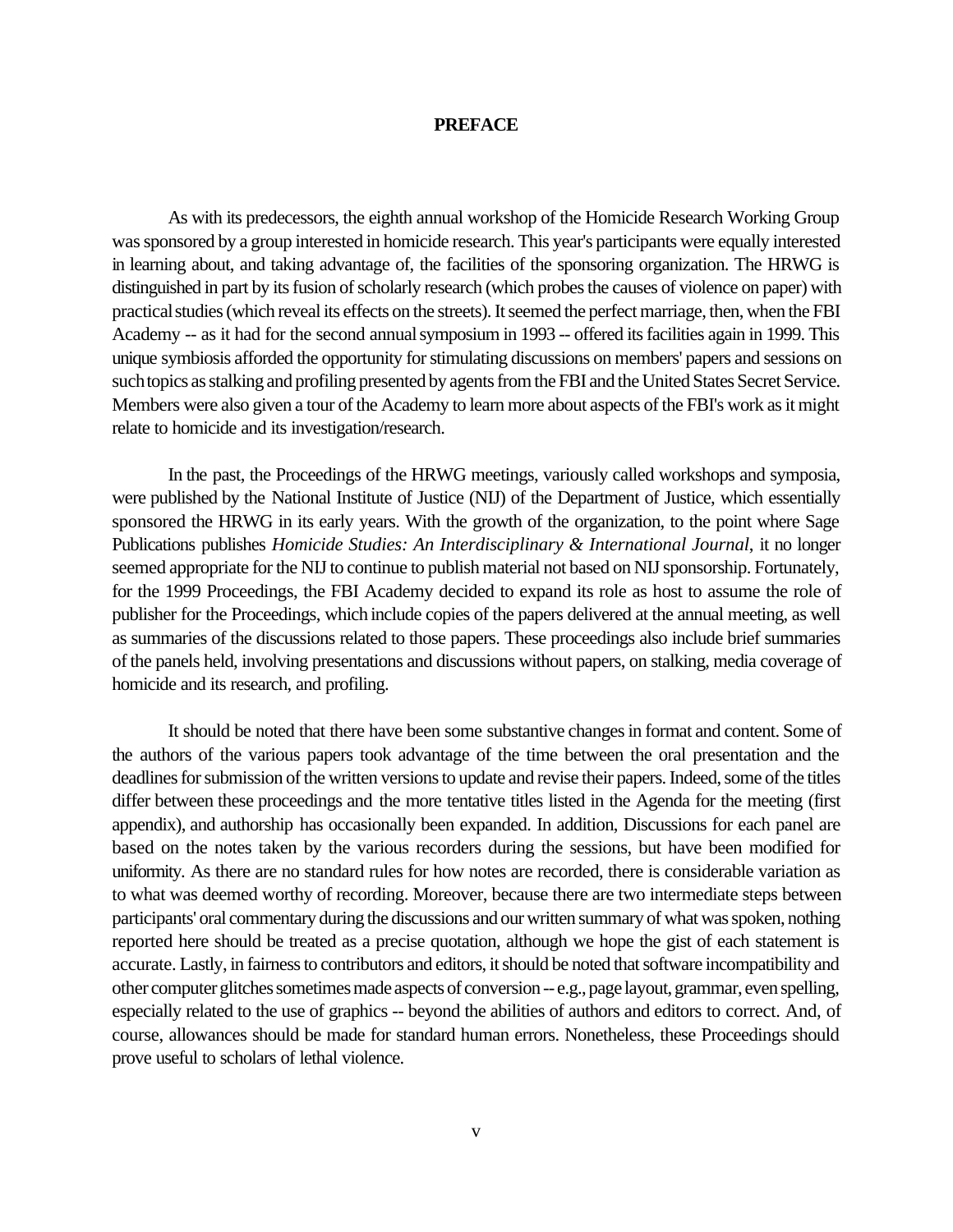Grateful acknowledgment is due to all those who assisted with these proceedings and the meeting. The editors wish to thank Dwayne Smith, who, based on his experience as editor of *Homicide Studies*, has always been willing to respond to editorial inquiries. Additionally, members of the HRWG appreciate those at the FBI Academy who made it possible for the group to enjoy the educational enhancement its facilities provided. Special thanks are due to John Patrick Jarvis, of the Behavioral Sciences Unit, for orchestrating the FBI's sponsorship of the meeting and publication of these proceedings, as well as for continuing to support the HRWG and its mission. And, finally, thanks to all participants, who, through their research and dedication, continue to further that worthy mission, which aims to understand the sources of lethal violence and, ultimately, how it might be reduced.

Paul H. Blackman Vanessa Levrier Leggett Brittawni Lee Olson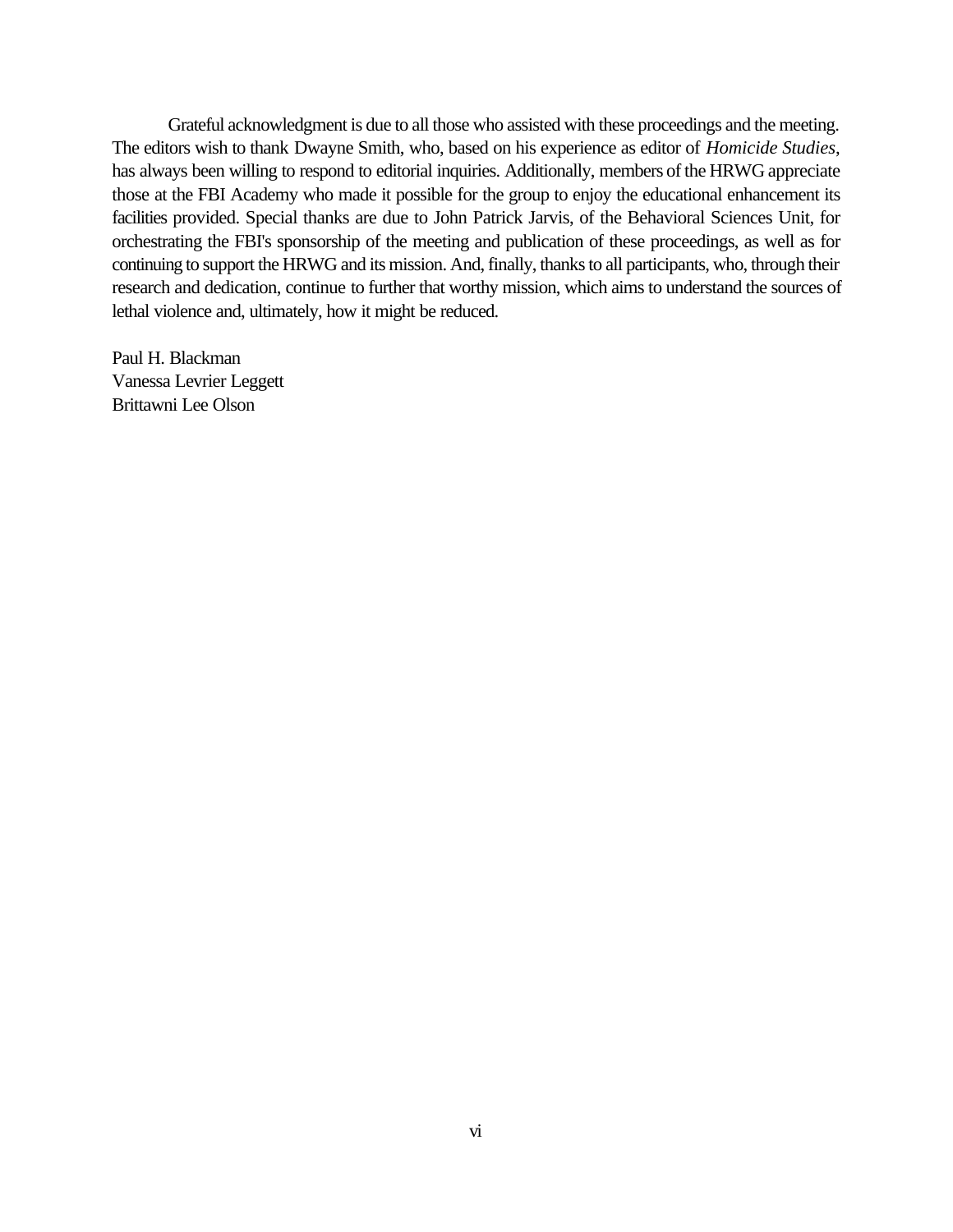## **TABLE OF CONTENTS**

| Foreword<br>Preface<br><b>Table of Contents</b>                                                                                                                                                | $\dddot{\mathbf{m}}$<br>$\mathbf V$<br>vii |
|------------------------------------------------------------------------------------------------------------------------------------------------------------------------------------------------|--------------------------------------------|
| CHAPTER ONE: METHODOLOGY OF HISTORICAL STUDIES                                                                                                                                                 | $\mathbf{1}$                               |
| A capture-recapture approach to the estimation of hidden historical killings<br>Douglas L. Eckberg                                                                                             | 3                                          |
| Estimating the accuracy of historic homicide rates: New York City and Los Angeles<br>Eric Monkkonen                                                                                            | 13                                         |
| Homicides in Savannah (1896-1903): data collection<br>Vance McLaughlin                                                                                                                         | 21                                         |
| Getting away with murder?: homicide and the coroners in nineteenth-century London<br>Mary Beth Emmerichs                                                                                       | 31                                         |
| Discussion                                                                                                                                                                                     | 37                                         |
| <b>CHAPTER TWO: HOMICIDES AGAINST WOMEN</b>                                                                                                                                                    | 43                                         |
| When homicide data bases do not answer the questions: field strategies for locating and<br>interviewing proxies<br>Judith McFarlane, Carolyn Rebecca Block, Gail Rayford Walker, and Christine |                                            |
| <b>Ovcharchyn Devitt</b>                                                                                                                                                                       | 45                                         |
| Criminal and restraining order histories of intimate partner-related homicide<br>offenders in Massachusetts, 1991-1995                                                                         |                                            |
| Linda Langford, Nancy Isaac, and Sandra Adams                                                                                                                                                  | 57                                         |
| Legal reactions to intimate partner homicide: a preliminary look at the role of gender<br>and intimacy                                                                                         |                                            |
| Myrna Dawson                                                                                                                                                                                   | 67                                         |
| Reproductive age women are over-represented among victims of wife-killing<br>Todd K. Shackelford, David M. Buss, and Jay Peters                                                                | 73                                         |
| Discussion                                                                                                                                                                                     | 85                                         |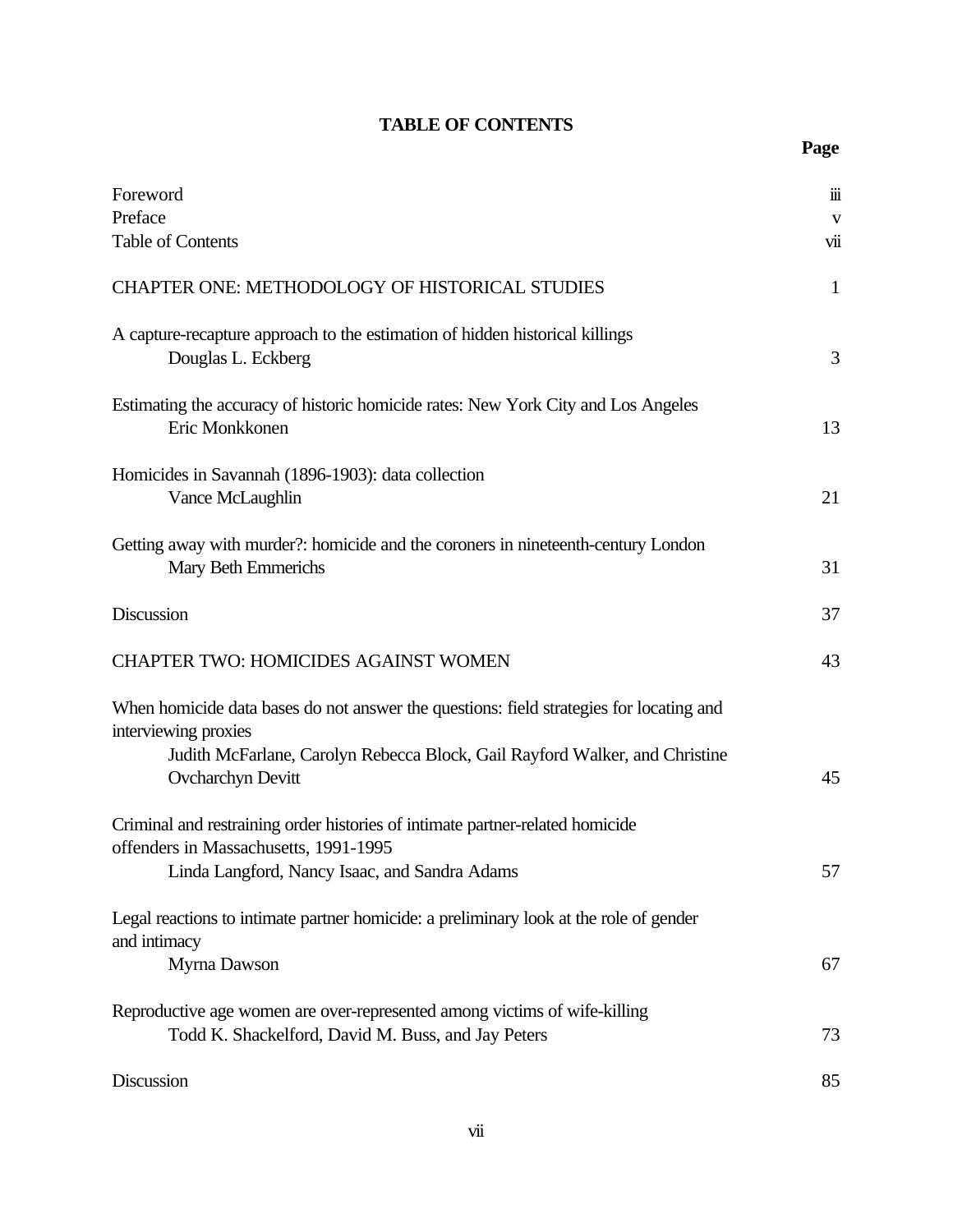| CHAPTER THREE: HOMICIDE PERPETRATORS AND VICTIMS                                                                                                                                         | 89  |
|------------------------------------------------------------------------------------------------------------------------------------------------------------------------------------------|-----|
| Prior involvement with drugs, illegal activities, groups, and guns among a sample of<br>young homicide offenders                                                                         |     |
| Harry M. Brownstein, Susan M. Crimmins, Judith A. Ryder, Raquel Marie<br>Warley, and Barry J. Spunt                                                                                      | 91  |
| The nature of expressiveness and instrumentality in homicide, and its implications<br>for offender profiling                                                                             |     |
| C. Gabrielle Salfati                                                                                                                                                                     | 105 |
| Victim and perpetrator characteristics for firearm-related homicides of youth during<br>1991-1997                                                                                        |     |
| Evelyn M. Kuhn, Carrie L. Nie, Mallory E. O'Brien, Richard L. Withers,<br>and Stephen W. Hargarten                                                                                       | 117 |
| The homicide and drug connection<br>Dean G. Rojek                                                                                                                                        | 131 |
| State homicide victimization rates: do regression results differ by sex or race?<br>Thomas B. Marvell                                                                                    | 141 |
| Fabricated illness and homicide of children: solving complex medical problems with<br>a computerized database system<br>Donna Rosenberg                                                  | 147 |
| Discussion                                                                                                                                                                               | 155 |
| <b>CHAPTER FOUR: GUN-RELATED RESEARCH AND RESEARCH IN PROGRESS</b>                                                                                                                       | 159 |
| Using federal firearms licenses (FFL) data as an indirect measure of gun availability<br>Jay Corzine, Lin Huff-Corzine, and Greg Weaver                                                  | 161 |
| Matching homicide reports and death records in California<br>Jason Van Court and Allegra Kim                                                                                             | 175 |
| Homicide gun characteristics before and after the 1994 crime bill<br>Stephen W. Hargarten, Evelyn M. Kuhn, Carrie L. Nie, Mallory O'Brien,<br>Richard L. Withers, and Garen J. Wintemute | 179 |
| School shootings in the United States: a typology of lethal and nonlethal injury                                                                                                         |     |

viii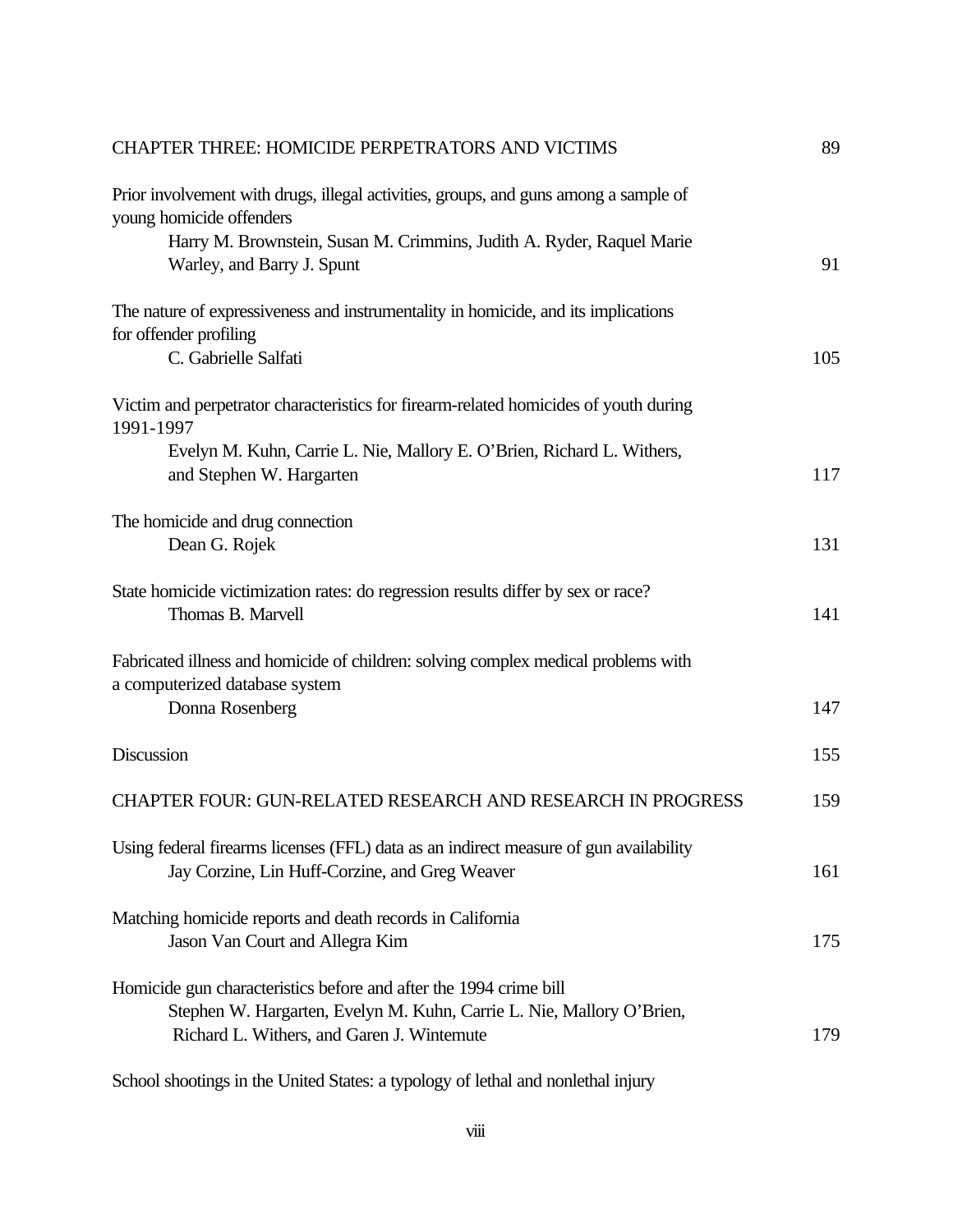| Kathleen M. Heide, Cary Hopkins Eyles, and Erin Spencer                                                                                                                    | 183 |
|----------------------------------------------------------------------------------------------------------------------------------------------------------------------------|-----|
| Discussion                                                                                                                                                                 | 189 |
| <b>CHAPTER FIVE: MULTIPLE MURDER</b>                                                                                                                                       | 195 |
| Firearm homicide-suicide events in southeastern Wisconsin, 1991-1997<br>Carrie L. Nie, Evelyn M. Kuhn, Mallory E. O'Brien, Richard L. Withers,<br>and Stephen W. Hargarten | 197 |
| Parricidal familicide<br>Vanessa Levrier Leggett                                                                                                                           | 209 |
| Offense, offender, and victim characteristics of public mass murder incidents in<br>the United States, 1975-1999<br>Thomas A. Petee and Kathy G. Padgett                   | 226 |
| Murder-for-hire: an exploratory study of participant relationships<br>James A. Black                                                                                       | 236 |
| Discussion                                                                                                                                                                 | 249 |
| <b>CHAPTER SIX: SUMMARIES OF PANELS WITHOUT PAPERS</b>                                                                                                                     | 255 |
| <b>Stalking</b><br>Pat Tjaden, Brian Vossekuel, Robert Fein, and Marie Dyson                                                                                               | 257 |
| Homicide, homicide research, and the news media -- Littleton and beyond<br>Ted Gest, Gary Fields, Kristan Trugman, Allan Lengel, and Tom Petee                             | 261 |
| Profiling<br>Mark Safarik                                                                                                                                                  | 263 |
| <b>APPENDICES</b>                                                                                                                                                          | 267 |
| Agenda for 8th annual symposium of the Homicide Research Working Group                                                                                                     | 269 |
| Participants in the symposium                                                                                                                                              | 273 |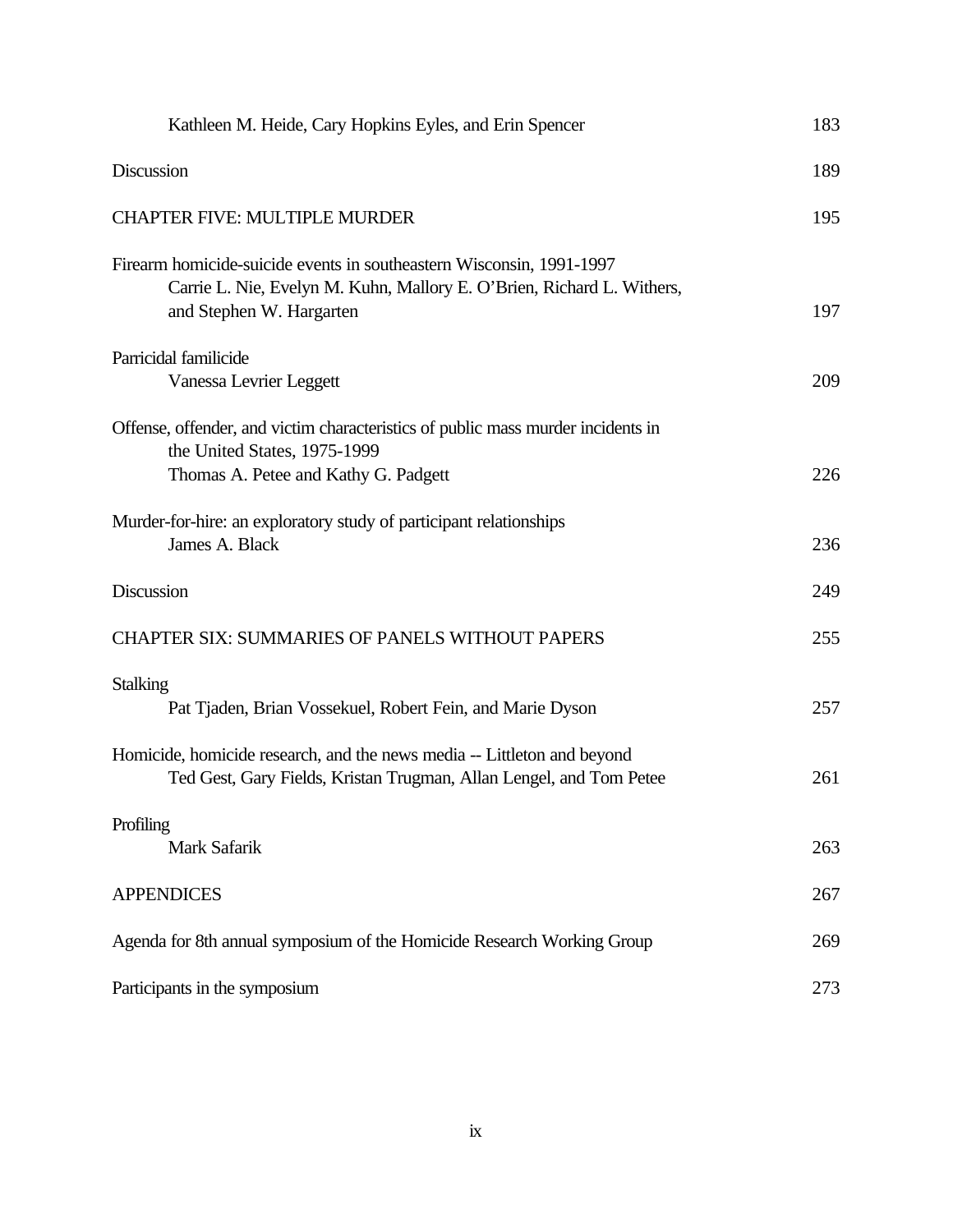**CHAPTER ONE**

## **METHODOLOGY OF HISTORICAL STUDIES**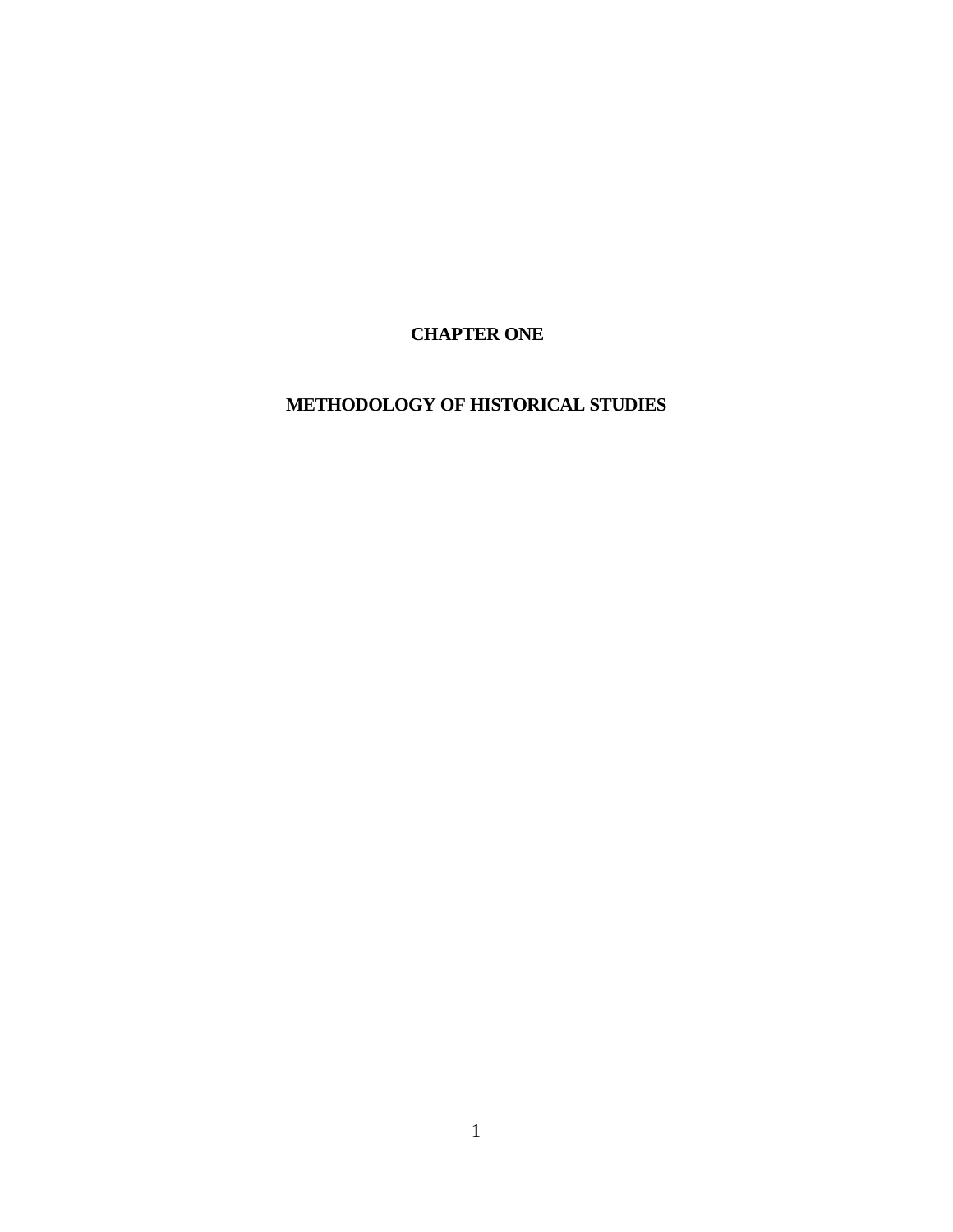## **A CAPTURE-RECAPTURE APPROACH TO ESTIMATION OF HIDDEN HISTORIAL KILLINGS**

Douglas Eckberg, Department of Sociology, Winthrop University, Rock Hill, SC 29733

#### **ABSTRACT**

Any scholar attempting to trace historic trends in homicide must grapple with the issue of missing data**,** some of which are yet to be uncovered, but others of which have disappeared forever. This paper shows the utility of multi-source "capture-recapture" (or "dual enumeration") methods for estimating the number of unrecorded murders, using newspaper and archives data for the state of South Carolina, 1877- 1878. Results are dramatic. In comparison with the capture-recapture estimate of total homicides, at least 58% of the state's murders for the 2 years are not to be found in the South Carolina State Department of Archives and History; the major newspaper of the state missed at least 30%; and the combined sources missed at least 20%. Clearly, any historical trend study based on the 2 sources alone would face a formidable undercount problem. The 19th century Southern culture and social structure, and the ruralness of the state, may contribute to the problem.

#### **INTRODUCTION**

As with other historical trends, those of homicide are derived from counts from some set of sources, including coroners' records, indictments, arrests, and newspaper accounts. But what proportion of the original incidents were recorded and – if so – still exist? Adding sources usually increases the count, but it cannot be known directly how closely this approaches the true figure. The available count for any period before the development of regular death or crime reporting likely will undershoot the true number substantially*.* This will make earlier periods appear less violent than they were, create false upward trends, overstate real upward trends, and mask downward trends.

The problem of missing or hard-to-count phenomena has long interested demographers, who have devised methods that may be helpful for the type of problem faced here. In this paper, I will discuss the uses and limitations of one demographic method suited to historical data. Originally called the method of Chandrasekar and Deming after its developers, the class of such methods are now usually referred to as "dual-enumeration" or "capture-recapture" methods. I will describe the method, including its major limitation, then will show its applicability for estimating the number of unrecorded or lost homicides by applying it to homicide data from post-Reconstruction South Carolina. It relies on characteristics of the individual cases that are found from different sources, so I will describe the two homicide data sources, including technical issues that the historian or historically-oriented social scientist will need to address. After deriving estimates of the number and rate of South Carolina homicides, I will discuss some implications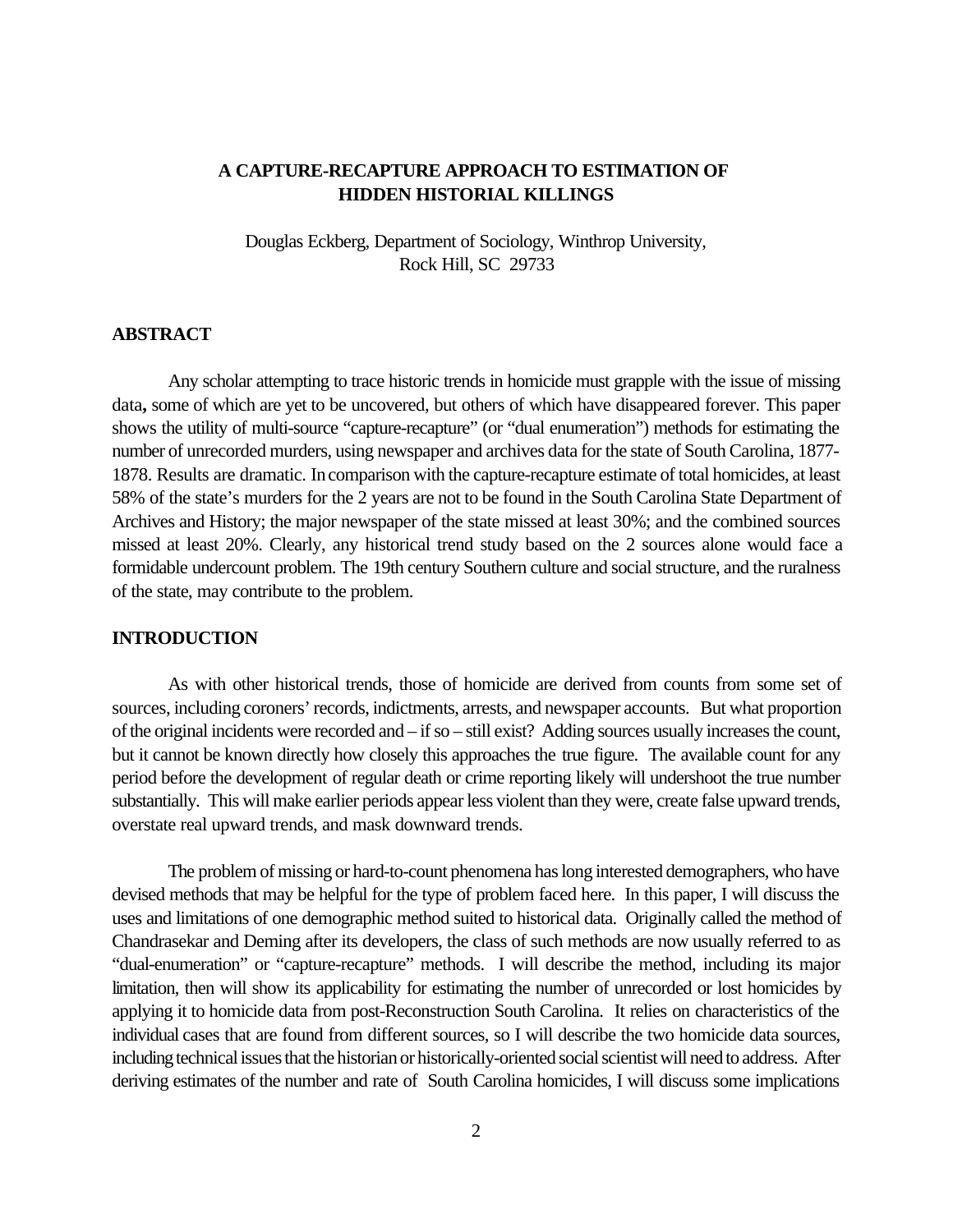for the use of historical records.

#### **CAPTURE-RECAPTURE METHODS**

Chandrasekar and Deming (1949) developed the method to estimate the number of births or deaths missed by registrars. To estimate the missing number, they matched individuals from two lists, originally a registrar's list and the list obtained via a house-to-house canvas. Each list presumably misses some births or deaths, and *each* serves as a criterion for judging the completeness of the other. Technical characteristics of the method allowed estimation of the "dark figure" and, in some cases, standard errors and confidence intervals as well. Because of this, such methods have found a wide variety of applications by law enforcement, health care, and social service agencies. In a rare historical application, Crimmins (1980) used it to estimate the completeness of mortality data from the 1900 U.S. census and death registration data, but it has never, to this writer's knowledge, been used to estimate historical homicide numbers.

Beginning with the two just-mentioned lists, items are matched and divided into three categories:

 $N_1$  = the number found only on the *first* list  $N_2$  = the number found only on the *second* list  $C =$  the number found on *both* lists

The *actual* number of items is the sum of those in the three categories plus an unknown number (X) that are missing from both lists. The initial, estimate of the number of items missing from both lists is

 $X = (N_1)(N_2)/(C),$ 

so the initial estimate of the total number of items is

$$
T = N_1 + N_2 + C + X.
$$

#### **LIMITATIONS OF CAPTURE-RECAPTURE METHODS**

There are several criteria that must be met for the estimates to be accurate, all of which probably will be violated to some extent. I will discuss four criteria that are mentioned by most scholars who use the methods. First, items must belong in the categories to which they are assigned. All items included on the lists should belong on the lists, and those excluded should not. Theoretically either they do or do not, but in practice one has to use decision criteria and there are likely to be false positives (non-homicides that are mistakenly included in the totals) and false negatives (real homicides that are mistakenly excluded). Is a reported "killing" really an accident, a suicide, or a death from some unrelated cause? Was there a death at all, or was there a false report? Including a false positive will both add a homicide to the count and add to the estimate of uncounted homicides. Excluding a false negative will have the opposite effect.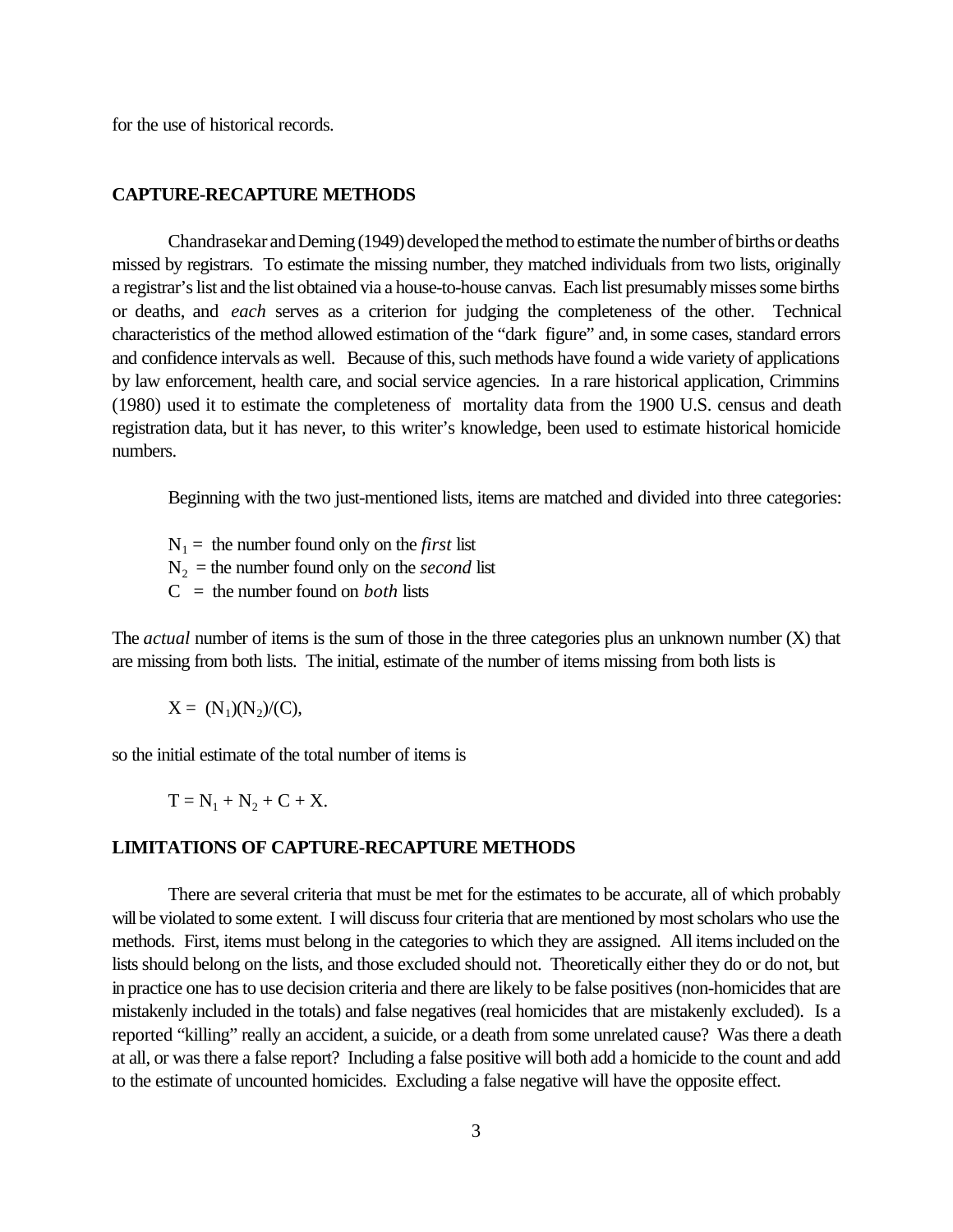Second, items must belong in the geographical area, time period, and specific population under study. Errors of "scope" concern homicides that really happened, but in different periods, places, or populations than the one being studied. Their effects are the same as those of inclusion errors. It can be hard to get geographical and population closure with highly mobile populations.

Third, it must be clear which items from the two lists do and do not match. A "match" between items on two lists also depends on decision criteria, and there can again be false positives and negatives. Matching errors will have larger effects on the estimate of uncounted homicides than will inclusion or scope errors. Nineteenth-century newspapers were lax on names, dates, and place names, so one *can* find homicide accounts in the paper and in coroner's records that might or might not be different accounts of the same event. To address this, it is helpful to record as much information on each event as is available, so that the number of correct matches (and non-matches) are maximized.

These first three issues are faced by anyone who categorizes and tabulates any phenomenon, and use of well thought out selection criteria can minimize the problems. The fourth one, though, causes more difficulties. Namely, the likelihood of an item from the population appearing on one list must be independent of its likelihood of appearing on the other. This receives the bulk of methodological discussion in the literature, and it will do so here. In the best case, each list will contain a more or less random sample of all items. "Correlation bias" exists where inclusion is not random. An item that is included on one list has a greater (or, seldom, lesser) chance of being included on the second list than does an item that is missing from the list. This can happen because the two sources are not independent of one another (e.g., a newspaper may draw on the coroner's reports when reporting homicides), or because different events in the population simply have different probabilities of being noted (e.g., the death of an important person is more likely to be noted than is that of a transient). Positive correlation bias, the situation in which an item appearing on one list has a greater than average likelihood of appearing on the other list, causes the estimate of missing events to be too low, how low depending on the strength of the correlation. In the extreme case that items from one list *always* appear on the other list, the estimate of missing items will be zero; it may not be possible to determine if this situation is caused by correlation bias or by exceptionally good record keeping.

Correlation bias is non-random and not caused by faulty selection criteria, and there is no certain way to eliminate it. Chandrasekar and Deming (1949) suggested one solution for it. If there was "heterogeneity" in the likelihood of individuals being enumerated, then dividing the sample into smaller, more homogeneous groups (for example, regions) might help. Hypothetically, individuals within these areas would have a more equal chance of being counted. One could then use the method on data within each area and then sum all the results, though in practice this has not usually had much effect on overall estimates (e.g., Crimmins, 1980, p. 165). In South Carolina, some counties simply did keep less accurate records than did others (see below). It is also possible that there were race, sex, or class biases in the recording of killings, or that less "interesting" homicides were systematically underreported. One cannot investigate these all simultaneously, because dividing the set of a few hundred recorded killings among all the categories that would be formed would lead to such small numbers per category that results would be unreliable.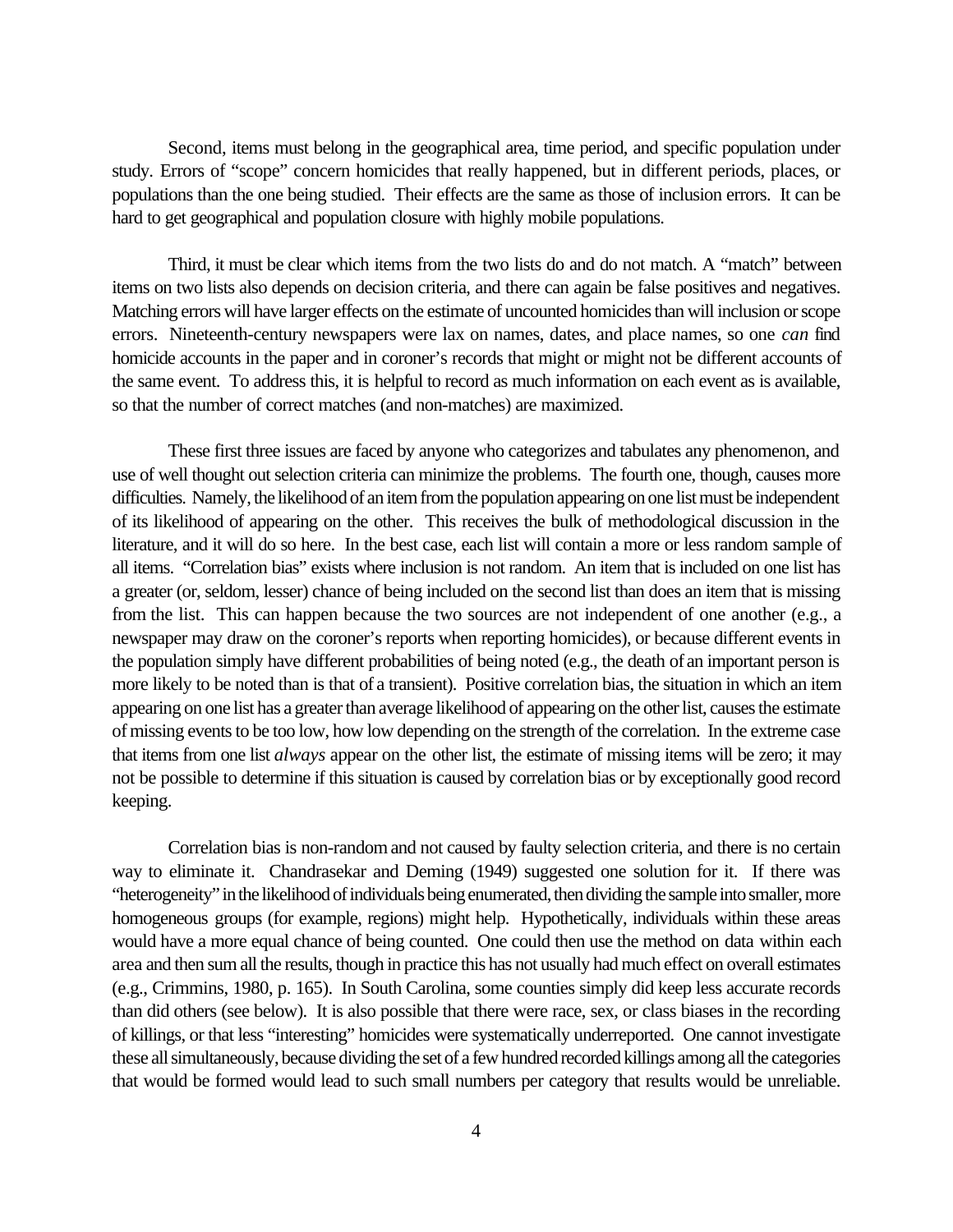Some important possibilities, such as racial bias, cannot be investigated by this method because few cases known only through archives records have racial identifiers.

There are statistical models that can be used to estimate the degree of correlation bias, under certain limiting conditions, typically employing log linear analysis or logistic regression, often using additional lists. It may not, however, be practical to apply these methods to data with the ragged quality of much historical data. I will discuss only simple, fairly straightforward approaches to the problem, and refer interested readers to references in a recent review article by Hook and Regal (1995).

#### **DATA SOURCES**

The South Carolina homicide data set includes all known homicides across the years 1877-1878 from two sources. First are incidents reported in the Charleston *News and Courier,* the leading daily paper of the day that reported news from the entire state. The *News and Courier* employed a network of county correspondents and also reprinted stories from other papers. Each incident found therein is cataloged by a variety of identifying information -- county and place of occurrence, names of offender(s) and victim, and so forth. The second data source is homicide records housed in the South Carolina Department of Archives and History, including county coroners' records, county court records, and homicide data from the South Carolina Governors' papers. The two files are linked, using case information, and duplicates and doubtful cases are removed, leaving 290 homicide incidents.

The decision criteria for classifying incidents were strict. In addition to the requirement that a news article identify an actual death from homicide, inclusion required of news accounts that there be identifying information such as names, races, county, weapon, specific location, or date. Though there may be false positive incidents, there is no evidence suggesting them to be overrepresented. Temporal errors also are more problematic than they might at first appear. The *News and Courier* seldom provided exact dates of incidents, and information from local, mostly weekly or semi-weekly, newspapers could take two or three weeks before being reprinted. These raise problems for some January news stories, and there can be problems for coroner data as well. There are a few cases in which a coroner's report included only the date of filing, rather than the date of the incident or the inquisition. Filing could take place weeks after the original incident, so the year of the incident could be hard to determine for inquisitions filed in January or early February. Use of a 2-year period halves the proportionate number of such cases. Because almost all incidents could be placed within specific counties and were catalogued by several characteristics, matching was less a problem than any other issue.

There are very good reasons to suspect some positive correlation bias. The archives have records on only 45% of those homicides found in the *News and Courier,* and the archive total is only 52% of the combined archive-paper total. In most cases, this represents random loss. In fact, 14 of the 33 counties then in existence have *no* coroners' or court records for the period 1877-1878. While there are no missing newspapers, some microfilm photos were made from torn or marred pages, so some homicides stories on damaged pages probably were destroyed (the problem appears to reside in the original negatives). However, positive bias is common in human records. Some murders were simply missed or ignored by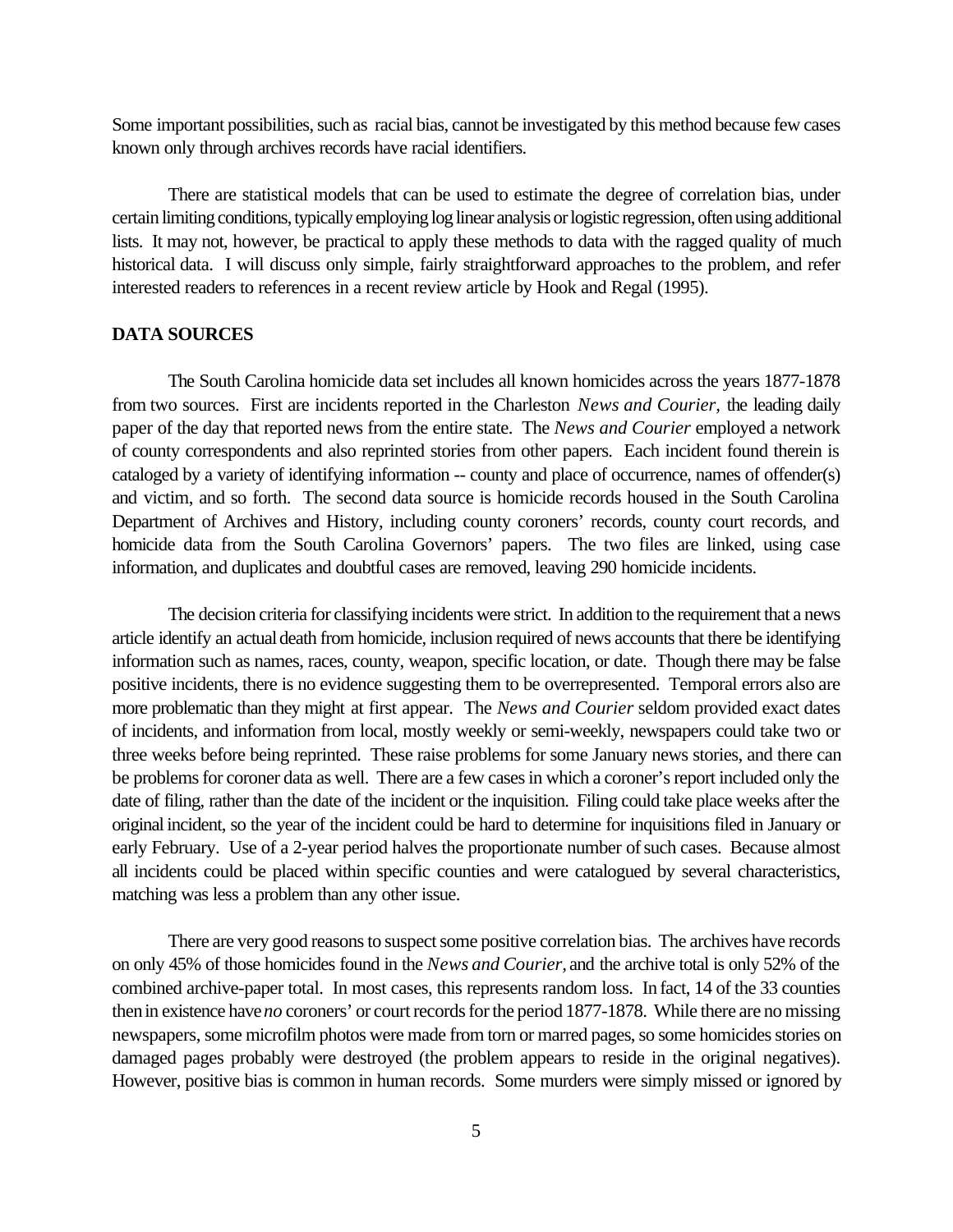all sources, especially in isolated areas. Other killings have characteristics that increase their chances of being found in both county records and the newspapers, including sensational crimes and those that led to public hangings. Records of killings from the governors' papers are of events that were particularly important or drawn out, and therefore likely to be covered by the press. In many cases the local correspondent talked with the sheriff or coroner, or reported directly from the court.

#### **COUNTING AND ESTIMATING HOMICIDES**

I will investigate four potential options that arise from the nature of the data and contemporary expert testimony. These are: 1) the total count -- not an estimate -- from the two sources; 2) the estimate of total homicides that is derived by the formula, using the assumption that there is no bias; 3) the estimate derived using the Chandrasekar and Deming method to correct for sample heterogeneity; and 4) an estimate derived by dividing counties on the basis of the richness of their archive holdings.

Data from two sources may be placed in a simple two-by-two table, where the upper left-hand corner contains the events found on both lists, and the lower right-hand corner contains an unknown number of events missed by both lists. The formula yields a figure for the lower-right cell that is proportionate to the values in the other cells. A test of difference such as chi-square will return a value of zero (except for rounding error) when this result is plugged into the table, as will a rank correlation coefficient like Yule's Q. If there is positive correlation bias, the unknown correct number in the cell would be higher than the calculated number, and Q would be positive. If there were negative correlation bias, the opposite situation would obtain.

As shown in Table 1 there are 290 documented homicides in 1877-1878 in South Carolina. This yields average annual homicide rates of 8.0 per 100,000 based on archives totals, 13.2 based on newspaper totals, and 15.2 based on the joint totals. The joint total is certainly high by 20th- century standards but lower than the state's rate in 1921 and well below Louisiana's in the early 1990s.

Applying the capture-recapture formula adds 46 killings, yielding an average homicide rate across the 2 years of 17.6. As we expect positive correlation, this figure should be considered to be a floor. One suggestion for determining the accuracy of vital statistics figures, when other data are not available, is through the commentaries of informed contemporaries (Willigan & Lynch, 1982, pp. 65-67). Apparently on the basis of discussions with the newspaper's editors, a 19th-century reporter who studies homicide in South Carolina (Redfield, 1880, pp. 86-87, 96) speculated that the paper

#### **Table 1. South Carolina Homicide Counts By County and Data Source**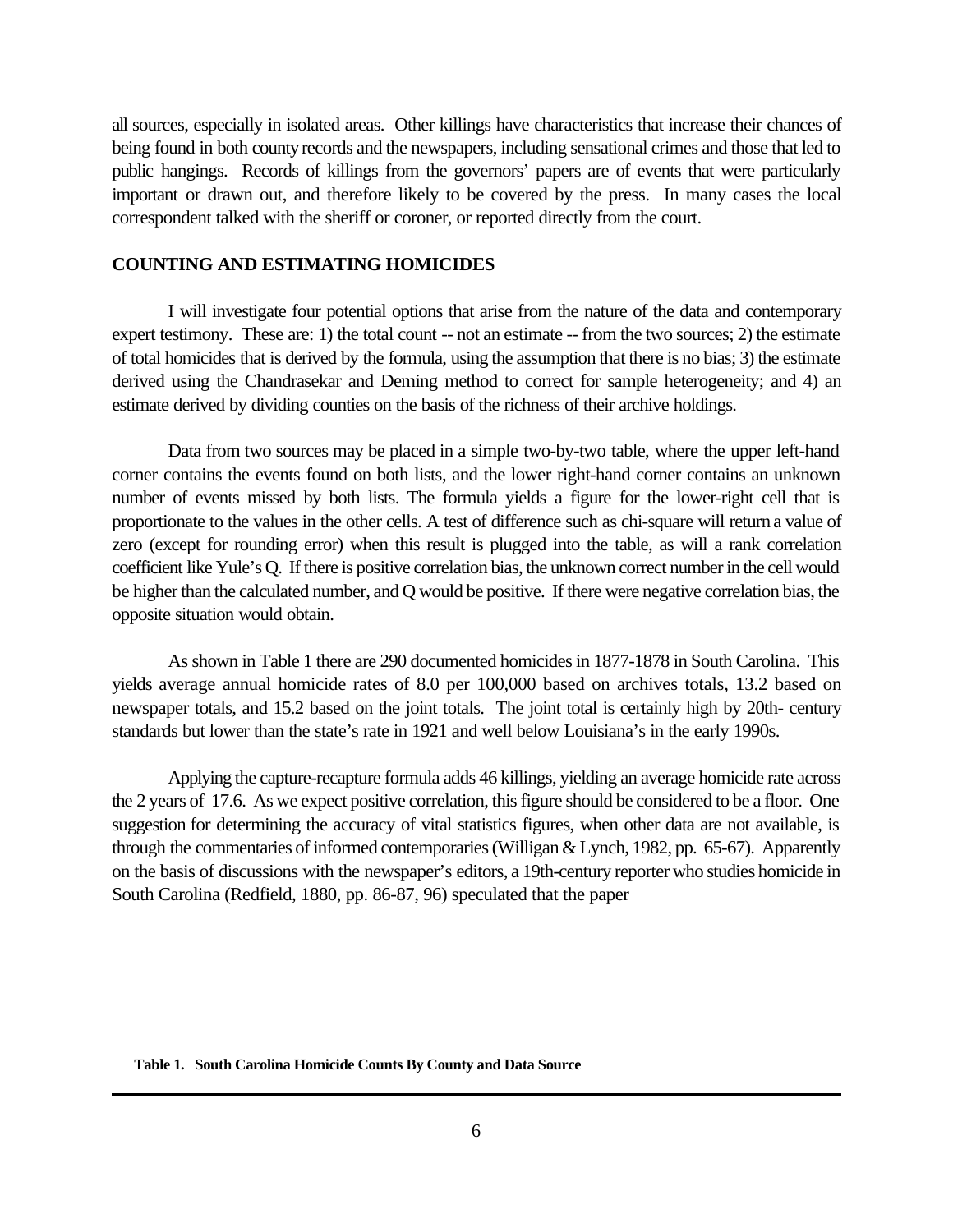|                     | News & Courier Archives |                  |                  |                |                |  |
|---------------------|-------------------------|------------------|------------------|----------------|----------------|--|
| County              | only                    | only             | <b>Both</b>      |                | Total          |  |
| Abbeville           | 11                      | $\,0$            | 4                |                | 15             |  |
| Aiken               | 3                       | 6                | 12               |                | 21             |  |
| Anderson            | $\overline{4}$          | $\overline{0}$   | 3                |                | $\overline{7}$ |  |
| <b>Barnwell</b>     | 7                       | 1                | 6                |                | 14             |  |
| Beaufort-Hampton    | 11                      | $\overline{2}$   | $\overline{2}$   | 15             |                |  |
| Charleston          | 14                      | $\boldsymbol{0}$ | 17               |                | 31             |  |
| Chester             | 6                       | 1                | 1                |                | 8              |  |
| Chesterfield        | 0                       | 1                | 1                |                | $\overline{2}$ |  |
| Clarendon           | $\overline{c}$          | 3                |                  |                | 6              |  |
| Colleton            | 8                       | $\overline{0}$   | 1                |                | 9              |  |
| Darlington          | 9                       | $\overline{0}$   | $\overline{2}$   | 11             |                |  |
| Edgefield           | 6                       | $\overline{4}$   | 10               |                | 20             |  |
| Fairfield           | 1                       | $\overline{0}$   | 3                |                | $\overline{4}$ |  |
| Georgetown          |                         | $\boldsymbol{0}$ | $\overline{c}$   |                | $\overline{4}$ |  |
| Greenville          | $\frac{2}{3}$           | 3                | $\overline{7}$   | 13             |                |  |
| Horry               | $\mathbf{1}$            | $\overline{0}$   |                  |                | 3              |  |
| Kershaw             | 3                       | $\boldsymbol{0}$ | $\frac{2}{2}$    |                | 5              |  |
| Laurens             | $\overline{c}$          | 5                | $\overline{4}$   |                | 11             |  |
| Lancaster           | 6                       | $\overline{0}$   | $\boldsymbol{0}$ | 6              |                |  |
| Lexington           | 4                       | 3                | 1                |                | 8              |  |
| Marion              | 6                       | $\overline{0}$   | $\boldsymbol{0}$ |                | 6              |  |
| Marlboro            | $\mathbf{1}$            | $\overline{c}$   | 5                |                | 8              |  |
| Newberry            | 3                       | $\overline{0}$   | 1                |                | $\overline{4}$ |  |
| Oconee              | $\overline{c}$          | $\mathbf 1$      | $\boldsymbol{0}$ | $\overline{4}$ |                |  |
| Orangeburg          | $\mathbf{1}$            | 1                | $\mathbf{1}$     |                | 3              |  |
| Pickens             |                         | 1                | $\overline{2}$   | 4              |                |  |
| Richland            | 7                       | $\overline{c}$   | 9                |                | 18             |  |
| Spartanburg         |                         | $\mathbf{1}$     | $\overline{3}$   | 6              |                |  |
| Sumter              | $\frac{2}{3}$           | $\overline{0}$   | $\boldsymbol{0}$ |                | 3              |  |
| Union               | 1                       | $\mathbf 1$      | 8                |                | 10             |  |
| Williamsburg        | 3                       | $\overline{0}$   | $\boldsymbol{0}$ |                | $\mathfrak{Z}$ |  |
| York                | 3                       | $\overline{0}$   | $\overline{4}$   |                | $\overline{7}$ |  |
| Undetermined county | $\overline{c}$          | $\boldsymbol{0}$ | $\boldsymbol{0}$ | $\overline{2}$ |                |  |
| <b>Totals</b>       | 138                     | 38               | 114              | 290            |                |  |

Hampton County separated from Beaufort County in 1878. The two are kept together here for statistical purposes.

only missed about 10% of all killings. That is clearly not possible. If the 252 homicides found in the paper were 90 percent of the state total, there would only have been 280 altogether, fewer than the actual count. To have *only* the 290 documented homicides, that is no missing homicides at all, the paper would have reported just under 87% of the total. If there are only the 336 homicides estimated initially, then the paper missed a quarter of the total.

## **Table 2: Estimated Homicide Rates and Other Data, Various Models**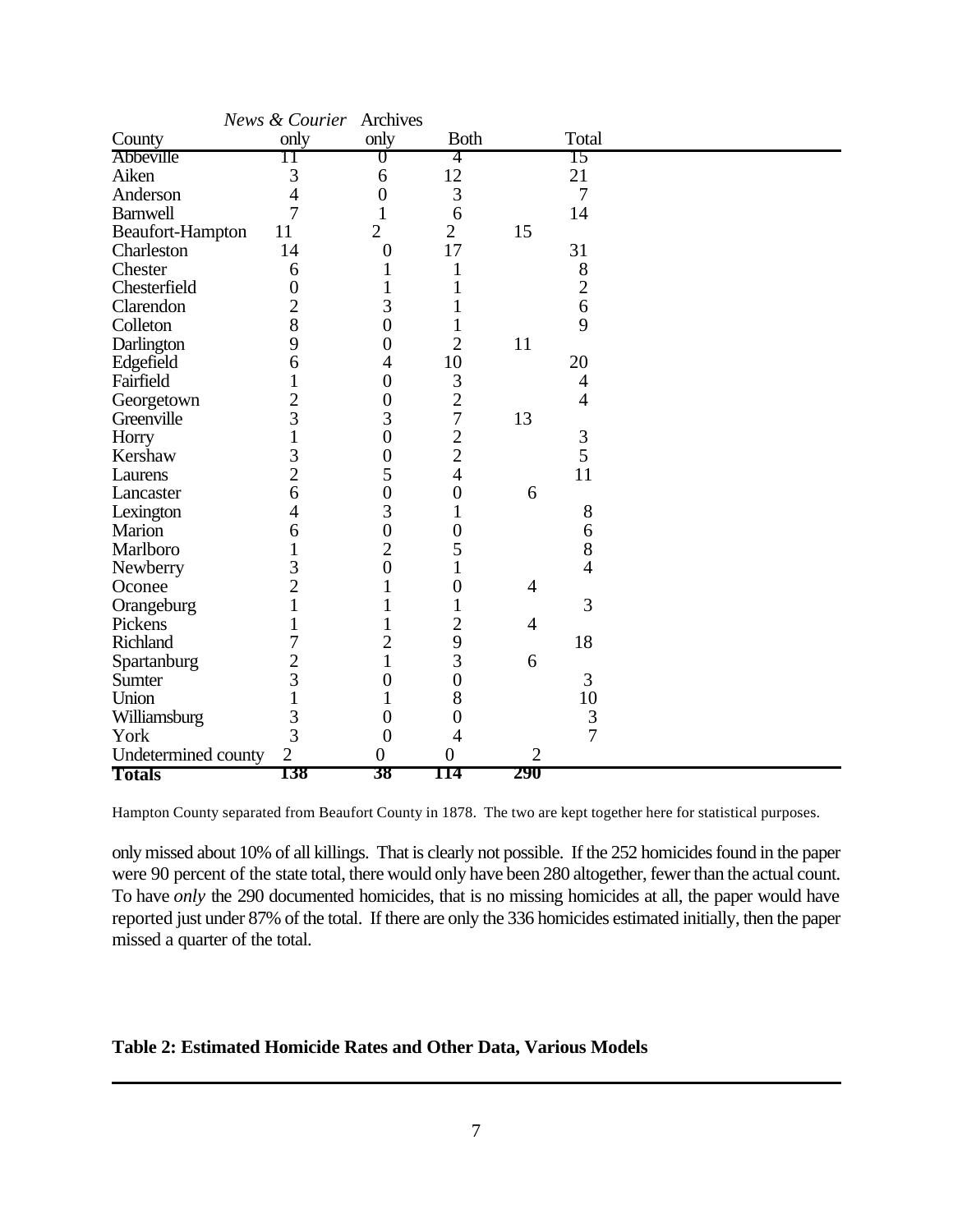|                     | Yule's  | Est.     | Est.       | Est. | $N\&C$ | Archives          |      | Combined |
|---------------------|---------|----------|------------|------|--------|-------------------|------|----------|
| Model               |         | Missed   | Total      | Rate |        | as % Tot as % Tot |      | as % Tot |
| Documented Count    | $-1.00$ | $\Omega$ | <b>290</b> | 15.2 | 86.9   | 52.4              |      | 100.0    |
| Normal Estimate     | .00     | 46       | 336        | 17.6 | 75.0   | 45.2              | 86.3 |          |
| Co. by Co. Estimate |         | 71       | 361        | 18.9 | 69.8   | 42.1              | 80.3 |          |
| Ratio Estimator     | .30     | 86       | 376        | 19.7 | 64.0   | 40.4              | 77.1 |          |

The rate is estimated homicides per 100,000 population per year.

See text for details

The Chandrasekar-Deming technique for addressing correlation bias requires just that the sample be divided into what are thought to be more homogeneous units, such as counties. It assumes that heterogeneity in "capture" is statistically tied to geography. Following their approach will not affect the estimate much if the assumption is not correct. Two adjustments must be made to the data set before applying their approach. First, 2 of the homicides cannot be placed in any county, so they are withheld from calculations, then added in at the end. Second, 5 counties have no matching ["C"] homicides, making it impossible to calculate the missing number. Therefore, the total of each of these counties is combined with that of an adjacent county that shares its rural characteristics.

Following the adjustments, the technique yields an additional 25 hidden homicides to the total, a 54.3% increase in the estimate of unrecorded killings. Clearly, there were significant county differences in the reporting of homicides. The estimated average annual rate of homicide is 18.9. If correct this still indicates a rather modest degree of correlation bias, as shown by a Q of +.21. The newspaper coverage of total homicide incidents (counts plus estimates) is just under 70% of the estimated homicide total, and the archive total is just over 42%. Now, this corrects *only* county-based bias in recording. If race, class, sex, "importance," or some other factor biases recording as well, the true count will be higher still.

The *News and Courier* appears to have caught different percentages of the homicides from different counties, and in an odd manner. Fewer of the homicides of counties with rich coverage in the archives appear in the paper than do homicides of counties with less thorough coverage. Why does this occur? It is hardly likely that a county professional enough to maintain records over the years will be one in which homicidal incidents are *less* likely to be reported in the papers than will be a less organized one. The opposite seems more reasonable. In her study of death registration and mortality enumeration in the census of 1900, Crimmins (1980, p. 165) found that rural counties that underenumerated deaths also tended to underregister them. In this instance what *seems* to occur is that more of the archival homicides for counties with poorer records come from the governors' papers -- this is to say they are more "important" incidents -- so a higher percentage are reported. The percentage of *all* of those counties' homicides that is reported is probably lower. If one can determine the true percentage, then one can use a ratio estimator method to estimate total killings. This is essentially use of a "fudge factor," not technically a capture-recapture method.

It is easy to form an index of the thoroughness of county archives (excluding Charleston from this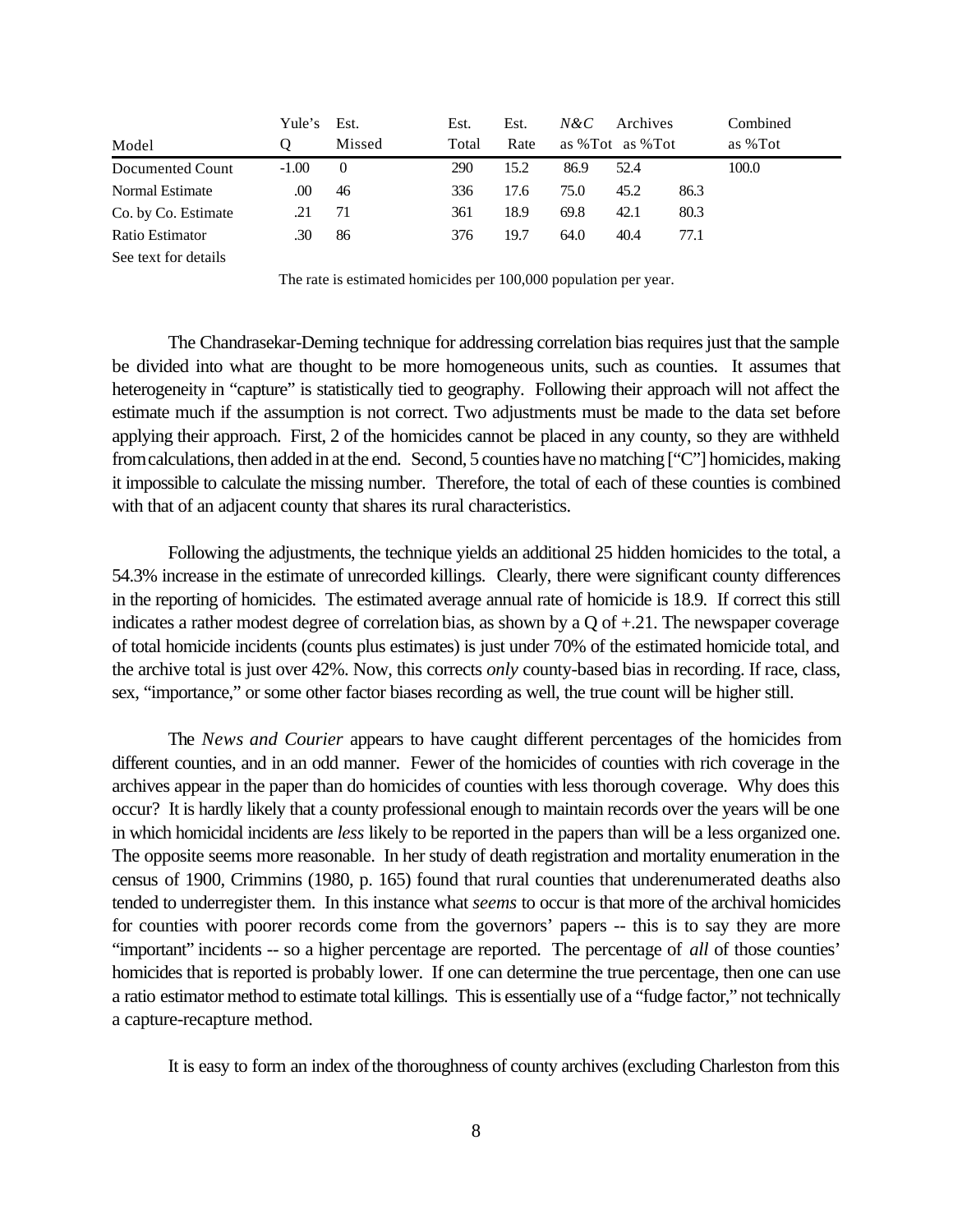part of the analysis, as it seems clear that the *News and Courier* had full coverage of all local homicides). The presence of coroner and court records are each measured on a scale of 0-to-3 (0=missing, 1=minimal, 2=some, 3=thorough), then the two are summed, yielding a score between 0 and 6. Table 3 shows the sets broken down among counties with scores below 3, with scores of 3 to 5, and with a score of 6. The percentage of archival homicides "caught" by the paper drops from 79 to 64% as we move from counties with the worst to those with the best records.

Under the assumptions that the difference is real and that the percentage of archival homicides from high index-score counties reported in the newspaper is the true percentage for the entire state outside of Charleston County -- that is that the *News and Courier* missed about 36% of homicides outside of Charleston -- South Carolina had 15 more homicides than found via the capture-recapture method and an average annual rate of 19.7. Q is +.30, indicating a moderate amount of correlation bias. If this is accurate, the archives data represent only about 40% of all killings. One must be cautious with any interpretation, though, for the index-score by newspaper "capture" rate association is not statistically significant  $(X^2=2.60, df=2, p<.30)$ .

| Holdings           | $N\&C$ | Archives |      | $N\&C$ as | Archives    |
|--------------------|--------|----------|------|-----------|-------------|
| <b>Index Score</b> | only   | only     | Both | % Arch    | as % $N\&C$ |
|                    |        |          |      |           |             |
| Zero-Two           | 79     | 6        | 23   | 79.3      | 22.5        |
| Three-Five         | 32     | 14       | 42   | 75.0      | 55.3        |
| <b>Six</b>         | 11     | 18       | 32   | 64.0      | 74.4        |

**Table 3: Breakdown of Homicide Data by Completeness of County Archive Holdings**

Charleston county homicides and two homicides of undetermined county are excluded from the table. See text for the basis of the index score.

#### **DISCUSSION**

This exercise offers some cautions about the direct use of counts and the usefulness of capturerecapture techniques. In the case of post-Reconstruction South Carolina (1877-1878), use of a simple capture-recapture method suggests a fairly large body of unrecorded homicides. Under the assumption of no correlation bias, we estimate 46 homicides above the number found to date, jointly, in state records and news accounts. Two methods devised to correct for correlation bias add *additional* totals of 25 and 40 hidden homicides respectively. This provides important information about the nature of archival data and about the state of South Carolina.

Perhaps foremost, this indicates that coroner and criminal records are inadequate as measures of the amount of homicide in South Carolina 120 years ago, catching only about half of the actual homicides in the archives-plus-newspaper total and far fewer than half the estimated total, perhaps as few as 40%.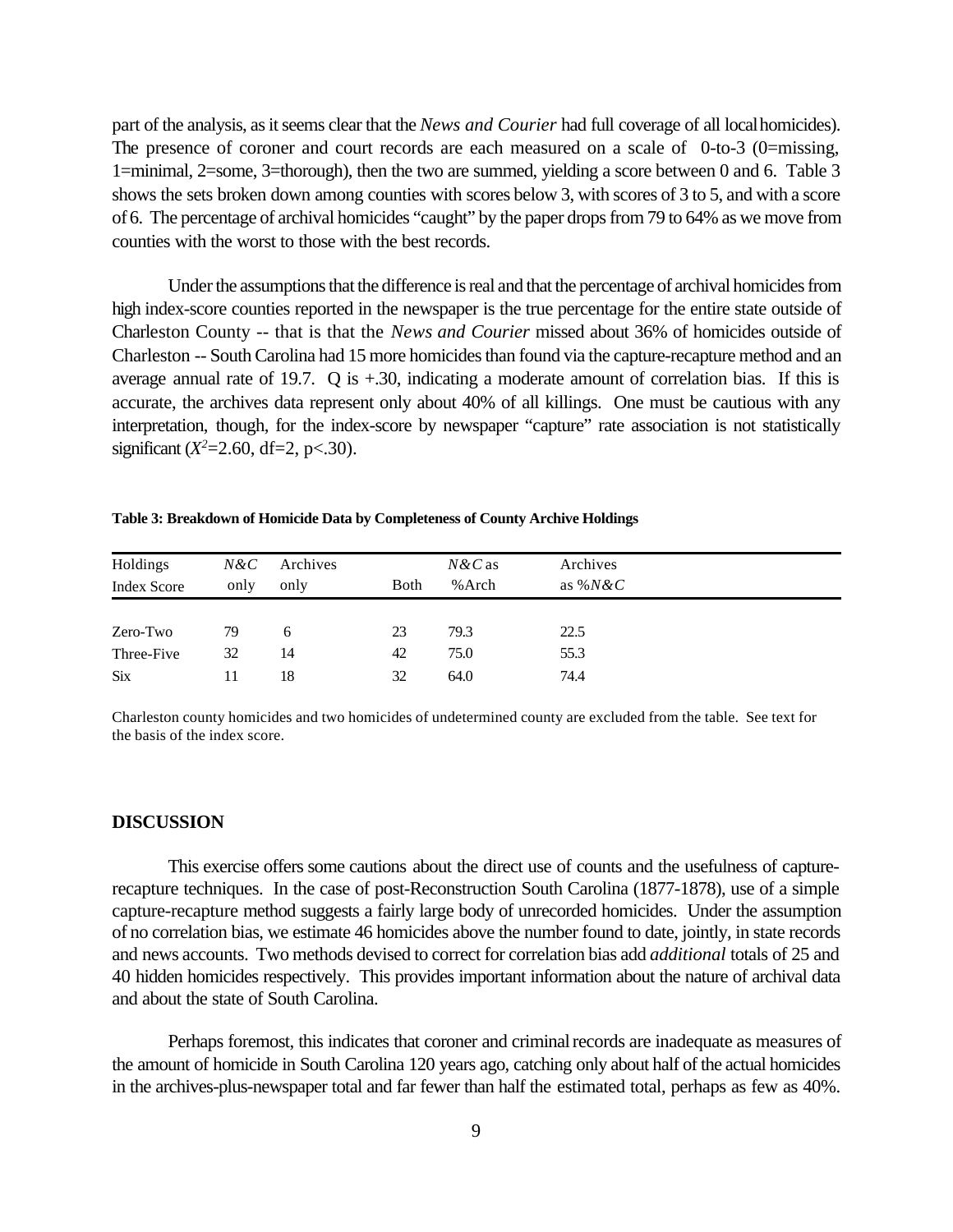The average annual homicide rate calculated on the basis of archives records (8.0), would be utterly unremarkable in the late 20th-century U.S., off from the true figure by a factor perhaps as high as 2.5. An historical criminologist basing the history of murder in South Carolina on accounts from the archives might conclude that the rates increased in the 20th century, whereas it seems the opposite has actually occurred. Now South Carolina may have done an exceptionally poor job of preserving records because of its longstanding poverty, high rates of illiteracy, and decentralized justice system, but *even* the set of 5 counties that held their records with the greatest perseverance are missing a quarter of their local incidents that were reported in the *News and Courier*. It is likely that they are missing about that proportion of their own true totals.

The *News and Courier* was a much more thorough recorder of killings than are official records that are known to still exist, at least in South Carolina. Still, the paper missed a quarter of the homicides that have been found in the archives, 28% of those from outside of Charleston County. It missed between a 25 and 33% of the estimated state homicide total, which is to say that there were apparently from onethird to half again as many homicides in the state as are found in the newspaper alone. The claims of the contemporaries who would be most likely to know the extent of the paper's coverage are far below the mark.

Clearly the joint use of the archives and the newspaper yields a count much closer to the true total of killings than does either alone, but the estimates still yield from 16 to 30% more killings than are documented, that is from 46 to 86 additional deaths across the 2 years. Use of the dual enumeration approach makes it clear that homicide in post-Reconstruction South Carolina did not occur at the (by U.S. standards) moderate rate indicated by the archives or by the somewhat elevated rate shown by the *News and Courier*'s count. Rather, it had a substantially elevated rate, perhaps as high as 20.

#### **REFERENCES**

- Chandrasekar, C., & Deming , W.E. (1949). On a method of estimating birth and death rates and the extent of registration. *Journal of the American Statistical Association*, *44,* 101-115.
- Crimmins, E. (1980). The completeness of 1900 mortality data collected by registration and enumeration for rural and urban parts of states: Estimates using the Chandrasekar-Deming technique. *Historical Methods*, *13,* 163-169.
- Hook, E.B., & Regal, R.R. (1995). Capture-recapture methods in epidemiology: Methods and limitations. *Epidemiologic Review*, *17,* 243-264.
- Redfield, H. V. (1880). *Homicide, North and South: Being a comparative view of crime against the person in several parts of the United States*. Philadelphia: J. B. Lippincott.
- Willigan, D. & Lynch, K. (1982). *Sources and methods of historical demography*. NY: Academic Press.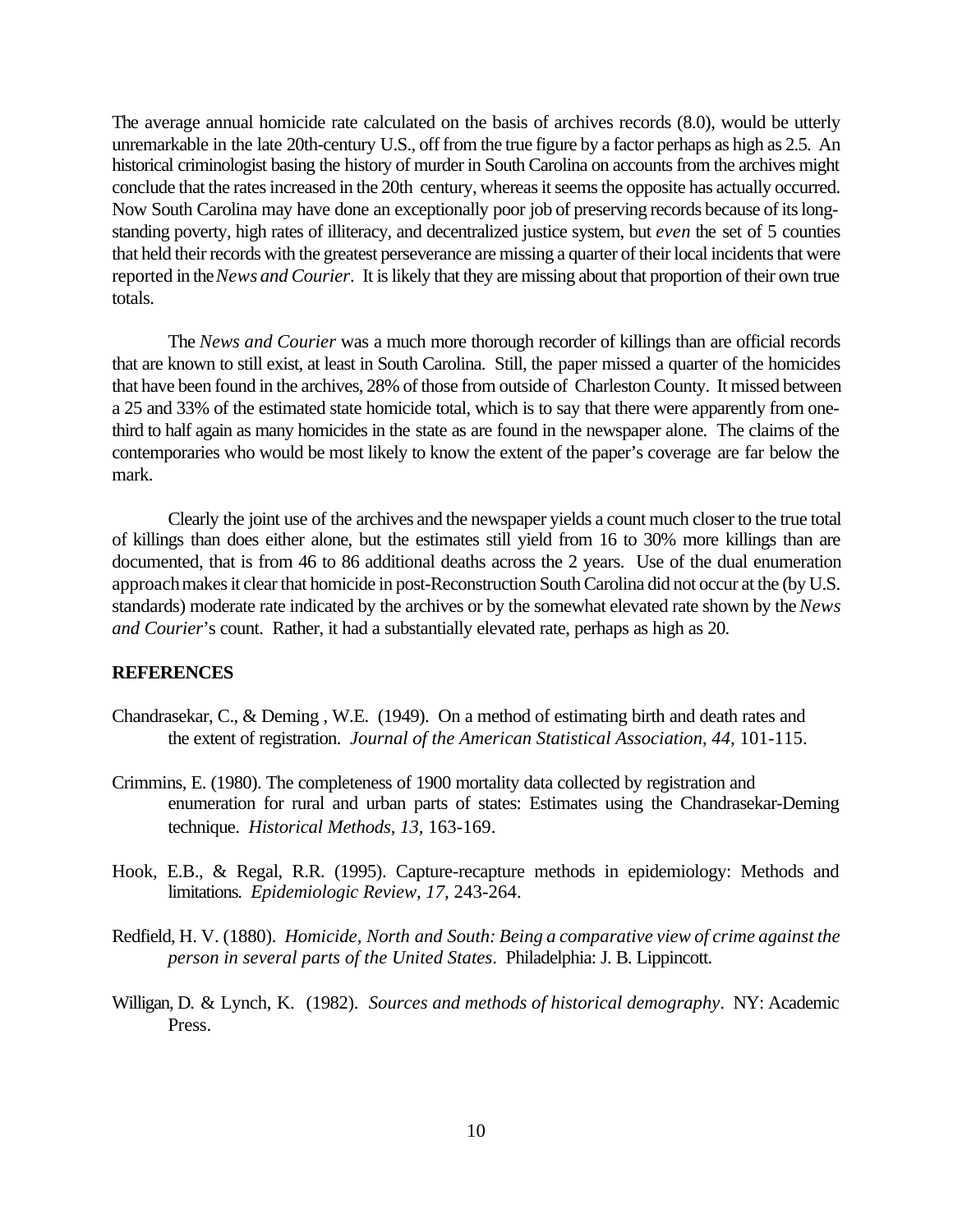## **ESTIMATING THE ACCURACY OF HISTORIC HOMICIDE RATES: NEW YORK CITY AND LOS ANGELES**<sup>1</sup>

Eric H. Monkkonen, Department of History, UCLA, 405 Hilgard Av., Los Angeles, CA 90095

#### **ABSTRACT**

By using capture-recapture sampling, the accuracy of historical homicide counts in 19th century New York City and early 20th century Los Angeles County can be established. In both cases, the original counts missed some homicide victims, the amount varying by year and how one defines missing. The accuracy of the original counts was judged to be relatively good for New York, having missed between 4 and 8%, and considerably larger, 11%, for Los Angeles. Two exceptions -- 1863, when an alternative source reported a higher count in New York City, and 1909, when water damaged coroner's inquests in Los Angeles -- show the value of the technique in correcting for more obvious missing data.

#### **THE NEED FOR HISTORICAL HOMICIDE RESEARCH**

While homicide remains an American problem of extraordinary importance, our empirical knowledge is remarkably short sighted. Simply put, most researchers focus on the past decade or two - usually for reasons having to do with convenience, not theory -- and ignore the longer term. However, recent work has shown that the past is inherently recoverable, and that there is every reason to expect that comparable homicide rates across time and place should be used to set current research in context. This paper builds on some of my recent research and responds to the challenge of a recent paper by Douglas Eckberg, who has shown that not only can we recover the past, but that we can even estimate missing data counts (Eckberg, 1998).

The capture-recapture method of estimating a population has straightforward requirements: two samples from the same population in which the elements of each sample may be uniquely identified. The method may be applied to any kind of population, in this case the population of homicide victims from a politically and temporally bounded area, where the names of victims serve as unique identifiers. The purpose of the exercise is to estimate the true population of homicide victims. With the true population of victims thus identified, one may reconstruct homicide rates for places and times which must otherwise go unknown. Two such samples are more recoverable than one might guess: for example, McKanna (1997) has several suggestive data sets for the American West which might be used as the basis for searching the second samples.

One of the problems with the capture-recapture method for homicides is the question of correlation bias, the non independence of each list. This would not be too surprising, if, say, sample A was the coroner's list of victims and sample B was a newspaper list which might have been created by typical

<sup>&</sup>lt;sup>1</sup>I wish to thank my research assistant on this project, Tamara Myers, and Jeffrey Kroessler for transcribing the Hays list. This work was supported by two grants, one from the Academic Senate of UCLA, and the other from the National Consortium on Violence Research.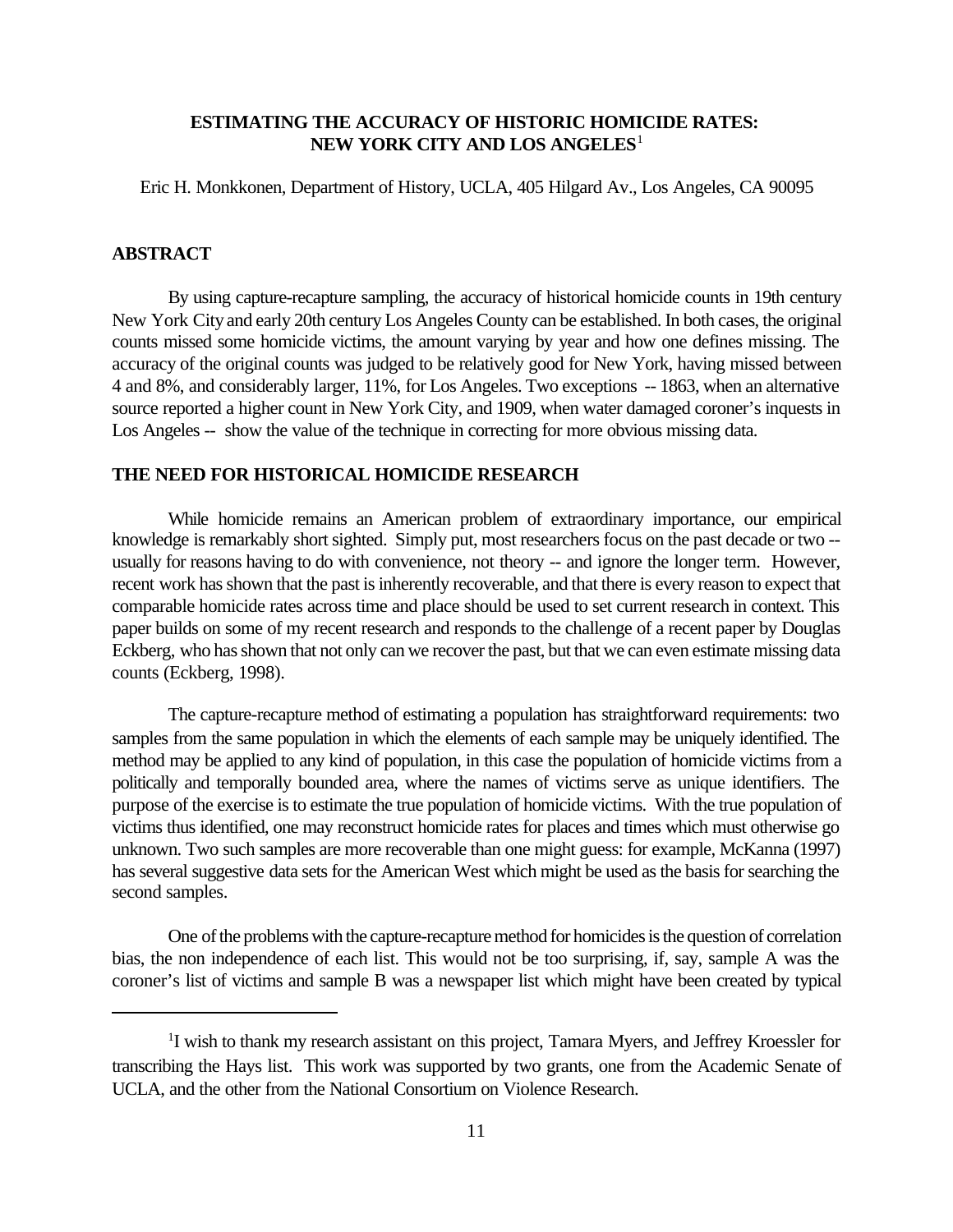reporting practices, the newspapers simply reporting the more interesting cases investigated by the coroner. On the other hand, some cases in the newspaper may not have appeared in the coroner list because of practices no longer known to us, such as the coroner's sending of files to the prosecutor. Or the coroner simply might have ignored some homicides, whether because of inconvenience, poor organization, or racial bias. Such biases would produce underestimates as Eckberg has pointed out. Thus, the results of reconstructing historical homicide rates err in the undercount direction, which, we always consider the more cautious, conservative, and reliable thing to do.

Such ruminations as this hint at the basic problem in historical homicide research: the provenance of the lists is often unknown. Consider two such examples, Jacob Hays, *An Account for Prisoners Received into the New York State Prison* (c. 1822b) and *A General List of All Persons Indicted and Convicted in the City and County of New York from the end of the American Revolution to the Year 1820* (c. 1822a), the first located in the Museum of New York City and the second in the Queens Borough Public Library. These are probably the same list, and I have used the Queens copy. We know that Hays was the High Constable of New York City, but is there any reason to trust his list?

Or consider William Henry Tippetts, who at the age of 35 wrote *Herkimer County Murders: This Book Contains an Accurate Account of the Capital Crimes Committed in the County of Herkimer, from the Year 1783 up to the Present Time. Among Those of Recent Date Are the Wishart Murder, the Druse Butchery, and the Middleville Tragedy. The Facts Were Gathered from the Official Records of Herkimer County, and Other Reliable Sources by the Author, W. H. Tippetts* (Herkimer, N.Y.: H.P. Witherstine & Co., Steam Book and Job Printers, 1885.) Do we use this latter fascinating source as a single sample, then draw another one, say, from coroner's inquests, as a second? How do we know if Tippetts merged several samples? Since, in this case, it is unlikely that we will ever get a second sample, Tippetts will probably stand, but it does make clear how the sample provenance problem is real.

This paper reports some capture-recapture estimates for New York City, for the late 18th through mid-19th centuries and for Los Angeles, 1899 through 1919. In each city, I have been able to use two sources, the coroner's inquests and newspapers, to compare name by name which victims are in both sources and which in only one. In addition, the unique list of prisoners compiled by Hays allows me to construct two lists for a very early time period, 1784-1820: because the city was small and the records less consistent and sometimes lost, I have grouped all the years together to compare against my initial list. Overall, the annual added homicides vary from 3.5% to 7.5% greater than my original estimates for New York City, 11% for Los Angeles. There is no way to assess if this level of undercount was consistent across time, or if it is a reflection of my own methods of data gathering with the human error involved. Prior to doing these tests, I was guessing that my data undercounted by 5%.

#### **New York City**

My original New York City times series covers the period 1797 to the present (see Monkkonen, 1999 and in press). It is based on a wide range of sources. For the years prior to 1875, most of the annual counts come from individual level cases gathered from newspapers and coroners' reports. In addition to the counts these data give, the annual data have been supplemented from the occasional official toll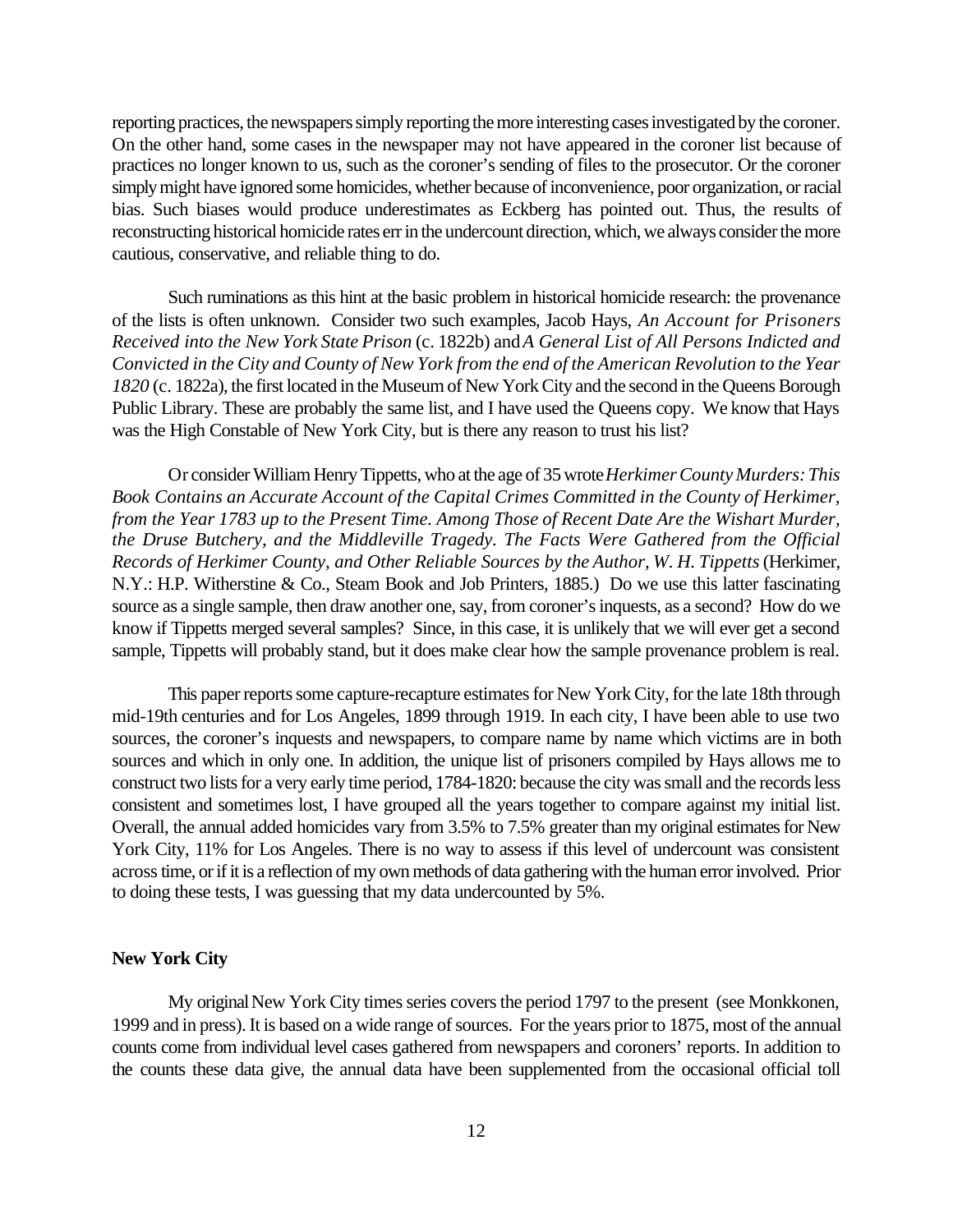reported by the City Inspector, a precursor to a public health official. Originally called Bills of Mortality, as they had been published as handbills, these are an old English practice dating back to early 17th century London. Some of these City Inspector counts were apparently gathered from burial reports. Unless there was good reason not to, for each year I used the highest reported number of homicides, whether from my own prior list of individual cases or from some annual report. The capture-recapture estimates have been done for years where both the coroner's reports and the newspaper reports are thorough, or for 1784- 1820, when the unique Hays list made possible an estimate.

| Year          | Original<br>count | Capture-recapture<br>estimate | Third source<br>report |
|---------------|-------------------|-------------------------------|------------------------|
| 1784-<br>1820 | 109               | 129                           | 120                    |
| 1853          | 57                | 59                            |                        |
| 1854          | 46                | 47                            |                        |
| 1855          | 39                | 41                            |                        |
| 1856          | 41                | 43                            |                        |
| 1857          | 94                | 106                           |                        |
| 1858          | 59                | 60                            |                        |
| 1860          | 68                | 108                           |                        |
| 1861          | 47                | 63                            | 66                     |
| 1862          | 46                | 53                            | 52                     |
| 1863          | 59                | 89                            | 127                    |

**Table 1. NEW YORK CITY HOMICIDE COUNTS AND NEW ESTIMATES**

Table 1 presents the annual estimates for New York City. Note that for many of the years, the effort paid off with only trivial changes, but for some years, the readjustment was large. In one year, 1863, a newspaper tally of homicide deaths was larger than the capture-recapture estimate, showing the conservative bias of the technique. Also, this year remains somewhat problematic, in that the July Draft Riots of that year resulted in as many as 100 deaths (which I excluded from the homicide rates). Somewhat surprisingly, the correction for the homicide counts in the late 18th and early 20th centuries was less dramatic than might have been expected, given the distance in time and greater probability of record loss. To summarize the results, the capture-recapture added 7.5% to my 1784-1820 counts, 3.5% to my 1853- 1863 counts. But, had my original data used a more restricted range of counts and not incorporated the alternative counts garnered in newspaper and the occasional City Inspectors mortality reports, then the improvements would have been much more, 18 and 20% respectively.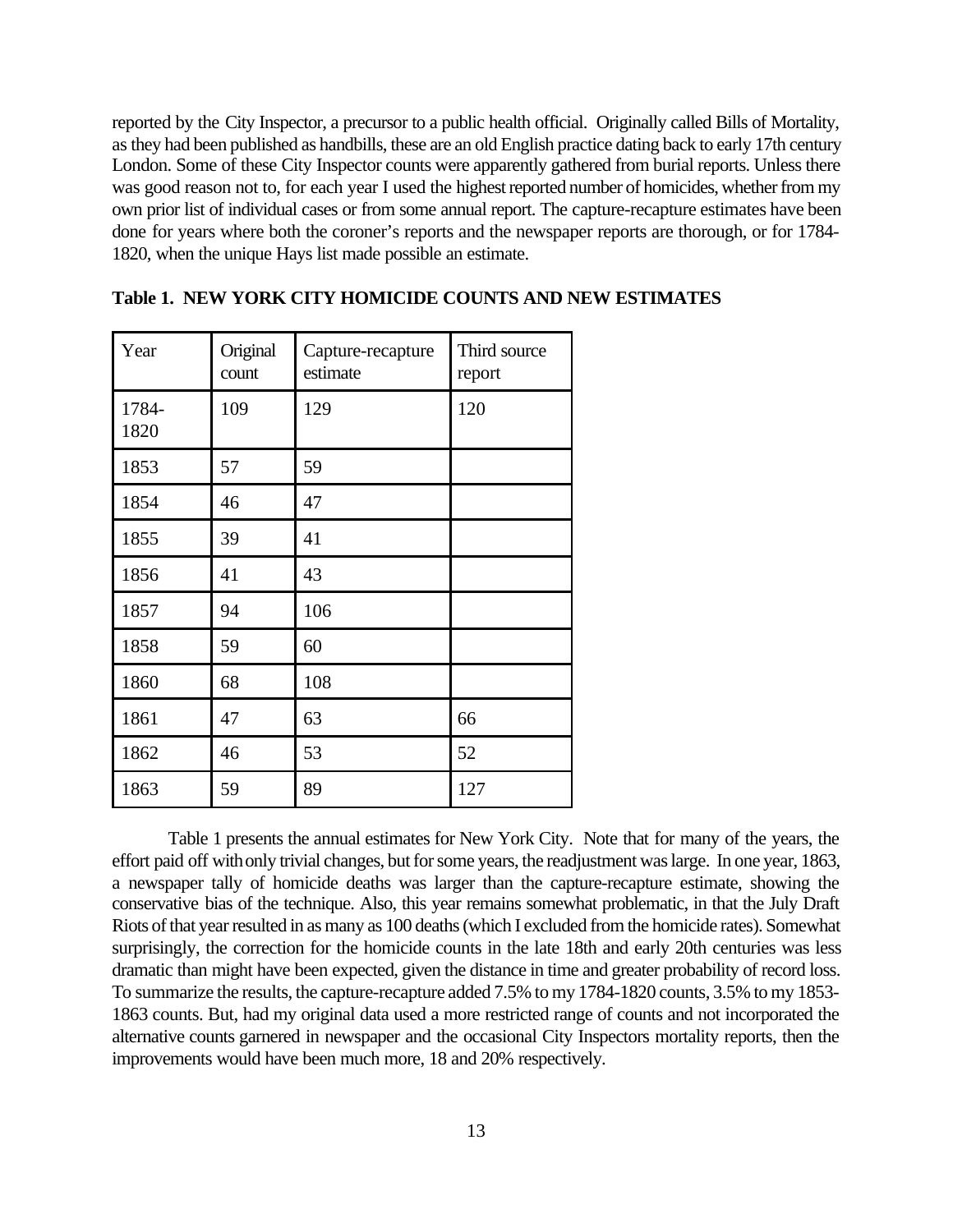Thus, in the case of my original data set, the effort to do capture-recapture estimates for every year down to 1874 would not have been justified. But this is a data set a decade in the making, so it should not be surprising if it is robust. Had the data set been comprised only of counts, then capture-recapture would have been a significant means of improvement. To visualize the corrections from these new estimates, Figure 1 plots difference the new estimates make. This is less straightforward than one might think. I had already used the highest reliable contemporary estimates, rather than my own counts, whenever those estimates differed from my individual level counts.



**Figure 1. NEW YORK CITY HOMICIDES PER 100,000**

Thus the difference made by the capture-recapture estimates had less impact than in a situation where I only had the basic count data. In essence, this figure presents a small difference, declining from 7.5 to 3.5% over the 19th century.

#### **Los Angeles County (including the City of Los Angeles)**

For Los Angeles, 1894 to 1919, a similar procedure was employed, using only coroners' inquests and newspaper mentions. Here I clustered the target years around the census enumeration years so that age standardization can be done in the future. As opposed to New York City I have so far not gathered other estimates of homicide counts, but will use vital statistics and police reports to amend the capturerecapture counts when feasible. Table 2 here shows the Los Angeles data.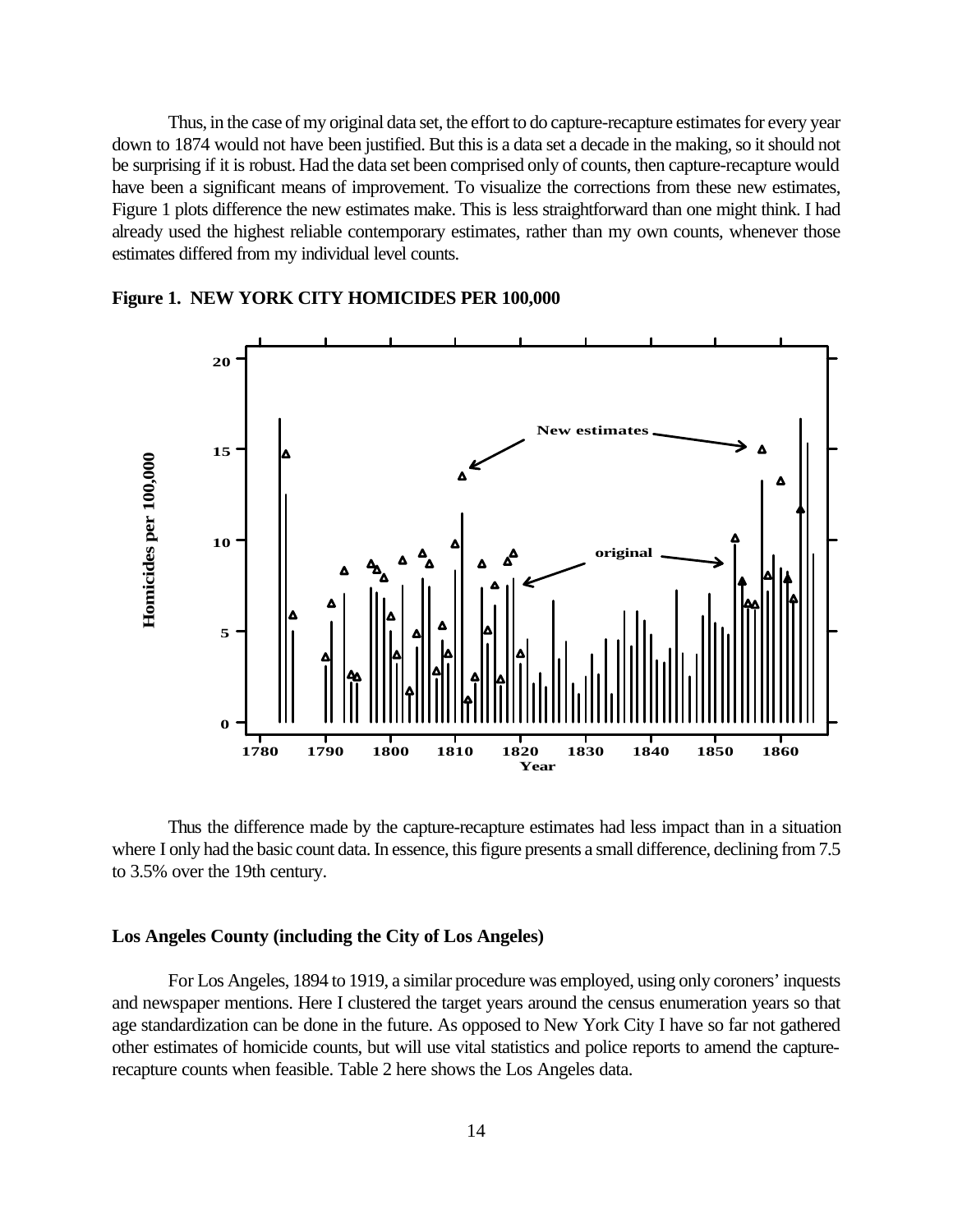## **Table 2. LOS ANGELES CITY AND COUNTY HOMICIDE COUNTS AND NEW ESTIMATES**

| Year | Coroner Inquest<br>Count | Capture-recapture<br>Estimate |
|------|--------------------------|-------------------------------|
| 1899 | 11                       | 12                            |
| 1900 | 10                       | 12.4                          |
| 1901 | 16                       | 21.7                          |
| 1909 | 18 (missing pages)       | 42                            |
| 1911 | 44                       | 46.4                          |
| 1919 | 59                       | 62.5                          |

Two items are of interest in Table 2: first, that excluding 1909, the overall correction factor is larger than for New York City, 11%; and, second, that I was able to correct for water damaged inquest pages for 1909. Even capture-recapture cannot work miracles, however, and because 1910 is completely missing from the coroner's inquests, I cannot correct it. Even here, the technique spurs an archival hope: if any other list of names connected to homicides can be found, say a jail register, then with newspaper reports a full estimate can be made.

Figure 2 plots the relevant years for Los Angeles County homicide rates. This picture shows the increase in rates the new estimates yield and, for 1909, how the procedure fills in an important missing year.

#### **CONCLUSION**

The plotted data show the potential for estimating homicides from good but less than perfect lists. I note that the new estimates cannot fix other problems caused by missingness in historical data, especially ages of victims and offenders. Age variables are in some way the holy grail for dealing with past data, for with ages we can reconstruct age rates and thus make demographically different places and times directly comparable. However, good quality estimates of annual counts are where we can get using capturerecapture, and these counts in turn promise to give us new, reasonably accurate pictures of long term homicide rates.

#### **Figure 2. LOS ANGELES COUNTY (AND CITY) HOMICIDES PER 100,000.**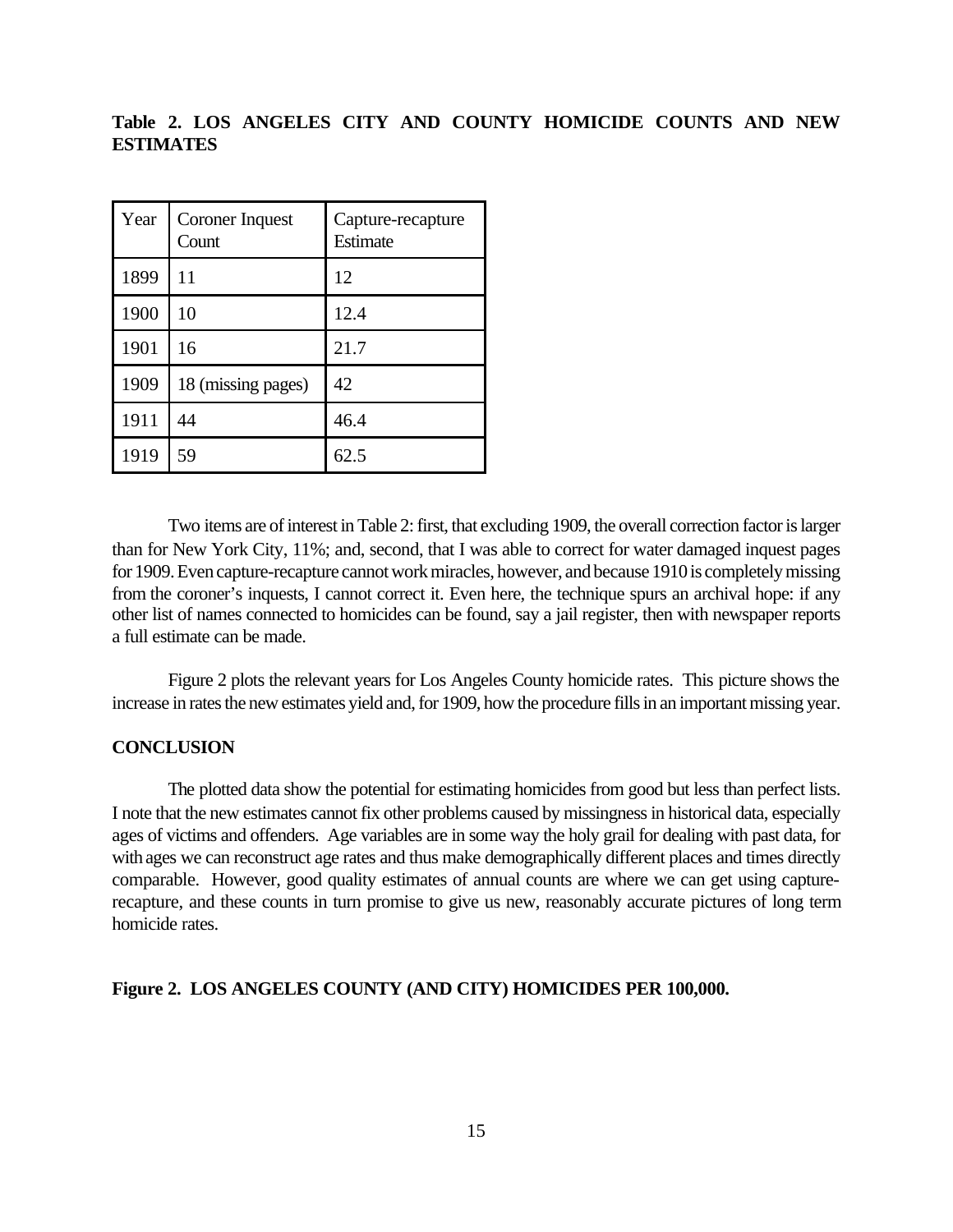

#### **REFERENCES**

- Eckberg, D. (1998, November). *Stalking the elusive homicide: dual enumeration techniques and post-reconstruction South Carolina killings*. A paper presented at annual meeting of the Social Science History Association, Chicago.
- Hays, J. (c. 1822a). *A general list of all persons indicted and convicted in the City and County of New York from the end of the American revolution to the year 1820* (unpublished manuscript). Queens Borough Public Library.
- Hays, J. (c. 1822b). *An account of prisoners received into the New York state prison* (unpublished manuscript). Museum of New York City.
- McKanna, C. (1997). *Homicide, race, and justice in the American west, 1880-1920.* Tucson: University of Arizona Press.
- Monkkonen, E.H. (1999) New York City homicide offender ages: how variable? A research note. *Homicide Studies, 3*, 256-270.
- Monkkonen, E.H. (in press). *Murder in New York City*. Berkeley and Los Angeles: University of California Press.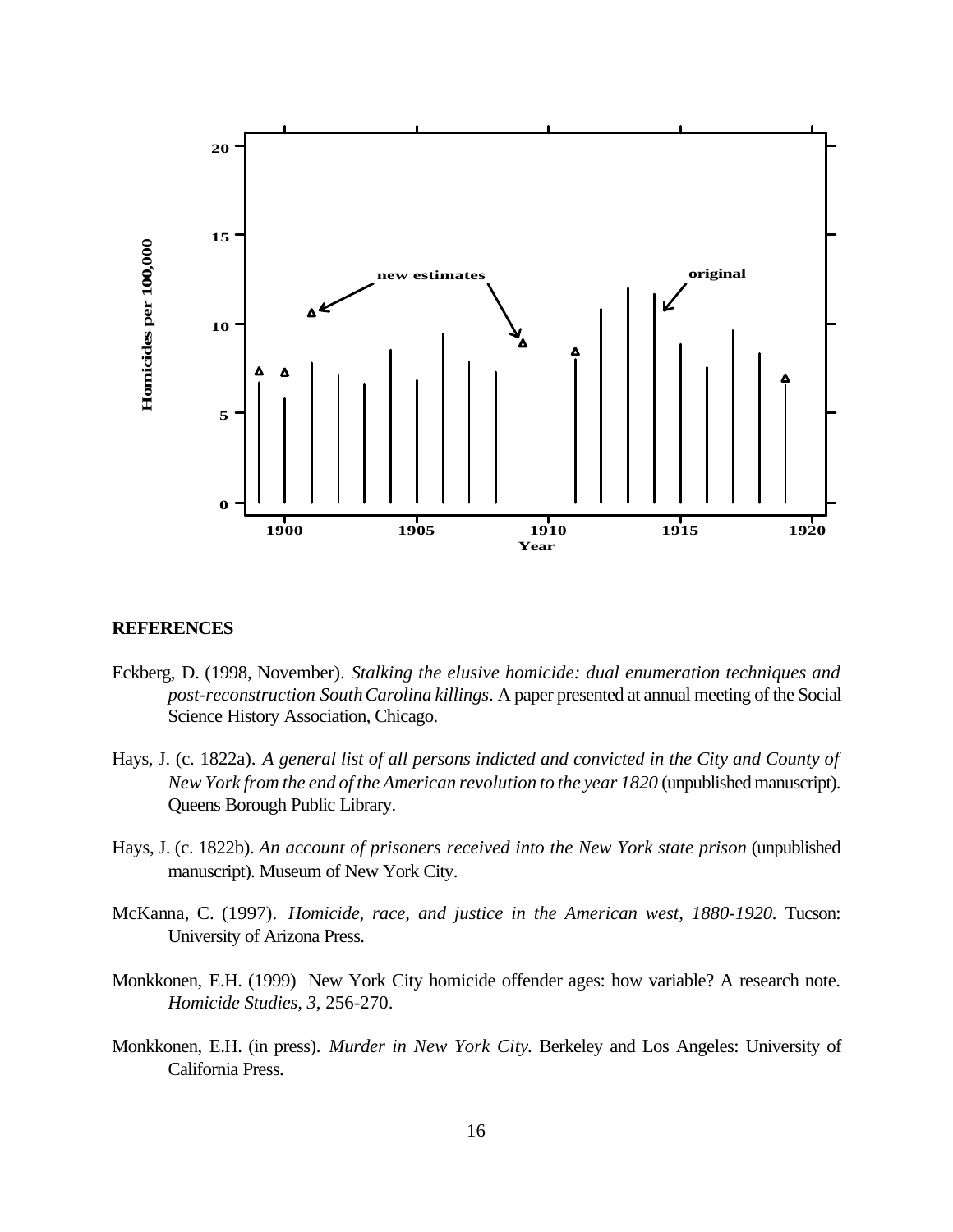Tippetts, W.H. (1885). *Herkimer county murders: this book contains an accurate account of the capital crimes committed in the county of Herkimer, from the year 1783 up to the present time. Among those of recent date are the Wishart murder, the Druse butchery, and the Middleville tragedy. The facts were gathered from the official records of Herkimer county,* and other reliable sources by the author, W. H. Tippetts. Herkimer, N.Y.: H.P. Witherstine & Co., Steam Book and Job Printers.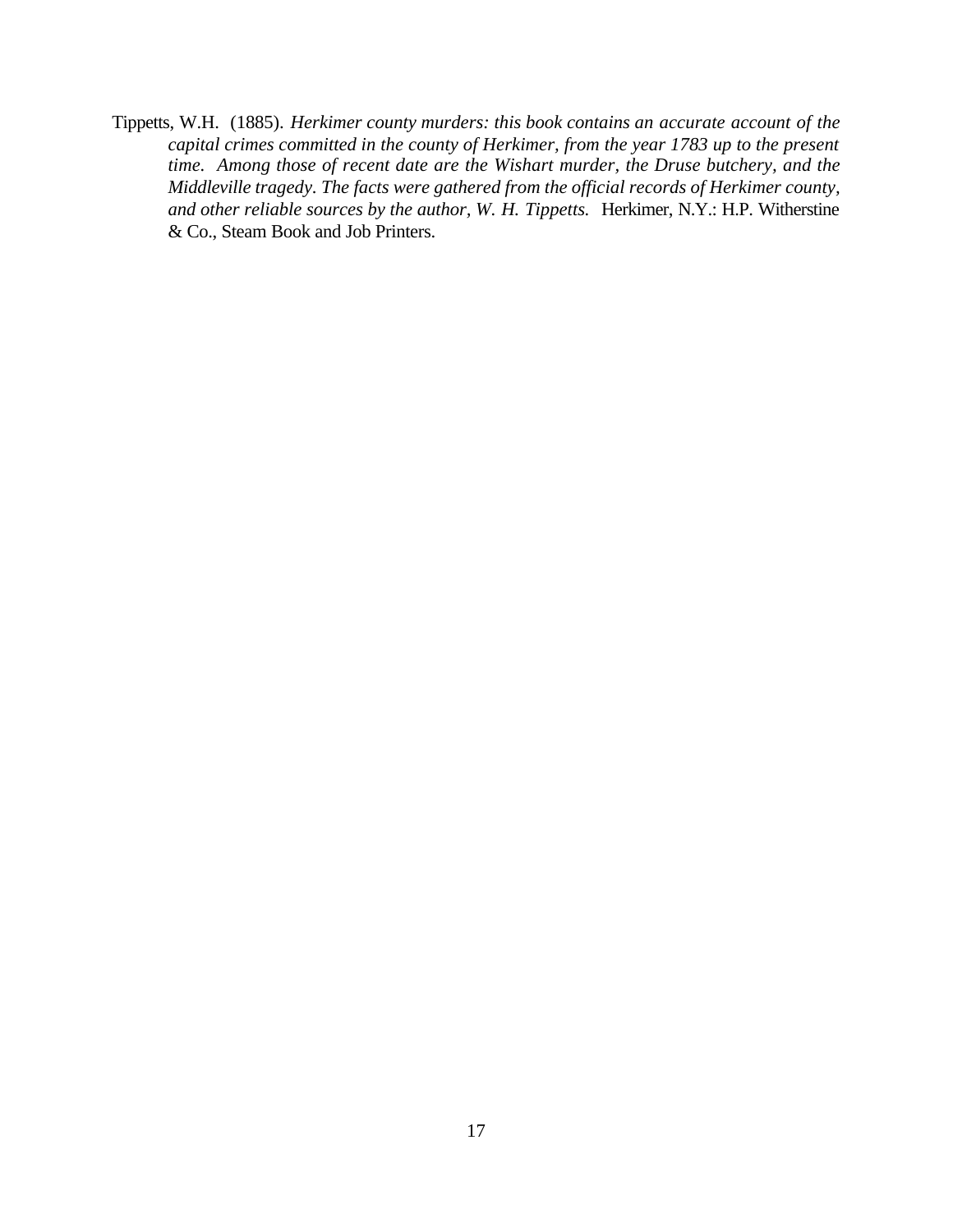#### **HOMICIDES IN SAVANNAH (1896-1903): DATA COLLECTION**

Vance McLaughlin, Savannah Police Department, Box 8032, Savannah, GA 31412

#### **ABSTRACT**

This paper describes the collection of homicide data in Savannah for an 8-year period, 1896 to 1903. Three sources of information were used to collect this data: health officer's reports, the *Savannah Morning News*, and death certificates and registrations. The health officer's reports were only available for 6 of the 8 years. These reports included the type of homicide, race of perpetrator, and month in which the homicide was committed. The *Savannah Morning News* was examined for a 9-year period (1904 was included to determine the aftermath of homicides that occurred in 1903). These newspaper articles would usually include the location, names of suspect and victim, and circumstances of the homicide. The death certificates and registrations included the name of the victim and cause of death. A rationale for verifying each homicide is presented.

#### **WHY THE STUDY WAS UNDERTAKEN**

There are a number of reasons why the study was done. First, as a researcher, I found myself in a unique situation. I had taught at a university for six years prior to coming to the Savannah Police Department. I was hired into a civilian position, Director of Training, but also became a certified police officer. While my academic training may have given me the tools to do the research, my law enforcement status provided me with access to data. When I realized that I was able to gain material that a civilian could not get, without a continually changing handful of court orders, I felt that I should take advantage of the situation. Second, I felt that the majority of homicide research that has been done to this date has used the largest cities as research populations. This is eminently practical because there usually has been longer and more complete record keeping, and large numbers of cases allows the researcher to do a variety of statistical tests. A problem may be in generalizing what occurs in the largest cities to the rest of the population. Third, the South has lived with the onus of slavery and its aftermath. I would examine an era that took place just after Reconstruction when Jim Crow laws were in effect. In addition, their were no governmental social programs during this era, and definitely no money being redistributed by the central government. Fourth, other researchers can use the data to compare trends in Savannah to other parts of the country during the same time period.

#### **DATA SOURCES**

#### **Municipal Reports for Savannah**

Early in my research, I came across arrest reports by the Savannah police that had been submitted to the mayor to be included in his Municipal Report for Savannah. In addition to arrests for homicide, the Municipal Reports included arrests for assault and striking, assault and cutting, assault and shooting, and assaults with intent to murder, all of which were divided by race. The assault and shooting category was not included for the years 1902 and 1903. I constructed the following table based on the information found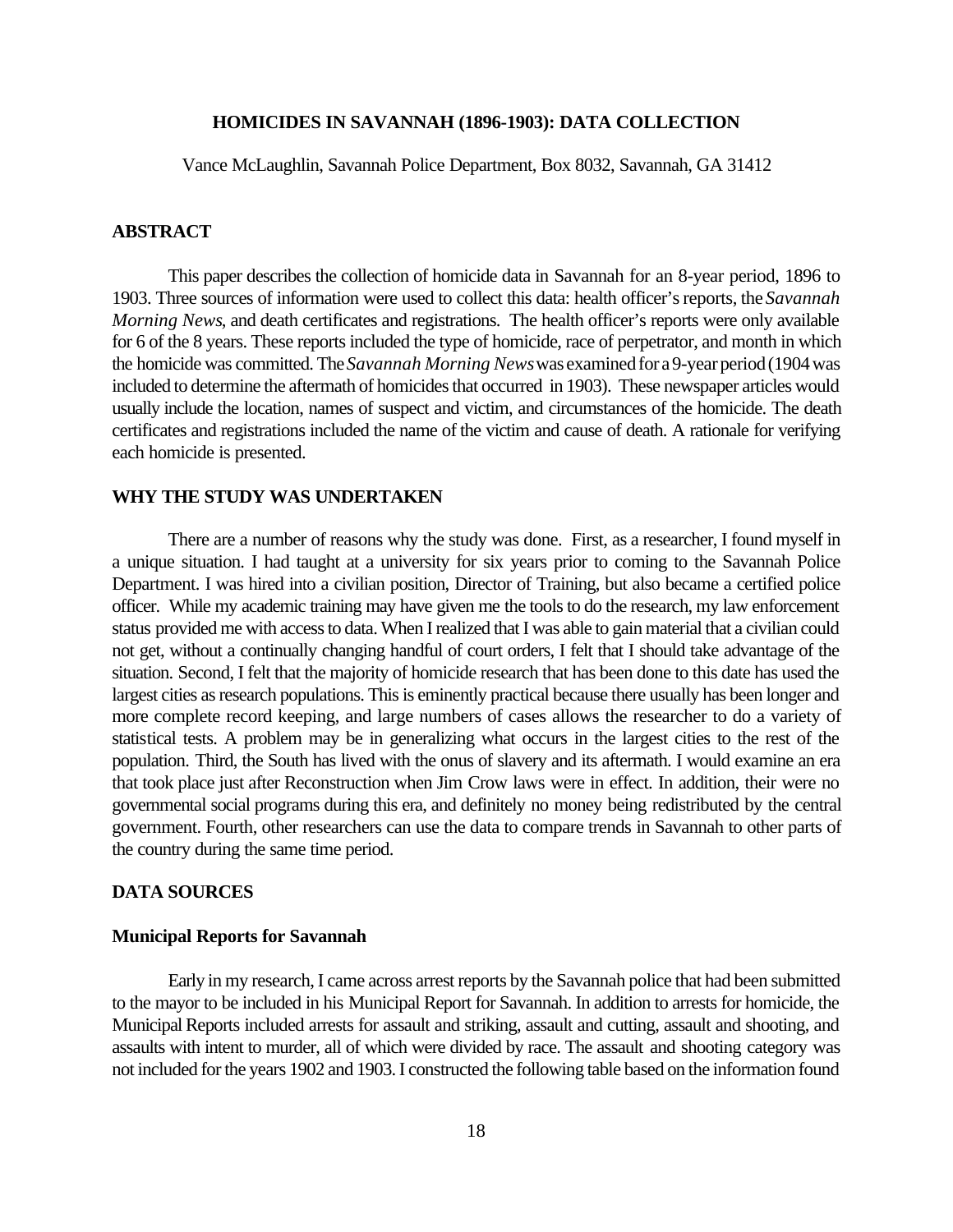in eight years of Municipal Reports:

#### **Table 1**

|             | striking |      | cutting        |     | shooting       |                | intent to murder |     | murder       |    |
|-------------|----------|------|----------------|-----|----------------|----------------|------------------|-----|--------------|----|
| <b>YEAR</b> | W        | B    | W              | B   | W              | B              | W                | B   | W            | B  |
| 1896        | 85       | 214  | 11             | 63  | $\overline{0}$ | $\overline{2}$ | 13               | 45  | 9            | 18 |
| 1897        | 78       | 168  | 8              | 30  | $\mathbf{1}$   | 3              | 8                | 51  | 6            | 11 |
| 1898        | 61       | 187  | 6              | 35  | $\overline{2}$ | 5              | 18               | 66  | $\mathbf{1}$ | 6  |
| 1899        | 74       | 223  | 13             | 104 | $\overline{4}$ | 8              | 25               | 73  | 12           | 9  |
| 1900        | 78       | 168  | 8              | 30  | $\mathbf{1}$   | 3              | 8                | 51  | 6            | 11 |
| 1901        | 44       | 195  | $\overline{4}$ | 30  | $\mathbf{1}$   | $\overline{2}$ | 16               | 43  | 5            | 17 |
| 1902        | 63       | 182  | $\overline{0}$ | 12  |                |                | 6                | 64  | 5            | 6  |
| 1903        | 22       | 95   | $\overline{0}$ | 27  |                |                | 18               | 65  | 3            | 9  |
| total       | 505      | 1432 | 51             | 331 | 9              | 23             | 112              | 458 | 47           | 87 |

## **ARRESTS BY RACE FOR VARIOUS TYPES OF ASSAULTS BY SAVANNAH POLICE 1896-1903**

Initially I felt that the above data would help correlate the various assault categories with the murder rate. As I rechecked my data in one Municipal Report, I looked through the Table of Contents and found a section titled "Health Officer Reports." I perused that section and, much to my chagrin, found out that the Health Officer had recorded the commission of approximately 40% fewer homicides than the Savannah police had arrested for! How could this be? In fact, in current times, there are always more homicides committed than those arrested because some homicides are unsolved.

After some in-depth discussions with historians, it seems that police in Savannah were attempting to show their productivity by arresting as many criminals as possible. It had nothing to do with jurisdiction. If a homicide was committed in Chatham County, where Savannah is situated, that would be counted as a homicide arrest. If the alleged murderer was arrested on a warrant from another state, the Savannah Police Department would count that as an arrest. This showed the efficiency of the Savannah Police Department in getting murderers off our streets, even though they weren't "our" murders. Many of those committing murders in rural districts fled to the "big city" of Savannah to lose themselves. If another geographical district arrested a murder suspect from Savannah, we would still count that as an arrest when that district returned the suspect to us. Some agencies still use this "shell game" to enhance their image with the public.

This supposition was reinforced by a section included in the Mayor's Annual Report for three of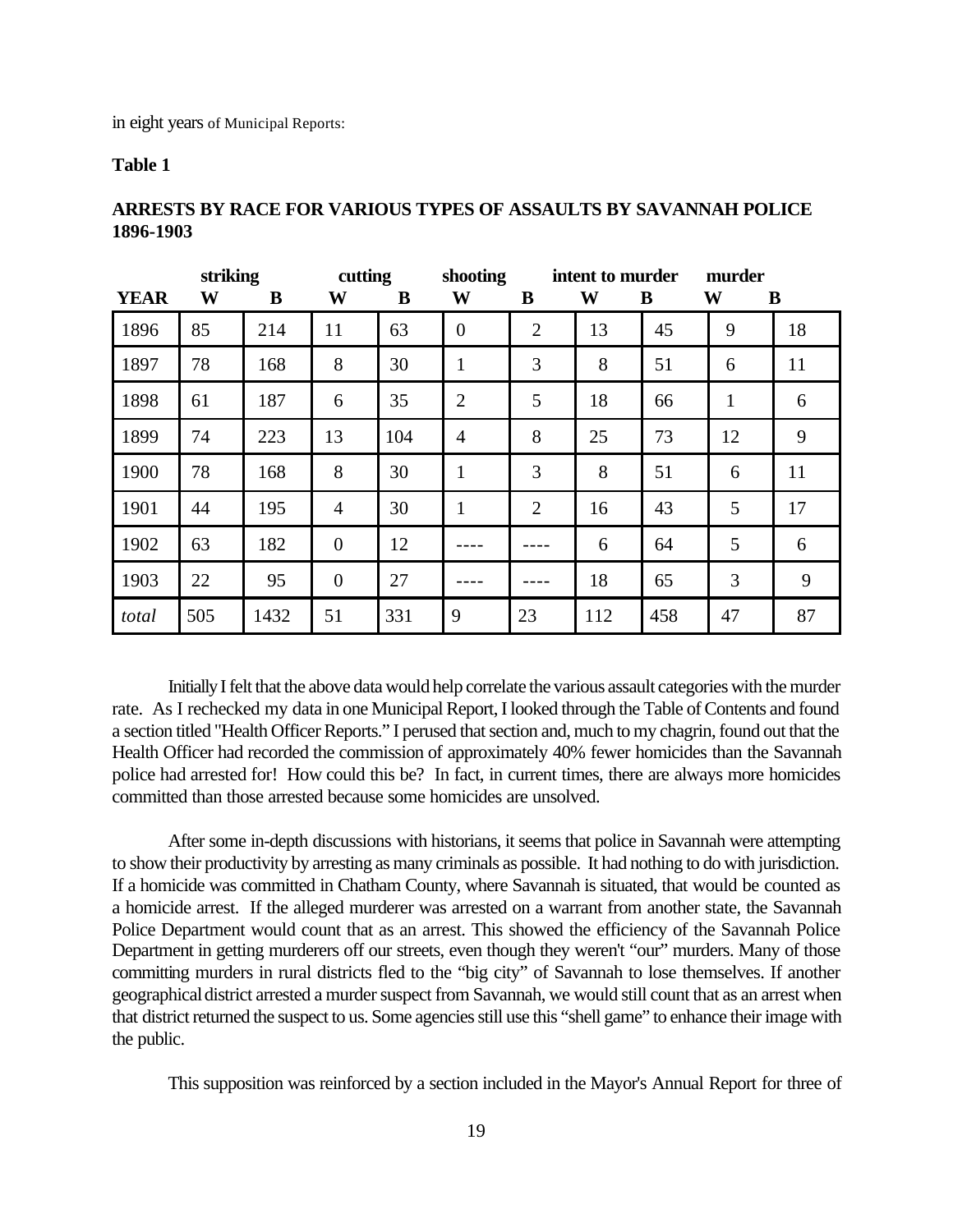the years studied: 1896, 1897, and 1898. This section included a listing of arrests for murder by Savannah Police officers. This also points to a continuing problem in using early source material that compiled "numerical representations." There was little consistency in the material recorded from year to year. The following is an exact transcript found in each of these volumes that illustrates the problem of correlating such disparate information.

## **Arrests for Murder**

### **1896**

1. Mack Frazer, col., for killing Jeff Brown, col., Jan. 19. Arrested by Detective Godbold Jan. 20.

2. E.L. Gest, J.E. Conley, D.P. Walker and F. Floyd for killing Gibson, col., Feb. 18. Arrested by Detectives Wetherborn, Scully, Kily, Godbold Feb. 18.

3. Mattie Clark, alias Sanders, col., for killing Willie Sales, col., March 15. Surrendered March 15.

4. James Jackson, col. for drowning Mossa Stephney, col. July 10. Arrested by Detective Wetherborn, July 10.

5. Rosa Platz, col., for killing Laura Cuthbert, col., July 23. Arrested by Officer Cronin July 23.

6. Brister Graham, col., for killing Ben Wilson, col., Sept. 22. Arrested by Officer Eady Sept. 22.

7. George Gruver for killing Henry Voight Oct. 16. Arrested by Officers Cronin, Shea, Mendel Oct. 16.

8. P. Kearny for killing J.W. Wyness Nov. 3. Arrested by Detective Scully Nov. 3.

9. Morris Sullivan and Simon O'Neill for killing Preston Brook Nov. 9. Arrested by Officers Crimmins and Murphy Nov. 9.

10. Lovett Pitts for killing A. Thornburg Dec. 3. Arrested by Officer Mock Dec. 3, 1896.

11. J.H. Perkins, col. for killing P. Barnes, col., Dec. 24. Arrested by Officer Barrett Dec. 24, 1896.

12. William Elmore for killing a man in South Carolina, Oct. 25, 1896. Arrested by Detective Kiley.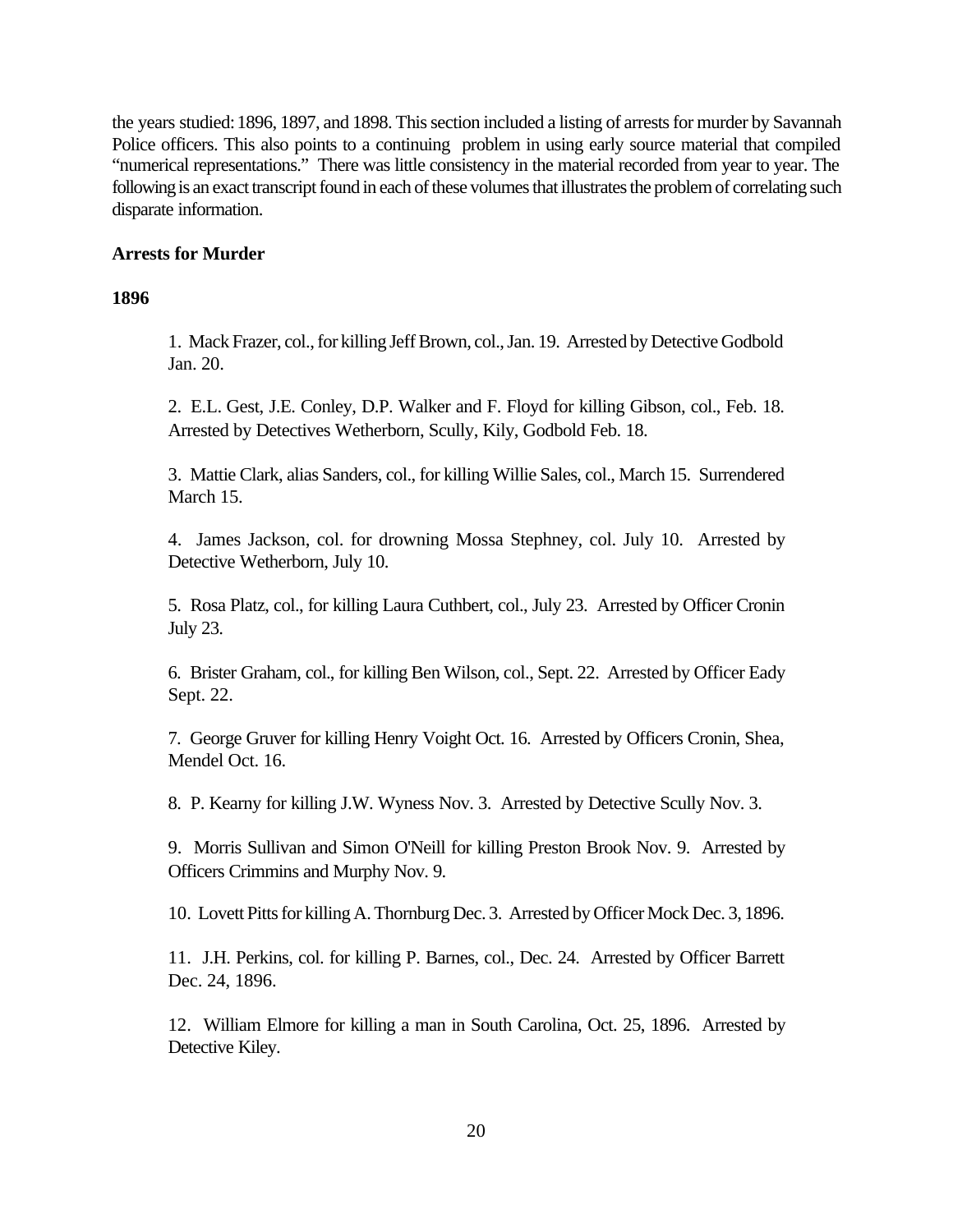13. James Brown and Geo. Dyer for killing Wm. Titcomb Dec. 25. Arrested by Detective Scully and Policeman Shea.<sup>1</sup>

## **1897**

The Chief of Police prefaced this report by saying there were 17 arrests for murder, 6 of which were for crimes committed in other states.

1. Henry Casey, colored, for killing -- ---- Brown, colored, January 28. Arrested by Policeman J. W. Woods.

2. Joe Desverges, colored, for killing Lovey Palmer, colored, May 3. Arrested by Sergeant Baughn and Policeman J.J. Deignan.

3. James Edwards, colored, for murder in South Carolina. Arrested by Detectives Barrett, Scully, and Godbold, May 10.

4. Steward Finney, colored, for murder in South Carolina. Arrested by Detectives Barrett, Scully, and Godbold, May 10.

5. William Graham, colored for murder in South Carolina. Arrested by Detective Barrett, May 10.

6. Ben Griswold, colored, for murder in South Carolina. Arrested by Detective Barrett, May 10.

7. W.H. Hinton, white, for killing Robert Jefferson, colored, August 23. Arrested by Policeman Mitchell, August 23.

8. James Jenkins, colored, for murder in Mississippi in 1889. Arrested by Policeman E.F. Davis, March 2.

9. Rosa Johnson, colored, for killing Richard Johnson, colored August 25. Arrested by Detectives Barrett, Scully and Shea, August 27.

10. Abraham Manigault, colored, for murder in South Carolina, January 12, 1897. Arrested by Policeman Ungar, January 17.

11. James Wayne, colored, for killing his wife. Arrested by Detectives Scully, Godbold, and Barrett, May 18.

<sup>&</sup>lt;sup>1</sup>Mayor's Annual Report, 1896, pp. 73-74.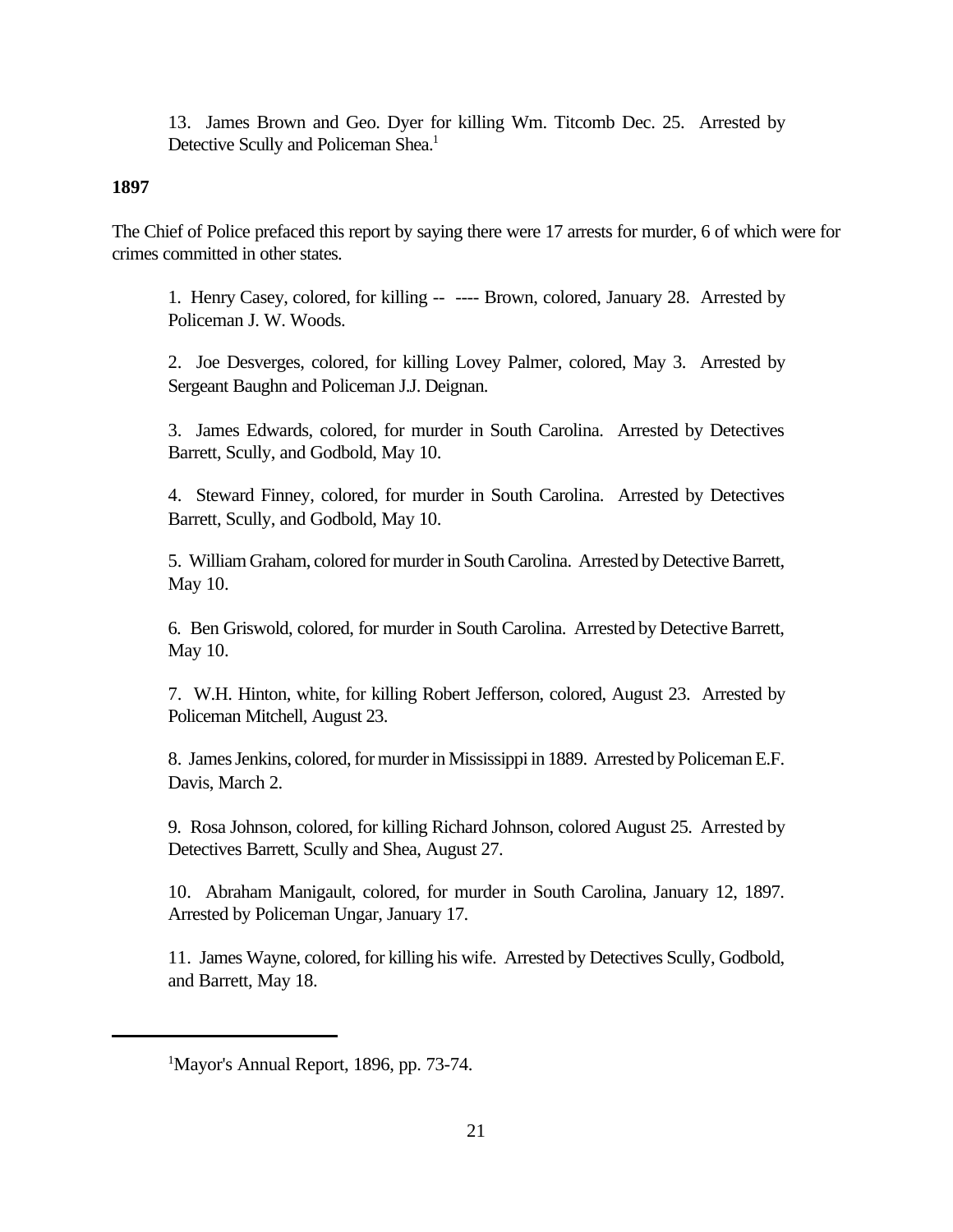12. Rodney Fulford, Lee Fulton, Robert McAllister and R.W. Westcott, for killing Paul Johnson, September 15. Arrested by Policeman Halford, September 15.

13. N.J. Mowrou for killing Patrick Scully, December 17. Arrested by Policeman T.C. Murphy, December 18.

14. Isaac Small, colored, for killing Matilda Farrell, colored, October 22. Arrested by Detective Shea.<sup>1</sup>

#### **1898**

1. John Fields, colored, for killing Sam Robinson, colored, February 1. Arrested by Policeman C.W. Mock.

2. Edward W. O'Connor, for killing of Will Hunter, colored, January 25. Arrested by Detective J.J. Barrett.

3. Henry Rush, colored, for killing Lula Smith, colored, August 22. Arrested by Detective M. Scully.

4. Tiny Smith, colored, for killing Frank Osborne, April 25. Arrested by Detective J.J. Barrett.

5. Pompey Thomas, colored, for killing Sam Johnson, colored, January 6. Arrested by Policeman Jernigan.

6. William Wright, colored, for killing Wm. Wilcox, colored, August 27. Arrested by Detective Scully.

7. Ella Gordon, colored, for killing Mamie Goodwin, colored, December 17. Arrested by Policeman P.J. Kelly.

8. Queen Martin, colored, for killing Joe Hayward, December 26. Arrested by Detective Barrett.<sup>2</sup>

In point of fact, not only did some of the homicides occur out of state, as mentioned, but some occurred out of the city limits of Savannah, even though Savannah police officers made the arrests. It also became apparent that there were many other homicides committed, but that the police had not made an arrest. While this was disappointing, at least I now had the Health Officer's Report. Instead of utilizing it immediately, I decided to investigate another source.

<sup>&</sup>lt;sup>1</sup>Mayor's Annual Report, 1897, pp. 72-73.

 $2^2$ Mayor's Annual Report, 1898, p. 65.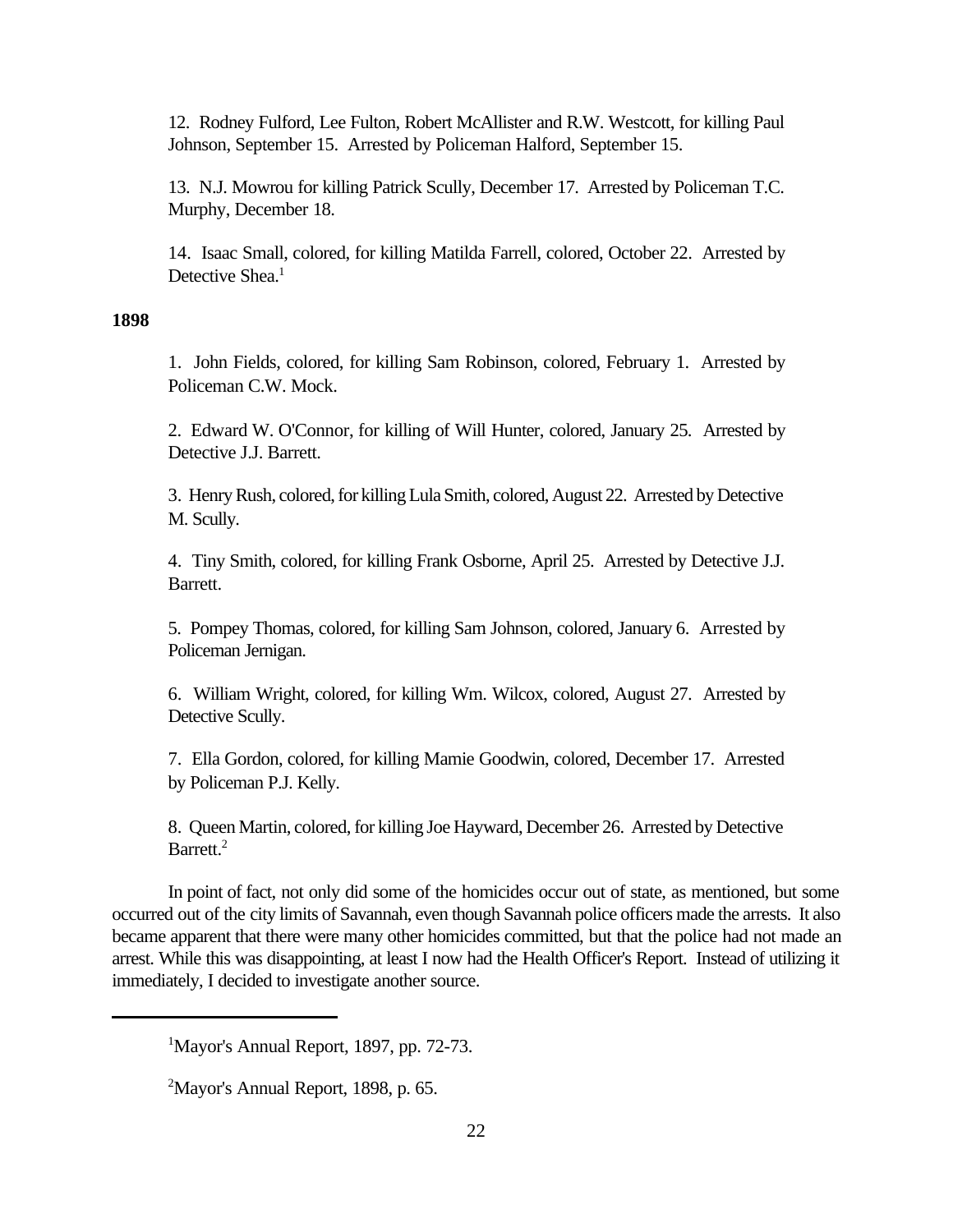#### *Savannah Morning News*

I found that a full set of the local newspaper, the *Savannah Morning News* (SMN) was available from 1896-1903 at the Georgia Historical Society. I thought that the commission of a homicide would have been newsworthy, and some mention would be made in the newspaper. I also thought that the examination of each page of print for nine years (I included 1904 for the purpose of including the aftermath of anything occurring earlier) would be the most time consuming part of the project, so I would finish it first. I also thought that it would be unlikely to miss a homicide because a report on the commission, capture, grand jury proceedings, trial, and sentence would usually be reported on different days of publication. This supposition proved to be correct. The information was recorded on data sheets.

#### **Health Officer's Report**

After recording all the information gleaned from the SMN, I looked at the Municipal Reports. Health Officer's Reports were available for six of the eight years. The report did not include homicide as a category in 1899, and there was no report in 1902. The annual Health Officer's Report separated homicides by month, race of victim, and type of homicide.

#### **Health Department Death Certificates/Registrations**

The Chatham County Health Department would not let me view the death certificates or registrations, but did verify my information or add information that they had, that I was unsure of. The data provided was proper name, date of death, instrument of death, race, and sex. In some cases, the registration of death had been recorded, but without issuance of a death certificate.

#### **LACK OF AGREEMENT OF DATA**

Sherman and Langworthy (1979), when discussing the difficulties of measuring homicide committed by police officers, suggested the following sources: death certificates, internal affairs records, newspaper stories, and vital statistics. In the era of 1896 to 1903, I examined all homicides using the above, except for internal affairs records, which were non-existent at the time for police.

The table below illustrates all of the data retrieved from the three different sources. This composite was made from separate tables that I made for each year. There was a lack of agreement with the data and the types of differences varied from year to year. The races of victims are included with the method by which the homicide was committed.

The method used to reconcile the data was to take each year, and use a checklist of the available sources. I listed the name of the victim (obtained from the SMN or death certificates/register) and then counted how many sources verified it. If the names and type of death appeared in both the SMN and death certificates, this means the homicide was verified by two

**Table 2**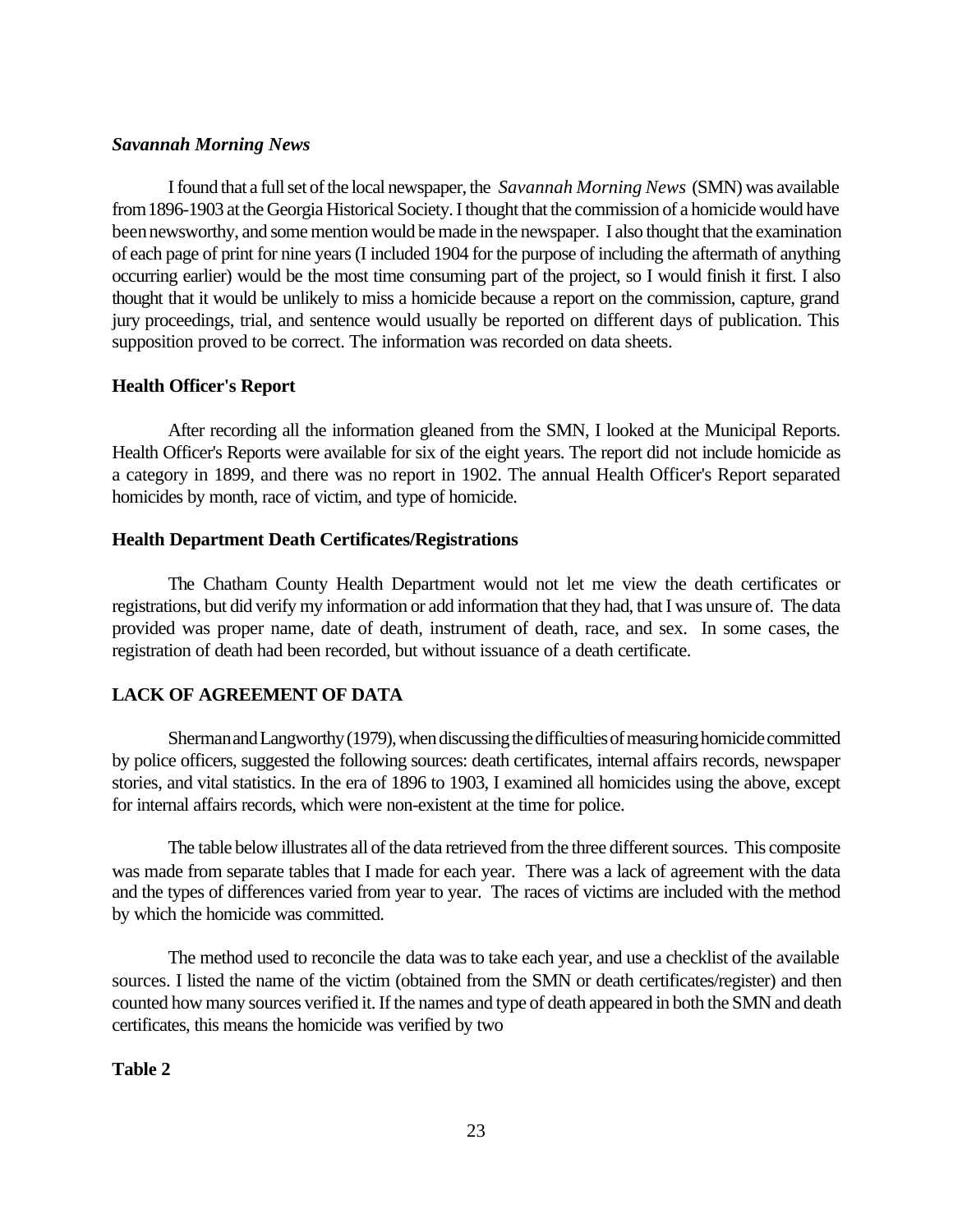| VICTIM HOMICIDE DATA FROM THREE SOURCES |
|-----------------------------------------|
|-----------------------------------------|

|                           | <b>HEALTH</b><br><b>OFFICERS</b><br><b>REPORT (6 YRS)</b> | <b>SAVANNAH</b><br><b>MORNING NEWS</b><br>$(8$ YRS $)$ | <b>DEATH</b><br><b>CERTIFICATES &amp;</b><br><b>REGISTRATION</b><br>$(8$ YRS $)$ |
|---------------------------|-----------------------------------------------------------|--------------------------------------------------------|----------------------------------------------------------------------------------|
| total $#$ of<br>homicides | 96                                                        | 129                                                    | 121                                                                              |
| total black               | 71                                                        | 99                                                     | 89                                                                               |
| incised                   | 18                                                        | 23                                                     | 18                                                                               |
| fracture                  | $\overline{7}$                                            | 14                                                     | 12                                                                               |
| gunshot                   | 41                                                        | 52                                                     | 50                                                                               |
| hanging                   | $\overline{\mathbf{3}}$                                   | 8                                                      | 8                                                                                |
| beating                   | $\bf{0}$                                                  | $\overline{2}$                                         | $\mathbf{1}$                                                                     |
| total white               | 25                                                        | 30                                                     | 32                                                                               |
| incised                   | $\overline{\mathbf{4}}$                                   | 5                                                      | 5                                                                                |
| fracture                  | 4                                                         | 5                                                      | 6                                                                                |
| gunshot                   | 19                                                        | 20                                                     | 21                                                                               |

different sources. I then would check the health officer's report to see if they had reported a homicide that occurred in the same month, by the same means, with the victim being of the same race.

For this study, I included any homicide that was verified twice. The following 6 years had three sources of data (SMN, health officer's report, and death certificates/register). In 1896, 8 homicides had three sources of agreement, 5 had two sources of agreement, and 3 had but one source. In 1897, 7 had three sources of agreement, and 1 had two sources of agreement. In 1898, 11 had three sources of agreement, and 1 had two sources of agreement. In 1900, 9 had three sources of agreement, 9 had two sources of agreement, and 6 had one source. In 1901, 16 had three sources of agreement, 6 had two sources of agreement, and 4 had one source. In 1903, 16 had three sources of agreement, 4 had two sources of agreement, and 4 had one source.

The following 2 years had two sources of data (SMN and death certificates/register). In 1899, 21 had two sources of agreement, and 2 had one source. In 1902, 12 had two sources of agreement, and 3 had one source.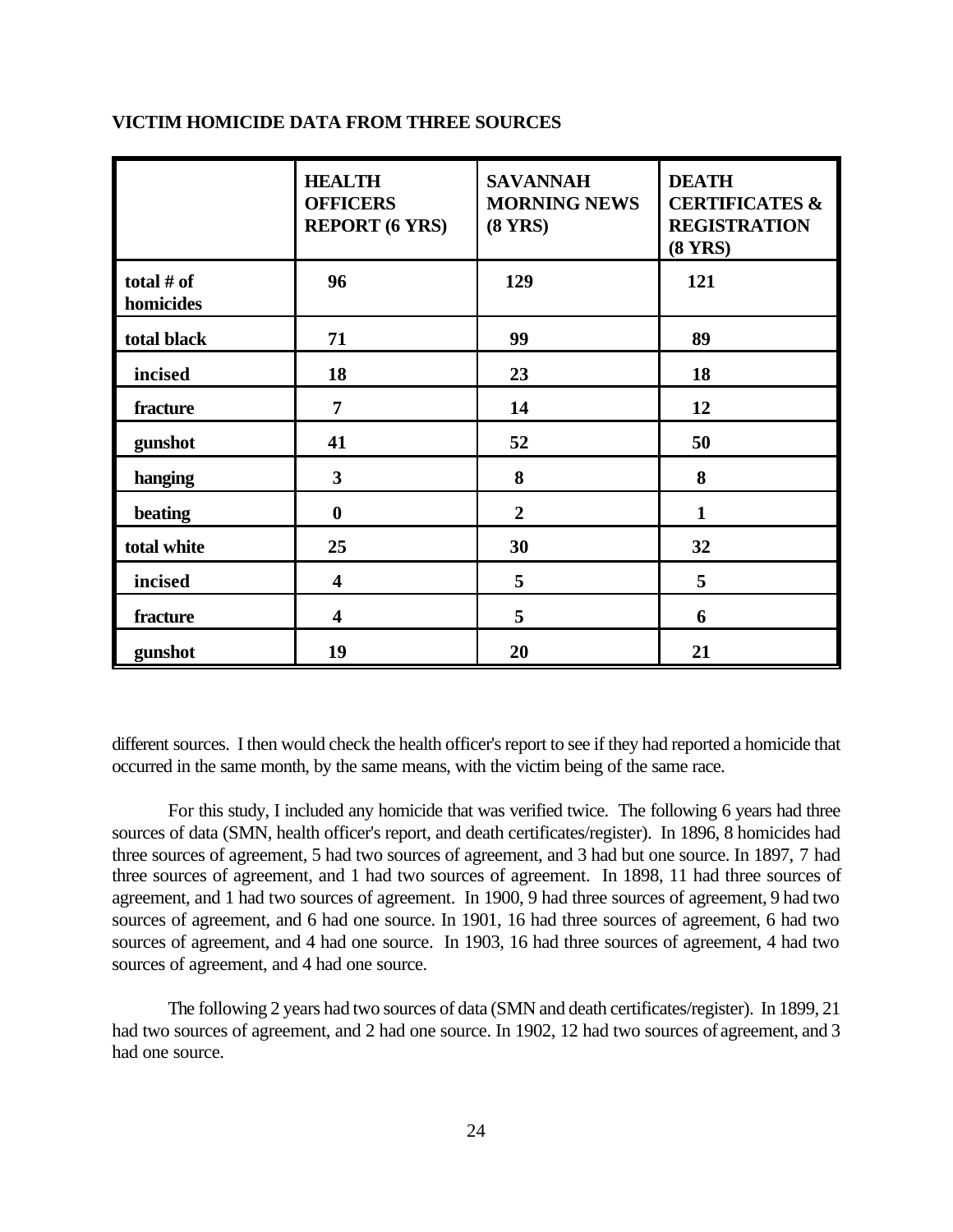I then went back over those homicides which were only mentioned once. I did not want to reject them completely without putting them under closer scrutiny. I found the biggest discrepancy was in the health officer's report that was available for six years. In two of the years, 1897 and 1898, there were no inconsistencies with the other data. But in 1896, 1900, 1901, and 1903 there were 10 cases where a homicide was recorded in the health officer's report, but was not found in the other two sources, and 13 cases where a homicide was recorded in the other two sources but not in the health officer's report, when matching race, month, and type. On the other hand, the health officer's reported a total of 94 homicides for those years and the SMN reported 92 for the same time period.

There is no way to rationalize the lack of accuracy in the health officer's report. For deaths by gunshot, two other categories besides homicides were used: accidental and suicide. It doesn't seem that a misclassification occurred. It appears that homicides with gunshots that never happened were recorded. In the final analysis, the total number of homicides cited by the health officer's reports was substantially correct, but only because errors in both directions were almost equal. A legal hanging was an event in Savannah, and reported in great detail by the SMN. A death certificate was available. But in 2 cases, this was not recorded in the health officer's report. The SMN ended up being the most reliable and valid of the three sources.

The other major challenge was if the homicide occurred within the city limits of Savannah. Two city maps of Savannah were used, both produced by the Sanborn-Perris Map Company of 115 Broadway, New York. The company made these maps for insurance purposes. They were quite intricate, and included an outline of the structures at most addresses. One map was made in 1888, and the other map was made in 1898. The city limits were the same from 1896 to 1901, but increased in January of 1902. In some cases, the place where the homicide occurred was described as on "the Louisville Road." The Louisville Road was partly in the city and partly in the county. The fact that the death certificates/register included the place of death (Savannah or Chatham County) was helpful. It still seems that "jurisdiction" was not as precise as it is currently on the location of the homicide. A few reasons are postulated. First, Chatham County was extremely rural and when someone was not dead at the scene of the homicide, they were brought to the same hospital in the city limits. It was thus a Savannah homicide. Second, law enforcement officers did not seem to worry about geographical boundaries within the county where they made arrests. It seems the rationale for this was that all law enforcement power is derived from the state, all murders are ultimately tried by the same superior court, and if law enforcement officers were technically out of their jurisdiction, they could still arrest as a citizen.

Two examples of this phenomenon are the following two cases. The first involved the death of Stephen Gibbons, and the second was the murder of Lucius Varnedoe.

Stephen Gibbons was a young Black male that was riding on the West Savannah line of the Electric Railway on February 16, 1896. The railway conductors had been complaining of Black males that would ride into Savannah on Saturday night, get drunk on whiskey, and then return on the line home. These Black males were unruly and threatening. On the night in question, four White males boarded the last car out. At least two of the White men drew pistols and ordered the Blacks to pay their fee (even if they already had paid) and tried to keep order. A fight ensued with Stephen Gibbons running from the car and being shot by G.P. Walker as he fled. The bullet entered the hip and ended up in the bladder. Walker and the three other White men were charged with murder by the coroner's jury in 10 minutes that same night. There was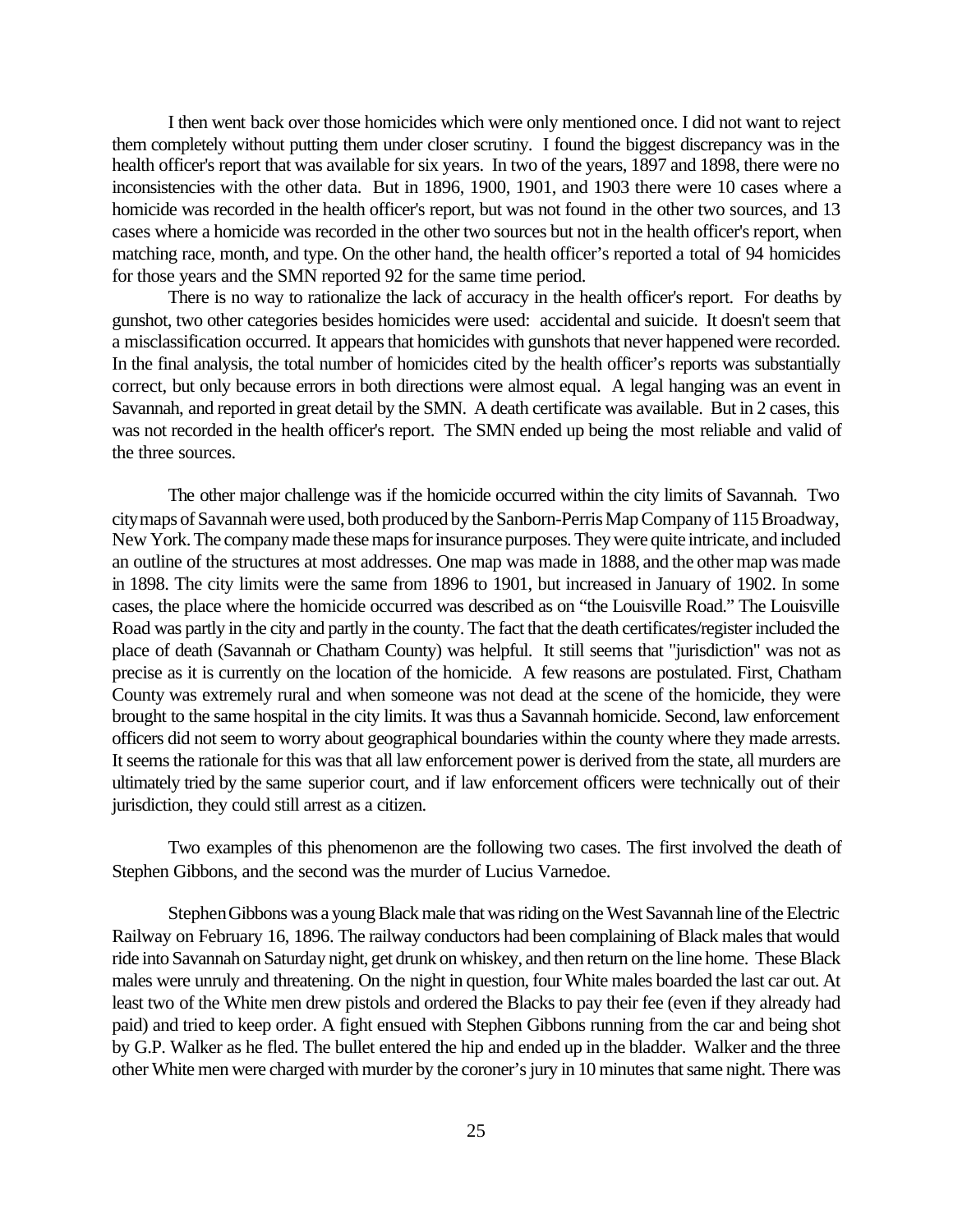not evidence that the shooting was justifiable. Walker hired the ex-Governor of South Carolina, John C. Sherrard, to defend him and was acquitted of murder on May 31, 1896.

Lucius Varnedoe was a motorman on the Electric Railway that connected Savannah and two adjacent communities, Thunderbolt and the Isle of Hope. He was shot twice while working on August 4, 1900 by a Black male Seabrook Hays. Hays and another Black man had both been drinking and gotten into an argument. Varnedoe had put them both off about a mile from the Sandfly Station. Hays ran up to the station and shot Varnedoe. Varnedoe drew his own pistol, but was unable to get a shot off before he was shot again. Hays ended up being convicted of murder and sentenced to death. The penalty was later commuted to life in prison.

Both the Gibbons and Varnedoe case involved the Electric Railway. They were both considered "Savannah murders," but in point of fact occurred outside the city limits. They had to be excluded from the study.

After the data were rechecked, 123 homicides were validated. This included 12 citizens killed by those acting in a law enforcement role, 8 cases of legal hanging, 1 case of a military officer killing a private, and 1 case of a citizen killing a police officer. This left 101 civilian versus civilian homicides, with 2 homicides occurring in 1 case.

#### *Savannah Tribune*

I would like to include one potential source of corroborating information that did not provide enough information to be useful. The *Savannah Tribune* was a newspaper established in 1875. It was the Black newspaper and its editor was John Deveaux. The only known repository of issues of this newspaper are at Savannah State University. The full year of 1896, April 1897 to December 1898, 1901, 1902, and 1903 were available for viewing. There were some issues omitted from each year. After examining each year, there was very little concerning homicides mentioned. The focus of the paper was primarily on statewide and national events. The three main subjects were the support of the Republican Party, the denouncement of lynching, and the Black troops in Savannah. John Deveaux was a leader of one of the companies of these troops organized under the state's charter.

There are a number of reasons why the *Savannah Tribune* may not have focused on local crime. First, they seemed to have few writers. Most of their news came from the wire services. The paper was only published once a week, on Saturday, and did not generate a large amount of money. Second, the local articles concerning Blacks focused on uplifting stories concerning clergy and teachers. Third, the concern over criminal justice was primarily focused on chain gangs and prisons, which the state ran.

## **CONCLUSION**

Those who conduct historical research on homicide must devise different ways to verify the reliability and validity of their data (Eckberg, 1999; Emmerichs, 1999; Monkkonen, 1999). Researchers who find different sources that report homicides for the same year will first have to value each source on it own merits. The second step is compare all sources to each other to identify their strengths and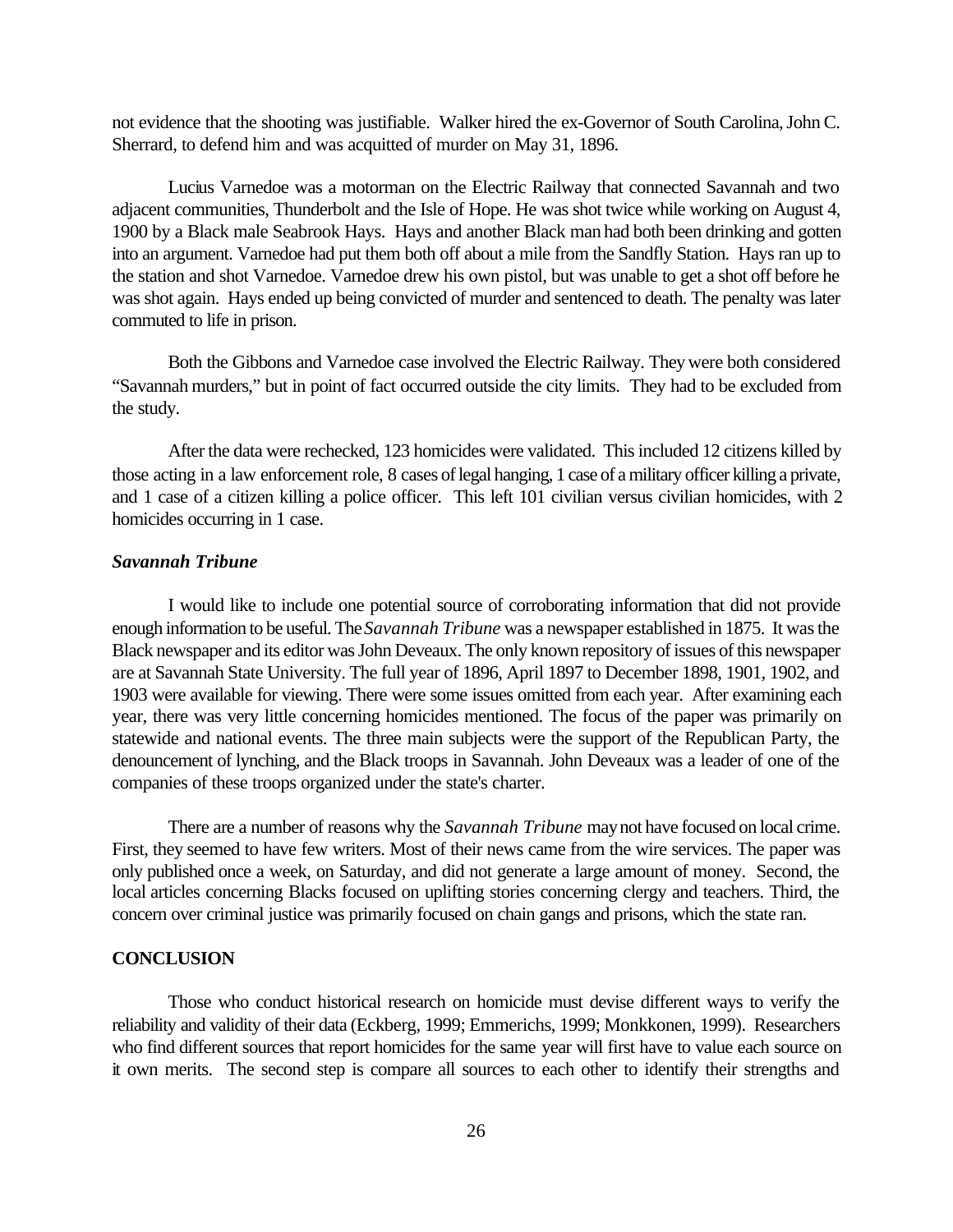weaknesses. This refining of data will end up producing sound research.

## **REFERENCES**

- Eckberg, D.L. (1999). *Introduction: the 'dark figure' of historic murder, and the problem of comparing our rates with those of ancestors*. Paper presented annual meeting of the Homicide Research Working Group, Quantico, Virginia.
- Emmerichs, M.B. (1999). *Getting away with murder?: Homicide an the coroners in nineteenthcentury London*. Paper presented at the annual meeting of the homicide Research Working Group, Quantico, Virginia.
- Monkkonen, E. (1999). *Two-century homicide series: Using capture-recapture methods to check estimates in 19th century New York City*. Paper presented at the annual meeting of the Homicide Research Working Group, Quantico, Virginia.

Municipal Reports, 1896-1903, Savannah, Georgia.

Sherman, L.W., & Langworthy, R.H. (1979). Measuring homicides by police officers. *Journal of Criminal Law & Criminology, 70,* 546-560.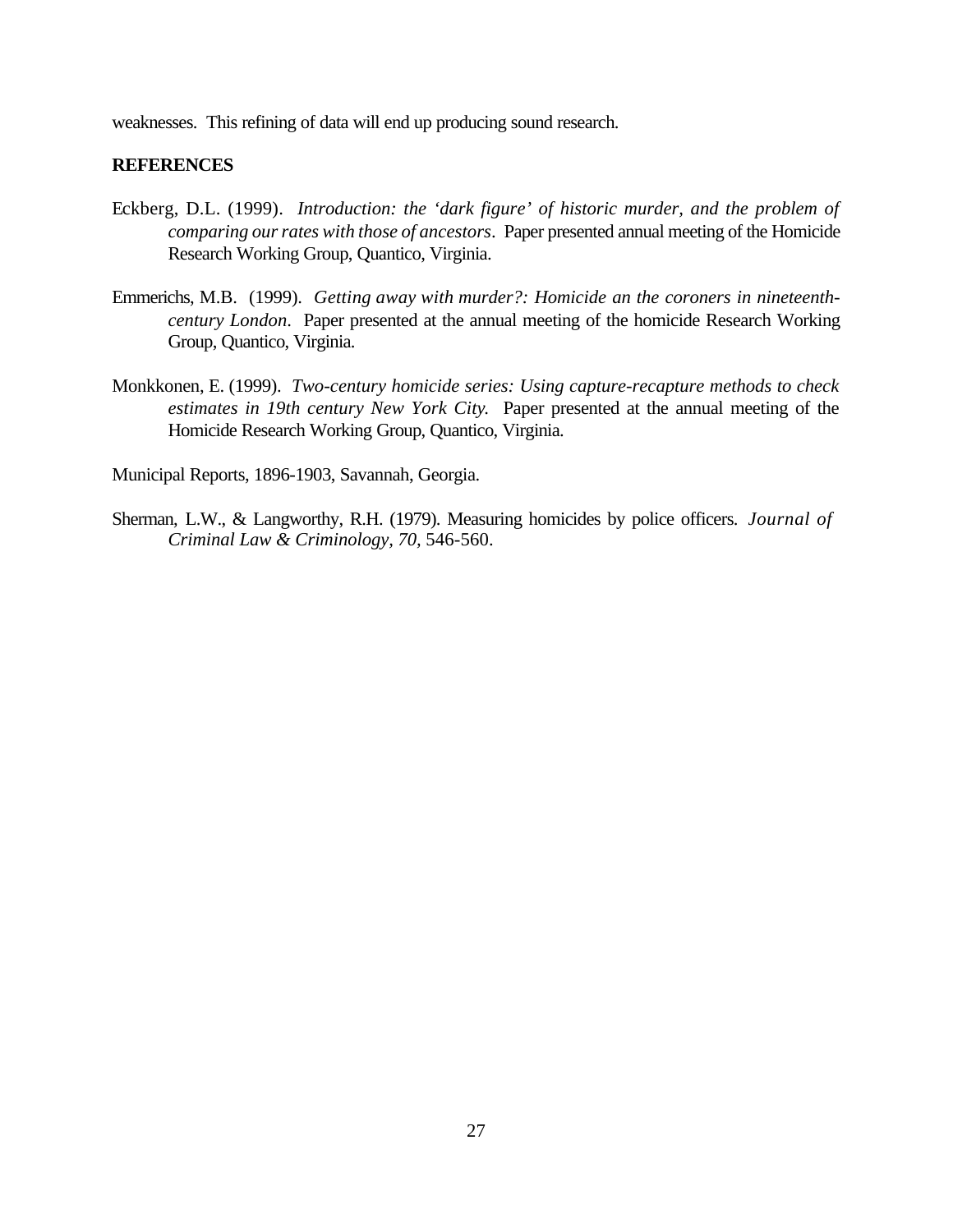## **GETTING AWAY WITH MURDER?: HOMICIDE AND THE CORONERS IN NINETEENTH-CENTURY LONDON**

Mary Elizabeth Emmerichs, University of Wisconsin-Sheboygan, Sheboygan, WI 53081

#### **ABSTRACT**

Using the records of Coroners' Inquests from London, this paper will argue that there is suggestive evidence that the English, despite their pride in their low homicide rate and their feeling that few homicides went unprosecuted, actually missed quite a few murders, either deliberately, or owing to inadequacies in the institution of Coroners' inquests, especially in the first half of the 19th century. Despite their good intentions (or greed for fees and mileage, according to the Justices of the Peace with whom they were struggling) it is my contention that the Coroners' lack of training in either medicine or law made their verdicts on the cause of death less than convincing in many cases.

#### **GETTING AWAY WITH MURDER?**

The contentions in this paper arose tangentially from a study of London coroners I began in the summer of 1998. I had intended to examine the verdicts from 19th-century coroners' courts in order to assess the differences in verdicts that might arise depending on whether the coroner was a doctor, a lawyer, or neither. Was a physician more likely to detect murder as a cause of death than a lawyer or a "civilian"? Instead, as I read hundreds of inquest reports and explored the history of the coroners' courts, I began to realize that no matter who the coroners were, it was rare for any of them to bring in a verdict of "wilful murder" even in cases that seemed very suspicious to me.

Suggestive evidence of the inaccurate reporting and underprosecution of homicide in England in the 19th century can be found under at least three different headings. The first heading would have to be structural problems in the coroners' offices of England. Until 1860, coroners were under the complete control of the local Justices of the Peace (JP), who made the decisions about which sudden deaths would be examined at an inquest by controlling the payments to coroners (Forbes, 1979). Since inquests were expensive, the JPs wanted inquests on bodies only when there were signs of violence or a real mystery about the cause of death. Any coroner who held an inquest deemed unnecessary by the JPs did not get paid for his time or travel. Even after 1860, there seems to have been continuous conflict between coroners and JPs about this matter until 1888, when JPs lost their last bit of control over coroners' salaries (Knapman and Powers, 1985). According to J. D. J. Havard (1960), this dispute led to the proliferation of such crimes as the "secret" murders of children by poisoning in order that their parents might collect insurance money. In Manchester during the period June to October 1846, for instance, only 87 inquests were held on the deaths of people of all ages. During that same time, in just one district of Manchester -- Deansgate -- 279 children died, fewer than half having been attended by doctors. Havard argues that, by their reluctance to pay for inquests, the justices were almost complicit in the murder of children.

The second heading under which homicides could be concealed was the inability to convict women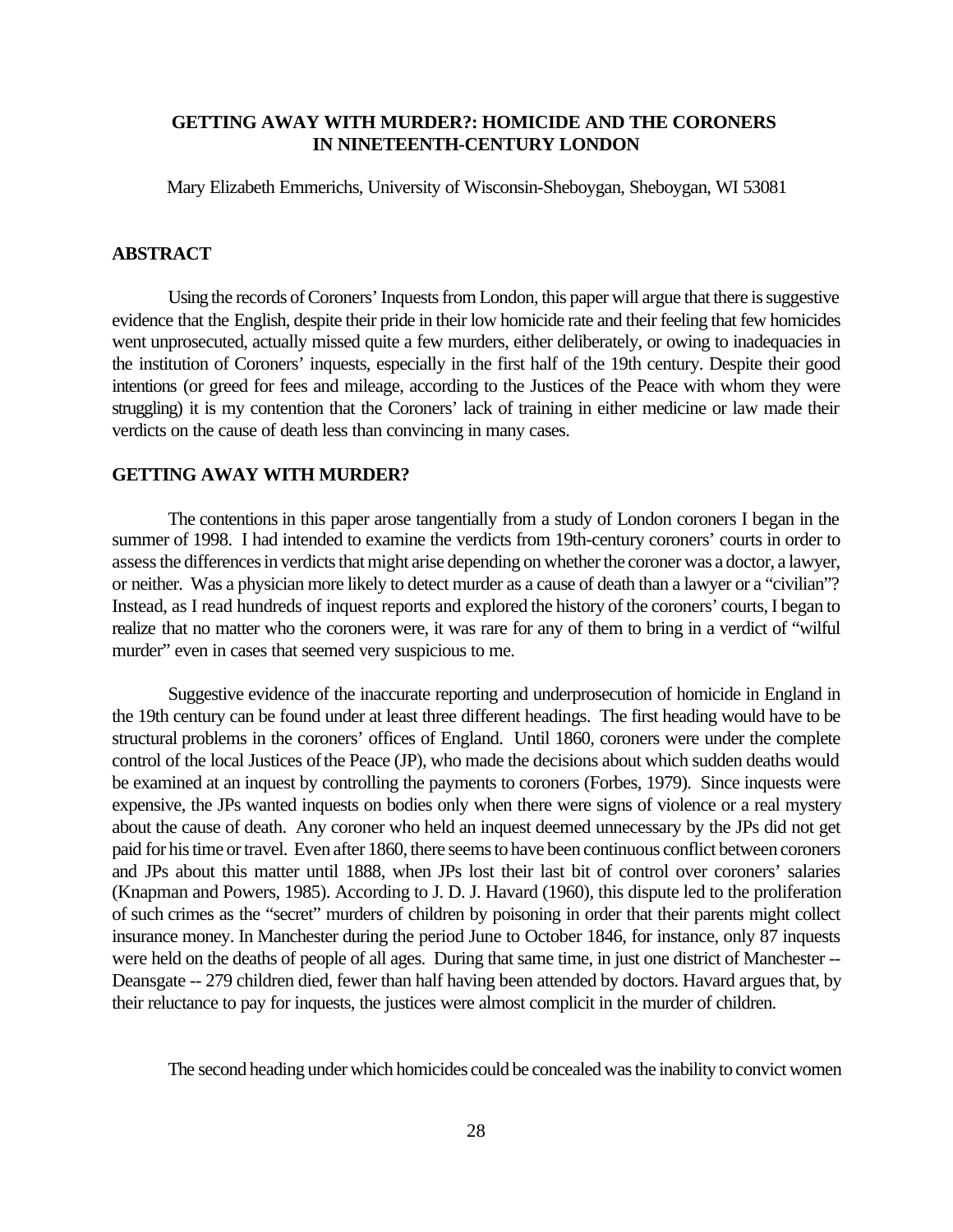of murder for neonaticide<sup>1</sup> and the subsequent substitution of prosecution for concealment of birth, the secret disposal of a dead neonate after the birth. In 1860, in all of England, 126 dead babies had been found but only 81 women were charged. In 1865, 221 were found (88 in Middlesex, generally contiguous with London) and only 120 women charged.<sup>2</sup> Few women whose dead babies were discovered and who appeared before the courts in the last part of the century were charged with murder. Instead they were charged with concealment of birth, a much easier charge on which to convict. Though there was always suspicion that a dead newborn was a homicide, few juries (made up mostly of middle-class men) were willing to convict a woman for such a crime, preferring to believe that temporary insanity had been the cause, or that the baby had been born dead. The verdict of "concealment of birth" became a common one in the coroners' courts in the last third of the century, partly owing to the inadequacy of forensic medicine.<sup>3</sup> and partly because of the difficulty of making homicide charges stick.<sup>4</sup>

The third heading would be the inadequacies of the coroners themselves. Until 1926 the only qualification for election or appointment as a coroner was the possession of property. In the London records, most coroners identified themselves as gentlemen, though there were ironmongers, builders, and other prosperous tradesmen sitting as coroners in the other counties. Thomas Wakley, a London coroner, the first to be medically qualified (1840), campaigned for medical qualifications for coroners, actually mentioning the danger of undiscovered homicides when coroners were not doctors. In the journal he founded, *Lancet*, he wrote, "case after case was reported in which the most favoured verdict of 'visitation of God'<sup>5</sup> was returned when the real cause of death had not been ascertained owing to inadequate medical evidence and insufficient knowledge on the part of the coroner.<sup>'\*6</sup> It was an unsuccessful campaign. By 1993, though the gentlemen and tradesmen were gone, only one sixth of the coroners were medical practitioners, while the rest were barristers or solicitors (Matthews & Foreman, 1993). Wakley had insisted that "any intelligent man could in two hours learn all the law required of a competent coroner." (Brook, 1945, p.152)

In this paper I will concentrate mainly on the inadequacies of the coroners themselves in identifying

<sup>1</sup>Neonaticide is an infant death within 28 days of birth.

<sup>2</sup>PRO CRIM 63 5-15, Police: England and Wales: Returns for the Year

<sup>3</sup>Doctors believed until the end of the century that the lungs of only a live-born baby floated in water after death.

<sup>4</sup>For those interested in this heading, see my article (1993).

<sup>5</sup>This mysterious verdict appears 9 times in 531 cases I examined.

<sup>6</sup>This verdict was returned in a case where 3 family members died, and only later were discovered to have eaten pie laced with arsenic. Quote from *Lancet* cited in Brook (1945, pp. 152-153).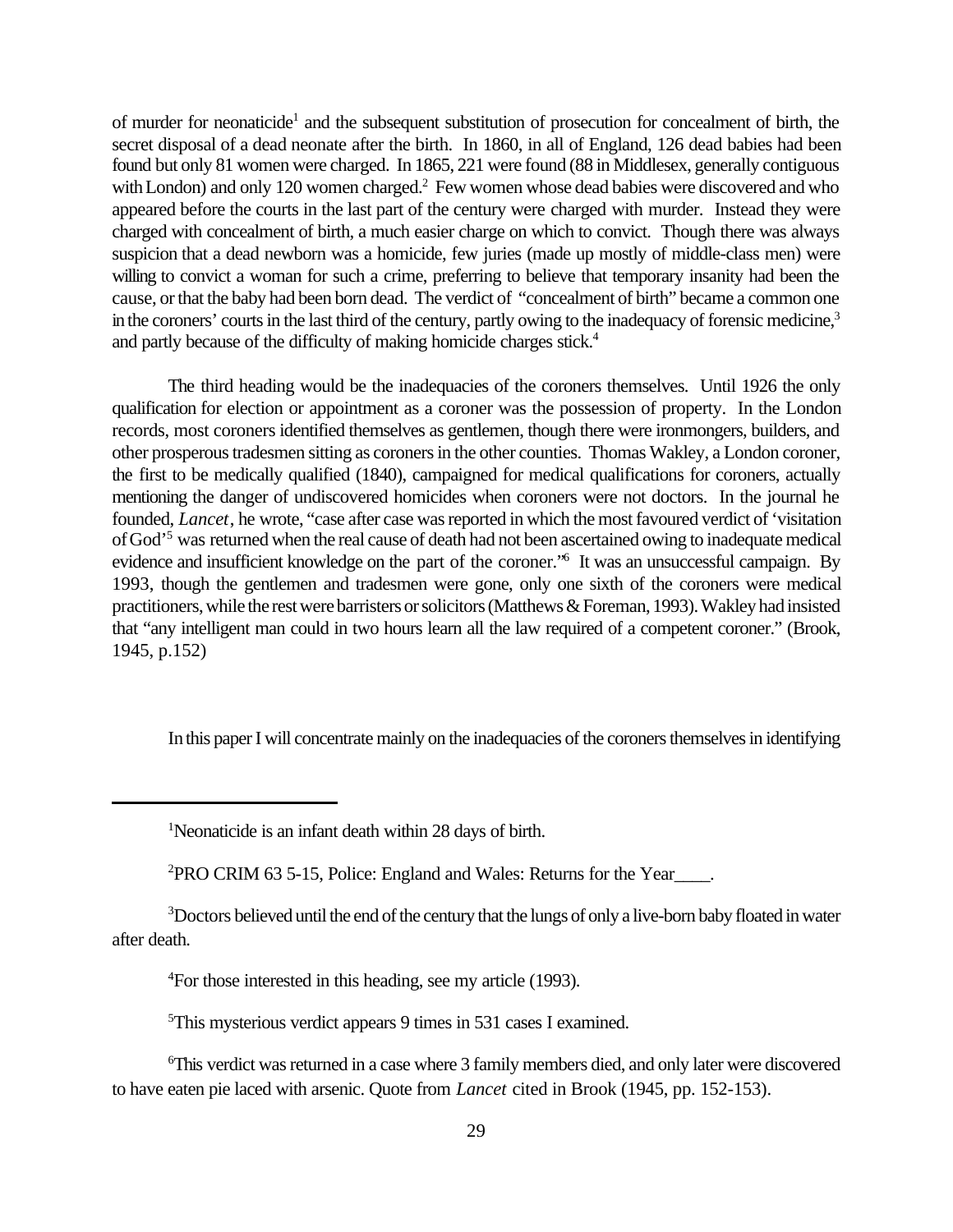the victims of murder, using the records of London coroners.<sup>1</sup> These records of inquests are preserved in several places. At the London Metropolitan Archives, the verdicts of inquests and depositions from cases that did not result in criminal prosecution are stored by the thousands. I assumed that there would be many records containing the verdict "wilful murder against person or persons unknown" -- the cases that never came to trial because no suspect had been apprehended. I examined over 1,000 inquest reports for the years from 1800 through 1809, and the years 1818, 1819, 1825, 1830, 1884, 1885, and 1889. I found only 5 such cases. Were British law enforcement agencies and the Coroners' courts so assiduous and successful that every suspected homicide except a few in the 19th century resulted in a trial of the accused? The British boasted of their low homicide rate and their high apprehension rate at that time (Taylor, 1998, p.584). In 1851, for instance, there were only 74 murder trials in the whole country, and even by the end of the century, there were only about 150 murders recorded each year in a population of about 30 million (Taylor, 1998, pp. 584-585).

I was doubtful and eventually came to the conclusion that many homicides must not have been recognized as such, especially during the early years of the century. The coroners rarely ordered medical examination of the corpses before the middle of the century (it wasn't until 1836 that medical witnesses were paid for their attendance at inquests, so before that time it was even rarer to have medical evidence at the inquest).

In the reports of 531 inquests held between 23 October 1800 and 18 April 1802, and in 1803, by Edward Walter, Gentleman, in East London (a notoriously poor area), 93 deaths aroused my suspicions, but at the time did no such thing for Mr. Walter. Since there had been no witnesses, and no discernible signs of violence (the bodies were often badly decomposed), 77 verdicts were simply recorded as "found drowned." No police investigation took place. No medical examination occurred. Drowning was, of course, a common form of death in East London since the Thames River bordered the area, and few people at the time could swim. Another 75 deaths were recorded as "casually drowned."<sup>2</sup> "Casually drowned" meant that there were witnesses who could describe the accident that led to the death. Of the 77 "found" victims, though, it would be interesting to know how many might have been recorded as homicide statistics in a later age after a thorough medical examination.

Three cases in particular, for which complete depositions from Walter's court exist, indicate the low level of investigation carried out by police and coroners into the causes of all sorts of deaths in the early

<sup>&</sup>lt;sup>1</sup>Recently Martin Wiener of Rice University brought to my attention an article that might indicate the need of a fourth heading. Howard Taylor (1998) argues that economics had a great deal to do with the rationing of prosecution. Since murder trials and investigations were expensive, the trend was to prosecute only as many as were prosecuted on average in previous years. I think this argument has some explanatory value, but that it cannot be pressed too far. If, in fact, coroners failed to recognize many deaths as murders because of their inadequate training, such deaths would never be in the pipeline to be rejected for investigation and prosecution in the first place.

<sup>2</sup>London Metropolitan Archives, MJ/SPC.E/507; MJ/SPC.E/508; MJ/SPC.E/509; MJ/SPC.E/510-534-1803; MJC/SPC.E/535-560-1803; MJ/SPC.E/561-589; MJ/SPC.E/590-653.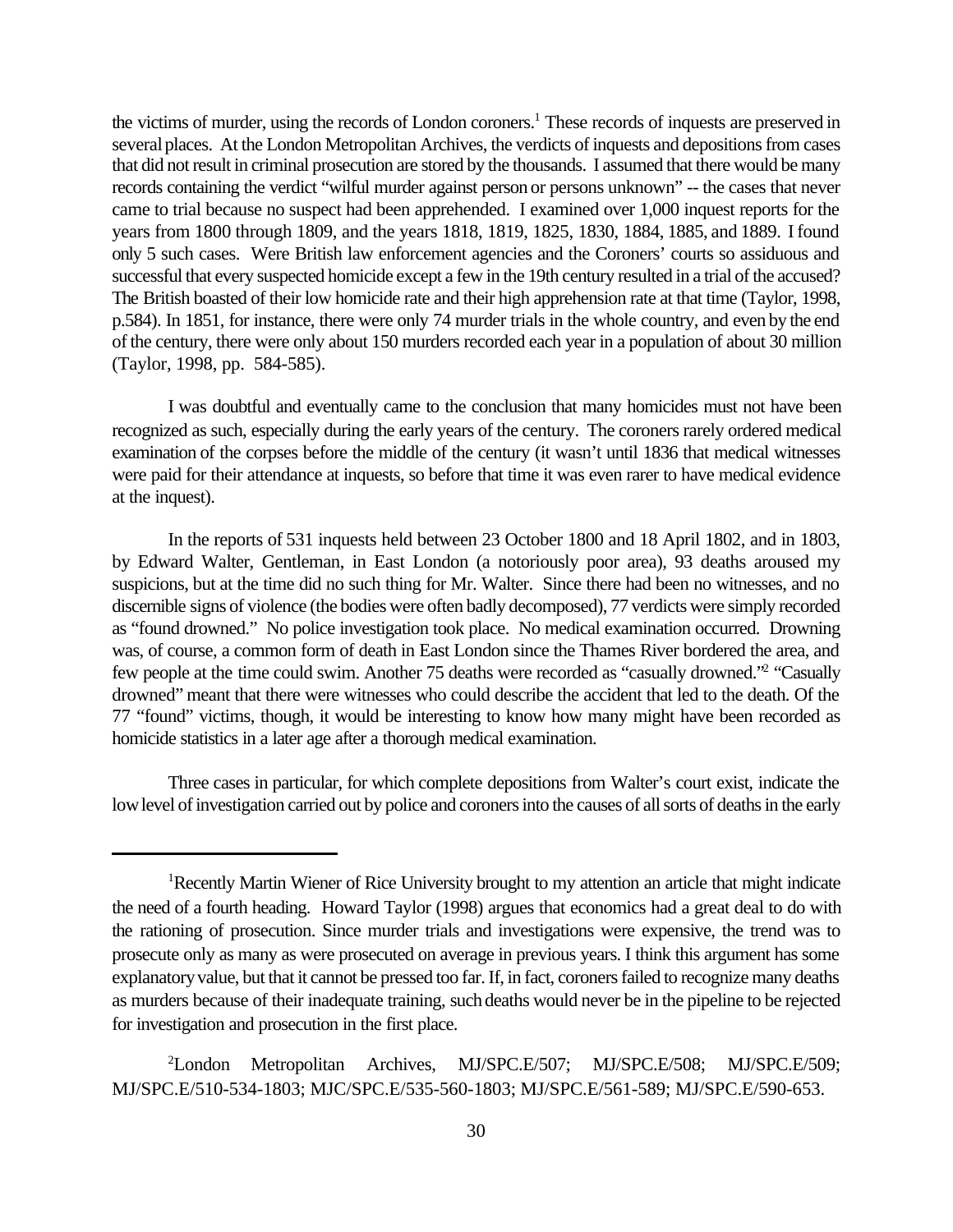19th century. In 1803 a mother explained to the coroner that she had meant to give her 3-month-old baby a dose of syrup of buckthorn. Instead, she mistakenly gave it a whole "phial of laudenum" (sic), a mixture of opium and alcohol.<sup>1</sup> The coroner did not ask the mother if the bottles for each were identical, did not ask her if she could read, nor did he ask why she would have given such a young baby an entire phial of syrup of buckthorn in the first place. Buckthorn is a violent purgative that acts by irritating the lining of the intestine, causing explosive, watery diarrhea, pain, and vomiting. It is an old herbal remedy, frequently used for children in the early 19th century, but never recommended for small children today, since it has been known to be fatal.<sup>2</sup> The verdict was "accidentally poisoned."<sup>3</sup>

In another deposition, Walter heard evidence of a fight between two journeyman bricklayers. The wife of one combatant threw a brick at the other, hitting him in the "loins." He later died. Neither the coroner nor the jury asked whether weapons were used during the fight, or even whether the woman's husband was getting the worst of it. Instead, they decided there was no malicious intent; the woman was merely defending her husband and so the verdict was "casually killed."<sup>4</sup>

The third case is just one example of a common verdict that explained little. "Found dead" was an uninformative verdict that appeared in Walter's inquest reports 15 times. In very few cases was a cause of death even hinted at, and in those where one was mentioned, it was the result of almost no investigation. An unknown man was found dead on a lit brick kiln. Walter performed a cursory examination and pronounced the cause of death as "suffocation."<sup>5</sup> The corpse was not in but *on* the kiln. Kilns are hot on the outside. Who would voluntarily get on one in the first place?

By 1842, investigation into the actual cause of death did not seem to have progressed much. The coroner for Westminster, who held over 300 inquests in a year, summoned only 18 doctors to give evidence in his court and ordered only 4 post-mortems.<sup>6</sup>

It seems to me, then, that coroners often just guessed at the causes of death at many of their inquests. If there were no witnesses, no obvious signs of violence, and no obvious suspects, if the victims were poor, unknown, unimportant, why bother with an extensive and expensive investigation? A look at

<sup>1</sup>London Metropolitan Archives, MJ/SPC.E/630.

<sup>2</sup>www.botanical.com/botanical/mgmh/b/buckth80.html; *A Modern Herbal* by Mrs. M. Grieve Apothecary Jar Collection, University of Texas Southwestern Medical Center at Dallas, www.swmed.edu/home\_pages/library/archteam/apoth/alder.htm. In fact, today buckthorn is used only in veterinary medicine, for dogs.

<sup>3</sup>London Metropolitan Archives, MJ/SPC.E/630.

<sup>4</sup>London Metropolitan Archives, MJ/SPC.E/576.

<sup>5</sup>London Metropolitan Archives, MJ/SPC.E/647.

<sup>6</sup>London Metropolitan Archives, WJ/SPC/32-53.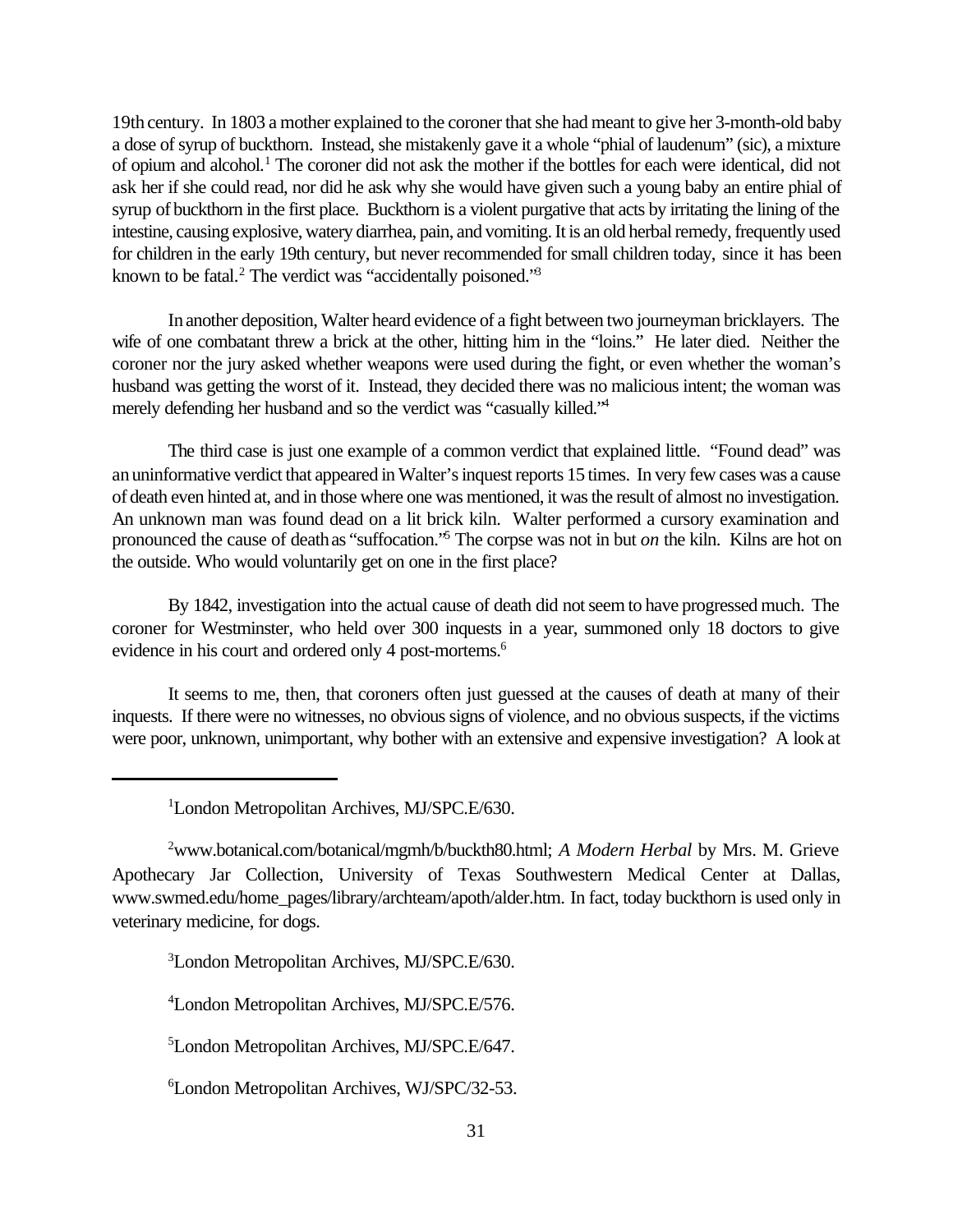the inquests that did contribute to the homicide statistics persuaded me that this was true.

Those inquests that did result in criminal prosecutions for willful murder or manslaughter, a very small number, are stored at the Public Records Office (PRO) at Kew, in southwest London. After the Act in 1836 which required registration of births and deaths (except for unbaptized babies), it was assumed fewer homicides would go undetected (apparently a great worry at the time, though it did not seem to bother many coroners besides Wakley). However, out of 2,674 inquests held in the County of Middlesex in 1849, for instance, only 36 resulted in criminal prosecutions, 18 for murder and 18 for manslaughter.<sup>1</sup>

Dusty, tri-fold forms, all hand-written by the coroner who held the inquest, sometimes accompanied by the depositions of witnesses, or the proceedings from the police magistrates' hearings, the PRO records represent the deaths that were easily identifiable as murder. Very few still exist from the first half of the century. For the years 1880-1885, there are 58 coroners' inquest records of deaths in London that were judged to be willful murders available at the PRO. During the inquests on the 58 deaths, the coroners were presented with evidence from eyewitnesses or confessions in 45 of the cases. Among the remaining 13 cases, 5 involved women who, without witnesses, allegedly killed their children and insisted they knew nothing about the deaths, and 3 others pointed the finger at men whose long-standing violence against their female partners made them the obvious choices to accuse. A further 3 were cases in which 2 asylum inmates murdered other inmates, and a husband and wife burned down a building to get the insurance.

Only the last 2 cases involved mysteries. Neither victim was poor. These are the only cases that involved any extended investigation or serious clue-gathering. The first victim, his wife said, had shot himself after he had grabbed a gun, threatened her, and she fled the room. On superficial examination the doctor found three bullet wounds consistent with a finding of suicide, but at the post-mortem (becoming more common then), he found a fourth, entering the armpit from the rear. At the inquest there was much discussion of entry and exit wounds and scorch marks. The verdict of willful murder against the wife was not long in coming.<sup>2</sup> In the other case, a wealthy paraplegic schoolboy ingested aconitine brazenly administered by his greedy brother-in-law in front of the school principal. (It was in a capsule supposedly containing sugar, which the brother-in-law, a doctor, said would negate the alcoholic effects of sherry.) A post-mortem of the victim and a police investigation into the brother-in-law's shaky finances and dubious pharmaceutical purchases led to an arrest.<sup>3</sup>

Though this preliminary research makes possible only suggestions about "missing" homicides in 19th-century London, I do believe that the evidence supports the tentative conclusion that coroners' courts, medically, were not able to identify all the murders that were committed. They took the easy way out. In the early part of the century, "found dead" or "found drowned" satisfied them as a cause of death. In the

<sup>3</sup>PRO CRIM 1/13/3

<sup>&</sup>lt;sup>1</sup>Report of the Special Committee appointed at Michaelmas Session, 1850, as to the Duties and Remuneration of Coroners and Resolutions of the Court, London: John Thomas Norris, 1851, p. 17. Bound in (898 d17) Reports on Public Health et Cetera (British Library).

<sup>2</sup>PRO CRIM 1/21/6.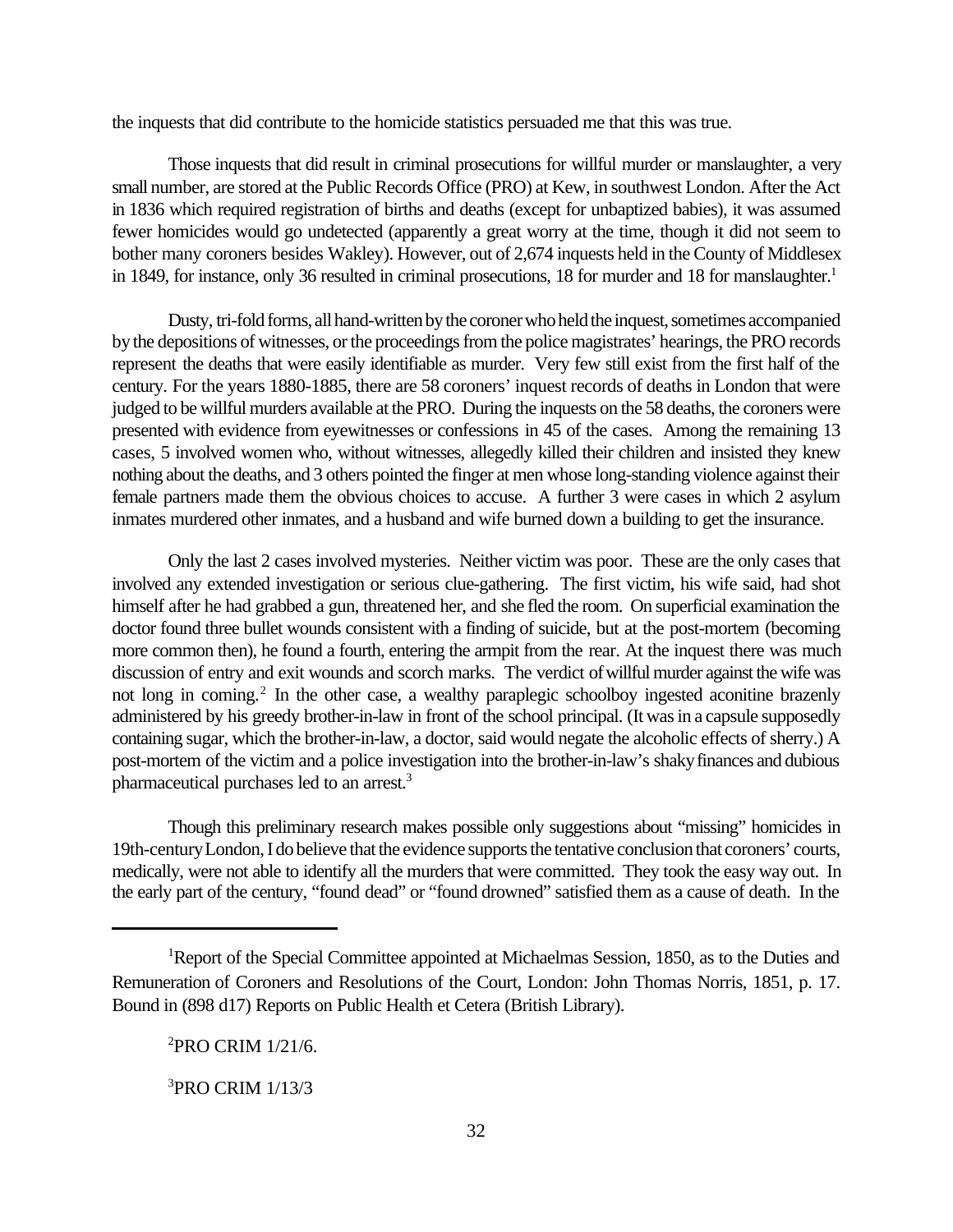middle of the century, with no post-mortem, "rupture of a great blood vessel in the lung" replaced those verdicts in frequency.<sup>1</sup> By 1889, even a medically qualified coroner, George Danford Thomas, pronounced 10 unautopsied victims dead of syncope/heart failure, the new favorite. There was no investigation by Thomas of the deaths of 4 children "accidentally" suffocated in their parents' beds, and there was only a mildly pointed question from the jury about the death of one small child with a recent bruise on the side of his head. He, said the coroner, died of pneumonia.<sup>2</sup>

Whether the number of unidentified murder victims might be in the dozens or the hundreds, we'll never know, but preliminary examination of just a small percentage of the inquests indicates that the annual homicide rate in 19th-century London was artificially low, and that getting away with murder was a definite possibility.

### **REFERENCES**

Brook, C. (1945). *Battling surgeon*. Glasgow: Strickland Press.

- Forbes, T.R. (1979). *Crowner's quest*. Transactions of the American Philosophical Society—held at Philadelphia for promoting useful knowledge, Volume 68, Part I, 1978, reprinted.
- Emmerichs, M.E. (1993). Trials of women for homicide in nineteenth-century England. *Women & Criminal Justice, 5,* 99-109.
- Havard, J.D.J. (1960). *The detection of secret homicide*. MacMillan Studies in Criminology, New York: MacMillan.
- Knapman, P. & Powers, M. (1985). *The law and practice on coroners* (*Thurston's Coronership: 3rd Edition*). Chichester: Barry Rose Publishers Ltd..
- Matthews, P. & Foreman, J. (1993). *Jervis on the offices and duties of coroners* (*with forms and precedents*), *Eleventh edition*. London: Sweet and Maxwell.
- Taylor, Howard (1998). Rationing crime: Political economy of criminal statistics since the 1850s. *Economic History Review, 51,* 569-590.

<sup>&</sup>lt;sup>1</sup>London Metropolitan Archives, MJ/SPC.W/1036-1092

<sup>2</sup>London Metropolitan Archives, MJ/SPC.C/1-53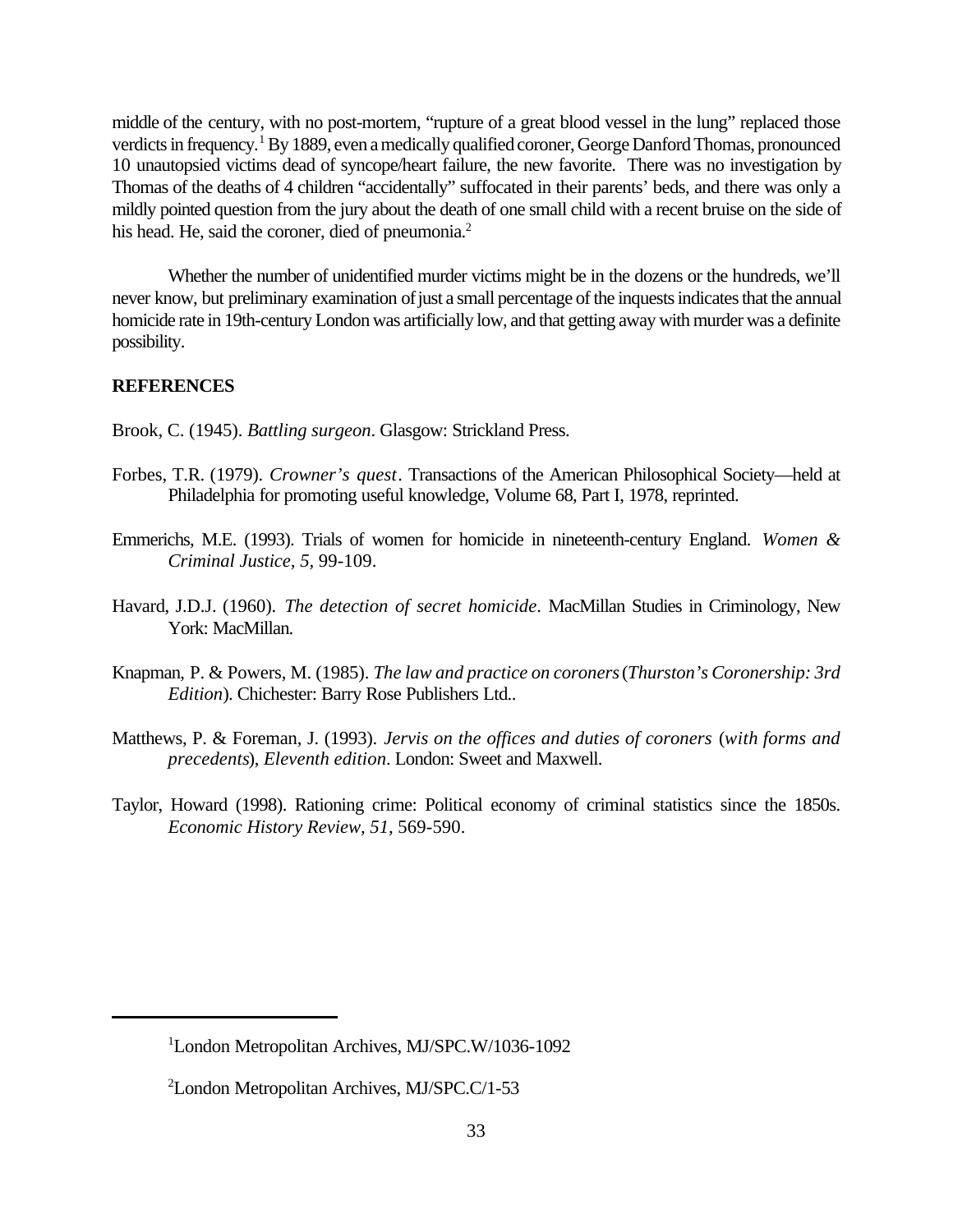## **DISCUSSION**

**Tom Marvell**: Why the peak in pre-Civil War homicide?

**Dougie Eckberg**: The Draft Riots were a period of extreme violence, and gang violence was at a peak. Both groups were excluded from the analysis.

**Dick Block**: If you look at newspapers, it is difficult to differentiate multiple reports of the same, versus separate, homicide incidents. How have these researchers done so?

**Dougie Eckberg**: With the Charleston newspaper, there was lots of brevity in this reporting. I sought 40 pieces of information to allow me to discern separate versus repetitive reporting of an incident.

**Eric Monkkenon**: The newspaper typically used the transcript of the coroner's report which actually creates a new source of bias, e.g., correlation bias.

**Cheryl Maxson**: You describe episodic events affecting accurate data and fluctuations in resources devoted to archive maintenance. Therefore, what is the basis for using an "average" to substitute for missing data?

**Eric Monkkenon**: The proper way is to use an annual estimate, which is impossible in some cases. I used "smoothing" for New York City, but won't do so for L.A.

**Dougie Eckberg**: There is inherent bias in projecting backward when you don't have multiple sources.

**Eric Monkkenon**: There is still bias today, but we are getting better estimates than we've ever had before.

**Dougie Eckberg**: I predict we'll see rural homicide was *grossly* undercounted in earlier times, compared to urban areas.

**Eric Monkkenon**: The question of rural counts is really interesting.

**Vance McLaughlin**: Of the 101 "other" homicides, I found 97 incident locations on old maps. These were brought into the computer maps.

**Everett Lee**: Is the capture/recapture method similar to the Census Bureau, where you estimate death as a whole, in the past? You can undercount certain groups, especially kids. When you compare standardized rates over two times points, you can get two very different counts.

**Dougie Eckberg**: But I can't do standardized estimates because no ages are recorded.

**Margaret Zahn**: Is there a difference in the quality of the records, between New York City and L.A.?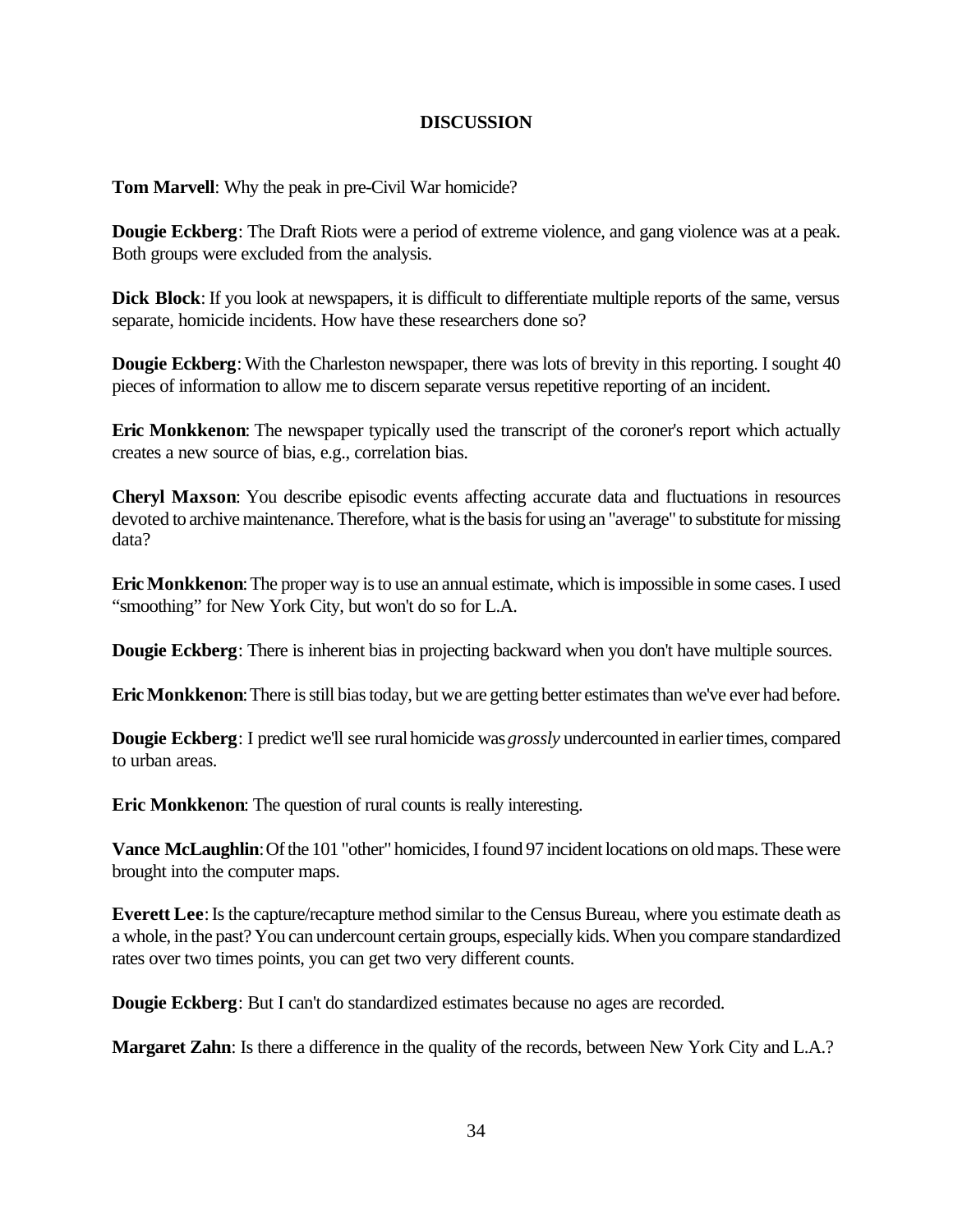**Eric Monkkenon**: For the 1860s and 1870s, individual records do vary considerably. Public health officers -- their numbers and resources -- seem to make a big difference in the quality of vital statistics.

**Becky Block**: There are lots of conditions in the capture/recapture method. Did you note improved data, especially by race, in active coroner periods? Is there a race bias in reporting?

**Vance McLaughlin**: There doesn't appear to be a race bias in recording, but the depth of the recording does vary. The numbers matched *very* closely, though there was some temporal variation in *when* they were said to have occurred.

**Mitchel Roth**: I study epidemics and am curious whether the reporting was better during *high* homicide periods because these would have been seen as epidemics?

**Eric Monkkenon**: For New York during the 18th century there was a state census every 5 years, so I could regularly adjust the denominator.

**Dougie Eckberg**: My homicide statistics are very close to state averages.

**Jay Corzine**: Rural versus urban is an issue, because access to medical care affects homicide levels. What about the case of lynchings?

**Dougie Eckberg**: In South Carolina, during 1877-78 there were no lynchings, but in subsequent years, I have found these and will include them.

**Vance McLaughlin**: For Savannah, there were no lynchings, but several legal hangings. I think the fact that there was quick, efficient, and definite punishment accounts for there being no lynchings.

**Roland Chilton**: To each presenter, what are your substantive conclusions from your respective studies? What were your hypotheses?

**Mary Beth Emmerichs**: I still believe that London's homicide rates are underrepresented and underprosecuted. It has been suggested that, for economic reasons, it is acceptable that about 20% of homicides are prosecuted. I disagree; I think that the coroners are simply dumb. I would like to get mid-century data for chronological comparisons. I believe I will find a fairly steady homicide rate from mid-century and on, but much lower than in the 1200s.

**Eric Monkkonen**: When New York was at its most corrupt, crowded, and poorest, its homicide rate seemed really low. In the 1850s, due to a rise in real income, people had access to alcohol, knives, and guns, and the level of violence was very high. The post-Civil War period was surprisingly peaceful in New York City. The data suggest that there may be 60-year cycles, and we are now in the middle of a decrease in violence.

**Vance McLaughlin**: The conservatives and the liberals were both half-right: In the old days, if a Black man killed a White man (6 incidents in my data), half were apprehended. The strongest punishment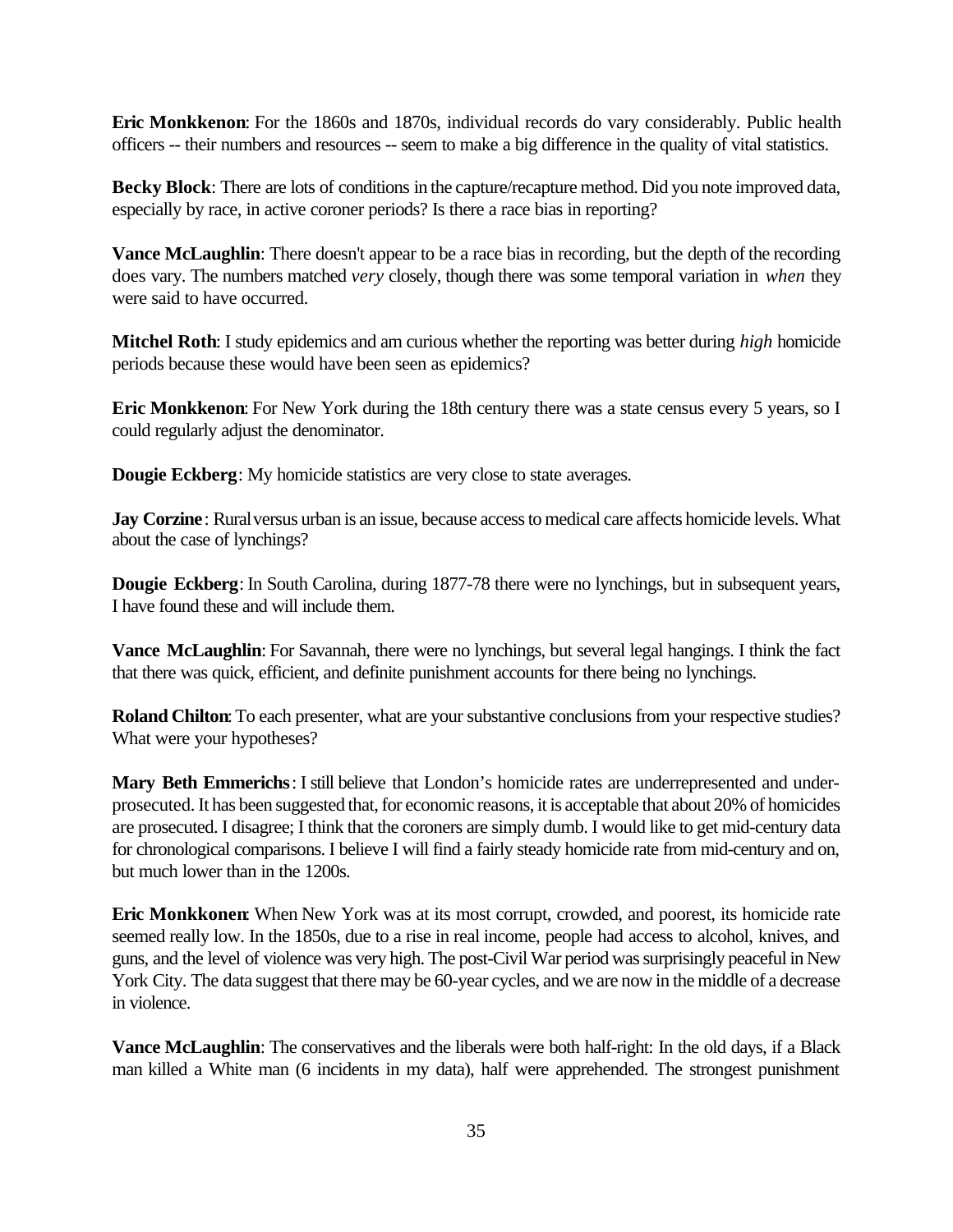followed the killing of a woman, White or Black, by a Black man. In 1991, Savannah had the highest homicide rate in the U.S., and in 1944, Savannah had a huge peak as well, contrary to the literature about wartime violence. I could find no explanation for the 1944 peak. White male homicide rates in the new era are one-third what they were in the old era. And 72% of homicides in the old era, compared to 92% in the recent era, were perpetrated by Black men. If not for drugs, there might not be such a difference.

**Dougie Eckberg**: The aim was to recreate Horace Redfield's study on Southern violence: to what extent does South Carolina fit the Southern pattern? Pretty well. He found in the vital statistics data that Whites have slightly higher victimization rates than Blacks, and substantially higher perpetration rates than Blacks. This is a change from the early part of this century that leads to the conclusion that there has been a substantial shift in racial homicide.

**Dick Block**: Policies on homicide identification and investigation seem to affect rates. Did the legal definition of homicide change from the 1800s? Note that in Holland, [Herman] Franke hypothesized that tolerance of violence decreased over time, and that this led to a decrease in homicides.

**Mary Beth Emmerichs**: Different levels of tolerance change public order arrests more than homicide. In early and medieval England, homicide was often seen as an accident, whereas murder happened by stealth and was mysterious. England's homicide rules seem stable. Administratively, rule changes don't seem to change coroner rulings. Poor coroner rulings can be attributed to poor coroner qualifications. In England only one-sixth of coroners have medical qualifications. A coroner's inquest is often just the result of police investigating, and who may have been better at investigating.

**Eric Monkkonen**: Most analyses exclude kids under 5 years of age due to huge underreporting, especially in the old days, out of sympathy for the poor mothers whose temporary insanity was to blame, because no one believed that a sane mother could kill her child. Also, the tolerance of violence is sometimes confused because juries must struggle to tolerate ethnic diversity.

**Dougie Eckberg**: Auto accidents were often called homicides earlier in this century.

**Mary Beth Emmerichs**: In England, the responsible vehicle would be impounded and sold, and the money would go to the king.

**Dick Block**: What about self defense homicides?

**Dougie Eckberg**:I can't say.

**Vance McLaughlin**: This was an excuse that was actually often accepted. Southern honor is an issue, especially regarding a woman. These homicides were often not prosecuted. Self defense is less likely to work in modern drug interactions.

**Eric Larson**: What about the use of misadventure, which was used in England.

**Mary Beth Emmerichs**:Causes such as "chance medley" and "casually killed," for example, falling off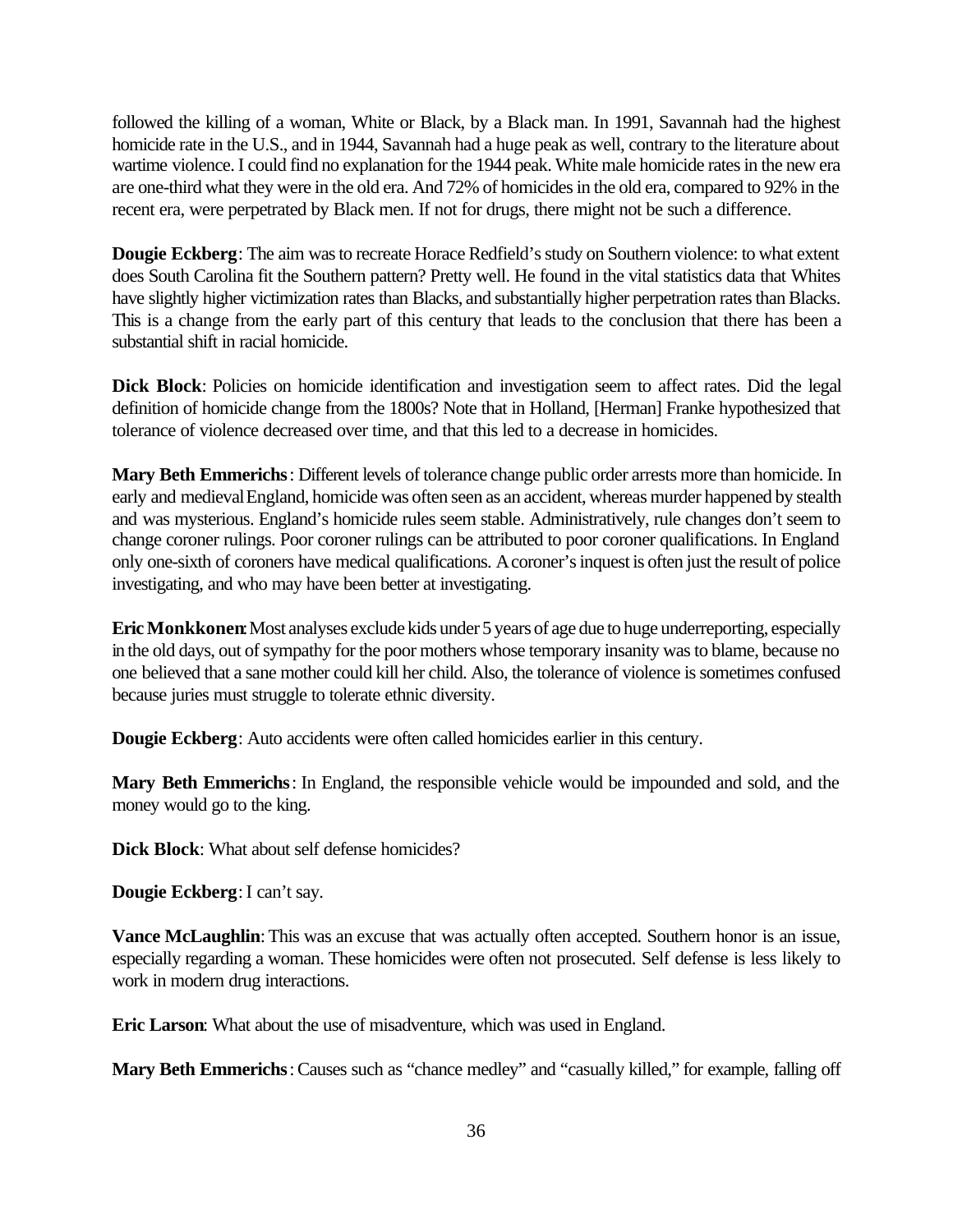a wagon and then the wagon kills you, were used. A suicide might be called a misadventure for an important person.

**Steve Roth**: In New York State, the coroner is still only required to be 21 years old and a resident of the county. They might be tow-truck drivers or funeral directors, because they are often the first to get to the scene. Even in counties where an M.D. is required, there is still no requirement for training in forensics or pathology.

**Eric Monkkonen**: In 19th-century New York City, depositions were taken on the scene and were like testimony. In the 1870s, a Tammany Hall official who was also a coroner killed someone but was acquitted. Coroners received fees for each body; thus, the victim numbers are probably pretty good, except when records occasionally got lost.

**Mary Beth Emmerichs**: The coroner is the recorder in the English court, and writes everything.

**Henry Brownstein**: The measure of homicide is a social construction. Steve's example demonstrates that budgetary, political, and administrative decisions determine what gets counted.

**Mary Beth Emmerichs**: Social and political construction happens with all illegal behaviors.

**Dougie Eckberg**: This is why it is best to look for dead bodies and *then* define homicide.

**Eric Monkkonen:** That is the best we can do. I second Dougie's idea; the broad picture is pretty good. Also, note that multiple sources offer diminishing returns.

**Tom Marvell**: Did the movement of the population to the suburbs bring lower rates?

**Mary Beth Emmerichs**: London suburbs were uproarious; the cities were less so.

**Eric Monkkonen**: The unit of analysis is a universal problem. New York City expanded to incorporate the boroughs, but this did not greatly change its homicide rates. What we call suburbs may be an issue only from the mid-20th century on.

**Vance McLaughlin**: There aren't homicides in new areas of Savannah. There are real zones, or hot spots. In the modern era, the police have done a lot to get tricky and report lower rates. A hundred years ago, this was not a problem.

**Chris Rasche**: Could you compare urban and rural homicide rates?

**Dougie Eckberg**: In the 1870s, the highest homicide rates were not in Charleston, South Carolina's only city. The rates in rural areas that bordered Georgia were very high. Another example is that at the Tennessee/Kentucky border there were up to 75 homicides per 100,000 residents. In Louisiana, the rural rates were as high.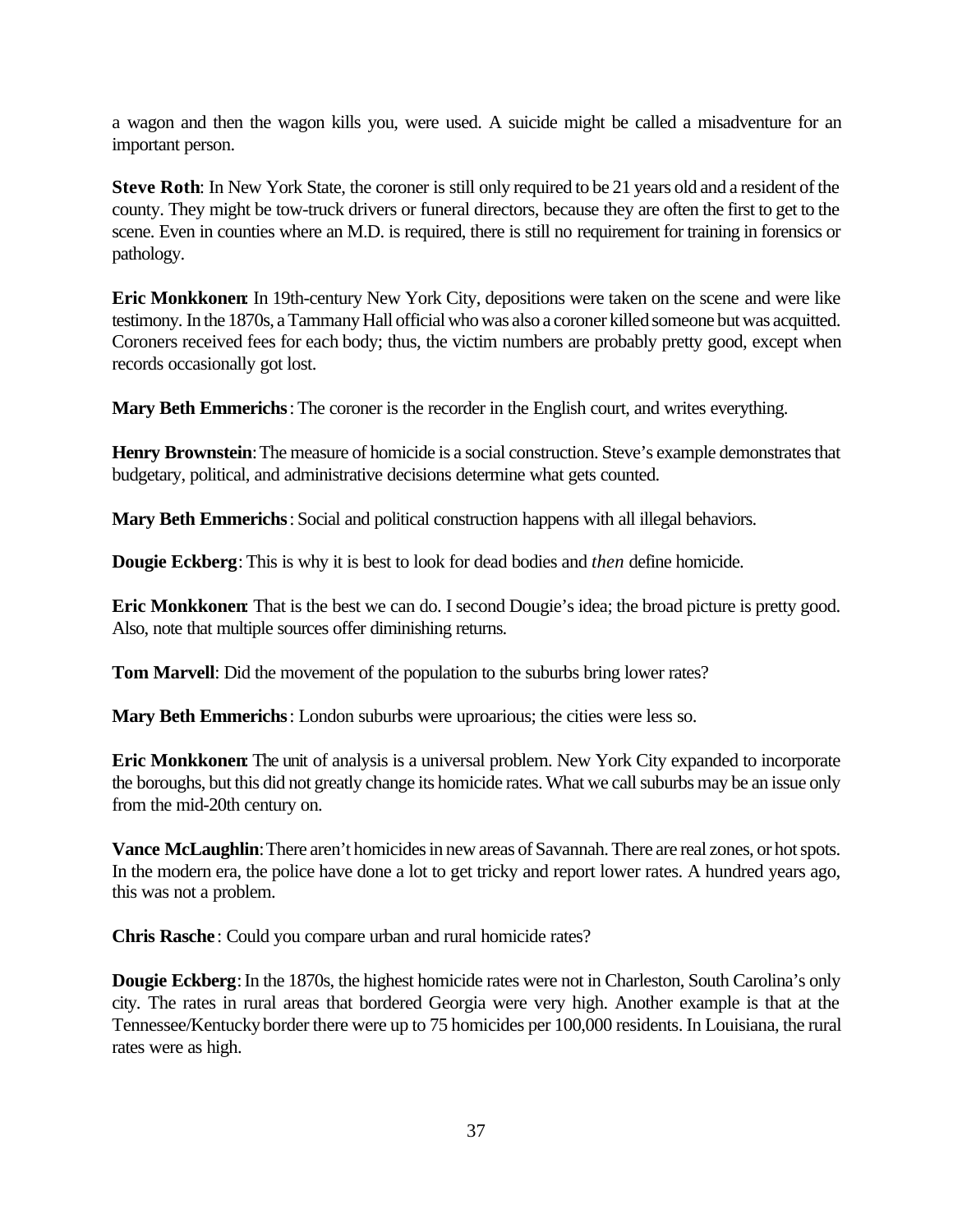**Chris Rasche**: This wouldn't be due to better access to medical care in cities, would it?

**Jay Corzine**: Some of the differences may be due to medical care. Not all rural areas are more violent; there were and are hot spots. These may be attributable to local traditions.

**Alan DeLine**: In the first third of the last century, there was no organized police department in New York City. How do you account for law enforcement changes? Aren't these eras "apples and oranges"?

**Eric Monkkonen**:Yes, but there were high arrest rates and low prosecution rates throughout. There was a constable watch system; a constable would show up soon and the coroner, not the police, was responsible for investigating homicides. So police organization is not that important for the study of homicide. It isn't usually the police who discover homicides anyway.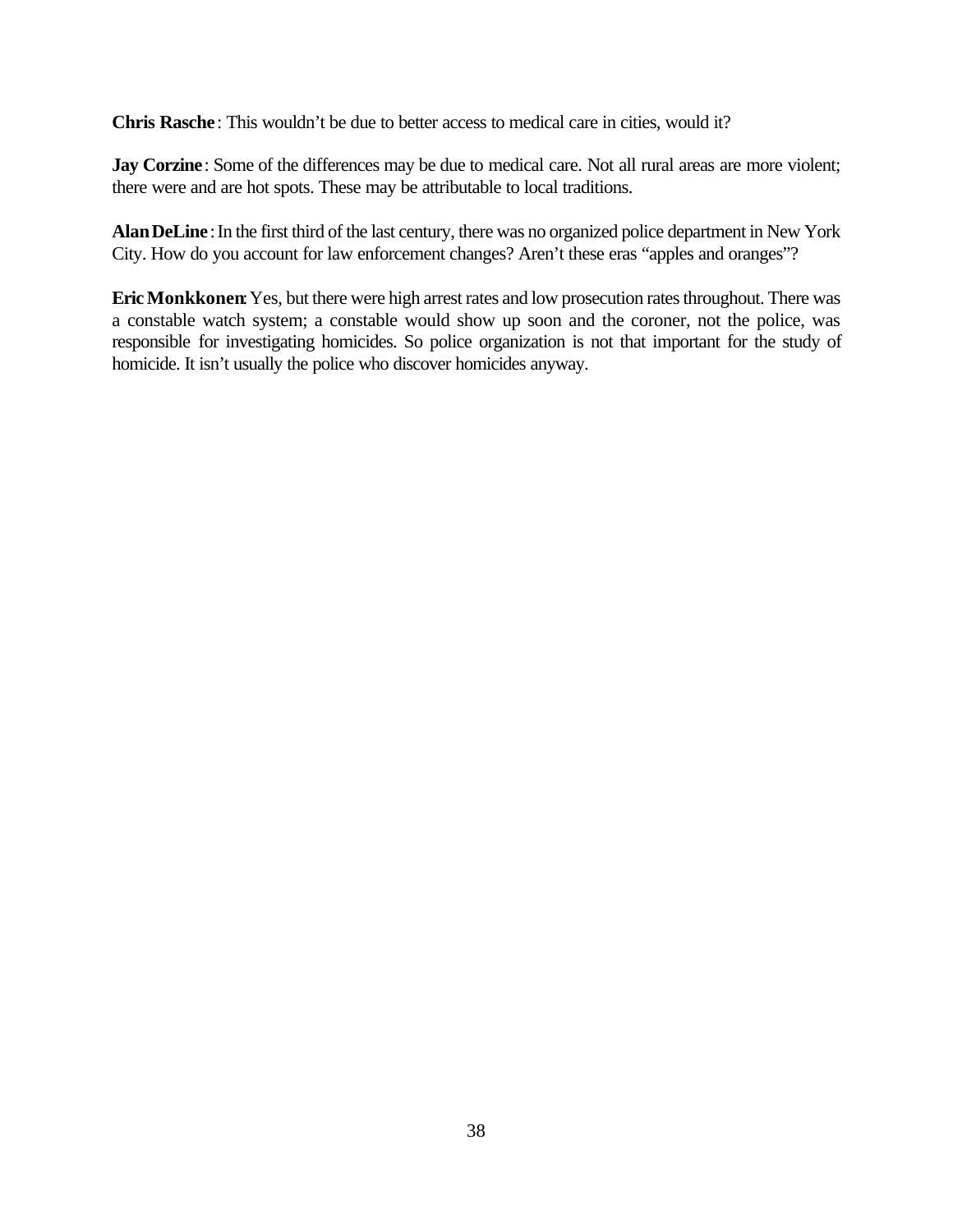# **CHAPTER TWO**

# **HOMICIDES AGAINST WOMEN**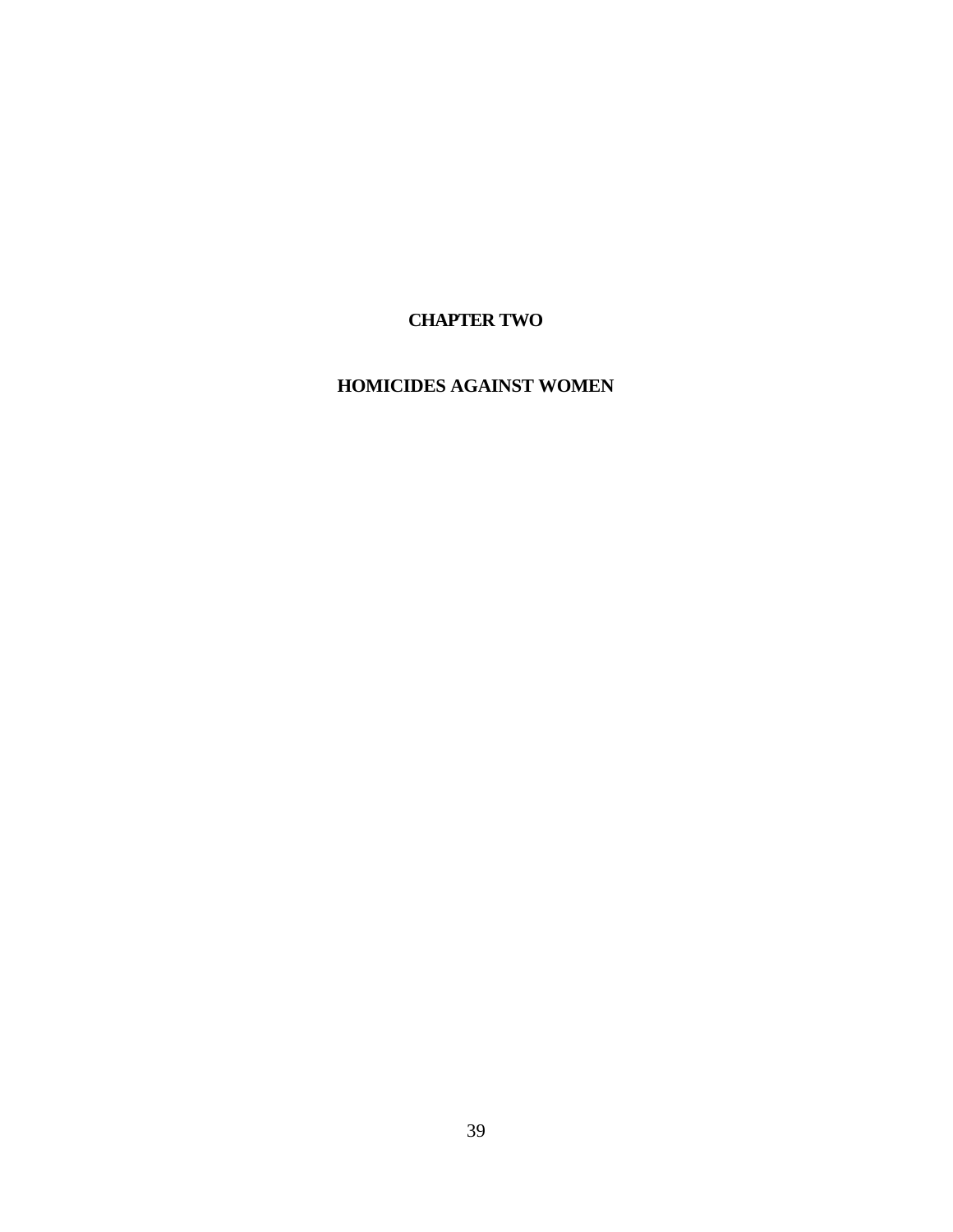## **WHEN HOMICIDE DATA BASES DO NOT ANSWER THE QUESTIONS: FIELD STRATEGIES FOR LOCATING AND INTERVIEWING PROXIES**

Judith McFarlane, Texas Women's University, 1130 MD Anderson Boulevard Houston, TX 77030 Carolyn Rebecca Block, Gail Rayford Walker, and Christine Ovcharchyn Devitt, Illinois Criminal Justice Information Authority, 120 South Riverside Plaza, Chicago, IL 60606

### **ABSTRACT**

As a means of better understanding homicide incidents, methods for identifying, locating, and interviewing confidants of homicide victims are still in their infancy. This paper discusses a set of strategies that worked in studies conducted on risk of injury and death in intimate partner relationships in Houston and Chicago, and key factors that may affect completion rates of proxy interviews. Primary considerations when using proxy respondent methodology include maximizing the use of public records, hiring and training interviewers for fieldwork skills as well as interview skills, and developing a protocol for interviewer and respondent safety.

#### **THE HOUSTON AND CHICAGO STUDIES: LESSONS FROM THE FIELD**

Officially-maintained data bases, often drawn from criminal justice or public health records, are a mainstay of homicide research inquiry. However, as the discipline moves beyond demographics and crime scene data into retrospective queries into the interactions and events that may have led to the homicide, official records are limited. Interviews of proxy informants, people who were confidants of the victim, can provide some of this historical information. Methods for identifying, finding and interviewing proxy respondents, however, are in their infancy. This report summarizes the methods used in two proxy studies of intimate partner homicides, in Houston and Chicago.

The Houston study is part of a multiple-city study funded by the National Alcohol and Drug Administration (NADA), the National Institute of Justice (NIJ), and the Centers for Disease Control and Prevention (CDC), and coordinated by Jacquelyn Campbell, of Johns Hopkins University, which is identifying one proxy informant for 250 femicides occurring between 1994 and 1999 in 11 United States cities. Judith McFarlane, director of the Houston site team, working with a bilingual census interviewer and a public health nurse, located and interviewed a proxy respondent for every closed murder case of a woman by an intimate partner in Houston during a 5-year period, 55 women in all.

The Chicago study, both an independent study funded by NIJ and conducted by a collaborative team of medical, public health and criminal justice agencies, and concerned individuals, and part of the same multiple-city study, conducted one to three interviews of proxy respondents for each of the 85 cases of intimate partner homicide in Chicago in 1995 or 1996. Three of the authors of this paper were involved in the Chicago study, a member of the team of four proxy interviewers, the principal investigator, and the project manager of the multiple-city study liaison.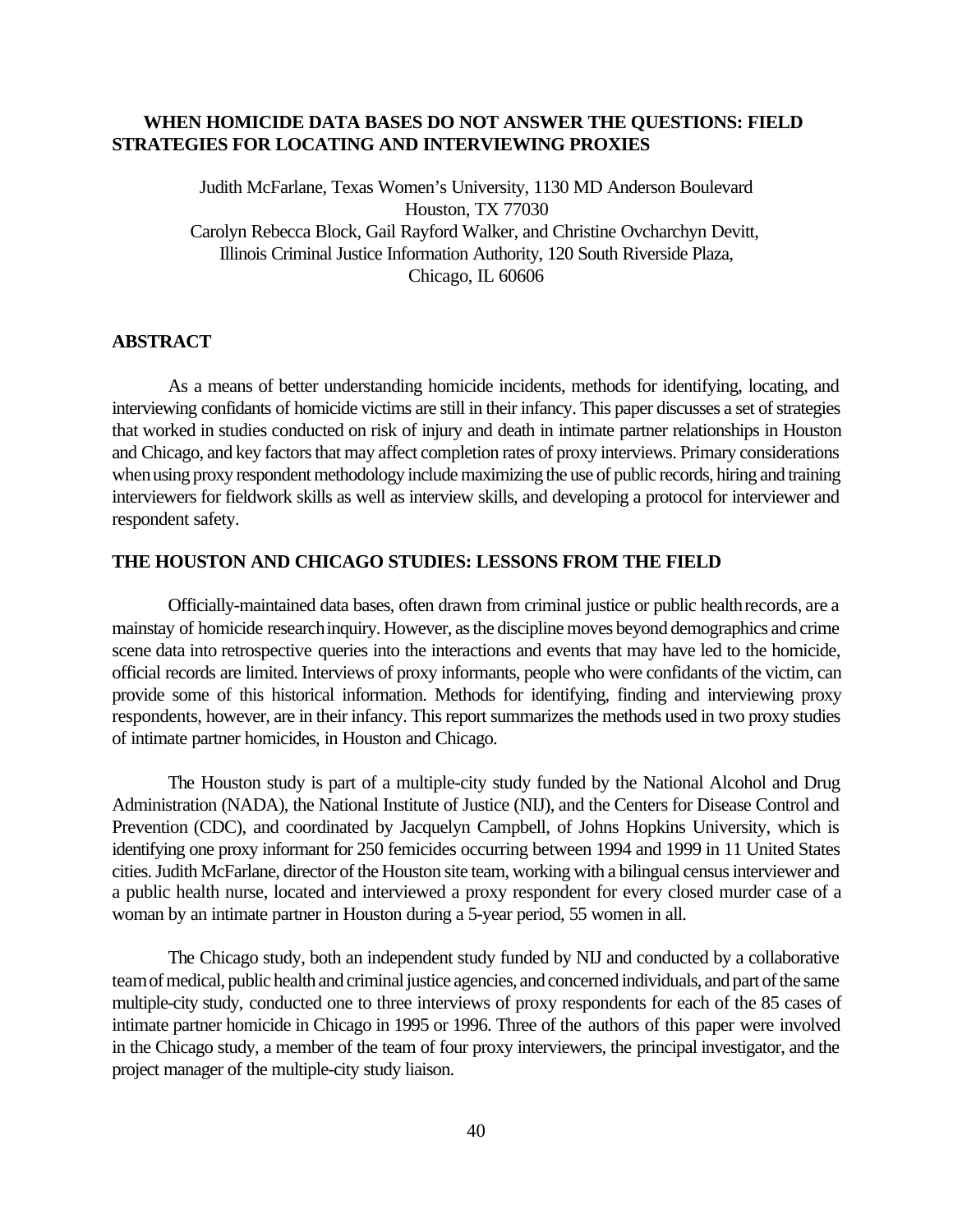The two projects differed somewhat in their methodology. The Houston study interviewed only one proxy respondent per homicide, while the Chicago study interviewed as many as three. The Houston sample was all homicides of female victims by an intimate partner, while the Chicago sample included male intimate partner victims as well. The Houston study used only "cleared" cases, defined as cases having a final court disposition, according to police records. The Chicago study used all homicides known to the police in which the victim-offender relationship was current or former spouse, common-law spouse, boyfriend, girlfriend, or female homosexual domestic relationship, and in which the female partner was age 18 or older.

#### **Maximizing Official Records**

In both cities, official records were a starting point for identifying knowledgeable and credible proxies. The Houston project used an abstract form to gather information from the police and other official records. The Chicago project developed a file of information from official sources. Sources of information included court transcripts, police incident files, police arrest files, order of protection files, medical examiner's records, victim's death certificate and obituary, newspaper accounts of the murder, name searches in the newspaper for both victim and offender from a year prior to the murder to the current date, corrections records, and others.

What were we looking for in these sources?

Addresses: the murder site, as well as work site and residence of the victim and suspect at the time of the murder;

Names of surviving children, friends, and relatives of both victim and suspect, and their contact information;

The woman's maiden name (in the death certificate or the obituary), which may lead to a parent or close relative;

Names and location information for relatives, including dependent children, may be found in the obituary, in the coroner's records, or in the newspaper;

The name and address of the funeral home, the church or synagogue, and the name of a charity or fund for a memorial donation may be found in the obituary or in the coroner's records, and can lead to someone who may be able to put you in contact with relatives;

Names and location information for friends, witnesses, or other people testifying in the case (found in police investigation and court records) may lead to a knowledgeable proxy respondent;

The court record may contain a list of people whom the suspect must not contact; one of these people may have been a confidant of the victim. In addition, the person(s) testifying are good sources.

Identifying information for the person(s) who identified the body, such as social security numbers, drivers license numbers and state ID numbers.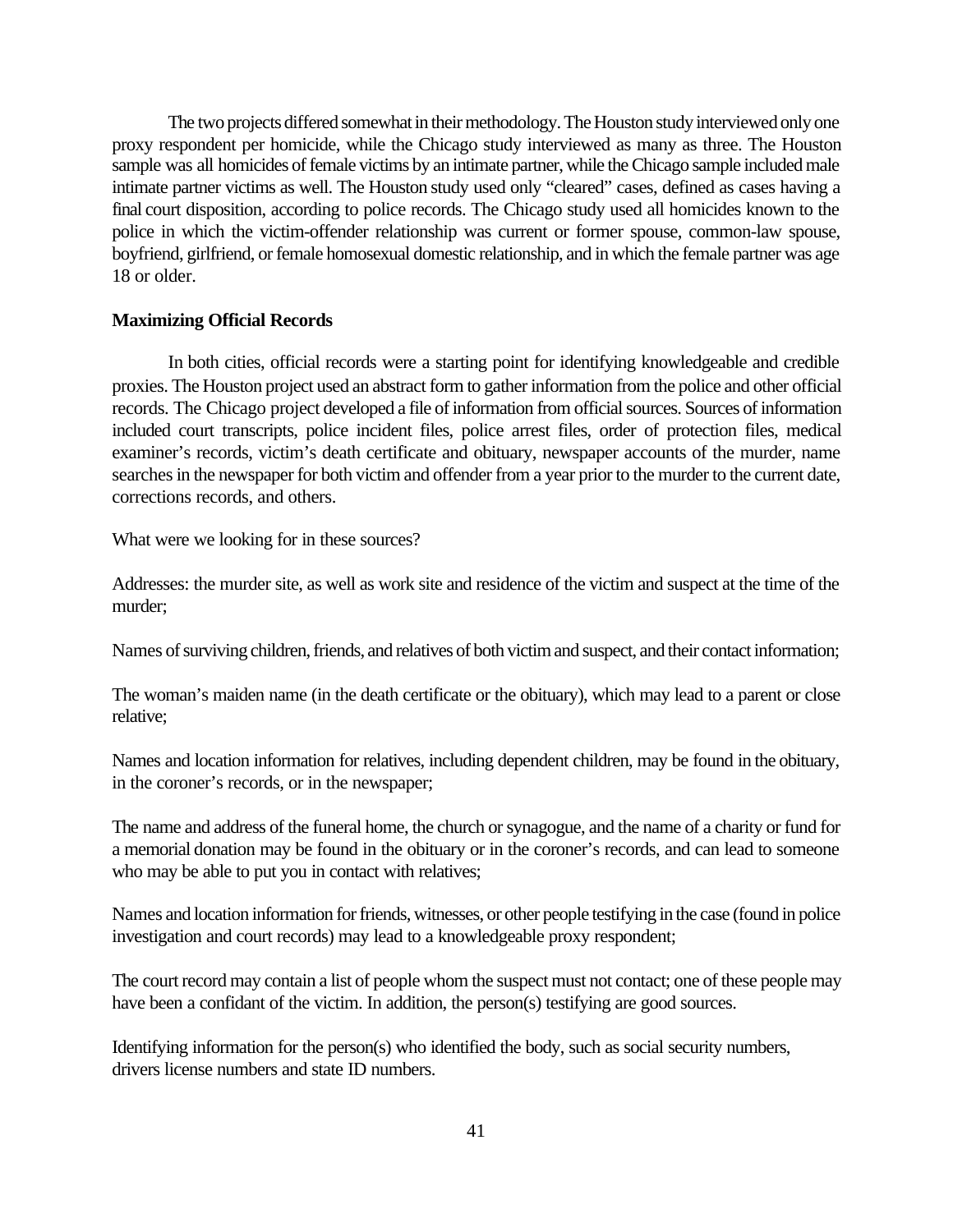The Houston study found obituaries to be extremely useful and easily available from newspaper files, usually on Internet or on microfilm. In contrast, the Chicago study found only a few published obituaries for the 89 deaths, although those few contained useful information. It appeared that the date of the death versus the date that the body was released for burial may have presented a problem in finding the few obituaries that were published. However, in Chicago, an Internet search of newspaper articles for the names of the victim and the offender for the period beginning a year before the death through the current date produced useful information in addition to obituaries. For example, an offender who was not charged in the murder might have been arrested for another offense.

In cases where more than one person died, it is important to collect information for all of them. For example, in homicide-suicide cases, we collected information from the medical examiner's office record for both deaths. Also, if more than one victim was killed, we collected information for each victim. In addition, we searched arrest, court, and corrections records for both intimate partners, not only for the murder case but for any other record as well.

In the Chicago study, a case file for each homicide was built from four primary sources: police summary files, medical examiner files, court case files, and newspaper articles about the homicide. This study was privileged to have a diverse, active advisory board that opened avenues to many different sources of case information not routinely available to social research projects. For example, the study had access to every homicide case that occurred during the study period through the Chicago Homicide Data set project, a collaborative project with the Chicago Police Department to create the largest, most detailed data set on homicide in the United States. In addition, the Chief Medical Examiner, an advisory board member, made his office's files available to staff, although they are not generally open to the public. While court files are public information, the Clerk's Office was extremely cooperative in pulling the 60 court case files in our sample and providing office space for our staff. Even the Chicago Public Library assisted us in looking for newspaper articles from the newspapers without on-line access.

The following is a list of the types of potential proxy information gathered from each source in the Chicago study:

Chicago Police Department Murder Analysis Reports: Age, race, sex, relationship of victim and offender Date and time of injury Address of occurrence Summary of the incident, including circumstances, weapon, and the manner in which the case was cleared (by arrest of offender, death of offender, refusal of the State's Attorney to prosecute).

Medical Examiner Files: Victim's and offender's name Victim's and offender's last known address Any identifying ID numbers (Driver's License number, State ID numbers) Names and addresses of relatives identifying the body Funeral home name and address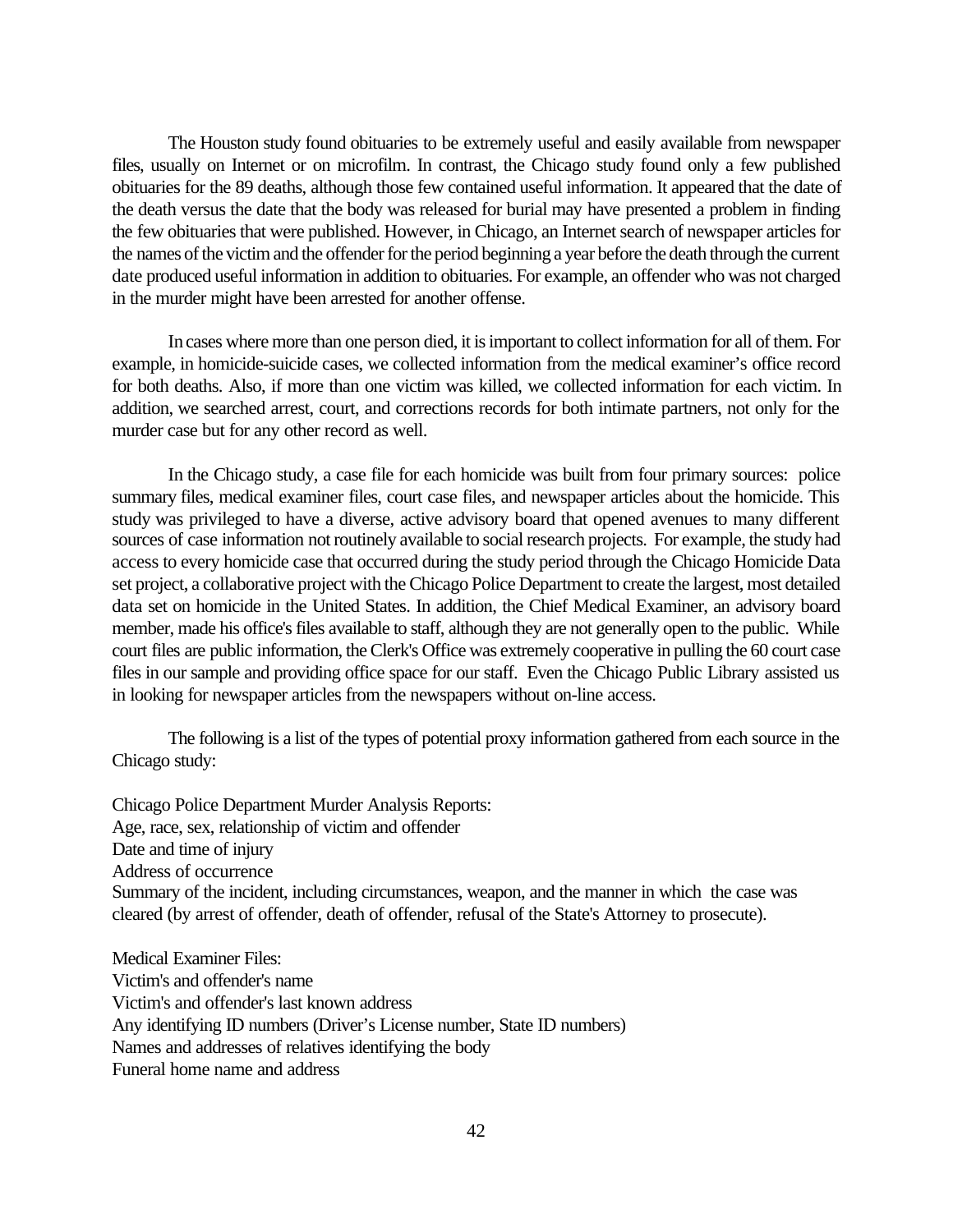Cause of death

Any other available information, such as police incident numbers, criminal history record numbers, toxicology results on the victim

Cook County Criminal Court Records: Criminal court record number Charges filed Names of witnesses Pre-sentence investigation reports and victim impact statements, if any Sentencing information, including any appeals filed

Newspaper articles: *Chicago Tribune* Archive on-line search for victim and offender names, which led to articles about the incident in 15 cases *Chicago Sun Times* and *Chicago Defender* microfiche searches, which led to articles on 6 more cases

### **Setting Priorities Among Potential Proxy Respondents**

Your goal is to develop a list of people who might be knowledgeable and credible proxy respondents about the relationship between the victim and the offender in the year prior to the incident that led to the death. Prioritize the potential proxy lists. Who would be most likely to know about the relationship between victim and perpetrator? We have learned that adult children and sisters of femicide victims are more knowledgeable informants than parents. The legal guardian of dependent children is almost always knowledgeable about the relationship, as are some co-workers and supervisors, especially if the victim had worked for one company for an appreciable time. Other good proxy respondents are neighbors and close friends. Because these people may not be mentioned in any official source, you will discover their existence by talking to the people who are mentioned.

In the Chicago study, there was some concern about the danger of interviewing a proxy who had been a confidant of only one of the intimate partners, and who might have limited or biased information about the relationship. For example, if a man is murdered by his wife after years of his abuse, would a proxy interview with the man's best friend provide complete information about the abuse of his wife prior to the homicide? We discovered that it was best to use information from many sources, not all of whom provided a complete interview. For example, a buddy of the male offender might be the best source of information about his friend's drinking or drug abuse, but not much more. His mother might provide the most accurate information on his education, employment, and mental and physical health. However, the next-door neighbor might be the best person to complete an entire interview about the couple's relationship in the year before the death. In both the Houston and the Chicago studies, we used all of this information to answer as many questions as possible.

Commonly, persons mentioned in official sources were disqualified as proxy respondents, because they were eyewitnesses to the crimes but strangers to the victims. Frequently, we found a potential proxy who knew a great deal about the victim but little or nothing about the relationship. This is partial success.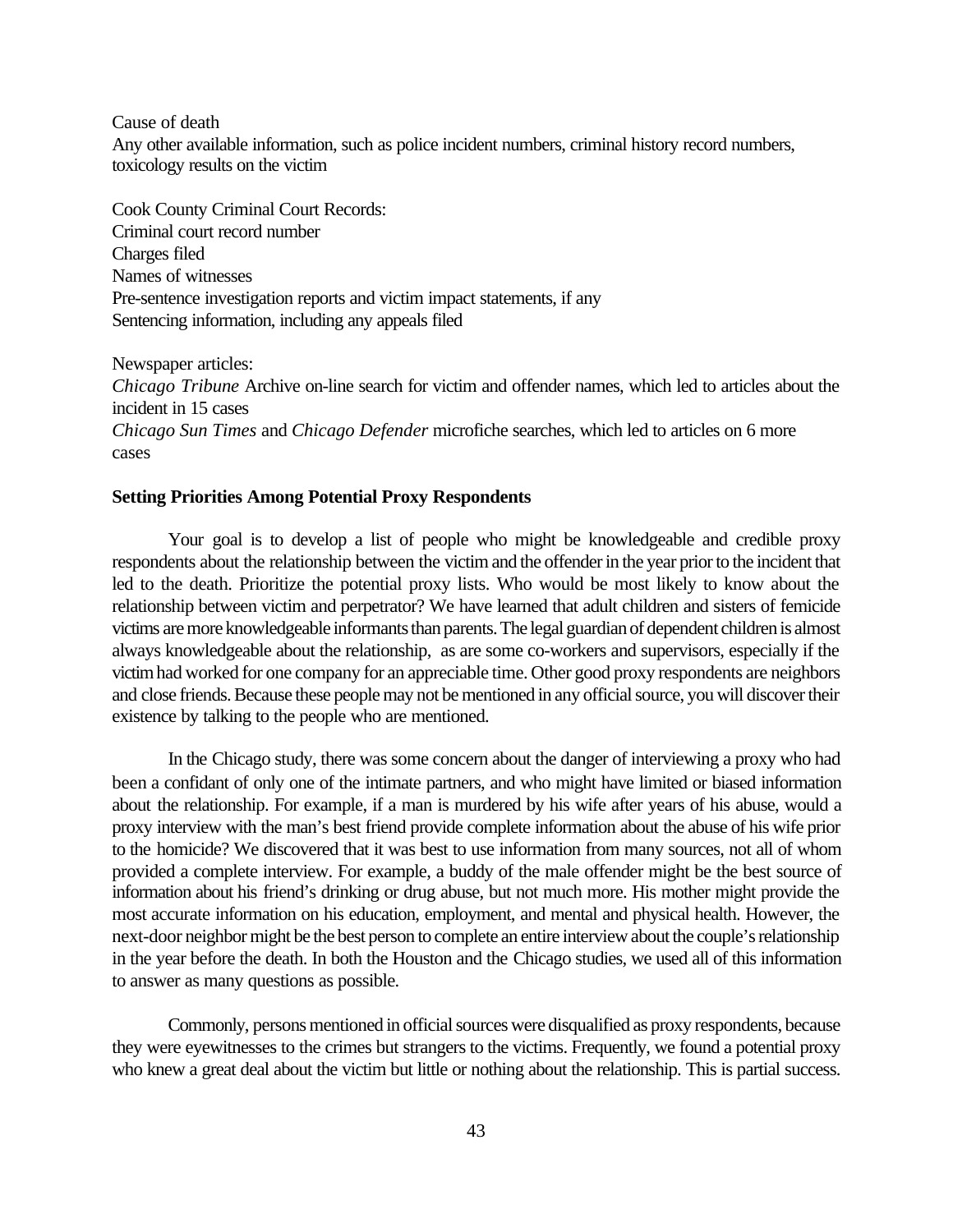One proxy with all the needed information may not be possible; however, two or three proxies, each with a different set of facts, can result in a complete interview with no missing data. For example, sometimes we located a potential proxy who had socialized with the victim and knew the victim's alcohol and illicit drug use well, but knew nothing of the relationship with the perpetrator. We recorded the needed information, knowing additional proxy(ies) would be needed.

#### **Mail and Phone Work**

Once you have compiled a foundation of information from official sources, you are ready to follow up on those sources. It is best to begin by phone calls and letters to potential proxy respondents, funeral home directors, and any other likely-looking source. Send that person a registered letter on project letterhead, stamping on the envelope "please forward." Within the letter, offer an explanation of the study and an 800 number where the investigator can be contacted toll free. In addition, enclose a one-page overview of the study, on letterhead that includes all of the local agencies collaborating on the study.

If the letter is not returned in 10 days and there is no telephone response (this is almost always the case), call them. If the phone number is no longer valid, use a criss-cross directory to find the correct number. (Also use a criss-cross directory to find the address for a phone number.) Send a registered letter to the funeral home, or the charity, following the same procedure.

The names, the spelling of the names, the addresses and the phone numbers in the various sources may differ. You may be able to decipher some of these differences as a simple typos, or an area code that has been changed.

In Chicago, phone calls alone were sufficient to obtain proxy interviews in 20 (22%) cases; a combination of phone calls and field visits were conducted in 59 (66%) cases. Proxy information in the case files was exhausted without leads in 25 (28%) of the cases. Using the criss-cross directory for neighbors' and other tenants' phone numbers yielded positive results in several cases. It also aided in locating maintenance personnel.

### **Preparing for Field Work: Safety Issues**

Based on the McFarlane and Wiist (1997) safety plan for outreach workers contacting pregnant abused women in the community, the Houston study established a safety plan that includes the following:

Work in pairs as often as possible;

Have a cell phone available, preferably on your person;

Make someone aware of the tracking destination(s) and expected time of return to the office;

Be constantly vigilant of the surroundings;

If a situation feels uncomfortable or unsafe, for example there is yelling or intoxicated persons present,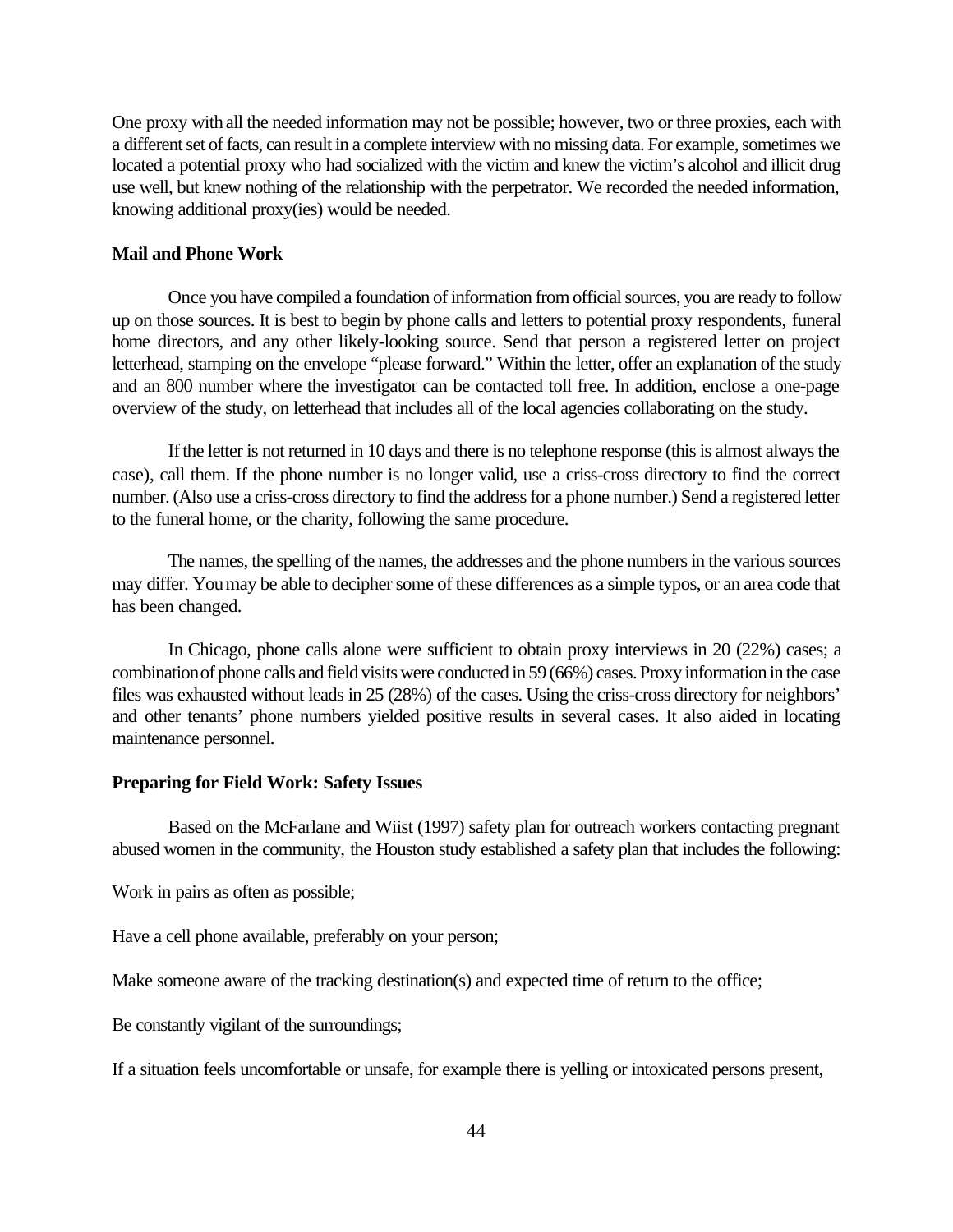leave immediately;

Do field work only during the daylight hours; weekends are very good;

Wear sensible attire (garments with pockets, sturdy walking shoes, minimal jewelry).

Following these common sense safety rules for 2 years, there has been no threat or breach of personal safety for any team member at either site.

## **Identifying a Proxy When You Have No Lead From the Official Reports**

### Helpful Tools

To aid field work efforts, the following tools proved to be indispensable in locating proxies:

A cooperative funeral home can yield a contact person and a telephone number.

Criss-crossing every number and address in the file can either lead to a proxy or another dead end. However, criss-crossing the neighbors or tenants in a building can yield very valuable information, as well as locating maintenance persons. This technique opened several cases in the Chicago study that otherwise had hit a stalemate.

The Internet has a number of free people-locator web sites (i.e.: Switchboard, Anywho, etc.).

The services of an agency or authorized person who has the capability of locating persons by using a social security number, driver's license number or state identification number.

Enlist the services of a private investigator.

Petition correctional facilities to allow the interviewer to come in and interview the incarcerated male or female offender.

### Organizing for good results

In Chicago, interviewers were working on 10 to 20 cases at any given time. The most successful interviewers developed an organized system for keeping track of attempts being made to locate proxy respondents:

Establishing a good follow-up system will save time and give the interviewer good execution strategies.

Note-taking is invaluable in order to know what the next plan of action should be. Notes include follow-up dates, who was spoken to, what was said, usefulness of phone numbers, when to call (a.m., p.m., after work, weekends), call back requests and dates.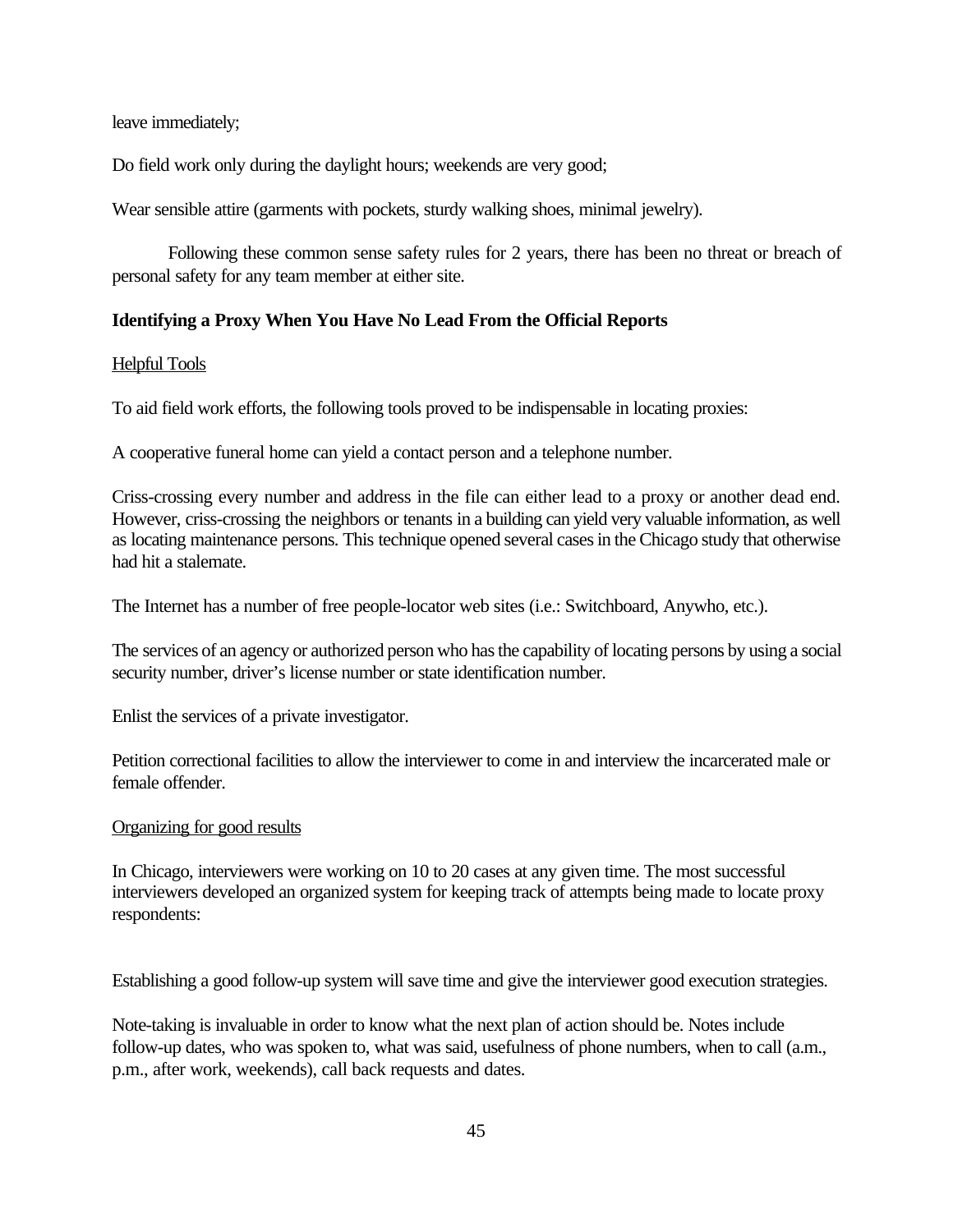Keep a log of correspondence and a record of the number of attempts that were made via phone, field or mail.

Label files by the work required: phone work, fieldwork, etc. That way, you are all ready to make all of your calls during the two-hour evening peak time, without wasting time searching through all your cases.

Organize "field work" files geographically, depending on what part of town the interviewer will concentrate on a particular day.

Plan fieldwork around the time children are coming home from school. It is safer, the person you are seeking may more likely be at home, and most of all, children are good about revealing information such as phone numbers and adults' whereabouts.

### Face-to-face skills

The need for an interviewer to be relaxed cannot be stressed enough. Be cautious about appearing too official. Respondents are already suspicious about your inquiries.

Familiarity breeds good results while in the field. If people get the impression that you are a friend or casual acquaintance of the person you are seeking, they may be more comfortable talking with you.

Memorize as much of the questionnaire as possible so that you can begin interviewing spontaneously should the opportunity present itself. It also allows the interviewer to have more eye contact while conducting scheduled interviews.

When a respondent refuses to participate, gently probe for as much information as they are able to give, and ask for a referral. Always ask if you may contact them at a better time, get a phone number, and follow up!

If respondents do not give a referral and continue to refuse, respect their wishes, give the process a little time, and some weeks later re-contact this person, preferably in person. Empathize with them, and appeal for their cooperation once more. Often the lapse in time gives them a chance to reconsider.

Don't hesitate to return to a "no" respondent. Feel your way and possibly approach the person from a different angle.

## **Preparing for Fieldwork: Credibility**

Credibility is critical for successful fieldwork. Before going into the field, interviewers read the material on each case several times and discussed with the team leader or their interview partner. They converted to memory key facts, including names, dates, and circumstances surrounding the incident. In Houston, field workers always take the official documents with them, so when approaching a potential proxy, who is mentioned in the report, they can cite and, if needed, present the document. In Chicago,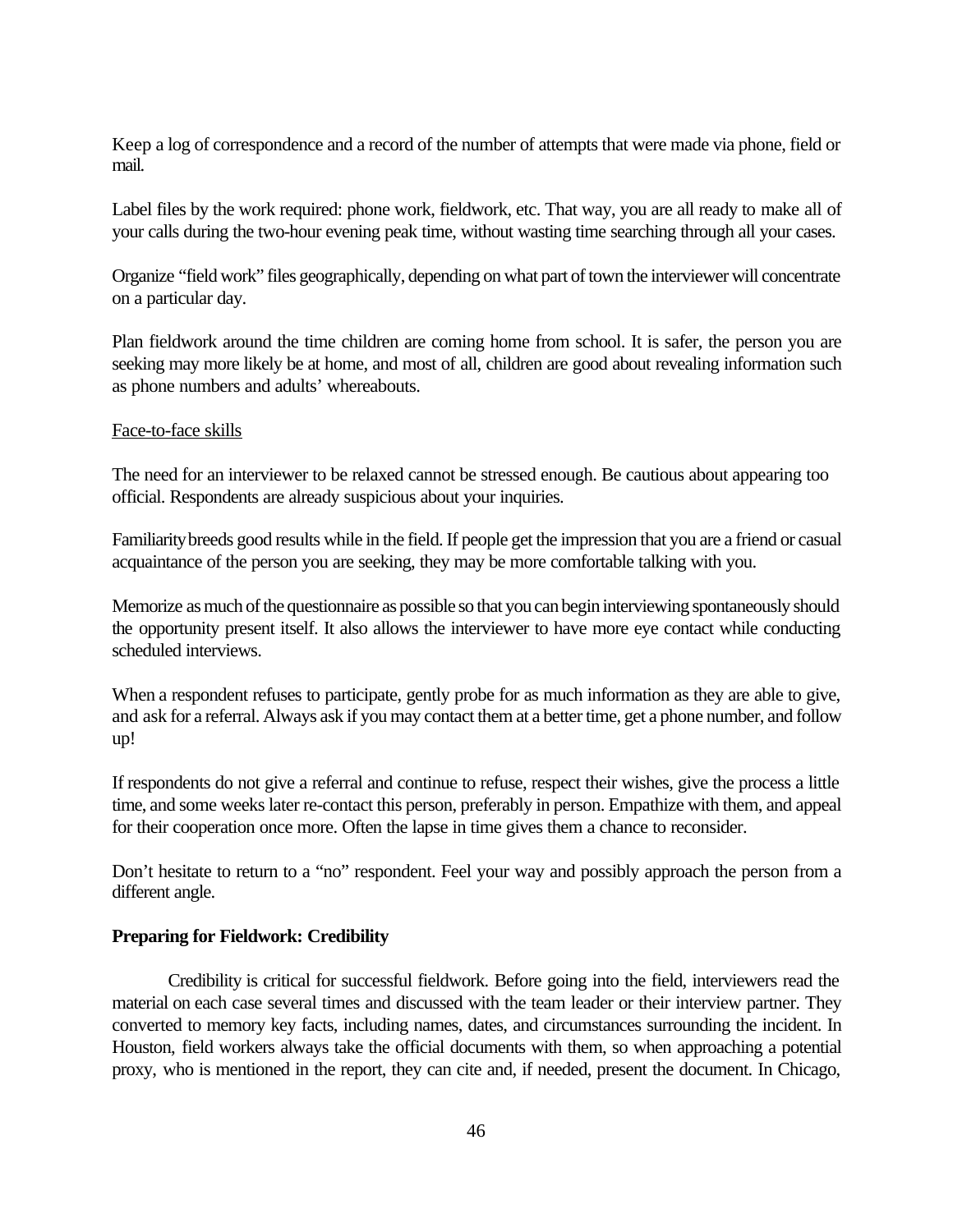interviewers carried letters on project letterhead, calling cards with the project name, their names and the 800 number, and wore agency badges.

In Houston as well, a badge with the interviewer's name and institutional affiliation was essential. We were always honest but sensible about our role and project description. As the general public has a long and generally very positive history with public health nurses, the nurses wore badges with RN after their names. Houston interviewers never initially introduced themselves as researchers trying to locate and interview proxies for femicides, but rather as nurses working on a study about women's health.

Once with a knowledgeable proxy, informed consent was reviewed before the interview began.

### **Stepping into the Field**

Maintain a pile of cases for which field work is necessary, organized by area of the city. When you go into the field, take the whole pile, because you never know when an opportunity to make a contact may present itself. Similarly, have blank questionnaires with you at all times, just in case.

When you have located a potential proxy, complete a brief screening interview to assess the person's knowledge about the victim and the intimate partner relationship. This discussion is usually informal, and does not need to follow a set format. Although the Chicago study developed a formal screening questionnaire, it was not particularly useful in the field, but was more useful in helping the research collaborators to focus our ideas about the ideal proxy respondent. Whether formal or informal, proxy screening includes questions about the relationship of the potential proxy to the victim, the length of time the proxy knew the victim, knowledge about the relationship, and willingness to answer questions about it. If it is obvious that the potential proxy is not very knowledgeable about the victim or the relationship, ask the person to recommend other contacts.

#### **First Field Visit: Accepting Funeral Home**

Commonly, the proxy leads in the official records could not be located. In these cases, the first site visit was to the accepting funeral home of the deceased. Funeral home information is cited on the medical examiners report.

It is important to go in person to the funeral home, even if you have sent a letter. Calls and letters can be ignored. Begin by talking to the receptionist, a key person who functions as a "gatekeeper" to the deceased person's file. When meeting the receptionist, the team member would say something to the effect of:

 "I'm a nurse working with the police department on a study to prevent the murder of women by their intimate partners. In June of 1996, there was a woman by the name of Jane Smith, who was killed by her boyfriend, Ted Jones. According to the medical examiners report, her body was received by this funeral home on June 19th. Could you help me learn who might have assisted with the payment for the funeral? I'm trying to contact the family, so that we can find out more about the relationship. This is very important as we are trying to prevent things like this from happening to other people."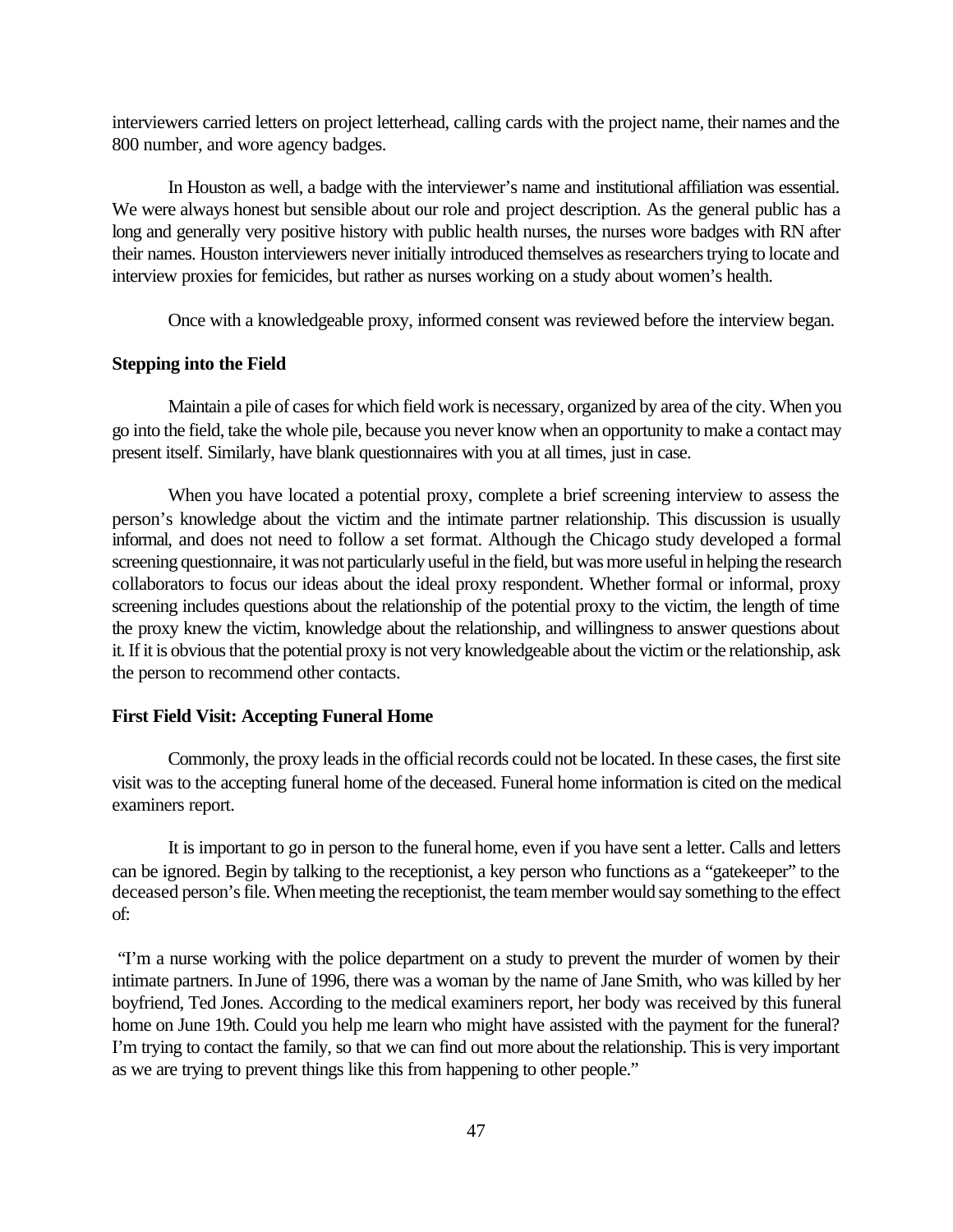The goal here is to get the person at the desk to pull the file. This person may need to consult with the director. In Houston, however, most everyone pulled the file and shared relevant information. In Chicago, our response from funeral homes was uneven. Some smaller funeral home directors were very helpful, but one of the largest, which also had many of our cases, refused to cooperate. To increase cooperation, we developed a special letter for funeral home directors, and asked our agency lawyer to determine whether there is any law preventing a funeral home from providing information. We contacted the funeral director's professional association, to get their official approval of the project. However, some funeral homes are not members of the association.

From the list of contacts in the funeral home file, you may be able to find a knowledgeable proxy respondent. If no knowledgeable proxy emerges, return to the field. Your next priority should be to visit the murder site and the victim's residence.

### **Second Field Visit: The Murder Site & Victim's Residence**

Frequently in domestic homicides, the murder site and the victim's residence are the same. Ascertain who lived in the immediate neighborhood at the time of the murder. Your goal is to talk to each of these persons. If the murder site and/or victim's residence is a single family dwelling, begin by talking to the present occupants and next door neighbors. Did they reside in the neighborhood at the time of the murder? Did they know the victim or perpetrator? Your goal is to identify a close friend, neighbor, or confidant who may be a knowledgeable proxy.

If the victim had children, ask if there were children in the neighborhood that the victim's children played with. If so, where do these children live? Visit their homes and ask if the youngsters know where the victim's children are now living. (As guardians will frequently try to maintain children's relationships with neighborhood children, we located several proxies through neighborhood children who continued to share club, sports, and weekend visits with the victim's children.) Almost always the guardian of the victim's children knew the victim well. If you cannot locate children or adults who knew the victim's children, ask which school(s) the children attended. Visit the school(s), and seek their assistance in identifying if the children are presently attending the school, and if so, would they phone the children's guardian to request the guardian call your office. In Houston, we found the schools to be most helpful. Some schools shared information about victim's children being moved out of state, and the name of the new school. In one instance, the children had attended four schools in three states over a 2-year period. However, after explaining the purpose of the study to each school contact, we successfully located a reliable proxy, the victim's sister, who was also the guardian of her two children.

If the victim's residence was an apartment complex, begin by talking to the manager. Ask if the manager knew the victim or other residents who spent time with the victim. These residents may be a knowledgeable proxy or able to direct you to a suitable proxy. Ask the manager if you may review the lease agreement for possible proxy leads, including employer, next of kin, emergency contacts, and any references. Ask which of the tenants in apartments close by to the murder site (i.e., next door, upstairs, downstairs) are presently occupied by the same residents who were present at the time of the murder. Visit each of these residents.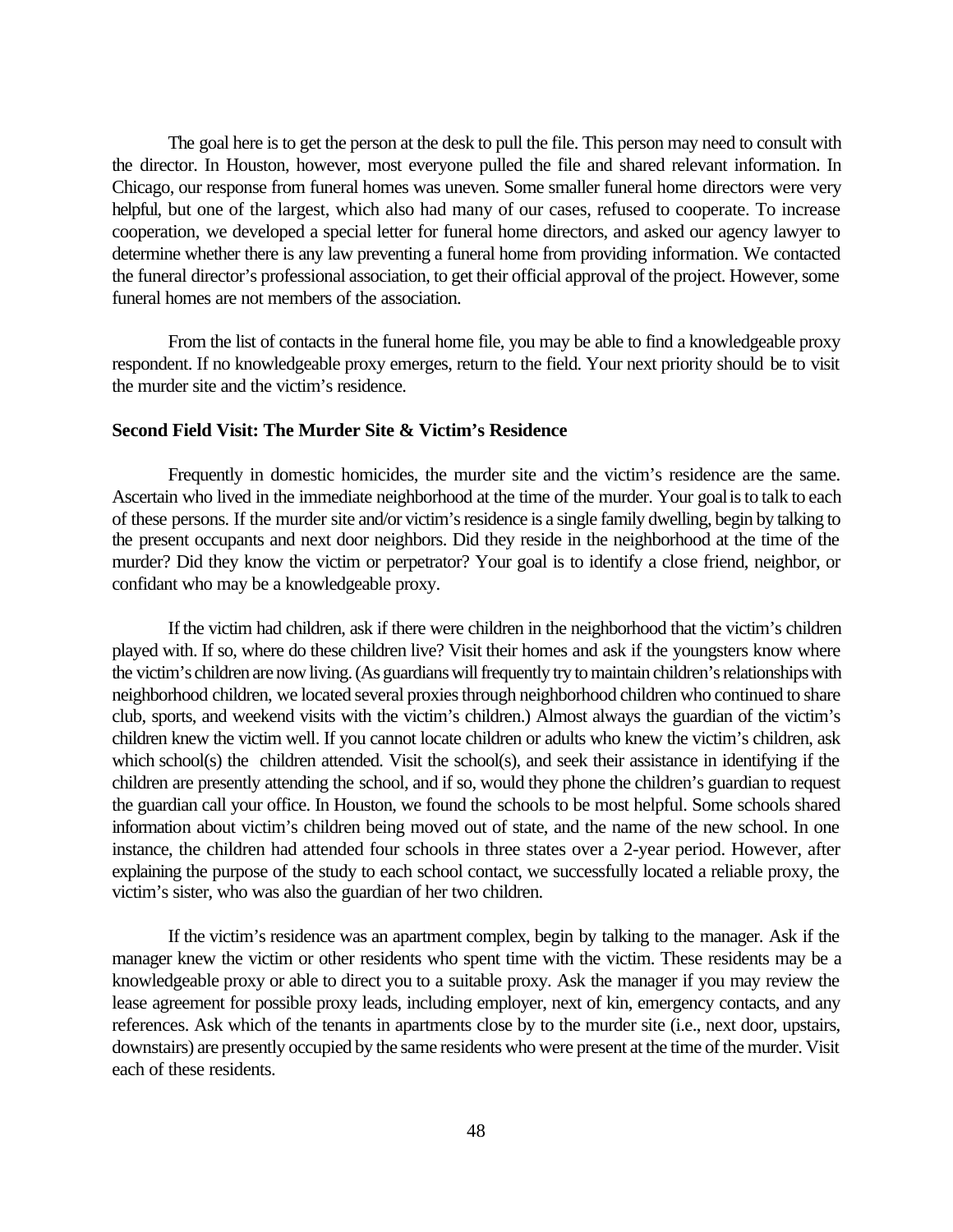Maintenance people are an additional source of information. If there was prior violence and destruction, it was probably the maintenance person who completed repairs.

Finally, never leave an apartment complex before going to the laundry and playground area. Laundry room and play areas are almost always occupied, especially on a Saturday. Ask who remembers the murder, who was the victim friends with, who did her/his children play with, who do they suggest you contact to find a knowledgeable proxy? We identified one proxy through a women in the commercial laundromat adjacent to the apartment complex where the deceased woman had lived. The informant remembered the murder well and identified a woman in her mid-30s as a "best friend of the victim" who w as "always with the victim". Although the informant did not know the potential proxy's name or residence, she knew she still came to the laundromat every Saturday. The next Saturday, an interviewer was at the laundromat, met the "best friend" and completed a interview with no missing or unknown information!

As you read this if you are beginning to feel, there is no way I'm hanging out at laundromats, and talking to maintenance personnel, then we must move along quickly to the last section.

#### **Skills, Attitude, and Support are Everything**

Tracking is the most important part of field research and demands a certain person(s). Frankly, methodological issues of instrumentation, sampling, data management, and analysis can be expertly handled by a fleet of people. These folks are abundant, and most eagerly awaiting to assist you. However, effective field trackers are rare and must be carefully selected and consistently supported for project success.

The right attitude is essential. The person tracking must feel safe and secure in the neighborhood. If the person does not want to talk to people, feels inadequate to do the job, or is scared of that "part of town," the people interviewed will immediately pick up on this, and there will be little or no information shared. A positive attitude and skill acquisition will guarantee successful tracking and complete proxy interviews. Proxy informants can answer questions that will move the discipline of homicide research forward.

It is our experience that the most effective field trackers have been trained and possess professional skills in people finding. Public health nurses have traditionally worked with people in the community and most have specialized skills in outreach, follow-up, and people interviewing. Additionally, persons that work with the U.S. census bureau do routine interviews in the community, and are well prepared at tracking and interview skills. Regardless of the person's previous experience, a successful field project will require extensive training and regular team meetings to share successful strategies and support each other.

#### **Results**

In Chicago, the overall case completion rate was 88%, or at least one knowledgeable proxy in 72 of the 85 cases. It took an average of 2 months to complete each of the 73 cases, from the time it was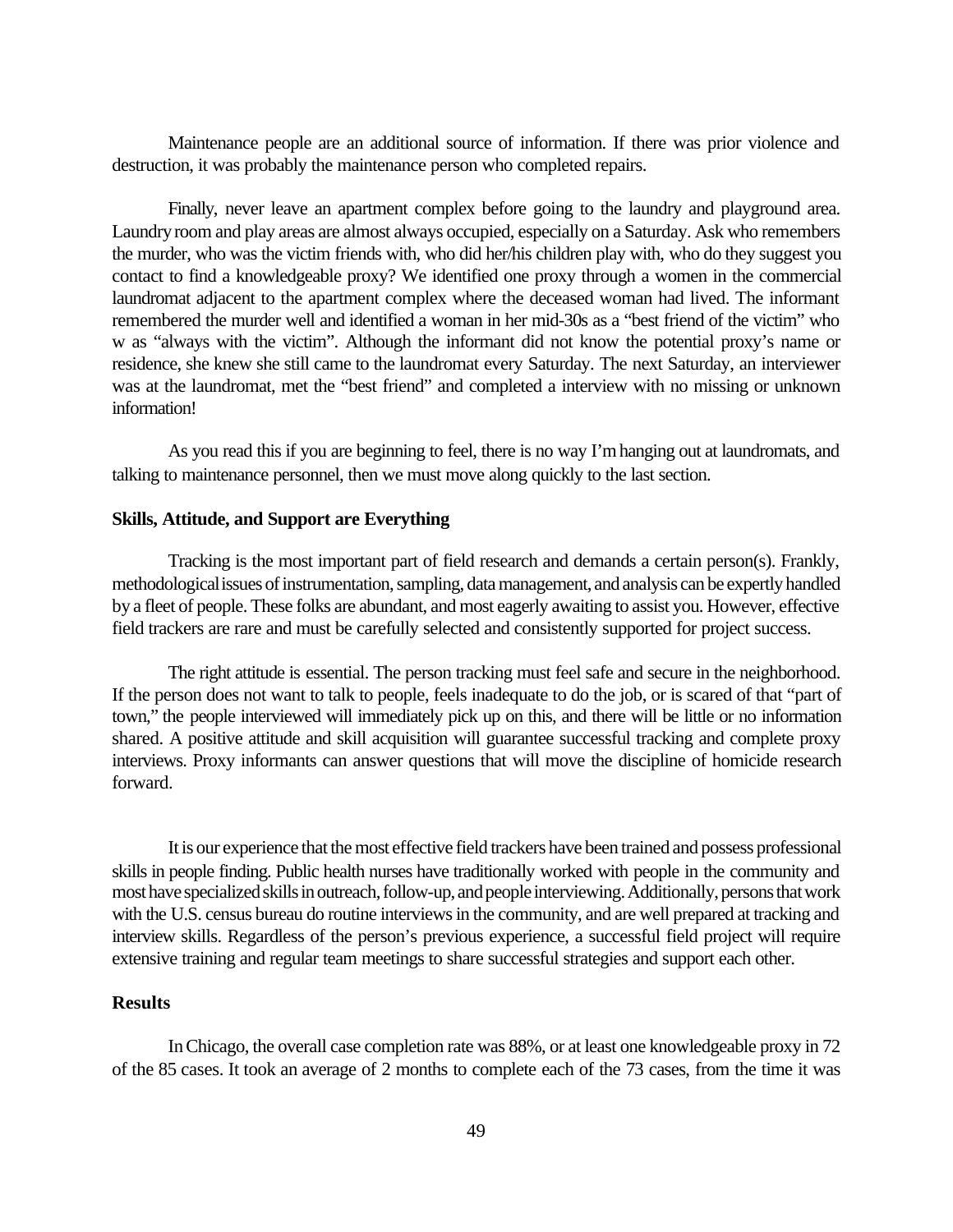assigned to the time of actual proxy interview, although there was a wide variation in this completion time, depending on the mobility of the proxies, and whether, once contacted, they needed time to decide to participate. Forty percent of the cases were completed in less than a month, although some took as long as 7 months to reach a knowledgeable proxy. It took an average of seven attempted contacts before an interview was actually conducted.

The proxies actually interviewed tended to be related to the victim, whether male or female. This might be expected, given the case information obtained. The medical examiner files collected information on the victim's relatives (whoever claimed the body), almost exclusively. Further, the most useful court documents were Victim Impact Statements, which again focused on the victim's family. Fifteen female offenders were interviewed, and in five cases, they were the only respondent, while in 10 other cases, another proxy respondent was also interviewed in the case. The most common proxies were the victim's mother (18) and the victim's sister, regardless of the sex of the victim (18). Female proxies were more common than male proxies. Females tend to be home more during the day, when most contact attempts were made, and were more likely to be confidants of the female victims.

### **REFERENCES**

- Bailey, J.E., Kellermann, A., Somes, G., Banton, J., Rivara, F., & Rushforth, N. (1997). Risk factors for violent death of women in the home. *Archives of Internal Medicine, 157,* 777-782.
- Clark, D.C., & Fawcett, J. (1992). Review of empirical risk factors for evaluation of the suicidal patient. In Bonger, B. (Ed.), *Suicide: Guidelines for assessment, management and treatment* (pp. 16-48). New York: Oxford University Press.
- Clark, D.C., & Horton-Deutsch, S.L. (1992). Assessment in absentia: The value of the psychological autopsy method for studying antecedents of suicide and predicting future suicides. In R.W. Maris, A.L. Berman, J.T. Maltsberger, & R.I. Yufit (Eds.), *Assessment and Prediction of Suicide* (pp. 144-182). New York: Guilford.
- McFarlane, J., & Wiist, W. (1997). Preventing abuse to pregnant women: Implementation of a "mentor mother" advocacy model. *Journal of Community Health Nursing. 14,* 237-249.
- Rose, H. M. (1981). *Black Homicide and the Urban Environment* (Final report, Grant #5 RO1 MH29269-02, Center for Minority Group Mental Health Programs). Rockville, MD: National Institute of Mental Health, Department of Health and Human Services.

### **APPENDIX:**

#### **Previous Studies Attempting to Collect Proxy Respondent Information**

Joyce Banton and the Kellermann research team identified a proxy respondent in 405 of 420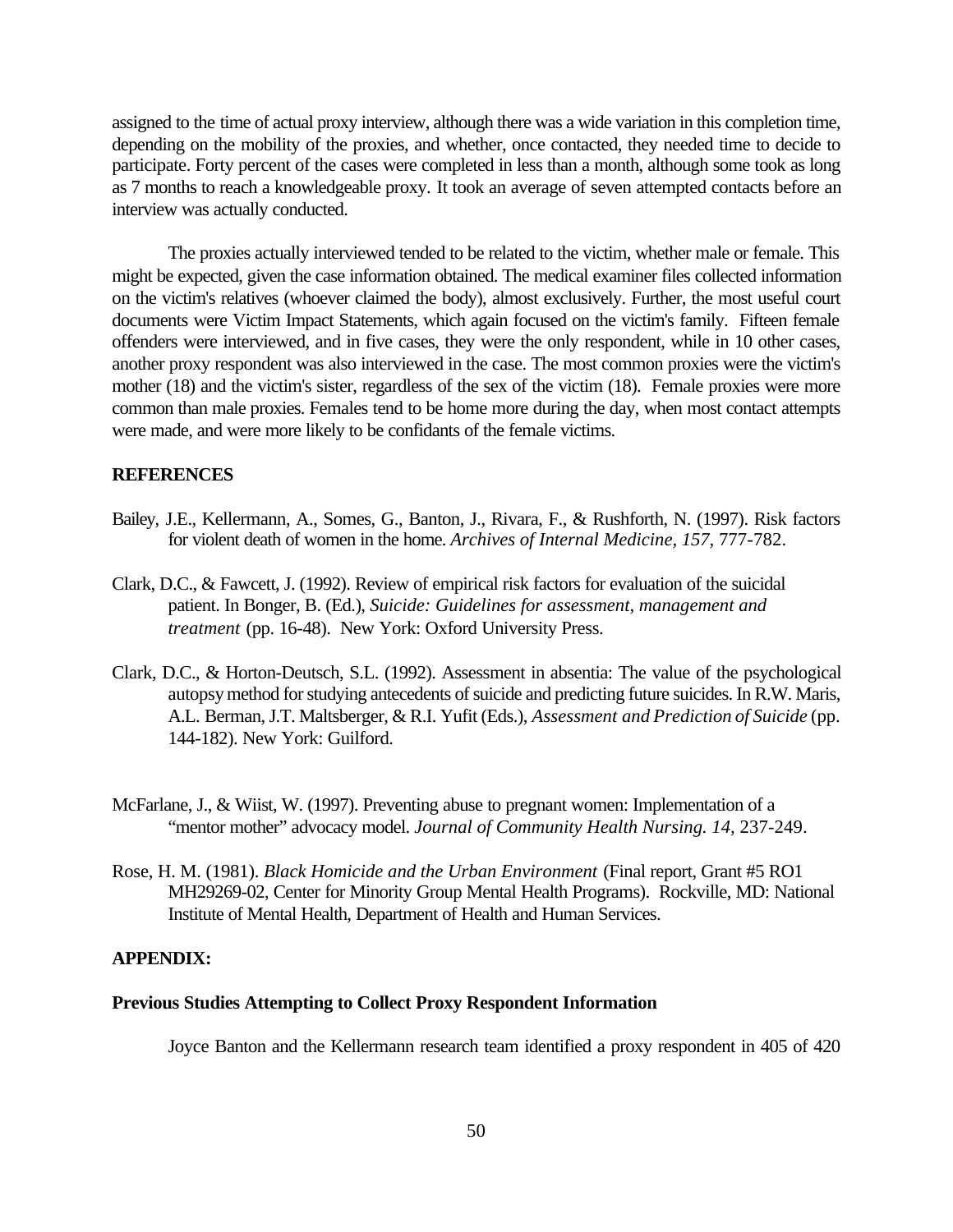homicides (96.4%).<sup>1</sup> Rose (1981:27), however, was able to contact only 74% to 58% of homicide victims' next of kin and interview only 58% to 24% of those contacted in three cities. In a later study, Rose was able to interview 43% of the victims' next of kin (personal communication with Harold Rose, December 7, 1994). An important difference between Kellermann and Rose is that the Kellermann team interviewed proxies within 3 weeks following the incident, while the lag in both Rose studies was as much as 3 years. Rose cautions that the lag did make a difference in response rates.

In addition, the Kellermann proxy was not limited to next-of-kin as in the Rose studies, but involved numerous attempts to contact a hierarchy of knowledgeable people (personal communication with Joyce Banton, who was in charge of fielding the Kellermann team, and who has kindly lent her advise and suggestions to this study). Our study includes such a hierarchical series of contacts. We also learned from Rose's experience, in the second study, that matching the proxy/interviewer race seemed to matter. Finally, while the Kellermann study's questionnaire was short and non-invasive, Rose's interview schedule included 178 detailed questions, many of them open-ended, about "life history."

Prof. David C. Clark and colleagues conducted a large-scale proxy respondent of suicide victims, and stress the importance of multiple proxy interviews.<sup>2</sup> In his research (Clark & Horton-Deutsch, 1992; Clark & Fawcett, 1992), he interviews as many as seven proxies per subject, and has found that different confidants of the suicide victim have different perspectives and contribute unique, valuable information for the study. In David Clark's experience, new information is often gained from the sixth or seventh interviewed person.

## **CRIMINAL AND RESTRAINING ORDER HISTORIES OF INTIMATE PARTNER-RELATED HOMICIDE OFFENDERS IN MASSACHUSETTS, 1991-1995**

Linda Langford, Higher Education Center for Alcohol and Other Drug Prevention Education Development Center, 55 Chapel Street, Newton, MA 02458 Nancy Isaac, Harvard School of Public Health, Harvard Injury Control Center, 677 Huntington Avenue, Boston, MA 02115 Sandra Adams, Massachusetts Office of the Commissioner of Probation, One Ashburton Place, Boston, MA 02108

<sup>&</sup>lt;sup>1</sup>In these 15 cases, there was no knowledgeable person, or the only person was the suspect. Of those identified, 93%, 98% and 99% were interviewed in each county (Bailey, et al., 1997).

<sup>&</sup>lt;sup>2</sup>Clark refers to proxy interview methodology as a "psychological autopsy."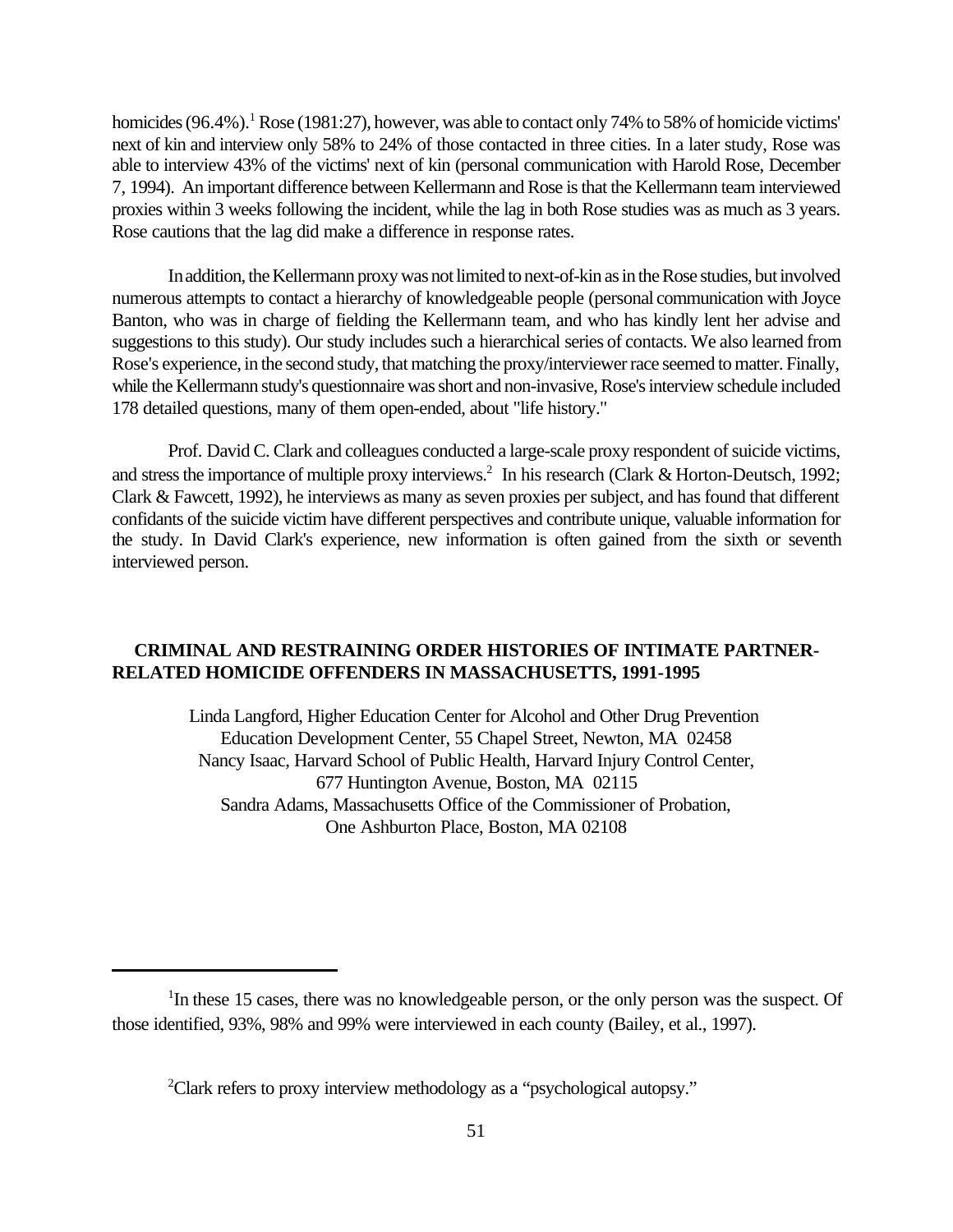### **ABSTRACT**

Few studies have offered a detailed analysis of the criminal histories of intimate partner homicide perpetrators. A study was undertaken using multiple data sources to compile a comprehensive database of homicides related to intimate partner violence from 1991-1995 in Massachusetts. For this analysis, records of perpetrator criminal and restraining order histories were abstracted from a computerized database maintained by the Massachusetts Trial Court. Preliminary results show that perpetrators had extensive prior involvement with the criminal justice system, including both criminal and civil offenses.

### **BACKGROUND**

Numerous studies of intimate partner homicide have been conducted. Typically, these studies report information about the victims, offenders, weapon use, and circumstances of the homicide events, to the extent that these data are available. The national data set on homicides, the FBI's Supplementary Homicide Reports (SHRs), is largely limited to information on victim and offender demographics and weapon use. These data are very limited with respect to the need to identify risk factors that might guide prevention efforts.

Local studies using data sources such as police and medical examiner records often include more detailed data about victims, offenders, and circumstances. However, most of these studies have reported only crude measures of the criminal histories of the homicide perpetrators. For example, Goetting reported that 56.6% of offenders arrested for killing a spouse in Detroit in 1982 and 1983 had been arrested at least once prior to the homicide offense, but no details about the seriousness of the offenses, or specific charges, were reported (Goetting, 1989). The Chicago Homicide Dataset, constructed from police records, and used by Block and Christakos to analyze characteristics of intimate homicide perpetrators in Chicago from 1965-1993, contains information about victim and perpetrator arrest records disaggregated into violent versus nonviolent offenses. In that dataset, 40% of the men and 18% of the women who killed opposite-sex partners had previously been arrested for a violent offense; the figures for nonviolent arrests were not reported (Block & Christakos, 1995).

Presumably, the lack of detailed criminal history information is due to difficulty in accessing these data, either because the information is not available to researchers in a usable form, or is difficult to obtain due to confidentiality restrictions. To our knowledge, no prior study has documented the restraining order histories of homicide offenders.

The present study was undertaken with the goal of accurately counting and characterizing homicides related to intimate partner violence over a 5-year period in Massachusetts (1991-1995). Multiple data sources were used to compile a comprehensive database of these homicides in Massachusetts using an expanded case definition that includes people other than partners who were killed in the context of intimate partner incidents. This definition includes two types of cases: 1) the murder of a spouse or unmarried romantic partner by a partner or ex-partner ("Partner Victims"); and 2) murders of family members, friends, acquaintances, or bystanders in the context of a partner- or ex-partner-related incident ("Other Victims").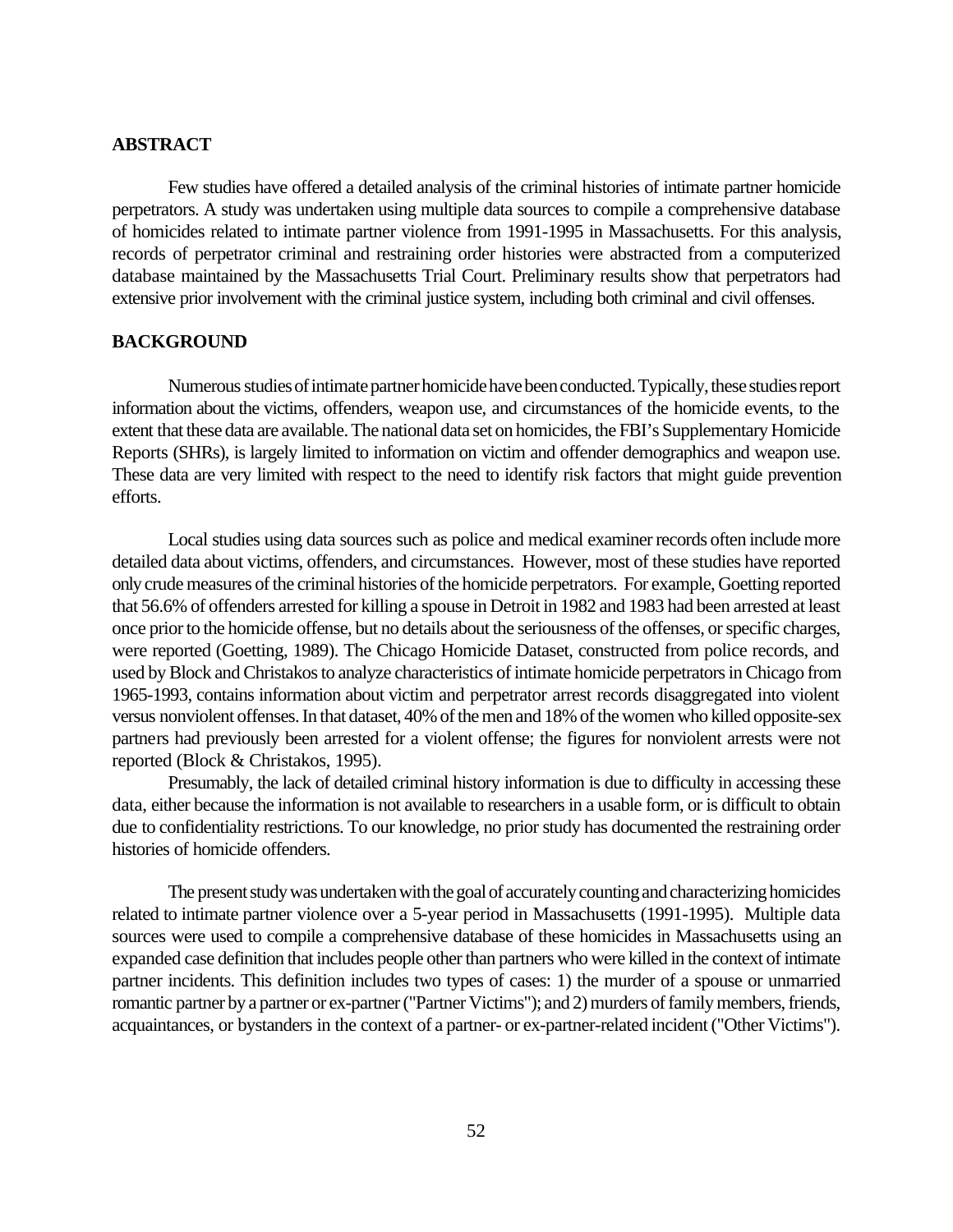As part of this study, the investigators gained access to a database that contains Massachusetts criminal and restraining order records for the homicide perpetrators, and it is these data that are the focus of this report. Other results from this study, including a comparison of the number of homicides detected in this study with those reported in the FBI's Supplementary Homicide Report (SHR), are reported elsewhere (Langford, Isaac, & Kabat, 1998).

#### **METHOD**

A database of all intimate partner-related homicide cases from 1991 through 1995 was compiled from news articles, Supplementary Homicide Reports, lists assembled by District Attorney's offices, and reports from domestic violence advocacy agencies. This database will be referred to as the "study database." Because SHRs do not contain names, cases identified through the SHR were matched with death certificates to identify individuals by name. Descriptive data on victims were obtained from death certificates. The study database is victim-based, in that it has one record for each victim. Offenders were those determined by our data sources to have committed the homicide, whether or not they were arrested or convicted. In 3 cases there were 2 offenders: a female partner and another male offender. In 2 of the 3 cases, the female partner was not present during the homicide but was considered by law enforcement agencies to be central to the murder's planning and implementation. Because this is a study of intimate partner homicide, the offender is considered to be the female partner in these cases.

We attempted to obtain verification for each case from two data sources and were successful in all but 3 cases. The two most common sources used to verify cases were news articles and reports from District Attorney's offices. If one of these sources of verification was not available, or additional information was needed to establish the case as intimate partner violence-related, we consulted by telephone with the police officer, detective, or prosecutor who had worked on the case. We also asked other experts in the homicide field to rule on whether certain cases should be considered intimate partner-related. In the 3 cases with only a single source of verification, the existing information indicated that the cases were related to intimate partner violence, so they were included in the study database.

#### **Criminal History and Restraining Order Records**

Massachusetts criminal and restraining order histories of the offenders were abstracted from printed records obtained from the Criminal Activity Record Information (CARI) database and the Registry of Civil Restraining Orders, two linked computerized databases maintained by the Massachusetts Trial Court. These databases are described in more detail below. Because these records contain criminal and restraining order records from Massachusetts only, the actual proportion of perpetrators with these histories is likely to be higher than reported here.

To locate the correct record, the databases were searched by perpetrator name and confirmed using other available information about the perpetrator and homicide case. For example, since nearly all of the perpetrators were arrested for the homicide, a murder charge in the record, in most cases within a few days of the homicide date, served as confirmation that the record was correctly identified. In cases where the perpetrator had committed suicide, the perpetrator's date of birth was obtained from the death certificate and used to match the criminal record. Other fields used to ensure correct matches were the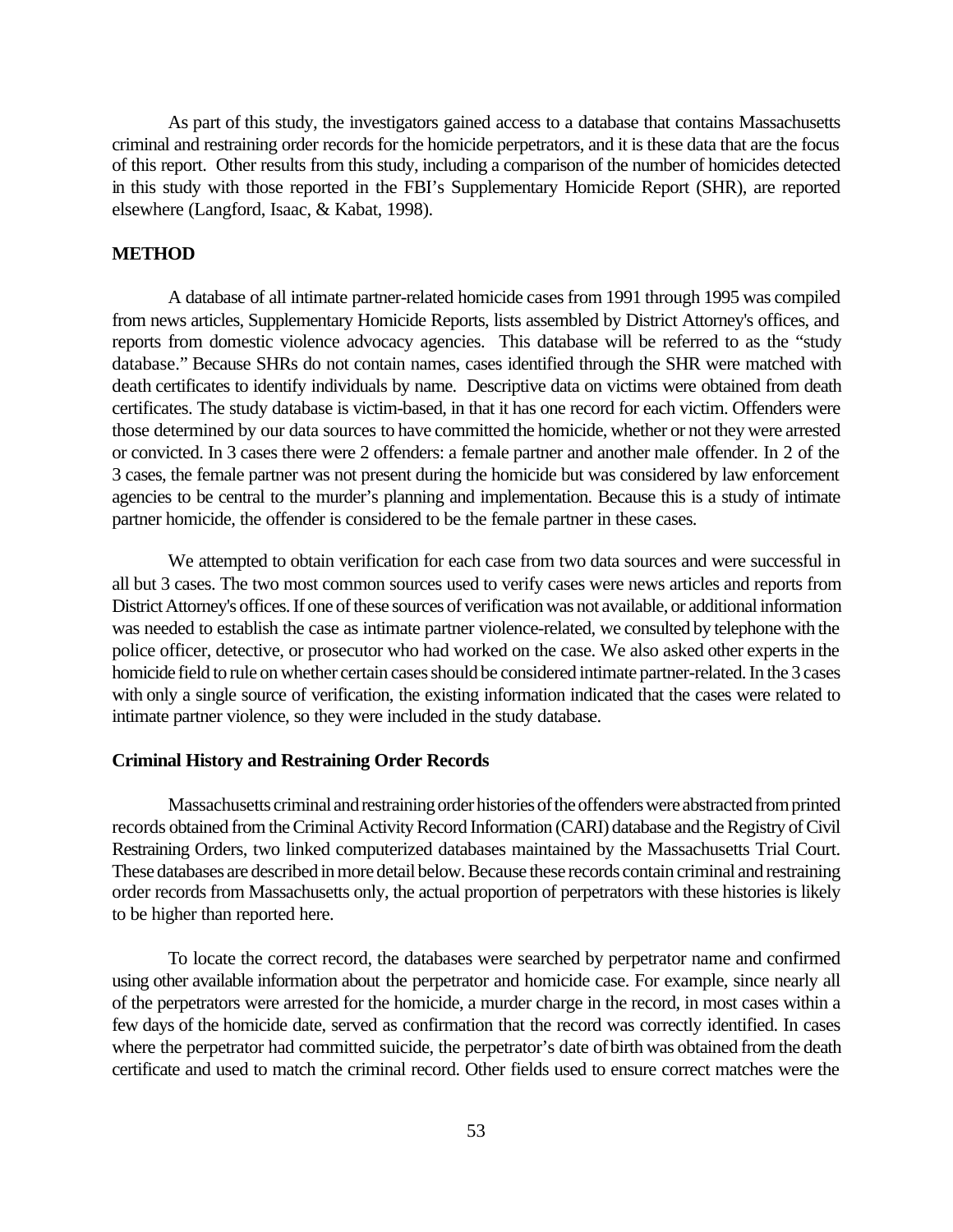perpetrator's age, town of residence, and town of homicide.

Of 174 total perpetrators in the study, records were matched for 161 perpetrators. In 10 cases in which no record was found, the perpetrator had committed suicide. In cases of perpetrator suicide, there was no arrest for the homicide, so the absence of a record was assumed to mean that these perpetrators had no prior criminal or restraining order history in Massachusetts. These 10 cases are included in the analysis and coded as no prior history. In the remaining 3 cases, other available information indicated that there had been an arrest for the homicide; however, no matching record was found. These 3 cases were excluded as not matched, resulting in a total of 171 cases. Of the cases analyzed, 152 (88.9%) of the perpetrators were male and 19 (11.1%) were female. Perpetrator ages ranged from 14 to 82 years old, with a mean age of 36.4 (sd 12.6).

#### **Criminal Activity Record Information Database**

Each criminal record includes complete adult and juvenile records unless part of the record has been sealed (indicated by a symbol on the record). Both adult and juvenile records consist of a list of all offenses, and, for each offense, the date and location of the arraignment, the name of the offense, the disposition of the case, and the status of the case (open/closed). Some offense categories may be supplemented by additional information in the record. For example, along with the charge "assault and battery with a dangerous weapon," the specific weapon may be identified; for drug offenses, the drug may be specified.

Offenses fall into five general categories: 1) crimes against the person, or "violent crimes"; 2) property crimes; 3) motor vehicle crimes; 4) drug offenses; and 5) other or "public order" offenses. Crimes against the person include offenses such as assault, assault and battery with a dangerous weapon, robbery, rape, and violating a restraining order. Public order offenses include a wide range of offenses, including resisting arrest, some firearm offenses (possession, carrying), violating probation, disturbing the peace, liquor offenses, causing a false fire alarm, and failing to license one's dog.

### **Restraining Order Database**

Since September of 1992, Massachusetts has maintained a computerized database of all restraining orders that is cross-referenced to the CARI database. Because the Registry was not available during the first 20 months of the study, analysis of restraining order records is limited to those cases occurring after the implementation of the database.

Each restraining order record includes the name of the defendant, the name of the plaintiff, the court where the order was obtained, the order date, the expiration date of the order, the status of the order (open/closed), and the provisions that were specified as part of the order. There are 13 possible provisions, for example, "refrain from abuse," "no contact," "vacate/stay away from the residence," and "custody of following (children) to plaintiff."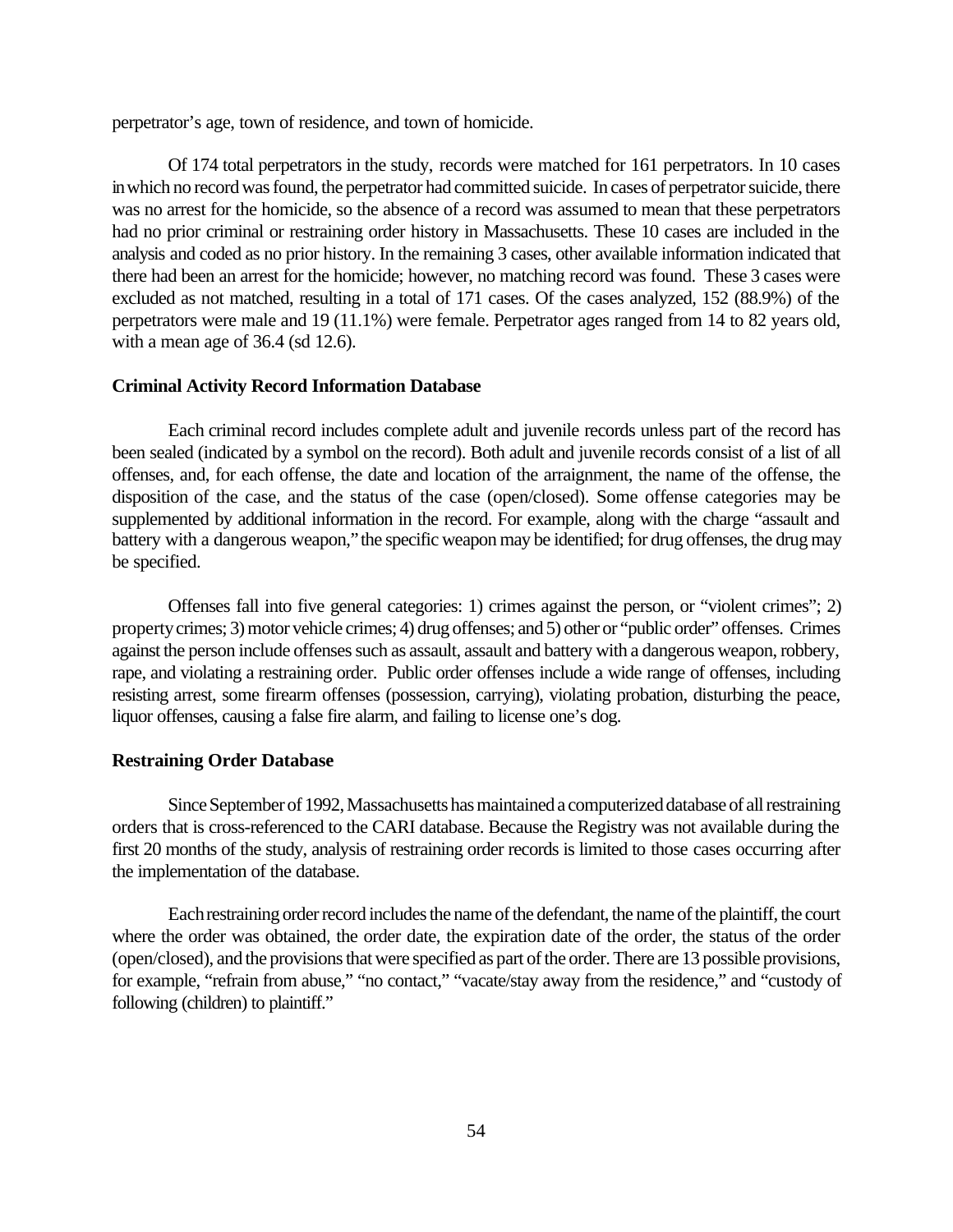### **RESULTS**

Statistical tests were performed on the following analyses; however, due to the small sample size, most tests did not reach statistical significance. Results from statistical tests are reported for only those tests that reached at least marginal statistical significance.

#### **Overall Criminal History and History of Specific Violent Offenses**

The proportions reported are based on charges appearing on the criminal record, regardless of whether the offender was convicted for the crime. According to preliminary analysis, at least 126 (73.7%) of all the perpetrators had been charged with one or more criminal offenses in Massachusetts prior to the homicide, including both violent and nonviolent crimes (Table 1). Ninety perpetrators had been charged with at least one violent crime as an adult, representing more than half of all the perpetrators in the study (52.6%) and 71.4% of perpetrators with a prior criminal history. Only 21.1% of all perpetrators had only a history of nonviolent crime.

The proportion of all perpetrators charged with specific types of violent crimes is shown in Table 2. Fifty-six perpetrators had been charged with a violent crime involving a weapon, which totals one-third of all perpetrators (32.7%) and almost two-thirds of violent perpetrators (62.2%) (Table 2). Nearly 40% of all perpetrators had been charged with assault without a weapon, 32.2% were charged with assault with a weapon, and 12.9% were charged with making threats. Fewer than 10% of perpetrators were charged with sex offenses, kidnapping, child abuse, child neglect, prior murder or manslaughter, or stalking (Table 2).

|                                       | Number | % of All     | % of Perpetrators |
|---------------------------------------|--------|--------------|-------------------|
|                                       |        | Perpetrators | with Any Criminal |
|                                       |        |              | History           |
| Any Prior Criminal History            | 126    | 73.7         |                   |
| Any Prior Violent Crime <sup>1</sup>  | 90     | 52.6         | 71.4              |
| Prior Nonviolent History <sup>2</sup> | 36     | 21.1         | 28.6              |

### **Table 1: OVERALL CRIMINAL HISTORY**

 $N = 171$ 

<sup>1</sup>Charged with at least one violent crime as an adult.

<sup>2</sup>Charged with only nonviolent crimes as an adult.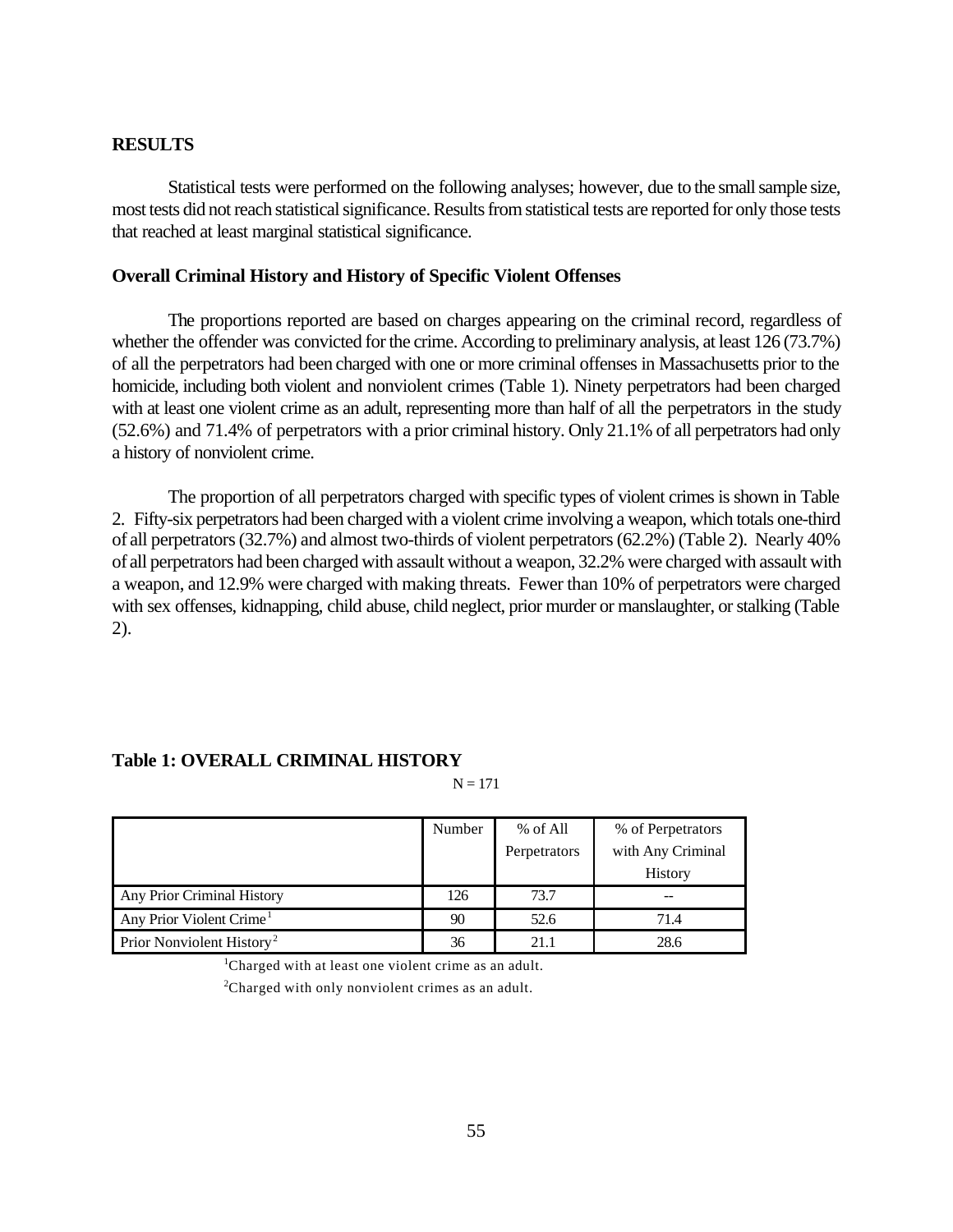#### **Table 2: SPECIFIC VIOLENT OFFENSES**

|                                 |     | Among All    | Among Violent |
|---------------------------------|-----|--------------|---------------|
|                                 |     | Perpetrators | Perpetrators  |
|                                 |     | $n = 171$    | $n = 90$      |
|                                 | No. | $\%$         | $\%$          |
| Any violent crime with a weapon | 56  | 32.7         | 62.2          |
| Assault without a weapon        | 67  | 39.2         | 74.4          |
| Assault with a weapon           | 55  | 32.2         | 61.1          |
| Threat                          | 22  | 12.9         | 24.4          |
| Sex Offense                     | 10  | 5.9          | 11.1          |
| Kidnapping                      | 6   | 3.5          | 6.7           |
| Child abuse                     | 6   | 3.5          | 6.7           |
| Child neglect                   | 3   | 1.8          | 3.3           |
| Murder/manslaughter             | 3   | 1.8          | 3.3           |
| <b>Stalking</b>                 |     | 0.6          | 1.1           |

### **Comparisons of Violent and Nonviolent Offenders**

Table 3 shows the number of charges and arraignments of the perpetrators prior to the homicide. The number of charges refers to each count of a criminal offense that appears on the record. An arraignment is one court appearance on a single date and often includes more than one charge. Multiple counts of the same offense on the same date were counted as separate charges but one arraignment. The number of charges for all offenders ranged from 1 to 75, with a mean of 10.6 (sd 12.5) and median of 5.0 charges. The number of arraignments for all offenders ranged from 1 to 41, with a mean number of 6.0 (sd 6.5) and median 3.0. Offenders charged with a prior violent offense had a greater number of both charges and arraignments compared to offenders with a prior nonviolent history (Table 3). Examining only violent crimes (not shown in table), the number of charges ranged from 1 to 29, with a mean of 3.0 (sd 3.8) and a median of 2.0 violent crimes.

|  |  | Table 3: CHARGES AND ARRAIGNMENTS BY VIOLENT VS. NONVIOLENT CRIMINAL HISTORY |
|--|--|------------------------------------------------------------------------------|
|  |  |                                                                              |

|                           | Total<br>$n = 171$ | Violent <sup>1</sup><br>$n = 90$ | Nonviolent <sup>2</sup><br>$n = 36$ |
|---------------------------|--------------------|----------------------------------|-------------------------------------|
|                           |                    |                                  |                                     |
| Charges $3$               |                    |                                  |                                     |
| Mean $(sd)$               | 10.6(12.5)         | 13.4(13.6)                       | 3.7(3.8)                            |
| Median                    | 5.0                | 9.5                              | 3.0                                 |
| Range                     | $1 - 75$           | $1 - 75$                         | $1 - 21$                            |
| Arraignments <sup>4</sup> |                    |                                  |                                     |
| Mean $(sd)$               | 6.0(6.5)           | 7.2(7.1)                         | 2.9(2.9)                            |
| Median                    | 3.0                | 5.0                              | 2.0                                 |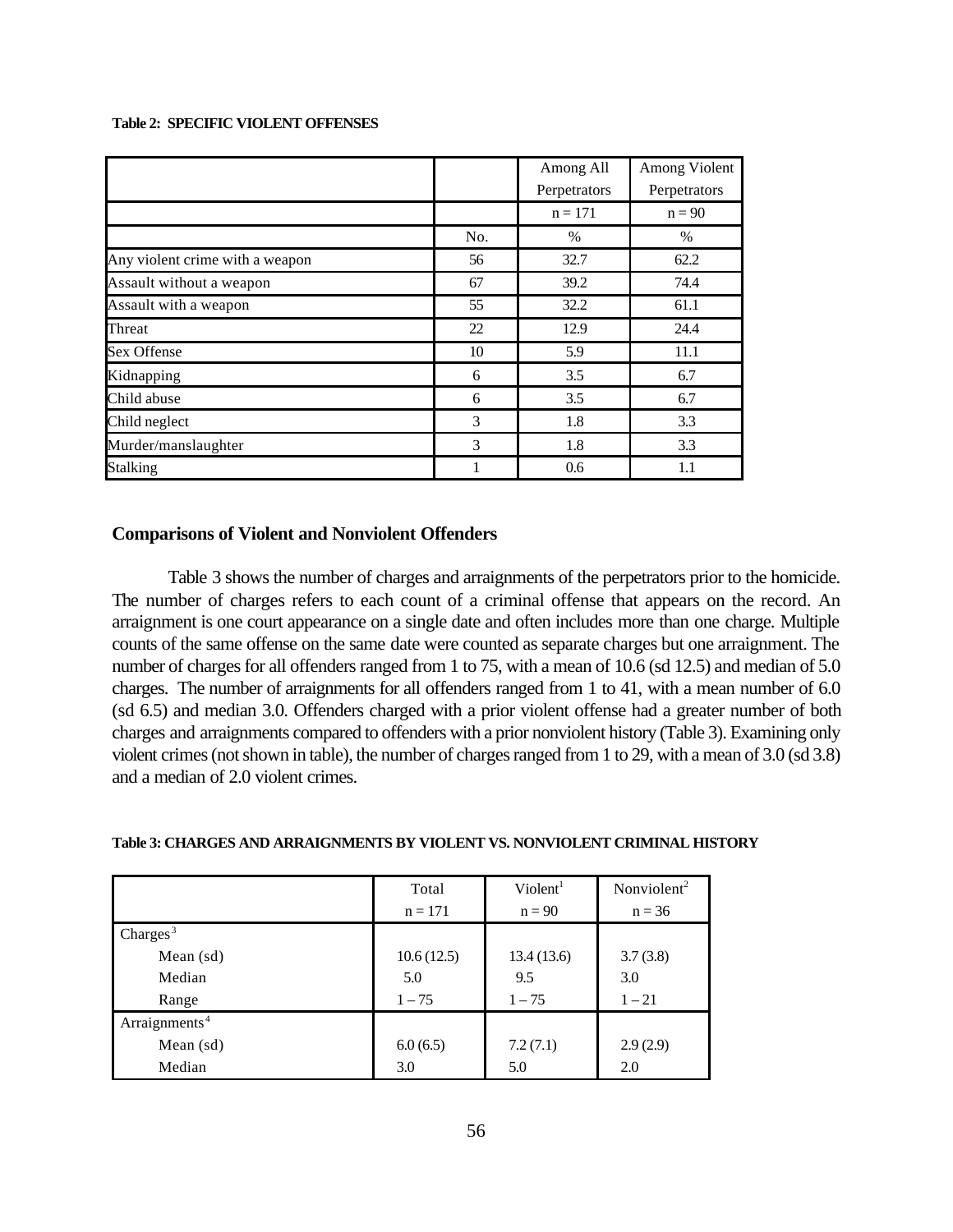| Range                                                         |                                                                                    | $1 - 41$ | $1 - 41$                                                          | $1 - 16$ |
|---------------------------------------------------------------|------------------------------------------------------------------------------------|----------|-------------------------------------------------------------------|----------|
|                                                               |                                                                                    |          | <sup>1</sup> Charged with at least one violent crime as an adult. |          |
| <sup>2</sup> Charged with only nonviolent crimes as an adult. |                                                                                    |          |                                                                   |          |
|                                                               | <sup>3</sup> A charge is each count of a criminal offense appearing on the record. |          |                                                                   |          |
|                                                               |                                                                                    |          | Offenders may have more than one charge per arraignment.          |          |

<sup>4</sup>An arraignment is one court appearance.

Nonviolent crimes are divided into four categories in the CARI database (Table 4). Among all perpetrators, 43.9% had been charged with a property crime, 37.4% were charged with a motor vehicle crime, 17.5% had a prior drug charge, and 42.7% had been charged with a "public order" offense.

Violent offenders were charged with a greater proportion of nonviolent crimes compared to offenders who had committed only nonviolent crimes. For example, 64.4% of violent offenders, compared to 47.2% of nonviolent offenders, had been charged with a property crime. This difference was marginally statistically significant (chi-square,  $p < .08$ ) (Table 4). The proportion of violent and nonviolent offenders charged with the specific property crime of trespassing, however, was not different (17.8% and 16.7%, respectively.) Compared to nonviolent offenders, perpetrators charged with violent crimes had a somewhat higher proportion of drug offenses (27.3% and 16.7%) and "public order" offenses (62.2% and 47.2%). The only category in which charges against nonviolent offenders exceeded charges against violent offenders was motor vehicle offenses (47.8% of violent offenders and 58.3% of nonviolent offenders). A much higher proportion of nonviolent offenders had been charged with "operating under the influence of liquor" (OUIL) (41.7%, versus 26.7% of violent offenders).

We examined two offenses that could cut across all crime categories: any offense involving alcohol (excluding OUIL) and any offense involving a weapon (Table 4). Offenses involving alcohol were slightly more common among violent offenders (14.4% compared with 5.6% of nonviolent offenders). As might be expected, violent offenses were significantly higher among violent criminals, with only two weapon offenses recorded among nonviolent criminals (chi-square,  $p < .001$ ).

Among violent adult offenders, 28.9% had some charge as a juvenile compared to 11.1% of nonviolent adult offenders (Table 4). Ten percent of adult violent offenders had had a violent charge as a juvenile compared to 5.6% of nonviolent offenders.

|                       | Total     | Violent    | Nonviolent |
|-----------------------|-----------|------------|------------|
|                       | $n = 171$ | $n = 90$   | $n = 36$   |
|                       | No. $(%)$ | No. $(\%)$ | No. $(\%)$ |
| <b>Property crime</b> |           |            |            |
| Any property offense* | 75 (43.9) | 58 (64.4)  | 17(47.2)   |
| Trespassing           | 22 (12.9) | 16 (17.8)  | 6(16.7)    |
|                       |           |            |            |

## **Table 4: PRIOR OFFENSES BY VIOLENT VS. NONVIOLENT CRIMINAL HISTORIES**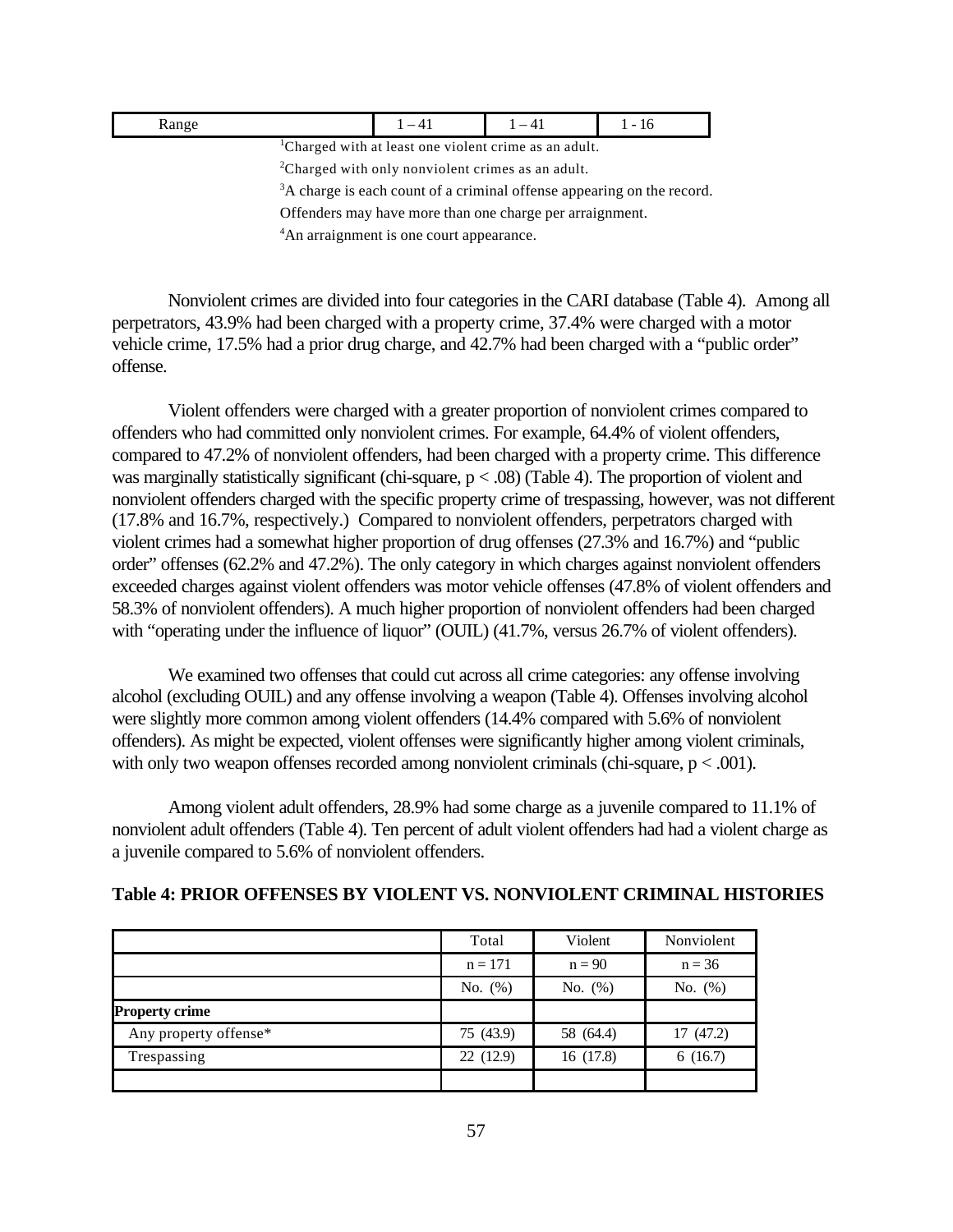| <b>Motor Vehicle crimes</b>                     |           |           |           |
|-------------------------------------------------|-----------|-----------|-----------|
| Any motor vehicle crime                         | 64 (37.4) | 43 (47.8) | 21 (58.3) |
| Operating under the influence of alcohol (OUIL) | 39 (22.8) | 24 (26.7) | 15(41.7)  |
|                                                 |           |           |           |
| <b>Drug offenses</b>                            |           |           |           |
| Any drug offense                                | 30(17.5)  | 24 (27.3) | 6(16.7)   |
|                                                 |           |           |           |
| <b>Other ("Public order") offenses</b>          | 73 (42.7) | 56 (62.2) | 17(47.2)  |
|                                                 |           |           |           |
| <b>Cross category offense</b>                   |           |           |           |
| Any offense involving alcohol                   | 15(8.8)   | 13(14.4)  | 2(5.6)    |
| (excluding OUIL)                                |           |           |           |
| Any offense involving a weapon <sup>**</sup>    | 61(35.7)  | 59 (65.6) | 2(5.6)    |
|                                                 |           |           |           |
| <b>Juvenile Offenses</b>                        |           |           |           |
| Any prior juvenile offense                      | 30(17.5)  | 26 (28.9) | 4(11.1)   |
| Prior violent juvenile offense                  | 11(6.4)   | 9(10.0)   | 2(5.6)    |

$$
* \quad \chi^2, p < .08
$$

\*\*  $\chi^2$ , p < .001

Examining the disposition of prior offenses revealed that nearly half (48.5%) of all offenders had been convicted for at least one adult charge, while 39.8% had been on probation and 19.9% had been incarcerated (Table 5). The proportion of violent offenders on probation (62.2%) was significantly higher compared to nonviolent offenders  $(33.3%)$  (chi-square,  $p < .01$ ). A significantly higher proportion of violent offenders had been incarcerated (35.6% vs. 5.6% of nonviolent offenders) (Fisher's exact < .001).

#### **Table 5: DISPOSITION OF PRIOR OFFENSES**

|                     | Total      | Violent    | Nonviolent |
|---------------------|------------|------------|------------|
|                     | $n = 171$  | $n = 90$   | $n = 36$   |
|                     | No. $(\%)$ | No. $(\%)$ | No. $(\%)$ |
| Ever convicted      | 83 (48.5)  | 64 (71.1)  | 19 (52.8)  |
| Ever on probation*  | 68 (39.8)  | 56 (62.2)  | 12(33.3)   |
| Ever incarcerated** | 34 (19.9)  | 32 (35.6)  | 2(5.6)     |

\*  $\chi^2$ , p < .01

\*\* Fisher's exact test, p <.001

## **Additional Exploratory Analyses**

For all perpetrators, there were no differences in overall criminal history by sex, between perpetrators who committed suicide versus those who did not, and between perpetrators classified by the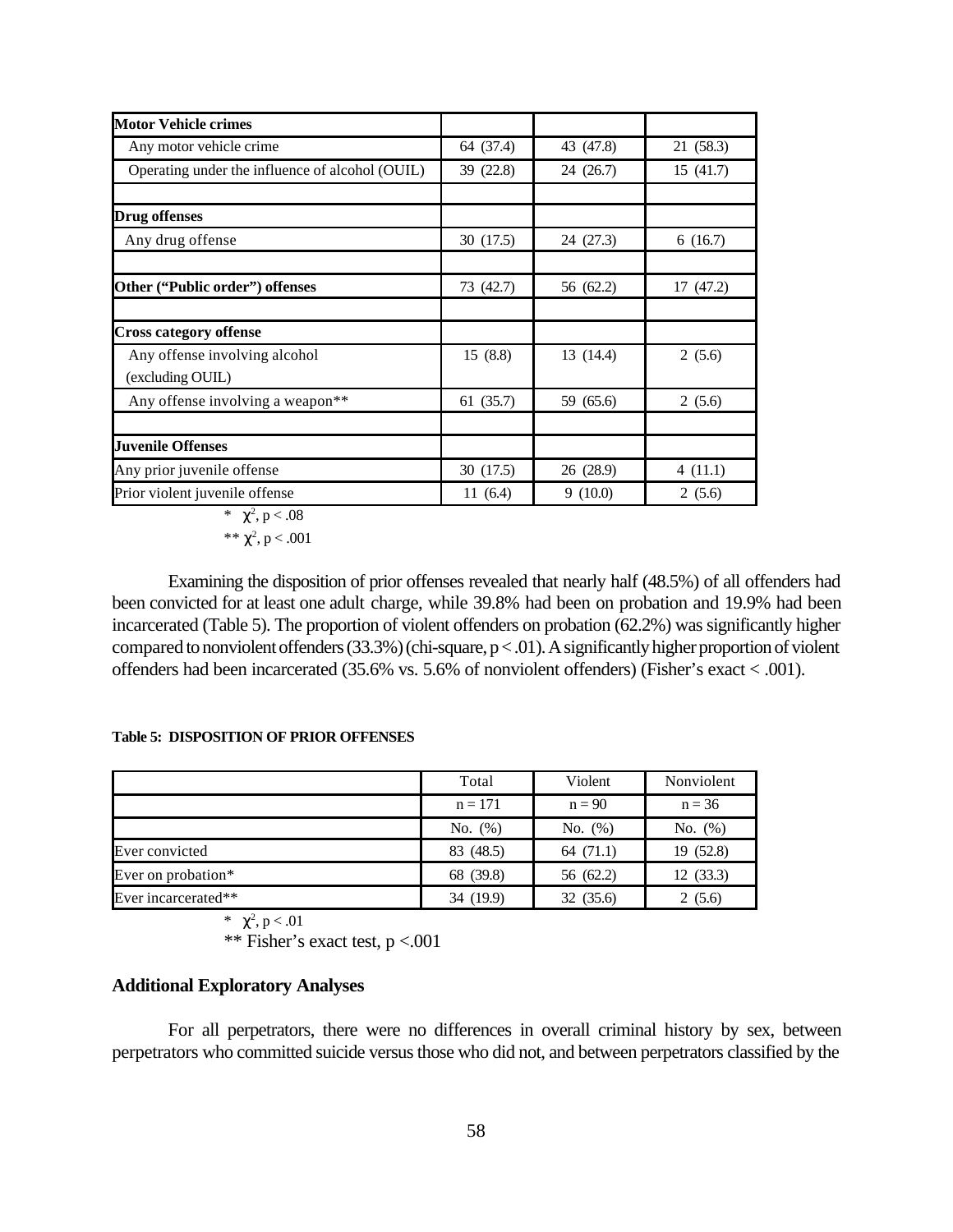research team as "self-defense" cases (violence initiated by the victim) compared to non-self-defense cases. More detailed analyses of these findings will be conducted.

#### **Restraining Order History**

As noted above, restraining orders were recorded in the Registry prospectively beginning in September 1992. Orders already in place at the start of the Registry were not recorded; therefore, these totals are underestimates of the actual number of restraining orders involved in these cases. Results are reported in Table 6. Among all perpetrators who committed homicides after September 1992, 28.9% had a restraining order documented in the Registry of Civil Restraining Orders. In at least 16.5% of these cases, there was an active restraining order at the time of the homicide, and a documented restraining order violation on record in at least 11.6% of all cases (note that the vast majority of restraining order violations are probably never reported or responded to by authorities).

|                                                | Total      | Violent    | Nonviolent |
|------------------------------------------------|------------|------------|------------|
|                                                | $n = 121$  | $n = 67$   | $n = 24$   |
|                                                | No. $(\%)$ | No. $(\%)$ | No. $(\%)$ |
| Restraining order ever*                        | 35 (28.9)  | 31(46.3)   | 4(16.7)    |
| Restraining order active at time of homicide** | 20(16.5)   | 17(25.4)   | 3(12.5)    |
| Ever violated RO                               | 14 (11.6)  | 14 (20.9)  | n/a        |

#### **Table 6: RESTRAINING ORDER HISTORY<sup>1</sup>**

<sup>1</sup>Cases before September 1992 are excluded in this analysis because the Registry of Civil Restraining Orders was not yet operation.

\*  $\chi^2$ , p < .01

\*\* Fisher's exact test,  $p < .05$ 

A significantly higher proportion of violent offenders had ever had a restraining order compared to nonviolent offenders (46.3% vs. 16.7%) (chi-square,  $p < .01$ ). A significantly greater number of violent offenders also had an active restraining order at the time of the homicide (25.4% vs. 12.5% of nonviolent offenders) (Fisher's exact  $p < .05$ ). At least one-fifth (20.9%) of all violent offenders had been charged with violation of a restraining order, or 45.2% percent of violent offenders who had ever had a documented order.

### **Limitations**

These figures must be considered lower bound estimates of the actual criminal and restraining order histories of these homicide perpetrators. These records cover Massachusetts only, and do not include records from other states or countries. Many crimes are never reported and some types of offenders may be less likely to be charged with crimes, making official criminal records an incomplete record of actual criminal acts.

As noted above, the inability of the Registry of Civil Restraining Orders to include orders issued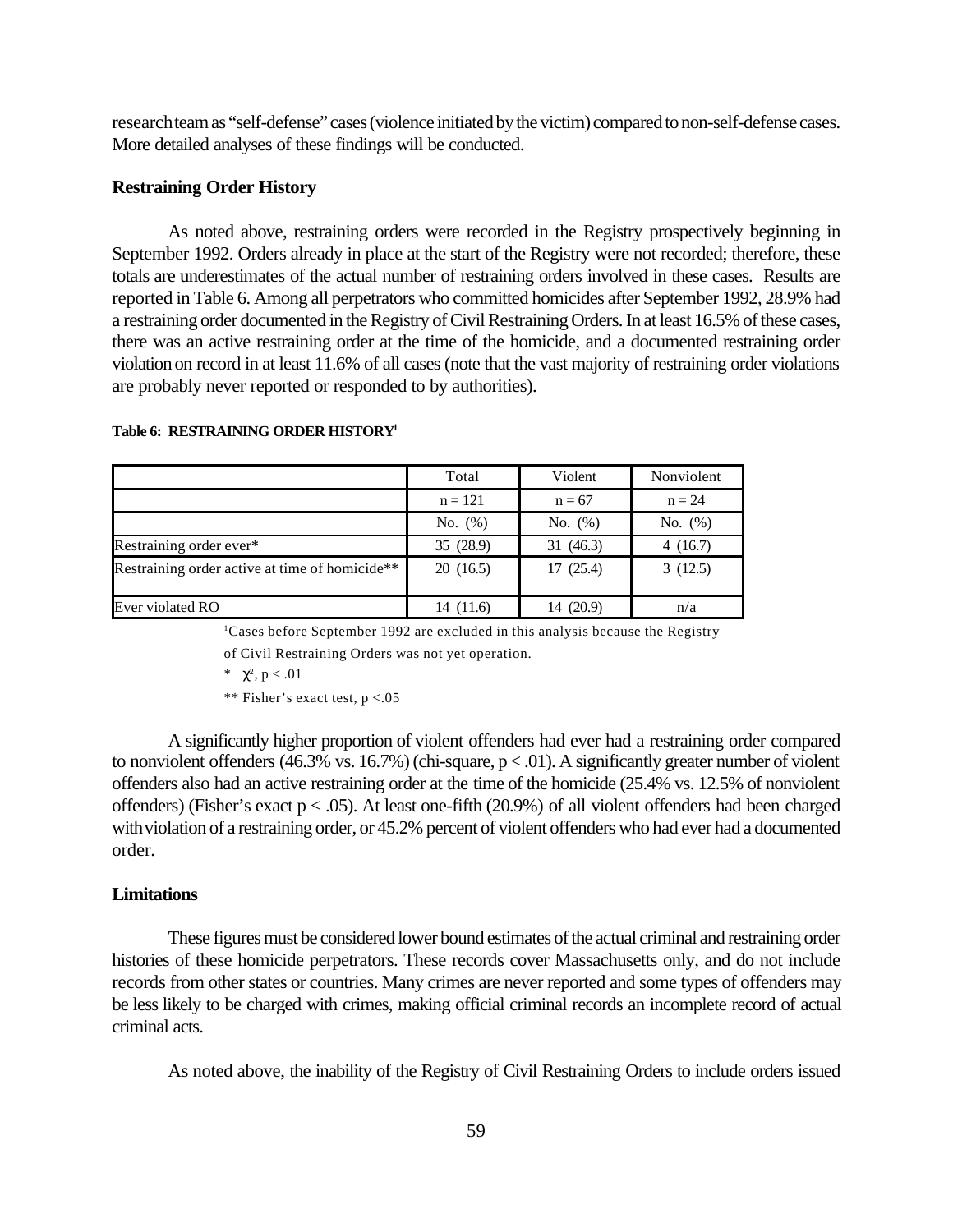prior to September of 1992 suggests that this database would take several months to become a complete record of all current orders. Also, documented restraining order violations are thought to greatly underestimate the actual incidence of these violations.

The power of this study to detect statistically significant differences was greatly limited by its small sample size. Few differences achieved statistical significance, although in several cases the size of the differences found (for example, 62.2% of violent offenders vs. 47.2% of nonviolent offenders charged with public order offenses) appears to reflect meaningful differences.

The lack of a no-homicide comparison group of domestic violence perpetrators prevents any conclusions from this study regarding which traits or circumstances may differentially lead to homicide. These data were obtained as part of a descriptive study designed to document the extent of intimate partner-related homicides in Massachusetts, not an analytic study intended to identify risk factors for these homicides.

#### **DISCUSSION**

Despite their imitations, these data provide useful minimum estimates of the proportion of intimate partner-related homicide perpetrators with criminal and restraining order histories. Preliminary results indicate that these perpetrators had extensive prior involvement with the criminal justice system in both criminal and civil contexts. In particular, a substantial proportion of offenders had been charged with violent offenses, and many had restraining orders issued against them as well as violations of restraining orders. These findings contradict common stereotypes of intimate homicide offenders as "regular guys" (i.e. nonviolent) who one day suddenly "snap." Many of these offenders showed a clear propensity for violence and a disregard for measures designed to keep their partners safe well in advance of the homicide event.

Although alarming, the fact that these homicides are often preceded by obvious warning signs also constitutes a basis for hope. While the difficulty of predicting which perpetrators will commit homicide based on a set of risk markers has been well documented, at a minimum these findings point to a potential for prevention. The fact that these offenders are frequently involved with criminal and civil justice systems suggests that opportunities may exist in these settings for monitoring and intervention designed to prevent homicides. The capacity to capitalize on these opportunities will require more refined assessment tools that examine various factors in addition to criminal history, for example current stressors, mental health issues, and perpetrator attitudes towards use of violence and compliance with laws. Many questions remain, however, and future studies are needed to determine which factors predict intimate partner-related homicide.

One important use of the information from this study might be to educate personnel in the criminal justice system about the frequency of criminal and restraining order histories among homicide perpetrators and to urge them to consider all of the information they have available to them when making decisions about cases. At minimum, we recommend that judges routinely review the restraining order and criminal history of defendants when deciding how to hold offenders accountable. In addition, efforts should be made to refine criminal justice responses to batterers who violate restraining orders.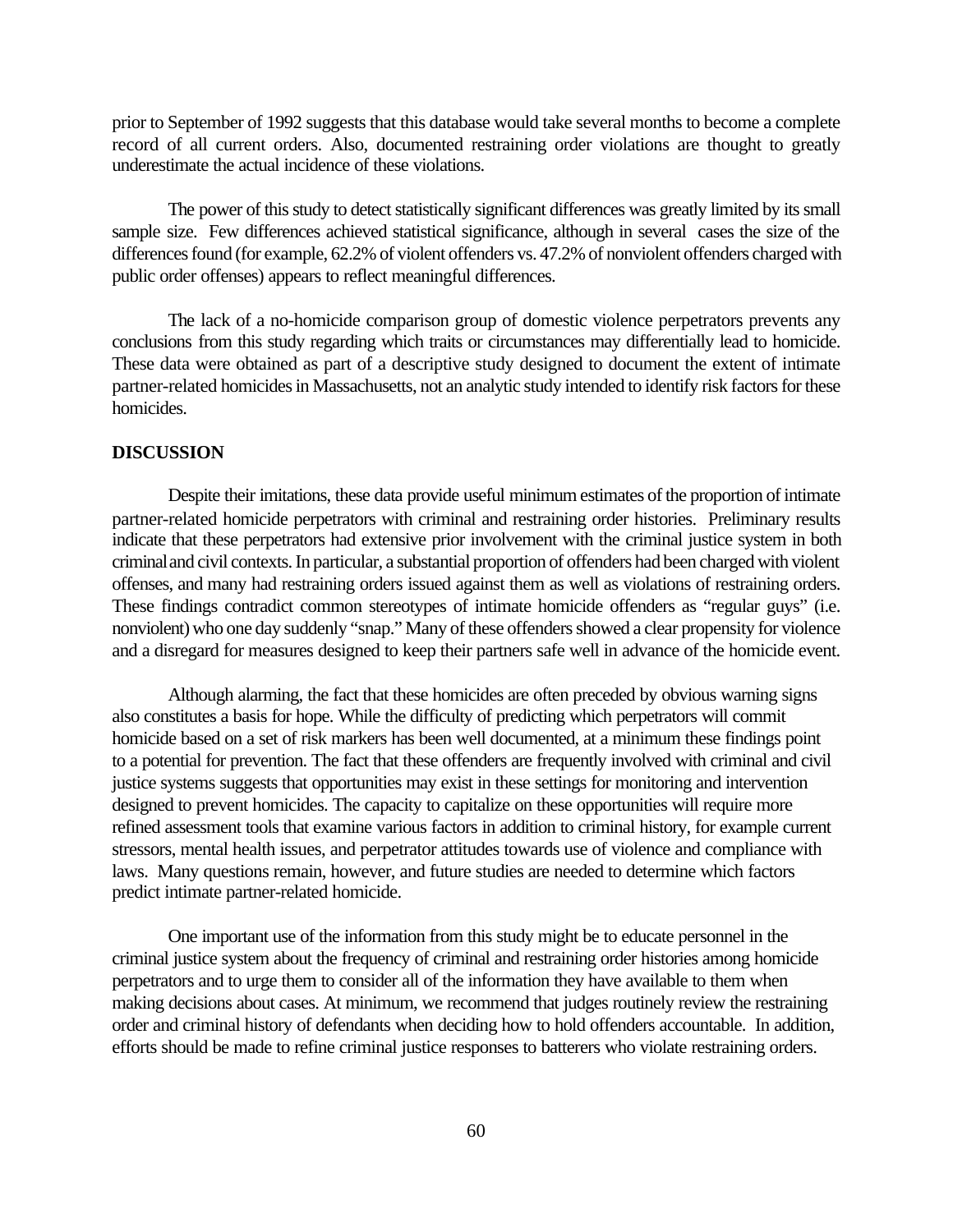## **REFERENCES**

- Block, C. R., & Christakos, A. (1995). Intimate partner homicide in Chicago over 29 years. *Crime and Delinquency, 41*, 496-526.
- Goetting, A. (1989). Patterns of marital homicide: A comparison of husbands and wives. *Journal of Comparative Family Studies, 20*, 341-354.
- Langford, L., Isaac, N., & Kabat, S. (1998). Homicides related to intimate partner violence in Massachusetts: Examining case ascertainment and validity of the SHR. *Homicide Studies, 2*, 353-377.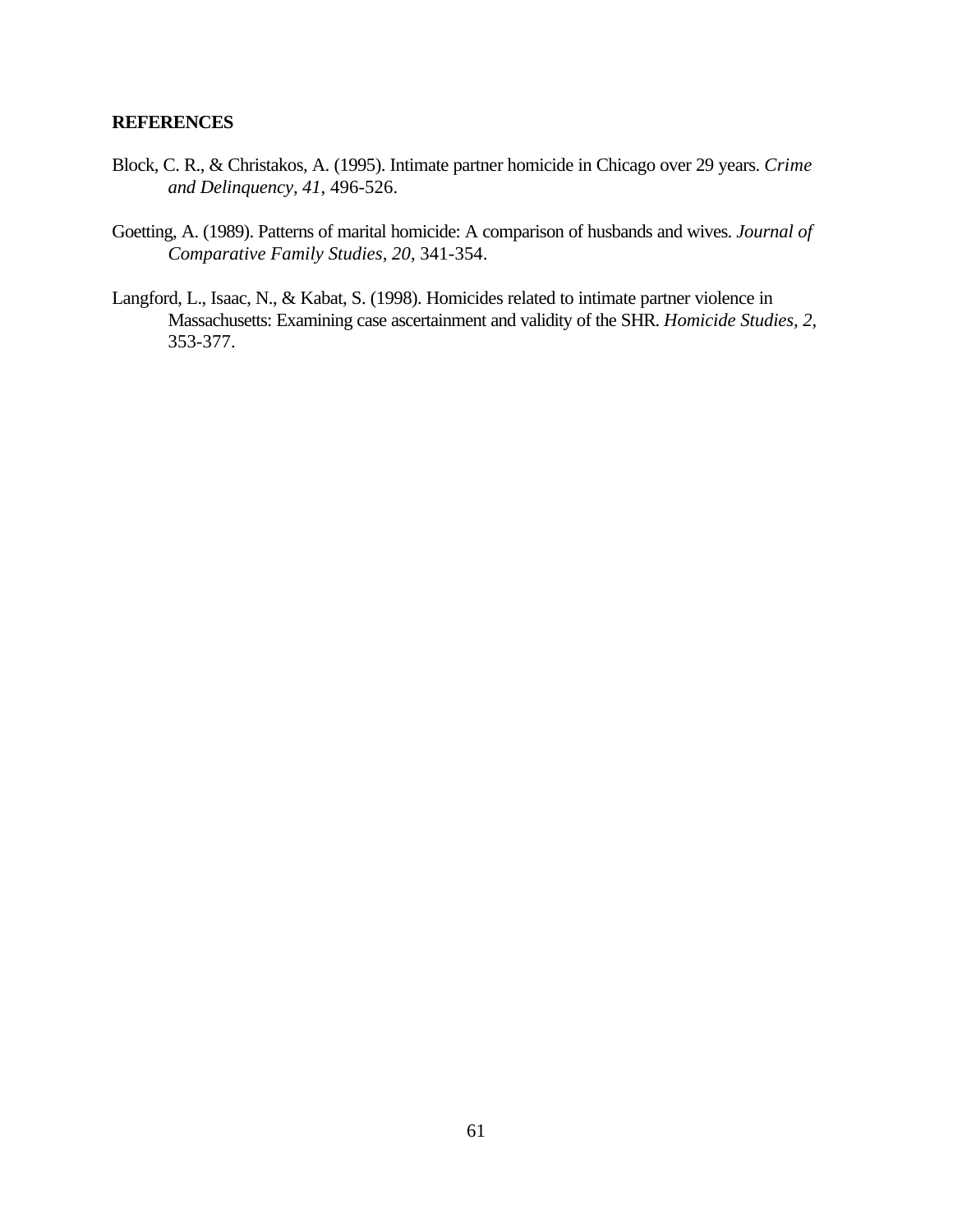## **LEGAL REACTIONS TO INTIMATE PARTNER HOMICIDE: A PRELIMINARY LOOK AT THE ROLE OF GENDER AND INTIMACY**

Myrna Dawson, Department of Sociology/Centre of Criminology, University of Toronto, Room 8001, 130 St. George Street, Toronto, Ontario M5S 3H1

### **ABSTRACT**

Research has documented the importance of the relationship between an offender and his/her victim in examining the homicide event. This paper builds on this work by exploring how criminal justice outcomes in these cases may vary by type of victim-offender relationship. This preliminary analysis demonstrates that it is important to disaggregate intimate relationships to examine how homicides between various intimate partner dyads may lead to different criminal justice outcomes. For example, using *relationship status* and *relationship state* to differentiate among relationship types, my findings show that offenders who killed estranged partners (in the case of female homicide victims) or nonmarital intimate partners were treated more punitively throughout the criminal justice process than other types of offenders.

#### **INTRODUCTION**

The social and legal construction of intimacy has obvious relevance to the behavior of law. Over time and across cultures, research has shown that more intimacy means less law (Black, 1976; Lundsgaarde, 1977; Gottfredson & Gottfredson, 1988; Horwitz, 1990). For example, offenders who victimize strangers are often treated more punitively by the courts than those who victimize family members or acquaintances. Thus, victim-offender relationship appears to be an important factor in determining how an offender is treated at various stages of the criminal justice process. However, our knowledge of the role played by victim-offender relationship is limited primarily to comparisons across broad categories (i.e., intimates and non-intimates), and to analyses that seldom control for other factors that may affect criminal justice outcomes.

This paper focuses on one component of a larger research project that examines the legal treatment of one form of criminal violence -- homicide. While there has been a great deal of research on the role of victim-offender relationship in homicides, this work seldom extends to criminal justice outcomes, particularly using more refined categories to distinguish among different relationship types. Several theoretical perspectives suggest variations may exist in legal responses to violent crime beyond the welldocumented differential outcomes for homicides involving intimates and those involving strangers (Black, 1976; Lundsgaarde, 1977; Horwitz, 1990; Rapaport, 1994). Drawing from this work and, in particular, Black's (1976) concept of relational distance, I examine various relationship types, with particular emphasis on sexual intimates or intimate partners, to determine if relationships that vary along a continuum of intimacy lead to differential sanctions in homicide cases. Below, I briefly discuss relational distance and its connection to law, and describe the data sources and key variables used in my analyses before moving into a discussion of my findings.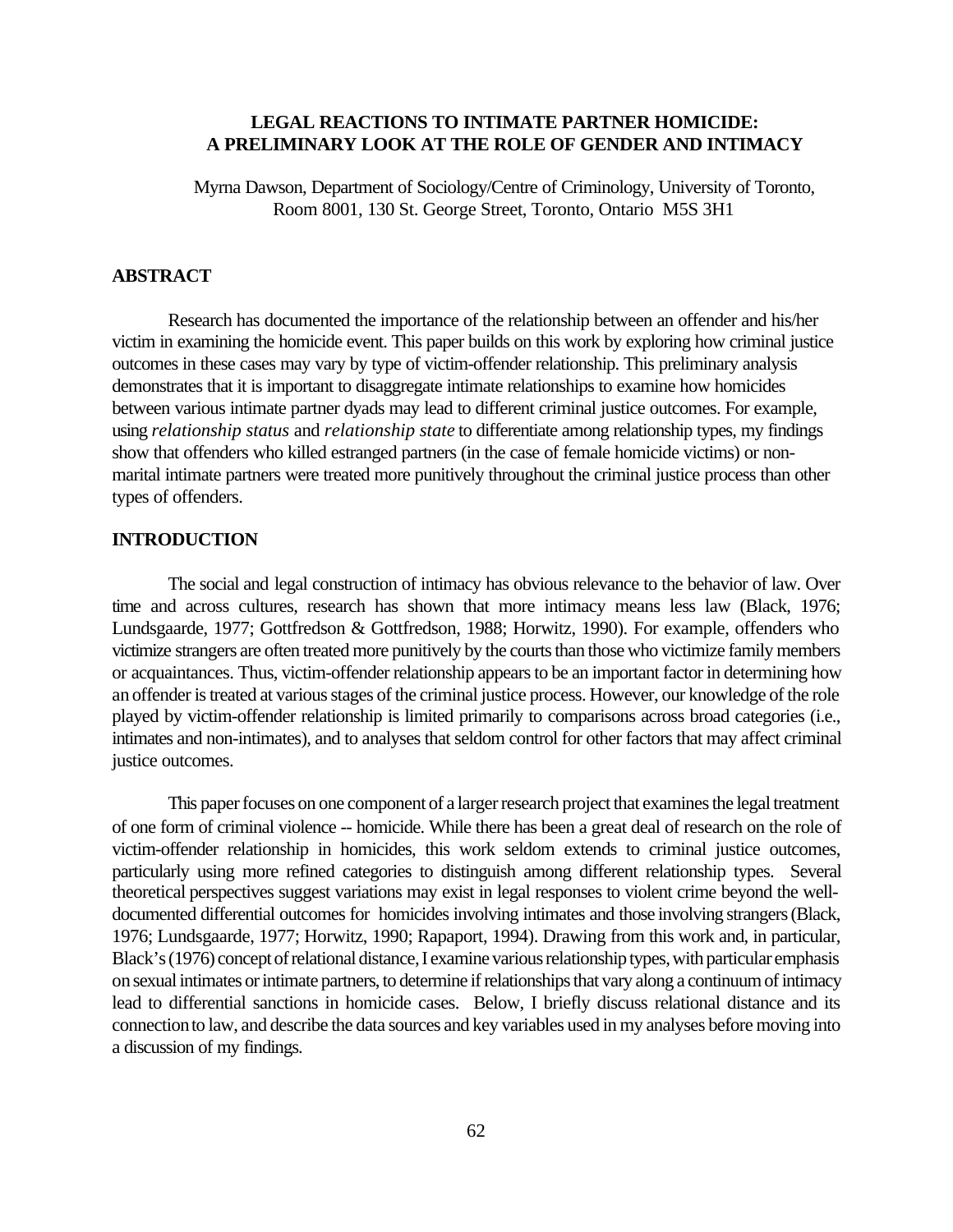In his theory of the behavior of law, Donald Black (1976) defines relational distance as the degree to which people participate in one another's lives, and hypothesizes that the closer the relational distance, the less severe the penal control. Some measures of relational distance identified by Black, and later by Horwitz (1990), who extended this work, are the scope, frequency and length of interactions between individuals; the age of the relationship; common social and cultural characteristics; shared interests; and common linkages to third parties. I derive two concepts from Black's definition of relational distance - *relationship status* and *relationship state* -- to shape my research questions and to act as a framework within which more refined relationship categories, specifically among intimate partners, are developed.

*Relationship status* captures whether sexual intimacy exists between a victim and an offender and, if so, what type of sexual intimacy (i.e. legal spouse, common-law partner or boyfriend/girlfriend dyad). Among intimate partner relationships, *relationship state* measures whether an offender was estranged from the victim at the time of the killing. Using these two concepts, the following research questions were examined: 1) Do criminal justice outcomes vary when comparing homicide cases involving sexual intimates to cases in which no sexual intimacy exists between offenders and victims (Relationship status)? 2) Do criminal justice outcomes vary by type of intimate partner relationship (Relationship status)? 3) Do criminal justice outcomes vary depending on whether the intimate partners were estranged at the time of the killing (Relationship state)?

### **DATA SOURCES**

I use two partially-overlapping data sources. The first data set documents all male and female homicides in Toronto, Ontario, between 1974-1990 that were dealt with through the courts  $(n=778)$ .<sup>1</sup> Police files are the primary source of information, and includes victim, offender, and offence characteristics, as well as criminal justice outcomes. The second data set is derived from a study of intimate femicide in Ontario, 1974-1994, that documents all cases involving female homicide victims aged 15 and older (for more information, see Gartner, Dawson, & Crawford, 1999). Again, only those cases that were resolved through the court system are the focus of analysis (n=321). Similar types of information are available in this data set. Official and unofficial sources of information were used, including coroner's records, police investigation files, prosecutors' files, and newspaper articles.

#### **VARIABLES AND MEASURES**

I focus on five key official outcomes<sup>2</sup>: (Y<sub>1</sub>) seriousness of the prosecution charge (murder=1); (Y<sub>2</sub>) guilty plea, rather than a trial (plea=1);  $(Y_3)$  trial verdict (not guilty=1);  $(Y_4)$  seriousness of conviction (murder=1); and,  $(Y_5)$  sentenced imposed (2 years plus=1).

<sup>&</sup>lt;sup>1</sup> These data are from a larger four-city study by Rosemary Gartner and Bill McCarthy that documents male and female homicides between 1900-1990 in two Canadian and two U.S. cities.

<sup>&</sup>lt;sup>2</sup> For the purposes of these analyses, all dependent variables are dichotomous. In later analyses, both polytomous and interval level variables will used. Moreover, drawing from Myers (1980), a sixth dependent variable will measure the number of applications of law that the defendant experienced, providing a more general measure of the amount of criminal law used in a particular case.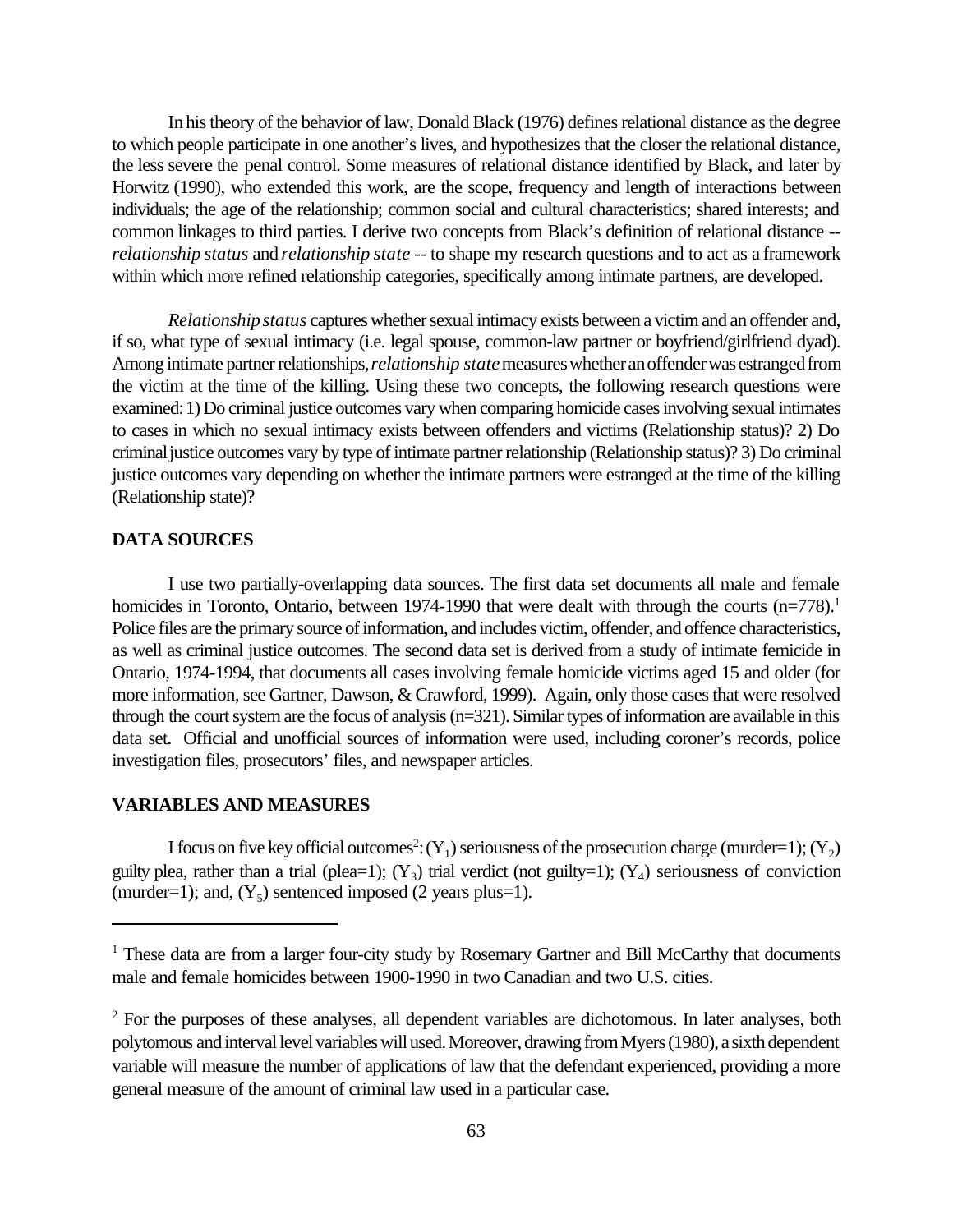The role of victim-offender relationship, the key independent variable, is examined separately for each of the above stages in the criminal justice process.<sup>1</sup> Of secondary interest is how the sex combination of the offender and victim may condition the effect of victim-offender relationship on criminal justice responses to homicide. Thus, I first examine the role of relationship type including all control variables except sex. Sex is entered at the second stage of the analysis to determine if significant relationships remain. Three variables are entered to capture sex combination of the offender and victim (male/female, female/male and female/female). Male/male killings act as the reference category. Control variables include age of the offender (continuous), race of the offender (nonwhite=1), the offender's employment status (unemployed=1), the offender's criminal history (prior record=1), whether the offender was a primary or secondary player (secondary=1), location of killing (public=1), number of offenders (multiple=1), number of victims (multiple=1), weapon used (gun=1), year of killing (continuous).<sup>2</sup>

### **MULTIVARIATE FINDINGS**

I use logistic regression to examine the odds of a case resulting in one type of criminal justice outcome compared to another based on the offender's relationship with the victim, controlling for other legal and extra-legal factors. Below I summarize the results of the multivariate analyses for each research question.<sup>3</sup>

The first analysis (research question #1) compared criminal justice outcomes for various types of relationships using a six-category victim-offender relationship variable: marital partners,<sup>4</sup> other sexual intimates,<sup>5</sup> other family/kin, friends, acquaintances, and strangers (reference category). Relationship type was significantly related to four of the five criminal justice outcomes.<sup>6</sup> First, offenders who killed marital partners or other family members were less likely to be charged with first-degree murder<sup>7</sup> than cases involving strangers. Second, cases involving marital and other intimate partners were more likely to be

 $3$  Bivariate and multivariate tables are available from the author for all the above analyses, but, due to limited space, are not included here.

<sup>&</sup>lt;sup>1</sup> Only those defendants who were at risk of experiencing a particular outcome were included in these models. Later analyses will include a control for sample selection bias.

<sup>&</sup>lt;sup>2</sup> Victim characteristics are not included in these preliminary analyses, but previous research suggests that such characteristics, either solely or in combination with offender characteristics, may be important predictors of criminal justice outcomes. Thus, victim characteristics will be included in later analyses.

<sup>4</sup> This category includes legal spouses and common-law partners.

<sup>&</sup>lt;sup>5</sup> 'Other sexual intimates' includes boyfriend/girlfriend relationships, initial dating relationships and off/on relationships.

<sup>&</sup>lt;sup>6</sup> When sex was entered into the equation, all significant relationships remained.

 $7$  A first-degree murder charge denotes a homicide that is believed to be premeditated and intentional.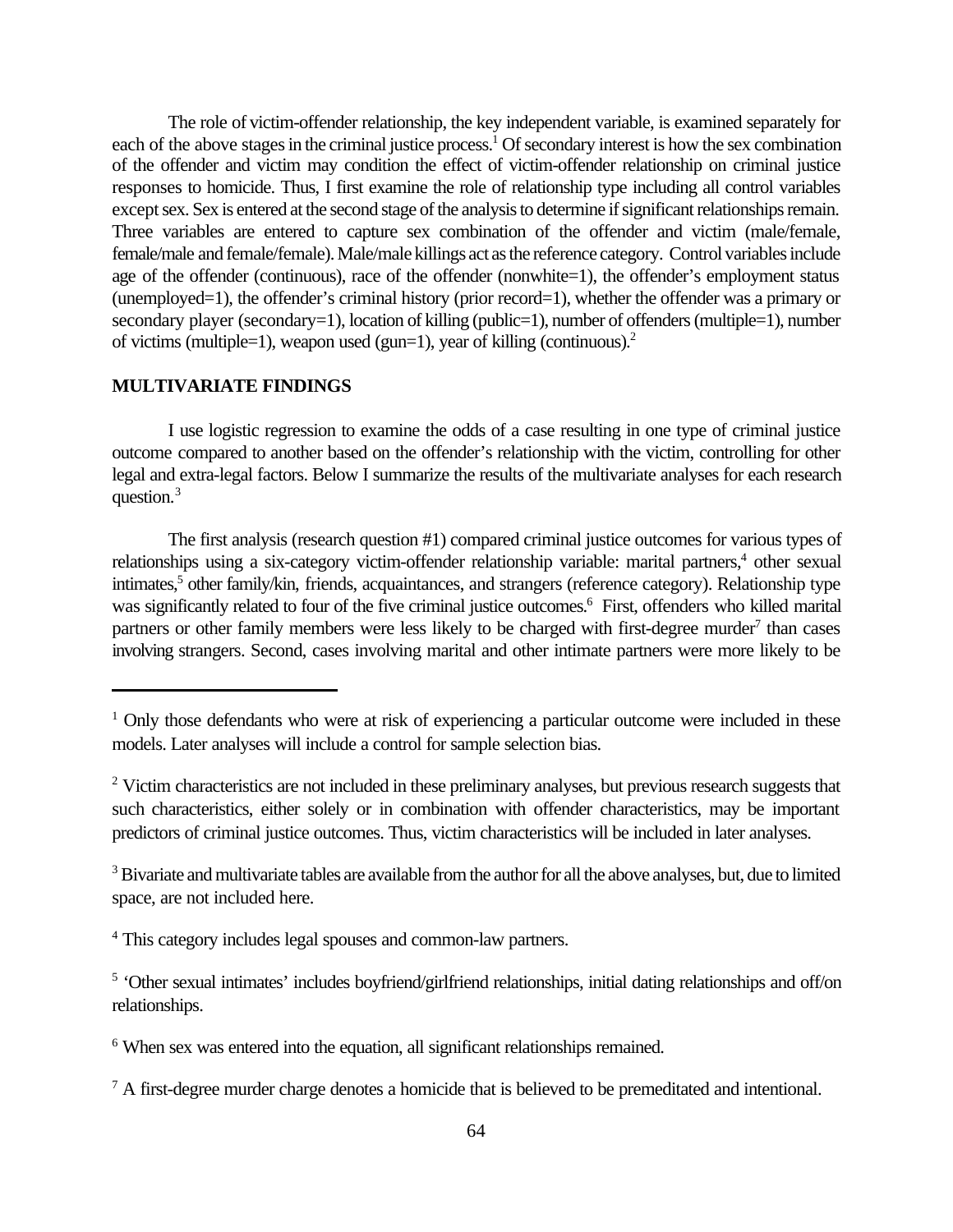resolved through guilty pleas than trials compared to cases involving strangers. Third, offenders who killed marital partners were less likely to be convicted of murder than offenders who killed strangers. And, finally, offenders who killed family members (not including intimate partners) were less likely to be imprisoned for 2 years or more.

The second part of the analysis (research question #2) examined within-group differences among sexual intimates, comparing marital partners to other sexual intimates. Results showed that, in the initial stages of the criminal justice process, there were few differences within the intimate partner category. Differential legal responses did exist at the conviction and sentencing stage (i.e. marital killers were less likely to be convicted of murder and to be sentenced to more than two years), however, when sex was entered into the model, the sexual relationship between the offender and victim ceased to be an important predictor of criminal justice outcomes. This suggests that sex is correlated with victim-offender relationship.<sup>1</sup>

One drawback to isolating and disaggregating intimate partner relationships is that this reduces the number of cases available for analysis. To address this, I turn to the second data set which offers a larger number of cases involving intimate partners for a more detailed examination of relationship status and relationship state. The larger number of cases allows for comparisons among legally married spouses, common-law partners and boyfriend/girlfriend relationships. While only female victims are examined, this data set is appropriate given that relationship state measures whether the offender and victim were estranged at the time of the killing, a type of homicide which is primarily a male phenomenon (Gartner, et al., 1999; Daly & Wilson, 1988).

Using this data set, I find that: 1) those offenders who killed a female partner from whom they were estranged were treated more severely by the criminal justice system than offenders who killed current female partners, regardless of relationship status; 2) non-marital killers (i.e. boyfriends) were treated more severely than marital killers, regardless of relationship state; and 3) within the marital category, offenders who killed common-law partners received the most lenient treatment. These relationships are significant at the charging, conviction, and sentencing stages.

#### **DISCUSSION AND CONCLUSIONS**

It could be argued that the more lenient treatment of homicides involving marital partners and intimate partners whose relationships were still intact at the time of the killing stems from the role of premeditation. Traditional domestic homicides in which the killer, in the privacy of his/her own home, lashes out at an intimate partner in explosive anger, are the antithesis of premeditated murder or intentional killings (Rapaport, 1994). In contrast, the offender who is estranged from his victim or who is not living with the victim (as is generally the case with non-marital relationships) may more easily be perceived as having premeditated the crime.

A second explanation of the observed relationships highlights the role of victim provocation or victim precipitation (see Wolfgang, 1958) in the criminal justice process. While victim provocation is never

<sup>&</sup>lt;sup>1</sup> Only the results from main effects models are presented here. Later analyses will include interactions for victim-offender relationship and sex.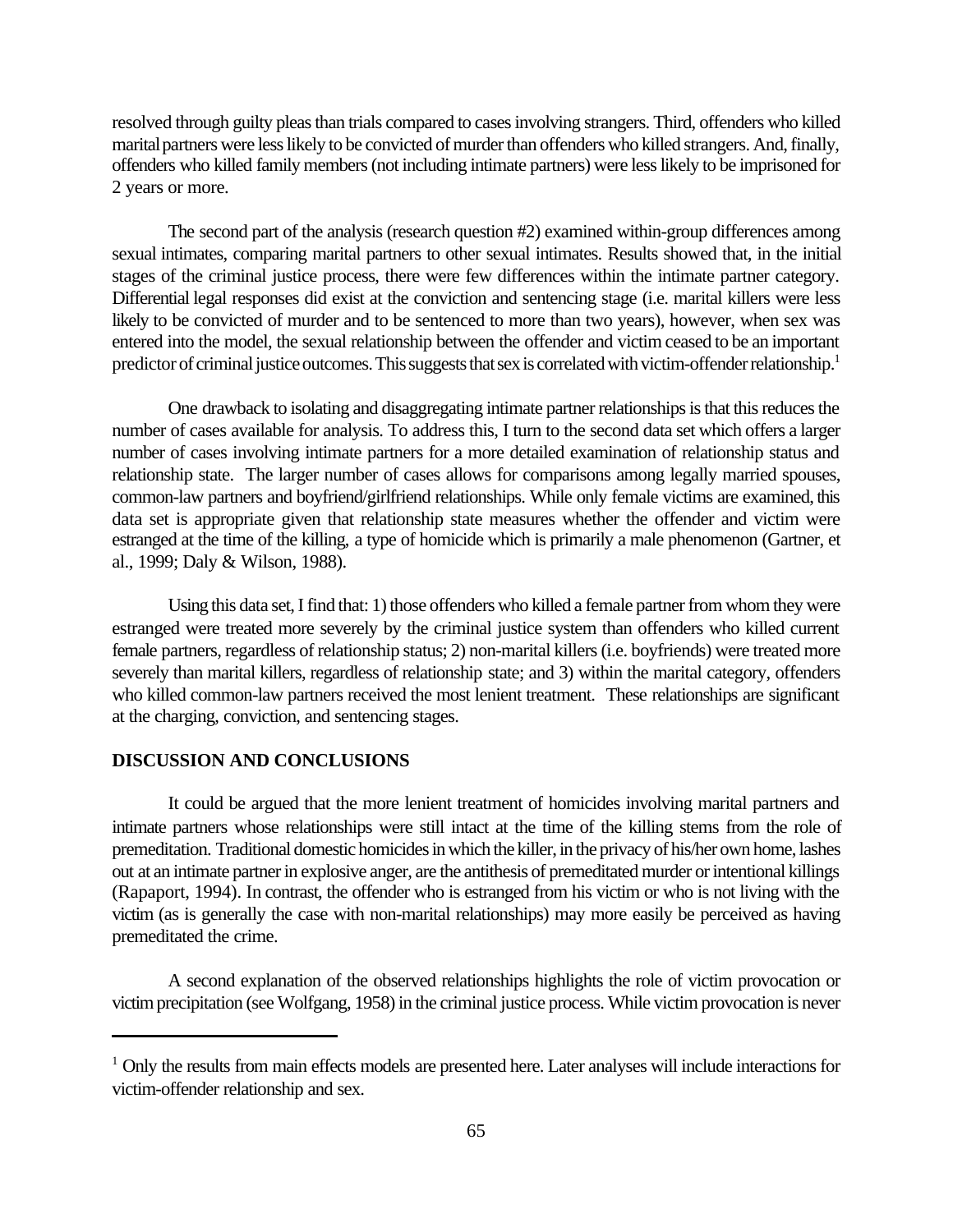a sufficient legal basis for dismissal in cases of violent crime, it can lead to charge reduction and, consequently, shorter terms of imprisonment. For example, in order to secure a second-degree murder conviction, the prosecution must prove that the defendant killed the victim with malice aforethought, that is, that the victim was not injured in the heat of passion arising from adequate provocation. If the prosecution proves that the offender killed in the heat of passion, the offender can be convicted only of manslaughter. As stated above, traditional domestic homicides, or killings among intimates who are still living together, are generally assumed to involve provocation or some degree of victim precipitation that may preclude a murder conviction.

These two explanations are not mutually exclusive. In fact, they are interrelated because they both rely on common assumptions about intimacy and violent crime. That is, intimate violence is assumed to be predominantly expressive, committed by offenders who are out of control, and responding to some type of provocation (Rapaport, 1994). However, it appears that such assumptions may not extend to nonmarital intimate partner homicides or killings by an estranged partner. The distinguishing factor may be the existence (or lack thereof) of cohabitation. That is, when intimate partners live together, it may be easier to perceive violent crimes as expressive or "crimes of passion." Systematic assessment of these explanations is not possible here, but future analyses will attempt to explore common sense assumptions about interpersonal violence and how such assumptions are used to construct crimes of interpersonal violence within the criminal justice system.

#### **REFERENCES**

Black, D. (1976). *The behavior of law*. New York: Academic Press.

Daly, M. & Wilson, M. (1988). *Homicide*. New York: Aldine de Gruyter.

- Gartner, R., Dawson, M., & Crawford, M. (1999). Woman-killing: Intimate femicide in Ontario, 1974-1994. *Resources for Feminist Research, 26(3),* 151-174.
- Gottfredson, M.R. & Gottfredson, D.M. (1988). *Decision-making in criminal justice: Towards a rational exercise of discretion* (2nd ed.). New York: Plenum.
- Horwitz, A. (1990). *The logic of social control*. New York: Plenum Press.
- Lundsgaarde, H.P. (1977). *Murder in Space City: A cultural analysis of Houston homicide patterns*. New York: Oxford University Press.
- Myers, M. (1980). Predicting the behavior of law: A test of two models. *Law & Society Revie*w*, 14,* 835-857.
- Rapaport, E. (1994) The death penalty and the domestic discount. In M.A. Fineman & R. Mykitiuk (Eds.), *The public nature of private violence* (pp. 224-251). New York: Routledge.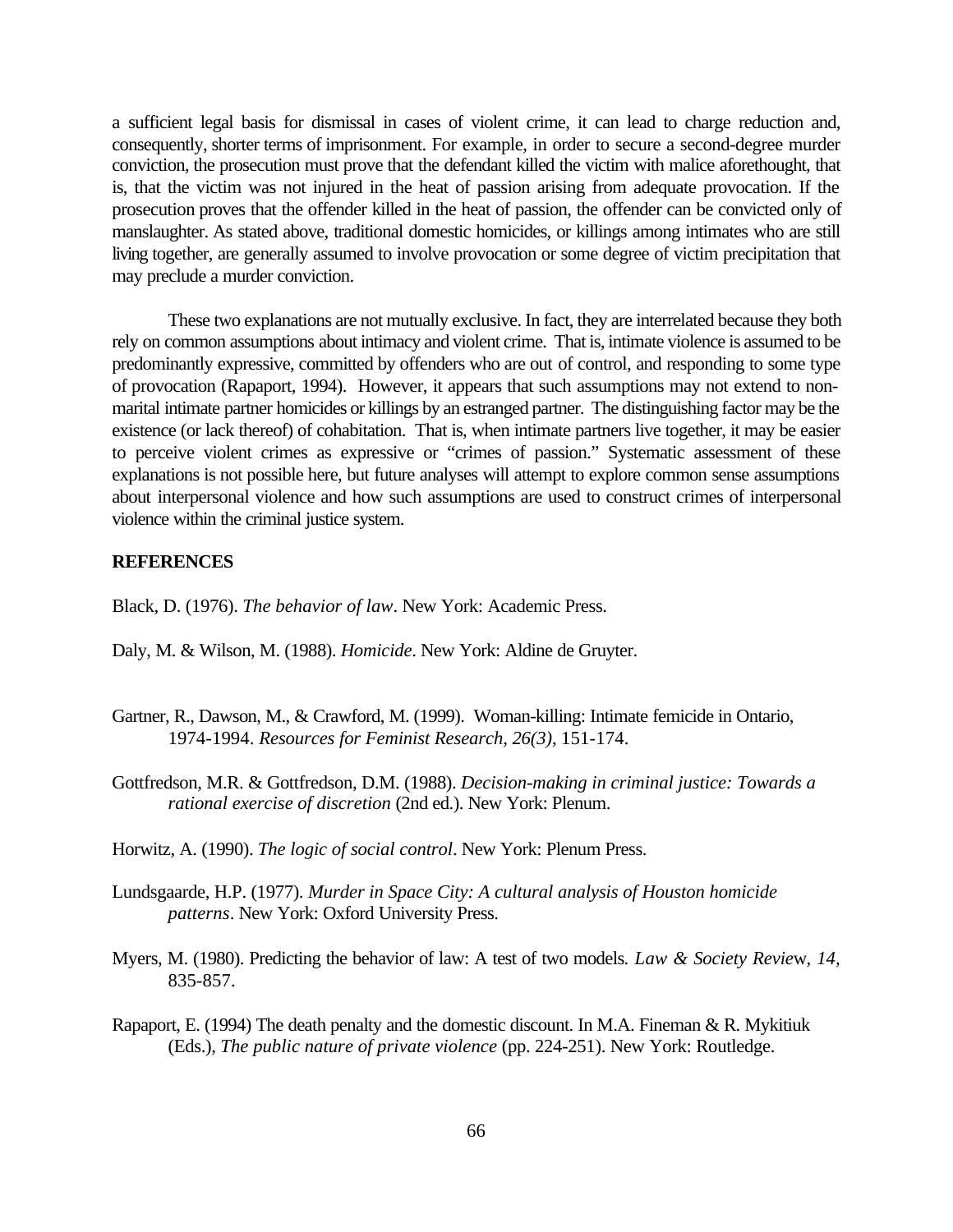Wolfgang, M. (1958). *Patterns of Criminal Homicide*. Philadelphia: University of Pennsylvania Press.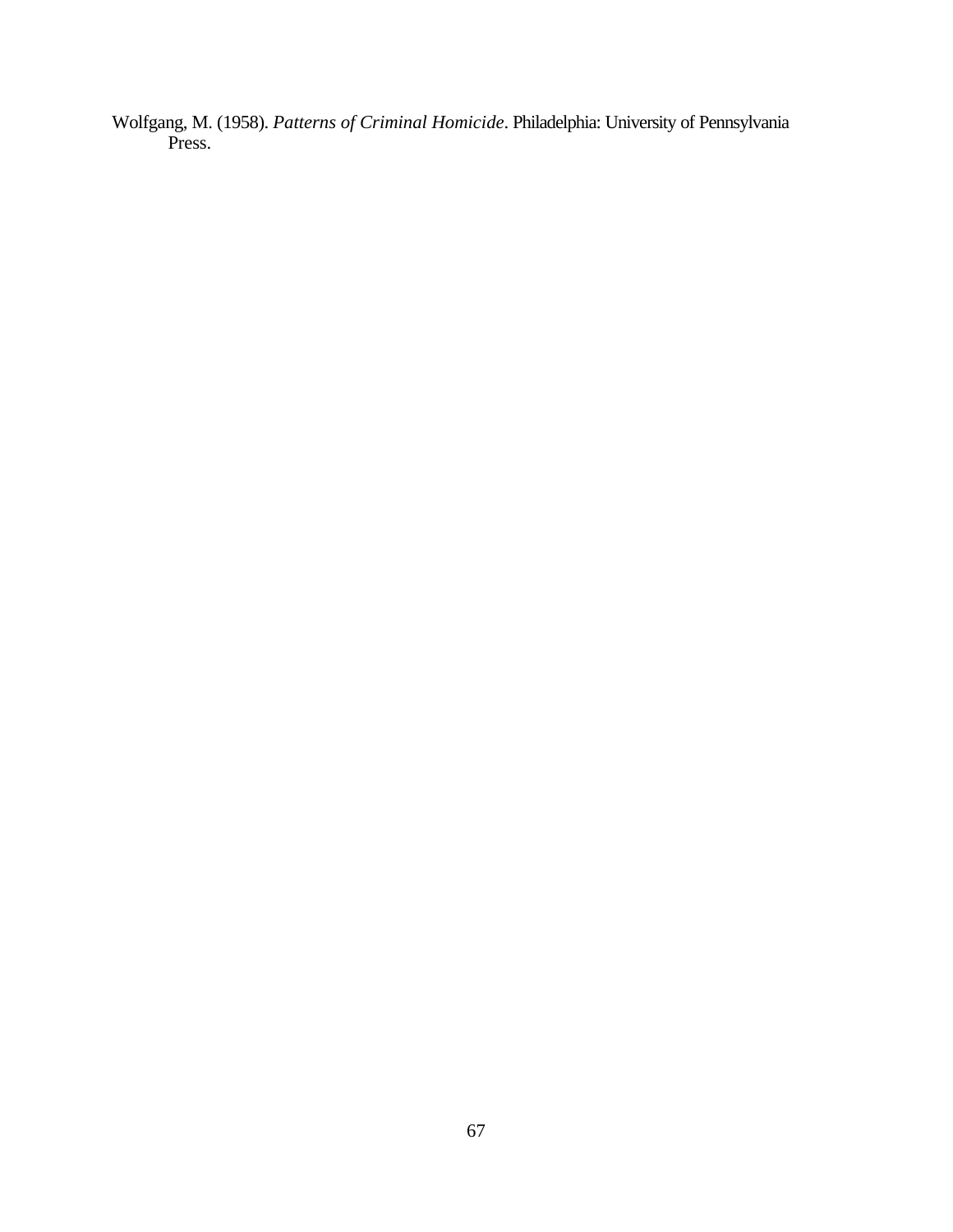## **REPRODUCTIVE AGE WOMEN ARE OVER-REPRESENTED AMONG VICTIMS OF WIFE-KILLING**

Todd K. Shackelford, Division of Science--Psychology, Florida Atlantic University, 2912 College Avenue, Davie, FL 33314 David M. Buss, Department of Psychology, University of Texas at Austin, Austin, TX 78712 Jay Peters, School of Social Work, University of Maine, Orono, ME 04469

#### **ABSTRACT**

Younger women, relative to older women, incur elevated risk of uxoricide. Some evolutionary theorists attribute this pattern to men's evolved sexual proprietariness. Other evolutionary theorists propose an evolved homicide module for wife killing. An alternative to both explanations is that young women experience elevated uxoricide risk as a byproduct of marriage to younger men, who commit most acts of violence. We used 13,670 uxoricides to test these explanations. Findings show that (1) reproductive age women incur elevated risk of uxoricide; (2) younger men are over-represented among uxoricide perpetrators; and (3) younger women, even when married to older men, still incur excess risk of uxoricide. Discussion examines competing explanations for uxoricide in light of these findings.

#### **WIFE-KILLING AND WOMEN'S REPRODUCTIVE STATUS**

According to the reports of battered wives, battering husbands, and friends and family of both parties, physical violence is a punishment inflicted by husbands on wives they suspect of sexual infidelity (Daly & Wilson, 1988; Dobash & Dobash, 1979). Male sexual jealousy or "male sexual proprietariness" is the most common cause of wife battery, cross-culturally (Daly & Wilson, 1988). Men worldwide think, feel, and act as if their wife is their exclusive sexual property. Sexual intercourse with another man, according to Daly and Wilson (1988), is treated by her husband as a property violation, demanding retribution and repayment for damages. Legal systems across cultures sometimes codify male sexual proprietariness, using phrasings for female infidelity that are similar to phrasings used for property violations (Daly, Wilson, & Weghorst, 1982; Wilson & Daly, 1987).

The fact that men attempt to control their spouses using a variety of tactics (Buss, 1988; Buss & Shackelford, 1997) suggests a conflict of interest between the sexes. According to some evolutionary arguments, women have evolved sexual strategies, such as the desire to control their own sexuality, that are at odds with the strategies of their partners. One female strategy, for example, is to secure investment and commitment from one man while securing better genes from another man (Gangestad, 1993; Smith, 1984). The conflicts between the sexes that ensue can be called forms of "strategic interference," because the woman's strategy cannot be successfully enacted without interfering with the man's strategy, and viceversa (Buss, 1989).

According to Daly and Wilson (1988), Dickemann (1981), Buss (1988), and others, men have evolved several strategies designed to deter their spouses from committing adultery, ranging from vigilance to violence. At the most abstract level, men can control their wives by conferring benefits, by inflicting costs,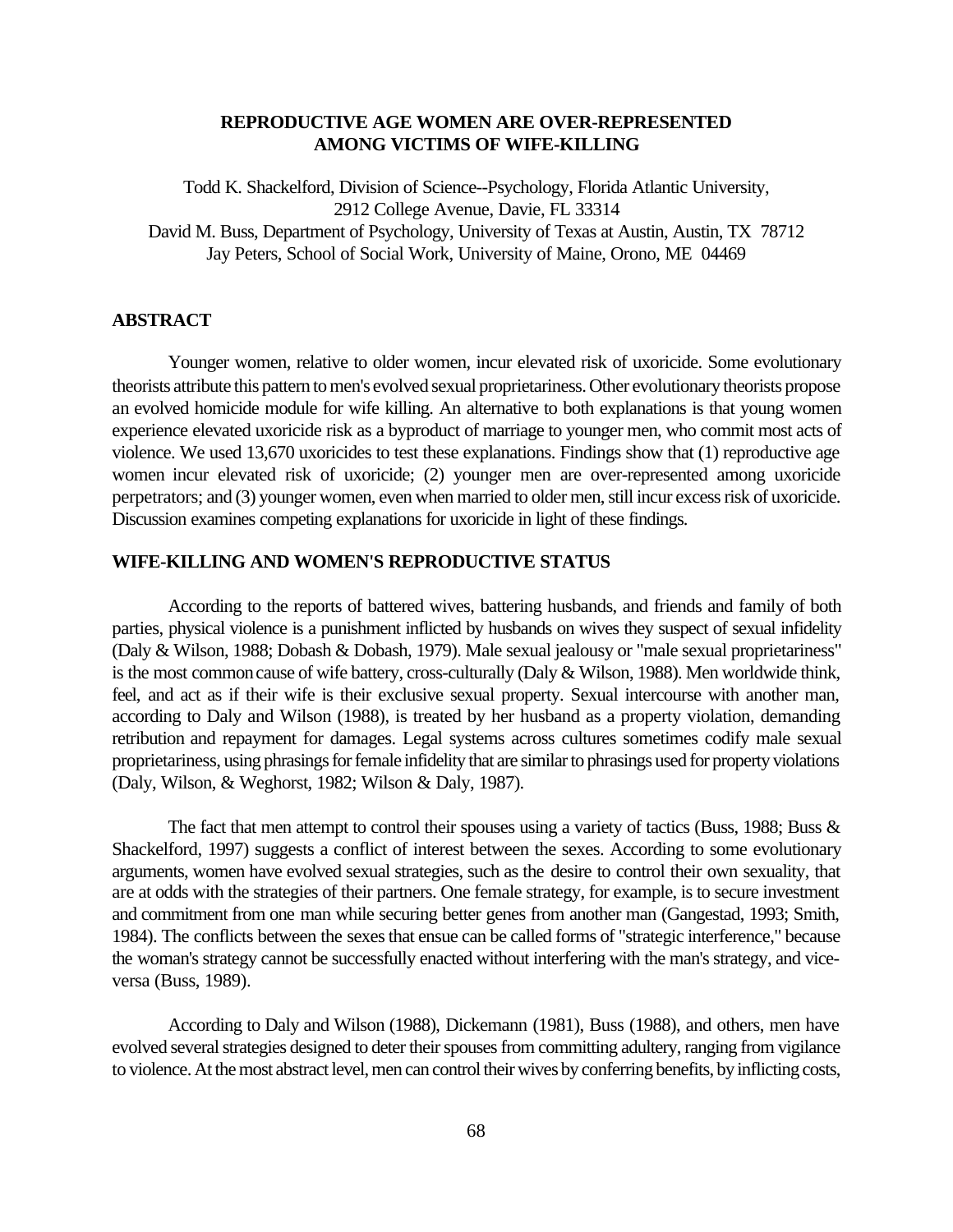or both. Not all men possess resources that might be used to confer benefits, and so these men are predicted to be especially prone to using violence, or the threat of violence, to control their partner's sexuality.

According to Daly and Wilson (1988), there is brinksmanship in using violence, and sometimes it slips over the edge: "Men...strive to control women...women struggle to resist coercion and to maintain their choices. There is brinksmanship and risk of disaster in any such contest, and homicides by spouses of either sex may be considered slips in this dangerous game" (p. 205). More recently, they note that "...the fatal outcome in [spouse killings] is hypothesized to be an epiphenomenal product of psychological processes that were selected for their nonlethal outcomes" (Wilson, Daly, & Daniele, 1995, p. 287). According to this argument, spousal homicide per se is not an adaptation, not a designed outcome, and does not imply that the killing of one's spouse ever was adaptive. Instead, homicide is an unintended outcome of the use of violence designed for control and deterrence, not designed for death.

An alternative evolutionary theory proposes that men have evolved specific homicide modules, including a spousal homicide module (Buss & Duntley, 1998). According to this theory, there have been some historical circumstances in which killing an unfaithful spouse, or one who has defected from the relationship, might have been adaptive. An infidelity by the wife might cause a man to devote 20 or more years of effort to another man's children, and the public discovery would inflict substantial reputational damage on him. Because evolution by selection operates on a relative metric, one man's loss of a wife is an intrasexual competitor's gain. According to Evolved Homicide Module Theory, although some instances of wife killing may be "slips" or "epiphenomena," most are intentional and designed products of the evolved homicide mechanisms.

The finding that younger wives tend to be killed more often than older wives poses a puzzle, especially for the "slip-up" theory of coercive control. Why would men be more inclined to kill younger women, since such women are higher in fertility and reproductive value than are older women? This finding is especially puzzling, on the Daly and Wilson (1988) slip-up theory, in that it defies the way in which men treat all other forms of "property." Men are not more likely to "destroy" a new, expensive car than an old, cheap car, so why would "male sexual proprietariness" lead men to kill younger wives more often than older wives? Daly and Wilson (1988, p. 206) offer the following explanation: "We propose that...men are most jealous of the youngest women [presumably because of their high reproductive value] and are therefore most inclined to behave coercively toward such wives... Paradoxically, the high homicide risk incurred by young wives is indicative not of their low worth from the male perspective, but of precisely the opposite."

Evolved Homicide Module Theory offers a different explanation (Buss & Duntley, 1998). Younger women are killed more often than older women because the damage to the husband inflicted by an infidelity or defection is commensurately greater and homicide is one way to reduce the damage. When an older woman of low reproductive value defects to a rival, little may be lost in the currency of reproduction. When a younger women defects to a rival, the husband's loss is compounded by the tremendous bonus that the rival gains. Thus, the greater risk of uxoricide experienced by younger women is consistent with Evolved Homicide Module Theory.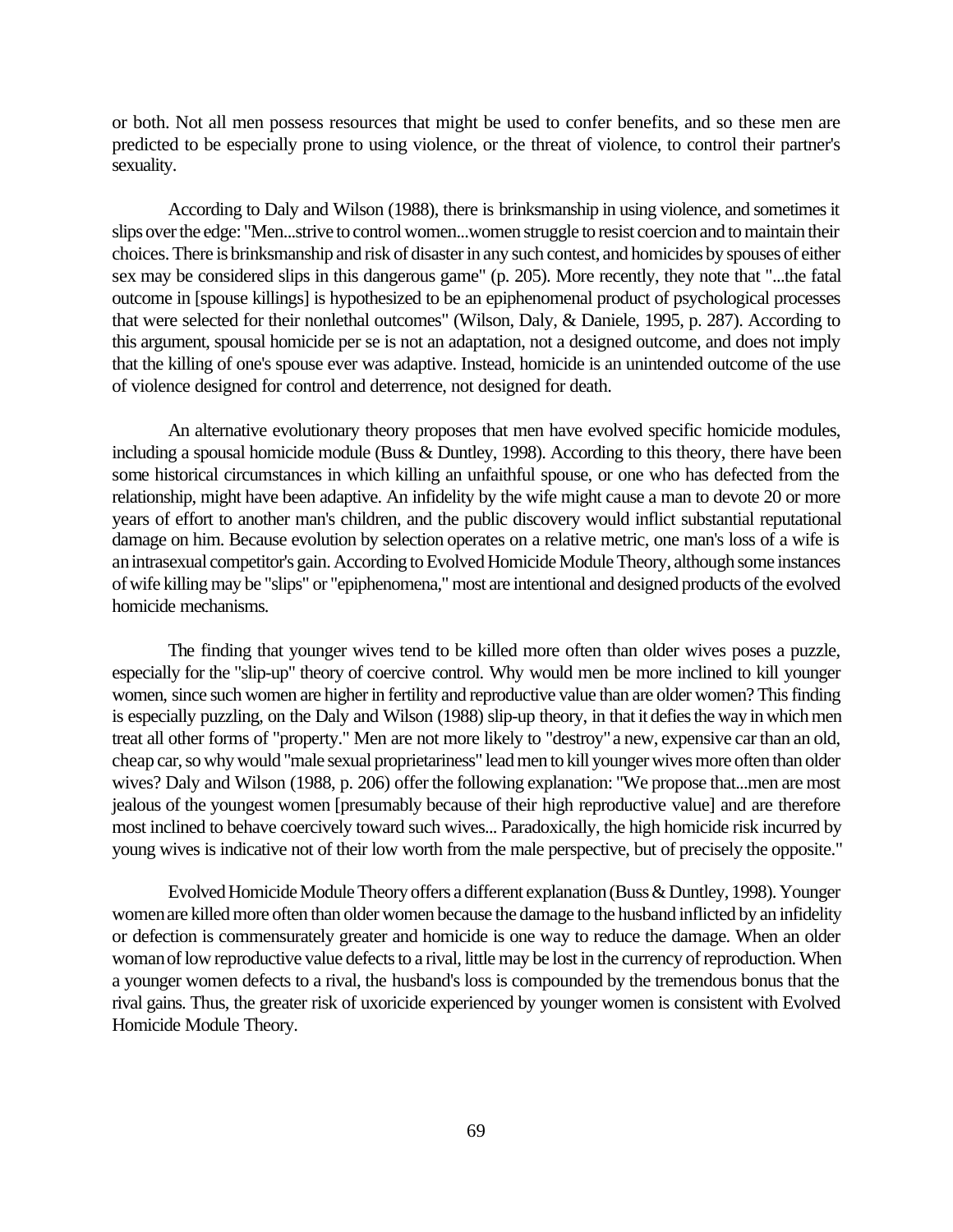Both of these competing evolutionary theories may be challenged by a third explanation, which suggests that younger women incur greater risk of uxoricide not because they are so reproductively valuable, but rather as an incidental byproduct of the fact that young women happen to be married to young men. It is well known, for example, that young men between the ages of 16 and 24 commit the majority of acts of aggression, including homicide (Wilson & Daly, 1985). So it might be that the greater risk that young wives incur has nothing to do with their own age per se, but is a byproduct of a tendency of young men to use violence in general, combined with assortative mating for age which places young women into close proximity with dangerous young men. A key method for adjudicating among these competing theories is to determine whether the uxoricide rate for reproductive age women is greater than the uxoricide rate for post-reproductive age women, even after controlling for husband's age. This question can be addressed by comparing the uxoricide rate of reproductive age women with the uxoricide rate of post-reproductive age women across two groups: one in which the husband is older and one in which the husband is younger. If the uxoricide rate for reproductive age women is higher than the uxoricide rate for post-reproductive age women among those women married to older husbands, this would provide strong evidence that reproductive age women are the special targets of uxoricide, and that this targeting is not attributable to the relatively youthful age of their husbands. This was the primary goal of the study.

#### **METHODS**

#### **Database**

The United States Federal Bureau of Investigation (FBI) requests information from each state on criminal homicides. Supplementary Homicide Reports (SHRs) include incident-level data on every reported homicide, including the relationship of the victim to the offender, and the ages of the victim and offender. The database analyzed for the present project includes SHRs for the years 1976-1994 (Fox, 1996), providing information on 429,729 homicides. Uxoricide rates were calculated according to relevant population estimates provided by the United States Census (available from the first author upon request).

#### **Procedures**

Of the over 400,000 cases of homicide included in the database, 13,670 were cases in which a man killed the woman to whom he was legally married. All analyses were restricted to these cases (one case was omitted due to probable coding error: A three-year-old wife was murdered by her 31-year-old husband. Because of the large number of cases, the results do not change when this case is omitted). The average age of uxoricide victims was  $39.4$  years (SD = 15.4 years), ranging from 15 to 95 years. The average age of uxoricide perpetrators was  $43.3$  years (SD = 15.7 years), ranging from 16 to at least 98 years (ages 98 and older were coded in the database as 98 years; three such cases were coded for men).

#### **RESULTS**

Figure 1 shows uxoricides per million married women per annum as a function of the age of the murdered wife. The uxoricide rate is highest for teenage women who have the greatest reproductive value, as has been found in smaller samples (Daly & Wilson, 1988). The uxoricide rate for teenage women is about two times greater than that for women aged 20 to 24 years. The uxoricide rate for women 20 to 24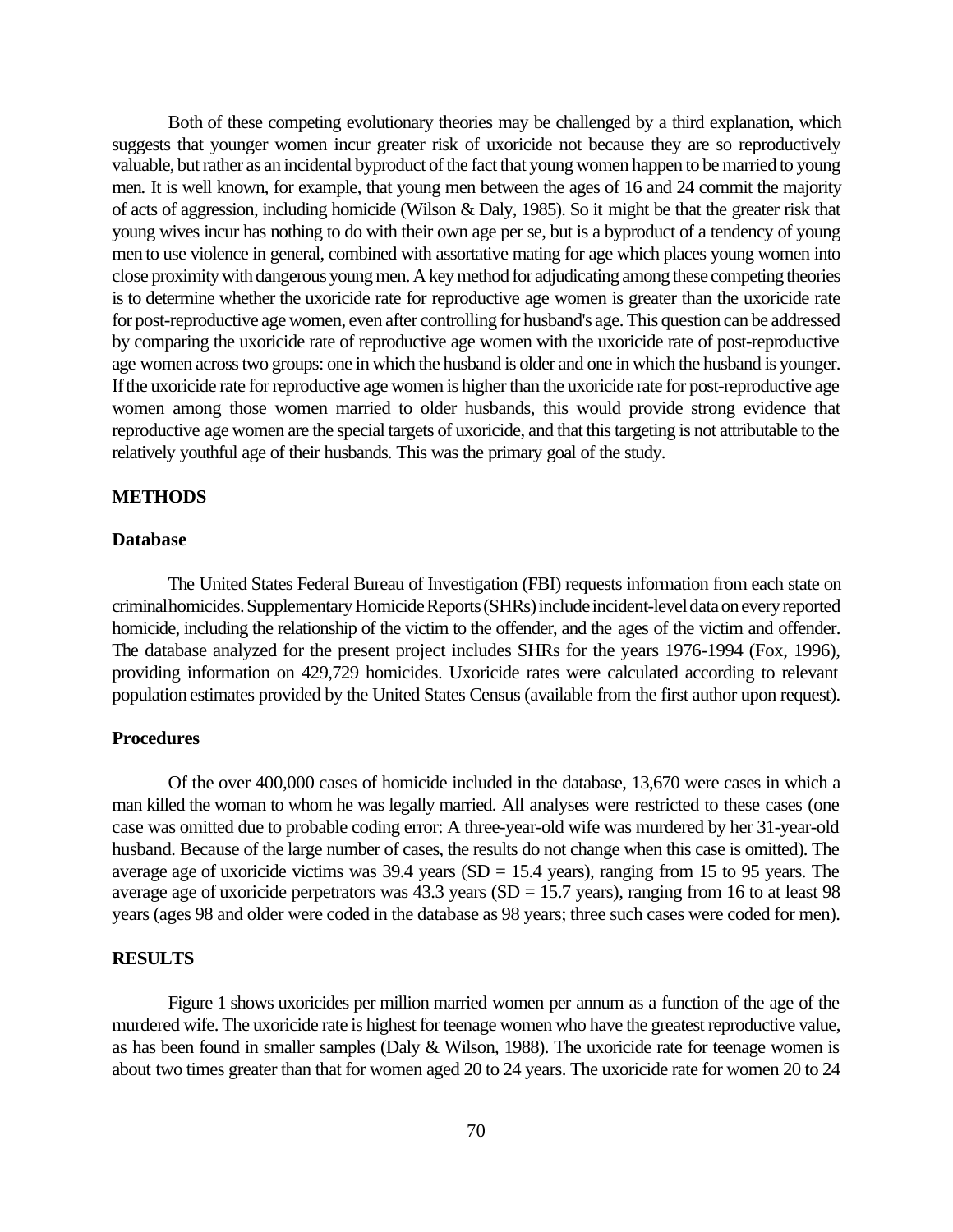years is about 1.5 times greater than that for women aged 25 to 29 years. The clear trend is for the uxoricide rate to decrease with the reproductive value of the woman. Older, post-reproductive age women are killed by their husbands at much lower rates than are younger, reproductive age women. This trend shows a slight reversal at the oldest age category, for women who are 85 or older, a finding also reported by others and possibly reflecting "mercy killings" of wives with terminal illnesses.

We next investigated whether younger men were over-represented among uxoricide perpetrators. Figure 2 shows uxoricides per million married men per annum as a function of the age of the uxoricidal husband. Consistent with previous work, relatively younger men inflict uxoricide at greater rates than do relatively older men. The highest uxoricide rate is for men in their early 20s. Paralleling the uxoricide victimization rates for women, the clear trend in uxoricide perpetration rates for men is a decrease with age, from the early 20s to the early 80s. Also consistent with previous work, the uxoricide rate appears to increase suddenly for men who are 85 years and older.

We next conducted a test to discover whether women married to much older men incur elevated risk of uxoricide. To facilitate future work on the relationship between uxoricide rate and spousal age discrepancy, we constructed Table 1. As far as we know, no previous work has presented detailed information about uxoricide rate as a function of the age discrepancy between spouses. For the present project, our interest was in comparing the uxoricide rates of women married to relatively older men with the uxoricide rates of women married to same-age men and relatively younger men. Women at the greatest risk of getting killed are under the age of 25 and married to men between 45 and 54 years (95.9 uxoricides per million per annum). Women who are toward the end of their reproductive years, between the ages of 35 and 44, and married to men in the 45 to 54 age bracket, incur only one-seventh the risk of being killed, with an annual rate of 13.6. Other age pairings show similar trends.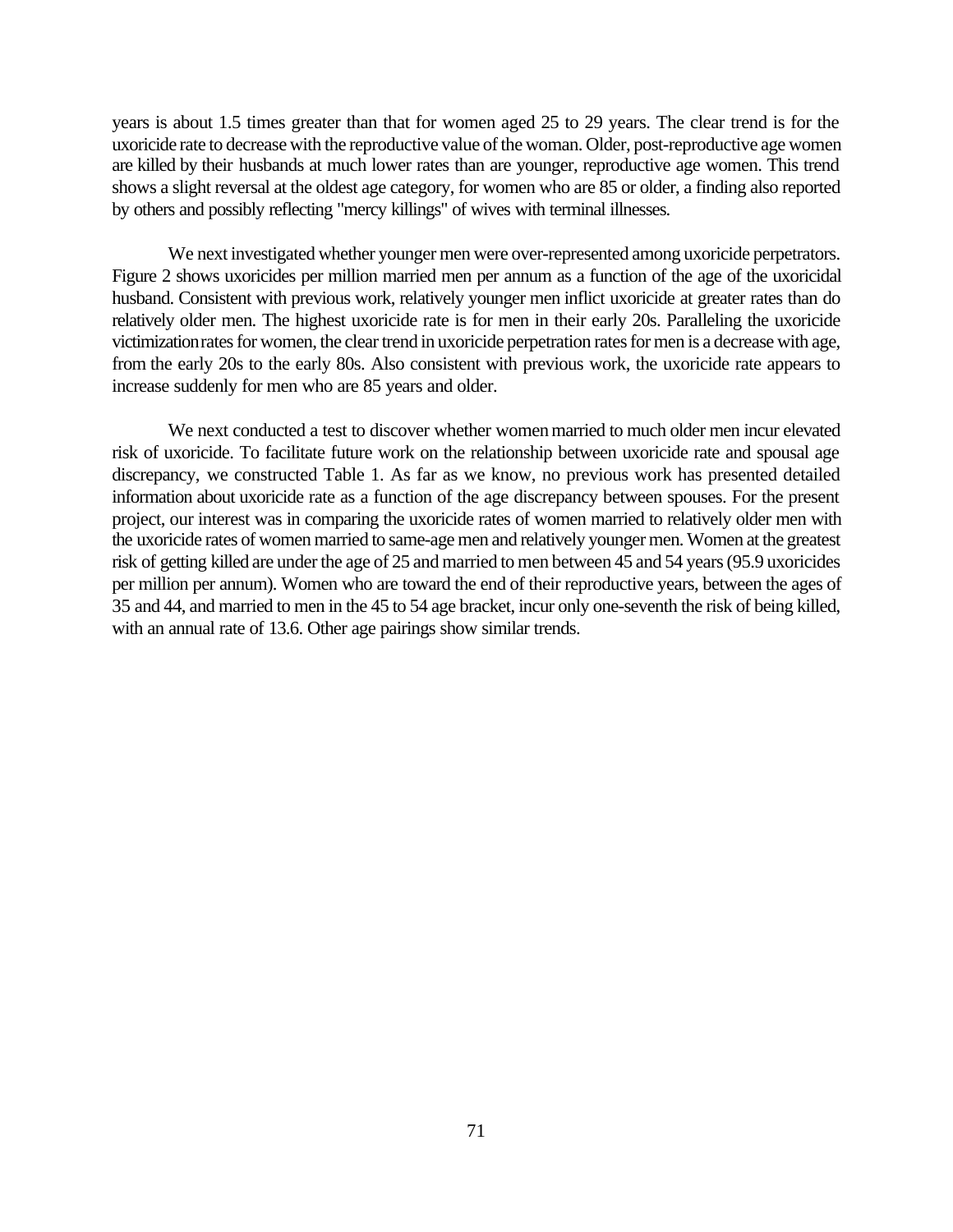# **FIGURE 1. UXORICIDES PER MILLION MARRIED WOMEN PER ANNUM AS A FUNCTION OF AGE OF MURDERED WIFE.**



Age of murdered wife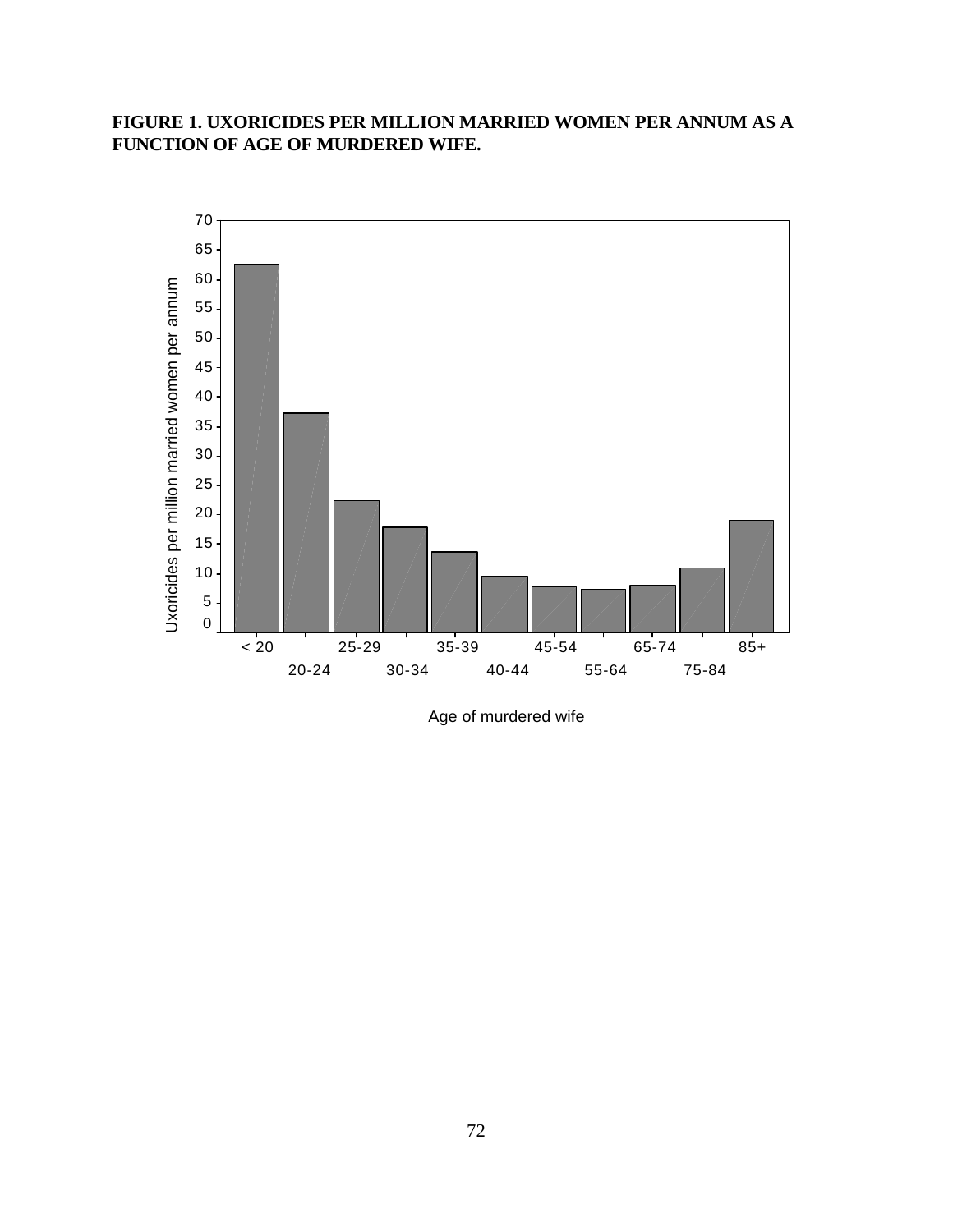# **FIGURE 2. UXORICIDES PER MILLION MARRIED MEN PER ANNUM AS A FUNCTION OF AGE OF UXORICIDAL HUSBAND.**



Age of uxoricidal husband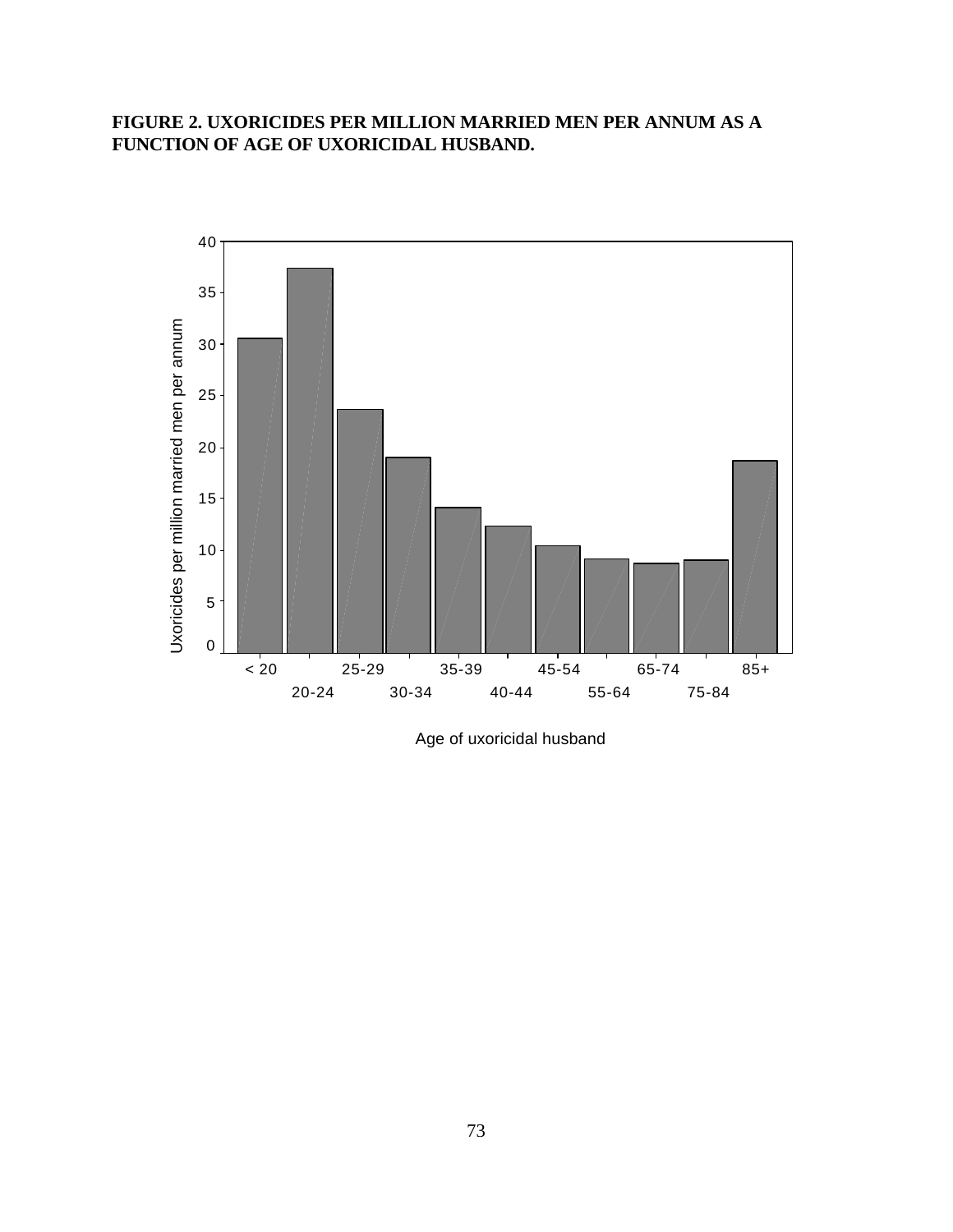## **TABLE 1. UXORICIDES PER MILLION MARRIED COUPLES PER ANNUM, BY HUSBAND'S AGE AND WIFE'S AGE.**

\_\_\_\_\_\_\_\_\_\_\_\_\_\_\_\_\_\_\_\_\_\_\_\_\_\_\_\_\_\_\_\_\_\_\_\_\_\_\_\_\_\_\_\_\_\_\_\_\_\_\_\_\_\_\_\_\_\_\_\_\_\_\_\_\_\_\_\_\_\_\_\_\_\_\_

|                                                              |                                              |                                               | Wife's |  |  |
|--------------------------------------------------------------|----------------------------------------------|-----------------------------------------------|--------|--|--|
| $\leq 25$ 25-34 35-44 45-54 55-64 65-74 75-84 85+<br>Husband |                                              |                                               |        |  |  |
| $\leq$ 25                                                    |                                              | 41.88 34.05 62.27 33.64 N/A N/A 10.00 N/A     |        |  |  |
| $25 - 34$                                                    |                                              | 39.75 18.27 18.38 39.04 33.64 10.00 N/A N/A   |        |  |  |
| $35 - 44$                                                    | 81.23 23.17 9.73 10.10 26.32 22.00 10.00 N/A |                                               |        |  |  |
| $45 - 54$                                                    |                                              | 95.91 63.68 13.64 6.49 11.42 19.47 16.25 N/A  |        |  |  |
| $55 - 64$                                                    |                                              | 61.82 61.48 29.08 11.55 6.26 13.57 13.13 N/A  |        |  |  |
| 65-74                                                        |                                              | 22.00 48.18 49.07 12.80 7.90 7.21 15.99 14.55 |        |  |  |
| N/A 22.00 13.13 13.13 14.64 7.33 9.25 19.44<br>$75 - 84$     |                                              |                                               |        |  |  |
| $85+$                                                        |                                              | N/A 0.00 N/A 14.55 N/A 20.83 15.81 24.15      |        |  |  |

Note. N/A = Population estimate of zero; therefore, uxoricide rate could not be computed.

Figure 3 is constructed from the data in Table 1 and shows uxoricides per million married couples per annum as a function of spousal age difference, in categories. In this figure, "1" indicates a one category difference between the age of a husband and the age of his wife, "2" indicates a two-category difference, and so on. Positive values refer to categorical differences in which a husband is older than his wife, whereas negative values refer to categorical differences in which a wife is older than her husband. "0" refers to cases in which the husband and wife are in the same age category. The age categories are as follows, in years:  $<$  25, 25-34, 35-44, 45-54, 55-64, 65-74, 75-84, 85 and older. Figure 3 shows that uxoricide rates for women married to relatively older men are higher than uxoricide rates for women married to same age men and relatively younger men. The uxoricide rate for women married to men who are older by three age categories is almost four times higher than the uxoricide rate for women married to same age men, and almost three times higher than the uxoricide rate for women married to men who are younger by three age categories.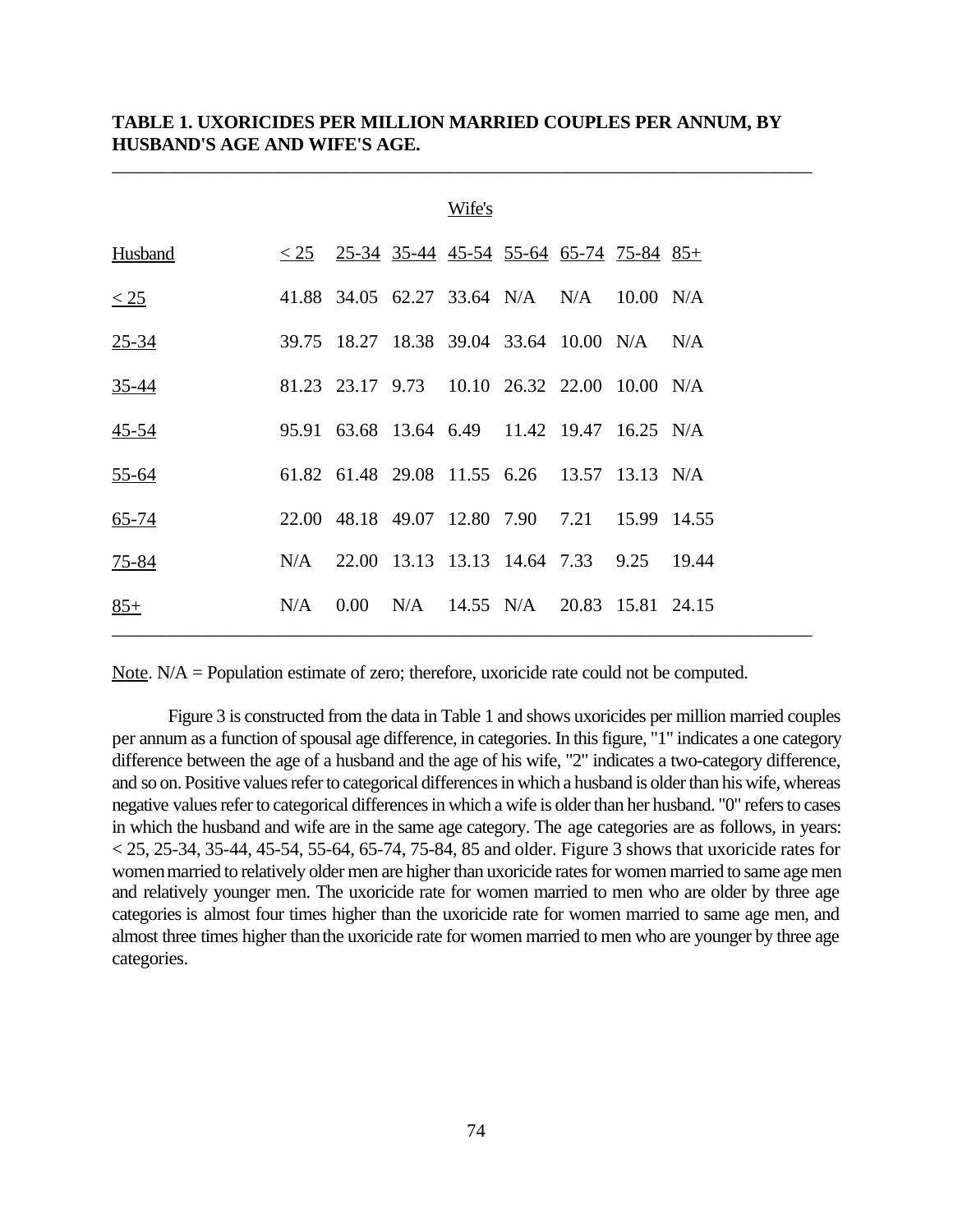# **FIGURE 3. UXORICIDES PER MILLION MARRIED COUPLES PER ANNUM AS A FUNCTION OF SPOUSAL AGE DIFFERENCE, IN CATEGORIES.**





Spousal age difference (in categories)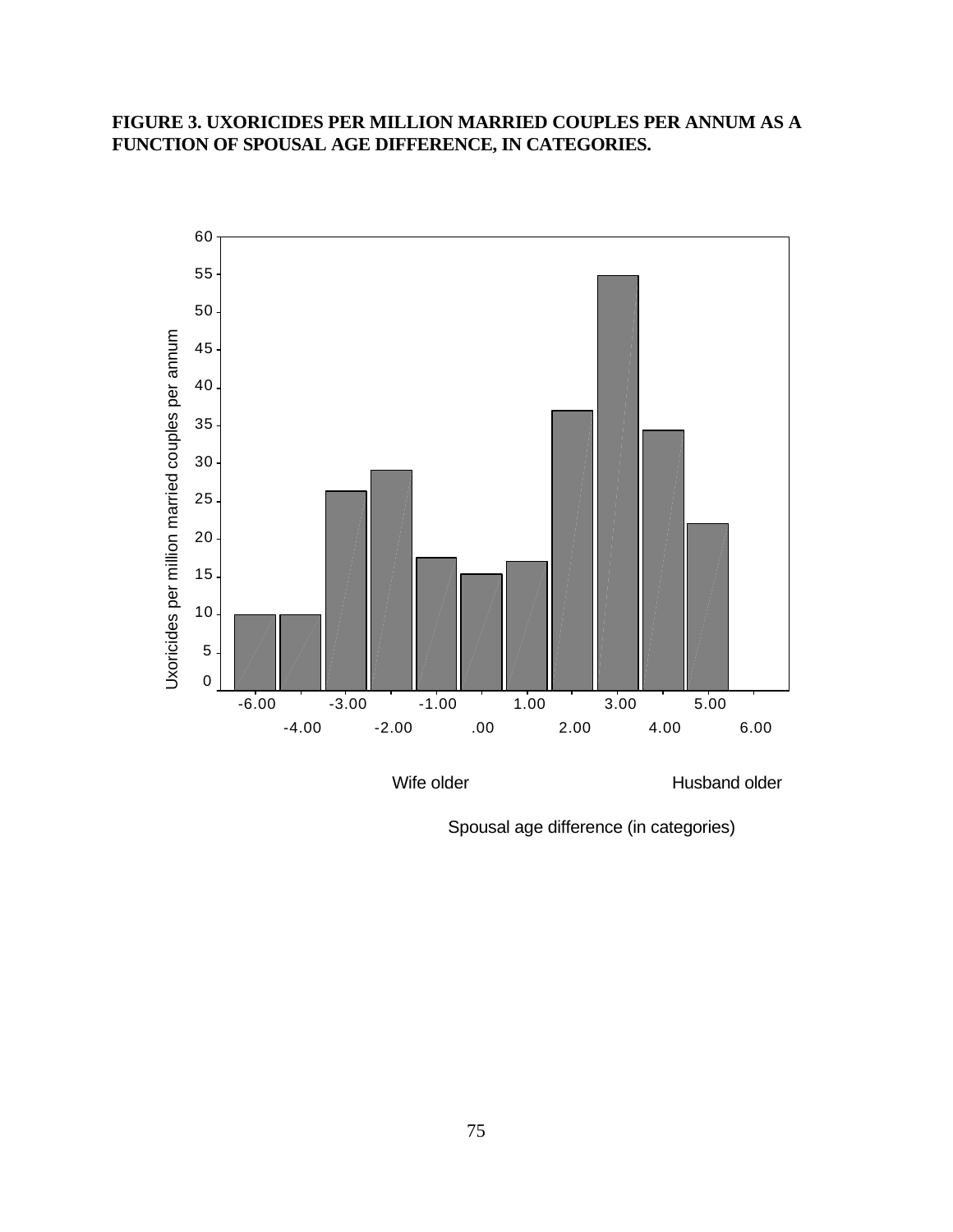

Husband's age (years)

## **FIGURE 4. UXORICIDES PER MILLION COUPLES PER ANNUM AS A FUNCTION OF HUSBAND'S AGE AND WIFE'S REPRODUCTIVE STATUS.**

A critical test of the hypothesis that reproductive age women are at special risk of uxoricide is to compare the uxoricide rates for reproductive age women and post-reproductive age women across two groups: women married to younger men and women married to older men. If reproductive age women are special targets of male sexual proprietariness, then reproductive age women should be murdered by their husbands at a higher rate than post-reproductive age women, and this should be true for women married to younger men and women married to older men. This is precisely what Figure 4 reveals.

Figure 4 is constructed from the data in Table 1 and shows uxoricides per million couples per annum as a function of husband's age and his wife's reproductive status. The uxoricide rate for reproductive age women (younger than 45 years) is higher than the uxoricide rate for post-reproductive age women (45 years and older) for marriages to younger men and for marriages to older men. Among women married to younger men, reproductive age women are killed at 1.5 times the rate of post-reproductive age women. Among women married to older men, reproductive age women are killed at 3.5 times the rate of postreproductive age women. These rate differentials across husband age categories provide strong evidence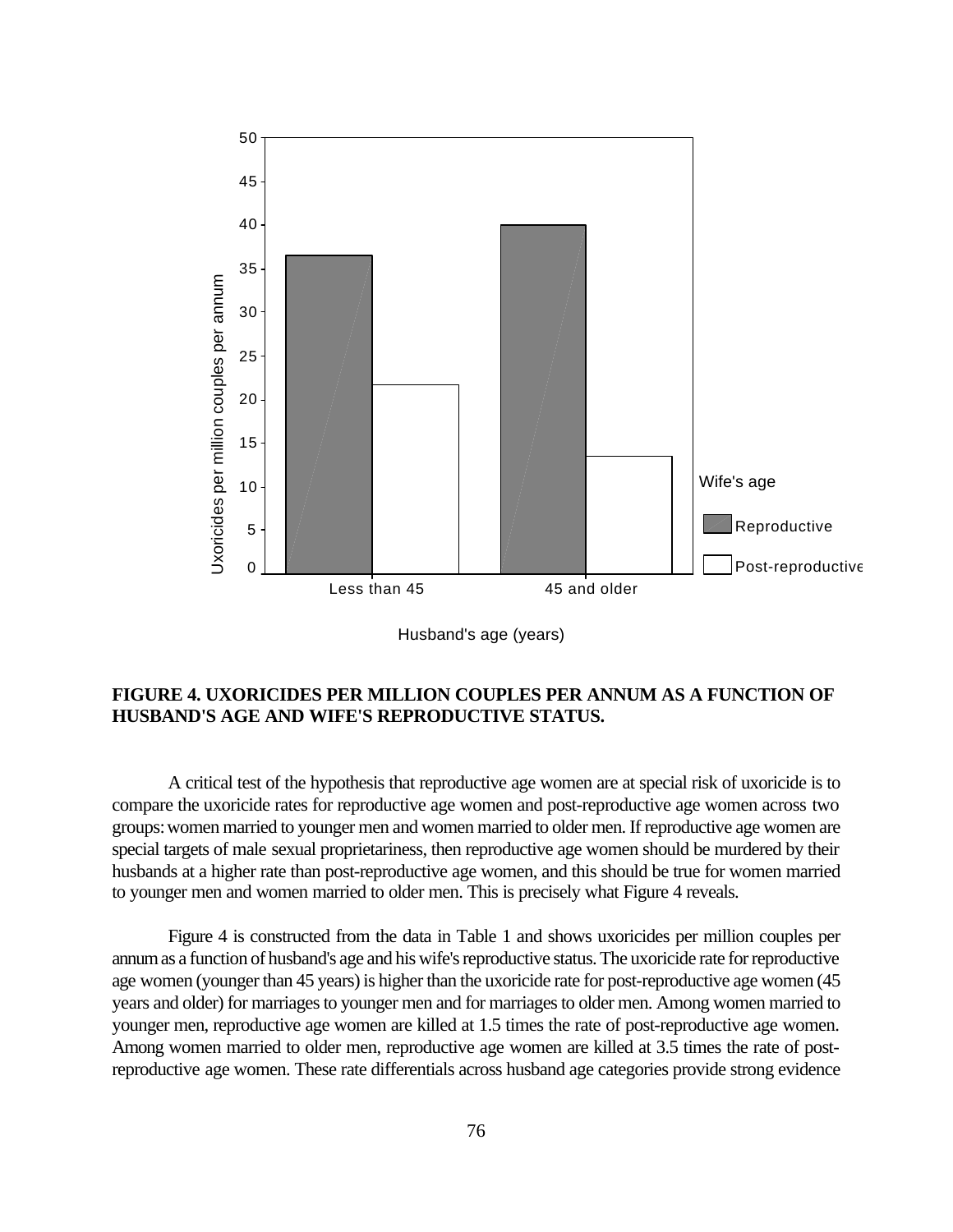that reproductive age women are special targets of uxoricide and that this excess risk is not attributable to their husband's age.

#### **DISCUSSION**

Using a sample of nearly a half million homicides, we selected for analysis the 13,670 cases in which a man killed the woman to whom he was legally married. We documented that (1) reproductive age women incur excess risk of uxoricide; (2) relatively younger men are over-represented among uxoricide perpetrators; and (3) women married to much older men incur excess risk of uxoricide. These findings replicate with a much larger sample the findings of Daly and Wilson (1988), which were based on Canadian homicides.

A key contribution of the present research is a novel test of the hypothesis that reproductive age women incur excess uxoricide risk that is not solely attributable to their husband's age. Because relatively young, reproductive age women tend to be married to relatively young men, and because younger men are over-represented among homicide perpetrators in general, the elevated risk of uxoricide incurred by reproductive age women could be attributable to marriage to men who are over-represented among homicide perpetrators. We compared the uxoricide rate of reproductive age women with the uxoricide rate of post-reproductive age women across two groups: women married to younger men and women married to older men. Across both groups, the uxoricide rate for reproductive age women was higher than the uxoricide rate for post-reproductive age women. Reproductive age women are special targets of uxoricide, and this special targeting cannot be attributed solely to marriage to relatively youthful men.

The current findings in principle are compatible with both evolutionary theories of wife killing--the "slip-up" theory, which suggests that young women elicit more jealousy and more intense male feelings of sexual proprietariness (Daly & Wilson, 1988), and Evolved Homicide Module Theory, which suggests that most wife killings are intentional and designed (Buss & Duntley, 1998). Nonetheless, we note that slip-up theory, which proposes a male psychology that treats women as "property," strains credulity in that men typically do not destroy other forms of valuable "property" that they "own." To the contrary, men go to great lengths to protect the property they own, and the more valuable the property, the more effort they expend to protect it. The fact that men kill wives who are most reproductively valuable directly contradicts the view that men treat such women as prized property. In contrast, it is precisely what is predicted by Evolved Homicide Module Theory, because a spouse's infidelity or outright defection from the relationship constitutes the double-selective effect of one's own loss being an intrasexual rival's gain. Future tests must be conducted that more directly pit the competing evolutionary theories of mate killings against each other, with the above qualifications in mind.

Two additional findings are worthy of comment--the increase in the uxoricide victimization of women age 85 and older and corresponding perpetrator rates in the oldest age category (85 years and older). These wife killings may represent "mercy killings" in which an elderly man kills a sick, elderly wife who is suffering in her last weeks or months of life. If uxoricides in this oldest age category are "mercy killings," we might expect the murder to occur by the most painless methods, such as lethal injection or gassing, rather than by more painful methods such as bludgeoning that accompany the rage and anger typical of homicides of younger wives who defect or are suspected of infidelity (see Daly & Wilson, 1988).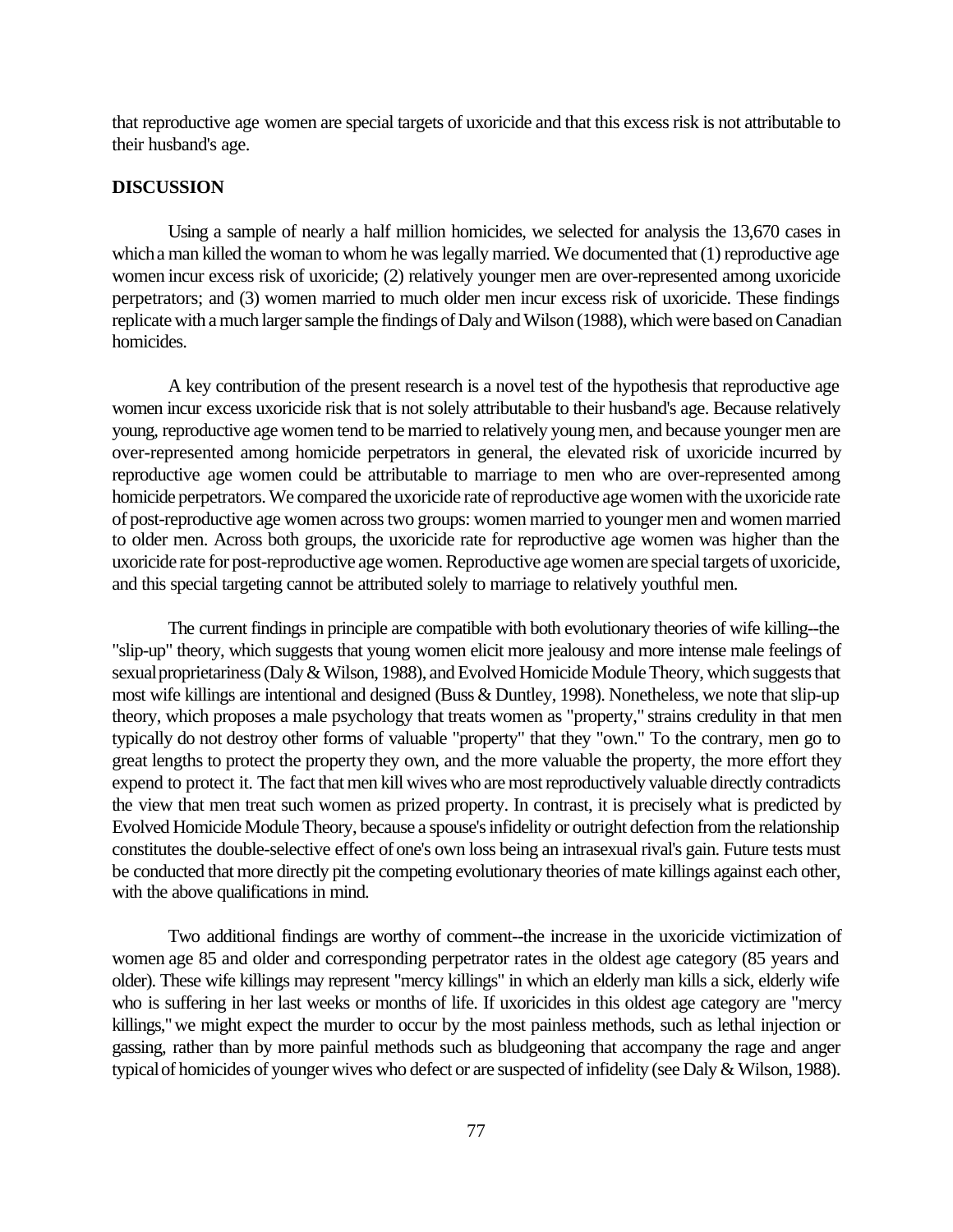Future work can profitably address uxoricides in this oldest age group, particularly given the backdrop of an aging Western population.

Wife killing is an abhorrent crime, but not all wives are at equal risk of being killed. Identifying a risk factor associated with the victims--in this case the age of the wife, and of the perpetrators--young men married to young women and older men married to younger women, represents a first step toward developing a theory of homicide with tangible practical implications for intervention. Future research could profitably explore other risk factors, as well as safety factors that might lower a woman's risk of being killed. The presence of extended kin of the woman, for example, might deter husbands who are otherwise enraged about a wife's infidelity or defection. In this sense, the current study represents one small step toward understanding the baffling phenomenon of uxoricide.

### **REFERENCES**

- Buss, D. M. (1988). From vigilance to violence: Tactics of mate retention among American undergraduates. *Ethology and Sociobiology, 9*, 291-317.
- Buss, D. M. (1989). Conflict between the sexes: Strategic interference and the evocation of anger and upset. *Journal of Personality and Social Psychology, 56*, 735-747.
- Buss, D. M. (1994). *The evolution of desire*. New York: Basic Books.
- Buss, D. M., & Duntley, J. D. (1998, July). *Evolved homicide modules*. Paper presented at the 10th Annual Meeting of the Human Behavior and Evolution Society, University of California at Davis.
- Buss, D. M., & Shackelford, T. K. (1997). From vigilance to violence: Mate retention tactics in married couples. *Journal of Personality and Social Psychology, 72*, 346-361.
- Daly, M., & Wilson, M. (1988). *Homicide*. Hawthorne, NY: Aldine de Gruyter.
- Daly, M. & Wilson, M. I. (1996). Male sexual proprietariness and violence against wives. *Current Directions in Psychological Science, 5*, 2-7.
- Daly, M., Wilson, M., & Weghorst, S. J. (1982). Male sexual jealousy*. Ethology and Sociobiology, 3*, 11-27.
- Dickemann, M. (1981). Paternal confidence and dowry competition: A biocultural analysis of purdah. In R. D. Alexander and D. W. Tinkle (Eds*.), Natural selection and social behavior* (pp. 417-438). New York: Chiron.

Dobash, R. E., & Dobash, R. P. (1979). *Violence against wives*. New York: Free Press.

Fox, J. A. (1996). *Uniform Crime Reports [United States]: Supplementary Homicide Reports,*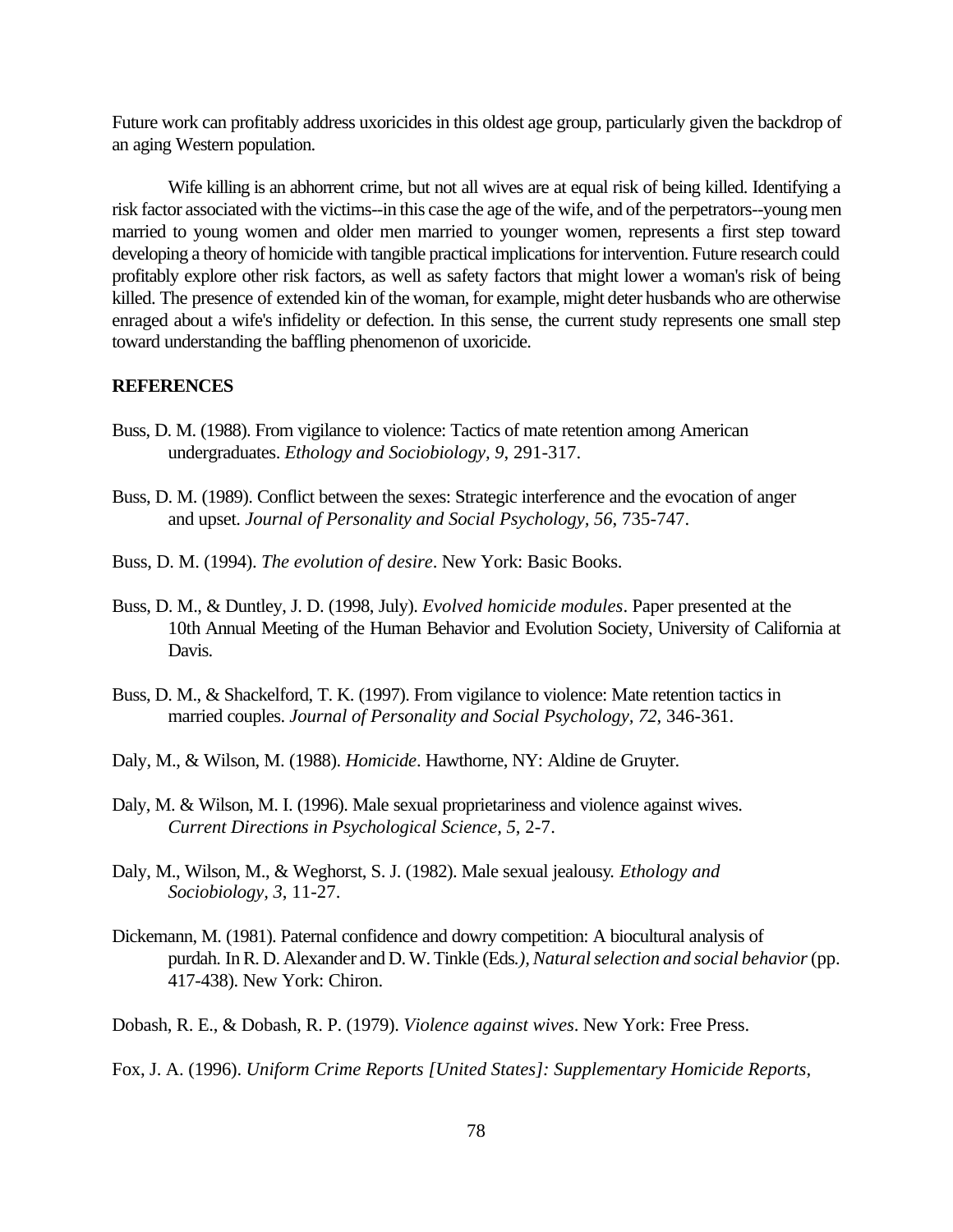*1976-1994 [Computer file]. ICPSR version*. Boston: Northeastern University, College of Criminal Justice [producer]. Ann Arbor, MI: Inter-university Consortium for Political and Social Research [distributor].

- Gangestad, S. W. (1993). Sexual selection and physical attractiveness: Implications for mating dynamics. *Human Nature, 4*, 205-235.
- Smith, R. L. (1984). Human sperm competition. In R. L. Smith (Ed.), *Sperm competition and the evolution of animal mating systems* (pp. 601-660). New York: Academic Press.
- Wilson, M., & Daly, M. (1985). Competitiveness, risk taking, and violence: The young male syndrome. *Ethology and Sociobiology, 6*, 59-73.
- Wilson, M., & Daly, M. (1987). Impacts of the uncertainty of paternity on family law. *University of Toronto Faculty of Law Review, 45*, 216-242.
- Wilson, M., & Daly, M. (1992). The man who mistook his wife for a chattel. In J. Barkow, L. Cosmides, & J. Tooby (Eds.), *The adapted mind* (pp. 289-322). New York: Oxford University Press.
- Wilson, M., Daly, M., & Daniele, A. (1995). Familicide: The killing of spouse and children. *Aggressive Behavior, 21*, 275-291.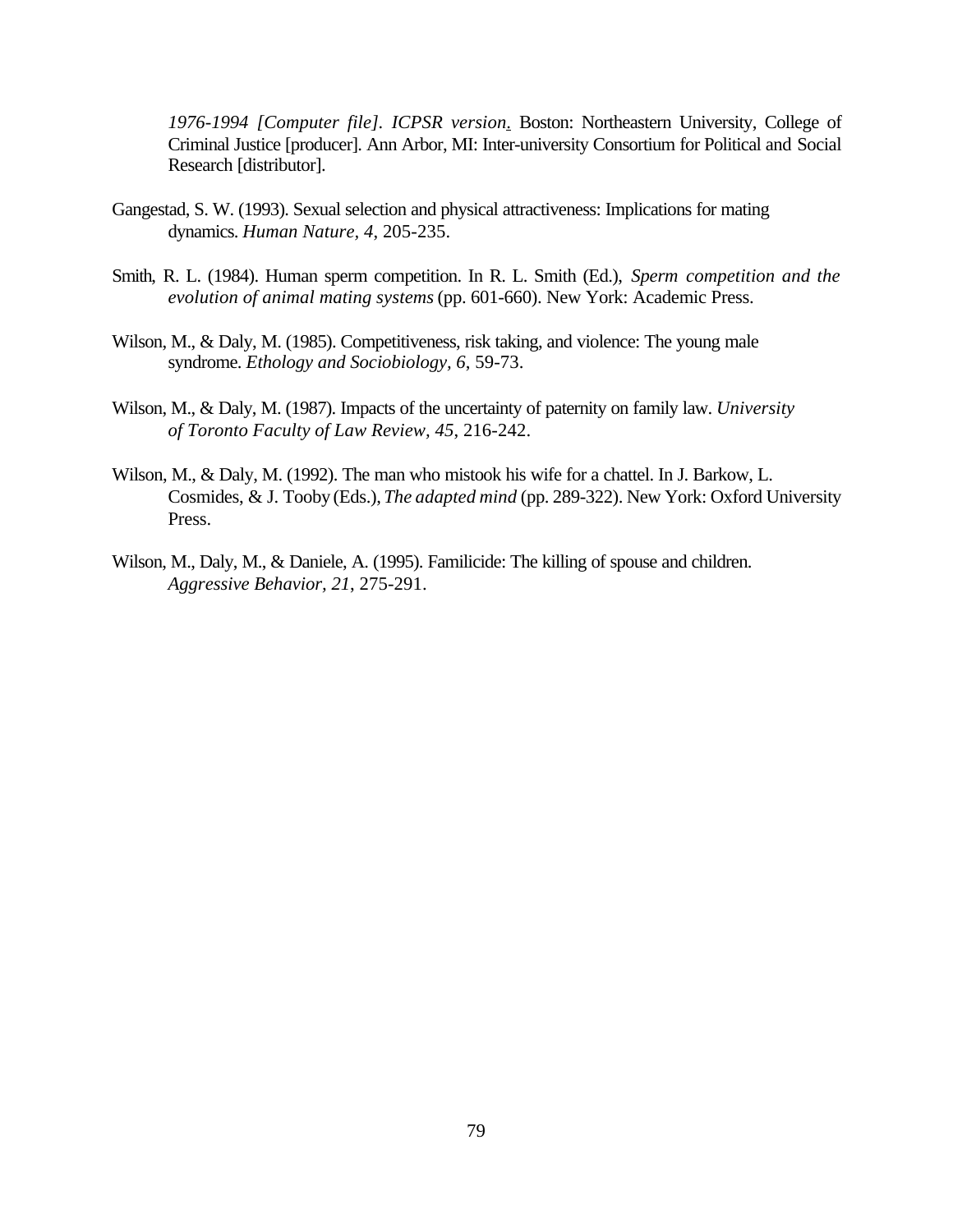#### **DISCUSSION**

**Vanessa Leggett**: Judy, why was there only one proxy used in Houston but two in Chicago?

**Judy McFarlane**: They were different studies. Chicago is in two studies.

**Vanessa Leggett**: How could you control for the bias involved with just one proxy?

**Judy McFarlane**: We validated against official statistics. It's ideal to have corroboration.

**Cheryl Maxson**: Could you address the criteria for reliability of your proxies?

**Becky Block**: It is imperative to have multiple proxies. If you can only use one, then focus on the hierarchy of proxies.

Gail Walker: Also, in female offender cases in particular, it is necessary to validate proxy against proxy.

**Dougie Eckberg**: How did you handle multiple proxies when there were conflicts in accounts?

**Gail Walker:** There weren't many discrepancies -- mostly just filling in gaps.

**Judy McFarlane**: In the attempted murder study, this was done by getting the victim to appoint a proxy. The proxy would get the same interview as the victim.

**Orest Fedorowycz**: What about privacy issues?

**Judy McFarlane**: Everything is all right as long as you represent why you want the information, and you assure confidentiality.

**Becky Block**: The law was never broken.

**Dick Block**: Myrna, how frequently is plea bargaining used in Canada?

**Myrna Dawson**: It's used extensively.

**Dick Block**: And how does sentencing work?

**Myrna Dawson**: Sentencing for 2-plus years is in the Federal system; less than 2 years in the provincial systems.

**Dougie Eckberg**: In South Carolina, the husband is always convicted while the wife never is. Have you disaggregated the data to see if this is the case in Canada?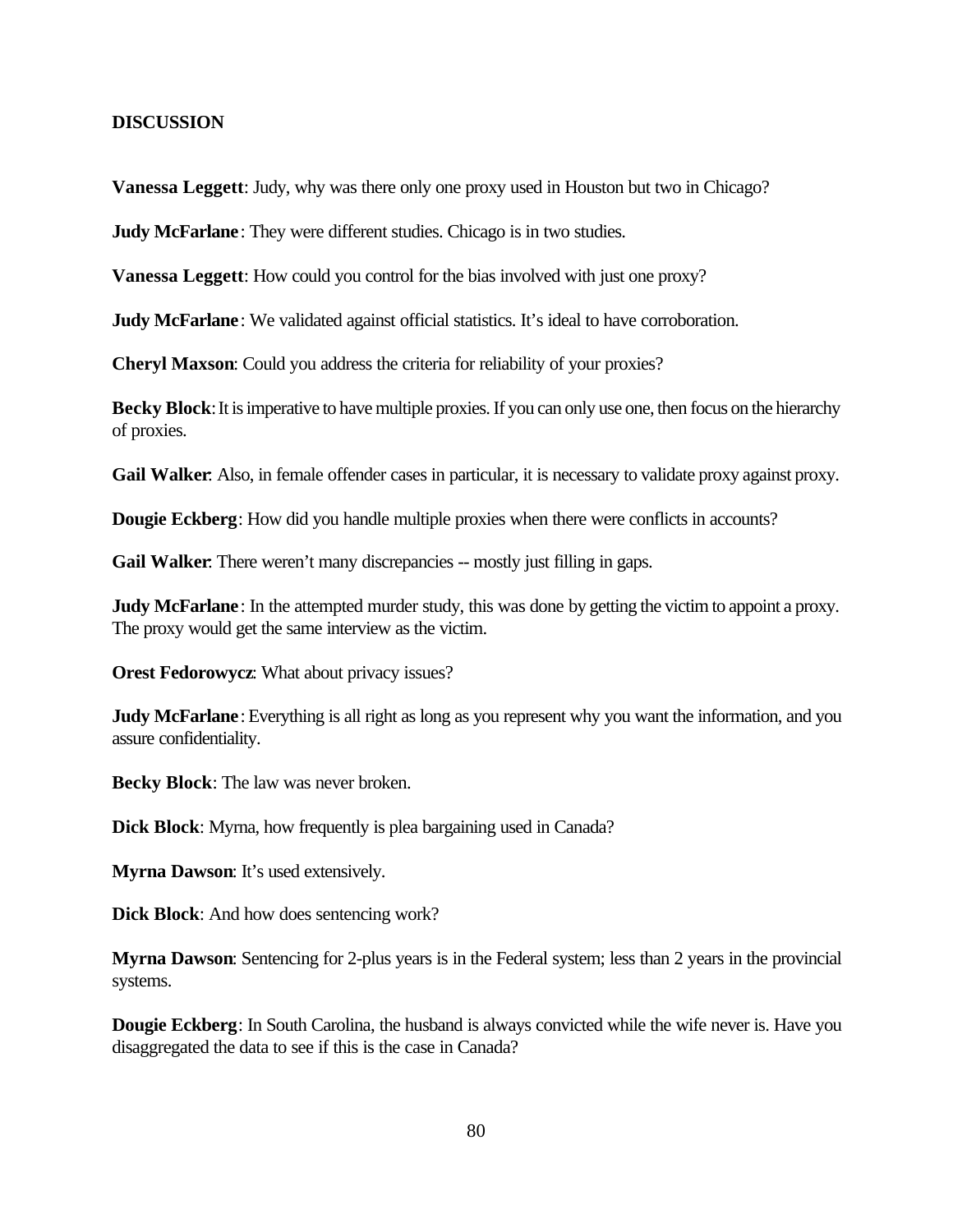**Myrna Dawson**: I still have to look at the interaction effects.

**Mary Beth Emmerichs**: Todd, why not think of women not as prized property, but vessels for producing children who will inherit property, a rational act?

**Todd Shackelford**: I'm not committed to either theory. I agree that most killings are not accidental; intentional is the way to look at it.

**Vance McLaughlin**: With middle-aged couples, murder has more a financial motive. If you take those out, the biosocial ideas might be stronger.

**Todd Shackelford**: I'd like to pursue that.

**Jay Corzine**: You can't make the assumption that all killings are motivated by sexual jealousy. I'm dubious about your age categories.

**Todd Shackelford**: Daly and Wilson did this. The age categories are the way the data came from the SHRs.

**Derek Paulsen:** Is there any reason that the research used married couples only?

**Todd Shackelford**: To keep it simple. We're working on adding non-married couples.

**Paul Blackman:** Would the SHR data allow detection of "old-foggiecide"?

**Todd Shackelford**: If you mean being shot 1 time rather than 19, no.

**Dallas Drake**: Isn't it true that young males are more vital and likely to act out? Have you considered homosexuals? It looks different if you turn it upside down.

**Todd Shackelford**: There is a definite bias toward heterosexuals. We haven't looked at it.

Lois Mock: Assertions of independence by younger women lead to a much greater risk at separation. Could that be an alternate explanation?

**Todd Shackelford**: That is not inconsistent with the data.

**Roland Chilton**: Is there any evidence that the offenders are thinking in reproductive terms?

**Todd Shackelford**: None whatsoever.

**Jay Corzine**: Was the assumption that all wife murders were due to sexual jealousy?

**Todd Shackelford**: Yes.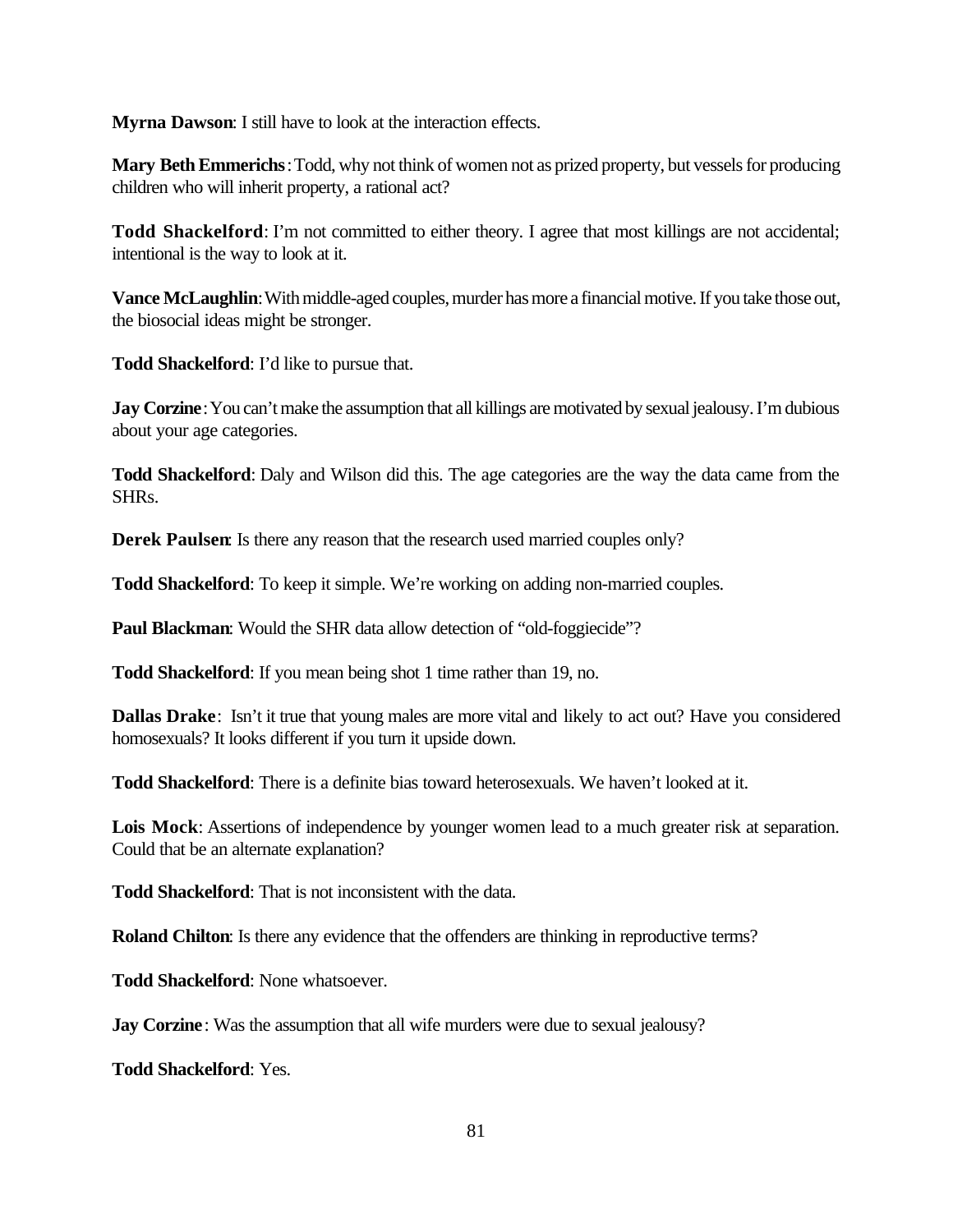**Jay Corzine**: When verbal explanations conflict with psychological unconscious motives, why are you assuming the nonverbal explanation?

**Todd Shackelford**: I wouldn't attribute every response to sexual jealousy.

**Tom Marvell**: Do class differences play a large part in this? After all, early age and age difference are both more common to the lower class.

**Todd Shackelford**: Socioeconomic status is a predictor of reported battering and killing.

**Dwayne Smith**: Daly and Wilson point out that loss is mediated by the ability to replace; alcohol also plays a role, so intoxicated men will destroy their property (slip-up theory).

**Todd Shackelford**: That is an important variable to include.

**Dick Block**: How about pregnancy as giving an evolutionary perspective to wife killing?

**Todd Shackelford**: We would like to look at various clues to paternity certainty.

**Jason Van Court**: Another variable might be the number of children; the more children, the less reproductive value women would have.

**Todd Shackelford**: That's an excellent idea.

**Vicki Brewer**: How have you considered the issue of stepchildren? Women are at a much greater risk of femicide if they have children who don't belong to their current man.

**Becky Block**: Race breakdowns in our Chicago data showed differences in age distribution.

**Todd Shackelford**: Middle-aged women are at greater risk according to Daly and Wilson.

**Becky Block**: Myrna, how was estrangement defined?

**Myrna Dawson**: In Toronto, police specify the relationship. In Ontario, more sources are involved if they were not living together.

**Becky Block**: I'd recommend looking at the severity of punishment to take into account that less severe cases were already weeded out. It changes the base rate.

**Myrna Dawson**: There were very few cases where charges were not laid.

**Ann Lee**: I'd advise thinking about cohort effects. Women in 1976 differ from women today. You might break this down into small-time series.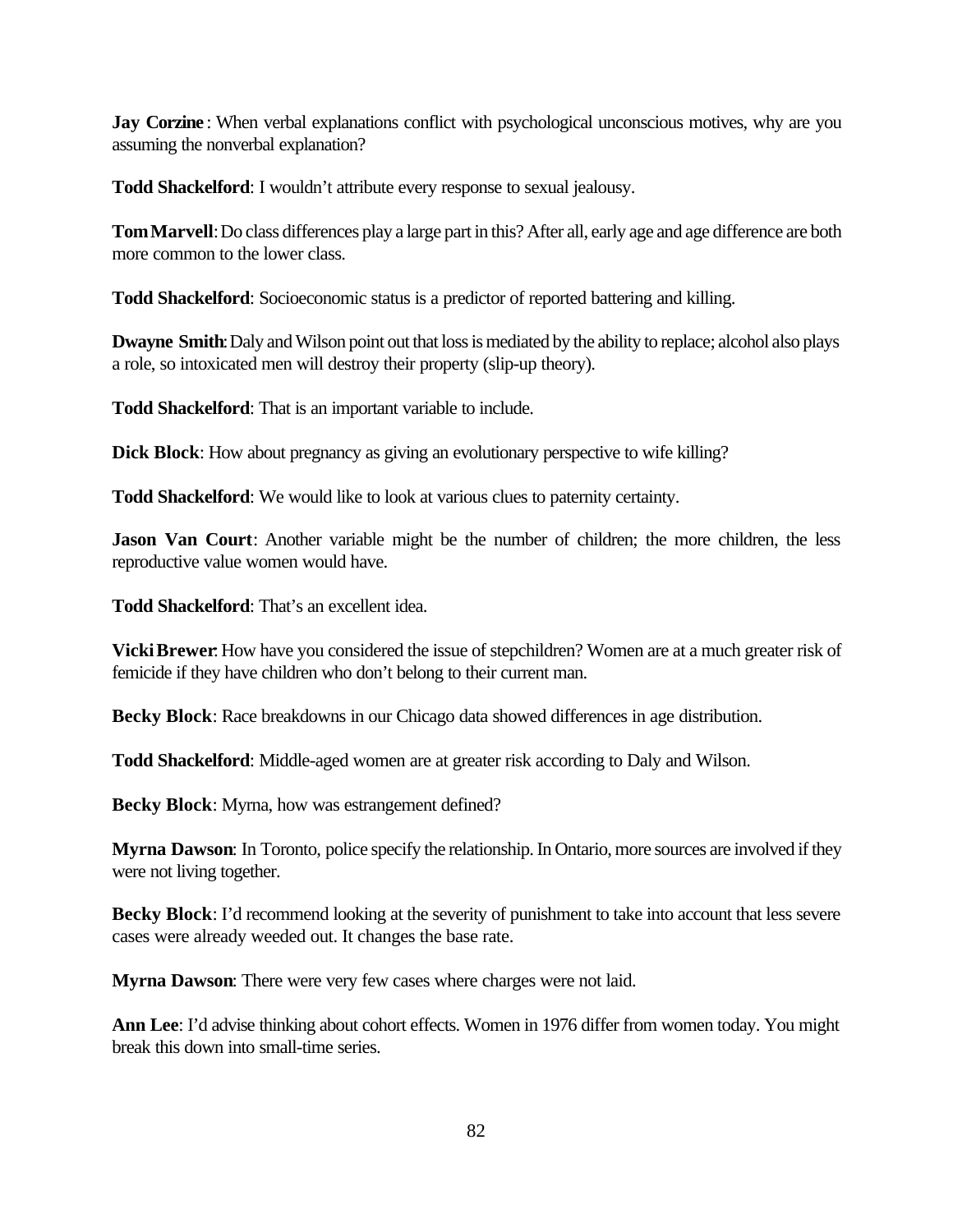**Todd Shackelford**: Another excellent idea.

**Roland Chilton**: Is your theory based on male-dominated society?

**Todd Shackelford**: Yes.

**Roland Chilton**: I suggest that the reason women aren't killing men is that the value of men doesn't fall. You can't back this up empirically.

**Chris Rasche**: If you used this model, then men's value to women is not in reproduction but protection.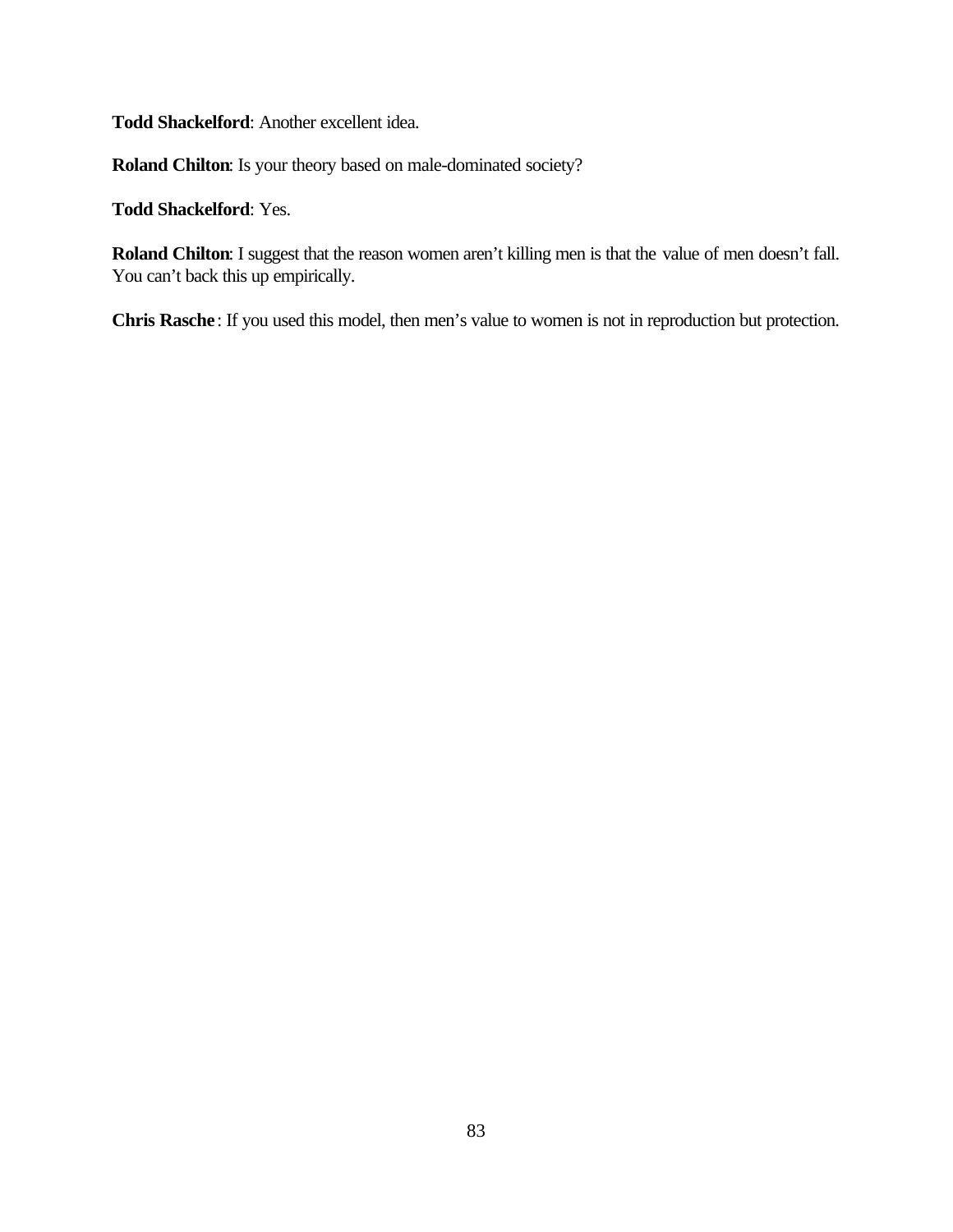# **CHAPTER THREE**

# **HOMICIDE PERPETRATORS AND VICTIMS**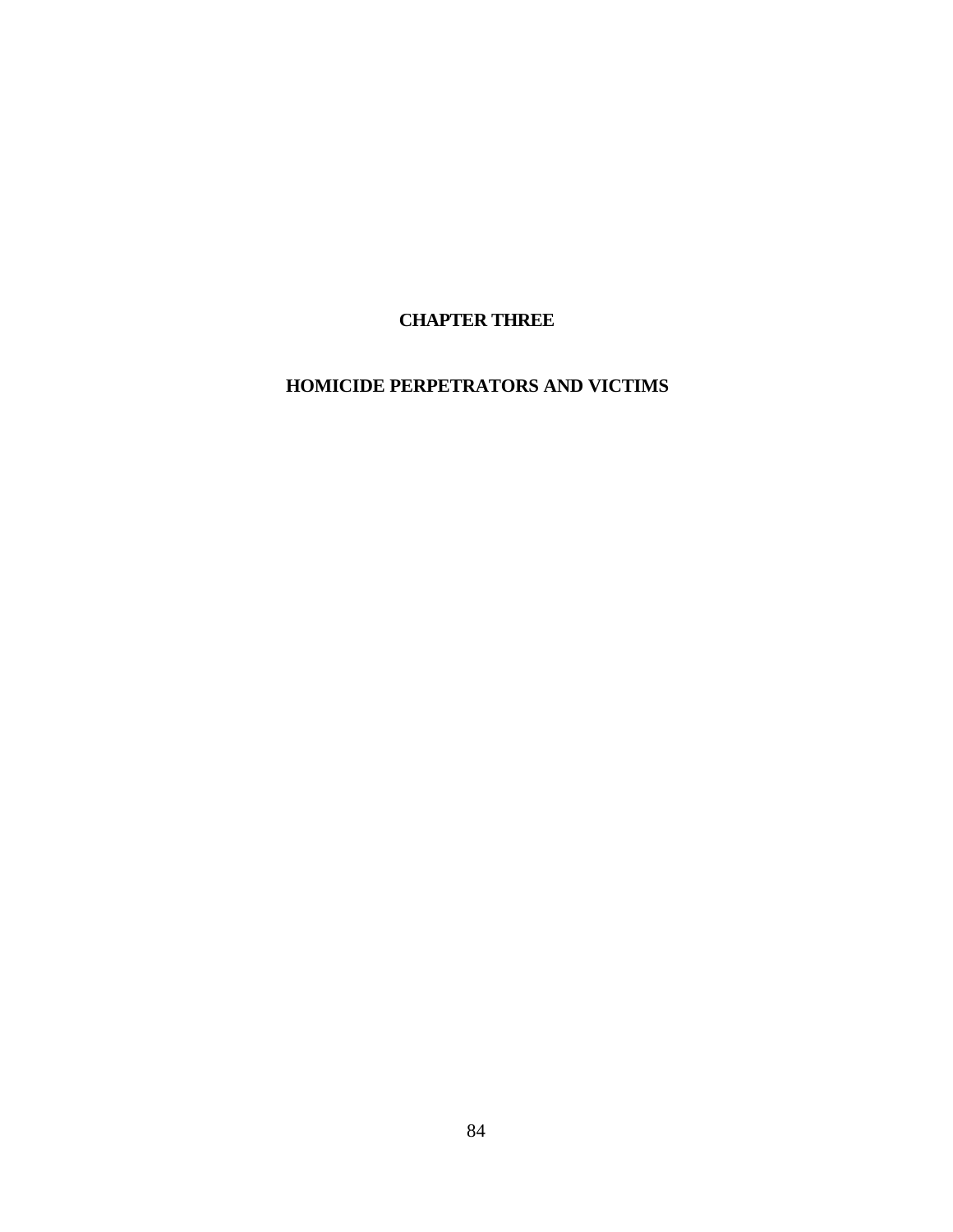## **PRIOR INVOLVEMENT WITH DRUGS, ILLEGAL ACTIVITIES, GROUPS, AND GUNS AMONG A SAMPLE OF YOUNG HOMICIDE OFFENDERS**<sup>1</sup>

Henry H. Brownstein, University of Baltimore and National Development and Research Institutes, 1420 N. Charles Street, Baltimore, MD 21201 Susan M. Crimmins, Judith A. Ryder, Raquel Marie Warley, National Development and Research Institutes, 2 World Trade Center, 16th Floor, New York, NY 10048 Barry J. Spunt, John Jay College, City University of New York, 445 West 59th Street, New York, NY 10019

#### **ABSTRACT**

The number of homicides involving young offenders remains a concern. While research about the prior experiences of young homicide offenders with drugs, illegal activities, groups, and guns has been conducted, that research does not clearly distinguish the young offenders in terms of those experiences relative to the characteristics of the homicide event. Based on findings from a study of youth in custody in New York State for violent offenses -- Learning About Violence and Drugs among Adolescents (LAVIDA) -- what is described is the prior experience of a sample of young homicide offenders compared to other young violent offenders with drugs, illegal activities, groups, and guns. Also provided are statistical summaries of their involvement in prior drug use and trafficking, prior participation in illegal activity, and prior involvement with peer groups and guns. Then a comparative analysis is performed on those who were incarcerated for homicide in terms of variables such as victim/offender relationship, drug involvement, victim precipitation, and type of weapon used.

#### **INTRODUCTION**

Data available for the assessment of the nature and extent of violence by young people do provide some information, but all data have limitations. There are self-report studies, such as the National Youth Survey (Elliott, 1994; Elliott, Huizinga, & Ageton, 1985; Elliott, Huizinga, & Menard, 1989) and the National Crime Victimization Survey (Bureau of Justice Statistics, 1994; Rand, 1998). These are limited by the size and characteristics of their samples, however, and typically do not provide sufficient information for analyses of serious offending (Snyder & Sickmund, 1995). There are also official statistics, such at the Uniform Crime Reports (Federal Bureau of Investigation, 1998). But these are limited in that they provide

<sup>&</sup>lt;sup>1</sup>The research on which this paper is based was conducted through National Development and Research Institutes, Inc. (NDRI), and funded by a grant from the National Institute on Drug Abuse (NIDA). For their cooperation we thank the New York State Office of Child and Family Services in New York State. While this study was supported by these agencies, opinions and points of view expressed herein are those of the authors, and neither reflect nor represent the positions or policies of any public or private agency.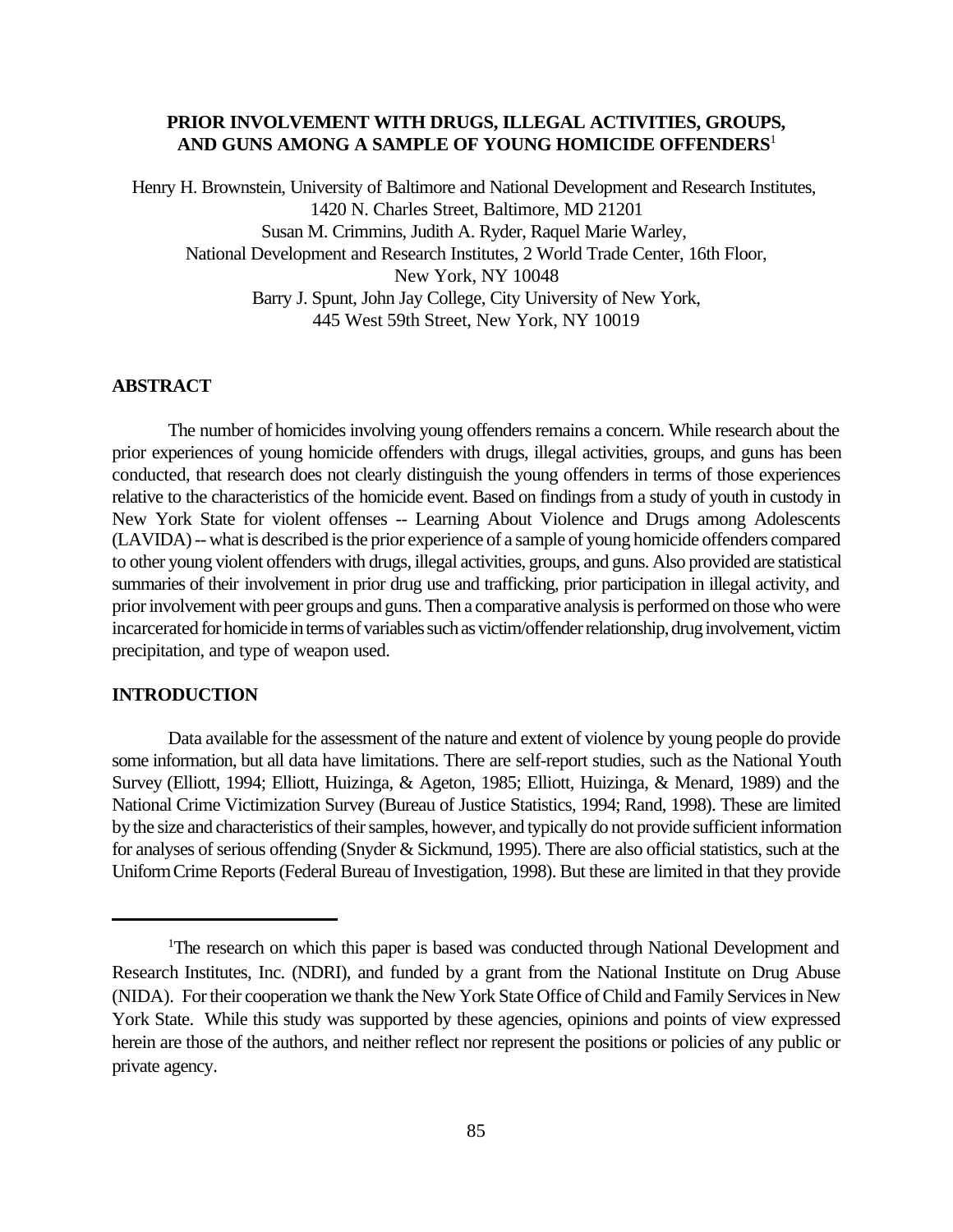information only about cases brought to the attention of the justice system, are aggregated, and are subject to multiple interpretations (Snyder & Sickmund, 1995). Even with these limitations, prominent scholars and policy makers have argued that, during the 1990s, violence by young people has been increasing in magnitude and severity (e.g., Allen-Hagen, Sickmund, & Snyder, 1994; Blumstein, 1995; Coordinating Council on Juvenile Justice and Delinquency Prevention, 1996; Elliott, 1994; Roth, 1994; Snyder, 1994; Snyder & Sickmund, 1995).

Particular attention has been focused on understanding and explaining the growing involvement of youth in lethal violence (Busch et al., 1990; Cornell, 1993; Heide, 1996; Malmquist, 1990). This paper examines prior experience data from interviews with 414 youth incarcerated in New York for violent offending. For homicide offenders in particular, prior experiences of the offenders and the characteristics of the homicide events (e.g., victim-offender relationship) are considered.

#### **LAVIDA: SAMPLE AND DATA COLLECTION**

This paper is based on findings from a study of youth in custody in New York State for violent offending. Learning About Violence and Drugs Among Adolescents (LAVIDA) was funded by the National Institute on Drug Abuse (NIDA) and conducted through National Development and Research Institutes, Inc. (NDRI). The respondents -- selected from youth ages 12 to 21 who were in the care and custody of the New York State Division for Youth during the period of data collection (1995-1996) - were remanded to custodial status for one of four offenses: homicide (n=83), robbery (n=145), assault  $(n=115)$ , or sexual assault  $(n=71)$ . Each respondent was asked questions about his or her prior involvement with drug use or drug trafficking, and with other crime and violence; the functioning of his or her family and community of origin; his or her relationships with peers, including any gang involvement; his or her exposure to violence, as victim, offender, or witness; the extent to which he or she had available, used, or owned any guns; and so on. In all, 414 interviews were completed.

## **HOMICIDE AND OTHER OFFENDERS: PRIOR INVOLVEMENT WITH DRUGS, ILLEGAL ACTIVITY, GROUPS, AND GUNS**

First addressed was whether the youth incarcerated for homicide were distinctive in terms of their prior involvement with drugs, illegal activity, groups, and guns. Self-reported prior experience homicide offenders in the sample were compared to those incarcerated for robbery, assault, and sexual assault. Table 1 shows the prior experience of respondents in terms of drug use and drug-trafficking. In terms of drug use, for these respondents there is little if any difference between the homicide offenders and those who were in custody for other violent offenses. In all cases, most of them had tried alcohol and marijuana. Very few had ever tried crack, cocaine, or heroin. In terms of prior experience in the drug business, those youth incarcerated for assault most often said they had ever participated in dealing drugs (70%). However, almost as many of the young homicide and robbery offenders said they had ever participated in drug-dealing (61% and 60%). In contrast, fewer than half of those in custody for sexual assault said they had ever dealt drugs.

#### **TABLE 1. PRIOR DRUG USE AND TRAFFICKING**

All Respondents (N=414)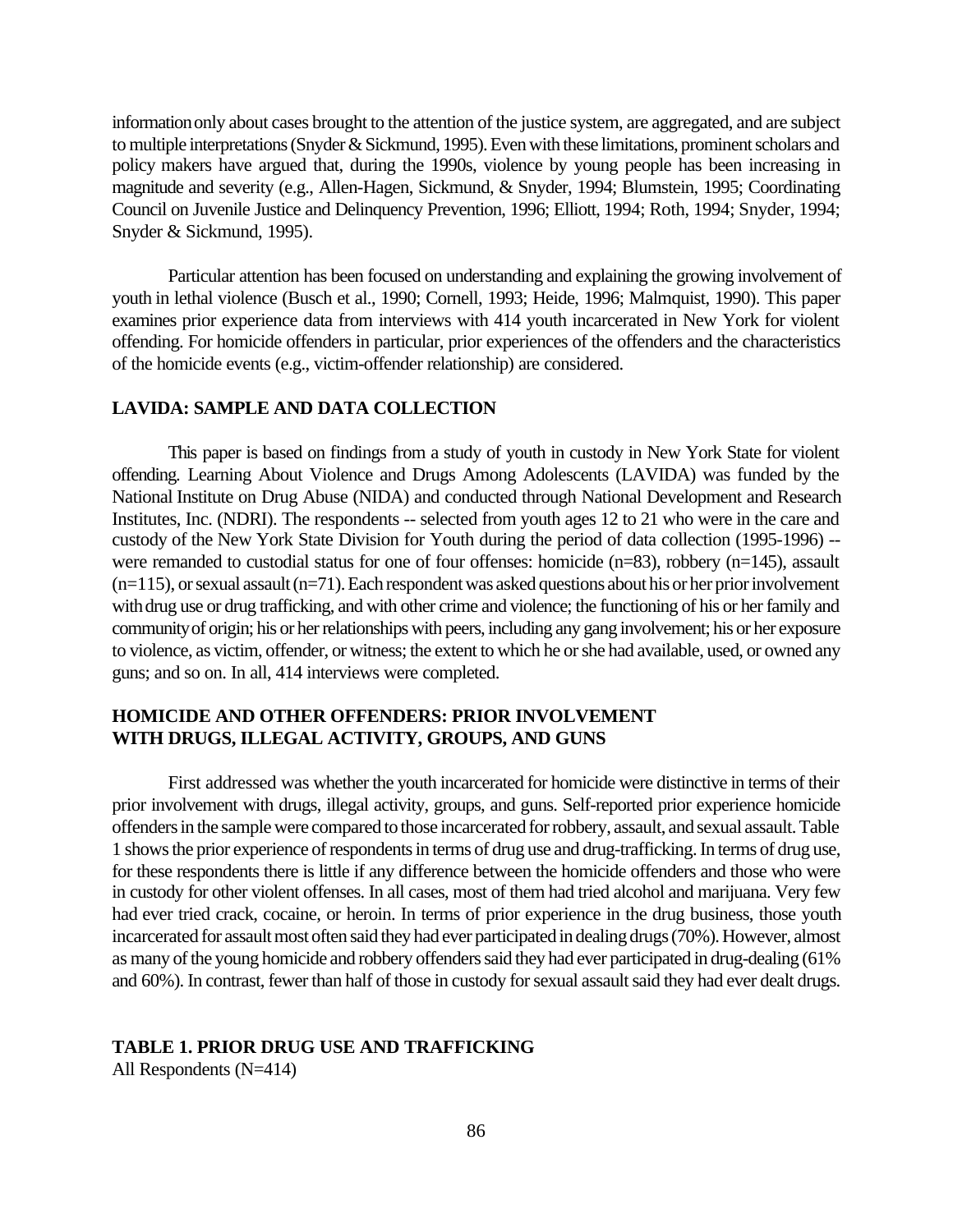|                                         |                | Homicide<br><b>Robbery</b><br>$n=145$<br>$n = 83$ |          | <b>Assault</b><br>$n=115$ |                | <b>Sexual Assault</b><br>$n=71$ |                |              |
|-----------------------------------------|----------------|---------------------------------------------------|----------|---------------------------|----------------|---------------------------------|----------------|--------------|
|                                         | n              | $\%$                                              | n        | $\%$                      | n              | $\%$                            | n              | $\%$         |
| <b>Ever tried</b><br>alcohol            | 65             | 78                                                | 113      | 78                        | 93             | 81                              | 51             | 72           |
| <b>Ever tried</b><br>marijuana          | 62             | 75                                                | 123      | 85                        | 101            | 88                              | 43             | 61           |
| <b>Ever tried</b><br><b>Crack</b>       | $\overline{0}$ | $\bf{0}$                                          | $\Omega$ | $\bf{0}$                  | 1              | $\mathbf{1}$                    | 1              |              |
| <b>Ever tried</b><br>powder cocaine     | $\overline{4}$ | 5                                                 | 9        | 6                         | 9              | 8                               | $\overline{2}$ | 3            |
| <b>Ever tried heroin</b>                | $\overline{0}$ | $\boldsymbol{0}$                                  | $\theta$ | $\bf{0}$                  | $\overline{2}$ | $\overline{2}$                  | $\overline{0}$ | $\mathbf{0}$ |
| <b>Ever involved in</b><br>drug-dealing | 50             | 60                                                | 89       | 61                        | 80             | 70                              | 33             | 46           |

In terms of prior involvement with illegal activity, property-offending was distinguished from personoffending. Table 2 shows that only about one-third of all categories of youth had ever participated in damaging property or stealing property. To the extent that there was a difference, robbery offenders were most likely, and sex offenders were least likely, to have said that they stole property. Proportions were similar in terms of person-offending. Since all of the youth in the sample were incarcerated for violent offending, it was expected that they would have prior experience committing violent acts against other people. This was true for all categories of respondents. Most of the respondents in all categories said they had ever thrown objects at others and had ever hit others to hurt them. In terms of ever having used a weapon or force to get something from another person, a slightly greater proportion of youth in custody for homicide than youth incarcerated for assault said they had ever done so. Given that robbery necessarily involves the use of force, it was not surprising that an even greater proportion of youth in custody for robbery said they had ever used a weapon or force to get something. Only about one-third of those incarcerated for sexual offending said they had done so.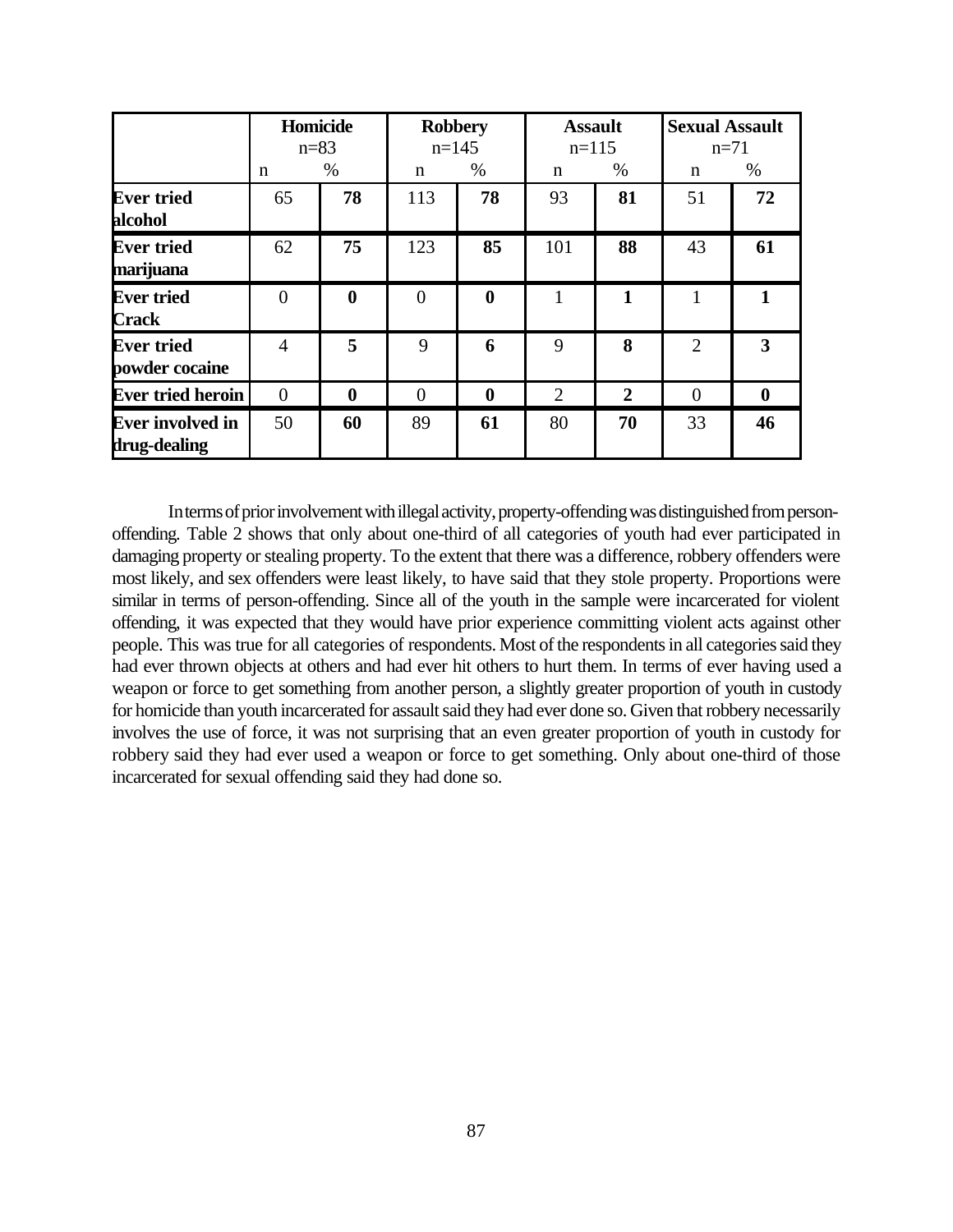#### **TABLE 2. PRIOR INVOLVEMENT IN ILLEGAL ACTIVITY**

All Respondents (N=414)

|                                                    | Homicide    |      | <b>Robbery</b>                    |      | <b>Assault</b> |      | <b>Sexual Assault</b> |      |
|----------------------------------------------------|-------------|------|-----------------------------------|------|----------------|------|-----------------------|------|
|                                                    | $n = 83$    |      | $n=145$                           |      | $n=115$        |      | $n=71$                |      |
|                                                    | $\mathbf n$ | $\%$ | $\mathbf n$                       | $\%$ | $\mathbf n$    | $\%$ | $\mathbf n$           | $\%$ |
|                                                    |             |      | <b>Selected Property Offenses</b> |      |                |      |                       |      |
| <b>Ever purposely</b><br>damage propty             | 63          | 76   | 104                               | 72   | 91             | 79   | 52                    | 73   |
| <b>Ever steal</b><br>\$5-\$100                     | 49          | 59   | 107                               | 74   | 71             | 62   | 46                    | 64   |
| <b>Ever steal more</b><br>than \$100               | 54          | 65   | 109                               | 75   | 74             | 64   | 33                    | 46   |
|                                                    |             |      | <b>Selected Person Offenses</b>   |      |                |      |                       |      |
| <b>Ever thrown</b><br>objects, etc.                | 69          | 83   | 110                               | 76   | 90             | 78   | 44                    | 62   |
| <b>Ever hit someone</b><br>to hurt them            | 73          | 88   | 118                               | 81   | 98             | 85   | 50                    | 70   |
| Ever use weapon<br>br<br>Force to get<br>something | 52          | 63   | 116                               | 80   | 56             | 49   | 25                    | 35   |
| <b>Ever attack</b><br>someone to hurt<br>them      | 57          | 69   | 77                                | 53   | 74             | 64   | 30                    | 42   |

Respondents were asked about their prior participation as a member of a group of their peers. Compared to all other categories of respondents, Table 3 shows that the youth in custody for homicide less often said they had ever participated in a group. Still, more than 60% said they had done so. And of those who said they had, the things that the homicide offenders had done as part of a group were not very different from the things the other youngsters had done. About half of the respondents incarcerated for homicide who said they had ever been a member of a group said they had participated in a group that had their own location. Youth in custody for other violent offenses said the same thing. And they were as likely or more likely than most others to have participated in groups that did violent things together, sold and used drugs together, and used weapons.

While it appears that the youth incarcerated for homicide were not particularly distinctive in terms of prior participation in drug use, drug-dealing, illegal property- or person-offending, and prior participation in groups, Table 4 shows that they were somewhat different in terms of their prior involvement with guns. Compared to youth in custody for robbery, assault, or sexual assault, those youth incarcerated for homicide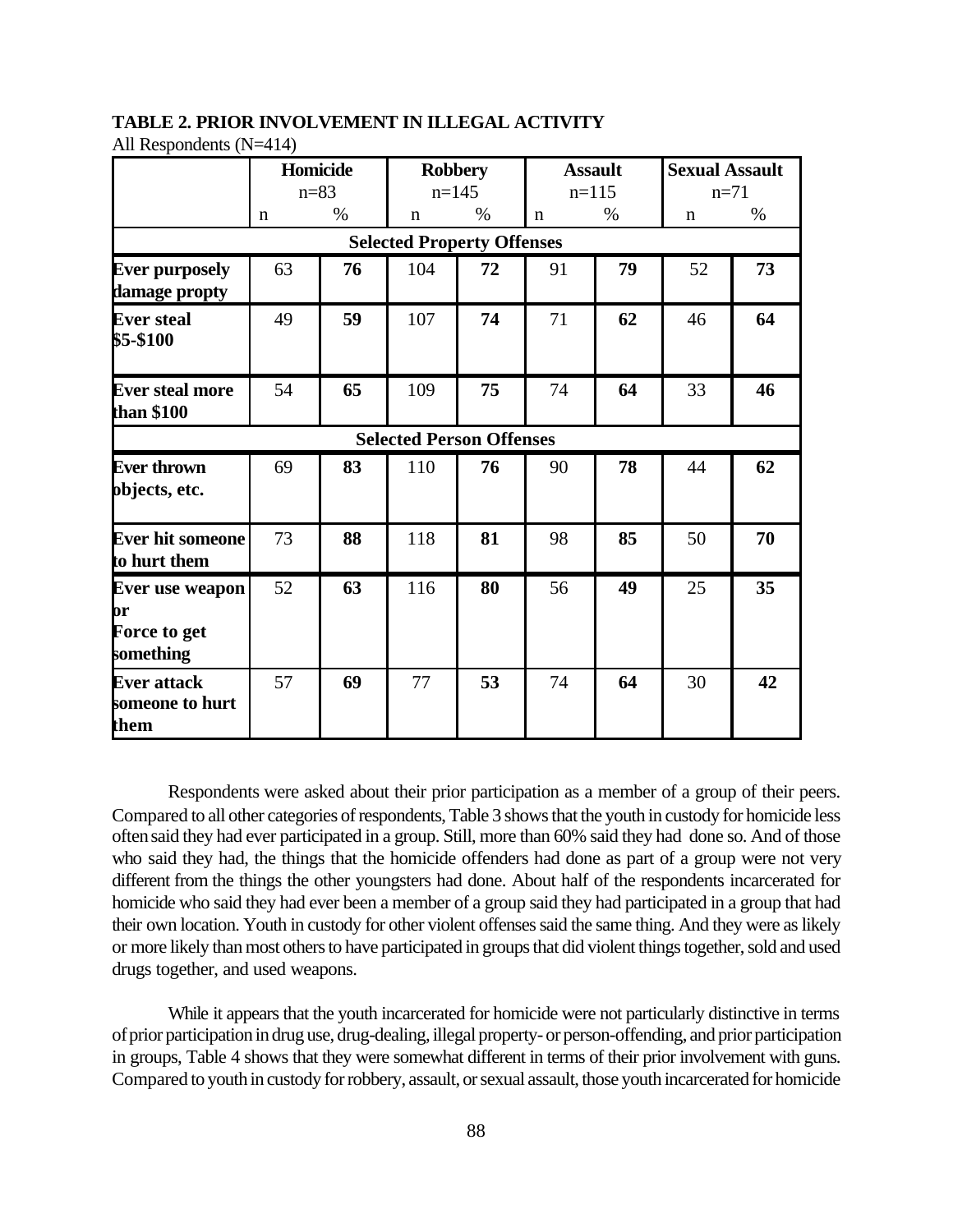more often said that they had at some point owned a gun. Similarly, they more often said they had ever used a gun. However, the proportion of youth in custody for robbery that said they had ever used a gun was almost as great. Almost 9 of every 10 incarcerated for homicide said they had ever used a gun compared to almost 8 of every 10 in custody for robbery.

## **TABLE 3. PRIOR INVOLVEMENT WITH GROUPS**

|                                        | Homicide<br>$n = 83$ |      | <b>Robbery</b><br>$n=145$                               |      | <b>Assault</b><br>$n=115$ |      | <b>Sexual Assault</b><br>$n=71$ |      |
|----------------------------------------|----------------------|------|---------------------------------------------------------|------|---------------------------|------|---------------------------------|------|
|                                        | n                    | $\%$ | n                                                       | $\%$ | n                         | $\%$ | $\mathbf n$                     | $\%$ |
| <b>Ever participated</b><br>in a group | 51                   | 61   | 107                                                     | 74   | 85                        | 74   | 48                              | 68   |
|                                        |                      |      | Of those who had ever participated in a group $(n=291)$ |      |                           |      |                                 |      |
| <b>Group had its</b><br>own location   | 27                   | 53   | 47                                                      | 44   | 47                        | 55   | 21                              | 44   |
| Group did violent<br>things together   | 45                   | 88   | 90                                                      | 84   | 70                        | 82   | 37                              | 77   |
| <b>Group</b> used<br>drugs together    | 45                   | 88   | 91                                                      | 85   | 81                        | 95   | 38                              | 79   |
| Group sold drugs<br>together           | 34                   | 67   | 68                                                      | 64   | 60                        | 71   | 26                              | 54   |
| <b>Group used</b><br>weapons           | 44                   | 86   | 94                                                      | 88   | 72                        | 85   | 36                              | 75   |

All Respondents (N=414)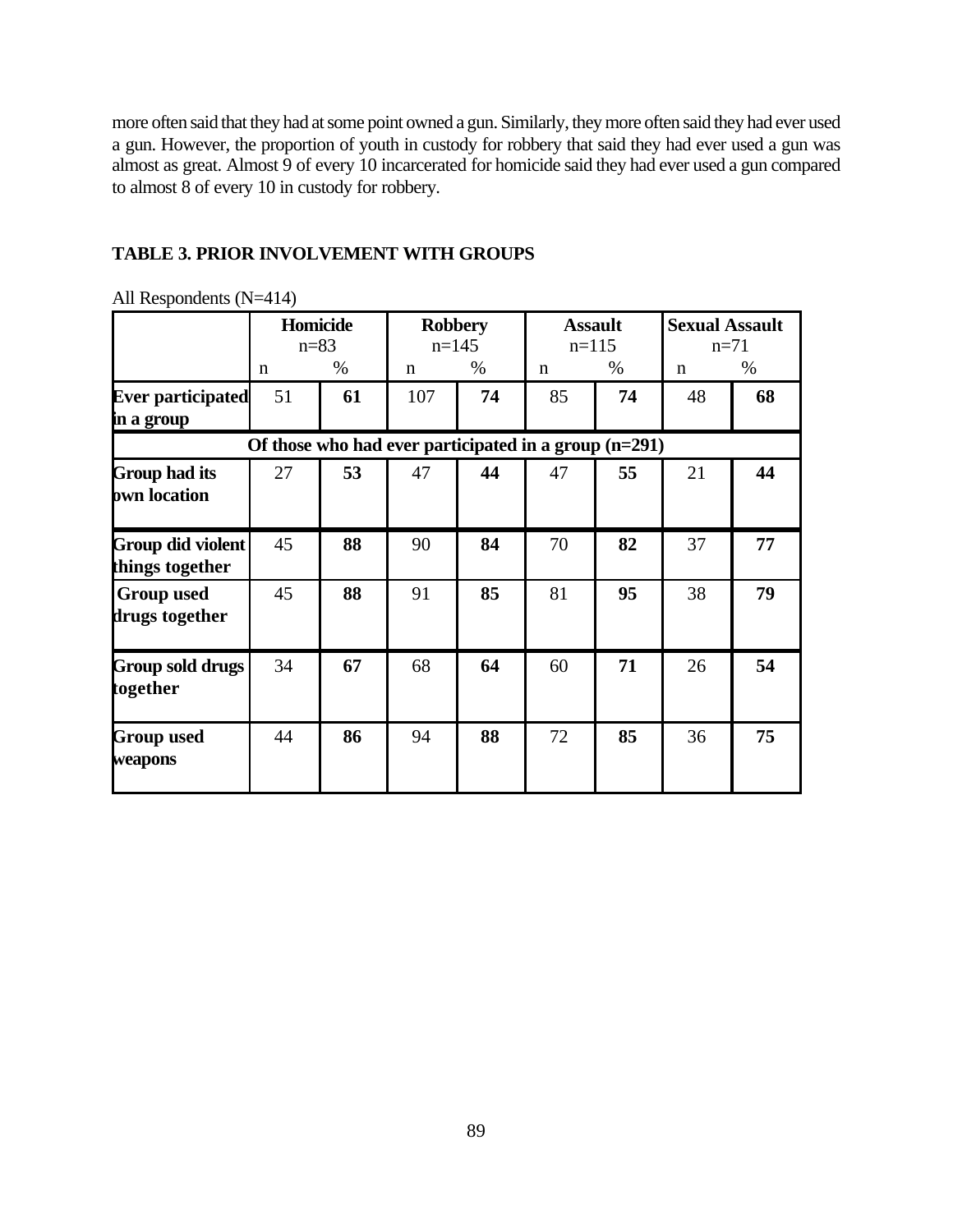|                                        | Homicide<br>$N=83$ |      | <b>Robbery</b><br>$n=145$ |    | <b>Assault</b><br>$n=115$ |      | <b>Sexual Assault</b><br>$n=71$ |      |
|----------------------------------------|--------------------|------|---------------------------|----|---------------------------|------|---------------------------------|------|
|                                        | n                  | $\%$ | n                         | %  | n                         | $\%$ |                                 | $\%$ |
| <b>Ever had your</b><br><b>bwn gun</b> | 64                 | 77   | 97                        | 67 | 58                        | 50   | 31                              | 44   |
| Ever used a gun                        | 72                 | 87   | 115                       | 79 | 69                        | 60   | 42                              | 59   |

**TABLE 4. PRIOR INVOLVEMENT WITH GUNS** 

All Respondents (N=414)

In Tables 1 to 4, a comparison was made between youth incarcerated for homicide to youth in custody for other types of violent offending in terms of their prior experience. A few areas showed differences, but nothing to suggest that young homicide offenders are a distinctive type of young violent offender relative to prior experience with drugs, illegal activity, groups, and guns.

In Table 5, youth incarcerated for homicide is compared to youth in custody for other types of violent offending in terms of the characteristics of the violent event that resulted in their being placed in custody. Differences here were more apparent. Homicide offenders by their own account were most likely to have used an impersonal weapon (almost always a gun). This included more than two-thirds of homicide offenders compared to more than half of robbery offenders, about one-sixth of assault offenders, and almost none of the sex offenders. Only robbery offenders said their victim was most likely to have been a stranger (72%), and fewer than half the homicide offenders said they had killed someone they did not know; assault and sexual assault offenders most often said their victim was someone they knew. More than any other type of offender, those incarcerated for assault said their victim had done something to bring on the assault (79%), though more than two-thirds of the homicide offenders said the same thing. Robbery and sexual-assault offenders rarely blamed their victims for their own victimization. Very few of the youth said the violent event that resulted in their being placed in custody was related to drugs. The proportion that said drugs had played a role was very similar for homicide, robbery, and assault offenders.

Thus, in terms of the characteristics of the violent event that resulted in their being placed in custody, the youth incarcerated for homicide stood out -- as to their choice of weapon -- from most others, in terms of victim precipitation. Because of an initial interest in the prior experience of the youth, consideration was next given exclusively to prior experience of homicide offenders relative to the characteristics of the event.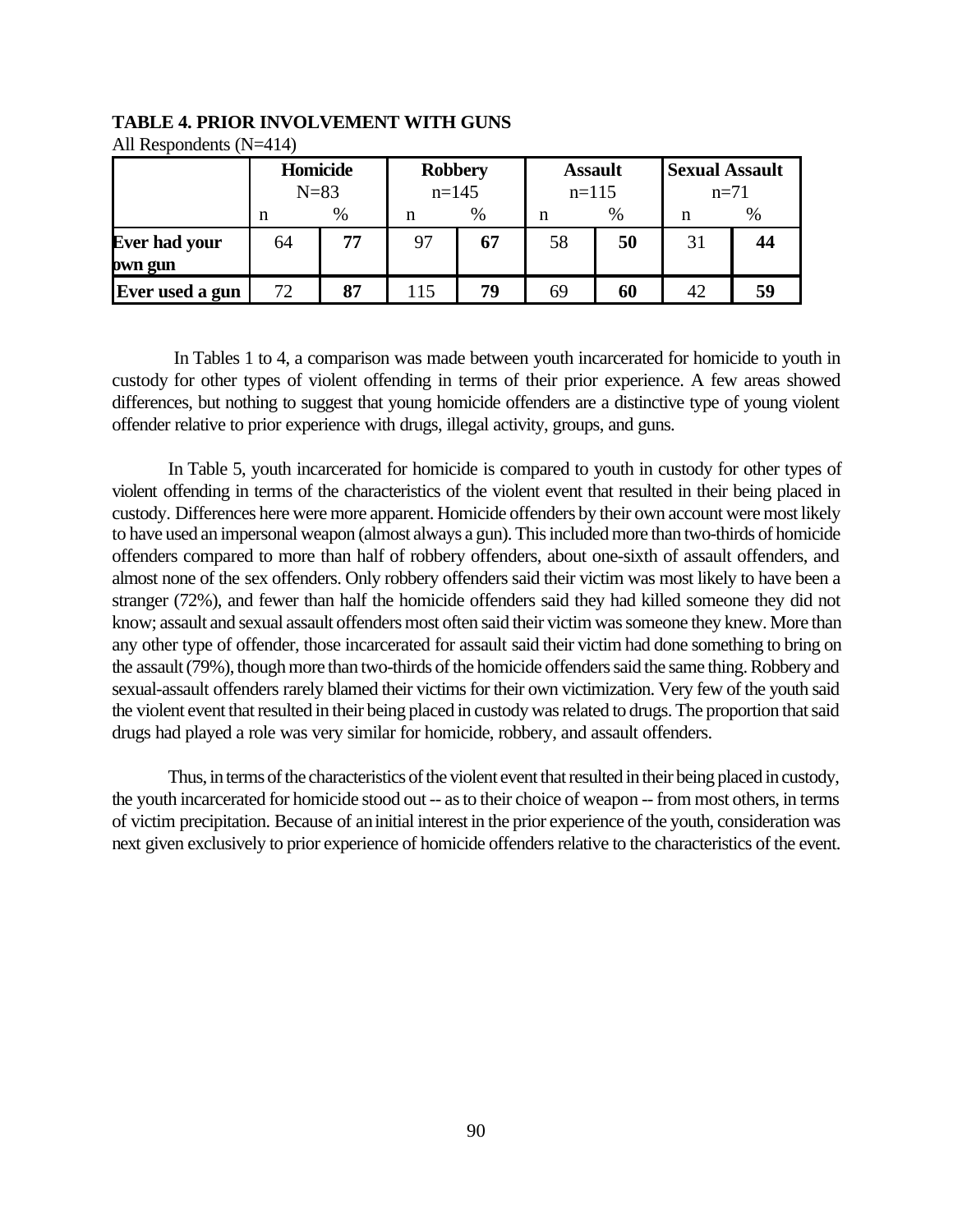|                                                                     | Homicide<br>$n=83$ |      | <b>Robbery</b><br>$n=145$ |      | <b>Assault</b><br>$n=115$ |      | <b>Sexual Assault</b><br>$n=71$ |      |
|---------------------------------------------------------------------|--------------------|------|---------------------------|------|---------------------------|------|---------------------------------|------|
|                                                                     | n                  | $\%$ | n                         | $\%$ | $\mathbf n$               | $\%$ | n                               | $\%$ |
| <b>Used weapon,</b><br>and it was an<br><b>impersonal</b><br>weapon | 56                 | 69   | 76                        | 56   | 19                        | 17   | $\overline{2}$                  | 3    |
| Victim was a<br>stranger to<br><b>offender</b>                      | 36                 | 46   | 55                        | 71   | 25                        | 28   | $\overline{7}$                  | 12   |
| <b>Respondent</b><br>called the event<br>victim<br>precipitated     | 52                 | 69   | 37                        | 30   | 82                        | 78   | 12                              | 21   |
| <b>Event was drug-</b><br>related in some<br>way                    | 31                 | 37   | 52                        | 36   | 36                        | 31   | 9                               | 13   |

**TABLE 5. EVENT CHARACTERISTICS BY OFFENSE TYPE** 

All Respondents (N=414)\*

\* Ns range from 168 to 414 due to missing and non-applicable cases.

## **HOMICIDE OFFENDERS: PRIOR EXPERIENCE BY HOMICIDE CHARACTERISTICS**

More than half of the youth incarcerated for homicide said they had killed someone they knew. Compared to those who had killed strangers, Table 6 shows that those who killed someone they knew were slightly less likely to have ever used alcohol or marijuana, but much more likely to have ever participated in drug-dealing. Similarly, they were somewhat less likely to have ever participated in prior property-offending, but more likely to have ever participated in offending against people, except in the case of having ever used a weapon of force to get something from someone else. They were slightly less likely to have ever participated in a group, and equally likely to have ever used a gun.

Most of the youth in custody for homicide said the killing that resulted in their incarceration was not related to drugs. Table 7 shows that those who said the killing was drug- related more often said they had previously used marijuana and cocaine, and had previously participated in drug-dealing. Similarly, they more often damaged property, and more frequently stole things of greater value. And they more often said they had previously engaged in violence against other people, particularly in terms of using weapons or force, and attacking others with the intention of doing harm. They were also more likely to have been a participant in a group and slightly more likely to have ever used a gun.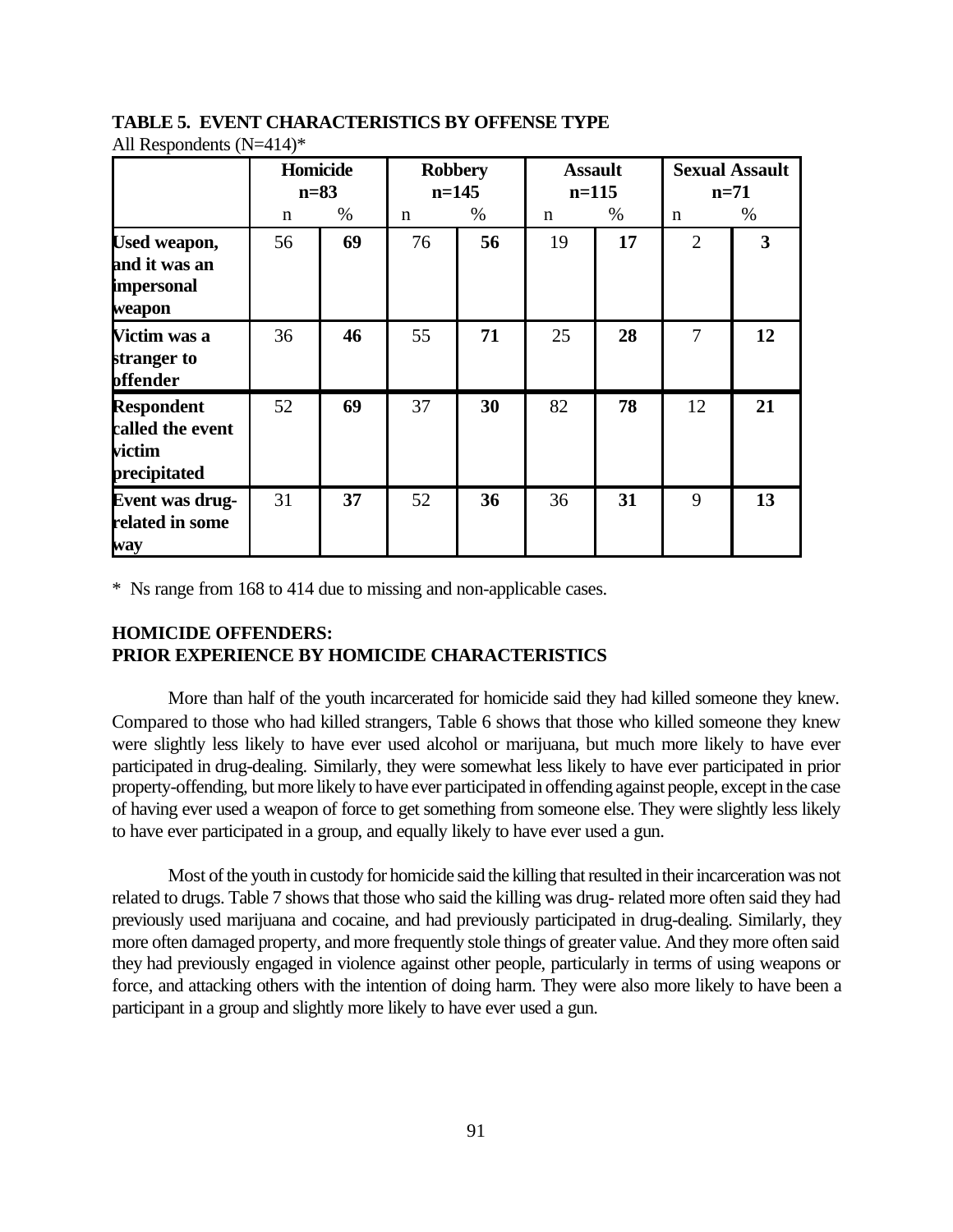Almost two-thirds of the youth incarcerated for homicide said their victim was at least in part responsible for the killing. Table 8 shows that of those who did blame their victim, the youths' prior drug use was comparable to that of those who did not blame their victims -- but they were less likely to have previously participated in drug-dealing. Those who did blame their victim generally were slightly less likely to say they had ever participated in prior property- or violent-offending. Further, they were slightly less likely to say they had ever been a member of a particular group, but about equally likely to say they had ever used a gun.

Almost 70% of the youth in custody for homicide said they had used an impersonal weapon, such as a gun. As Table 9 indicates, those who had used an impersonal weapon more often also said they had ever used marijuana, but less often alcohol or cocaine. Whatever type of weapon was used for the killing, the homicide offenders were equally likely to have ever been involved in drug-dealing. Their likelihood of prior involvement in both property- and person-offending was likewise about the same regardless of the type of weapon used to kill their victim. Their likelihood of previously having been a member of a group was about the same. One area where there was a noticeable difference between those who had used an impersonal weapon (such as a gun) and those who used a personal weapon (such as a knife) was that those who had used an impersonal weapon in the case that brought about their incarceration were more likely to have ever used a gun in the past.

# **TABLE 6. PRIOR INVOLVEMENT WITH DRUGS, ILLEGAL ACTIVITY, GROUPS, AND GUNS BY STRANGER AND NON-STRANGER HOMICIDES**

|                                                        |          | <b>Stranger Homicide</b> |                | <b>Non-Stranger Homicide</b> |  |  |  |  |
|--------------------------------------------------------|----------|--------------------------|----------------|------------------------------|--|--|--|--|
|                                                        |          | $n=35***$                |                | $n=40$                       |  |  |  |  |
|                                                        | n        | $\%$                     | n              | $\%$                         |  |  |  |  |
| <b>Prior Drug Involvement</b>                          |          |                          |                |                              |  |  |  |  |
| Ever used alcohol                                      | 29       | 85                       | 29             | 73                           |  |  |  |  |
| Ever used marijuana                                    | 30       | 88                       | 25             | 63                           |  |  |  |  |
| Ever used crack                                        | $\theta$ | $\overline{0}$           | $\overline{0}$ | $\overline{0}$               |  |  |  |  |
| Ever used powder cocaine                               | 1        | 3                        | 3              | 8                            |  |  |  |  |
| Ever used heroin                                       | $\theta$ | $\theta$                 | $\theta$       | $\overline{0}$               |  |  |  |  |
| Ever involved drug-dealing                             | 20       | 59                       | 27             | 68                           |  |  |  |  |
| <b>Prior Involvement in Selected Property Offenses</b> |          |                          |                |                              |  |  |  |  |

n=83 Homicide Respondents\*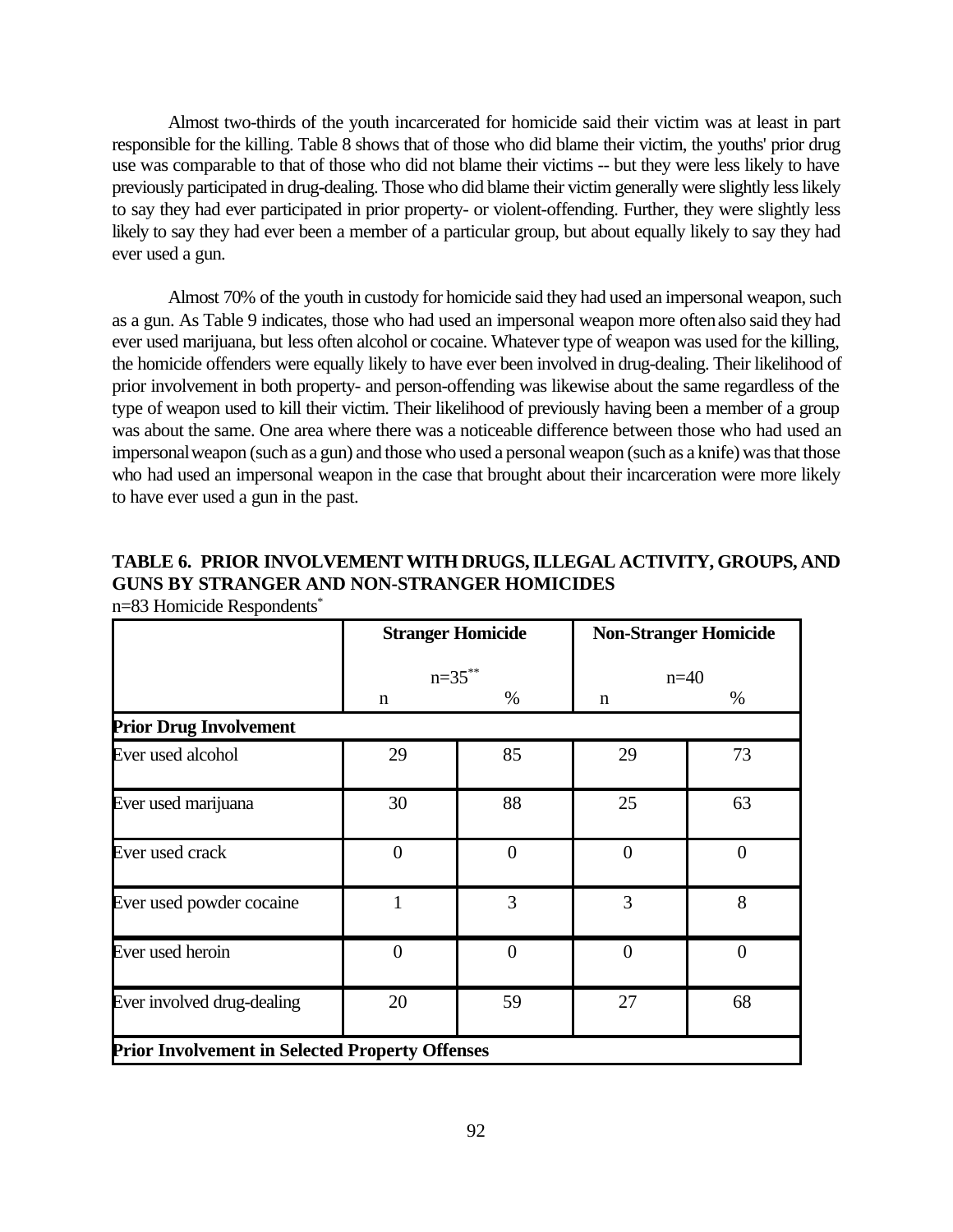| Ever purposely damage<br>property                    | 28     | 82 | 31 | 78 |
|------------------------------------------------------|--------|----|----|----|
| Ever steal \$5-\$100                                 | 23     | 68 | 23 | 56 |
| Ever steal more than \$100                           | 25     | 74 | 26 | 65 |
| <b>Prior Involvement in Selected Person Offenses</b> |        |    |    |    |
| Ever thrown objects, etc.                            | 28     | 82 | 34 | 85 |
| Ever hit someone to hurt them                        | 30     | 88 | 36 | 90 |
| Ever use weapon/force get<br>something               | 24     | 71 | 24 | 60 |
| Ever attack someone to hurt<br>them                  | 21     | 62 | 31 | 78 |
| <b>Prior Involvement with Groups</b>                 |        |    |    |    |
| Ever a member of a particular<br>group               | 24     | 71 | 23 | 56 |
| <b>Prior Involvement with Guns</b>                   |        |    |    |    |
| Ever used a gun                                      | 31 *** | 94 | 36 | 90 |

\* Actual  $N = 75$  due to missing data

\*\*\* Actual  $N = 33$  due to missing data

## **TABLE 7. PRIOR INVOLVEMENT WITH DRUGS, ILLEGAL ACTIVITY, GROUPS, AND GUNS BY ANY DRUG RELATEDNESS (BY TRIPARTITE FRAMEWORK)** n=83 Homicide Respondents

|                               | <b>Any Drug Relatedness in</b><br>Homicide<br>$n=31$ |      | <b>No Drug Relatedness in</b><br>Homicide<br>$n=52^*$ |    |  |  |  |  |
|-------------------------------|------------------------------------------------------|------|-------------------------------------------------------|----|--|--|--|--|
|                               | n                                                    | $\%$ | n                                                     | %  |  |  |  |  |
| <b>Prior Drug Involvement</b> |                                                      |      |                                                       |    |  |  |  |  |
| Ever used alcohol             | 24                                                   | 77   | 41                                                    | 80 |  |  |  |  |
| Ever used marijuana           | 25                                                   | 81   | 37                                                    | 73 |  |  |  |  |
| Ever used crack               |                                                      |      |                                                       |    |  |  |  |  |

<sup>\*\*</sup> Actual  $N = 34$  due to missing data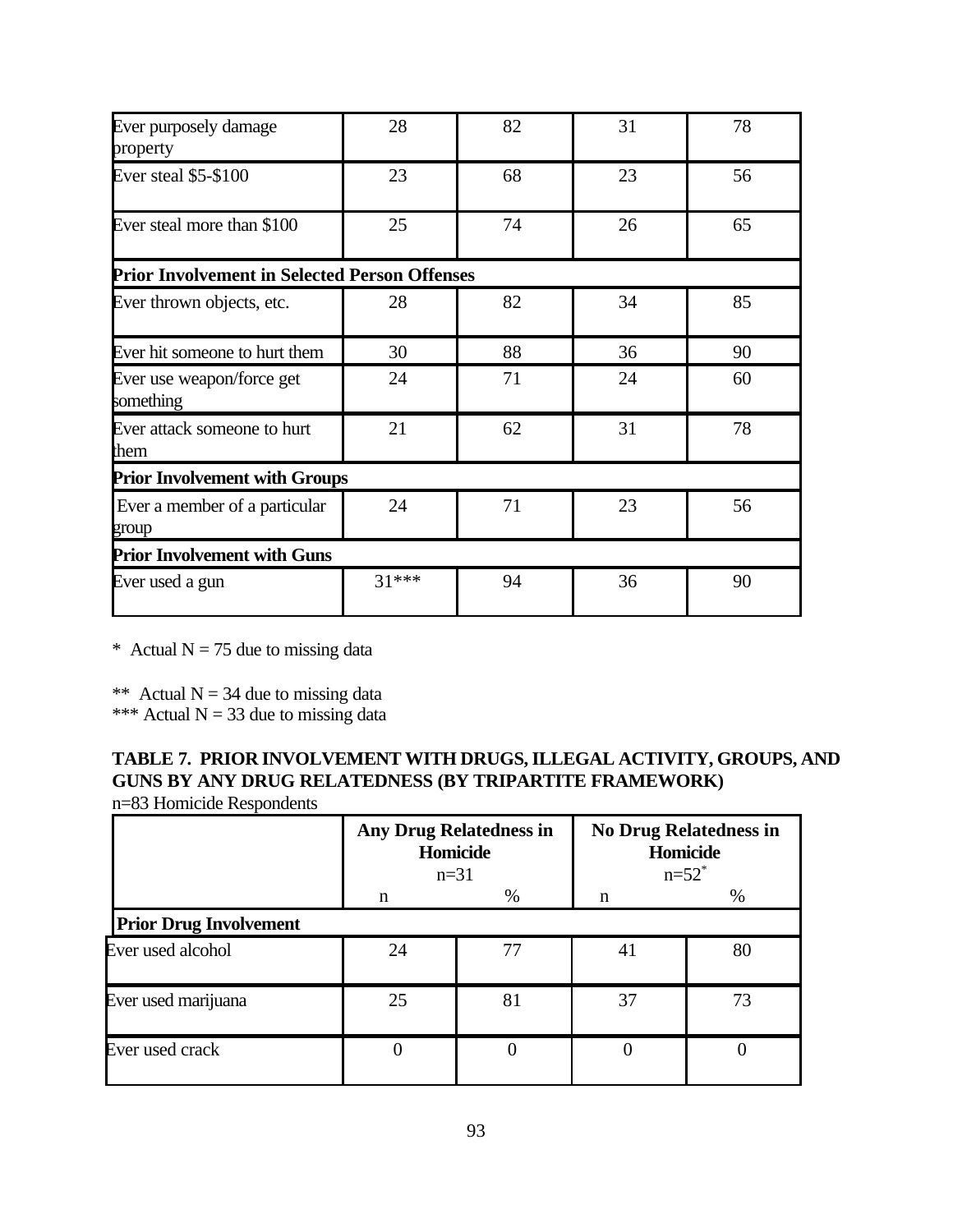| Ever used powder cocaine                               | 3              | 10             | $\mathbf{1}$   | $\overline{2}$ |
|--------------------------------------------------------|----------------|----------------|----------------|----------------|
| Ever used heroin                                       | $\overline{0}$ | $\overline{0}$ | $\overline{0}$ | $\overline{0}$ |
| Ever involved drug-dealing                             | 23             | 74             | 27             | 53             |
| <b>Prior Involvement in Selected Property Offenses</b> |                |                |                |                |
| Ever purposely damage<br>property                      | 27             | 87             | 36             | 71             |
| Ever steal \$5-\$100                                   | 18             | 58             | 31             | 61             |
| Ever steal more than \$100                             | 24             | 77             | 30             | 59             |
| <b>Prior Involvement in Selected Person Offenses</b>   |                |                |                |                |
| Ever thrown objects, etc.                              | 28             | 90             | 41             | 80             |
| Ever hit someone to hurt them                          | 29             | 94             | 44             | 86             |
| Ever use weapon/force get<br>something                 | 22             | 71             | 30             | 59             |
| Ever attack someone to hurt<br>them                    | 24             | 77             | 33             | 65             |
| <b>Prior Involvement with Groups</b>                   |                |                |                |                |
| Ever a member of a particular<br>group                 | 23             | 74             | 28             | 55             |
| <b>Prior Involvement with Guns</b>                     |                |                |                |                |
| Ever used a gun                                        | 29             | 94             | 43             | 88             |

\* Actual Ns range from 49 to 51 due to missing data

# **TABLE 8. PRIOR INVOLVEMENT WITH DRUGS, ILLEGAL ACTIVITY, GROUPS, AND GUNS BY VICTIM PRECIPITATION**

n=83 Homicide Respondents\*

|                               | <b>Victim Precipitated Homicide</b> |   | <b>Not Victim Precipitated</b> |   |
|-------------------------------|-------------------------------------|---|--------------------------------|---|
|                               | $n=51$                              |   | Homicide                       |   |
|                               |                                     | % | $n=23$ **                      |   |
|                               |                                     |   |                                | % |
| <b>Prior Drug Involvement</b> |                                     |   |                                |   |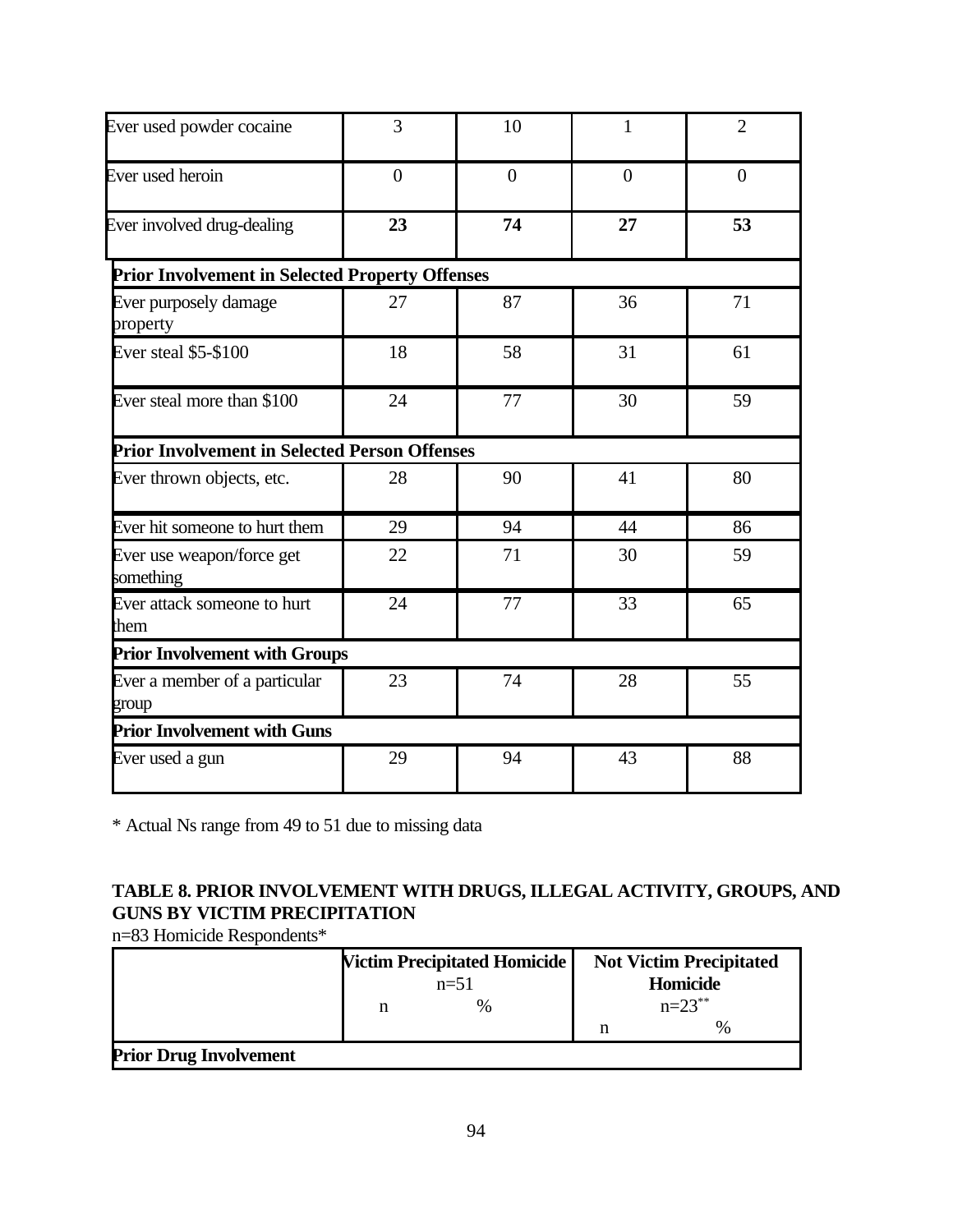| Ever used alcohol                                      | 41             | 80               | 17               | 77             |
|--------------------------------------------------------|----------------|------------------|------------------|----------------|
| Ever used marijuana                                    | 39             | 77               | 16               | 73             |
| Ever used crack                                        | $\overline{0}$ | $\boldsymbol{0}$ | $\boldsymbol{0}$ | $\overline{0}$ |
| Ever used powder cocaine                               | 3              | 6                | $\mathbf{1}$     | 5              |
| Ever used heroin                                       | $\overline{0}$ | $\boldsymbol{0}$ | $\boldsymbol{0}$ | $\overline{0}$ |
| Ever involved drug-dealing                             | 28             | 55               | 17               | 77             |
| <b>Prior Involvement in Selected Property Offenses</b> |                |                  |                  |                |
| Ever purposely damage<br>property                      | 40             | 78               | 19               | 86             |
| Ever steal \$5-\$100                                   | 29             | 57               | 15               | 68             |
| Ever steal more than \$100                             | 33             | 65               | 16               | 73             |
| <b>Prior Involvement in Selected Person Offenses</b>   |                |                  |                  |                |
| Ever thrown objects, etc.                              | 44             | 86               | 18               | 82             |
| Ever hit someone to hurt them                          | 45             | 88               | 22               | 100            |
| Ever use weapon/force get<br>something                 | 31             | 61               | 16               | 73             |
| Ever attack someone to hurt<br>them                    | 36             | 71               | 17               | 77             |
| <b>Prior Involvement with Groups</b>                   |                |                  |                  |                |
| Ever a member of a particular<br>group                 | 29             | 57               | 15               | 68             |
| <b>Prior Involvement with Guns</b>                     |                |                  |                  |                |
| Ever used a gun                                        | 48             | 94               | 19               | 91             |

\* Actual N = 74 due to missing data.

\*\* Actual Ns range from 21 to 22 due to missing data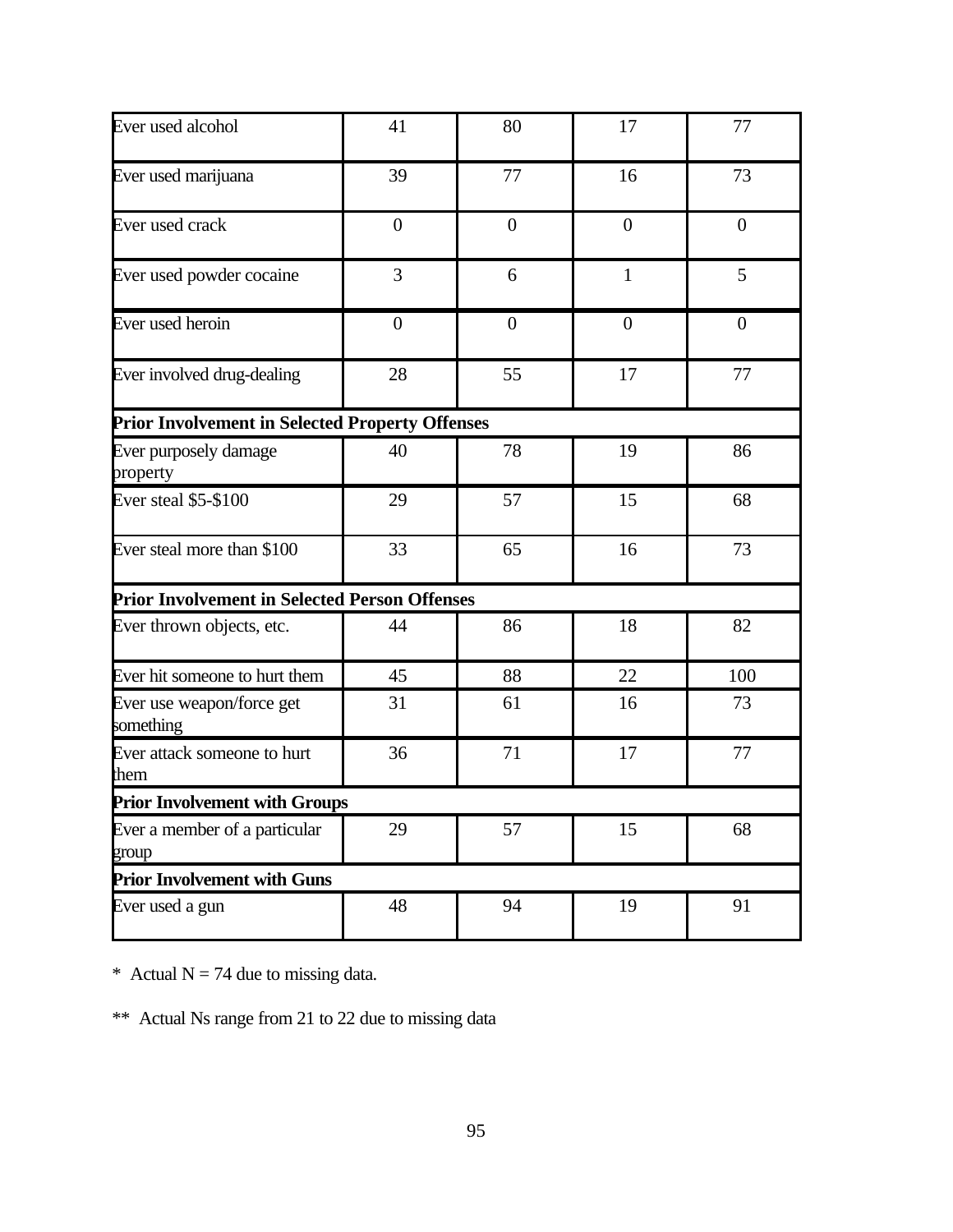# **TABLE 9. PRIOR INVOLVEMENT WITH DRUGS, ILLEGAL ACTIVITY, GROUPS, AND GUNS BY WEAPON TYPE**

n=83 Homicide Respondents\*

|                                                        | <b>Used Impersonal Weapon</b><br>$n=56$ ** |                | <b>Used No Weapon or</b><br><b>Personal Weapon</b> |                |
|--------------------------------------------------------|--------------------------------------------|----------------|----------------------------------------------------|----------------|
|                                                        | $\mathbf n$                                | %              |                                                    | $n = 25$       |
|                                                        |                                            |                | n                                                  | $\%$           |
| <b>Prior Drug Involvement</b>                          |                                            |                |                                                    |                |
| Ever used alcohol                                      | 42                                         | 76             | 21                                                 | 84             |
| Ever used marijuana                                    | 44                                         | 80             | 16                                                 | 64             |
| Ever used crack                                        | $\mathbf{0}$                               | $\overline{0}$ | $\overline{0}$                                     | $\overline{0}$ |
| Ever used powder cocaine                               | $\overline{2}$                             | $\overline{4}$ | $\overline{2}$                                     | 8              |
| Ever used heroin                                       | $\boldsymbol{0}$                           | $\overline{0}$ | $\overline{0}$                                     | $\overline{0}$ |
| Ever involved drug-dealing                             | 34                                         | 62             | 15                                                 | 60             |
| <b>Prior Involvement in Selected Property Offenses</b> |                                            |                |                                                    |                |
| Ever purposely damage<br>property                      | 44                                         | 80             | 18                                                 | 72             |
| Ever steal \$5-\$100                                   | 33                                         | 60             | 14                                                 | 56             |
| Ever steal more than \$100                             | 38                                         | 69             | 16                                                 | 64             |
| <b>Prior Involvement in Selected Person Offenses</b>   |                                            |                |                                                    |                |
| Ever thrown objects, etc.                              | 48                                         | 87             | 19                                                 | 76             |
| Ever hit someone to hurt them                          | 50                                         | 91             | 21                                                 | 84             |
| Ever use weapon/force get<br>something                 | 37                                         | 67             | 15                                                 | 60             |
| Ever attack someone to hurt<br>them                    | 40                                         | 73             | 17                                                 | 68             |
| <b>Prior Involvement with Groups</b>                   |                                            |                |                                                    |                |
| Ever a member of a particular<br>group                 | 33                                         | 60             | 17                                                 | 68             |
| <b>Prior Involvement with Guns</b>                     |                                            |                |                                                    |                |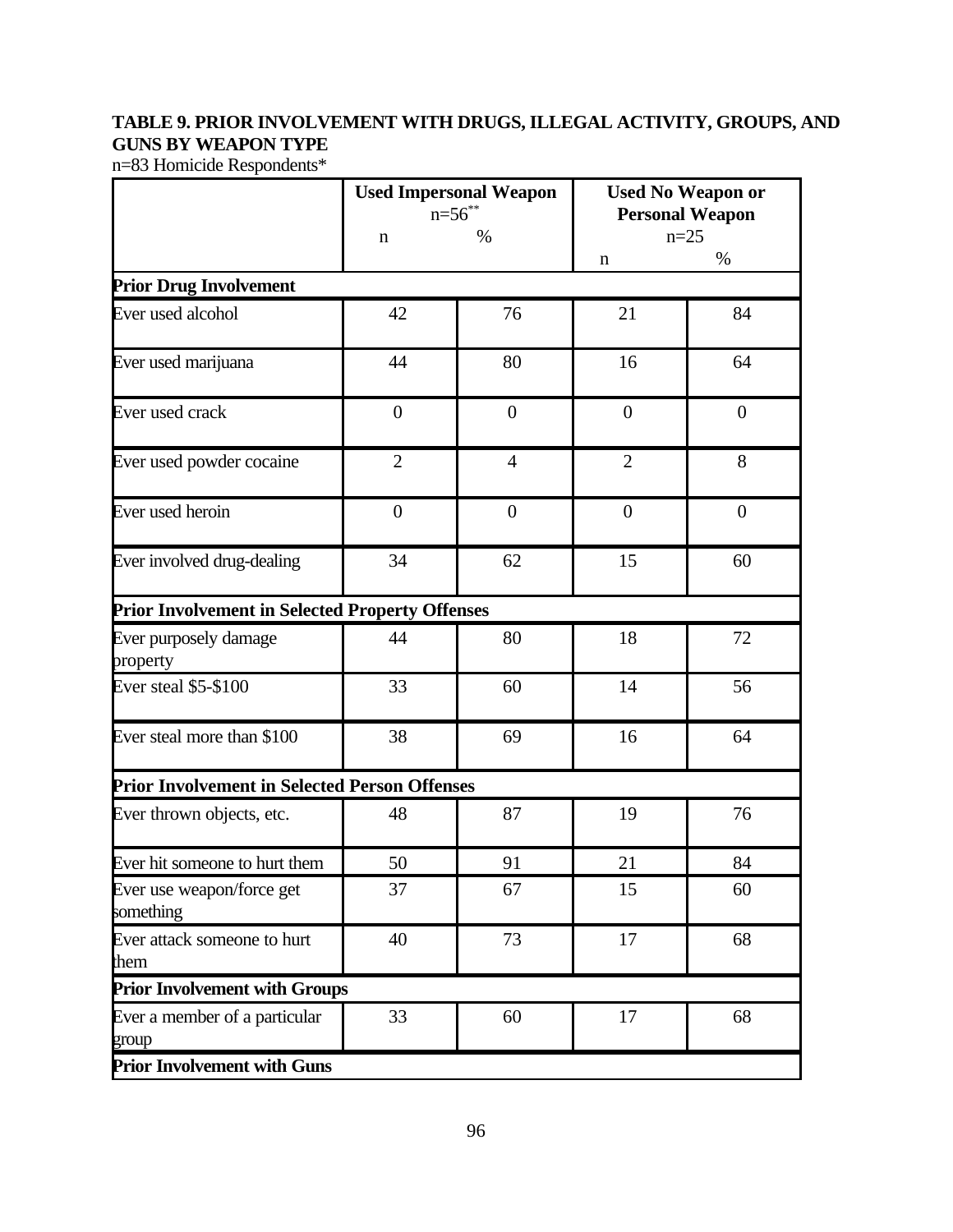| Ever used a gun |  | ∼ |  |
|-----------------|--|---|--|
|                 |  |   |  |

\*Actual  $N = 81$  due to missing data

\*\* Actual  $N = 55$  due to missing data.

#### **CONCLUSION**

For this analysis, a comparison was made between the prior experience of youth incarcerated for homicide to that of youth in custody for other types of violent offending. In terms of prior experience with drugs, illegal activity, peer groups, and guns, young homicide offenders were not a particularly distinctive category of violent offender. What was remarkable, though not necessarily surprising, was the great extent to which all of the youth in the sample reported prior involvement with drug-using and dealing, crime and violence, groups engaged in a variety of deviant and violent activity, and guns. Arguably, among young violent offenders, homicide may be just one type of violent offending.

Whether or not youth that commit homicide are distinguishable from other violent offenders, homicide is a distinctive phenomenon. Still, it is not a monolithic phenomenon. Given that homicide can take a variety of forms, youth specifically incarcerated for homicide were also examined for differences in prior experience relative to the characteristics of the homicide event that resulted in their custodial status. That is, differences that might have been masked were explored by comparing all homicide offenders to other violent offenders. A few differences were observed. As compared to youth in custody for killing a stranger, youth incarcerated for killing someone they knew reported more prior drug-dealing though less drug use, more prior offending against people and less against property, and less prior participation in groups. Compared to those who killed someone in a drug-related incident, those who killed in incidents that were not related to drugs reported less prior experience with drug-dealing, less prior offending against people, more prior experience with groups, and more prior experience with guns. Those who said their victim precipitated the killing compared to those who did not blame the victim reported more prior involvement with drug-dealing, more prior involvement in prior property- and person-offending, and more prior involvement with groups. Finally, in comparison to those who had used an impersonal weapon, such as a gun, those who had used an impersonal weapon reported more prior marijuana use and less prior experience with guns.

## **REFERENCES**

- Allen-Hagen, B., Sickmund, M., & Snyder, H.N. (1994). *Juveniles and violence: Juvenile offending and victimization. Fact sheet #19.* Washington, DC: Office of Juvenile Justice and Delinquency Prevention.
- Blumstein, A. (1995, August). Violence by young people: Why the deadly nexus? *National Institute of Justice Journal*, 2-9). Washington, DC: U.S. Department of Justice.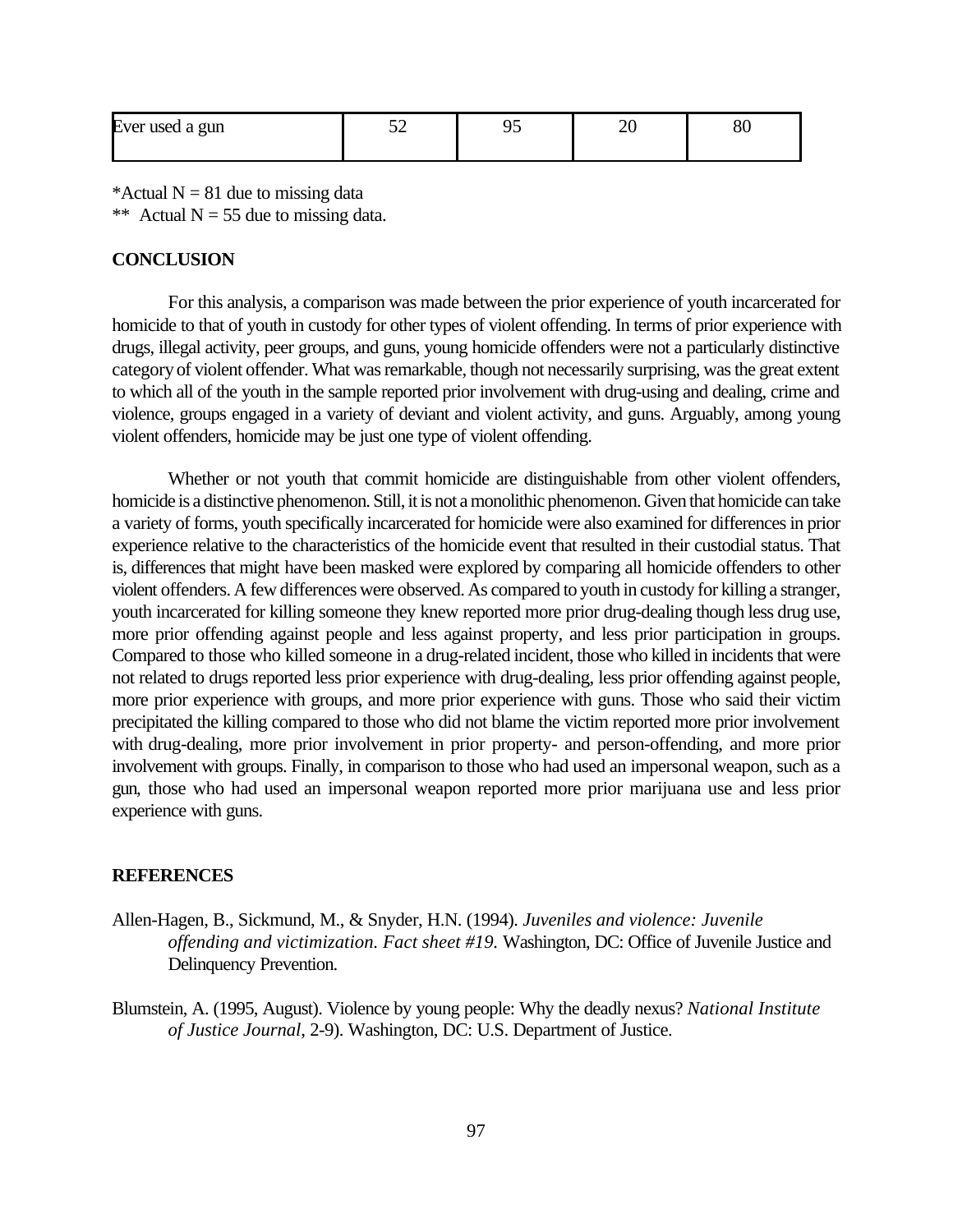- Bureau of Justice Statistics. (1994). *Criminal victimization in the United States: 1972-92 trends -- A national crime victimization survey report*. Washington, DC: U.S. Department of Justice.
- Busch, K.G., Zagar, R., Hughes, J.R., Arbit, J., & Bussell, R.E. (1990). Adolescents who kill. *Journal of Clinical Psychology, 46,* 472-84.
- Coordinating Council on Juvenile Justice and Delinquency Prevention. (1996). *Combating violence and delinquency: The National Juvenile Justice Action Plan -- Summary*. Washington, DC: U.S. Department of Justice.
- Cornell, D.G. (1993). Juvenile homicide: A growing national problem. *Behavioral Sciences and the Law,11,* 389-96.
- Elliott, D.S. (1994). *Youth violence: An overview.* F-693. Boulder, CO: Center for the Study and Prevention of Violence.
- Elliott, D.S., Huizinga, D., & Ageton, S.S. (1985). *Explaining delinquency and drug use*. Beverly Hills, CA: Sage.
- Elliott, D.S., Huizinga, D., & Menard, S. (1989). *Multiple problem youth: Delinquency, substance abuse, and mental health problems*. New York: Springer-Verlag.
- Federal Bureau of Investigation. (1998). *Crime in the United States, 1997 -- Uniform Crime Reports*. Washington, DC: U.S. Department of Justice.
- Heide, K. (1996). Why kids keep killing: The correlates, causes and challenge of juvenile homicide. *Stanford Law and Policy Review, 7,* 43-48.
- Malmquist, C.P. (1990). Depression in homicidal adolescents. *Bulletin of the American Academy of Psychiatry and the Law, 18,* 23-35.
- Rand, M. (1998). *Criminal victimization 1997 -- Changes in 1996-97 with trends 1993-1997*. Bureau of Justice Statistics. Washington, DC: U.S. Department of Justice.
- Roth, J.A. (1994, December). *Firearms and violence. National Institute of Justice Research in Brief*. Washington, DC: U.S. Department of Justice.
- Snyder, H.N. (1994). *Are juveniles driving the violent crime trends? Fact Sheet #16*. Washington, DC: Office of Juvenile Justice and Delinquency Prevention.
- Snyder, H.N., & Sickmund, M. (1995). *Juvenile Offenders and Victims: A National Report*. Washington, DC: U.S. Department of Justice.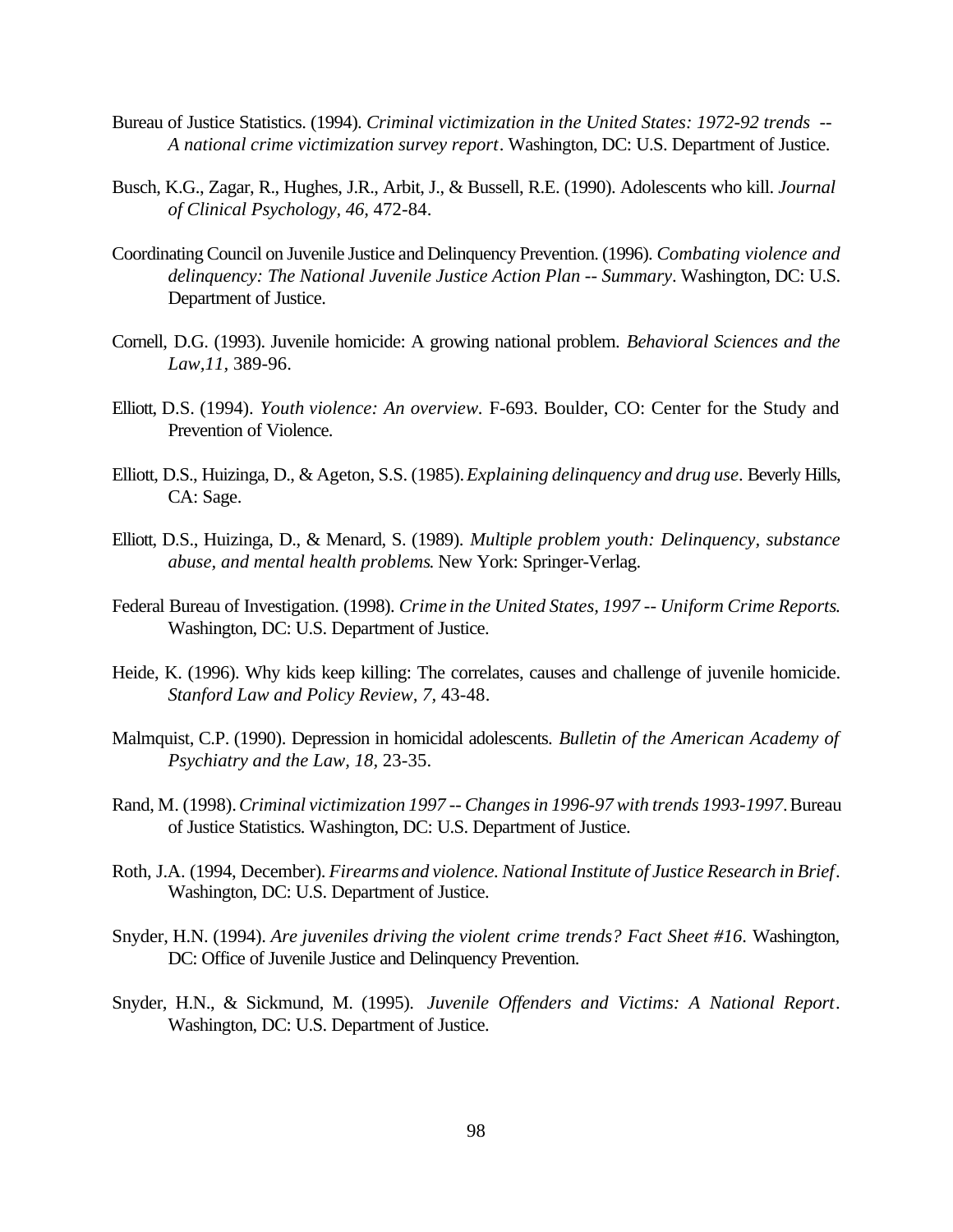## **THE NATURE OF EXPRESSIVENESS AND INSTRUMENTALITY IN HOMICIDE AND ITS IMPLICATIONS FOR OFFENDER PROFILING**

C. Gabrielle Salfati, Centre for Investigative Psychology, Eleanor Rathbone Building, University of Liverpool, Liverpool L69 7ZA, England

#### **ABSTRACT**

Most of the longitudinal literature on aggression shows that there are thematic consistencies and patterns between earlier and later life characteristics. There have also been some early indications that these characteristics can be linked to the different ways offenders commit their crimes (e.g., Canter & Heritage, 1990; Davies, Wittebrod, & Jackson, 1997; Salfati & Canter, 1999). The present study aimed to investigate and evaluate the hypothesis that consistencies would be found in the way offenders act during homicide. This would be evident in homicide crime scenes being classifiable into separate thematic "types." These consistencies, it was hypothesized, would not only be specific to the homicide situation, but would also reflect general interpersonal strategies that would be mirrored in an offender's general past in terms of their previous relationship with the victim, their previous criminal record, their age and their experience. These consistencies, in turn, would form the scientific base for offender profiling -- linking the way an offender acts at the crime scene with the type of person who may be responsible for those actions.

#### **CLASSIFYING HOMICIDE CRIME-SCENE ACTIONS**

#### **Methodology**

The study sample consisted of 247 (1 victim/1 offender) concluded British homicide files from the 1970s to the early 1990s (Salfati,1998). These were content analyzed, and analyzed using the multidimensional scaling analysis of Smallest Space Analysis (SSA) (Lingoes, 1973).

SSA allows a test of hypotheses concerning the co-occurrence of every variable with every other variable. In essence the null hypothesis is that the variables have no clear relationship to each other. SSA is a non-metric multidimensional scaling procedure based upon the assumption that the underlying structure, or system of behavior, will most readily be appreciated if the relationship between every variable and every other variable is examined.

Initially, association coefficients between all variables are computed. It is these coefficients that are used to form a spatial representation of items with points representing variables. The more often variables co-occur during homicide, the closer will be the points representing those variables in the SSA space. The pattern of points (regions) can hence be examined and thematic structures delineated.

The hypotheses of this study are built on the assumption that actions with similar underlying themes will be more likely to co-occur than those which imply different themes. These similarly themed actions will co-occur in the same region of the plot.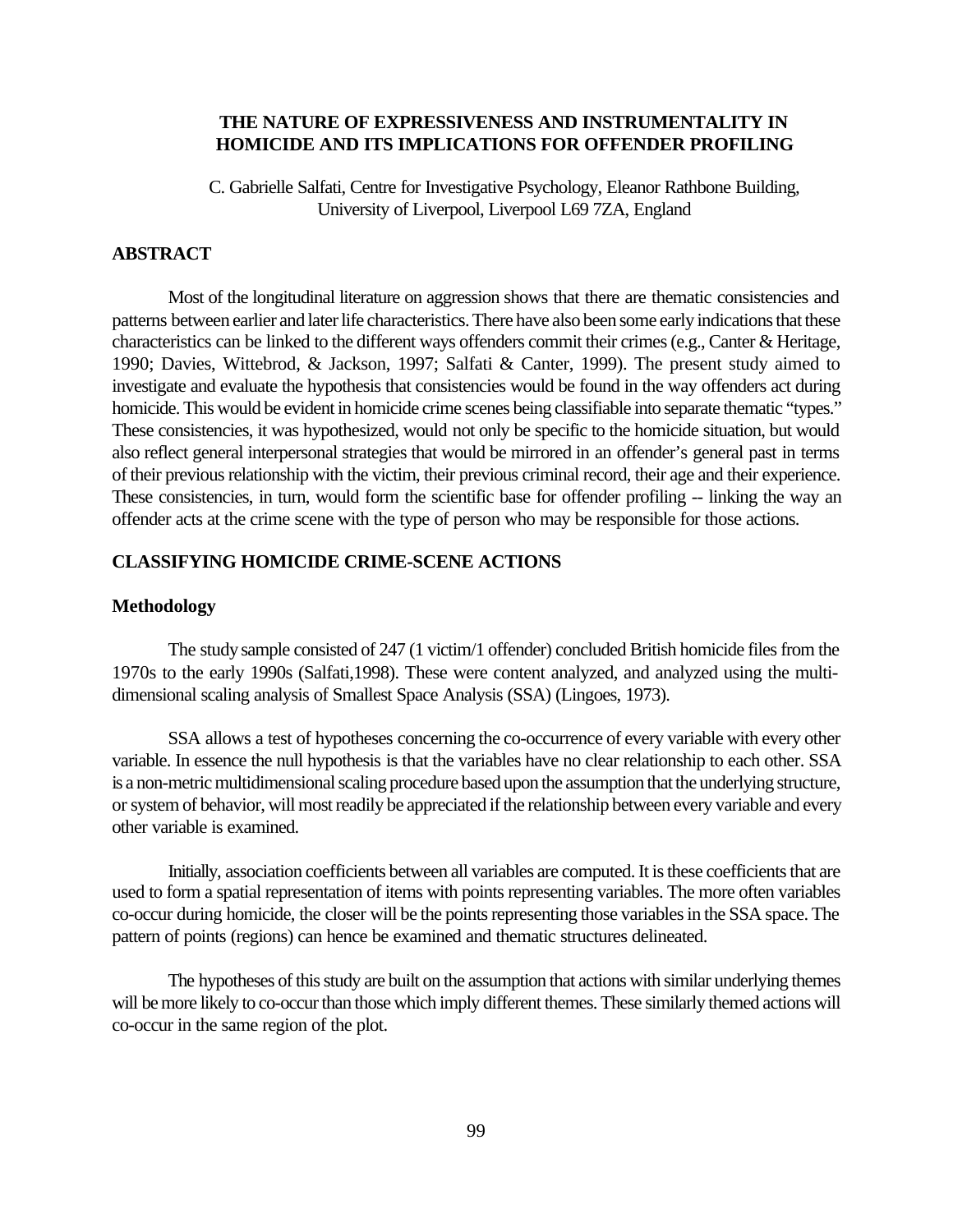### **Results**

The results showed that the sample of homicide crime scenes could be differentiated in terms of the Expressive and Instrumental role the victim has to the offender. (Original SSA analysis plots have not been included here, but can be obtained by contacting the author.)

Behaviors in the Expressive theme comprised of behaviors centered on the victim as a specific person. Behaviors in the Instrumental theme were thematically distinct from the behaviors that fell into the Expressive theme, as they were being carried out more in terms of the consequences they had for the offender. Here the offender treated the victim as an object, or a hindrance to their ulterior motive, which looked to be either sexual or material gain. $<sup>1</sup>$ </sup>

## **Expressive Acts**

The victim sustained injuries (stabbing and gunshot wounds) to the torso, head, and/or limbs -- very often to a combination of these body parts, suggesting an extreme physical attack (see Table 1)*.* Further, offenders who injured the limbs of victims (usually described as defense wounds) could be said to have been so directed in their frenzied attack that they would continue attacking despite the fact that victims would use their hands and arms to defend or protect themselves. Indeed, bringing a weapon to the scene suggests that the offender may have been anticipating a confrontation with the victim, and/or had previous experience relating to violent confrontations. After the murder, the offender in many cases transported the body away from the scene of the crime and/or hid the body.

All of these behaviors, when examined collectively, are suggestive of actions centered on offenders' needs to separate themselves from their victims, and the places of their crimes, as these elements might aid in their identification as the killer. Each of these behaviors suggests a prior relationship between the two parties, or at least that the offender knew the victim to some extent. The lack of forensic evidence at the scene further points to offenders who need to remove evidence that can link them to the victim, which in turn may indicate that they may not have been strangers.

The more infrequent behaviors such as suffocating, drugging or poisoning, and/or blindfolding the victim are all indirect ways of dealing with a victim. Blindfolding will allow the offender to depersonalize the victim to a certain extent so that he may complete the crime. It may also be an attempt to psychologically depersonalize the victim. Suffocating or drugging/poisoning may be seen as indirect ways of killing someone to whom the offender may be too emotionally attached. Indeed, these methods of killing may indicate very weak victims, such as children and the elderly.

 $11$ Please note that there were a number of behaviors that occurred in the majority (50% and above) of all the cases, and were thus not used to discriminate between cases. These behaviors included the victim's face not having been hidden at the crime scene (88%), the victim being found at the same crime scene where she had been killed (79%), the victim having been found where she fell (61%), and the offender inflicting multiple wounds to the victim (52%).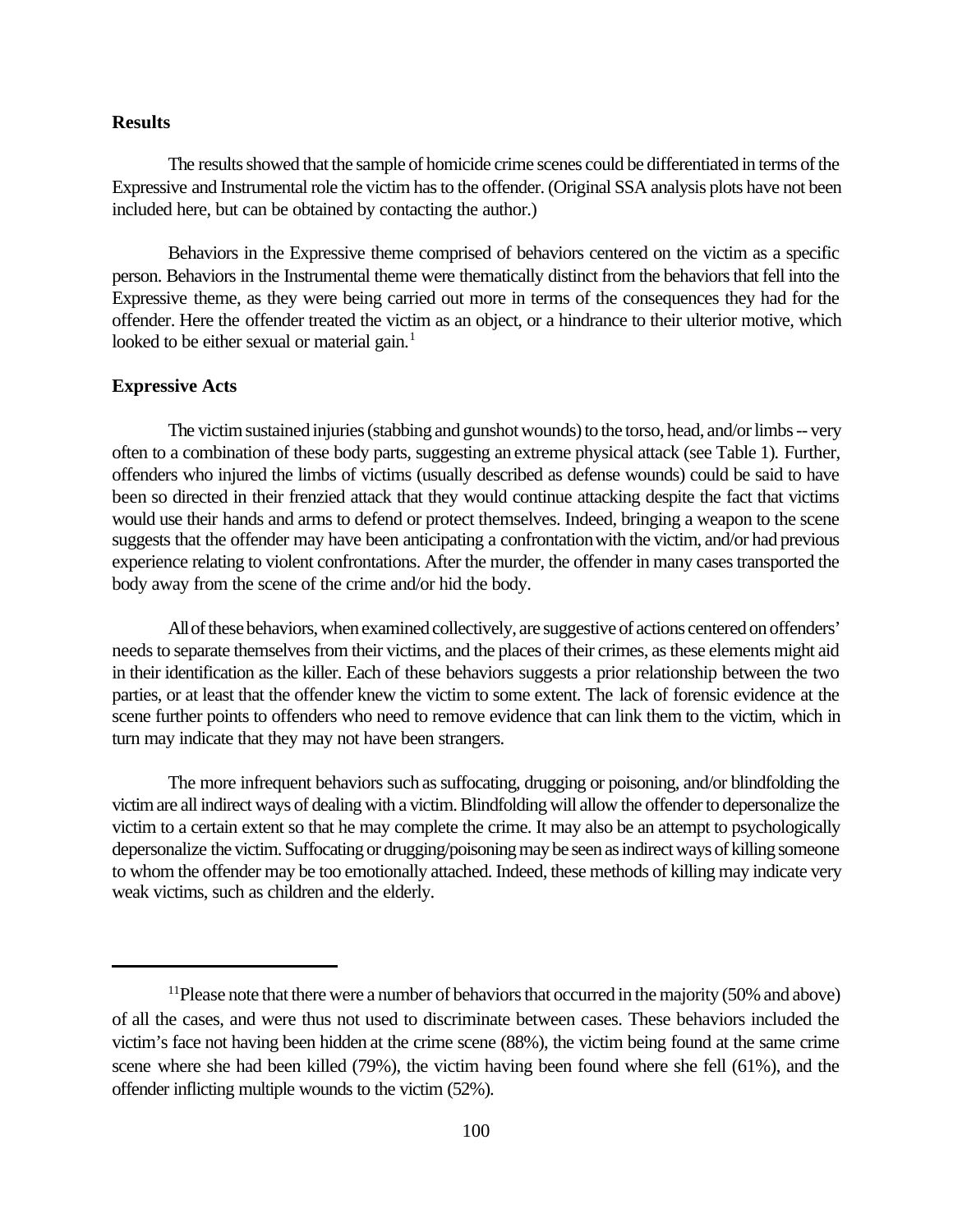# **TABLE 1: EXPRESSIVE CRIME-SCENE ACTIONS**

| <b>Percentage</b><br><b>Occurrence</b> |  |  |  |
|----------------------------------------|--|--|--|
| Expressive<br>Crime                    |  |  |  |
| Scene Actions                          |  |  |  |
| 30-50% Face Wounds                     |  |  |  |
| <b>Head Wounds</b>                     |  |  |  |
| Torso Wounds                           |  |  |  |
| Stab Wounds                            |  |  |  |
| Multiple Wounds                        |  |  |  |
| Distributed across Body                |  |  |  |
| Offender Forensically                  |  |  |  |
| vare                                   |  |  |  |

10-30% Wounds to Limbs Weapon Brought to Scene Blunt Instrument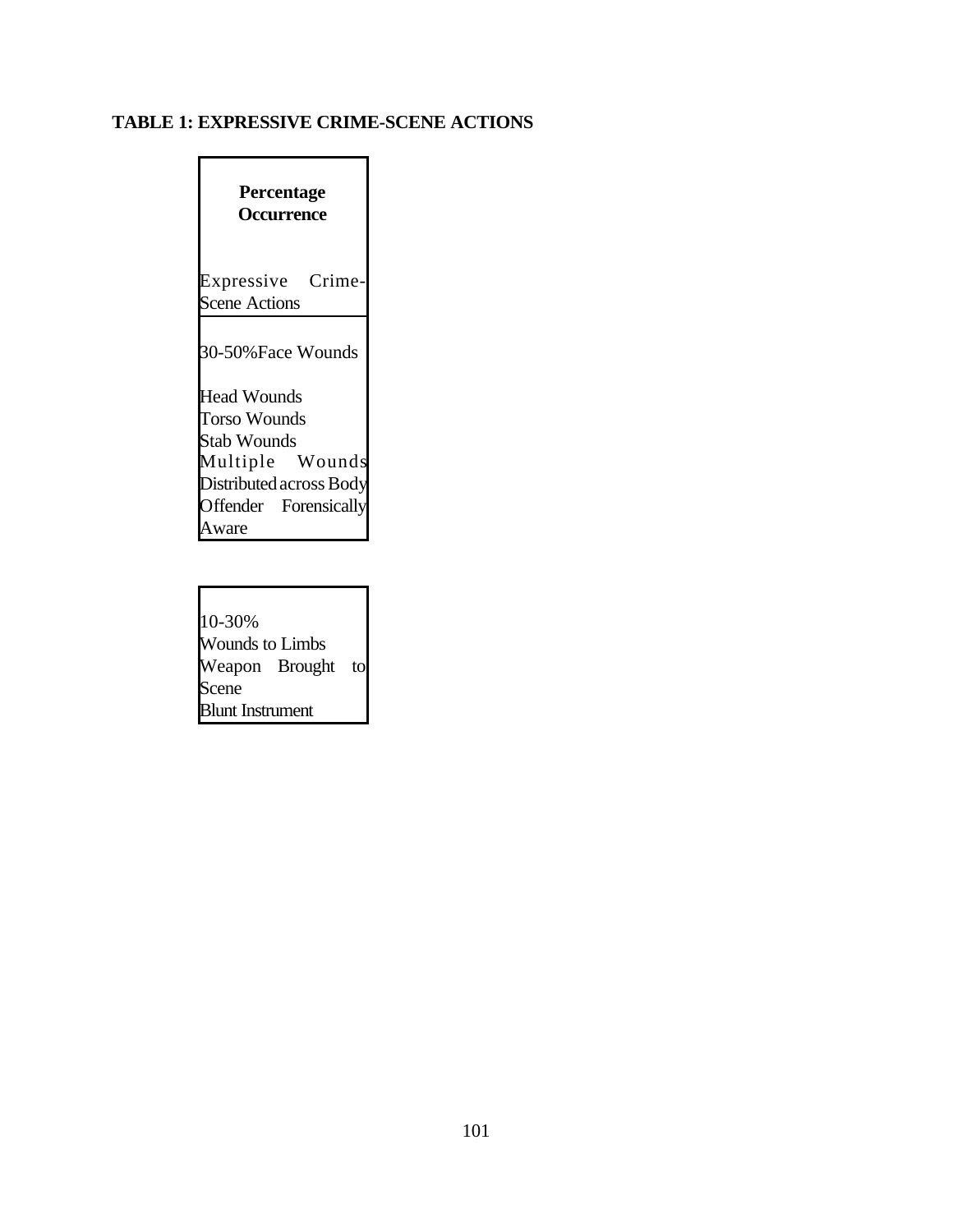| Less than 10%                          |              |   |  |  |  |
|----------------------------------------|--------------|---|--|--|--|
| <b>Victim Shot</b>                     |              |   |  |  |  |
| Victim Bound                           |              |   |  |  |  |
| Victim Blindfolded                     |              |   |  |  |  |
| Victim Suffocated                      |              |   |  |  |  |
| V<br>$\mathbf{i}$<br>t<br>$\mathbf{c}$ | $\mathbf{i}$ | m |  |  |  |
| Drugged/Poisoned                       |              |   |  |  |  |
| <b>Body of Victim Hidden</b>           |              |   |  |  |  |
| <b>Body of Victim Moved</b>            |              |   |  |  |  |
| from Original Crime                    |              |   |  |  |  |
| Scene                                  |              |   |  |  |  |
| <b>Body of Victim Found</b>            |              |   |  |  |  |
| in Water                               |              |   |  |  |  |
| Property Stolen                        |              |   |  |  |  |
| (identifiable)                         |              |   |  |  |  |

## **Instrumental Acts**

Actions in this theme suggested that behaviors at the crime scene were not singularly directed at the victim as a person. Rather, the actions were part of a larger theme wherein the offender used the victim to further attain an ulterior aim such as sex or money. The offender in many cases did not come prepared for a personal confrontation, so the victim was attacked manually (strangling, hitting, and kicking) and/or the weapon used was taken from the scene (see Table 2).

Where property was stolen, it was of financial value. This could indicate that the offender decided to steal from the victim after the homicide took place, and so turned the crime into something much more financially profitable. Or the offender may have had an ulterior motive for the homicide such as burglary. Indeed, it may be that a sub-section of these crimes are what the police term "burglaries gone wrong."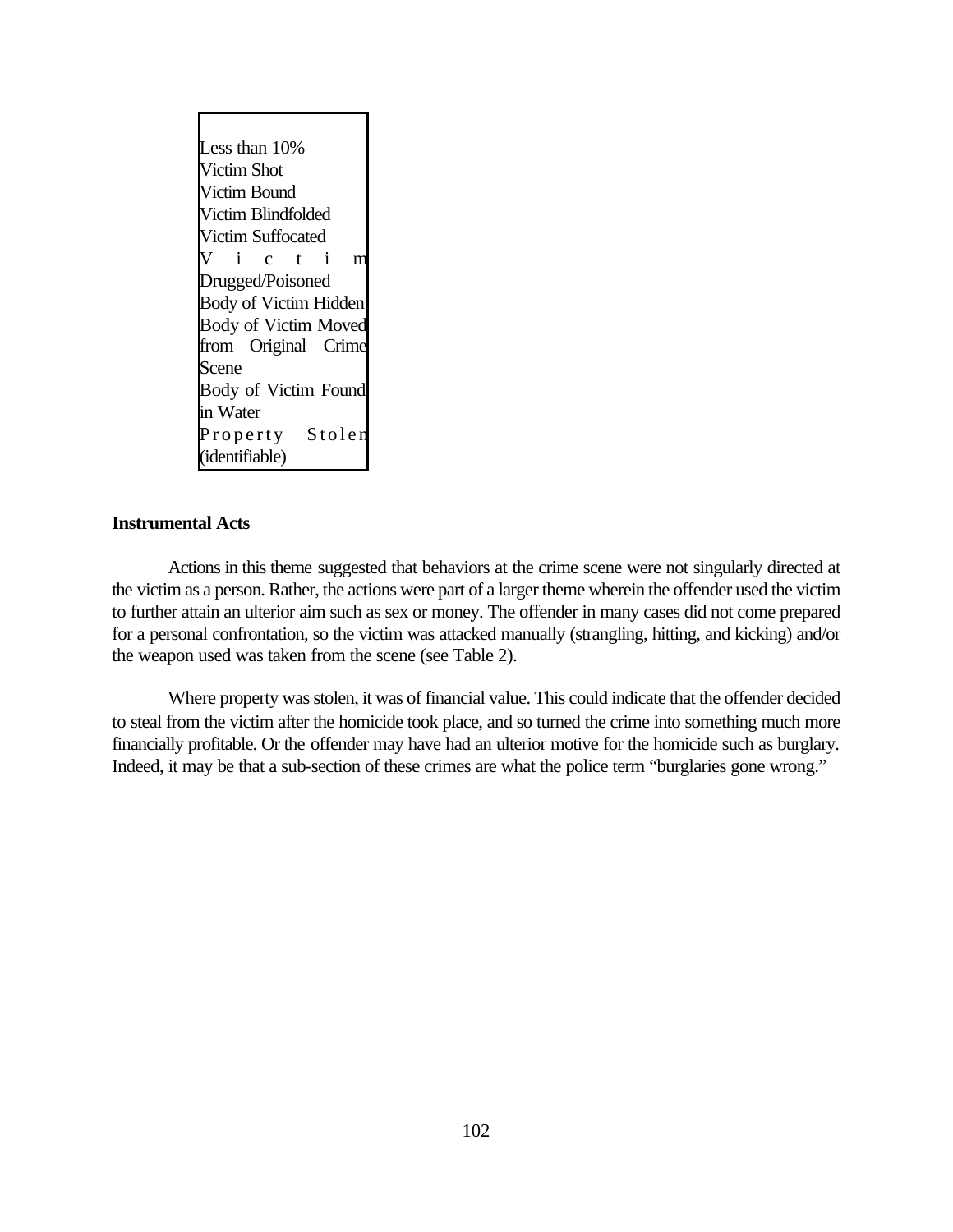## **TABLE 2: INSTRUMENTAL CRIME-SCENE ACTIONS**

| Percentage Occurrence<br><b>Instrumental Crime-Scene Actions</b> |                                                                                                                                                                                                              |
|------------------------------------------------------------------|--------------------------------------------------------------------------------------------------------------------------------------------------------------------------------------------------------------|
| 30-50%                                                           | <b>Neck Wounds</b><br>Manual Wounding<br>Weapon from the Scene Used                                                                                                                                          |
| 10-30%                                                           | Property Stolen (not identifiable)<br>Property Stolen (of value)<br>Victim found Partially Undressed<br><b>Sexual Activity at Crime Scene</b>                                                                |
| Less than 10%                                                    | <b>Anal Penetration</b><br>Vaginal Penetration<br>Foreign Object Used to Penetrate<br>Victim Clothing Damaged<br>Victim found Naked<br><b>Body of Victim Found Covered</b><br>Arson Committed at Crime Scene |

Low frequency behaviors defining part of the Instrumental crime-scene theme included a sexual subset. When taken together, these behaviors -- consisting of the offender penetrating the victim anally, vaginally, or with a foreign object; leaving other sexual evidence (e.g., semen); damaging the victim's clothing; and leaving the victim partially undressed or naked -- suggested a behavioral theme where the offender regarded the victim not as a person with whom he was having a personal interaction, but as an object ultimately to be used for his own gain.

In some cases, victims were found covered by a blanket or something similar inside their own homes. This behavior is thematically distinct from the Expressive behavior of "hiding" the body, in that it is more suggestive of a gesture of shame -- implying that the action of murdering or raping the victim did not fit his personal narrative of a "thieving" criminal. For this same reason, it may be that the offender in some cases sets fire to either (or both) the body and the scene.

#### **Summary of Classification of Crime-Scene Actions**

Fesbach (1964), Toch (1969), and Cornell et al. (1996), distinguished between Expressive and Instrumental aggression, specifying that the goal of the first kind was to make the victim, or the actual person, suffer, whereas the second kind was centered on attaining an ulterior goal such as the acquisition of material goods. On distinguishing between aggressive acts, these authors have described the event, and defined it as fitting a certain crime such as theft, robbery, or homicide. The present analysis of homicide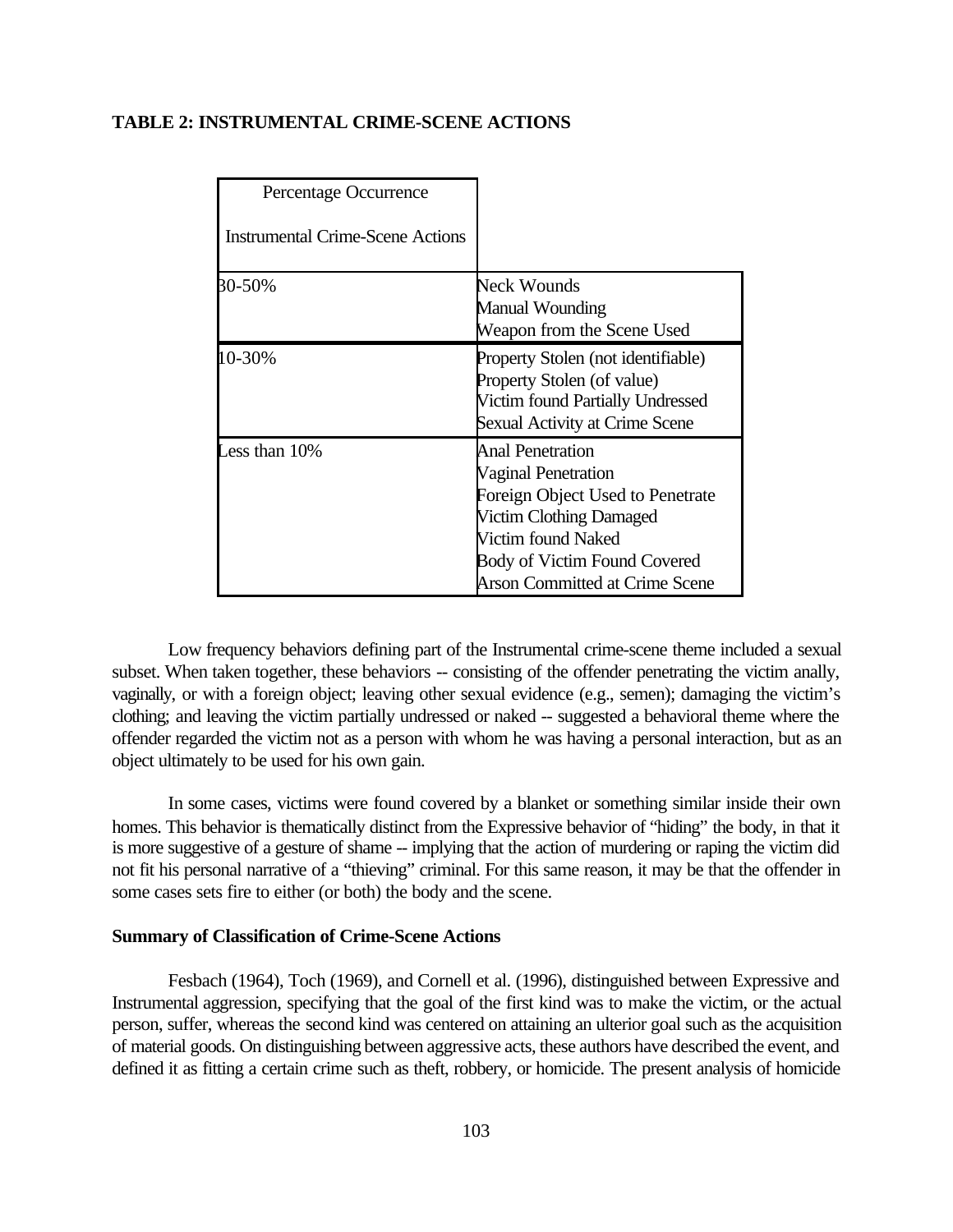crime-scene behaviors has shown that not only can Expressiveness and Instrumentality be evidenced in the *actual actions* by the offender at the crime scene, but these themes can also be distinguished *between* these actions *within* the crime of homicide.

The present study -- through the analysis of the co-occurrences of the actual behaviors used by offenders at homicide crime scenes -- has focused on the behavioral components which make up different themes of homicide such as Expressive and Instrumental crime scenes. Taken singularly and out of context of the other behaviors, these components suggest that there are certain behaviors that could be interpreted differently. However, by interpreting the actual meaning of these behaviors in relation to other behaviors with which they co-occur, the thematic meaning of not only the behavior, but also of each of the two subgroups (Expressive and Instrumental), procures a more subtle definition than has been previously suggested.

Co-occurring with other behaviors within the Expressive theme of homicide crime-scene actions were the behaviors of "transporting the victim away from the crime scene" and "hiding the victim" outside. Considered individually, these two behaviors in particular have previously been thought to identify offenders who are "organized" (Ressler, Burgess, & Douglas, 1988), and "cold-blooded," and as such "Instrumental" in nature. However, when the occurrence of these behaviors is interpreted *within the context* of other behaviors that co-occur in the same cases, it can be seen that they tend to co-occur with behaviors which are Expressive and person-oriented in nature. Transporting victims and hiding them thus can be understood as actions which *are* organized and more specific, but which are so *because* of the victims involved. Because the offender knows the victim, or because the offender can be associated with the victim or the actual crime scene (e.g., the home of the victim or the offender), there is a need to remove the victim from the crime scene and hide her to avoid detection. Again, it is the importance of the victim, and the relationship between the offender and the victim, which are important in these Expressive homicides, and which define the actions which are carried out within them.

In the same way as certain Expressive behavior, taken out of context, can have an Instrumental interpretation, there were certain Instrumental behaviors which -- taken out of context of the other behaviors with which they co-occurred -- could be interpreted as having a dominantly Expressive meaning. These particular behaviors dealt with the sexual component of the homicides. Here offenders violated their victims by sexually assaulting them and invading them physically. However, when understood in the context of other co-occurring Instrumental actions, the theme of these sexual actions was in line with the offender "stealing" from the victim such things as sex and property. Although the actual victim was violated in these cases, in many of them, it wasn't the actual *person* who was targeted for the ulterior motivation of sexual gratification.

The behavioral components of Expressive and Instrumental homicides can thus be understood through a more subtle analysis and interpretation than has been put forward. Consequently, "Expressiveness" and "Instrumentality" are reinterpreted to be not only more behaviorally subtle but also more thematically specific.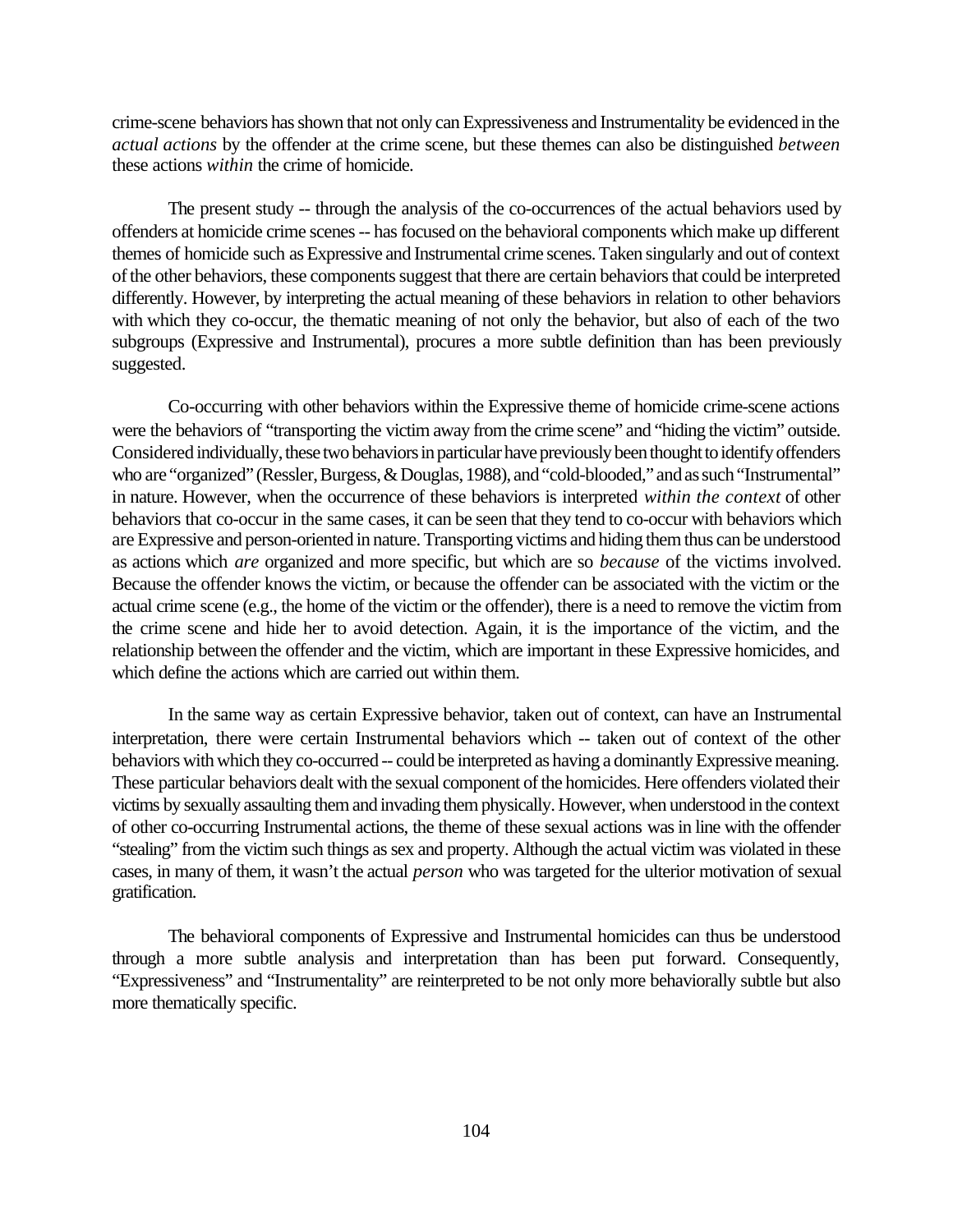# **EXPRESSIVE AND INSTRUMENTAL THEMES OF OFFENDER BACKGROUND CHARACTERISTICS**

The results further indicated that the backgrounds of the offenders could similarly be classified as Expressive or Instrumental. $<sup>1</sup>$ </sup>

The analysis suggested the same 2-way thematic split (Expressive/Instrumental) of the manner in which the offender had previously dealt with situations and people. The behaviors in the Instrumental theme consisted of characteristics reflecting how the offender had previously dealt with situations and things, with particular reference to their previous criminal activity. Characteristics in the Expressive theme, on the other hand, were thematically very distinct from the characteristics which fell into the Instrumental theme - reflecting specifically how the offender had previously dealt with intimate relationships, and how the relationship with the victim was significant.

## **Expressive Background Characteristics**

Characteristics which co-occurred in this theme related thematically to personal relationships and emotional issues. The relationship the offender had with the victim is paramount to the structure of this theme. Here, the offender who kills a partner or an ex-partner can be seen to often have other thematically consistent characteristics in their background. These characteristics include the offenders previously having sexually/physically abused their partners, killed blood relatives, and had pre-existing psychological and psychiatric problems. Killing relatives is often considered "mad" or "psychologically unstable" in the literature due to the illogical act of killing close kin in whom many sociobiological resources have been invested (Daly & Wilson, 1988).

# **TABLE 3: EXPRESSIVE OFFENDER CHARACTERISTICS**

| Percentage Range                           |                                                       |
|--------------------------------------------|-------------------------------------------------------|
| <b>Expressive Offender Characteristics</b> |                                                       |
| 30-50%                                     | Previous Current/Intimate Relationship<br>with Victim |

<sup>&</sup>lt;sup>12</sup>It must be noted that the offender background variables available for analysis were limited, and such limitations may thus have implications on the results.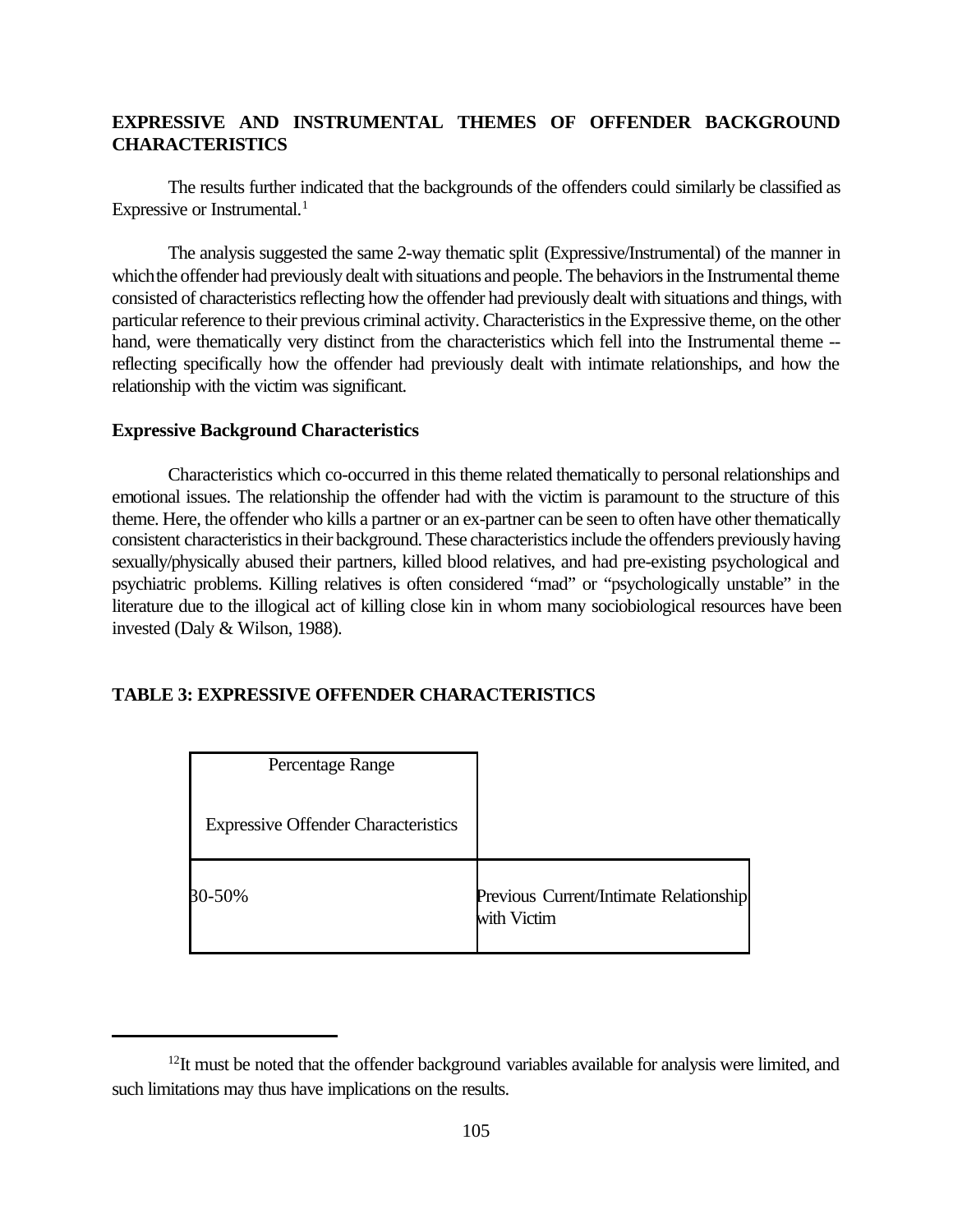Previous Psychological or Psychiatric Problems

Fraud (CR)\*

| 10-30%                |                                   |
|-----------------------|-----------------------------------|
| Past Abuse to Partner |                                   |
| Less than 10%         | Victim is Consanguineous Relative |

\* CR = offenses recorded in offender's criminal record

This theme reflects offenders who deal with other people and situations which have a direct emotional impact on them. In this theme, it is important to offenders that the victim is a particular person, not just a body or a representative of a person.

# **Instrumental Background Characteristics**

Offender characteristics that co-occurred in this theme of the plot were thematically distinguishable from the characteristics in the Expressive theme of the plot in that all the variables in the Instrumental theme almost exclusively dealt with the offender's previous criminal record. These variables included previous convictions for theft and burglary, as well as whether the offender had been unemployed. The fact that these variables co-occurred across these cases of homicide is not surprising as most criminals are unemployed, and this unemployment may be associated with financial-gain crimes such as burglary and theft. Another co-occurring variable was the variable of previous imprisonment, which is concordant with seasoned criminals having several counts of offenses. Although to a lesser degree, also co-occurring with these variables was the previous criminal record of sexual offenses, which by its co-occurrence with the economical-gain variables suggests its thematic link to these variables. In this case, this is suggested presumably because, like theft and burglary, it is a crime which is invasive on the victim, and from which the offender stands to gain something (sexually or monetarily) instrumental. Previously, this association has also been found in an earlier study (see Salfati & Canter, 1999). The nature of sexual offenses, in that the offender needs to be much more physically close to the victim during the offense, perhaps partly explains why, although related to the other variables in this theme, it is so to a much lesser degree.

Also in this theme are previous criminal record variables where a theme of violence can be seen; namely, previous convictions for public disorder, damage, and violence offenses. Co-occurring with these criminal antecedent variables is the variable of previously having been involved in the armed services, which again is thematically consistent in that it broadly deals with the same theme of violence against people.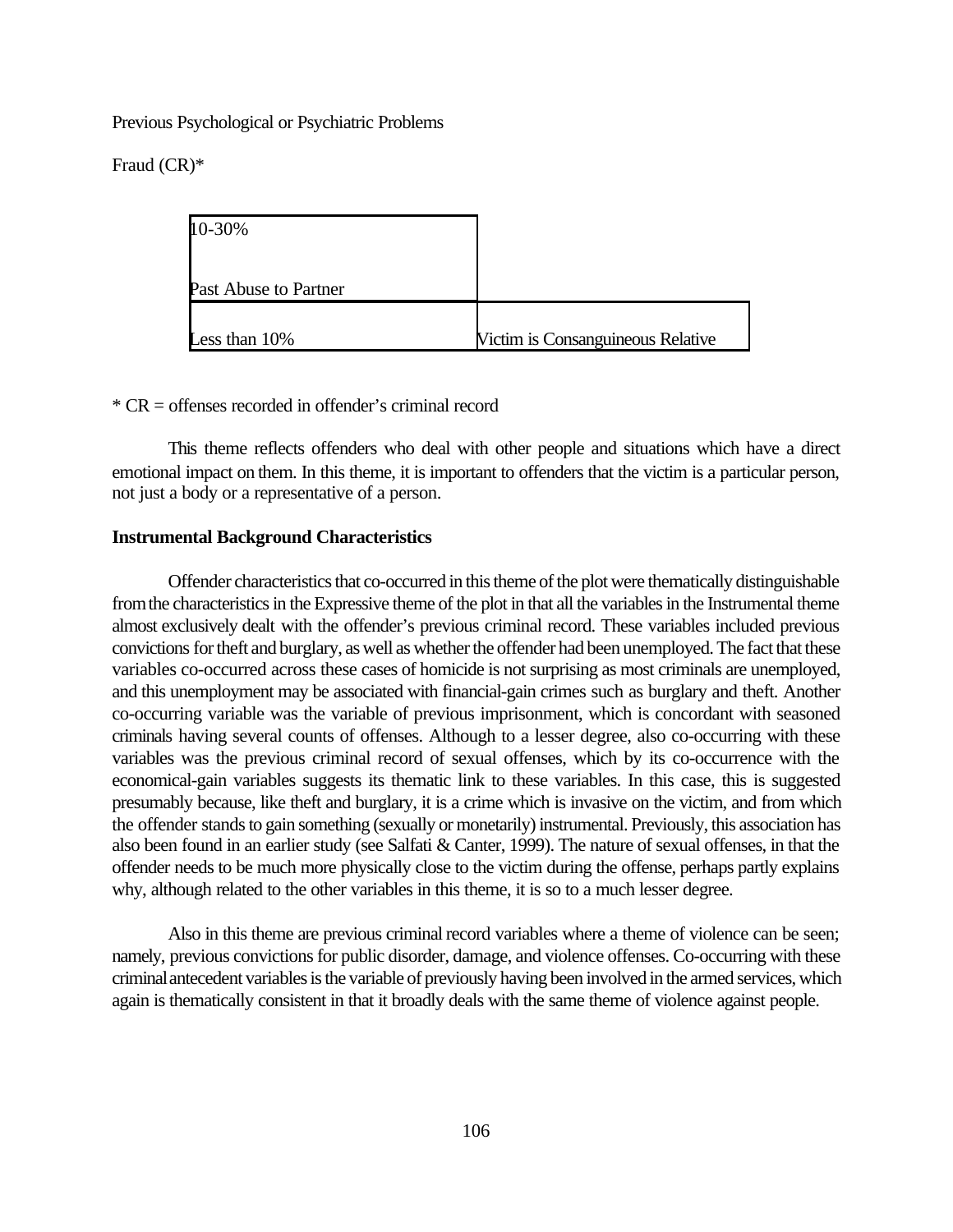# **TABLE 4: INSTRUMENTAL OFFENDER CHARACTERISTICS**

| Percentage Range                             |            |
|----------------------------------------------|------------|
| <b>Instrumental Offender Characteristics</b> |            |
| 30-50%                                       | Unemployed |

# Theft (CR)\*

Burglary (CR)

Prison

| 10-30% | Violence (CR) |  |
|--------|---------------|--|
|        |               |  |

Disorder (CR)

Damage (CR)

Armed Services

Less than 10% Sexual Offenses (CR)

\* CR = offenses recorded in offender's criminal record

# **Summary of Classification of Offender Background Characteristics**

The co-occurrences of the 17 variables chosen for the SSA analysis of offender background characteristics could be seen to divide into two themes of Expressive and Instrumental background characteristics.

When looking at the pattern of the distribution of the Instrumental and the Expressive variables, it is important that all the Instrumental variables (in particular the variables relating to the offender's criminal record) co-occurred in a very close cluster in the SSA plot -- signifying that not only do criminals often have several different crimes in their backgrounds, but that taken together, as a pattern, they signify individuals who lead very criminal lifestyles.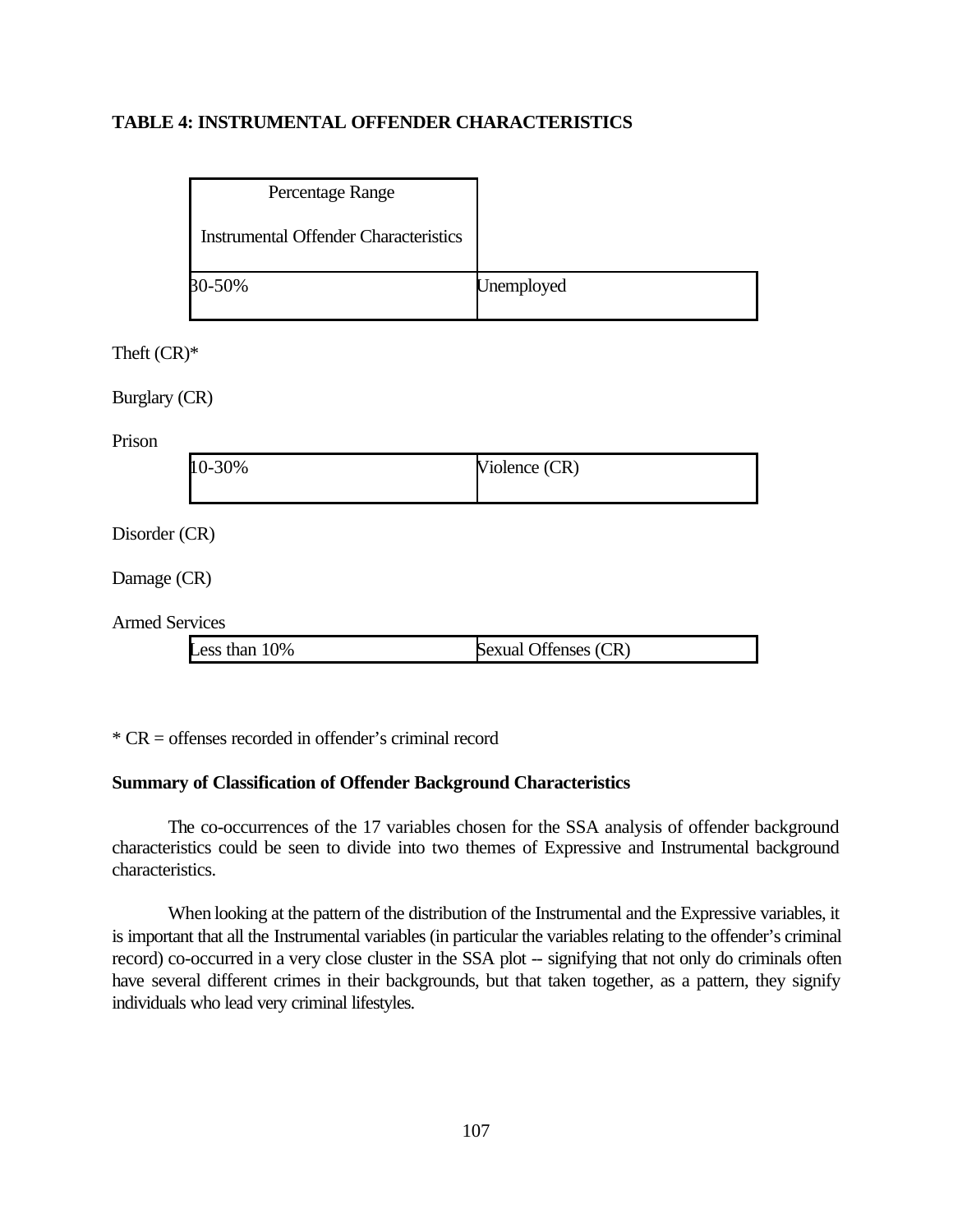In contrast to the Instrumental theme, the variables in the Expressive theme were very spread out in the SSA plot, suggesting a much bigger variety of background characteristics which are not necessarily as closely linked as are the criminal characteristics variables.

## **VALIDATING MODEL**

In order to validate the model, and to test the hypothesis that offenders behave consistently across time and situations, the next step of the research aimed to test that an offender exhibiting a specific theme (e.g., Expressive) at the crime scene, would exhibit that same theme in their background characteristics.

Each one of the 247 offenses in the dataset was individually examined to ascertain whether it could be assigned to a particular crime-scene theme on the basis of the variables that occurred during the incident.

Every offense was given a percentage score for each of the two crime-scene themes, reflecting the proportion of Expressive or Instrumental variables that occurred during the crime.

To be classified as belonging to one theme, a case needed to have twice the occurrence in one theme than in the other. Cases were classified as being either Expressive or Instrumental by using stringent criteria.

# **TABLE 5: NUMBER OF CASES HAVING THE SAME THEME IN BOTH CRIME-SCENE ACTIONS AND BACKGROUND CHARACTERISTICS**

| <b>Expressive</b><br><b>Instrumental</b> |  |
|------------------------------------------|--|
| <b>Mixed</b>                             |  |
| 30%                                      |  |
| 25.1%                                    |  |
| 44.9%                                    |  |
|                                          |  |

Ē

From this it was found that using stringent criteria, over half (55%) of all cases exhibited the same theme in both their crime-scene actions and in their background characteristics (see Table 5). This finding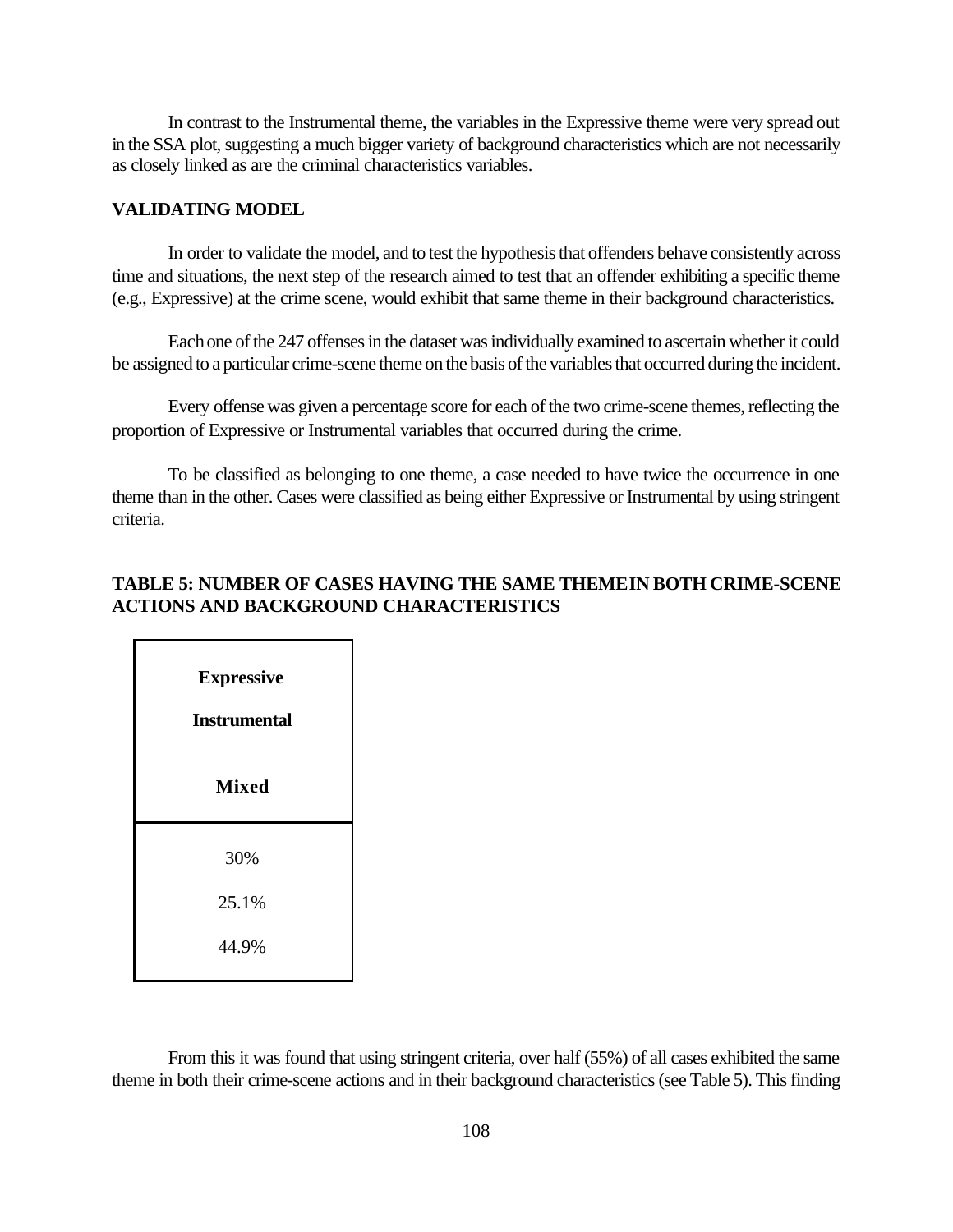supports the idea that parallels can be drawn between the way offenders act at the crime scene and their general characteristics. However, the results also show that individuals do not exclusively have the same theme in both the way they commit their crime and in their background characteristics. Further research must aim to unravel the psychological processes that may underlie this finding.

## **IMPLICATIONS OF STUDY**

The results from this study are discussed in relation to two major issues. First, results are discussed in terms of classifying homicide into the two categories of Expressiveness and Instrumentality. Secondly, the results are discussed in terms of the implications they have for offender profiling.

#### **Expressive/Instrumental Classification**

Although the concepts of Expressiveness and Instrumentality have been widely used to classify aggressive events and situations, the specifics of these two types of aggression have never been defined in any great detail. In particular, no descriptions have previously been put forward as to how -- through specific description of the behavioral makeup of these events -- Expressiveness and Instrumentality are exhibited during an event. Through its analysis of the co-occurrences of the actual behaviors used by offenders at homicide crime scenes, the present study has underscored the behavioral components which make up different themes of homicide such as Expressive and Instrumental crime scenes. Our understanding -- not only of what Expressiveness and Instrumentality signify, but also *what* behaviors during homicide are considered Expressive or Instrumental, and *why* -- has been questioned.

### **Profiling**

Pinizzotto and Finkel (1990) pertinently concluded from their research that psychological profiling is much more complex than just a "multilevel series of attributions, correlations and predictions" (p. 230). They go on to point out that much of the psychological profiling used in investigations to date has been guesswork based on hunches and anecdotal information accumulated through years of experience, which is consequently full of error and misinterpretation. Indeed, currently, psychological profiling has been largely linked to individuals rather than specific tested and established scientific methods.

One of the main areas of concern regarding investigative profiling has been the general lack of extensive empirical studies on the psychological processes. The lack of any robust empirical studies has lead to a lack in the validity and reliability of current methods used in the area of investigative profiling.

The results from this empirical study of actions and characteristics of homicide offenders have aided in establishing a classification system of homicide crime scenes and related offenders that has gone beyond the mere experience and expertise of the "profiler." It has been possible to establish the foundations for a scientific approach of the study into the principles and limitations that underpin this system. This in turn has led to a more informed conception of what can be expected from this process. Future research must now develop this further and more fully explore the possibilities and limitations of offender profiling as a valid and reliable method.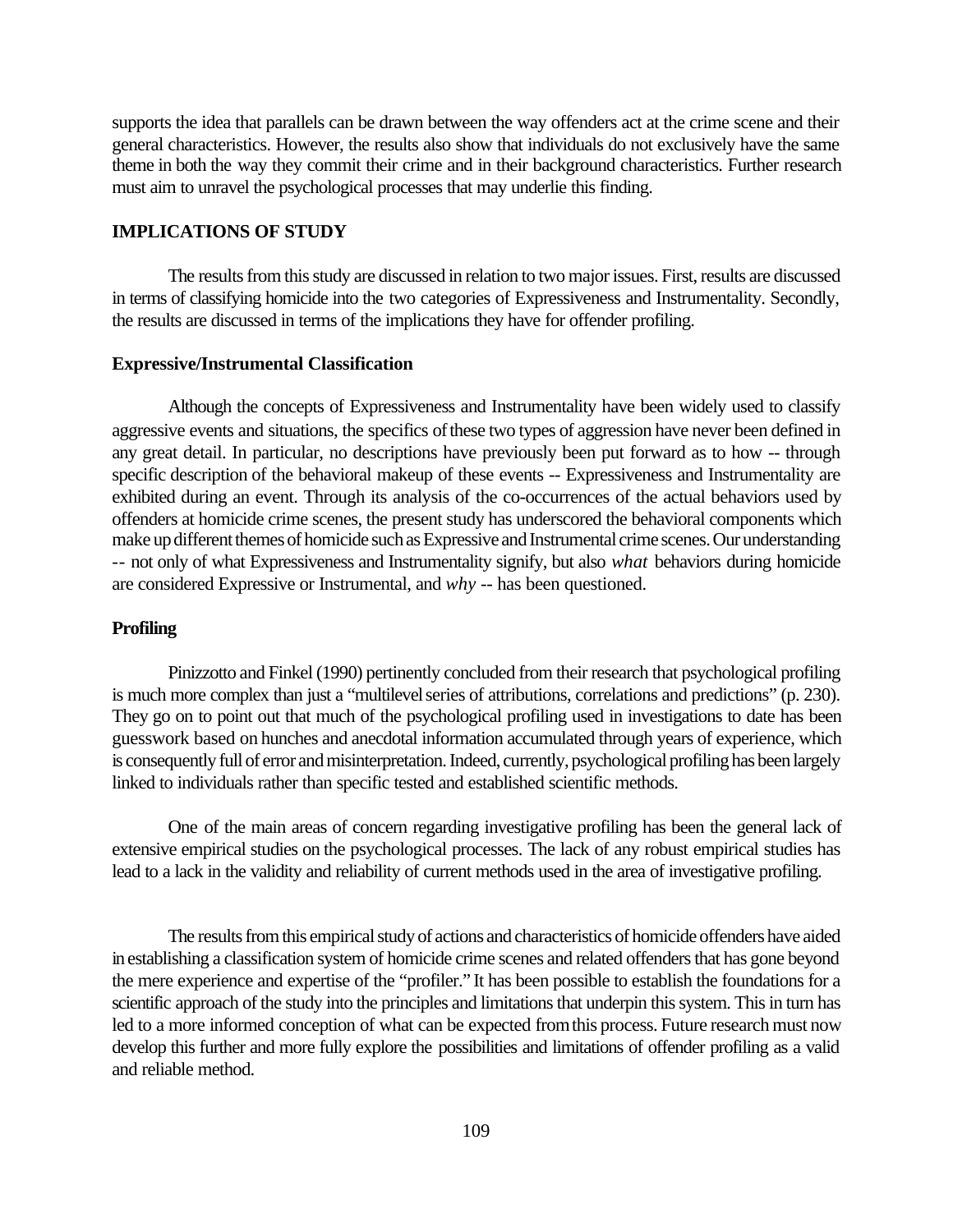#### **REFERENCES**

- Canter, D., & Heritage, R. (1990). A multivariate model of sexual offense behavior: Developments in "offender profiling." *Journal of Forensic Psychiatry, 1,* 185-212.
- Cornell, D.G., Warren, J., Hawk, G., Stafford, E., Oram, G., & Pine, D. (1996). Psychopathy instrumental and reactive violent offenders*. Journal of Consulting and Clinical Psychology*. *64*, 783-790.
- Daly, M., & Wilson, M. (1988). *Homicide.* Hawthorne, NY: Aldine de Gruyter.

Davies, A., Wittebrod, K., & Jackson, J.L. (1997). Predicting the criminal antecedents from a stranger rapist from his offence behavior. *Science and Justice, 55,* 173-194.

- Fesbach, S. (1964). The function of aggression and the regulation of aggressive drive. *Psychological Review. 71*, 257-272.
- Lingoes, J.C. (1973). *The Guttman Lingoes nonmetric program series*. Ann Arbor, MI: Mathesis Press.
- Pinizzotto, A.J., & Finkel, N.J. (1990). Criminal personality profiling -- An outcome and process study. *Law and Human Behavior. 14/3,* 215-232.
- Ressler, R.K., Burgess, A.W., & Douglas, J. E. (1988). *Sexual homicide: Patterns and motives*. Massachusetts: Lexington Books.
- Salfati, C.G. (1998). Homicide: A behavioural analysis of crime-scene actions and associated offender characteristics. Unpublished Ph.D. thesis. University of Liverpool. England.
- Salfati, C.G., & Canter, D.V. (1999). Differentiating stranger murders: Profiling offender characteristics from behavioural styles. *Behavioral Sciences and the Law. 17,* 391-406.
- Toch, H. (1969). *Violent men: An inquiry into the psychology of violence*. Chicago: Aldine.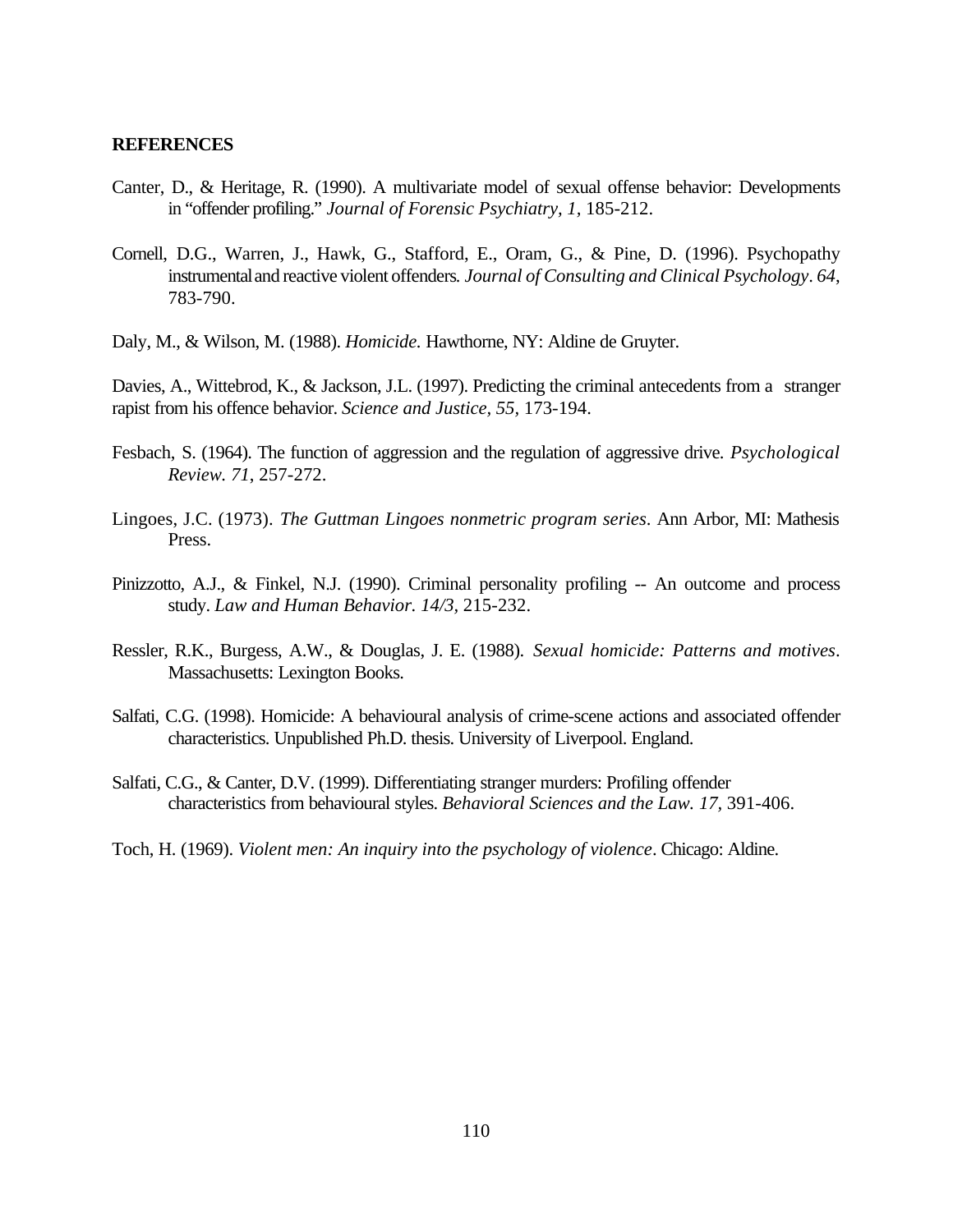# **VICTIM AND PERPETRATOR CHARACTERISTICS FOR FIREARM-RELATED HOMICIDES OF YOUTH DURING 1991-1997<sup>1</sup>**

Evelyn M. Kuhn, Carrie L. Nie, Mallory E. O'Brien, Richard L. Withers, Stephen W. Hargarten, Firearm Injury Center, Department of Emergency Medicine, Medical College of Wisconsin, 9200 W. Wisconsin Ave., FMLH-East, Milwaukee, WI 53226

## **ABSTRACT**

Characteristics of all 363 firearm-related homicide victims under age 25 and of the suspects are described for Milwaukee County from 1991-1997. Data were from one medical examiner, 19 law enforcement agencies, and the State Crime Lab. The average number of suspects per incident was 2.1. Among homicides of White victims, 69% of suspects were White, whereas for Black victims 96% of suspects were Black ( $p<.001$ ). When the victim was female, 24% of the time the suspect was a present or past intimate partner. This was the case less than 1% of the time for male victims. Among 306 victims with toxicology information, 32% were positive for alcohol, 25% for marijuana, 19% for cocaine, and 2% for opiates; 56% were positive for any drug or alcohol. Handguns were used in 96% of homicides, and the proportion of medium- and large-caliber handguns has increased over the study period.

## **INTRODUCTION**

Firearm violence continues to be a major cause of mortality among U.S. teens and young adults. A 1997 study found that the firearm homicide rate among U.S. children under the age of 15 was nearly 16 times higher than among children in 25 other industrialized countries combined (CDC, 1997). The 1996 firearms homicide rate among males aged 20 to 24 was more than five times higher than the firearms homicide rate for all Americans (Violence Policy Center, 1999).

There have been few studies of the relationships between victim, suspect, and firearm characteristics for firearm-related urban youth homicides. One study of firearm deaths in Philadelphia between 1985 and 1990 found that the percentage of victims who were ages 15 to 24 more than doubled in the 5-year period (McGonigal, et al., 1993). They also found an increase in the use of high caliber semiautomatic handguns. The study also reported that nearly two-thirds of the victims tested positive for an intoxicating substance in 1990.

The purpose of the present study was to describe characteristics of the victims, suspects, and firearms involved for all firearm-related homicides involving victims under age 25 in a defined urban population from 1991-1997.

<sup>&</sup>lt;sup>1</sup>This study was funded in part by The Joyce Foundation.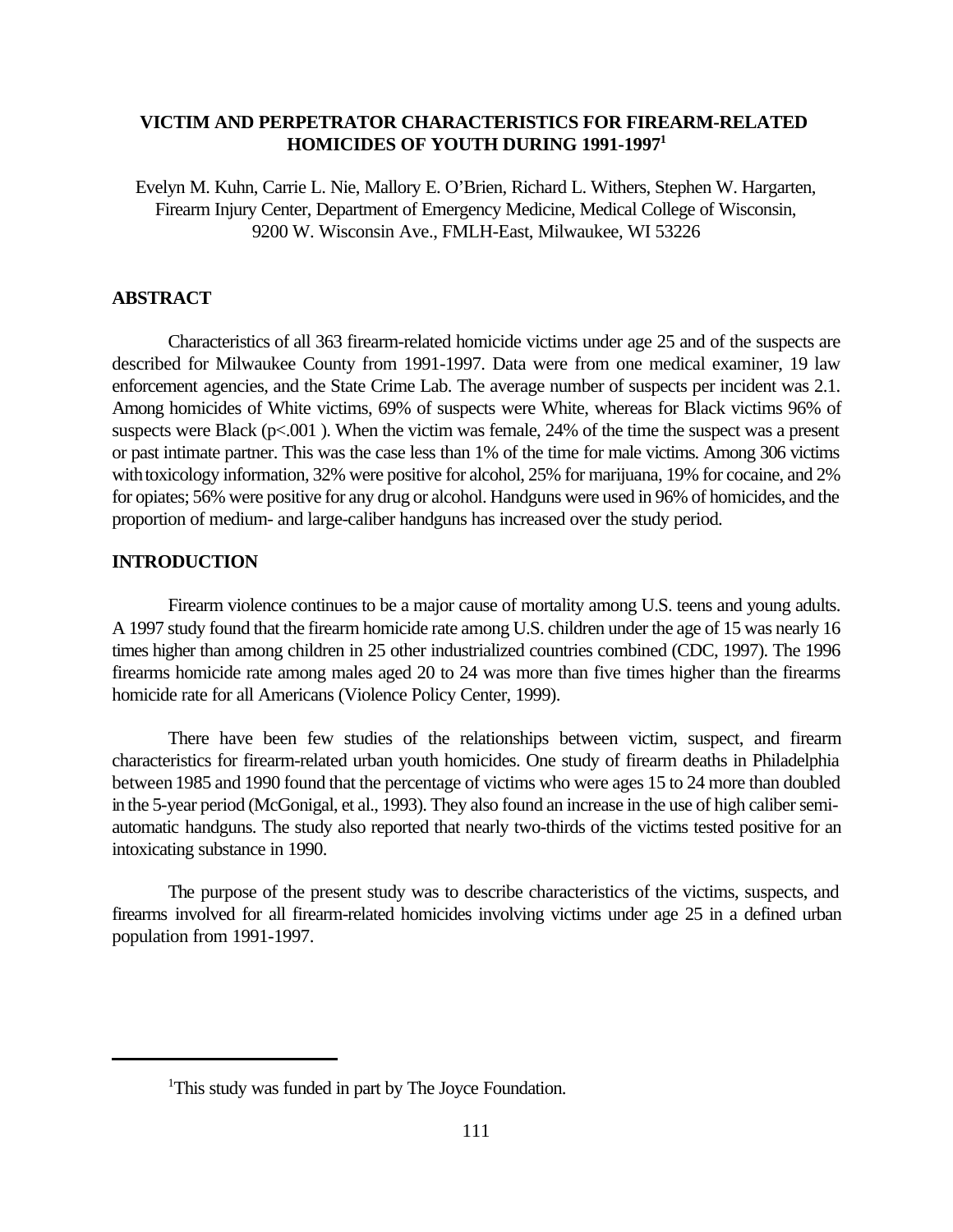## **METHODS**

Data for all 374 firearm-related youth homicides in Milwaukee County, Wisconsin, were abstracted and linked from the Medical Examiner, 19 law enforcement agencies, and the State Crime Laboratory. This data linkage in the Firearm Injury Reporting System (FIRS) has been described in detail elsewhere (Hargarten, et al., 1996; Tymus, O'Brien, & Hargarten, 1996). Medical examiner/coroner records provided demographic information, alcohol and other drug use, and type of weapons. Records from law enforcement agencies provided additional information on the firearms, circumstantial information from the Supplemental Homicide Reports of the Uniform Crime Reports, and demographic and probation/parole information for persons identified by the police as suspects. There were 8 felons killed by police officers and 3 justifiable homicides, based on information in the Uniform Crime Report. These were omitted, leaving 363 homicides for analysis. Information on the suspects was available for 324 of the homicide events. Toxicology results were available for 306 of the victims.

There were 635 suspects; 27 of these were suspects in homicides involving more than one victim (range 2-4 victims). There were a total of 669 distinct victim-suspect combinations. When analyzing relationships between victim and suspect characteristics, the unit was the victim-suspect combination.

The statistical significance for differences in categorical variables was determined using chi-square tests. Differences in the percentage of suspects of a particular race or sex by race or sex of the victim were compared using t-tests or using a regression model weighted by the number of suspects for each victim.

## **RESULTS**

Eighty-nine percent of the victims were male. Fifteen percent of victims were White, 81% Black, and 4% were classified as other races (including Native American or Asian).

|               | <b>Number</b> | Percent | Rate* |
|---------------|---------------|---------|-------|
| <b>Sex</b>    |               |         |       |
| <b>Male</b>   | 323           | 89.0    | 27.0  |
| <b>Female</b> | 40            | 11.0    | 3.4   |
| Race          |               |         |       |
| White         | 56            | 15.4    | 3.7   |
| <b>Black</b>  | 293           | 80.7    | 38.2  |
| <b>Other</b>  | 14            | 3.9     | 15.1  |

## **TABLE 1: DEMOGRAPHIC CHARACTERISTICS OF THE YOUTH HOMICIDE VICTIMS, 1991-1997**

\*Homicide rate per 100,000 population under age 25 per year.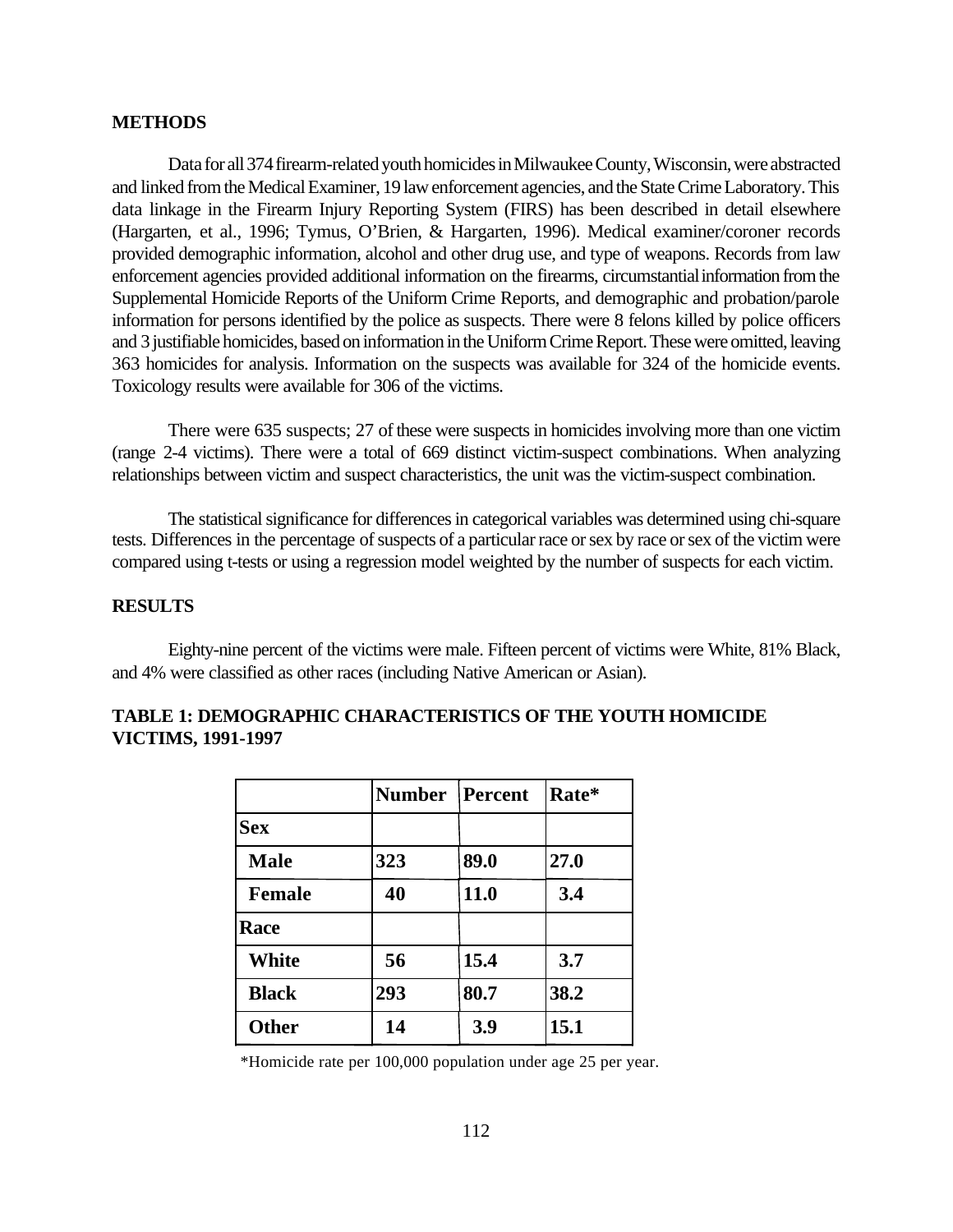For 324 cases with information on the suspects, the average number of suspects per victim was 2.1 (range 1-8). In 50% of the homicides (n=191), there was a single suspect. Ninety-five percent of suspects were male, and 14% of suspects of known race were White, 81% Black, and 4% other races (Table 2).

|                     | <b>Number</b> | Percent |
|---------------------|---------------|---------|
| <b>Suspects per</b> | 2.1           |         |
| <b>Victim</b>       | $(1-8)$       |         |
| (average, range)    |               |         |
| <b>Sex</b>          |               |         |
| <b>Male</b>         | 597           | 95.1    |
| <b>Female</b>       | 31            | 4.9     |
| <b>Unknown</b>      | 7             |         |
| Race                |               |         |
| <b>White</b>        | 84            | 13.6    |
| <b>Black</b>        | 511           | 82.7    |
| <b>Other</b>        | 23            | 3.7     |
| <b>Unknown</b>      | 17            |         |

# **TABLE 2: DEMOGRAPHIC CHARACTERISTICS OF SUSPECTS FOR HOMICIDES OF YOUTH**

The relationship of the race of victims and suspects was studied for 312 homicides involving a Black or White victim. Victims of other races were not included in this comparison because of the small number. For 52 homicides involving a White victim, 69% of 108 suspects of known race were White, 17% Black, and 15% other races. For 260 homicides involving a Black victim, 96% 524 suspects were Black and 3% were White (Figure 1). The difference in percentages was significant at  $p<.001$  using either an unweighted comparison or an analysis weighted by the number of suspects for each victim.

For 39 homicides of a female victim for which there was suspect information, 15% of suspects were female. In 284 homicides of a male victim, 3% of suspects were female (Figure 2). The difference in these percentages was significant at  $p<.04$  in an unweighted comparison and  $p<.001$  in an analysis weighted by the number of suspects for each victim.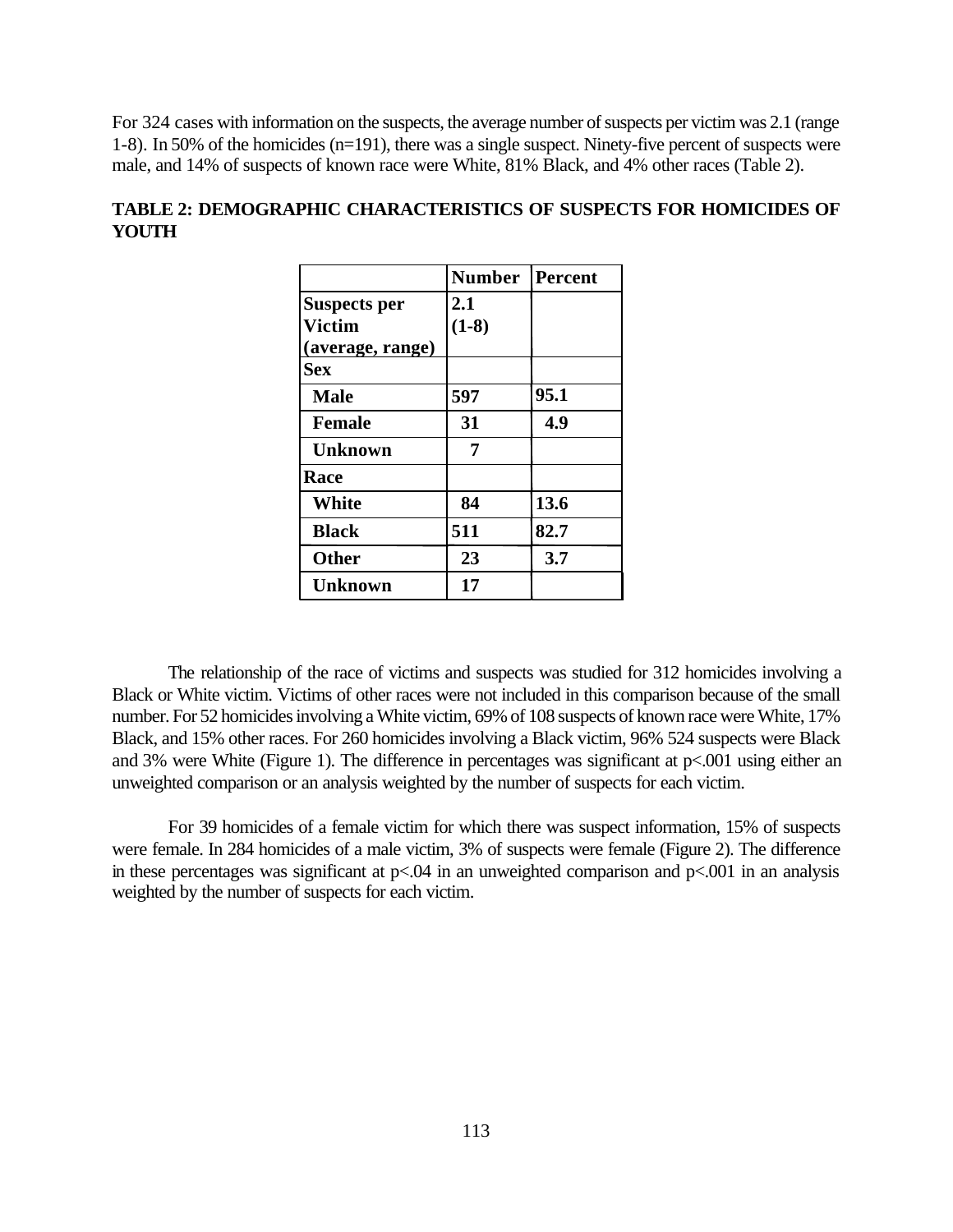# **FIGURE 1: RELATIONSHIP OF VICTIM AND SUSPECT RACE FOR HOMICIDES OF YOUTH\***



\*For 632 victim-suspect combinations (108 for White victims and 524 for Black victims). Homicides of non-White, non-Black victims were excluded from the analysis.

# **FIGURE 2: RELATIONSHIP OF VICTIM AND SUSPECT GENDER FOR HOMICIDES OF YOUTH**\*



\* For 662 victim-suspect combinations (567 with male victims and 95 with female victims).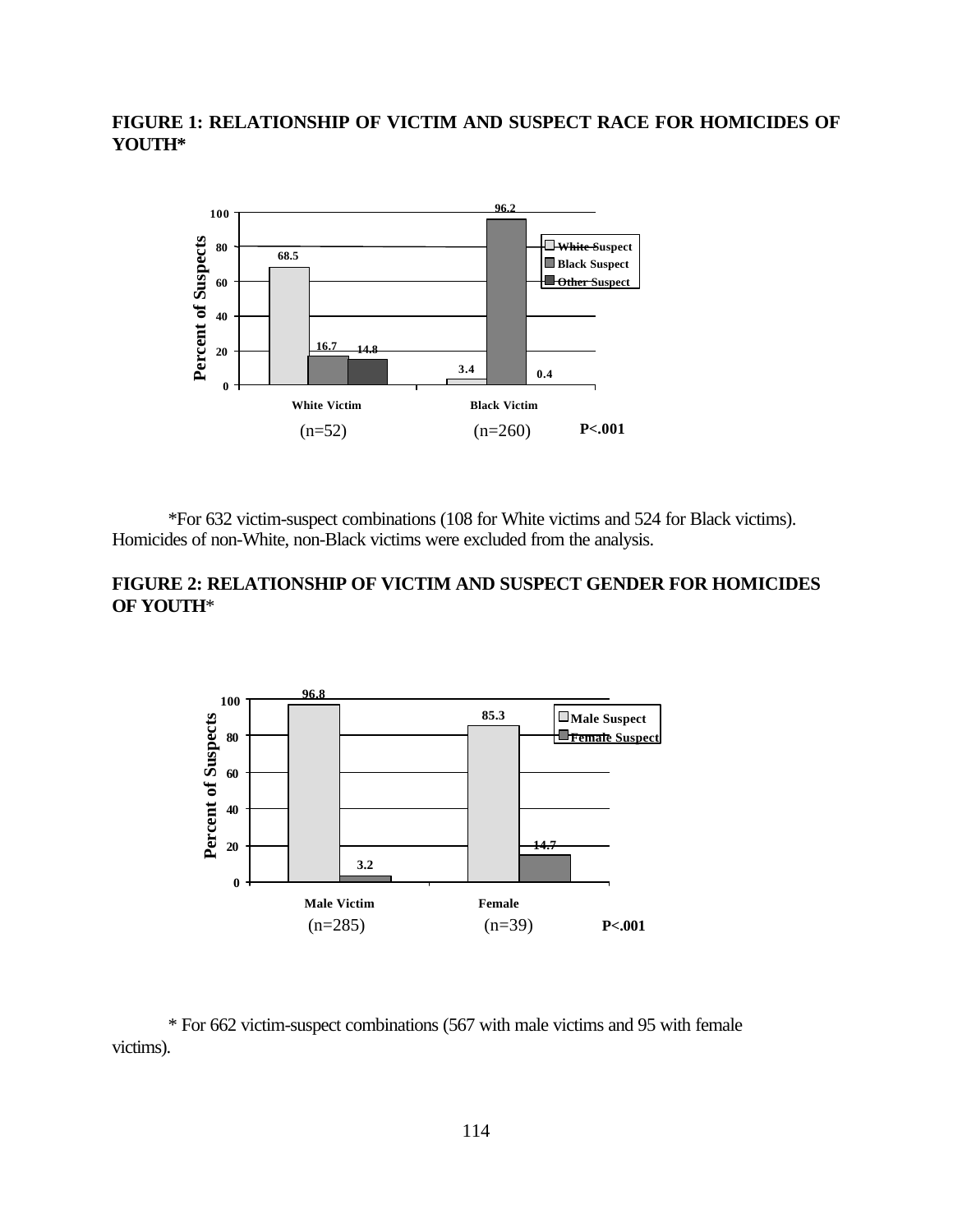The average age of the victims was 19.1 (range 3-24) and that of the suspects was 20.8 (range 13- 76). Eighty-five percent of suspects were under age 25. The age distribution of the victims and of the suspects is shown in Figures 3 and 4.





**FIGURE 4: AGE DISTRIBUTION OF SUSPECTS IN HOMICIDES OF YOUTH\***



\*no age information for 12 suspects.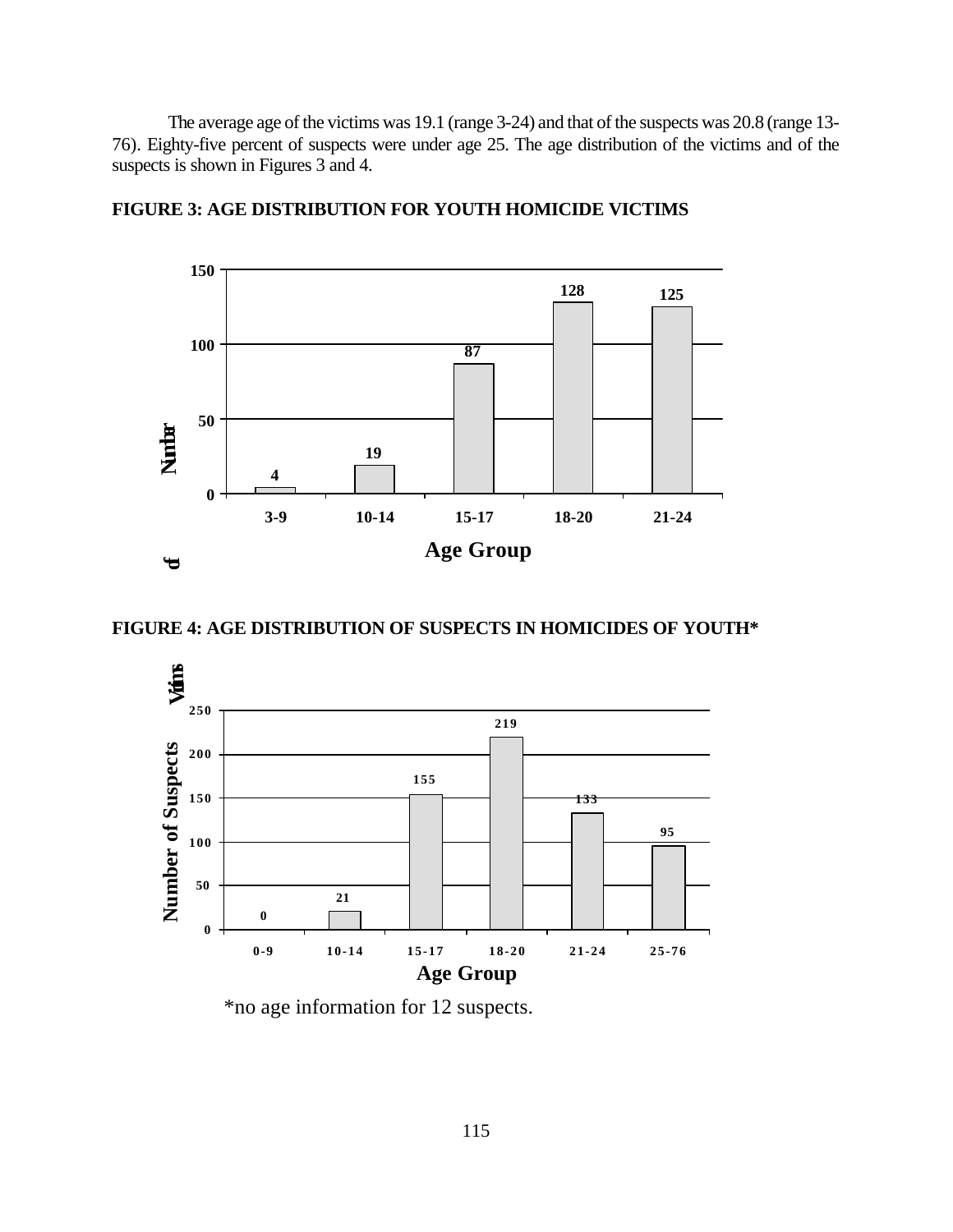Figure 5 shows the average suspect age by victim age. The suspects were an average of 2.4 years older than their victim. The rank correlation between the victim age and average age of the suspects for each victim was 0.35 (n=322).



#### **FIGURE 5: AVERAGE SUSPECT AGE BY AGE OF VICTIM**

Among 420 suspects with information on probation, 24% had been on probation at some time. Among 399 suspects with information on parole status, 11% had been on parole at some time.

The relationship between the victim and the suspect, based on the Uniform Crime Reports, was family/significant other in 5%, a friend or acquaintance in 41%, a stranger in 23%, and unknown in 31% of cases (Figure 6).

#### **FIGURE 6: RELATIONSHIP OF VICTIM TO SUSPECT FOR HOMICIDES OF YOUTH**

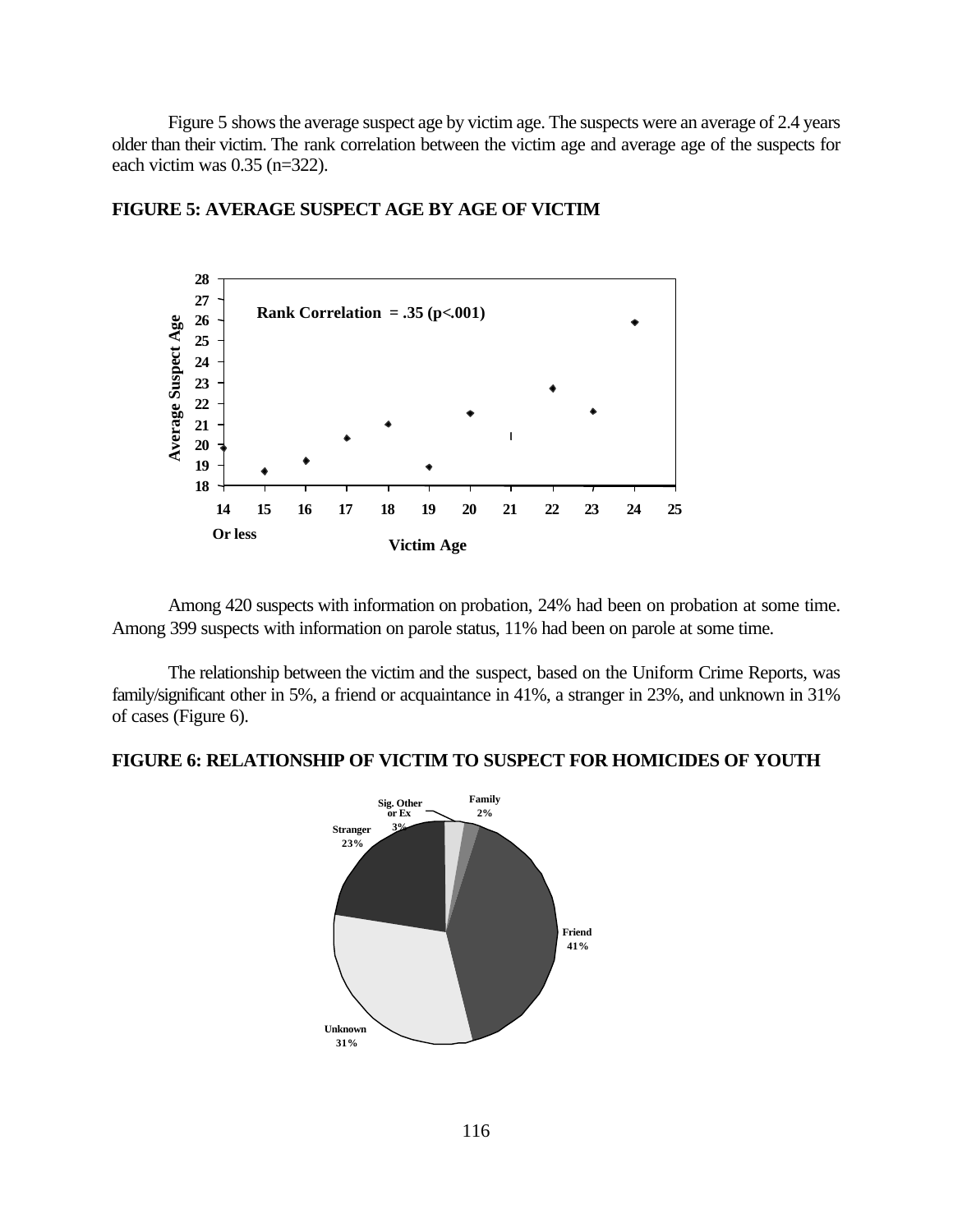Among 33 female victims with information on the victim suspect relationship, 24% of the time the suspect was a present or past significant other. This was the case less than 1% of the time for male victims (Figure 7).



# **FIGURE 7: RELATIONSHIP OF VICTIM TO SUSPECT BY SEX OF VICTIM\***

\*P<.001; unknown relationship excluded

The majority of the homicides (52%) took place in a roadway or parking lot. Thirty-two percent were in a home/residence environment: 15% at the victim's residence, 6% at the offender's residence, 11% in another residence (Figure 8).

## **FIGURE 8: LOCATION FOR HOMICIDES OF YOUTH**

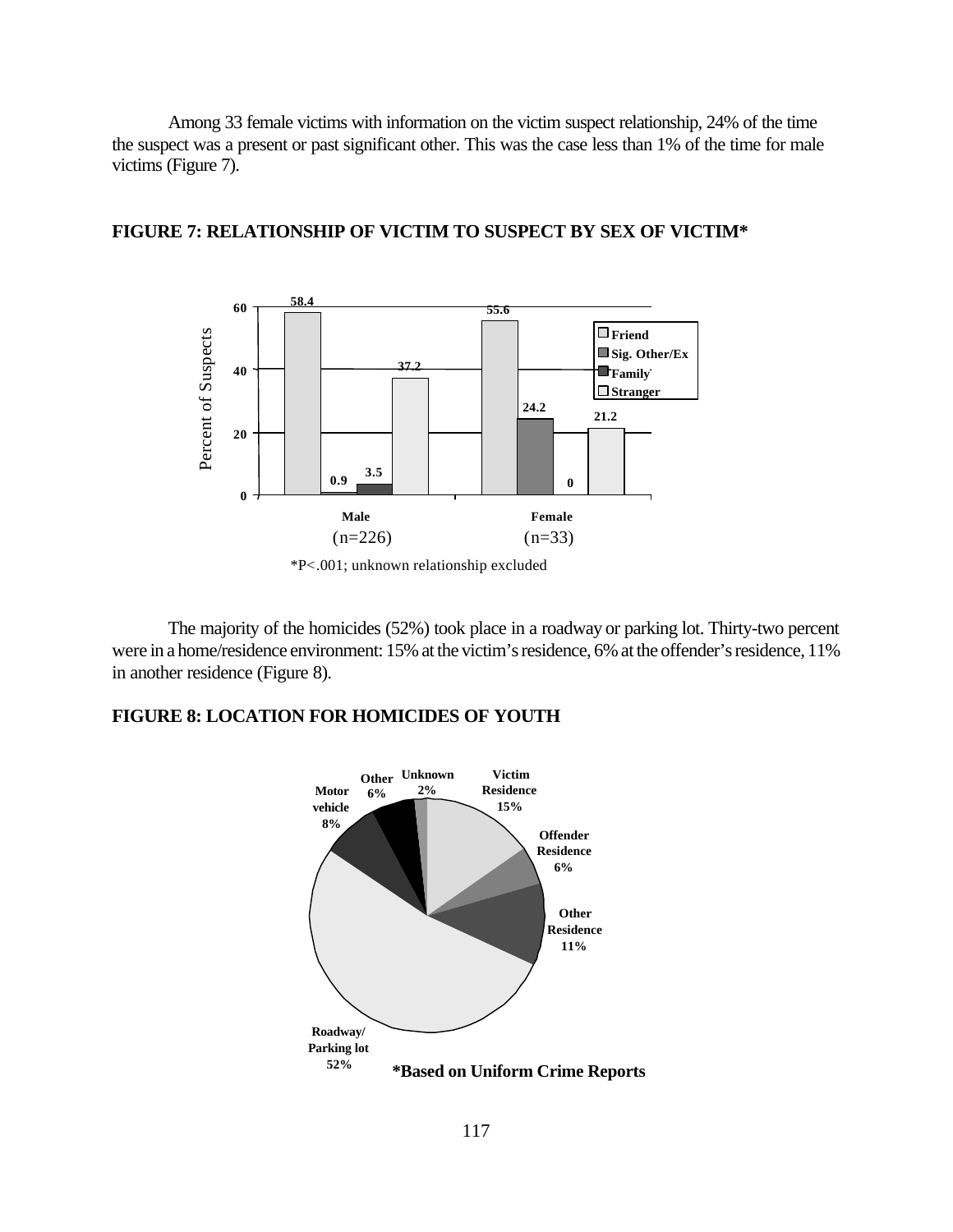Figure 9 presents the circumstances surrounding the homicides based on the Uniform Crime Reports. The majority of homicides occurred during a fight or argument. Approximately 13% were considered to be gang related, and about 6% were listed as involving drugs or alcohol (including during an argument). On the separate Uniform Crime Reports question regarding "Drug/Alcohol Involvement," 17% were listed as drug or alcohol related (including under the influence).

# **FIGURE 9: CIRCUMSTANCES FOR HOMICIDES OF YOUTH\***



Toxicology information was available for 306 victims. Thirty-two percent were positive for alcohol, 26% for marijuana, 19% for cocaine or metabolites, and 2% for opiates or metabolites (Table 3).

# **TABLE 3: PERCENT OF YOUTH HOMICIDE VICTIMS WITH POSITIVE TOXICOLOGY FINDINGS** (N=306)

| <b>Substance</b>           | N   | Percent |
|----------------------------|-----|---------|
| <b>Alcohol</b>             | 98  | 32.0    |
| Marijuana                  | 80  | 26.1    |
| Cocaine (or metab.)        | 57  | 18.6    |
| <b>Opiates (or metab.)</b> |     | 2.0     |
| Any drug (non-alcohol)     | 113 | 36.9    |
| Drug or alcohol            | 171 | 55.9    |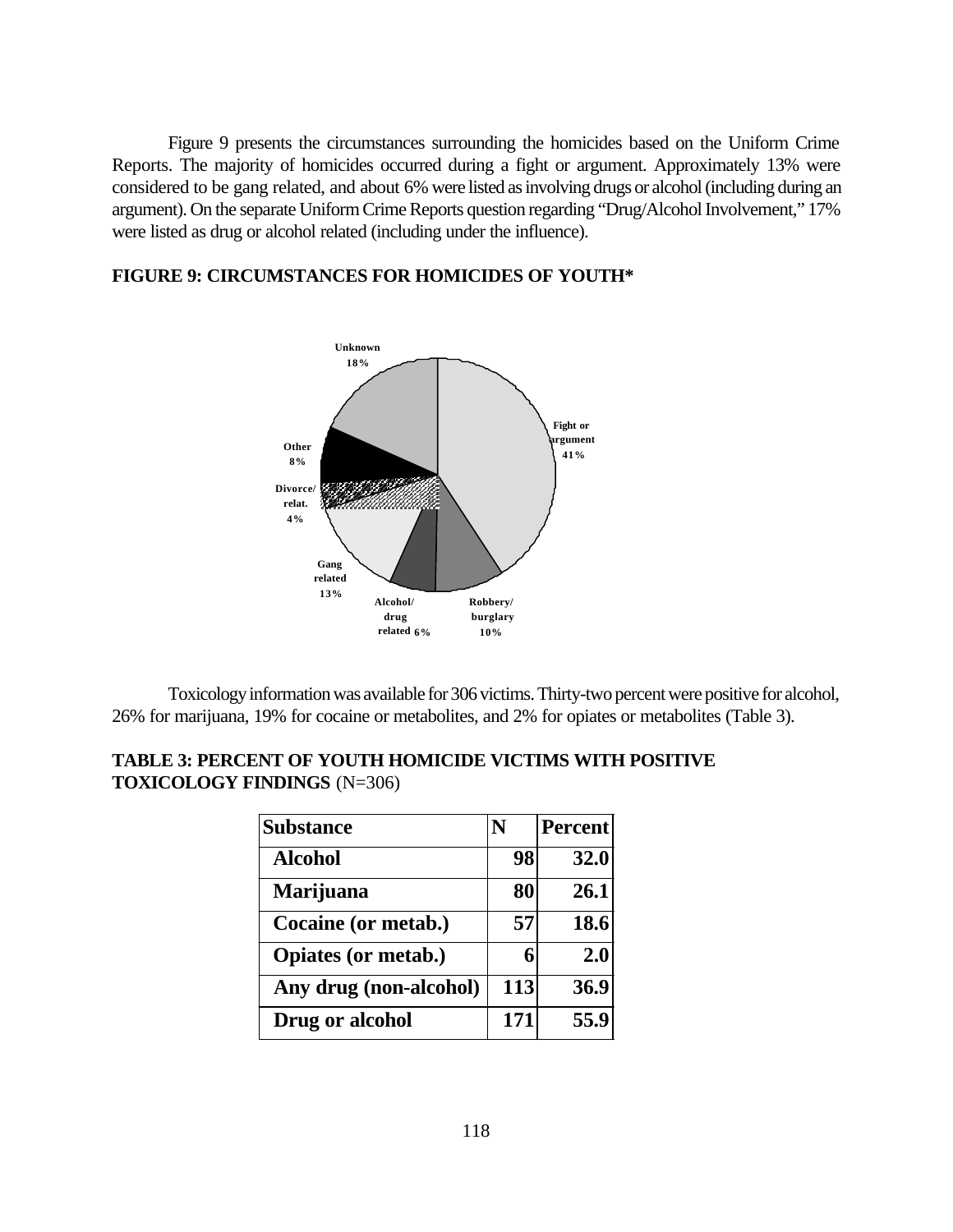The percentages of victims positive for drugs or alcohol by age group are shown in Figure 10. The percentages positive for alcohol were: 21% for under age 18, 28% for ages 18-20, and 45% for ages 21- 24 (p<.001). The percentages positive for marijuana among the same three age groups respectively were 14%, 36%, and 27% (p<.01), and the percentages positive for cocaine were 3%, 19%, and 30% (p<.001). Thirty-seven percent of victims were positive for one or more drugs (excluding alcohol), and 56% were positive for drugs or alcohol.

# **FIGURE 10: PERCENT OF VICTIMS WITH POSITIVE TOXICOLOGY FINDINGS BY AGE GROUP**



 $*$  P < .005 for all three age comparisons. Two three year old victims were omitted.

The type of weapons used for the homicides was determined. Ninety-six percent of the homicides were committed with a handgun. The percentage of homicides committed with a handgun did not vary significantly by age of victim or average age of suspect.

Among handguns of known caliber, 24% were small caliber (.22 or .25), 67% were medium caliber (.32, .357/.38, .380, 7.65 mm., 9 mm.), and 9% were large caliber (.40-.45). The percentage of medium- and large-caliber handguns used in the homicides increased over the period 1991-1997 (Figure 11).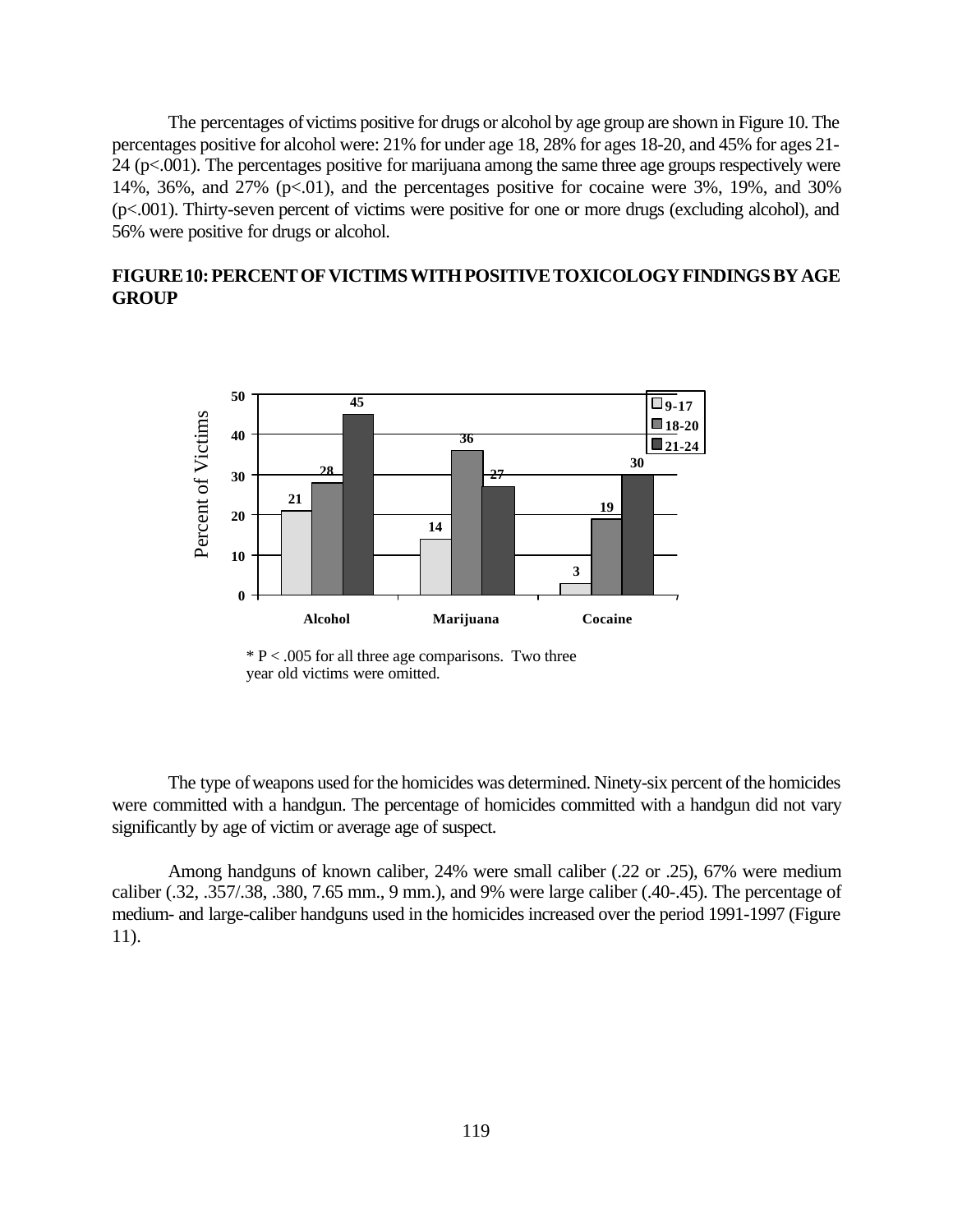# **FIGURE 11: PERCENTAGE OF HANDGUNS USED IN HOMICIDES WHICH ARE MEDIUM OR LARGE CALIBER BY YEAR**



Older victims were somewhat more likely to have been killed with a medium- or large-caliber weapon (not shown) (p<.06). Homicides in which the average age of the suspects was between 21 and 24 years were particularly likely to have been committed with a medium- or high-caliber weapon (Figure 12).

**FIGURE 12: HANDGUN CALIBER FOR HOMICIDES OF YOUTH BY AVERAGE SUSPECT AGE**



**P<.005 for differences in caliber by suspect age.**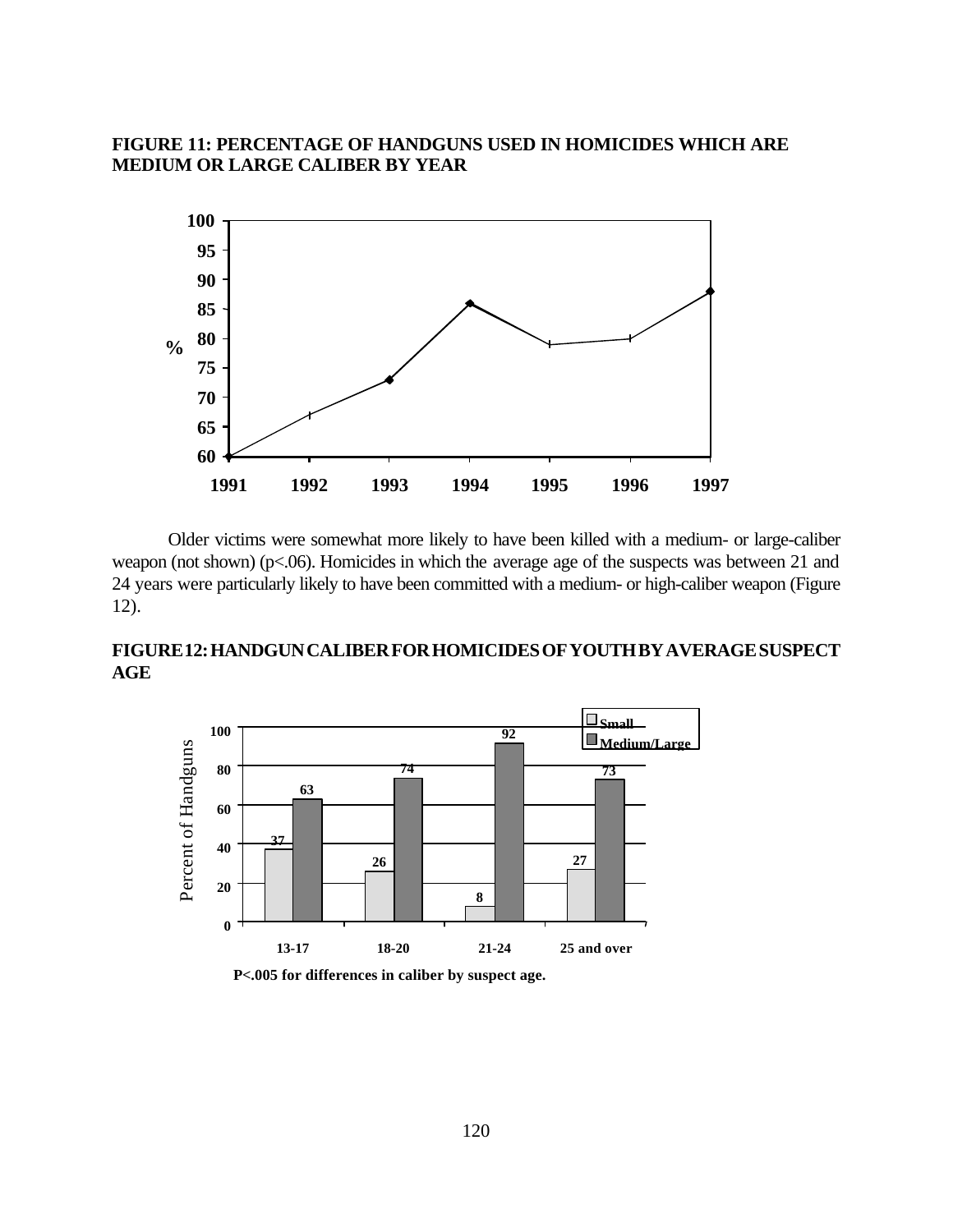## **DISCUSSION**

Among homicides of youth in Milwaukee County, about 80% of both victims and suspects were Black, and about 15% of victims and suspects were White. Approximately 22% of the Milwaukee County population is Black, and 70% White, based on 1995 population estimates (U.S. Census Bureau, 1997). In the city of Milwaukee, in which the majority of the homicides occurred, non-Whites make up 33% of the population, based on the 1990 census (Wisconsin Legislative Reference Bureau, 1997).

There was a strong relationship between the race of a homicide victim and that of the suspects, and a weak association between victim and suspect ages. The Bureau of Justice Statistics reported that for all types of homicide from 1976 to 1997, 85% of White victims were killed by Whites, and 94% of Black victims were killed by Blacks (Bureau of Justice Statistics, 1999).

Eleven percent of Milwaukee County victims and 5% of suspects were female. The percentage of female suspects when the victim was female was somewhat higher (15%) than when the victim was male (3% of suspects). The Bureau of Justice Statistics reported that among all types of homicide, 24% involved female victims. They also reported that approximately 10% of offenders in homicide of all types were female, both in cases involving a male victim and in those involving a female victim (Bureau of Justice Statistics, 1999).

For female victims in the current study, the suspect was a past or present intimate partner in 24% of cases in which the relationship was known; this was true for only 1% of homicides of male victims. In a California study of all types of homicide, almost half of the women were killed by their spouse, partner, or other family member, compared to 11% of men (Pratt & Deosaransingh, 1997).

Over half of the victims tested positive for alcohol or drugs. Victim substance use showed agespecific patterns. Alcohol was the most common substance identified in victims under 18 and victims ages 21-24, and marijuana was the most common substance among victims 18-20 years. Almost one third of victims 21-24 years of age were positive for cocaine, and over half were positive for at least one substance. In a study based on autopsy reports in Louisiana, 60% of homicide victims had detectable levels of alcohol or drugs; cocaine was the most prevalent substance, and was present in 40% of the victims (Clark, 1996). A New York study found that 31% of homicide victims dying within 48 hours of injury tested positive for cocaine (Tardiff, et al., 1994). McGonigal, et al. (1993), reported that 33% of victims in 1985, and 84% in 1990, had prior drug arrests.

Approximately one-quarter of suspects with information were listed as having been on probation at some time and 11% as having been on parole. However, information was available for only two-thirds of suspects, and law enforcement records may have incomplete information on this subject. McGonigal, et al. (1993), found that 43% of victims in 1985, and 67% in 1990, in Philadelphia had a prior criminal record; however, they did not have information on the suspects.

It is important to note that the suspects included in our study were identified by the police as suspects in the homicide events. We do not currently have complete information on the final disposition for these suspects. A further linkage currently underway in the FIRS system will use information from the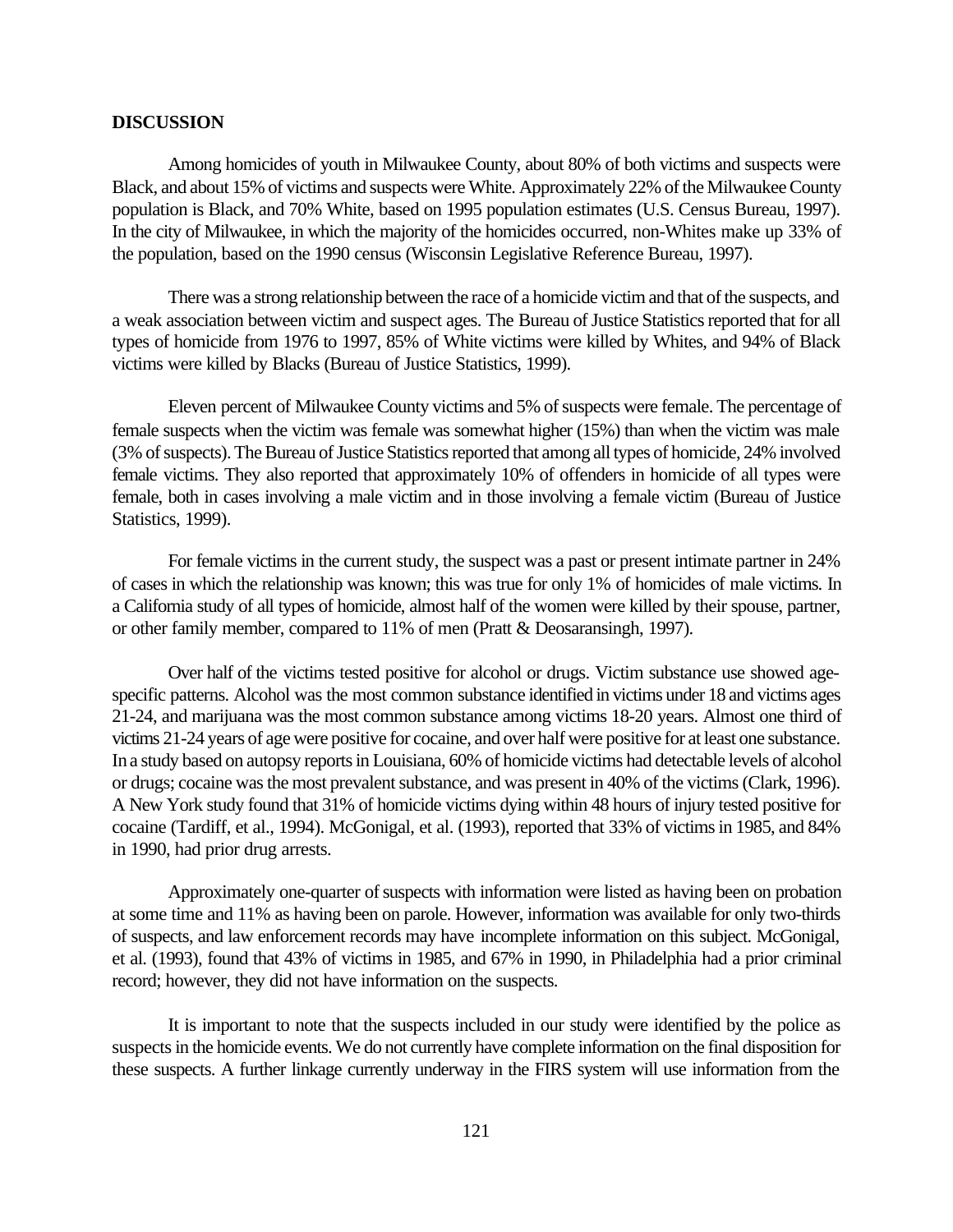Wisconsin Department of Justice Criminal Information Bureau. From this information, we will obtain the final disposition for the suspects in these homicide events.

Between 1991 and 1997, 68% of homicides in the United States were committed with a firearm, and 81% of the firearms were handguns (Bureau of Justice Statistics, 1999). The percentage of homicides committed with a gun varied with the age of the offender. It was reported to be 68% for those under 14, 79% for those 14-17, 75% for those 18-24, and 59% for those 25 and over (Bureau of Justice Statistics, 1999). In the Philadelphia study, handguns made up 90% of firearm deaths in 1990 and 95% in 1995, and, over this time period, semi-automatic firearms increased from 24% to 38% (McGonigal, et al., 1993). In the current study, handguns were the predominant type of firearm (96%). The percentage of medium- and high-caliber handguns compared to small caliber increased over the period of this study. Medium- and large-caliber handguns were more likely to have been used in homicides involving older victims and older suspects.

The FIRS system does not currently have information on the purchase or ownership for most of the firearms used in the homicides. Almost two-thirds of the suspects in this study were under the age of 21, and could not have legally purchased a handgun from a licensed dealer. In a further linkage being developed as part of the FIRS, the Bureau of Alcohol, Tobacco and Firearms (ATF) firearm trace data will be used in order to determine the time and place of first purchase of all weapons used in the homicides.

Information obtained from a linked data system such as the Firearm Information Reporting System, combining medical examiner/coroner, law enforcement, crime lab, Department of Justice, and ATF data, can provide a comprehensive picture of homicide of and by youth. Complete information on the homicide victims, suspects, circumstances, and firearms involved is needed to provide a basis for developing and evaluating prevention programs. Characteristics of such programs may have to be targeted to specific age groups.

# **REFERENCES**

- Bureau of Justice Statistics. (1999, August 6). *Homicide trends in the United States*. http://www.ojp.usdoj.gov/bjs/homicide.
- CDC [Centers for Disease Control and Prevention]. (1997, February 7). Rates of homicide, suicide and firearm-related death among children -- 26 industrialized countries. *Morbidity and Mortality Weekly Report, 46 (5),* 101-105*.*
- Clark, T.A. (1996). Prevalence of drugs and alcohol in autopsied homicide cases in St. John Parish, Louisiana. *Journal of the Louisiana State Medical Society, 148,* 257-259.
- Hargarten, S.W., Karlson, T.A., O'Brien, M., Hancock, J., Quebbeman, E. (1996). Characteristics of firearms involved in fatalities. *Journal of the American Medical Association, 275,* 42-45.
- McGonigal, M.D., Cole, J., Schwab, C.W., Kauder, D.R., Rotondo, M.F., Ngood, P.B. (1993). Urban firearm deaths: A five-year perspective. *Journal of Trauma, 35,* 532-537.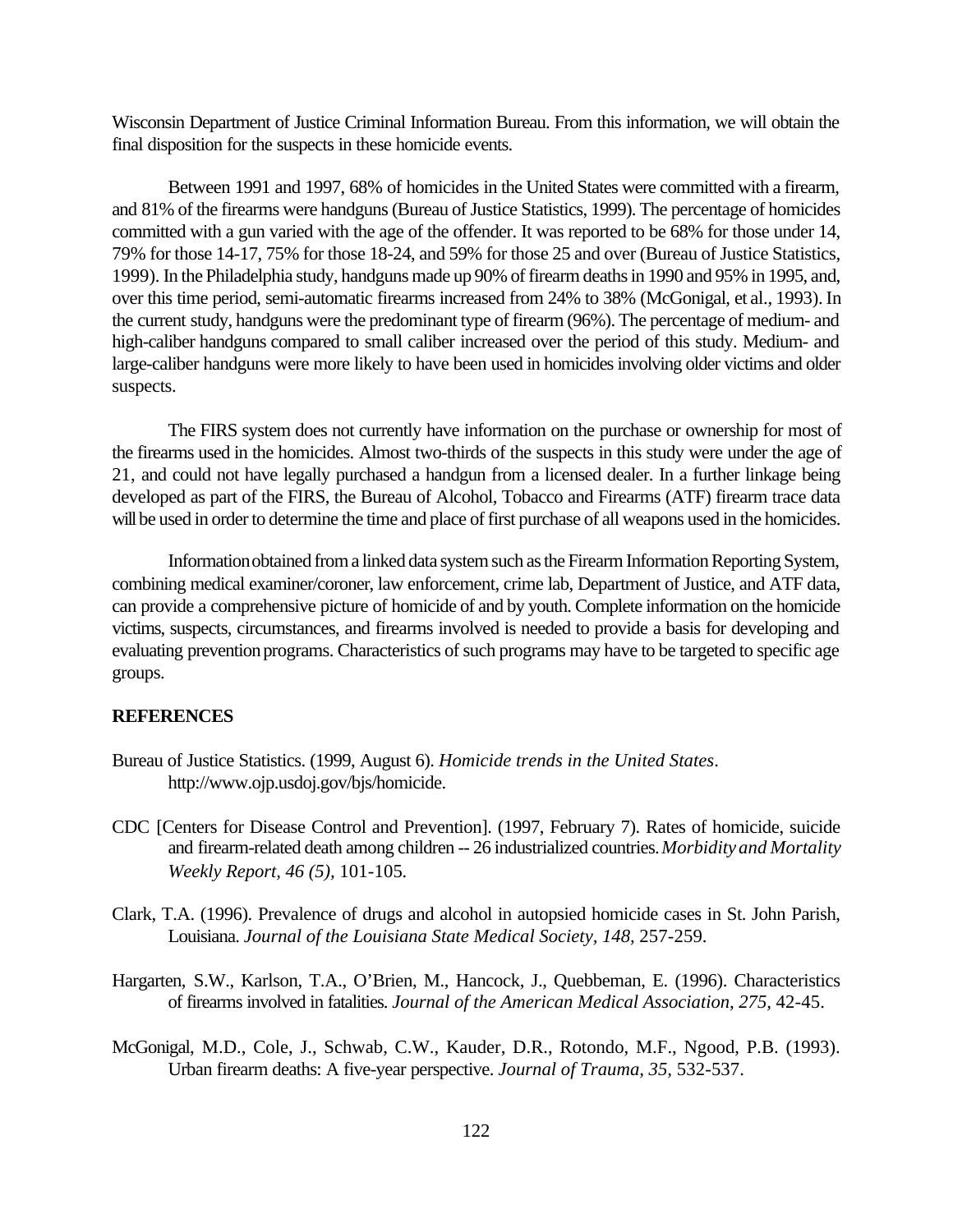- Pratt, C., Deosaransingh, K. (1997). Gender differences in homicide in Contra Costa County, California: 1982-1993. *American Journal of Preventive Medicine, 13(Suppl.6),* 19-24.
- Tardiff, K., Marzuk, P.M., Leon, A.C., Hirsch, C.S., Stajic, M., Portera, L., Hartwell, N. (1994). Homicide in New York City: Cocaine use and firearms. *Journla of the American Medical Association, 272,* 43-46.
- Tymus, T.A., O'Brienm M,E,, Hargartenm S,W. (1996, May). Wisconsin firearms injury surveillance system development: A comparison of medical examiner/coroner data. *Wisconsin Medical Journal,* 227-282.
- U.S. Census Bureau. (1997, December 18). *Estimates of the population of counties by age, sex, and race/Hispanic origin: 1990-1996*. Internet Release.
- Violence Policy Center. (1999). *Who Dies?: A look at firearms death and injury in America -- Revised edition.* http://www.vpc.org/studies/whoguy.htm, 8/24/99.

Wisconsin Legislative Reference Bureau. (1997). 1997-1998 blue book. Madison, WI: Joint Committee on Legislative Organization, State of Wisconsin.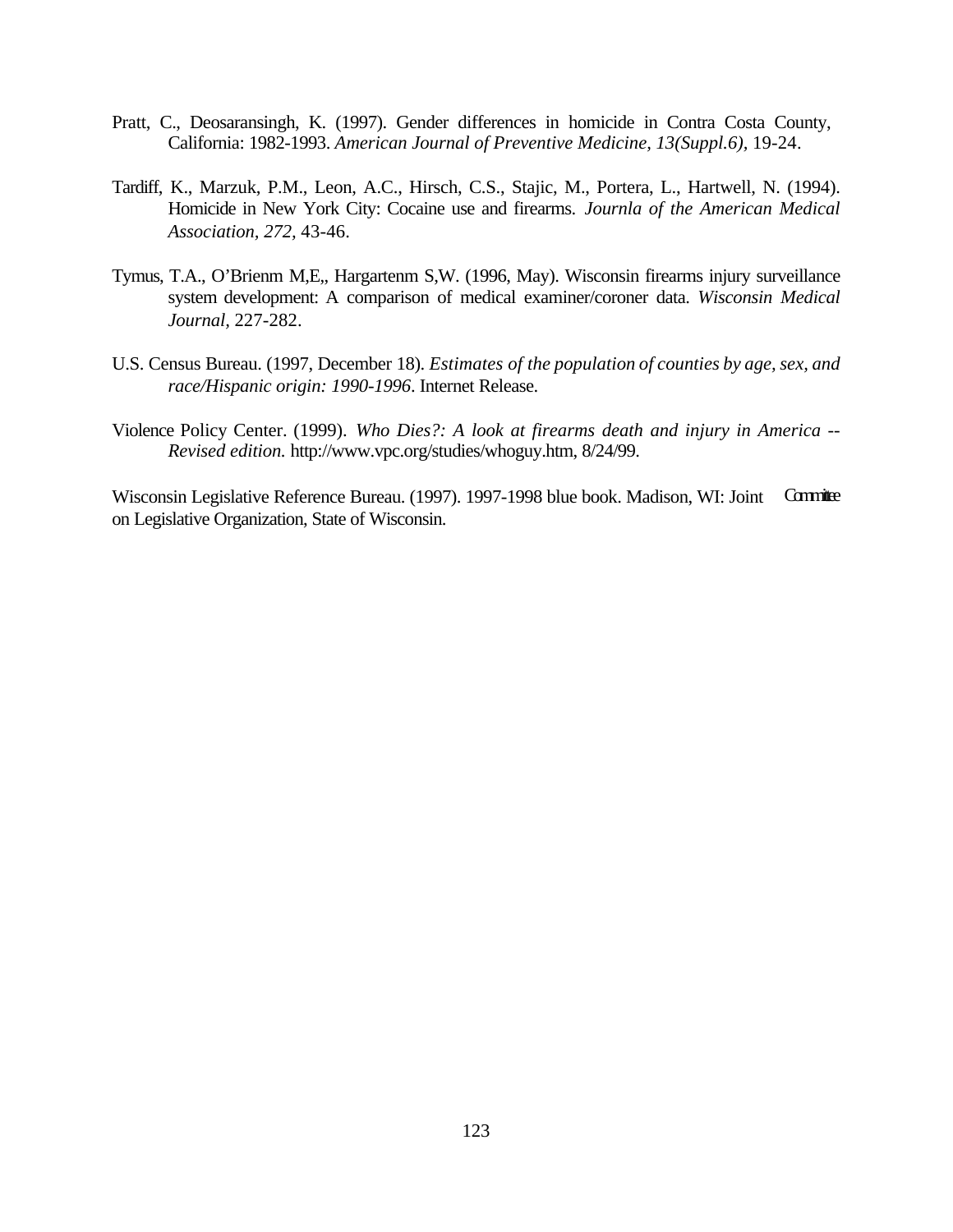## **THE HOMICIDE AND DRUG CONNECTION**<sup>1</sup>

Dean G. Rojek, Department of Sociology, Baldwin Hall, University of Georgia, Athens, GA 30602

#### **ABSTRACT**

Homicide is not a criminal act that is common or committed by rational, sane people. But circumstances can arise whereby homicide becomes an all too common outcome. Typically, an act of homicide requires the use of a lethal weapon, and the use or influence of an agent like a drug to facilitate the use of the lethal weapon. According to the Uniform Crime Reports (UCR, 1997), 68% of homicides are committed with firearms. While there are no precise statistical figures on drug use or drug trafficking as it relates to homicide, there is increasing evidence that drugs play a significant role in facilitating a homicide event. In most cases, two causal "ingredients" normally need to be present for a homicide to occur: a firearm, plus the presence of drugs either in terms of use or drug trafficking.

#### **NEUROANATOMY**

The world of neurotransmitters and neuroanatomy is rarely discussed in homicide research. However, there is much to be said for understanding what drugs can do and cannot do, and how different drugs can produce different reactions. The nervous system is comprised of four essential parts: dendrites, which receive signals from other nerve cells; the cell body (soma), which nourishes the nerve structure; the axon, which carries the message from the dendrites to the cell terminal; and the synaptic gap, which is the microscopic gap that exists between the cell terminal and the next nerve receptor. The "message" must jump the synaptic gap from the pre-synaptic terminal to post-synaptic terminal. The nerve impulse crosses the synaptic gap not as an electrical signal but as a biochemical signal. This biochemical impulse crosses the synaptic gap via neurotransmitters. Some of these neurotransmitters are called dopamine, endorphin, enkephalin, serotonin, GABA, and there are at least 50 others (Inaba, Cohen, & Holstein, 1997). Each nerve cell usually produces one type of neurotransmitter. A single neuron, however, might cause the release of several types of neurotransmitters at different synapses.

Psychoactive drugs such as barbiturates, amphetamines and hallucinogens, can disrupt the process of message transmission in the synaptic gap. Generally, drugs that produce signals are called agonists, and drugs that block signals are called antagonists. Some drugs can chemically imitate part of a neurotransmitter and cause the receptor site to accept a nerve transmission. Hallucinogenic substances can confuse the message impulse and generate a sensation of sound that was originally a stimulus brought on by color or taste. Other drugs can release an excess of neurotransmitters and thereby produce an exaggerated effect. Cocaine and other stimulants can enhance the original nerve impulse. Finally, other drugs can slow down the release of neurotransmitters or completely block their release such as with the case of painkillers.

<sup>&</sup>lt;sup>1</sup>Editors' note: Due to computer-incompatibility problems, most of the graphics for this paper could not be included. For a complete copy, contact the author.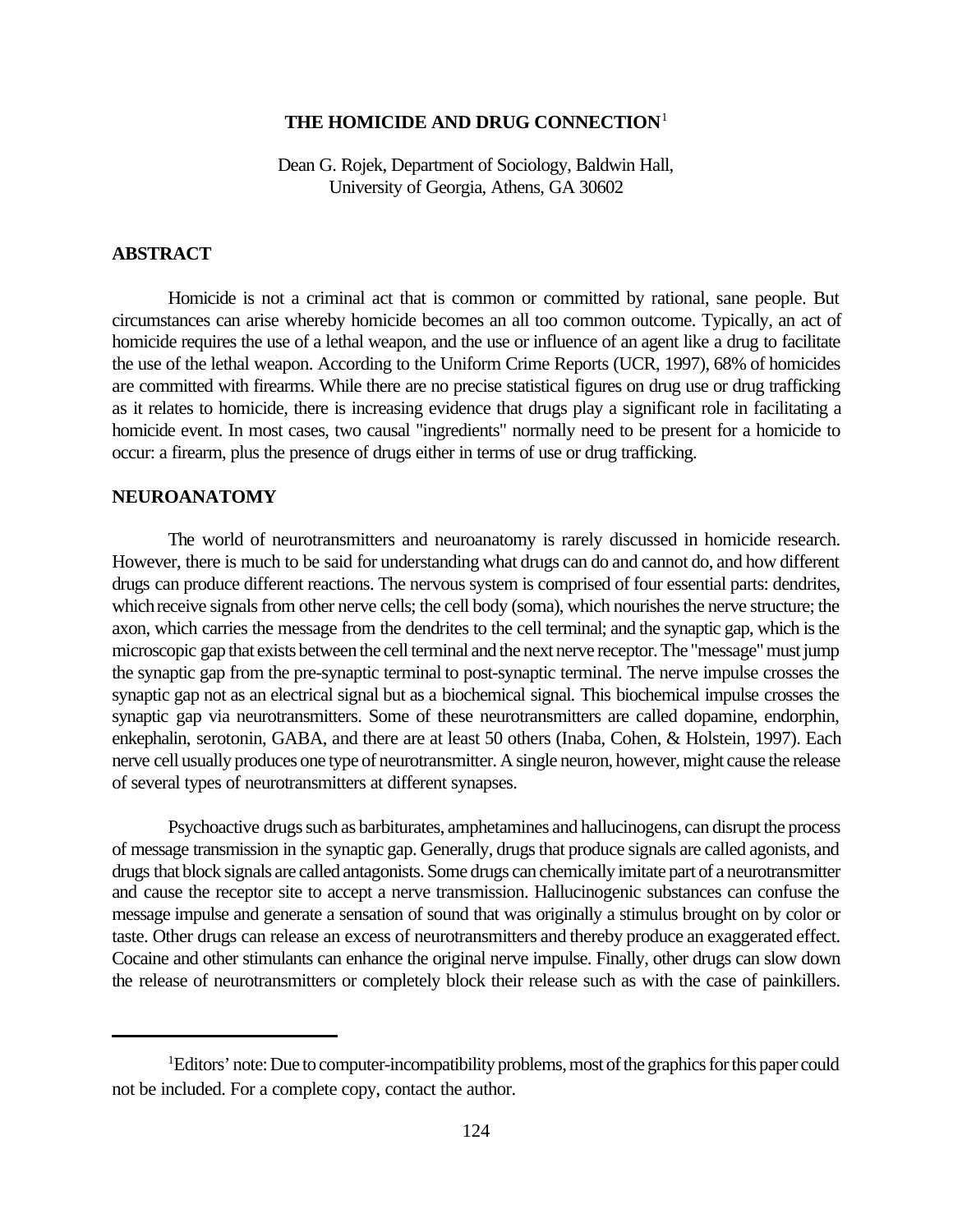Heroin will block the release of a neurotransmitter called substance "P," causing pain to be reduced or eliminated.

The first neurotransmitters were discovered in the 1920s, but it was the discovery of the endorphins and enkephalins in the 1970s that led to a greater understanding of how psychoactive drugs work in the body. For the first time, reaction and addiction to psychoactive drugs could be specifically described and the reaction to certain drugs understood. For example, alcohol alters GABA (gamma-aminobutyric acid) and seratonin neurotransmitters, which alters the mood of the alcohol user who experiences increased selfconfidence and increased sociability. Alcohol lowers GABA, which is the major inhibitory neurotransmitter, and thus lowers inhibitions. Thus, moderate amounts of alcohol will facilitate behaviors that the same individual who is sober would never engage in. On the other hand, cocaine is a stimulant and operates quite differently. Cocaine causes the release of certain neurotransmitters that disrupt the central nervous system and produce a euphoric rush, increased confidence and energy. This is caused by the added boost of norepinephrine which increases blood pressure and heart rate, causes rapid breathing, produces tense muscles, and induces shaking. Cocaine will also lead to the release of dopamine which causes paranoia, and acetylcholine causes muscle tremors. Conversely, cocaine use can result in the depletion of seratonin, which results in agitation and depression, and epinephrine, which causes severe depression and extreme lethargy.

Cocaine and alcohol are two drugs that consistently appear in the context of homicides. Alcohol use along with the presence of a firearm results in increased aggression, and impaired judgment. Parker and Auerhahn (1999) argue that alcohol serves as a selective disinhibitor, depending upon the situation. Cocaine use produces what is referred to as anhedonia, or the lack of ability to feel pleasure. Cocaine will produce a very rapid and intense "high" that produces a craving for another "high." However, cocaine is metabolized very quickly and the initial euphoria quickly turns to a "crash" which produces depression and anxiety. The symptoms of craving or withdrawal lead to a compulsive urge to regain the initial rush. Thus, cocaine use leads to irritability, depression, and an insatiable urge to experience the cocaine high again.

#### **DRUG USE IN THE U.S.**

Figures 1 and 2 show the degree of high school senior drug use for the past nine years based on data from Monitoring the Future (Johnston, Bachman, & O'Malley, 1975-1997). Figure 1 shows the top three drugs in terms of frequency of use. Alcohol is the most popular drug used by high school seniors. While the percentage of use over a 30-day period has declined from a high of 70% in 1981, the current use is still over 50%. Cigarette usage has remained fairly constant at around 30%, but in the past few years this has been increasing. Finally, marijuana use has declined in the decade of the 1980s, but has been increasing in the 1990s. For the most recent decade, hallucinogen, stimulant, cocaine, and sedative use hovers between 2 to 5% for the past 30 days. Thus, while drug use among high-school students may appear to be lower than commonly assumed, and than in the 1980s, the use of alcohol is alarmingly high.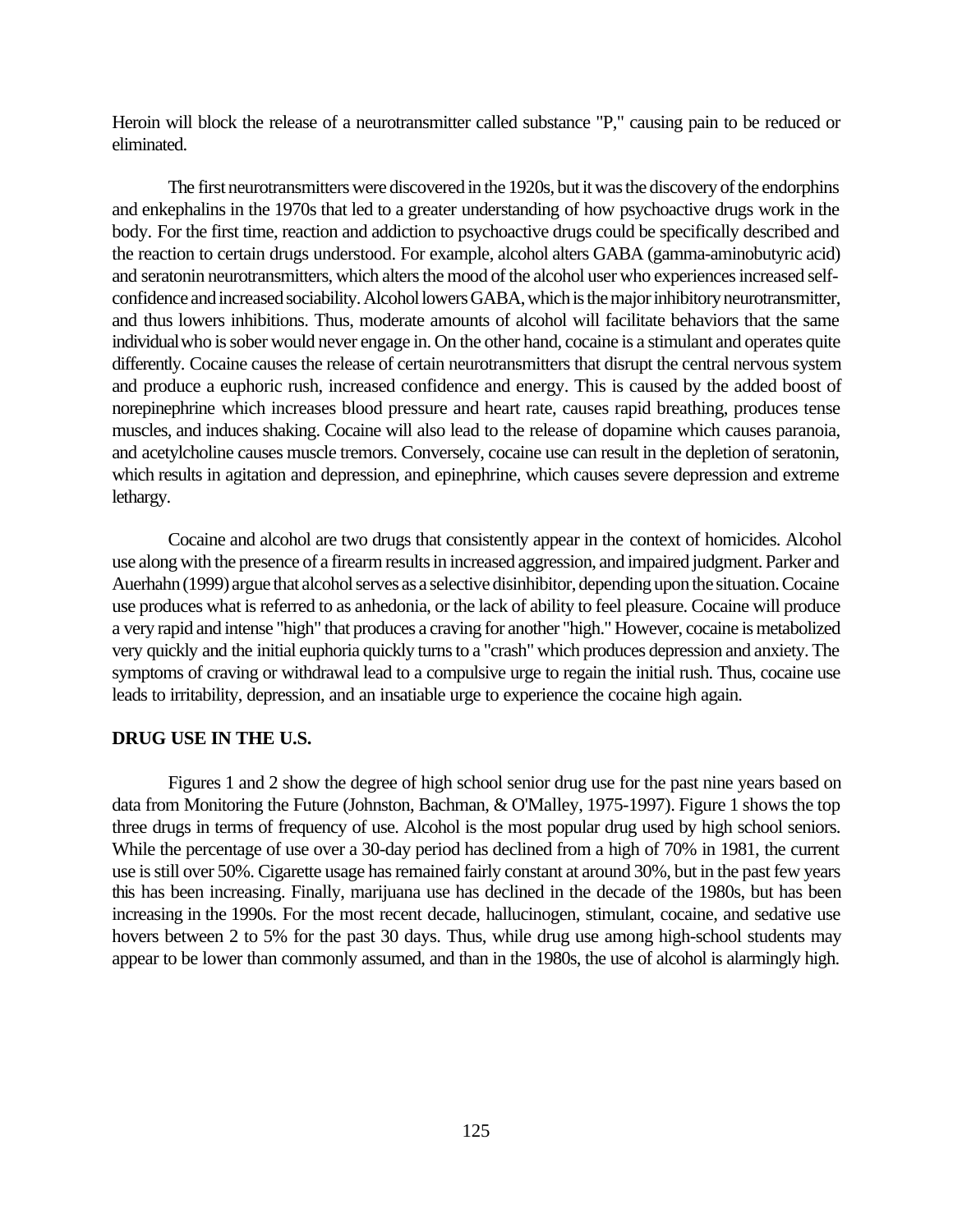

**High School Senior Drug Use**

Johnston, O'Mallye, and Bachman (1975-1997) also report the amount of drug use among young adults for the past year. Not surprisingly, alcohol ranks number one with over 80% of young adults reporting having used that substance. Cigarette use ranks second at around 40%, followed by marijuana at 30%. Stimulants, hallucinogens, cocaine, and sedatives cluster at 5% or less. The data suggest that 1991 was a low point in drug use, but, in the 1990s overall, there has been a slight increase in drug involvement. It is obvious that alcohol use clearly dominates the drug scene for high-school youth and young adults. Because of alcohol's disinhibiting effects, and its widespread use, this should be cause for concern in any homicide prevention strategy.

## **ADAM**

A relatively new data source is the Arrestee Drug Abuse Monitoring Program (ADAM) that is being conducted by the National Institute of Justice. Over the course of one year, approximately 1,000 arrestees in 35 different cities are given a urine test and a questionnaire within 48 hours of arrest. This drug testing is done on a quarterly basis to random male and female arrestees to help account for seasonal variation. ADAM tests for amphetamines, barbiturates, benzodiazepines, cocaine, opiates, PCP, methadone, marijuana, propoxyphene, and methadone. A test for alcohol is not administered although there is some evidence to suggest that this will be added to the ADAM program. The results for 1998 show that nearly 70% of all male arrestees and 67% of female arrestees tested positive for one of the ten listed drugs. This ranged from a high in New York City where 77% of males and 82% of females tested positive, to a low of 43% for males in Anchorage, and 33% for females in Laredo, Texas. However, the vast majority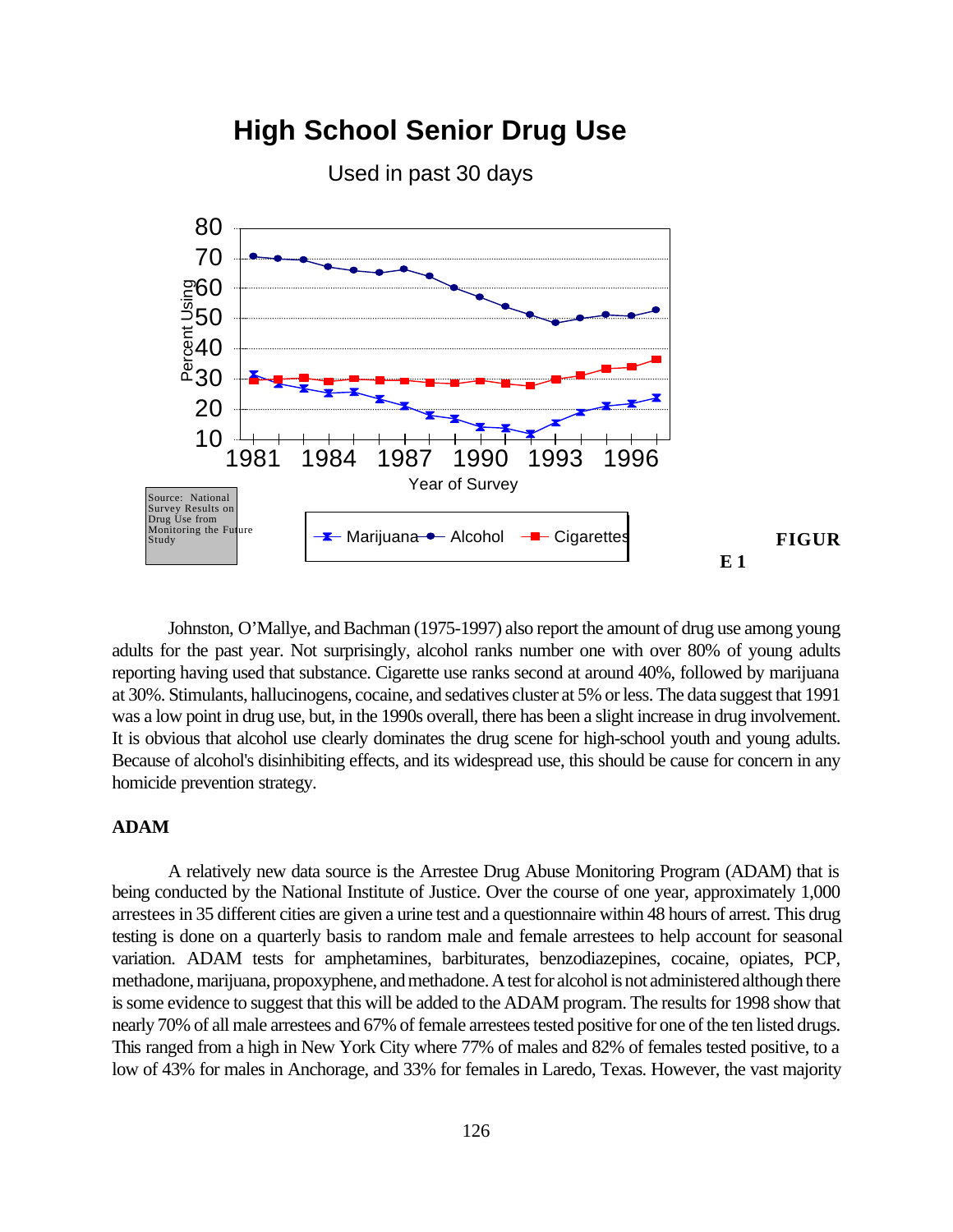of the cities in the sample produced results in the 60-70% range. The implications of these findings are enormous when one considers that the range of possible offenses varied from larceny/theft to homicide. Regardless of the offense, over 60% of arrestees tested positive for drugs.

Approximately 40% of male arrestees tested positive for cocaine; for female arrestees, it was 45%. Of those arrested who tested positive for marijuana, nearly 50% were male, and 30% were female. Opiate use was in the 10% range, followed by methamphetamine and PCP. Methamphetamine was virtually 0% in most sample cities but certain cities in the western region of the country had a high rate of usage (Las Vegas, 14% for males, and 24% for females; Phoenix, 16% for males, and 22% for females; Sacramento, 25% for males, and 29% for females). The remaining five drugs (barbiturates, benzodiazepines, methadone, propoxyphene and methaqualone) were close to 0%. The test used was Enzyme Multiplied Immunoassay Testing (EMIT). This test is at least 95% accurate but it only tests for the presence of specific drugs. EMIT does not give the concentrations of each drug. However, the inference is that a disproportionately high number of homicide offenders are under the influence of a drug -- and the tests do not account for alcohol.

Some drugs, such as cocaine and various opiates, are metabolized fairly quickly, while other drugs are detectable over a much longer period. If the drug test is administered 48 hours after the arrest, it is possible that the offender may test negative for such substances despite being under the influence of a drug at the time of the offense. On the other hand, other substances, most notably marijuana, remain in the system for an extended period of time and may have little to do with the offense in question. Marijuana is detectable up to 30 days, and may give the false impression that it is related to many offenses, when, in fact, it leaves the blood stream quickly, attaches itself to fat cells in the body, and then remains in the body for weeks.

The problem of drug testing is could be shown graphically. The detection period for alcohol is measured in terms of hours with the use of a blood sample or a urine sample. Alcohol is metabolized very quickly, and within 24 hours an individual will test negative for alcohol. For approximately the first 10 hours after consuming alcohol, it is detectable in the blood. A urine sample would be more appropriate from 3 to 24 hours. Cocaine is detectable in the blood for the first 24 hours and then after that time period it is detectable in urine for an additional 48 hours. Finally, the detectable time period for marijuana is extremely long. Marijuana is present in the blood for up to 10 days and in urine for up to 30 days. Marijuana was found in approximately 50% of male arrestees and 30% of female arrestees. It is difficult to give a precise meaning to the data when each drug has a different rate of metabolization, and the tests are administered up to 48 hours after the arrest.

An additional complication is the way the drugs are ingested. The absorption the rate for cocaine when it is taken intravenously, smoked, and ingested through the nasal membranes and orally. The most rapid ingestion is via intravenous injection, but cocaine is then metabolized very rapidly, and after 15 minutes there is a rapid decline in its effects. Smoking cocaine (referred to as "crack") is less intense and the effect lasts less than 2 hours. Nasal ingestion is not as rapid but the "high" or the "rush" may last for two hours. Finally, the oral ingestion of cocaine is slow, with no discernible impact for the first 30 minutes, but then a sudden "rush," that may last for 2 hours, is experienced. Again, testing for a drug without being cognizant of the method of ingestion may produce problematic results.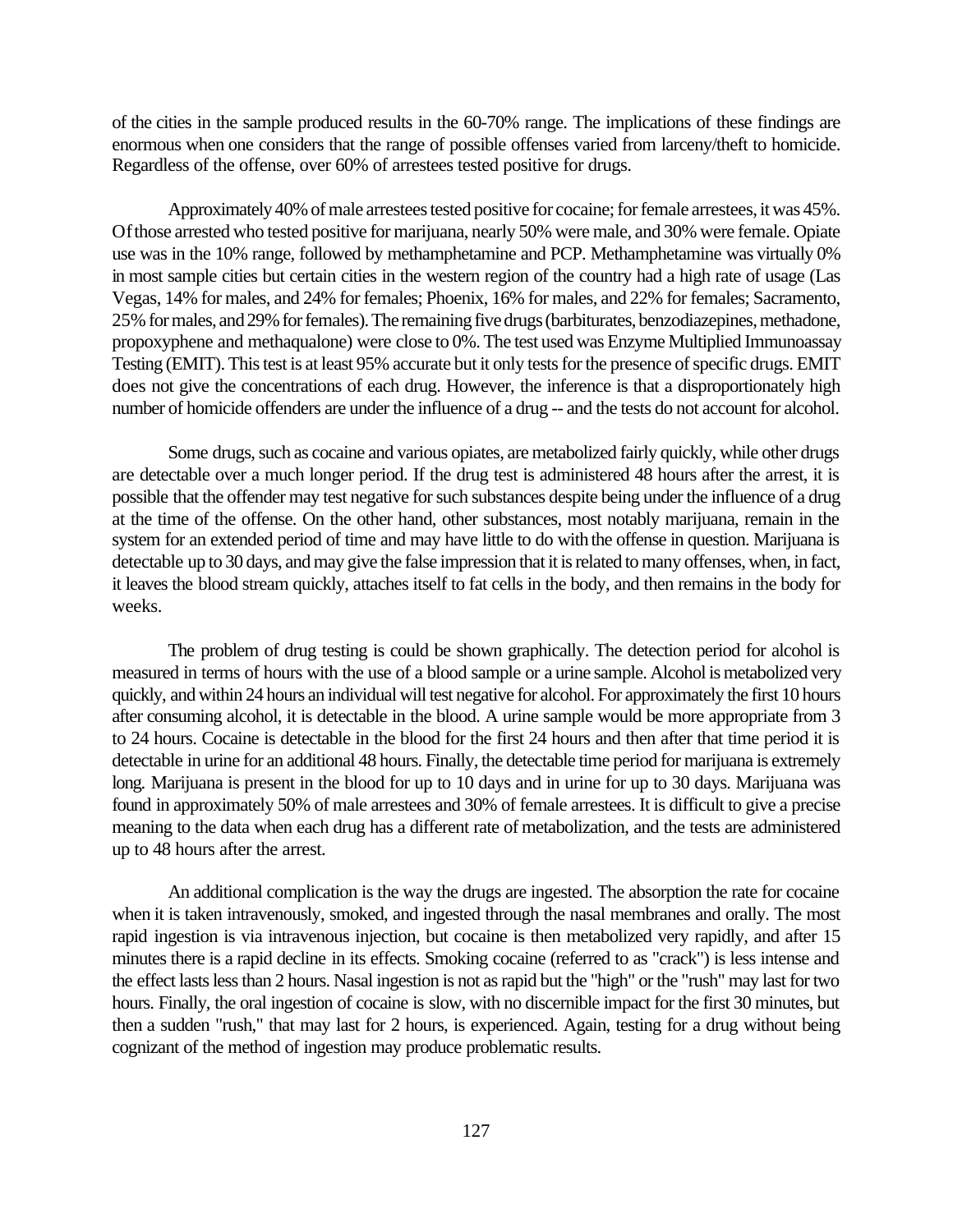## **DRUG TESTS RESULTS FROM ATLANTA**

The remainder of this discussion will focus on findings in Atlanta, Georgia. Atlanta has the dubious distinction of having the highest crime rate in the nation. It is also thought to be a major drug market and distribution center. The results from ADAM for the city of Atlanta show that nearly three- quarters of male and female arrestees tested positive for a drug. Cocaine use is extraordinarily high in Atlanta, with 51% of male and 61% of female arrestees testing positive. Marijuana emerges at a distant third (36% of male and 28% of females testing positive), and opiate use is less than 3%. Methamphetamine and PCP drug tests were 0% for males and females. In 1997, 80% of homicide offenders and 60% of homicide victims had a criminal record of a drug violation. Figure 2 shows that of homicide offenders, nearly 50% had 5 or more prior drug offenses, 20% had 3 or 4 prior drug offenses, and 10% had 1 or 2 prior drug offenses. A prior drug offense was not as prolific for homicide victims, but a high proportion of homicide victims did have prior drug-offense records. Thus, drugs are present in an inordinately high number of homicide cases, and this must be taken into consideration in any explanation of the causes of homicide and how it might be prevented.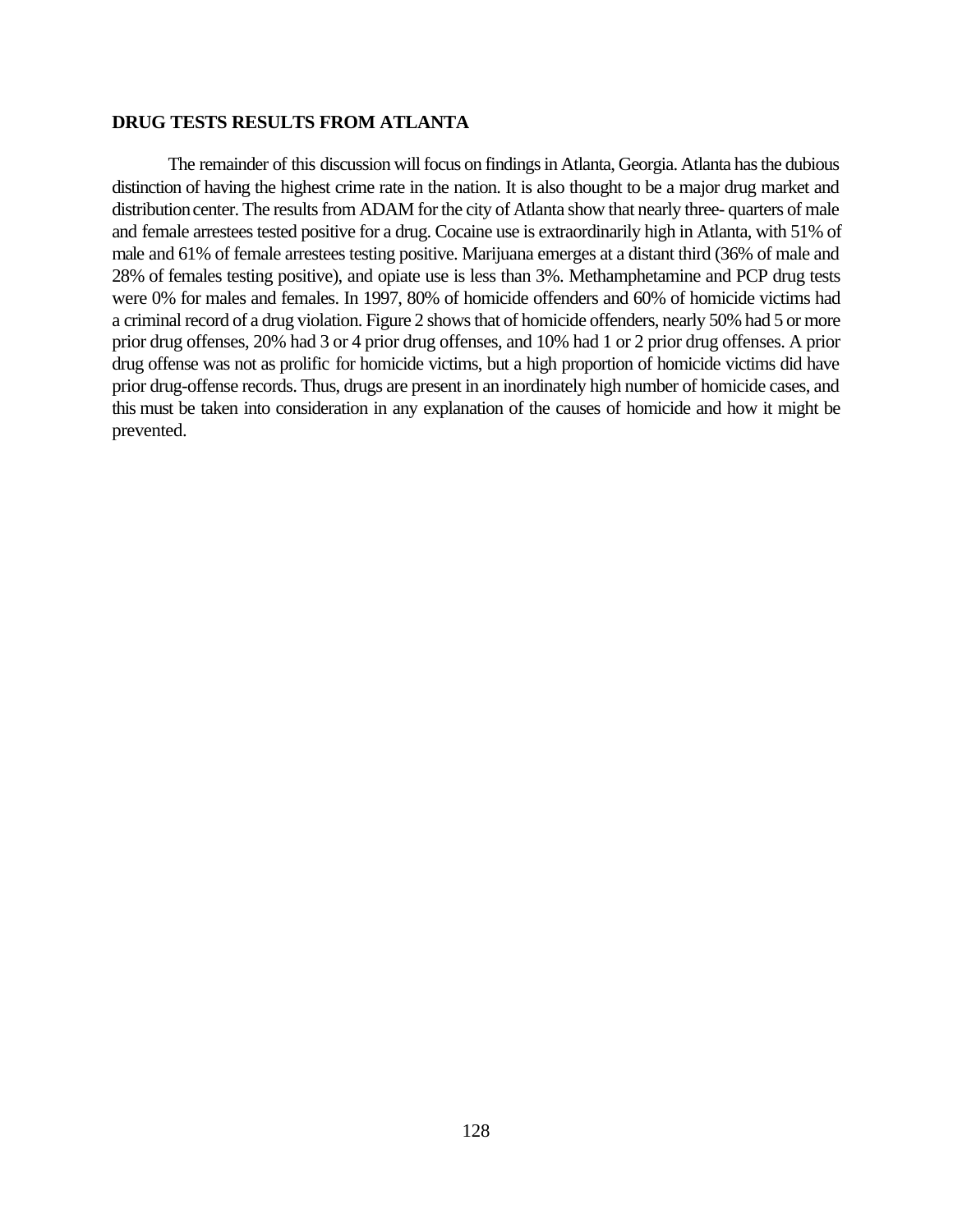# **FIGURE 2:**

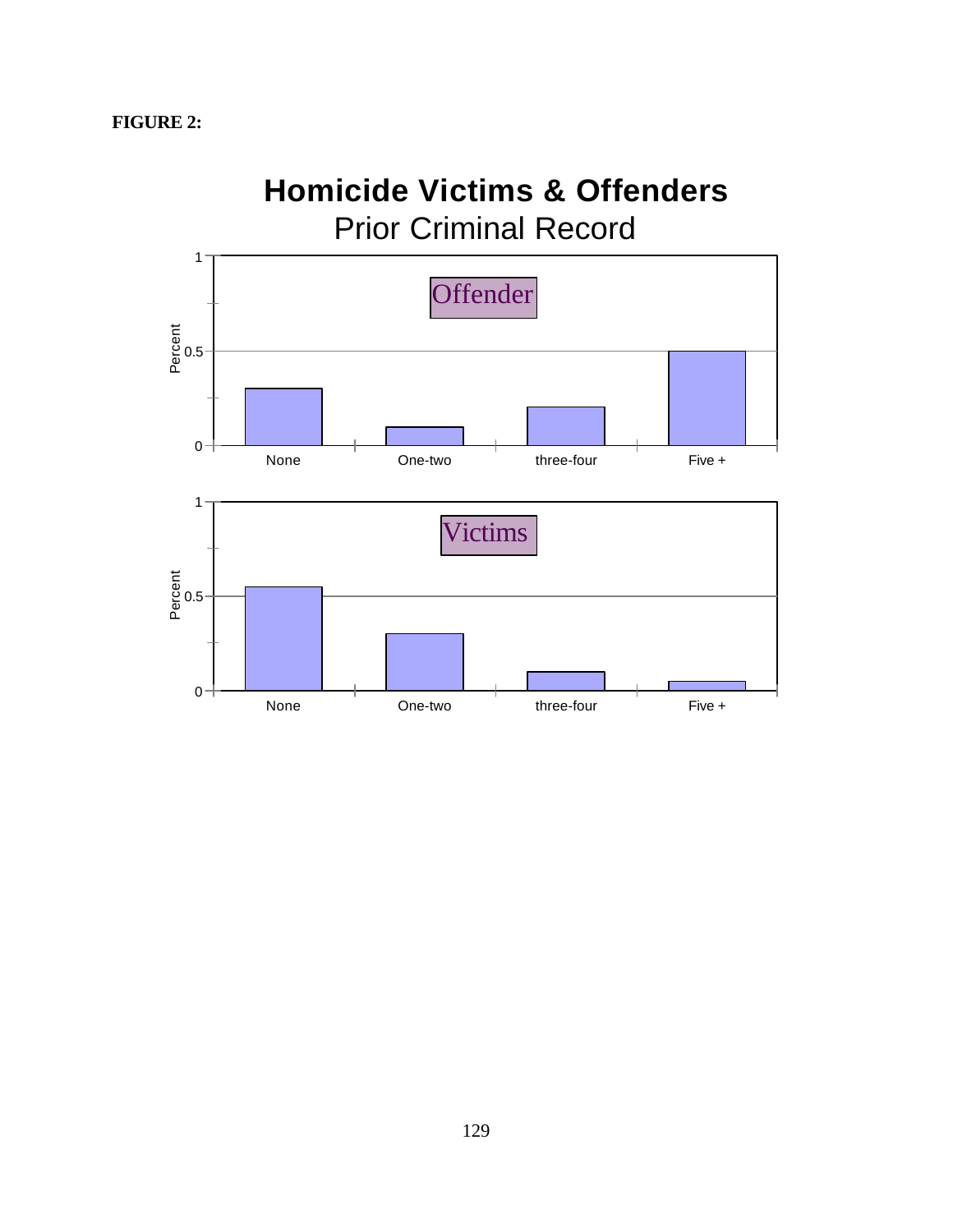## **DRUG INTERACTIONS**

A complicating factor in understanding the impact of drugs on an individual is that the ingestion of multiple drugs may result in a drug interaction. That is, the use of two or more drugs may not be a simple additive effect on the individual but may produce a totally different effect. Homicide victims and offenders tend to be high users of cocaine, and toxicology findings from the medical examiner's reports indicate that homicide victims tend to use alcohol as well. It was just recently discovered that the combination of alcohol and cocaine results in a completely new pharmacological substance that is called cocaethylene. Using a "feel good" scale, the effects of cocaine and alcohol separately are quite modest when compared to taking them in combination. That is, cocathylene produces a much more intense effect that lasts considerably longer than cocaine or alcohol. Similarly, as is shown in Figure 3, the monitored heart rate of subjects using cocathylene as compared to either cocaine or alcohol individually reveals a much more dramatic effect and the duration period of cocathylene is significantly longer.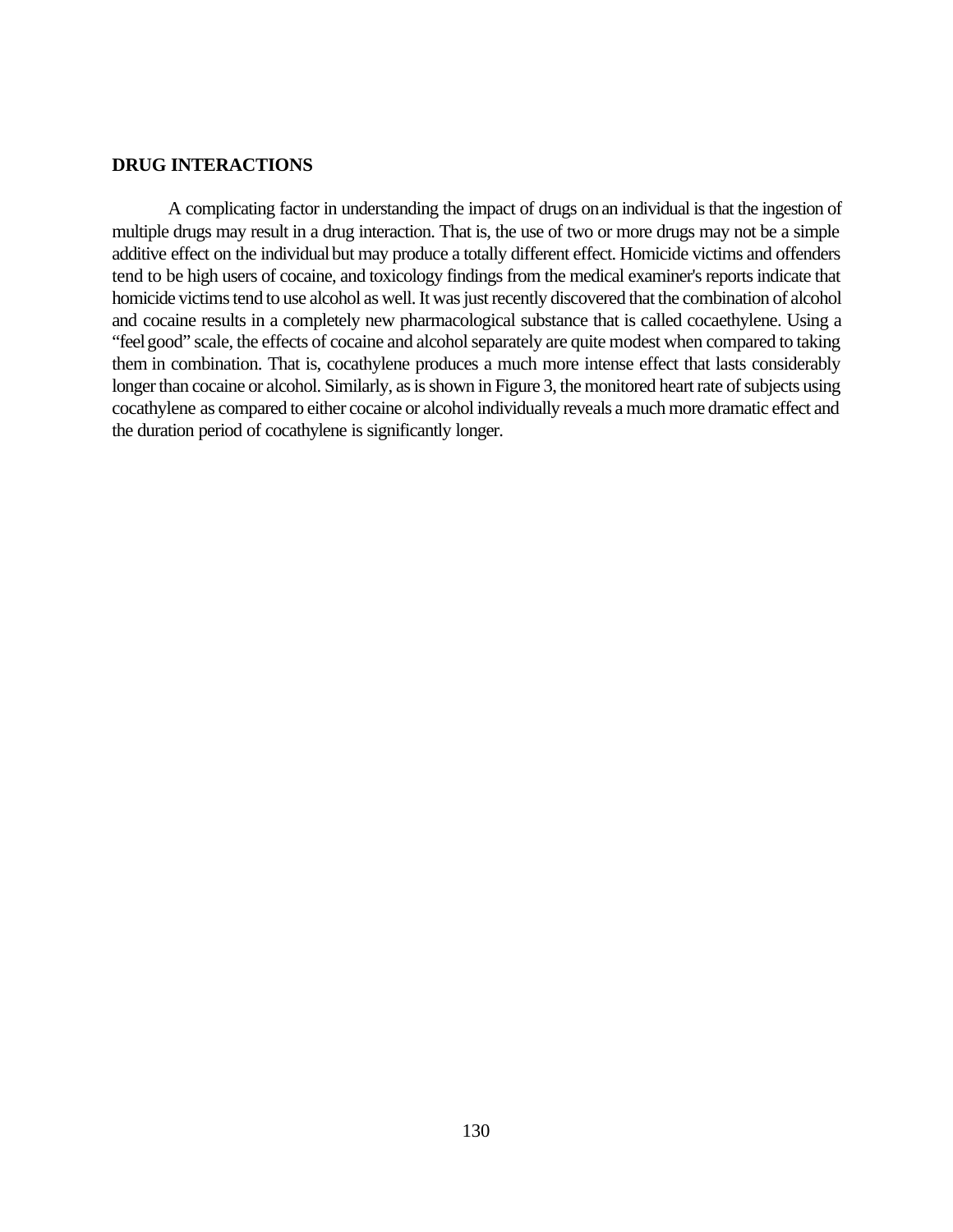

# **Cocaine-Alcohol Interactions**

#### **FIGURE 3**

Toxicology reports on homicide victims indicate that nearly 40% of homicide victims tested positive for cocaine, 25% tested positive for alcohol, and 20% tested positive for alcohol and cocaine. This means that 85% of homicide victims were under the influence of cocaine, alcohol, or cocathylene. Marijuana is also present in approximately 25% of homicide victims as well. Surprisingly, virtually no other drug appears in the toxicology reports. Only 15% of homicide victims did not test positive for alcohol, cocaine, or cocathylene.

### **CONCLUSION**

Homicide is not the act of a sober, sane, individual. When the possession of a handgun is combined with the use of psychoactive drugs, specifically alcohol, cocaine or cocathylene, the likelihood of homicide occurring increases substantially. A cursory reading of police homicide reports clearly suggests that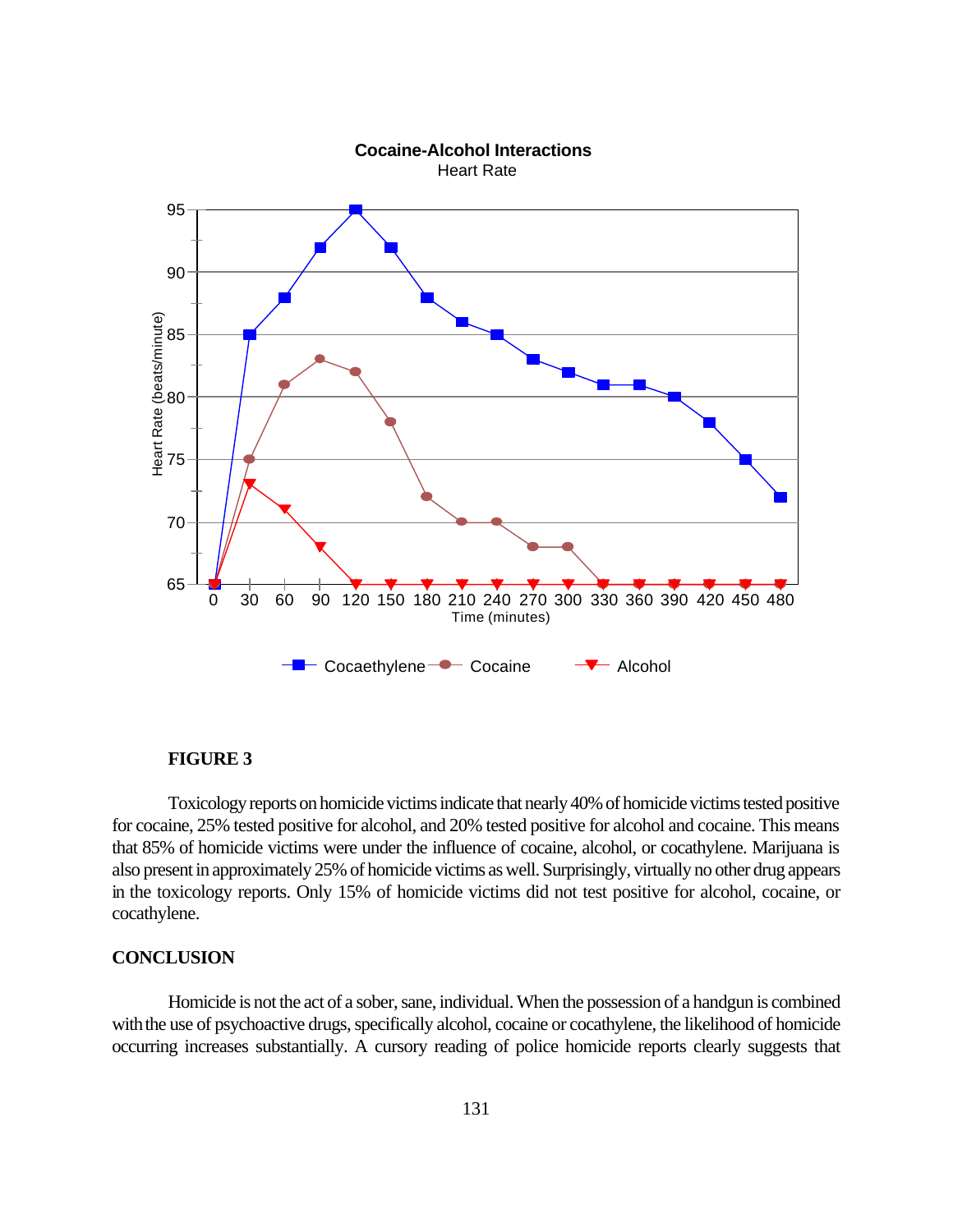spontaneous anger or a petty dispute can lead to homicide. The 30 seconds of rage, when combined with a lethal weapon and the influence of alcohol or cocaine, invariably results in actions that are conducive for a homicide outcome. Thus, it appears that underlying many homicide events is the confounding influence of alcohol and/or cocaine. It is estimated that there are 250- million guns in the United States. A very small percentage of these weapons are used in criminal actions. But a gun in the hands of an individual who is "under the influence" produces a highly volatile situation. Clearly, alcohol and cocaine must be seen as powerful contributing agents in explaining homicide, and any successful homicide prevention program must focus on the problem of drug use and abuse.

## **REFERENCES**

- Inaba, D.S., Cohen, W.E., & Holstein, M.E. (1997). *Uppers, downers, all arounders.* Ashland, OR: CNS Publications.
- Johnston, L.D., Bachman, J.G., & O'Malley, P.M. (1975-1997). *Monitoring the future*. Ann Arbor, MI: Institute for Social Research.
- National Institute of Justice. (1998). *Annual report on drug use among adult and juvenile arrestees (ADAM).* Washington, DC: U. S. Department of Justice.
- Parker, R.N., & Auerhahn, K. (1999). Drugs, alcohol, and homicide: Issues in theory and research. In M.D. Smith & M.A. Zahn (Eds.), *Homicide: A sourcebook of social research* (pp. 176-191)*.* Thousand Oaks, CA: Sage.
- U.S. Department of Justice. (1997). *Crime in the United States: Uniform Crime Reports*. Washington, DC: U.S. Government Printing Office.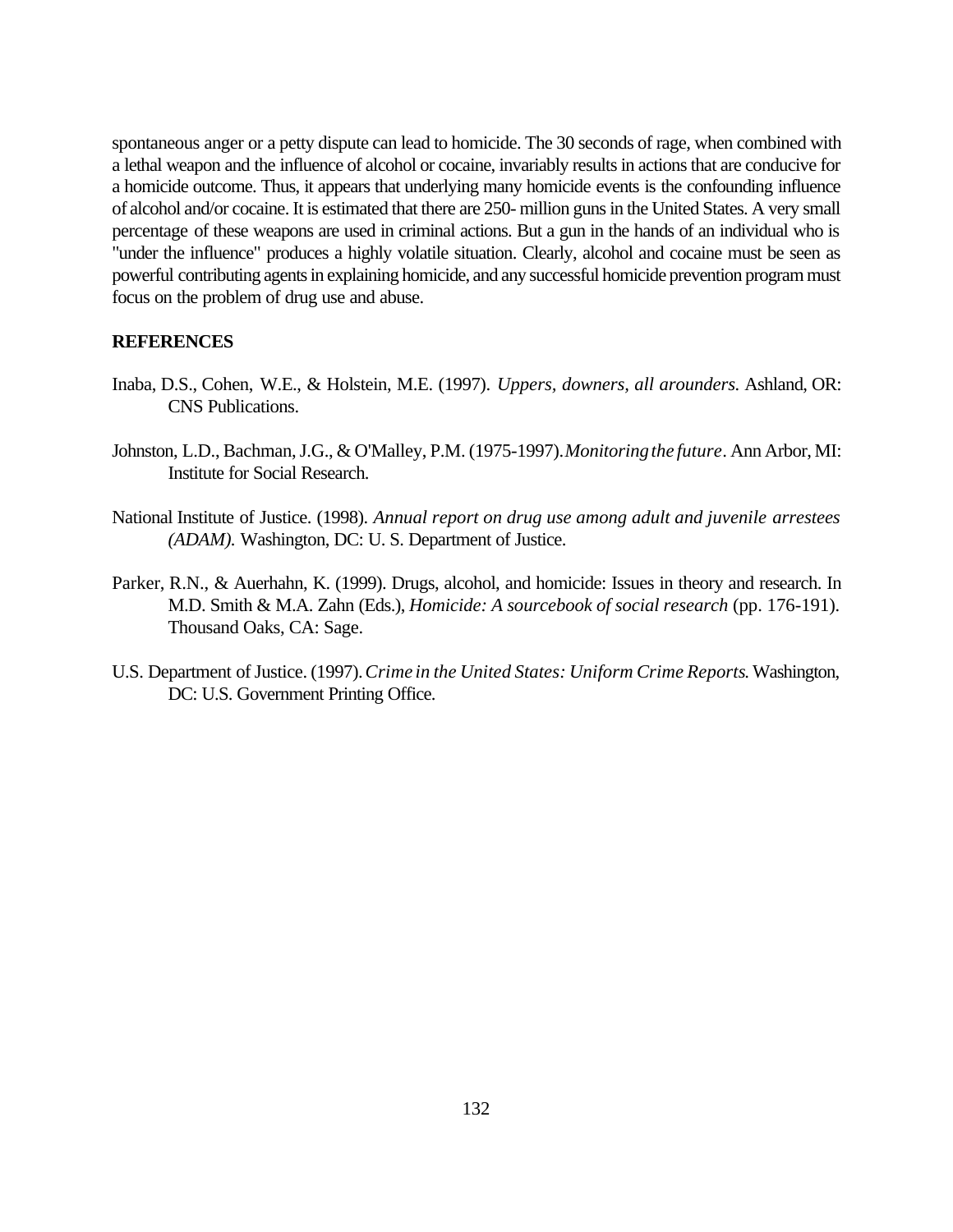# **STATE HOMICIDE VICTIMIZATION RATES: DO REGRESSION RESULTS DIFFER BY SEX OR RACE?**

Thomas B. Marvell, Justec Research, 155 Ridings Cove, Williamsburg, VA 23185

## **ABSTRACT**

Factors such as race and sex that could affect homicide victimization are examined. The study is conducted with both state and national data, disaggregated by race and sex. The analyses use time-series procedures with independent variables that are commonly used in homicide studies: age structure, economic variables, prison populations, and death penalty enforcement, among others. The coefficients for male and female regressions differ no more than would be expected by chance, but there is some difference between races. The state-level analysis indicates that there are differences between races and sexes on variables about which little or nothing is known.

## **INTRODUCTION**

In comparing regression results for homicide victimization disaggregated by race and sex, both national-level data (1930-95) and state-level data (1950-96) are used. Both use Vital Statistics homicidevictimization data for White males, White females, non-White males and non-White females. Also, both analyses use time-series procedures, with independent variables that are commonly used in homicide studies -- including age structure, economic variables, prison populations, and death penalty enforcement.

## **NATIONAL-LEVEL REGRESSIONS**

In the national-level study (Marvell & Moody, 1999), the findings supported those of Smith and Kuchta for 1946-90 (Smith & Kuchta, 1995): that there is no discernible difference between male and female homicide-victimization rate trends since 1930.

National-level homicide rates -- disaggregated by sex and race -- were regressed on a sizable list of putative factors that affect homicide trends (Table 1). These include:

1) *Economic variables*: unemployment rate, real personal income, inflation (consumer price index), real welfare expenditures, and female labor-force participation rate.

2) *Demographic variables*: percent population in age groups 15-17, 18-24, and 25-34.

3) *Law enforcement response*: prison population (average of current year and prior year) and the number of executions.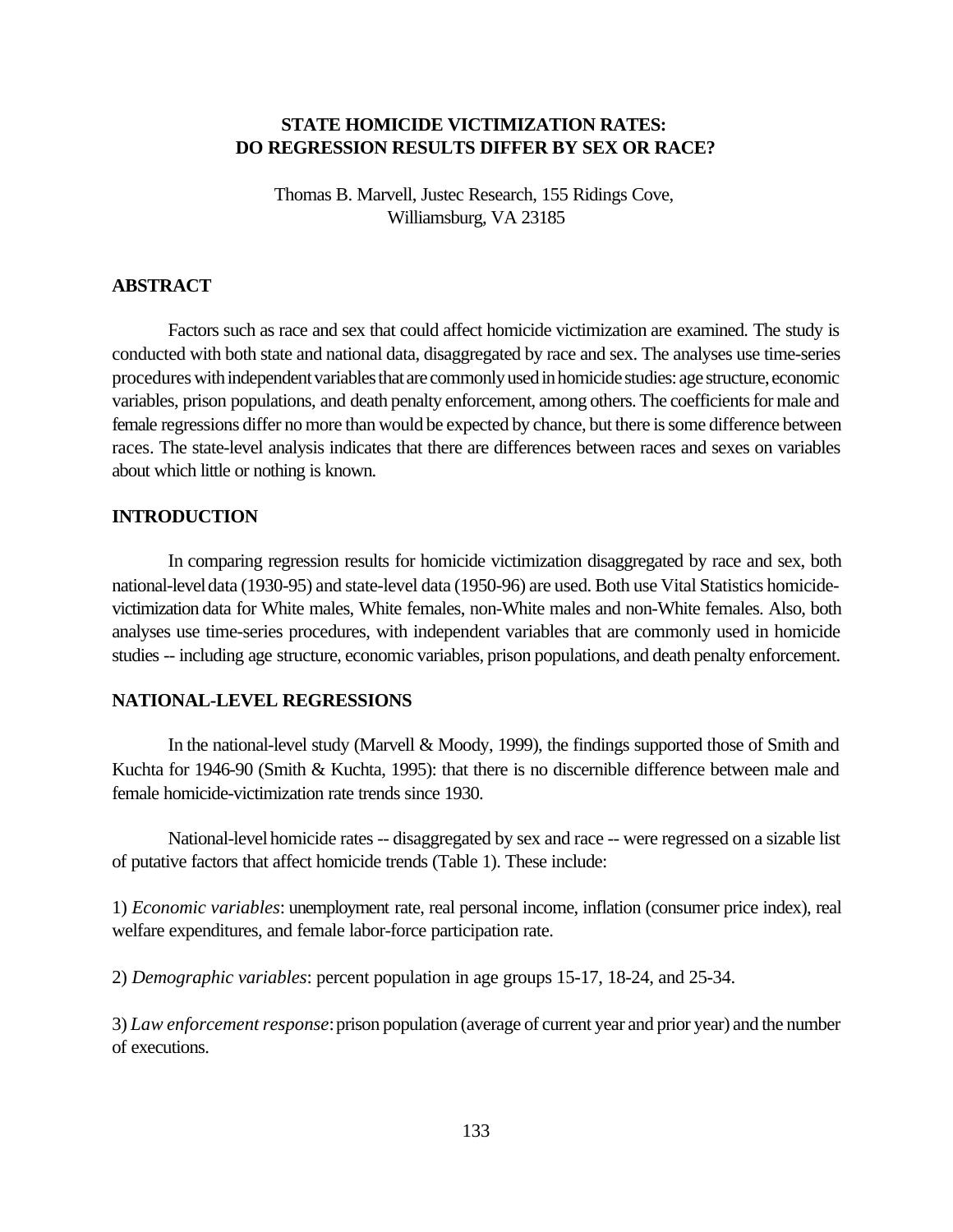4) *Military variables*: number of military personnel and two dummies for World War II (1942-45 and 1943-44).

5) *Dummy variable*: crack trend (for years 1985-1991).

All variables, except the crack-trend variable are per capita and logged.

Earlier, in a cross-section regression analysis, Brewer and Smith (1995) found little difference between males and females for a number of similar variables, and the same results were reached in this study.

# **TABLE 1. FACTORS AFFECTING HOMICIDE VICTIMIZATION RATES, NATIONAL LEVEL, 1930-95.<sup>1</sup>**

| Non-Whites                          | Whites                           |
|-------------------------------------|----------------------------------|
| Female Male Chow                    | Female Male Chow                 |
| Regression Regression F             | <b>Regression Regression</b> F   |
| coef.t coef.t prob                  | coef.t coef.t prob               |
| Unemploy-                           |                                  |
| ment rate .05 1.24 .04 1.07 .83     | $.112.24*$ $.102.36*$ .87        |
| Personal                            |                                  |
| income .44 1.44 .23 .82 .57         | $-.11$ $.31$ $-.56$ $1.80$ $.26$ |
| Consumer                            |                                  |
| price index .14 .60 .48 2.09* .21   | $.923.29*$ .01 .06 .01*          |
| Public                              |                                  |
| assistance .05 1.45 .13 4.02* .03*  | .05 1.46 .02 .43 .39             |
| Female                              |                                  |
| labor force -.30 .78 -.75 2.12* .25 | $-.48$ 1.13 .55 1.34 .05*        |
| Divorce                             |                                  |
| rates -.21 1.38 -.07 .51 .39        | $-.17$ 1.00 .06 .41 .22          |
| Population                          |                                  |
| 15 to 17 .05 .21 .09 .36 .87        | .45 1.53 .21 .78 .43             |
| Population                          |                                  |
| 18 to 24 .82 1.92 .75 1.89 .85      | $.72$ 1.53 $.97$ 2.27* .64       |
| Population                          |                                  |
| 25 to 34 .42 .91 .28 .65 .76        | .23 .46 .25 .55 .96              |
| Prison                              |                                  |

<sup>1</sup> Asterisks indicate significance to the .05 level. Dependent variables are homicide-victimization rates. All substantive variables are per capita, logged, and differenced (except that inflation, World War II, and the crack phenomenon are not per capita, and the latter two are not logged). Chow tests are for whether the female regression coefficient differs significantly from the corresponding male regression coefficient -- for the same variable. Columns 3 and 6 give the probability levels from the F tests. F tests were not conducted for last three variables, which are not substantive.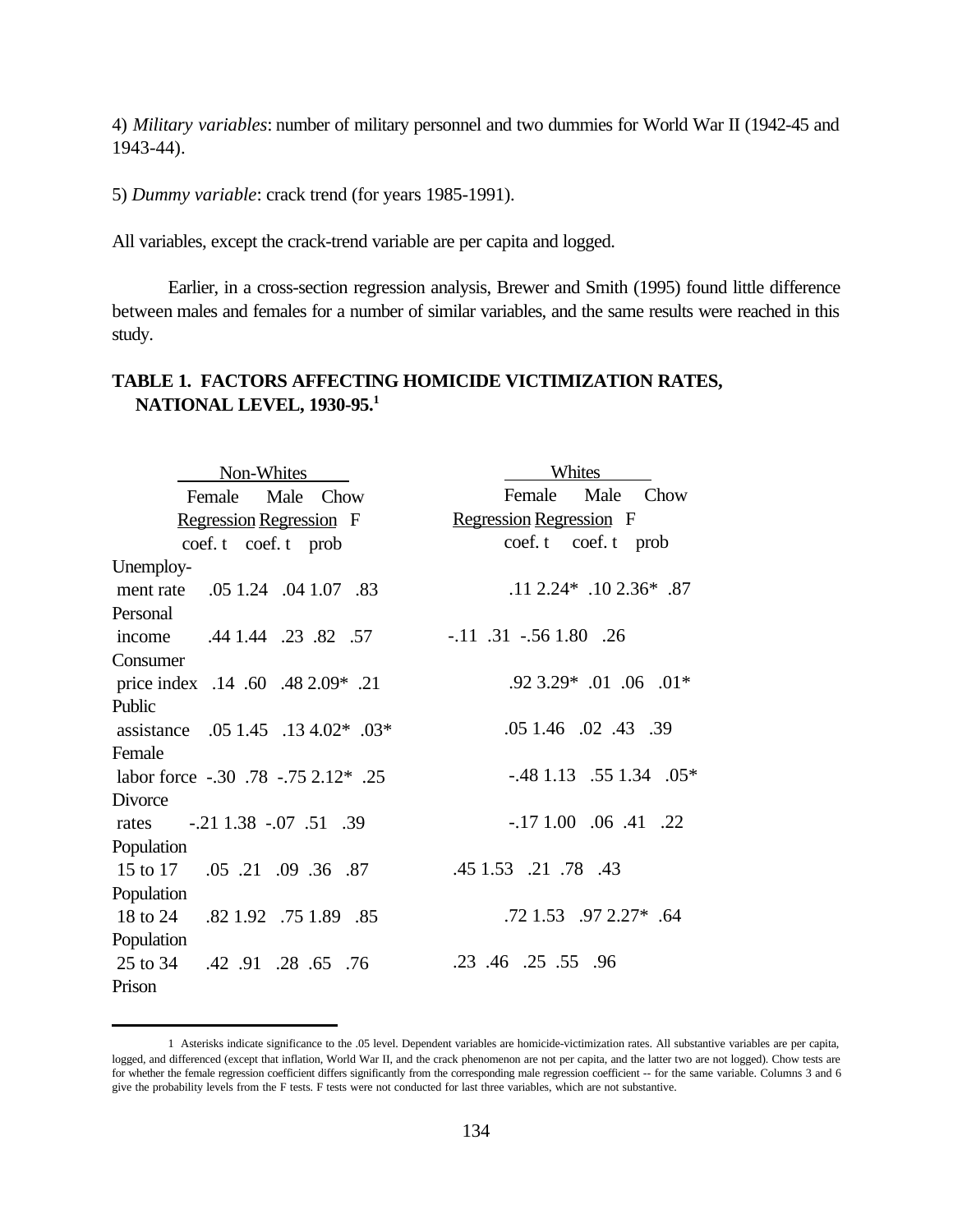| population -1.08 3.44*-1.38 4.66*    | $.41 - 1.434.11* - 1.394.30*$ .92     |
|--------------------------------------|---------------------------------------|
| Death                                |                                       |
| penalty .01 .57 -.02 1.26 .11        | .02 .99 .04 1.77 .57                  |
| Military                             |                                       |
| personnel -.07 2.19* -.04 1.43 .34   | $-0.01$ $.22$ $-0.01$ $.31$ $.92$     |
| WW II, 1942-                         |                                       |
| 1945 dummy -.06 .98 .00 .01 .33      | $-.03$ $.43$ $.02$ $.37$ $.50$        |
| WW II, 1943-                         |                                       |
| 1944 dummy -.14 2.93* -.11 2.52* .57 | $-0.03$ $0.62$ $-0.12$ $2.28*$ $0.19$ |
| Crack, 1985                          |                                       |
| 1991 trend .12 4.04* .15 5.58* .29   | $.061.97$ $.082.76*$ .66              |
|                                      |                                       |

A common issue in regression research is how to tell whether regression coefficients in separate regressions differ. Apparent differences might be well within the realm of chance. The fact that a coefficient is significant in one regress but not in another does not mean that the two coefficients differ. In the present analysis, the standard econometric test, the Chow test (Table 1) is used, which shows that only a few coefficient differences are significant -- about the same number as one would expect by chance.

## **STATE-LEVEL REGRESSIONS**

The national-level study has several drawbacks which are addressed using state-level data. First, whether differences between coefficients are significant is affected by sample size as well as the size of the difference. The single national time series in Table 1 is unusually long for criminology time-series research; still a larger sample size might uncover significant differences. A pooled state-level multiple time-series design provides a much larger sample size than the national-level design.

Second, the only relevant data for homicide victimizations before 1950 are the four categories used in Table 1. One can only compare the four. It is not feasible to compare males and females, or Whites and non-Whites. This can be accomplished, however, with state data starting in 1950.

The state-level regressions use procedures similar to the national-level study in Table 1, except that only six of the independent variables have state data. The sample size is very large, with data for 48 states (excluding Alaska and Hawaii) for 1950-96. (Because of the loss of the first 5 years, the regression starts in 1954 as variables are differenced and four dependent variable lags are entered.) This is a multiple timeseries analysis with a fixed-effects model. For each state and for each year, there is a dummy variable which controls for unknown factors, (Marvell & Moody, 1996).

The results are shown in Table 2. Again, the dependent variables are Vital Statistics homicide victimizations, but here they are broken down by sex (all males and all females), and by race (all Whites and all non-Whites). One is added to homicides before logging, because there were no homicides in these categories for several states in some years. (Again, the data are logs of differences.) Only six of the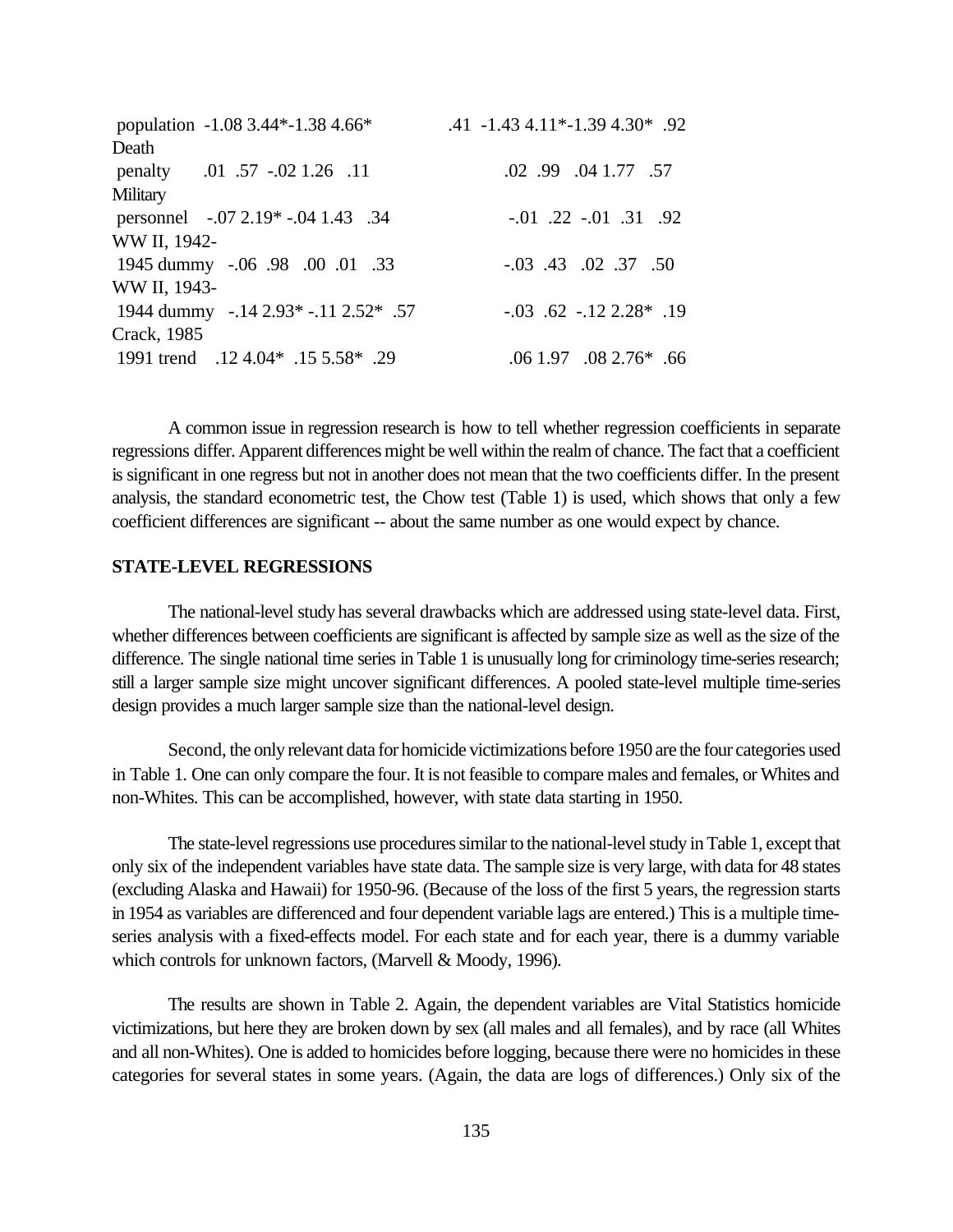independent variables used on Table 1 have state-level data (as listed in Table 2). The regressions are weighted by population.

The Chow F tests again suggest that there is little difference between sexes with respect to coefficients on the six substantive variables. None are significant (Table 2, Column 3), and the Chow F test for all six variables combined is far from significant ( $F = .719$  prob. = .63).

# **TABLE 2. FACTORS AFFECTING HOMICIDE RATES, STATE-LEVEL, 1954-96**

| <b>Sex Differences</b>                         | <b>Race Differences</b>            |  |  |  |  |
|------------------------------------------------|------------------------------------|--|--|--|--|
| Male<br>Female Chow                            | White<br>Non-White Chow            |  |  |  |  |
| Victims Victims F                              | Victims Victims F                  |  |  |  |  |
| coef. t coef. t prob                           | coef. t coef. t prob               |  |  |  |  |
| $-.17 - 3.01 - .12 - 1.71$ .59<br>Prison Pop   | $-.11 - 1.85 - .17 - 2.15$ .53     |  |  |  |  |
| Per. Inc.<br>.47 2.51 .32 1.37 .63             | .64 3.39 -.04 -.17 .03             |  |  |  |  |
| % Pop 15-17 1.10 3.40 .31 .78 .13              | .66 2.03 1.12 2.57 .39             |  |  |  |  |
| % Pop 18-24 .67 2.00 1.06 2.52 .47             | .38 1.15 1.46 3.22 .06             |  |  |  |  |
| % Pop 25-34 1.12 2.23 1.01 1.61 .89            | 1.02 2.04 .50 .74 .54              |  |  |  |  |
| Executions .01 1.18 .01 1.49 .66               | .02 1.92 .00 .22 .33               |  |  |  |  |
| 1956 dummy .03 1.00 .08 2.26 .25               | .04 1.34<br>.07 1.75 .53           |  |  |  |  |
| 1957 dummy .06 2.11<br>$.10$ 2.58 $.48$        | .08 2.06 .89<br>.08 2.57           |  |  |  |  |
| 1958 dummy .03 1.11<br>$.14$ 3.60 $.03$        | .11 3.50 .03 .73 .13               |  |  |  |  |
| 1959 dummy<br>.11 3.79 .14 3.87 .50            | .14 4.89 .08 2.07 .21              |  |  |  |  |
| 1960 dummy .14 4.38<br>.17 4.26 .54            | .16 4.98 .14 3.36 .79              |  |  |  |  |
| 1961 dummy<br>$.08$ 2.10<br>.08 1.68 .99       | $.13$ 3.40 $-.00$ $-.02$ $.04$     |  |  |  |  |
| 1962 dummy<br>$.01$ $.30$<br>.09 1.95 .17      | .06 1.80 .02 .54 .52               |  |  |  |  |
| 1963 dummy<br>.04 1.29<br>.06 1.37 .78         | .07 2.10 .04 .98 .63               |  |  |  |  |
| .06 1.77<br>1964 dummy<br>.11 2.43 .42         | .10 2.77<br>.08 1.72 .79           |  |  |  |  |
| $.15$ 3.83<br>1965 dummy<br>$.05$ $1.02$ $.11$ | $.14$ 3.45<br>.13 2.36 .87         |  |  |  |  |
| 1966 dummy<br>$.11$ 3.04<br>.15 3.35 .47       | .14 3.94<br>.14 2.84 .95           |  |  |  |  |
| 1967 dummy<br>$.19\,5.08$<br>.19 4.26 .86      | .20 5.45 .20 4.09 .96              |  |  |  |  |
| 1968 dummy<br>.174.46<br>.13 2.62 .46          | .19 4.80 .22 4.21 .60              |  |  |  |  |
| 1969 dummy<br>$.12$ 3.19<br>.11 2.41 .90       | $.14$ 3.67<br>.16 3.19 .71         |  |  |  |  |
| 1970 dummy<br>$.15$ 4.19<br>.17 3.84 .71       | .20 5.60 .15 3.04 .36              |  |  |  |  |
| 1971 dummy<br>.13 2.97<br>.13 2.35 .98         | .17 3.83<br>.14 2.32 .67           |  |  |  |  |
| 1972 dummy<br>$.07$ 1.62<br>.06 1.03 .83       | .09 2.00 .13 2.09 .62              |  |  |  |  |
| 1973 dummy<br>$.02$ .52<br>.19 3.71 .01        | .15 3.57<br>.06 1.06 .20           |  |  |  |  |
| 1974 dummy<br>.09 2.20<br>.17 3.07 .30         | .06 1.02 .07<br>.19 4.36           |  |  |  |  |
| 1975 dummy<br>$.06$ 1.60<br>.13 2.51 .33       | .16 3.72 .00 .02 .02               |  |  |  |  |
| 1976 dummy -.08 -2.21<br>.00 .17 .13           | $-.01$ $-.44$ $-.07$ $-1.42$ $.38$ |  |  |  |  |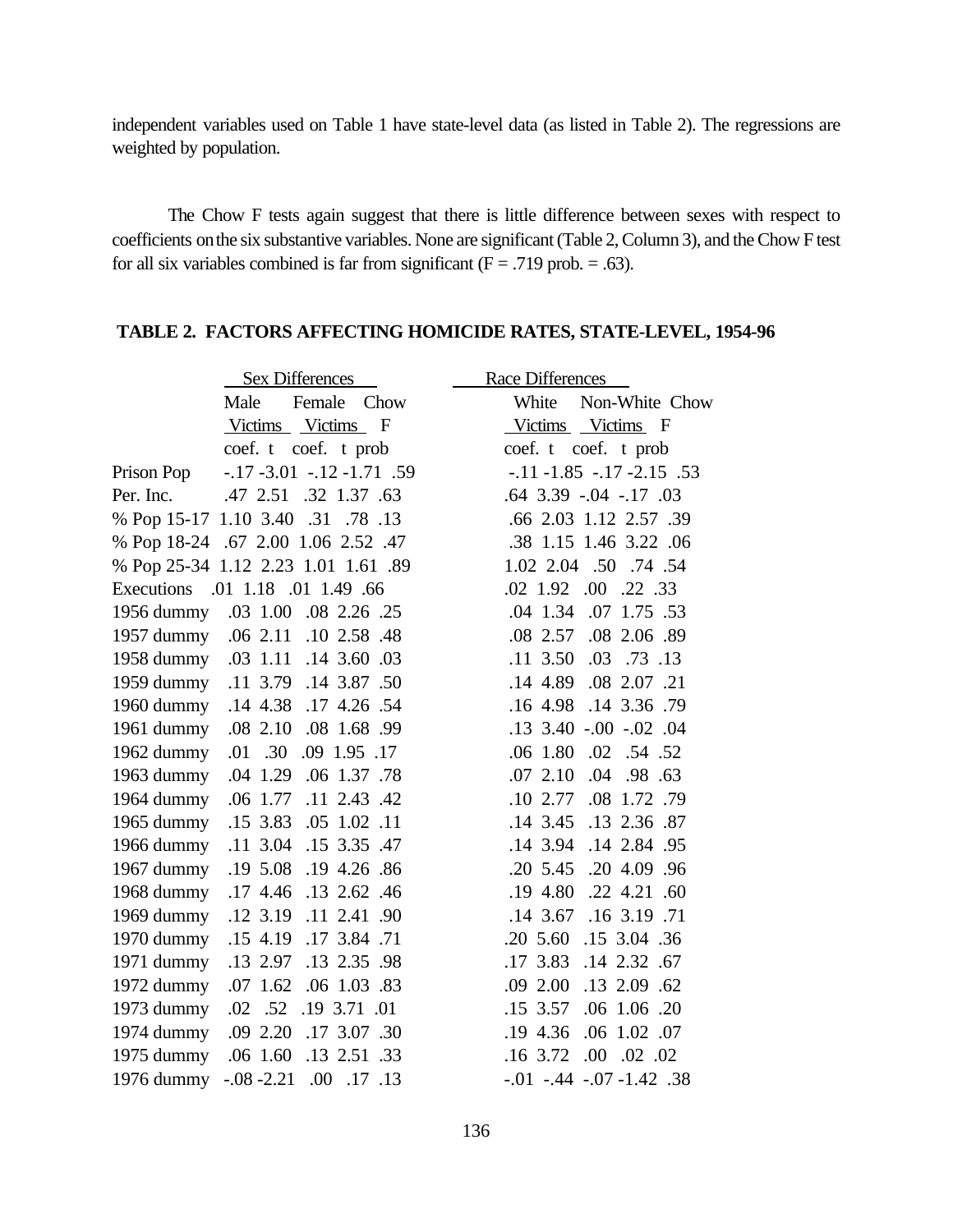|            | 1977 dummy -.01 -.41 .04 .90 .33     | $.04$ 1.26 $-.03$ $-.65$ .20   |
|------------|--------------------------------------|--------------------------------|
|            | 1978 dummy .03 .91 .01 .36 .77       | $.06$ 1.97 $-.01$ $-.26$ $.16$ |
|            | 1979 dummy .13 3.71 .08 1.89 .39     | .15 4.16 .11 2.31 .54          |
|            | 1980 dummy .19 5.01 .12 2.54 .25     | .21 5.42 .16 2.99 .41          |
|            | 1981 dummy .10 2.60 .09 2.06 .99     | .11 2.90 .13 2.66 .67          |
|            | 1982 dummy .05 1.39 .10 2.38 .31     | .07 2.06 .08 1.73 .87          |
| 1983 dummy | $-0.05 - 1.50$ $0.00$ $0.02$ $0.33$  | $-0.05 - 1.63$ .00 .02 .32     |
|            | 19. 25. 00. 1.76–05 00. 1984 dummy   | $-.05 - 1.62 - .01 - .24$ .43  |
|            | 1985 dummy .01 .40 .03 .86 .67       | .00 .05 .03 .71 .58            |
|            | 1986 dummy .11 3.57 .11 2.95 .95     | .06 1.96 .18 4.30 .02          |
|            | 1987 dummy .07 2.32 .15 3.91 .10     | .06 2.16 .14 3.32 .16          |
|            | 1988 dummy .15 4.55 .15 3.71 .94     | .07 2.26 .26 6.03 .01          |
|            | 14. 12.77 11. 1989 dummy .21 5.80    | .12 3.36 .26 5.30 .02          |
|            | 1990 dummy .23 7.47 .11 2.82 .01     | .15 4.84 .29 6.79 .01          |
|            | 1991 dummy .22 7.01 .17 4.43 .35     | .26 6.01 .17<br>$.18$ 5.90     |
|            | 1992 dummy .09 3.23 .08 2.40 .87     | .13 3.49 .35<br>.09 3.20       |
|            | 1993 dummy .09 3.31 .14 3.83 .35     | .08 2.86 .14 3.78 .17          |
|            | 1994 dummy .04 1.75 .04 1.16 .85     | .04 1.64 .05 1.45 .84          |
|            | 11. 85. 03. 11.44 03. 11             | $-.00-.14-.03-.1.02.46$        |
|            | 1996 dummy -.07 -2.70 -.05 -1.55 .63 | $-.05 - 2.01 - .09 - 2.55$ .38 |

As for differences between races, the results are less clear. The coefficients for personal income are significantly different (Table 2, Column 6), and coefficient differences for the percent of the population 18-24 are nearly significant. The Chow F for all six variables -- 1.907 (prob. = .094) -- is not significant to the .05 level but significant to the .10 level.

In contrast, there is clear indication that the year dummies differ between sexes and between races. The Chow test F's for differences in the 45 dummies are 3.195 (.0001) and 3.467 (.0001), respectively. This means that the races and sexes are affected by factors other than the substantive variables entered, but the regression does not indicate what these factors might be. Table 2 gives the coefficients for the year dummies (which estimate the proportional change -- that is, the percent change divided by 100 -- occurring each year that is not explained by the six substantive variables), and it can be seen that occurrences in 1958, 1973, and 1990 largely account for the sex difference. As for differences between races, occurrences in 1961, 1975, and 1986-1990 are especially important. The latter are the years of the growth of the crack epidemic, and the findings suggest that crack use caused non-White homicides victimizations to increase more than White homicides victimizations. Otherwise, Table 2 does not suggest what might cause the differences.

#### **SUBSTANTIVE RESULTS**

As for the substantive results at the national-level, the major finding is that the large impact of prison populations occurs for all four victimization types (Table 1). This impact for total homicides at the national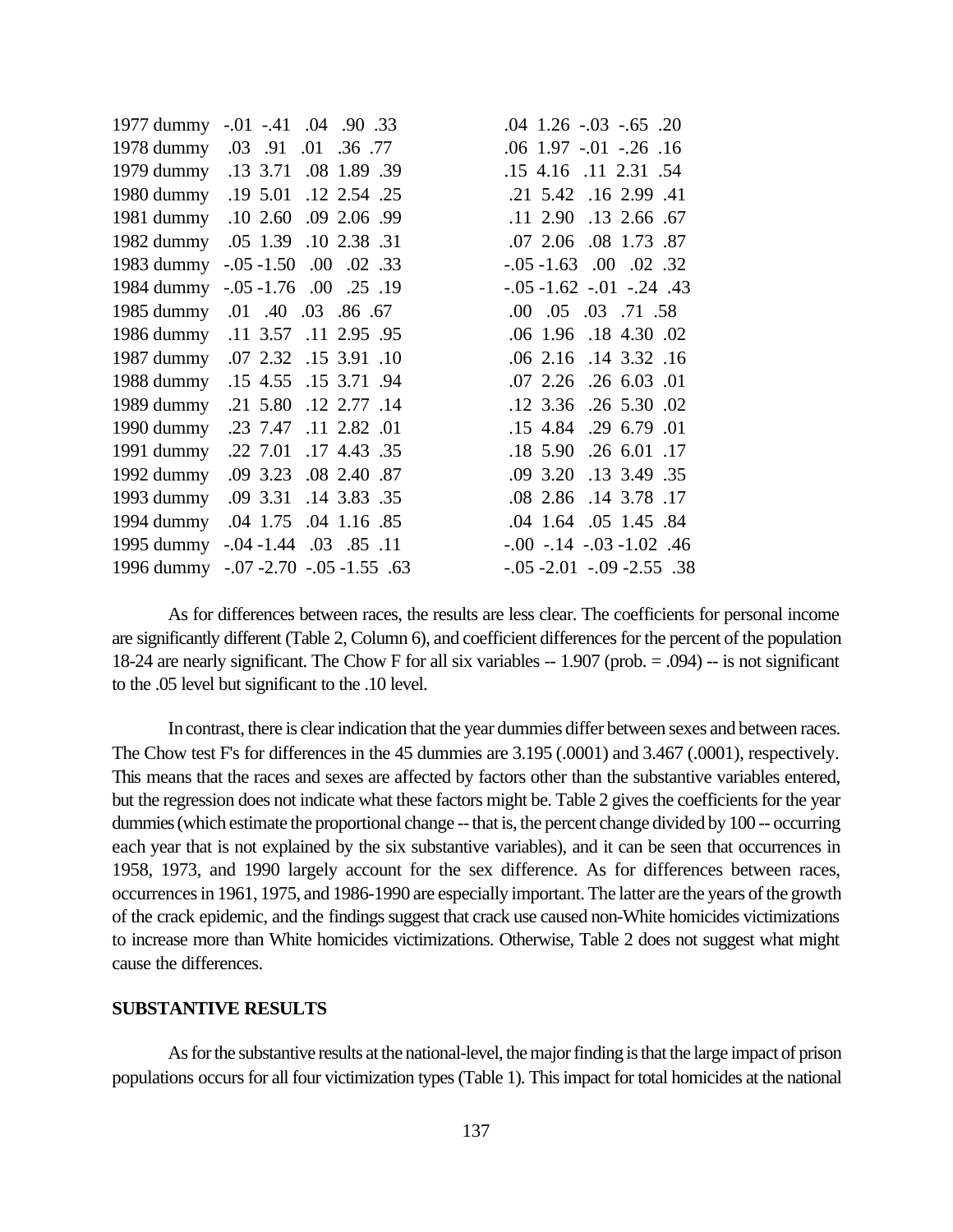and state-levels (Marvell & Moody, 1997 and 1998) was discovered earlier. Another notable finding is that the threat of execution appears to offer no deterrence.

The implication is that homicide rates are dominated by factors related to offenders rather than victims. For example, imprisonment incapacitates potential murderers irrespective of the sex and race of the victims. Thus, crime prevention activities should focus on potential offenders, rather than on situational factors. Males comprise 90% of those who murder both males and females. In Marvell and Moody (1999), literature is compiled concerning the criminal history of men who assault or murder women. On average, the 21 studies found that these men had substantial criminal records -- almost as remarkable as records for murderers in general.

A comparison of Tables 1 and 2 shows that with respect to the variables having state-level data, the substantive findings in the state-level analysis are consistent with those in the nation-level -- with one exception: prison population. The coefficients in the state-level analysis, although significant, are far smaller than in the national-level analysis. The authors have written before about this difference (Marvell & Moody, 1998), and the larger impact of the national prison populations is probably due to movement of criminals, such that imprisonment in one state largely reduces crime in others.

#### **REFERENCES**

- Brewer, V. E., & Smith, M.D. (1995). Gender inequality and rates of female homicide victimization across U.S. cities*. Journal of Research in Crime and Delinquency.32*, 175-190.
- Marvell, T.B., & Moody, C.E. (1999). Female and male homicide victimization rates: Comparing trends and regressors. *Criminology, 37,* 879-900.
- Marvell, T.B., & Moody, C.E. (1998). The impact of out-of-state prison population on state homicide rates: Displacement and free-rider effects. *Criminology, 36*, 513-535.
- Marvell, T.B., & Moody, C.E. (1997). The impact of prison growth on homicide. *Homicide Studies, 1*, 205-233.
- Marvell, T.B., & Moody. C.E. (1996). Specification problems, police levels, and crime rates. *Criminology, 34*, 609-646.
- Smith, M.D., & Kuchta, E.S. (1995). Female homicide victimization in the United States: Trends in relative risk, 1946-1990. *Social Science Quarterly 76*, 665-672.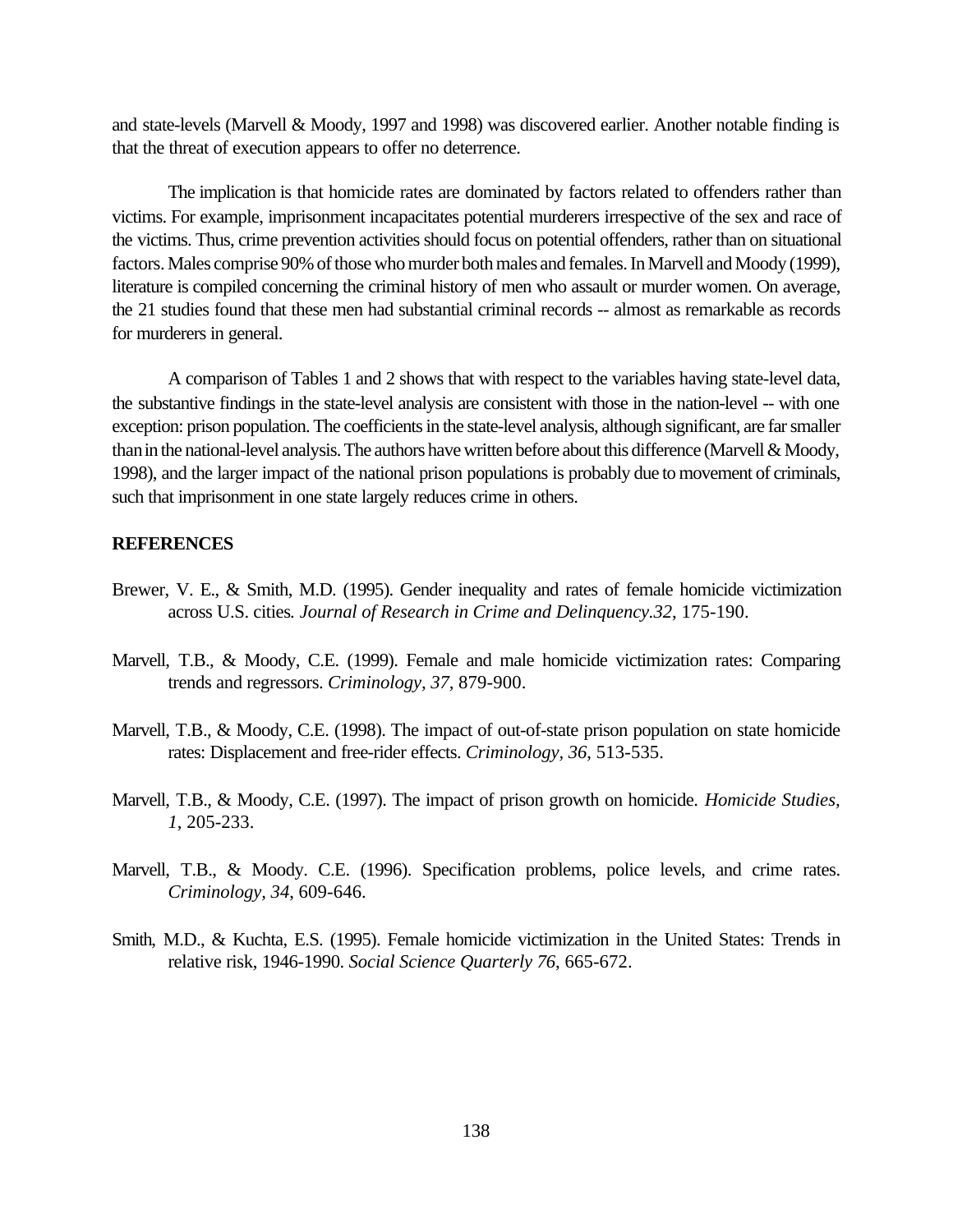# **FABRICATED ILLNESS AND HOMICIDE OF CHILDREN: SOLVING COMPLEX MEDICAL PROBLEMS WITH THE HELP OF A COMPUTERIZED DATABASE SYSTEM**

Donna Rosenberg, University of Colorado Health Sciences Center, PO Box 2821, Avon, CO 81620

## **ABSTRACT**

Homicide investigations occasionally involve massive amounts of medical data. A computerized database system that could hold, organize, sort, and report on large amounts of complex medical data was not available, so one was developed. The database was designed for use in any case that involves medical data. It is especially useful in cases of suspected Munchausen Syndrome by Proxy, a particularly macabre form of child abuse that may terminate only with the homicide of a child.

# **MUNCHAUSEN SYNDROME BY PROXY**

A small percentage of children who are seen repeatedly for medical care are not genuinely, or were not originally, ill. Instead, they are victims of persistently fabricated illness, usually at the hands of their mothers. This is Munchausen Syndrome by Proxy. The child victim may suffer devastating illness as a result; all the while, his mother, usually appearing loving and concerned, repeatedly presents him for medical care.

The most common ways of fabricating illness include: repeated suffocating; poisoning with a variety of substances that cause vomiting, diarrhea, decreased level of consciousness, or seizures; tampering with the child in various ways to cause bleeding; or surreptitiously introducing dangerous contaminants, such as feces or saliva, into a child's intravenous line.

Substantial proportions of children are killed in the context of Munchausen Syndrome by Proxy. Sometimes their deaths are misdiagnosed as natural or accidental, and their cases are closed permanently. In other instances, the possibility that a child's antemortem illnesses were due to fabrication is considered only postmortem, when someone involved in the death investigation recognizes a red flag (see Figure 1).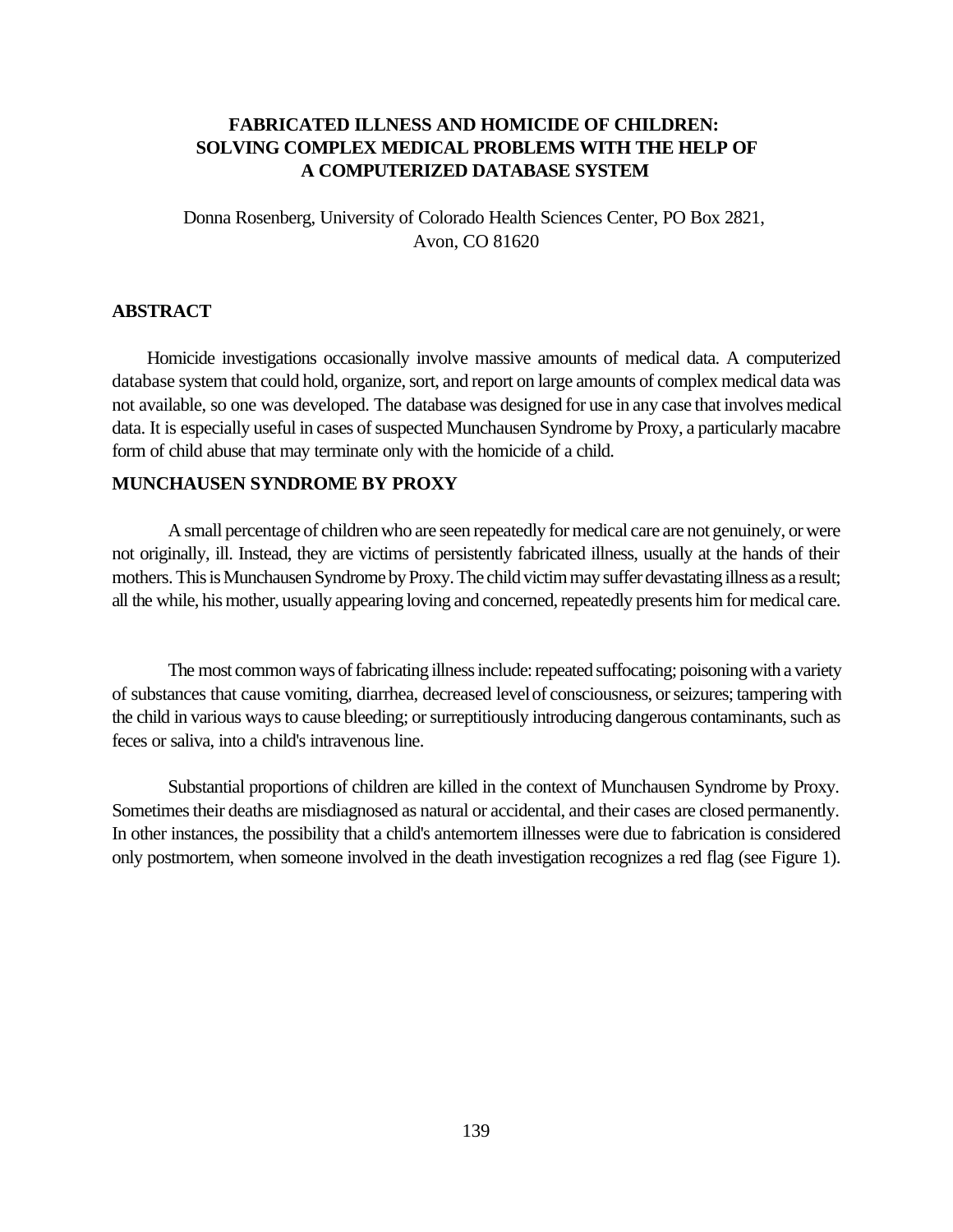# **FIGURE 1: MUNCHAUSEN SYNDROME BY PROXY -- RED FLAGS**

Considering possible genetic, metabolic, toxicologic, infectious, structural or environmental causes of death in the differential diagnosis, Munchausen Syndrome by Proxy should be suspected when a dead child's clinical history reveals one of the following:

1) A history of repeated medical visits for unusual, ill-defined or unpredictable illness [especially apnea and seizures that were never confirmed to be witnessed at their starting moment by anyone other than the mother]

> *and* a full medical evaluation of the child which revealed no organic abnormality that could fully account for the child's reported illness;

> *or* a partial medical evaluation of the child which excluded major medical causes for the child's reported illness;

> *or* any medical evaluation which came to a conclusion about the child's diagnosis but whose accuracy, upon review, is seriously questioned;

*or* death at any age with cause listed as SIDS.

2) The age of child at death is outside the 2-4 month age range, and the cause of death is listed as SIDS;

3) The deceased child has a living sibling with current, or past, chronic ill-defined medical problems;

4) The deceased child has a (previously or subsequently) deceased sibling

*and* the sibling's death is not clearly explained;

*or* the sibling's listed cause of death is an illness that is rarely fatal in childhood;

*or* the sibling's cause of death is listed as related to an accidental intoxication, or a highly unusual accident;

*or* the sibling died following an illness that was presumed to exist, but which was either unsubstantiated or excluded at autopsy;

*or* the sibling died following an ill-defined illness;

*or* the sibling's cause of death is listed as SIDS.

5) An unrelated child in the same home has previously or subsequently died;

6) The deceased child's mother has chronic, ill-defined medical problems.

A red flag is not a diagnosis. The presence of any of the above clinical findings should spur further investigation, but none of them is a diagnostic criterion for Munchausen Syndrome by Proxy. A diagnosis of MSBP rests only upon clear evidence of illness falsification in the particular child at hand.

# **NEED FOR COMPUTERIZED DATABASE SYSTEM**

If a child's death is suspected to have occurred homicidally in the context of Munchausen Syndrome by Proxy, it is important when possible to definitively include or exclude the diagnosis. Diagnostic strategies that might have been employed when the child was alive -- such as covert video monitoring in hospitals - are no longer available once the child is dead. Further, other strategies, such as postmortem toxicology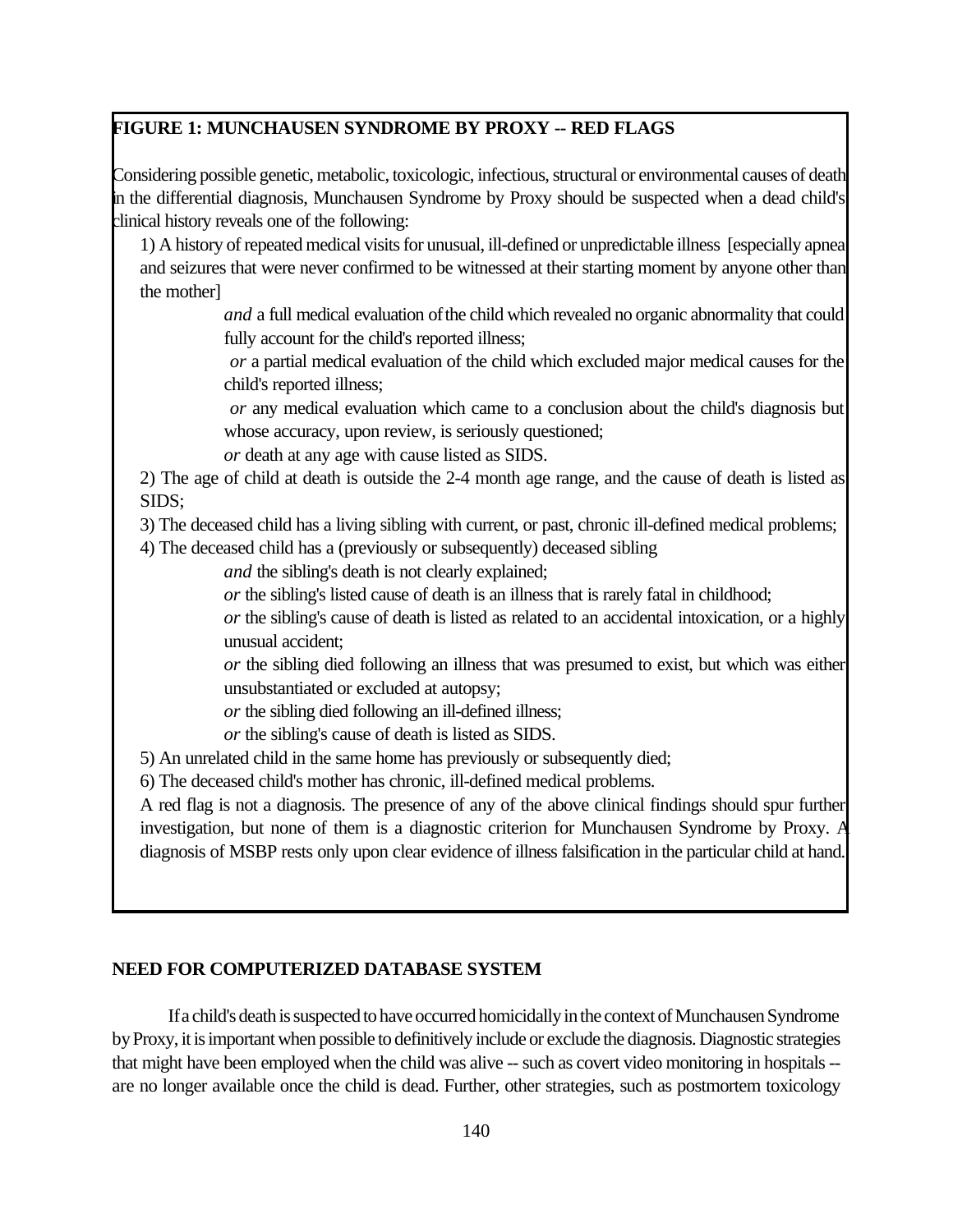tests, even when positive, may not help differentiate between an accidental and homicidal manner of death.

One diagnostic strategy, however, is almost universally possible and often diagnostically decisive: medical records review. In order to comprehensively conduct a records review, a computerized database system was needed for the following reasons:

1) *The data are voluminous*: Some medical records run to tens of thousands of pages, with each page containing dozens of pieces of information. The pivotal facts, and the *pattern of those facts*, though present in the medical record, have frequently been obscured by the sheer volume of information.

2) *The data are complex*: The significance of some information only becomes clear when seen in the context of other information. In other words, there are relationships -- some already known, some discoverable only by careful searches -- between pieces of information. These relationships do not figure importantly, or at all, in most other medical circumstances, but when trying to sort factitious from real illness, they may be pivotal. Thus, when Munchausen Syndrome by Proxy is suspected, the questions eventually asked of the data are significantly more sophisticated than those asked using a standard database that catalogs medical information about a patient.

3) *The legal implications are broad*: A wide range of civil and criminal matters is covered.

4) *The stakes are high*: Failure to correctly *identify* a case of Munchausen Syndrome by Proxy has resulted in the permanent disability or death of other children in the family; the failure to prosecute a killer; the enrichment of a killer who is remunerated with insurance benefits (life, property, fire), or is a successful litigant in a lawsuit against the doctor or hospital. Likewise, failure to correctly *exclude* a case of Munchausen Syndrome by Proxy could result in a serious genetic disease or environmental hazard going undetected; unwarranted governmental interference into the lives of grieving parents; unnecessary and devastating removal of siblings from the home; or wrongful prosecution, conviction, incarceration, or execution of an innocent mother.

# **NECESSARY SOFTWARE FEATURES**

The first step was to choose the software in which the database would be developed. Since all software is flawed, the goal was to find the software that had the best combination of necessary capabilities, acceptable limitations, and endurable vexations. Microsoft Access 97 was chosen. It had the following necessary features:

1) *Storage Capability*: capacity to hold hundreds of thousands of records; each record able to hold up to 250 fields of data;

2) *Relational Capability*: permits bridging or -- "relating" -- collections of information, as long as the collections share a common component;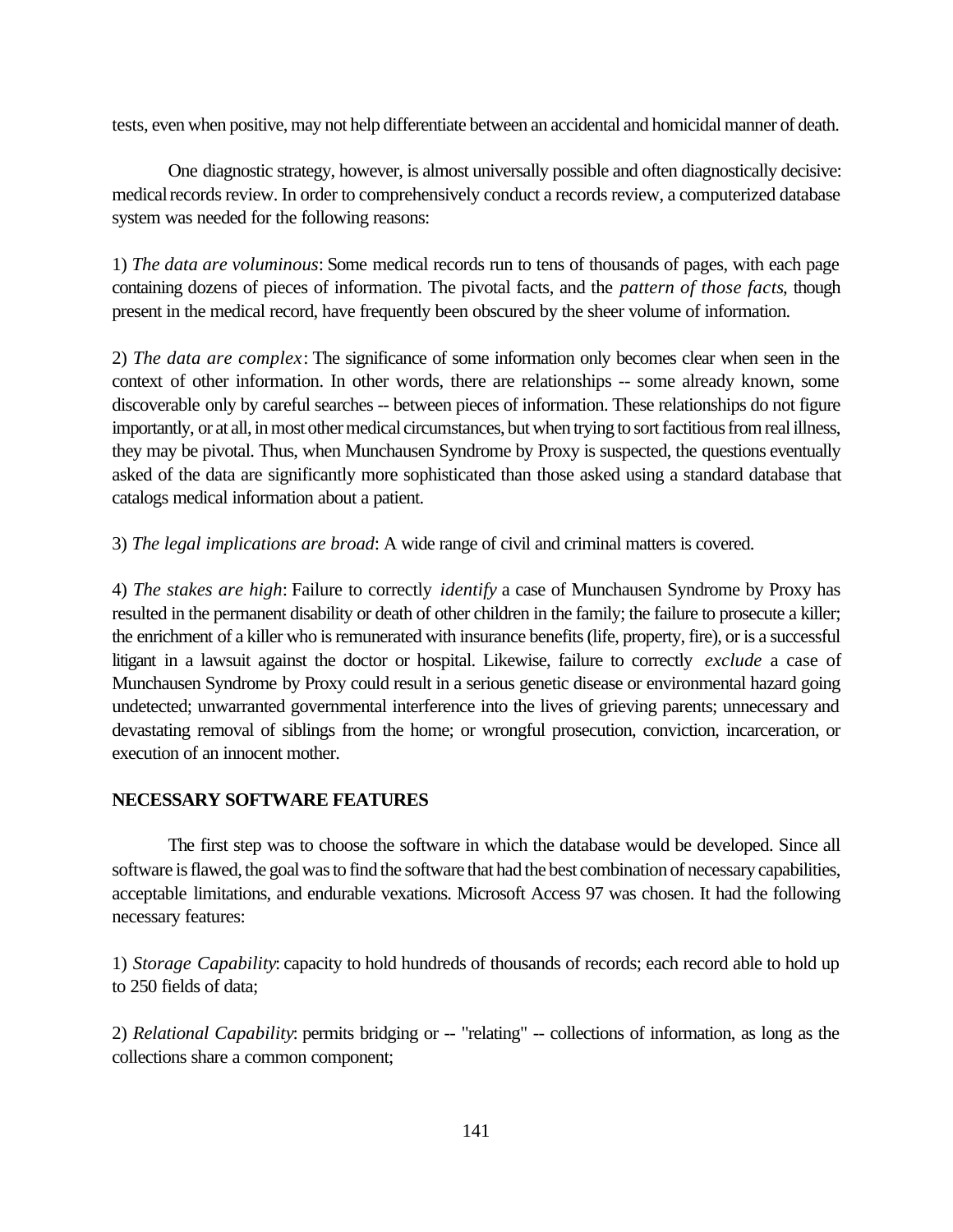3) *Extensive Query Capabilities*: methods in which data can be searched for and filtered; and

4) *Technical Support Availability*: assistance by actual persons, rather than just books or technical support lines.

# **ASKING THE RIGHT QUESTIONS, IN THE RIGHT WAY, AND TRANSLATING THEM INTO DATA FIELDS**

Records review will yield a reliable answer only if the right questions are properly asked. This involves:

1) *a first-pass read of the record* to determine if an organic illness that accounts for the child's illnesses and death was present. If so, no further assessment is necessary;

2) *creation of a list of initial major symptoms* to cite the reason child was brought for medical care and document signs (physical findings) of the child;

3) *development of the definitive set of questions* to address each symptom or sign;

4) *operationalization* of each question as a set of fields; and

5) *a second, exhaustive review of the records.*

For example, a first-pass read of a record reveals that a deceased infant had suffered recurrent apnea episodes (arrested breathing) for 3 months prior to death. The history, physical findings and laboratory tests appear to exclude an organic illness. Apnea is the major symptom. A few things that might be important to know about the apnea include: Who, if anyone, was with the child at the onset of each episode? What intervention was used by the person who saw or found the child? What was the condition of the child upon arrival of the paramedics? What tests were performed on the child? What was the child's course in the hospital, and over what period of time? The *operationalization* of each question means that the question is distilled to its component parts; then, an observable measure is selected for each part.

# **MAXIMIZING ACCURACY, COMPLETENESS, RETRIEVABILITY, AND UTILITY OF THE DATA**

Records review must be done by someone intimately familiar with the meaning of both inpatient and outpatient pediatric records. This effectively means that a pediatrician should review the records.

All pages in the medical record must be numbered, and each piece of information entered into the database must reference the page.

It is usually neither necessary nor realistic to enter all data found in a medical record into the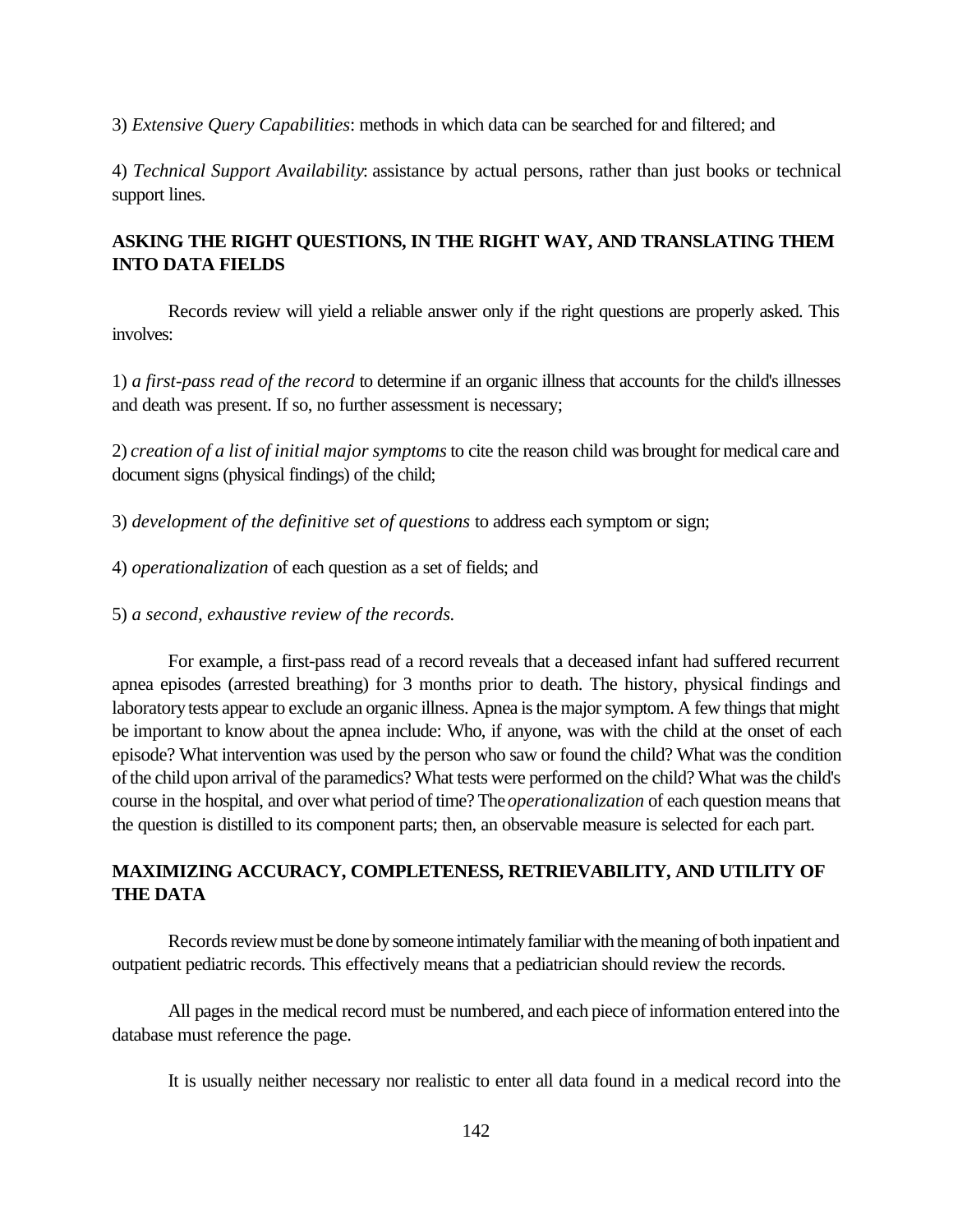database. In general, the data chosen must be pivotally important in illuminating the answers to the basic "Wh" questions: *What* is/are the diagnosis or diagnoses (discriminating between an organic diagnosis and fabricated illness)? If the diagnosis is inflicted illness, *who* did and did not have the opportunity to perpetrate it? If the diagnosis is inflicted illness, *where* was it perpetrated? *Where* was it not perpetrated? If the diagnosis is inflicted illness, *when* was it perpetrated?

At the outset, conventions that guide the selection of information for database entry must be established:

1) Decide which data will be entered completely (e.g., convention dictates that all sodium values ever performed on the child will be entered into the database);

2) Determine which data will be entered partially (e.g., established standard is that only abnormal hemoglobin results will be entered);

3) Formulate a consistent location of data within the database (e.g., when data could potentially be entered in more than one field in the database, determine where in the database this type of information is stored); and

4) Develop a standard code to indicate instances of unclear words or numbers (e.g., CRW means **C**an't **R**ead **W**ord).

# **UTILIZING THE DATABASE -- CASE EXAMPLES**<sup>1</sup>

Following is a demonstration of what the database system looks like and some examples of its capabilities.

The opening page of the database gives the user the choice of 3 major forms: 1) Hospital  $\&$ Appointments Summary; 2) Medical Records; and 3) Tests and Test Results. Each form can be accessed by clicking on the respective button for that category.

The first form, Hospital & Appointments Summary, is where summary data are entered. When reported in chronological form, these data give a useful overview of the child's medical appointments and hospital admissions.

The second form, Medical Records, and all of its subforms, contain the relevant data on the child's medical histories, physical findings, diagnoses, physician orders, medical and surgical interventions, ward placement, visitors and contacts, and medical events. This category also records non-medical observations

<sup>&</sup>lt;sup>1</sup>A real-time demonstration of the database, projected onto a large screen, accompanied oral presentation. Unfortunately, it cannot be replicated in print.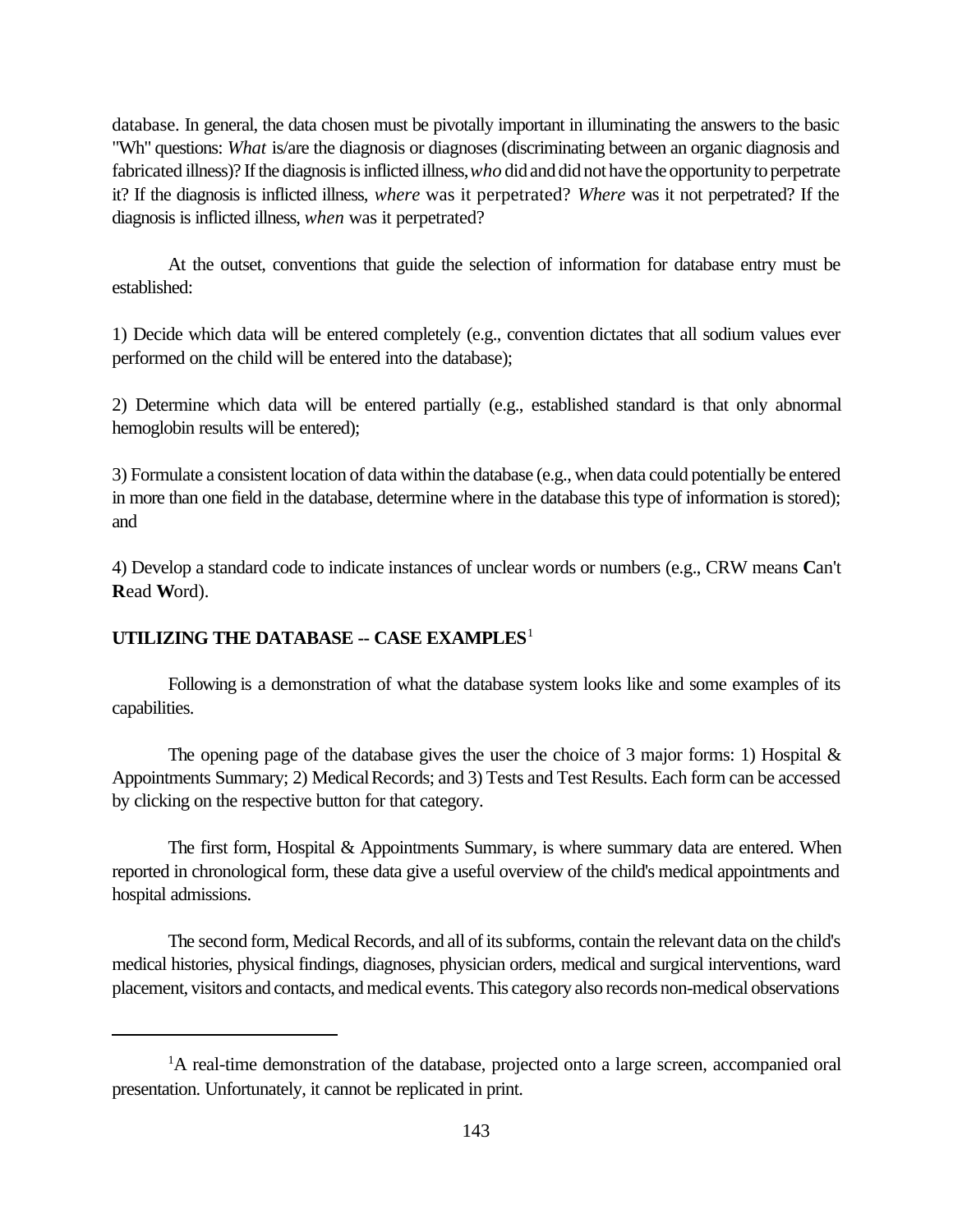of the child and family.

The third form, Tests and Test Results, and all of its subforms, store all the relevant data on the child's tests -- including Hematology, Chemistry, Urine, Coagulation, Microbiology, Radiology, Toxicology, Serology, Pathology and Other.

Following are two examples that show the utility of the database.

## **Example 1: Simple Use of the Database**

F.K. was a male toddler. At age 3 he died from a fatally high level of sodium (salt) in his blood. Prior to his death, he had had a complex medical history and over 20 hospitalizations. There were 8,703 pages in his medical record.

One particular question required an answer: Did F.K. have evidence of a disorder of sodium -- a disease -- that could have caused the fatal sodium level? His medical record was searched for all values of premortem blood sodium tests. Each value was entered into the database, along with its test date, time, and location, and the page number in the medical record where the information was found.

All the values were then compiled into a report. There were over 200 tests for blood sodium. Analysis of the cumulative sodium data contributed to answering the above question -- determining that the child did not have a disease that caused his fatally high blood sodium.

#### **Example 2: Complex Use of the Database**

F.K. is the previously mentioned 3-year-old male who died of sodium poisoning. Approximately a year prior to his death, he was hospitalized because of recurrent episodes of bacterial infection of his blood. Once the possibility of immune disease was excluded by a series of tests, the question remained: Why was he getting these blood infections?

The answer to the question depended upon knowing the answers to a host of subquestions: With what was his blood infected? To which antibiotics were each of the bacterium sensitive? What antibiotics was he taking, in what dosages, when, and with what proof of adequate efficacy? When were blood cultures positive? When were blood cultures negative? When did he have a central venous catheter in? When and on which body sites did he have a peripheral intravenous line, and with which dates of complete IV site change? In which ward was he and when? When did he have constant nursing observation? When was each of his 64 nurses with him? Which family members were with him, and when?

Data corresponding to each of the above questions were stored in the database and for each question, a report was generated. For example, a report showing the dates, types, and sensitivities of the child's blood infections was generated.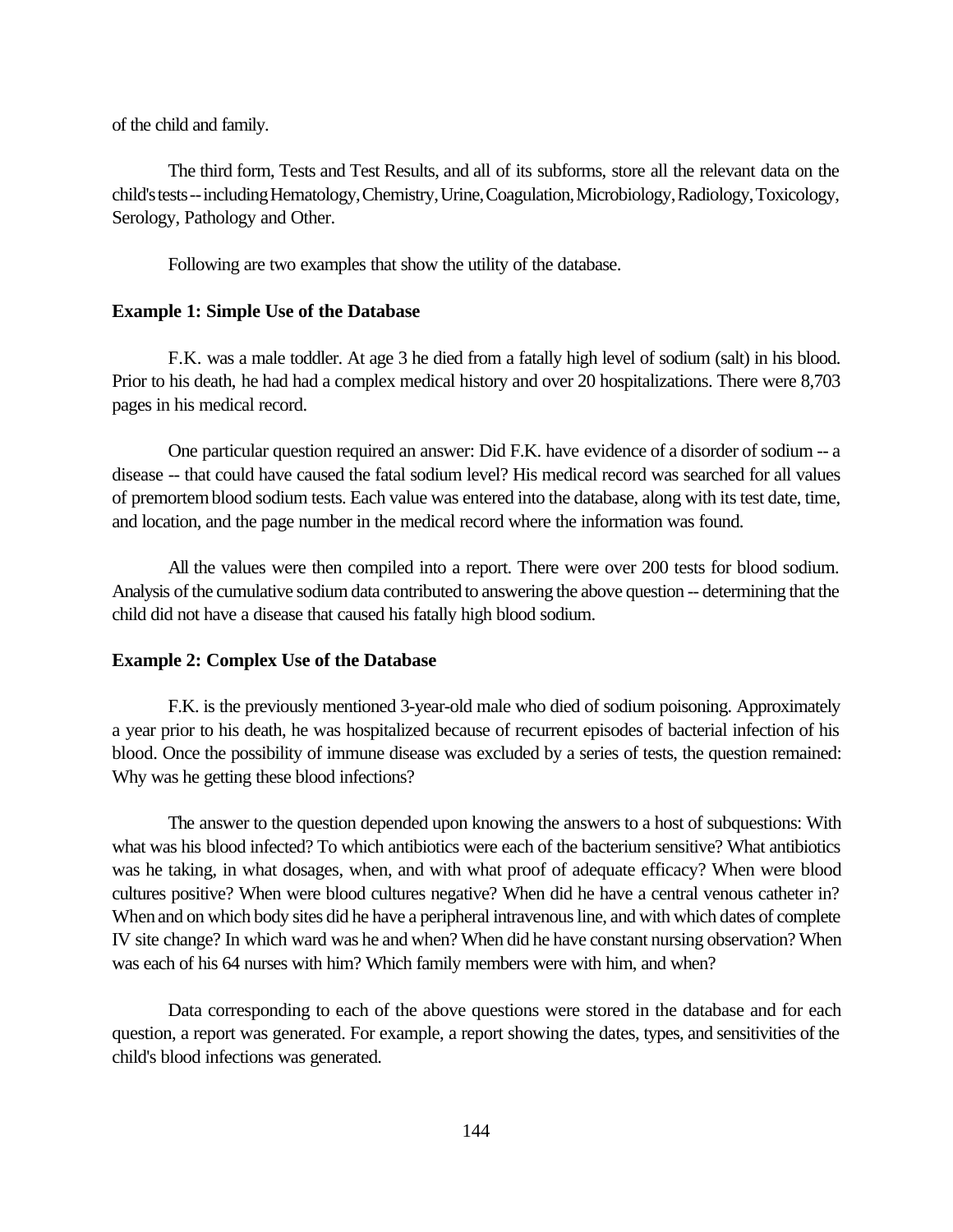Inspection of this report shows one of the reasons why a relational database system is necessary. There are three levels of so called *one-to-many relationships*. Commonly, *one* blood culture yields *many* different bacterial results. Each *one* of the bacterial results, in turn, yields *many* different antibiotic sensitivity results. A relational database system is equipped to handle multilevel one-to-many relationships.

For the critical six-week period when F.K was hospitalized and was repeatedly developing blood infections, other reports documented:

1) which antibiotics the child was taking;

2) when the child had blood studies to determine if the antibiotics were at therapeutic peak and trough levels;

3) when the child had negative blood cultures;

4) where on his body the child had intravenous sites;

5) when he had complete changes of intravenous sites;

6) which ward the child was on;

7) whether or not he had constant nursing observation;

8) which of the child's 64 different nurses was attending him at all dates and times; and

9) which visitors he had during this critical period, and the dates of the visits.

Examination of the data showed that the child's blood infections featured bacteria derived from contaminated water, soil, or feces. With that information, a timeline was developed using all of the data from the above reports. Examination of a timeline may show or exclude important patterns of events. Having all the data *simultaneously* and *visually* available was necessary to answer the original question: Why was F.K. acquiring these blood infections?

First, the timeline showed that F.K. did not develop the infections as a result of treatment failure, accidental central venous catheter, intravenous line or gastrostomy site contamination of his blood, or from ingestion of contaminated breastmilk. Thus, the only viable explanation for F.K.'s recurrent blood infections was intentional contamination of his intravenous lines.

Second, the timeline showed that the pattern of the child's infections did not coincide with the pattern of care by any of the 64 nurses, nor with the pattern of visitation by the child's father, more distant relatives, or friends. The timeline showed that the child's mother was the only person whose pattern of contact coincided with the child's pattern of infections.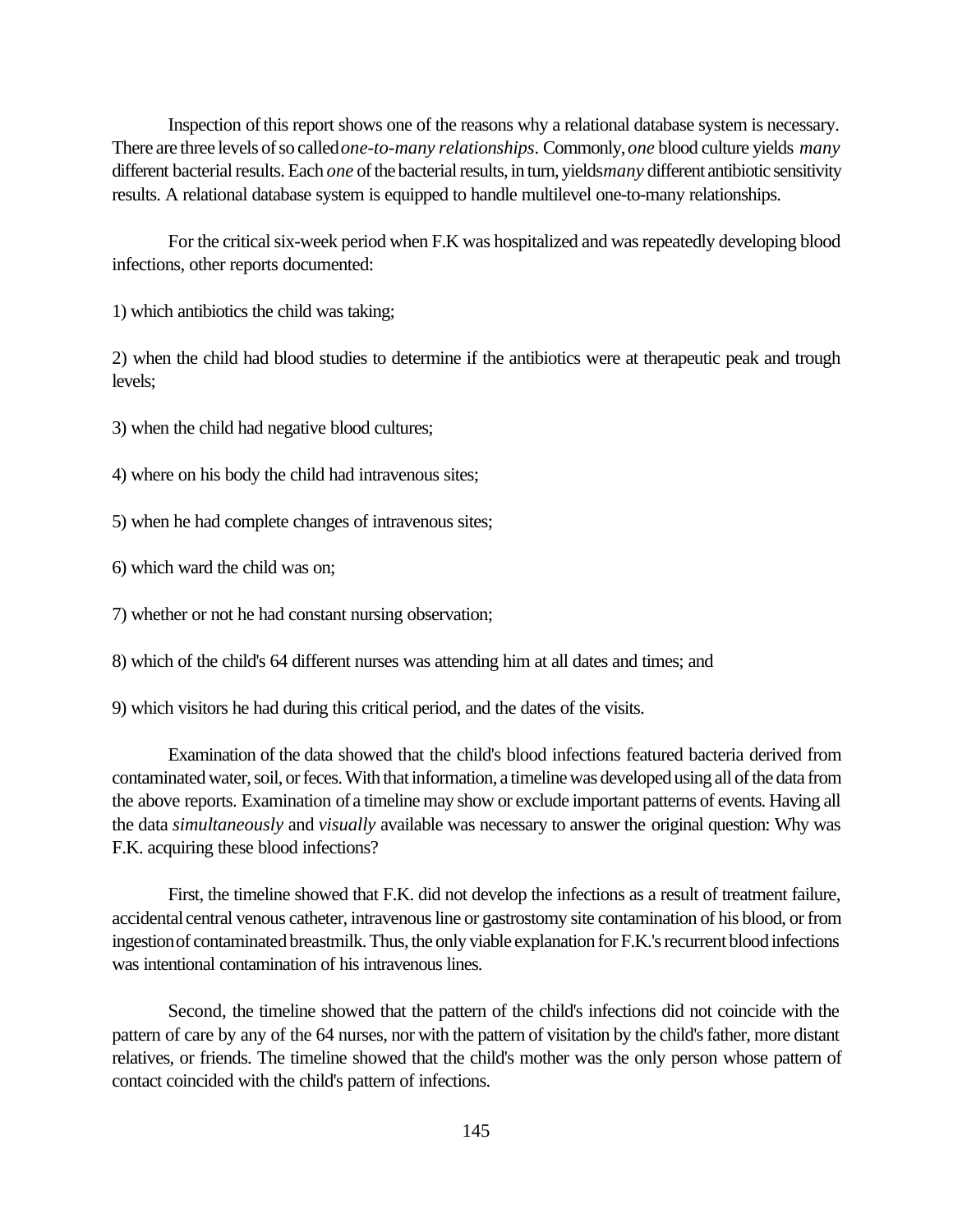## **SUMMARY**

A computerized database system can be a useful tool in distinguishing a homicidal death from a death of some other manner. Such a database system was developed for child death cases where there are extensive medical records, and where analysis of those records would help characterize the cause of death and the medical events that preceded death.

The main asset of such a database is that it organizes and reports on vast amounts of data. While it is unquestionably more efficient than any non-computerized system, the main liability of the database is that it is still labor-intensive, and the possibility of data entry error exists. The main limitation of the database is its inability to interpret the meaning of the data. Interpretation of the data falls within the province of the physician.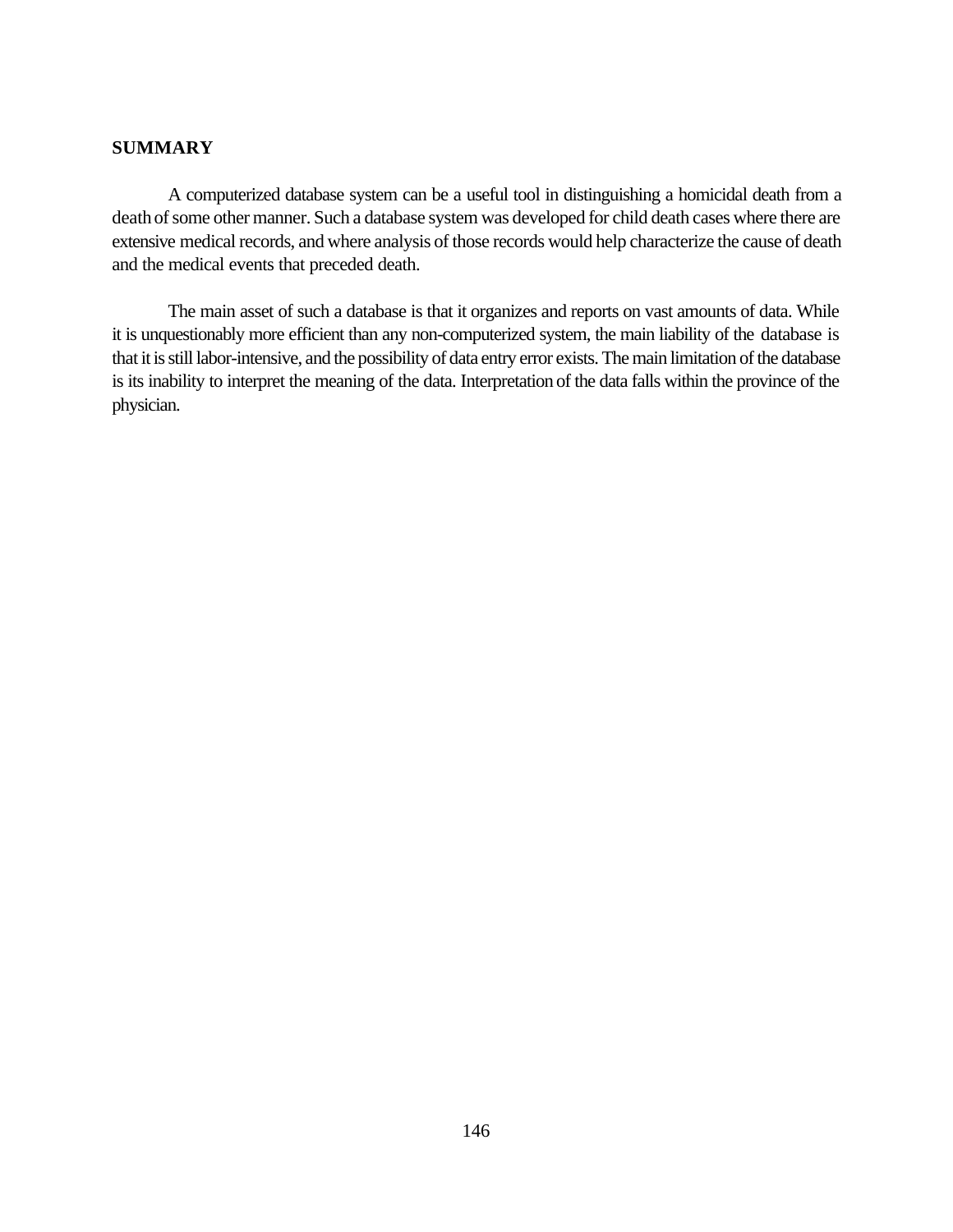# **DISCUSSION**

**Tom Petee**: Henry, how was the role of victim precipitation addressed?

**Henry Brownstein**: Victim precipitation was assessed by means of asking the offenders a series of qualitative questions. In many instances, violence resulted from what the offender perceived as an insult or show of disrespect from the victim.

**Dwayne Smith:** Victim precipitation is in some respects a social construct and a subjective -- and often retrospective -- assessment of the offender.

**Chris Rasche**: Which may allow an opportunity for the offender to rationalize his or her behavior.

**Tom Petee**: In order to justify the crime.

**Dick Block**: I would suggest disaggregating the homicide offenders into those involving robbery and assault circumstances in which homicide is the outcome of another event.

**Kathleen Heide**: In Henry and his colleagues' study, it appears many offenders cite drug use at the time of the offense to rationalize their behavior.

**Evelyn Kuhn**: In our study of Milwaukee youth homicides during 1991 to 1997, alcohol and drug use was common among victims as well.

**Becky Block**: It is difficult to define victim precipitation. You may want to refer to a previous edition of the *Proceedings* for more information.

**Gaby Salfati**: My study showed how homicide crime scenes can be distinguished to a degree as expressive or instrumental.

**Vanessa Leggett**: Because most offenses/crime scenes possess both expressive and instrumental characteristics, the expressive/instrumental differentiation should be viewed as existing more on a continuum than as a dichotomy.

**Becky Block**: The expressive/instrumental scheme can be further disaggregated into rationally planned versus spontaneous characteristics.

**Tom Marvell**: In my study, I wasn't looking for absolute rates, but trends in victimization rates.

**Dick Block**: In Table A of your handout, Tom, is this percent change? Overall, the same things affect homicides in males and homicides in females. I advocate field studies -- multiple time series, with large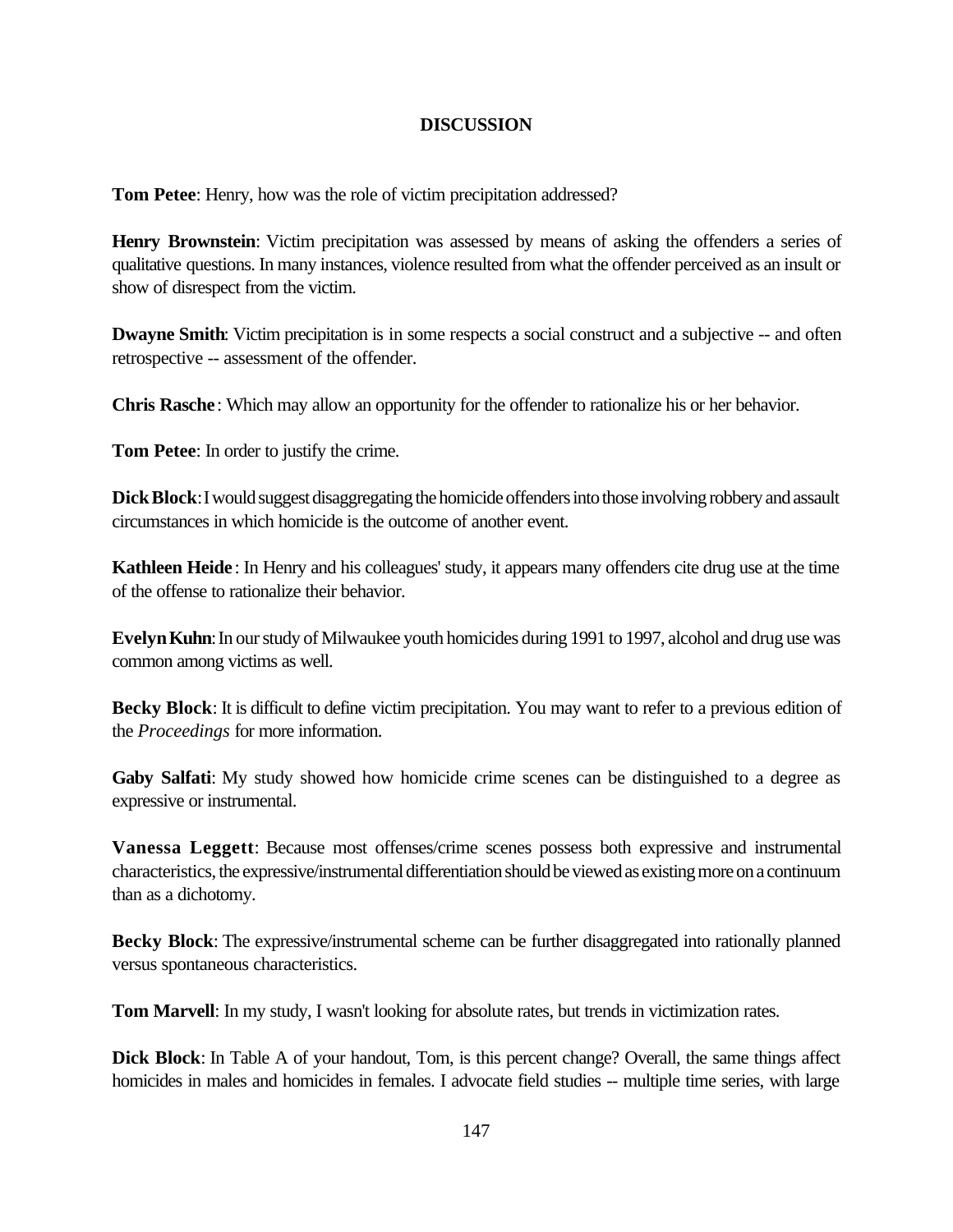numbers and powerful controls for missing variables.

**Cheryl Maxson**: What does it mean?

**Tom Marvell**: Logarithm with census data combining state level, national data. Year effects tend to pick up.

**Dick Block**: Year effects are correlated.

**Tom Marvell**: While mismeasured, the population data are good.

**Dick Block**: When did they start doing the Consumer Price Index [CPI]?

**Answer**: Way back to the Thirties. PI by state to 1929, and executions, prison populations, etc., go way back. A big problem for field regressions is that fixed effects are a lot of what's going on. In the handout, Table A, race differences are striking between1989 and 1990. Surely, it's associated with crack trade.

**Cheryl Maxson**: Two years ago, John Jarvis presented a logged analysis and got totally different findings.

**Tom Marvell**: If you do a bivariate analysis you get a different picture -- if you take out the war years.

**Cheryl Maxson**: What are the policy recommendations?

**Tom Marvell**: The situation is totally irrelevant. It's the criminal. Violence-against-women policies are all wrong; the situation is irrelevant. The guy is a bad guy -- everything else is irrelevant . There hasn't been much about regression here. Causation does require some sophisticated analysis.

**Chris Rasche**: Following up on the men: Aside from locking them all up, what else can we do?

**Tom Marvell**: If you can single out all the real bad guys, the real question is how you identify the very few criminals that commit the vast number of crimes . These guys are highly mobile; they're rootless.

**Candice Batton**: What about one-time homicide offenders?

**Alan DeLine**: There's an alarming number of murders. If you want to get away with murder, do it in a prison -- solvability is low. Maybe it's because we don't care about them.

**Dick Block**: What's the difference between a field study and a pooled time-series analysis?

**Tom Marvell**: Never trust the results of a panel study; statistical problems are too huge. Sociologists doing panel studies and don't know how to fix them.

**Dick Block**: Donna, what is the prevalence of Munchausen Syndrome by Proxy per 100,000 children?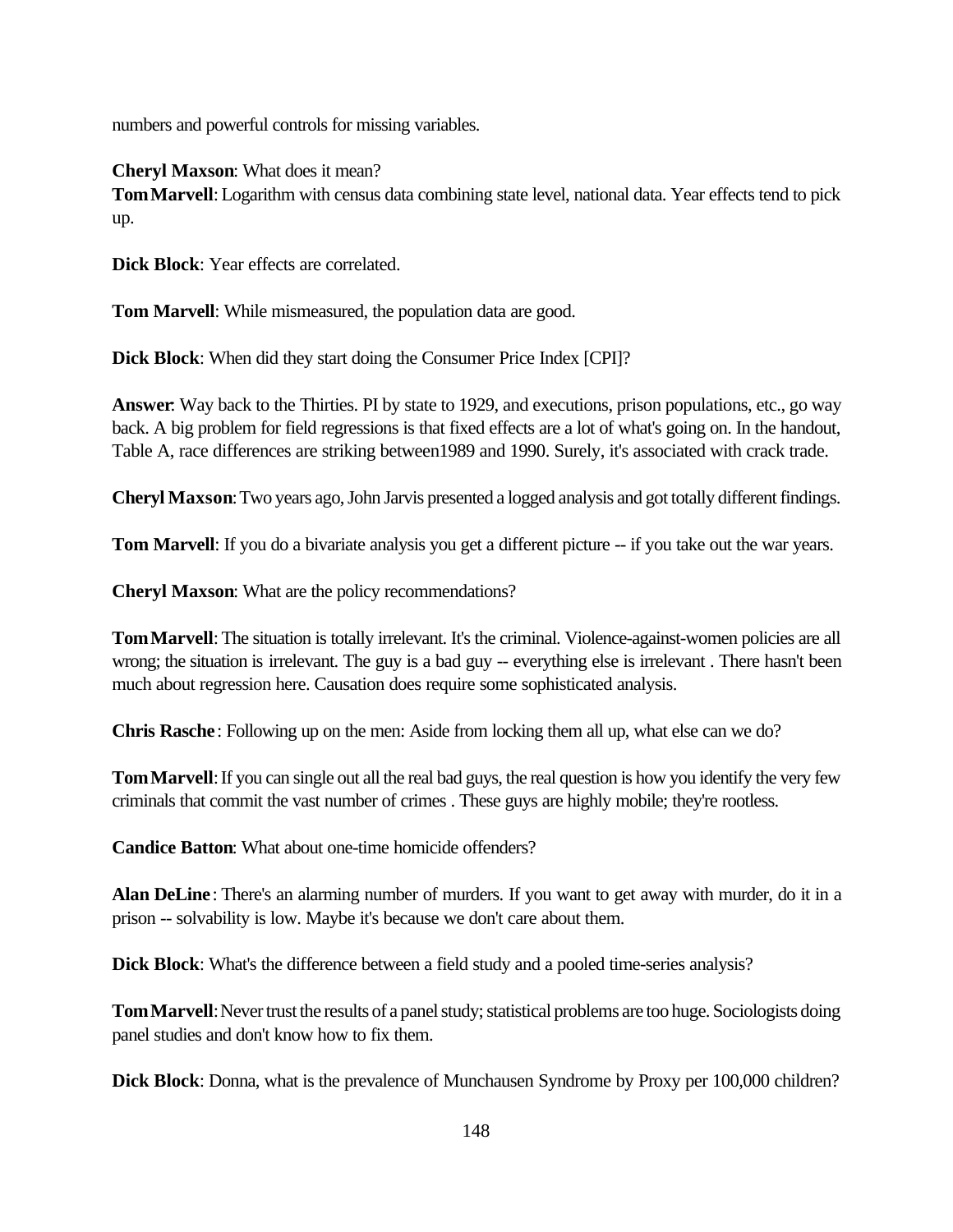**Donna Rosenberg**: We don't know the prevalence. I have more cases -- 75 or 100 cases. That's way more than most. In Colorado, there's about 75 to 100 pediatric deaths per year. Approximately 0 to 2 cases each year can be complicated and expensive.

**Steve Roth**: You talked about "red flags." Do you have physician medical involvement to take the tests?

**Donna Rosenberg**: Yes, we have different ways of getting all the records.

**Question:** Don't the doctors realize what is going on?

**Donna Rosenberg**: I think most doctors miss cases at some point in their careers. There are many doctors, many charts. The overview of a child's health can get lost. It's almost a sociological study of doctors -- how we're taught to think; or, how we're taught not to think.

**Eric Larson**: How do you handle missing data?

**Donna Rosenberg**: I can't do anything about missing data. All I can say is I don't know. If a critical piece is missing, I can say I can't interpret it.

**Dick Block**: Where do you get your questions? With such vast amounts of data, what do you choose to ask?

**Donna Rosenberg**: I do a first pass read of the record, and figure out the main medical issues and describe what data I'm going to capture. That's the hard part -- figuring out the question; the rest is just "counting beans."

**Dick Block**: How do you know it's the same kid? Maybe the mother is giving different names -- so many hospitals, so many doctors.

**Donna Rosenberg**: The records are subpoenaed -- medical records, from medical departments -- the mother provides a list, medical insurance provides a list of who they have paid. The most reliable method is to canvas hospitals with subpoenas in the geographic area.

**Dick Block**: It might be valuable to link this to other databases -- like Aid to Dependent Children -- to find out other parts of the history of the child.

**Donna Rosenberg**: That's true. We can search the databanks, for child, alleged perpetrator. What is helpful is deposition records. I also get law enforcement data.

**Question**: Sounds like you are starting from dead children -- cold bodies. When can you begin to use this proactively?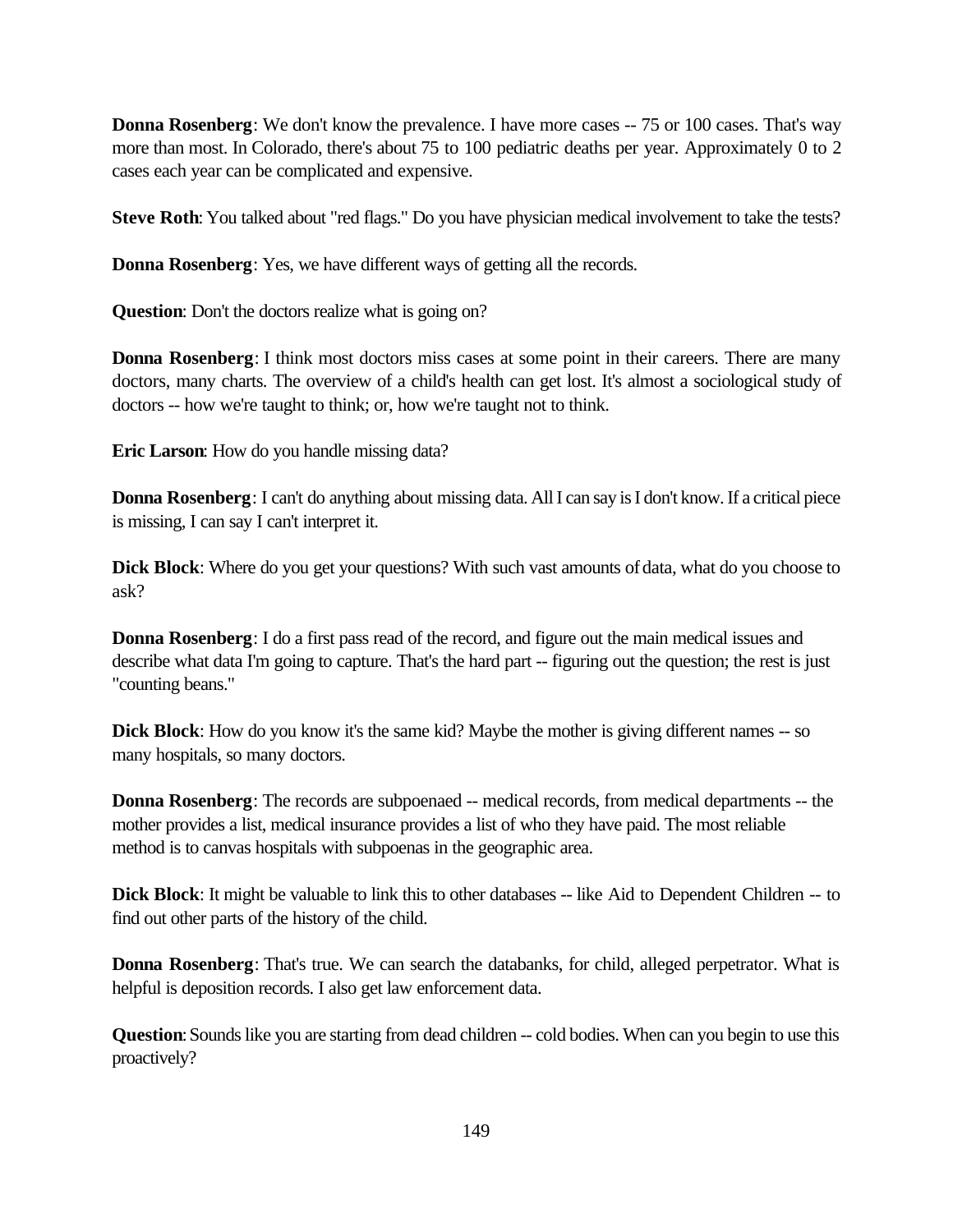**Donna Rosenberg**: This can be used to prevent deaths of future siblings and can be used to exclude Munchausen Syndrome by Proxy.

**Mary Beth Emmerichs**: What's the very first "flag"?

**Donna Rosenberg**: The volume of medical records, inaccuracies, an unexplained health problem in a child -- that's more reliable.

**Question:** Why is this not useful in a court of law?

**Donna Rosenberg**: The information is fine, but the format must be large for reading.

**Doreen Hanson:** Is this a more middle-class issue?

**Donna Rosenberg**: Yes, generally. They usually have not had prior involvement with the system.

**Question**: Have all the children died?

**Donna Rosenberg**: No.

**Question:** Are profiles of alleged perpetrators available?

**Donna Rosenberg**: No. The range of characteristics is too broad; this overlaps with so much else. Nothing is particularly unique or material to diagnoses.

**Question**: Do insurance companies continue to pay for this?

**Donna Rosenberg**: Yes. Nurses often catch it.

**Becky Block**: Could you describe your train of logic? Is it possible to write out your logic so you can teach someone else?

**Donna Rosenberg**: I've written a lot about that.

**Dougie Eckberg**: This morning there was a woman accused of killing eight of her children -- passing them off as SIDS deaths.

**Donna Rosenberg**: SIDS basically means: A child died, we don't know why. But we don't know if that's because of faulty/inadequate investigation. Cases may be misdiagnosed. Of one sample of 117, about 10 were SIDS, 5-6 were misdiagnosed as Munchausen Syndrome by Proxy.

**Billie Weiss**: In Los Angeles, all SIDS cases are reviewed by a Child Death Review Team.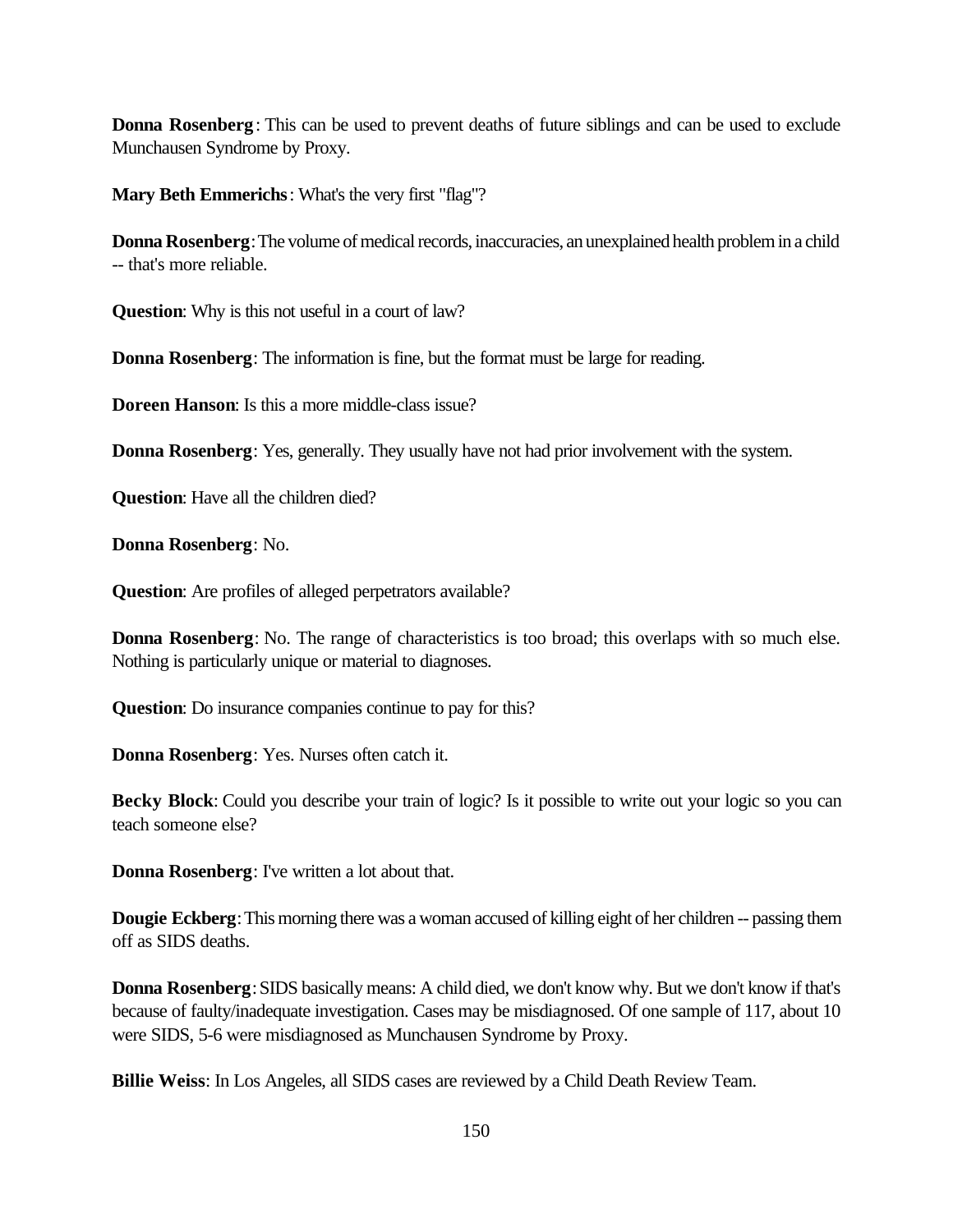**Donna Rosenberg**: Sudden death in infancy has standardized variables for surveillance.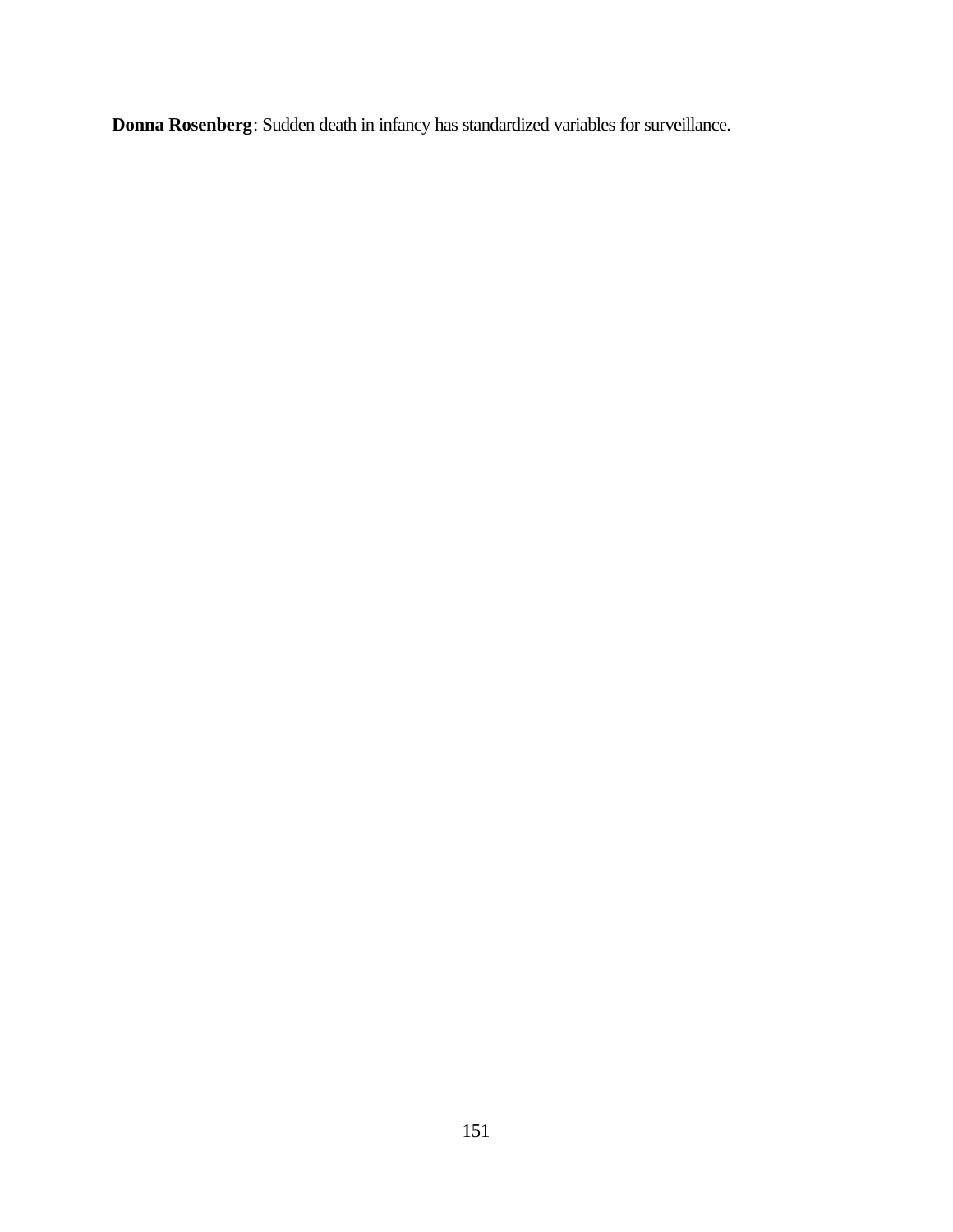# **CHAPTER FOUR**

# **GUN-RELATED RESEARCH AND RESEARCH IN PROGRESS**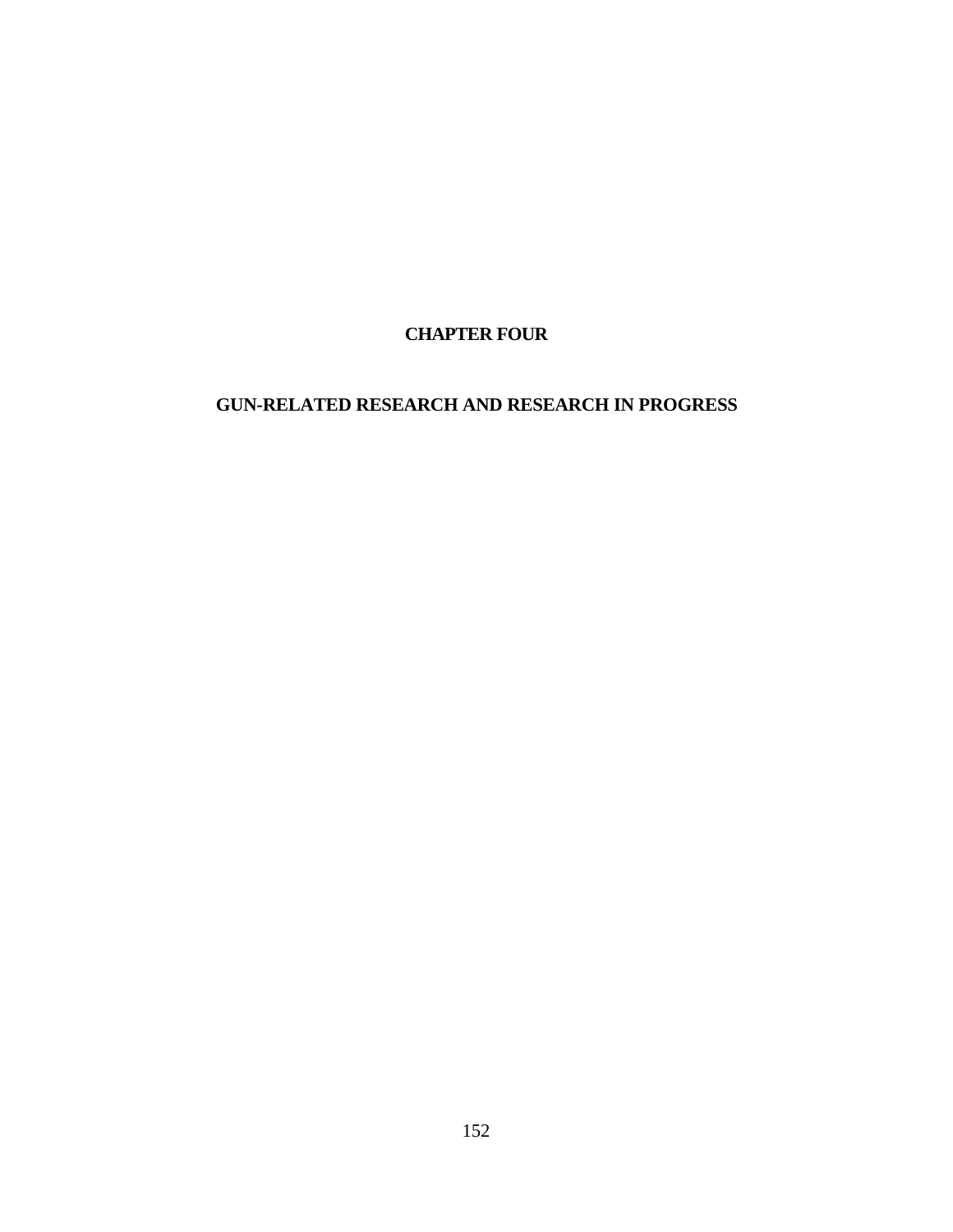# **USING FEDERAL FIREARMS LICENSES (FFL) DATA AS AN INDIRECT MEASUREMENT OF GUN AVAILABILITY**

Jay Corzine, Lin Huff-Corzine, University of Central Florida, Department of Sociology and Anthropology, Orlando, FL 32816-1360 Greg Weaver, Auburn University, Department of Sociology, Anthropology, and Social Work, Auburn, AL 36849

## **ABSTRACT**

Unraveling the linkages between gun availability and violent deaths from homicide, suicide, and accidents is a major area of research in the social science and public health fields. Although the number of empirical studies addressing these issues continues to expand at a rapid rate, definitive answers to basic questions, for example, whether gun availability is directly related to homicide rates, have remained elusive. In this paper, we argue that aggregate-level research on firearms and violence has been limited by the scarcity of direct measurements of gun availability, and recommend using data on federal firearms licenses (FFLs) as an indirect measurement

#### **INTRODUCTION**

Policy debates over the acquisition and carrying of firearms, especially handguns, have become a persistent characteristic of the political landscape in the United States during the latter decades of the 20th century. Recent attention has focused on the passage, implementation, and impact of the 1993 Brady gun control law. Other legislative measures, including increasing the penalties for crimes committed with guns and permitting private citizens to carry concealed guns in public places, have also received close scrutiny by policy makers, scholars, and the media. Voluntary organizations supporting significantly greater legal controls over firearms, e.g., the Coalition to Stop Gun Violence, and opposing further restrictions on lawabiding adults' right to purchase and possess firearms, e.g., the National Rifle Association, vie for the allegiance of politicians and the public.

Widespread concern over the possible linkages between guns and violence provides the foundation for the ascendancy of firearms control as a political issue. The United States consistently posts the highest homicide rate among industrialized nations, and approximately two-thirds of these killings are committed with firearms, more often handguns than rifles and shotguns. Even though the overall rate of gun ownership in the United States is surpassed in Switzerland and perhaps a few other industrialized nations, the level of domestic armaments in private hands is truly impressive. Estimates vary, but there are more than 200 million guns in current circulation in the United States, and approximately 50% of households possess one or more firearms (Kleck, 1997).

Unraveling the impact of high gun availability on the volume of violent deaths and injuries has proven difficult. There is an emerging agreement that, because of their greater lethality, the use of a firearm in a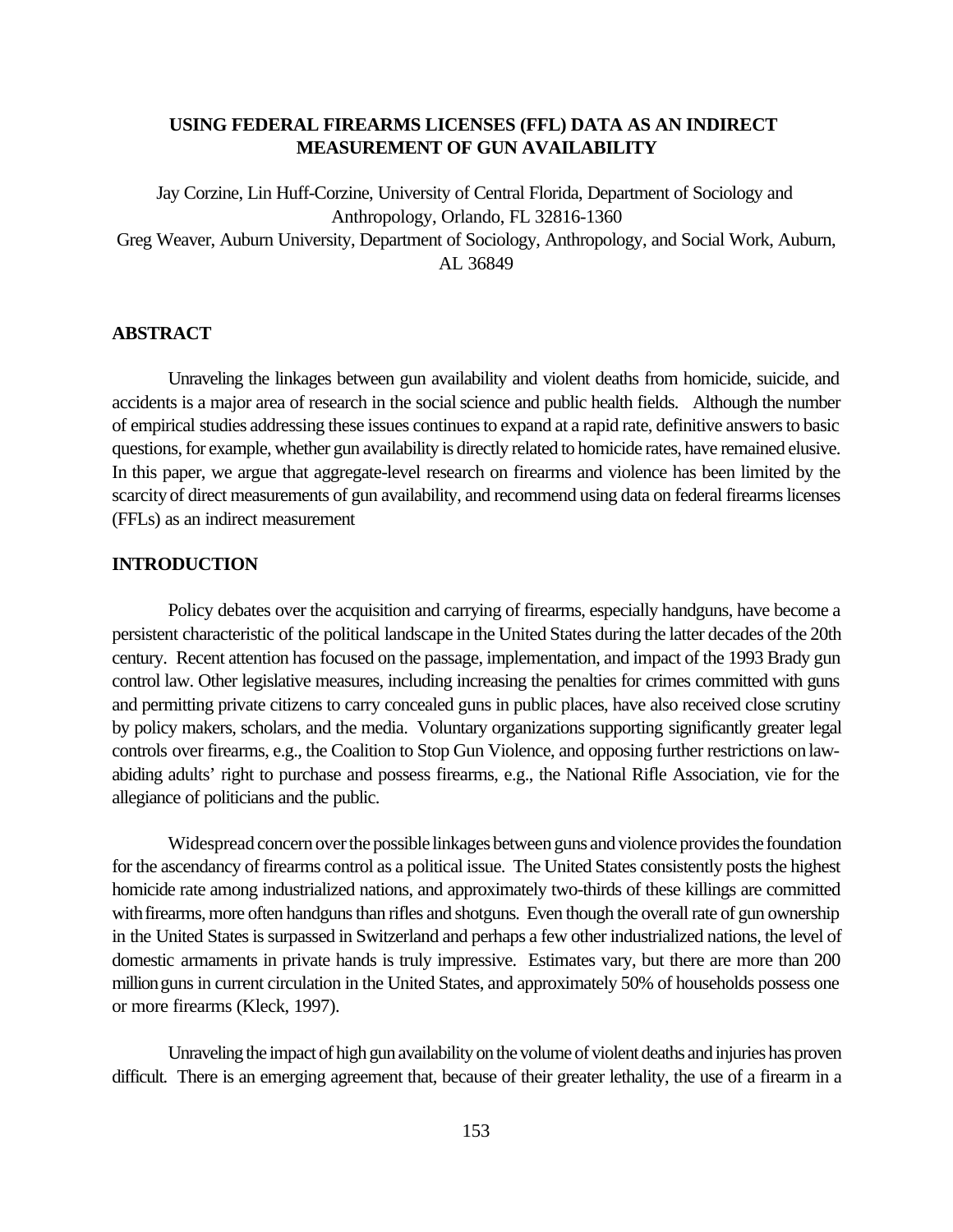crime increases the risk of death for the victim(s) (Barlow & Barlow, 1998: Felson & Messner, 1996; Kleck & McElrath, 1991). Whether gun availability increases the level of interpersonal violence *per se* remains an unanswered question, however. Summarizing a review of the extant literature, Kleck (1997, p. 383) concludes that "(l)evels of general gun ownership appear to have no significant net effect on rates of homicide, rape, robbery, or aggravated assault…." Although many researchers would dissent from this viewpoint, we agree that the current empirical evidence on the linkage between gun availability and violent crimes, including homicide, is inconclusive.

In this paper, we contend that research on firearms ownership and homicide (as well as other violent offenses) has been hampered by limitations of the existing data on gun availability. We first review the direct and indirect measurements of gun availability that have been used by researchers and discuss sources of firearms in the United States. We then recommend the adoption of federal firearms licenses (FFLs) per capita, an indicator of the size of the retail firearms market, as a preferred indirect measurement for aggregate-level studies. Regression analyses show that county-level social and demographic indicators predicting variation in the size of the retail firearms market closely correspond to those that predict gun ownership at the individual level.

#### **MEASUREMENTS OF GUN AVAILABILITY**

#### **Direct Measures**

There are two direct measures of gun availability in the United States, survey data and production records of the number of firearms manufactured (Kleck, 1991). Both are widely used in studies of firearm ownership and violent crime, but each has significant limitations. The major source of survey-based measurements of gun availability is the General Social Survey (GSS), a nationally representative survey that was conducted annually for several years and is now completed every other year. Although Lester (1988) and others have aggregated GSS data to compute gun ownership estimates for the nine census subregions, their primary usefulness is for cross-sectional and time series analyses at the national level. Notably, they are inappropriate for research designs using counties, cities, or metropolitan areas, the units of analysis that are the focus of a substantial level of research on violent offenses. Scholars have relied on smaller scale surveys for particular states (e.g., Lizotte & Bordua, 1980) or metropolitan areas (e.g., Young, 1985) for investigations of issues related to firearms ownership, but the availability of these data is limited**.**

Furthermore, there is a persistent question concerning the validity of survey data on who owns guns in the United States. Beginning with Erskine (1972), several investigators have suggested that there is a systematic underreporting of gun ownership. Some persons may prefer to hide what is viewed as a stigmatized behavior in some circles. There may also be a reluctance to divulge firearm possession based on fears of future confiscation, i.e., "They can't take my guns if they don't know about them." And some respondents may be uncertain about the legal status of one or more guns in their possession. Although this possible undercount of firearms would not bias results of multivariate analyses of violent crimes unless it was systematically related to other independent variables, it does introduce a further reason for caution in relying on survey data for estimates of gun ownership. Our primary point is that limitations in available survey data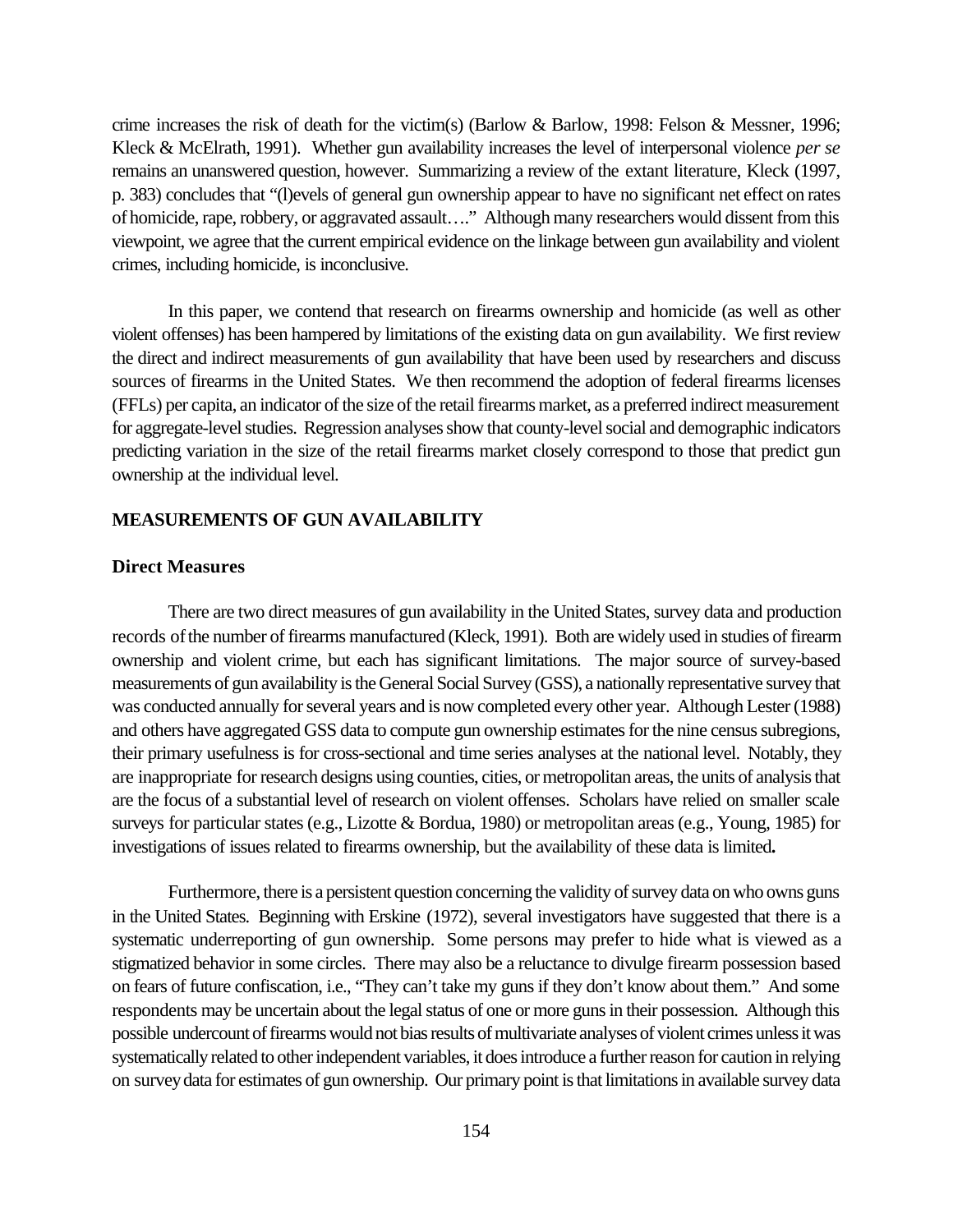restrict the research designs that may be adopted by scholars studying the linkage between gun ownership levels and rates of violent crimes.

Production-based measurements of gun availability are typically calculated by adding the number of firearms manufactured in a given year to the available stock, adding imports, and subtracting exports. They have been used in several studies (Kleck, 1979, 1984), but there are questions about how to compute an attrition rate. In other words, although guns are a relatively durable consumer product, some are lost or misplaced, others are disposed of purposefully, and most will eventually fail to fire. More importantly, these estimates are a useful indicator of the number of guns in civilian hands, but provide no information on the location or the owners of the firearms. Therefore, they are appropriate only for time series analyses at the national level.

#### **Indirect Measures**

In addition to estimates of gun ownership derived from survey and production data, researchers have adopted several indirect measures, including firearm homicides and suicides, gun licenses and registrations, the percentage of robberies and aggravated assaults committed with guns, and subscriptions to gun magazines (Kleck, 1997). The findings and implications of studies using these proxy variables are mixed, but many of them are of questionable validity. It is well known that with the exception of murder, official crime data seriously underreport the level of violent crime (O'Brien, 1985). Of particular concern is whether the under reporting of gun-related offenses is consistent across cities or other units of analysis. And similar questions have been raised concerning official suicide data (Pescosolido & Mendelsohn, 1986). Gun licenses and registrations may provide comparable estimates of firearm ownership for political subdivisions within a state, but variation in requirements across states and time periods limits their utility for both cross-sectional and time series analyses. These measurements have been used for a majority of studies linking firearm ownership and violent offenses, however, and some have been validated through comparison with more direct estimates. Perhaps the most widely used is the gun suicide rate.

Because suicides, homicides, robberies, and aggravated assaults with firearms are relatively rare events in political subdivisions with smaller populations, e.g., rural counties, stable estimates across the continuum of urban and rural communities are difficult to obtain with most of the indirect measures discussed above. With a few exceptions (Bankston, Thompson, Jenkins, & Forsyth, 1990; Bordua & Lizotte, 1979), most studies of firearms have excluded rural areas. This restriction is especially important because surveys consistently show higher rates of gun ownership in rural areas; therefore, most studies of firearms and crime have excluded communities with the highest levels of gun availability.

An innovative approach to measuring gun availability at the aggregate level is proposed by Gundlach (1990). Specifically, he (1990, p. 8) advocates the use of the "count of retail outlets listed under 'guns' or 'firearms' in the Phonefiche version of the…Yellow Pages" as an indicator of relative access to firearms. For 1980, this measurement is highly correlated  $(r=.90)$  with the firearm suicide rate for a sample of 77 Metropolitan Statistical Areas (MSAs). To our knowledge, this measurement has been used in only one other empirical study (Stack & Gundlach, 1992), but it is a creative strategy that avoids many of the problems associated with other indirect, or proxy, variables for firearm ownership that are noted above.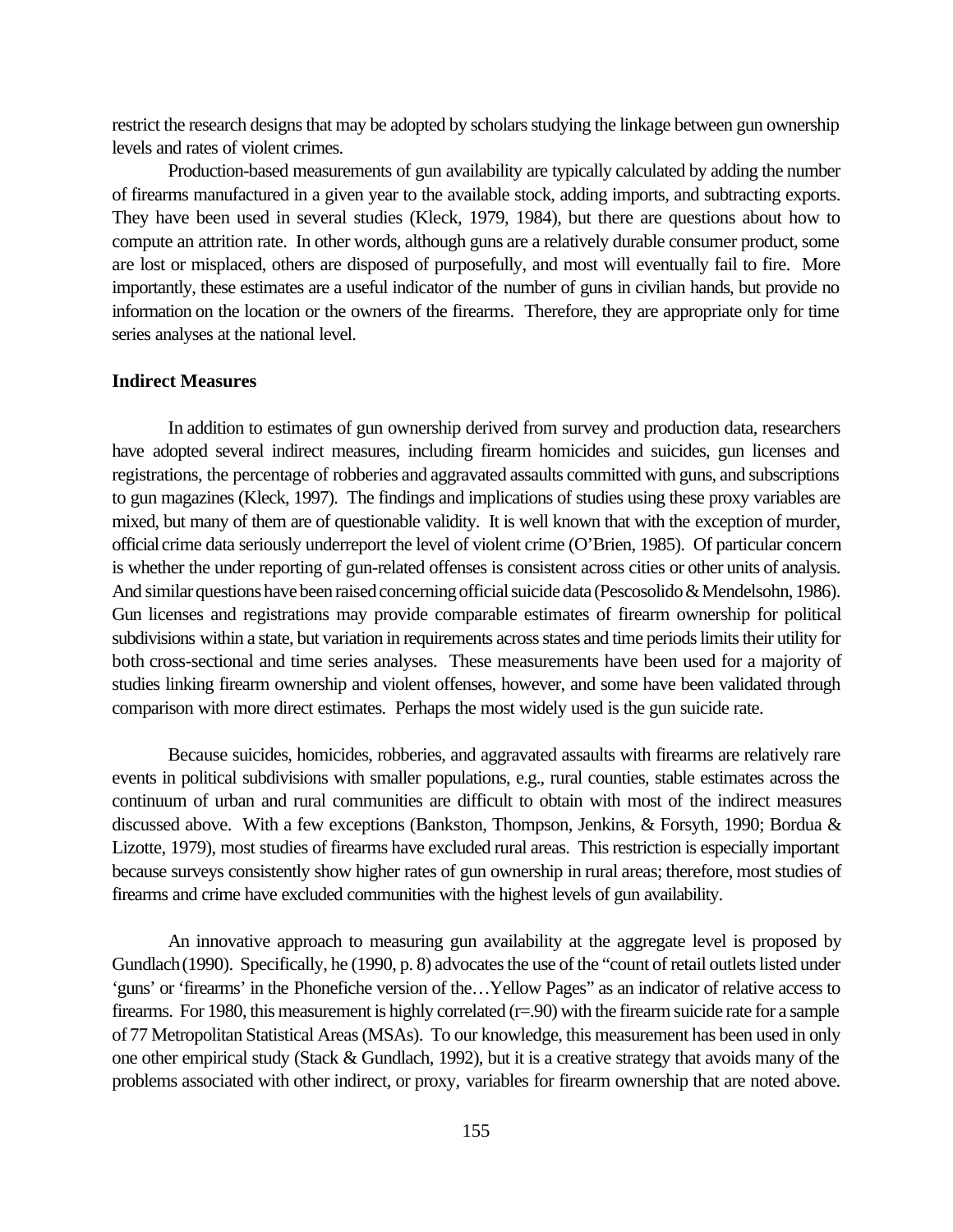A potential source of bias is the practice of businesses advertising in directories outside the city or county where they are located, however. In the November 1998 issue of the *Greater Orlando Yellow Pages*, only two of the 28 listings under "guns and gunsmiths" are outside the three-county region, but we do not know if this is a typical pattern for other metropolitan areas. It is noteworthy that most pawnshops in the Orlando area, including some promoting guns in their advertisements, are not listed under "guns and gunsmiths." Computing this measurement of firearm availability for a large number of political subdivisions would be time consuming, but we believe that Gundlach's approach is a step in the right direction.

### **FFL Data**

An alternative measurement of the relative size of the retail firearms market in communities is the number of FFLs issued by the Bureau of Alcohol, Tobacco and Firearms (ATF). Beginning with October 1993, monthly counts of FFLs are available on a machine-readable data file (MRDF) under the Freedom of Information Act from Basic Information Systems, a private firm that contracts with the ATF. FFL data offer several advantages when compared to the Phonefiche Yellow Pages. First, FFL data are more inclusive because they include firearm dealers who operate from their homes and do not maintain separate business addresses and telephone listings. Because the data for each FFL includes the business address when one exists, however, researchers may easily distinguish between "store front" and "kitchen top" dealers, those with and without a regular place of business. Second, the location of each FFL by both state and county are included in the data file, so counts for most of the political units that are of interest to scholars can be readily obtained. Importantly, FFL data provide an accessible indicator of the size of the retail firearms market in rural as well as metropolitan areas. Third, the problem of multiple listings by gun dealers and other businesses in yellow pages noted above is avoided with FFL data. And, finally, because data on all FFLs in the United States are available in a single MRDF, they are easier to use than corresponding data from telephone directories.

Obviously, whether measured through telephone directories or FFL records, the retail market does not exhaust the sources of firearms available to motivated buyers in the United States. It is useful to distinguish between three distinct but overlapping gun markets; retail, secondary, and illegal. The retail market is comprised of sporting goods, department and discount stores, pawnshops, and individuals, and it provides new and used firearms to customers. It is regulated by the ATF, and sellers must possess a FFL that, once obtained, is renewable upon payment of the appropriate fee. In addition, there is an active secondary market, consisting of gun shows, flea markets, garage sales, and private exchanges, through which guns change hands after their initial purchase. Third, there are illegal markets that provide types of guns that are illegal *per se*, e.g., some assault weapons, move stolen firearms into private hands, and sale to persons who are under the legal age for purchasing particular types of firearms.

The linkages between retail, secondary, and illegal gun markets are complex. FFL holders are a significant percentage of the sellers who operate at gun shows that comprise a major segment of the secondary market. In addition to firearms taken from individuals, thefts from retail outlets provide a significant percentage of the stolen guns that are resold to individuals each year (Cook & Moore, 1999). Juveniles sometimes acquire guns from retail outlets indirectly through intermediaries who meet the legal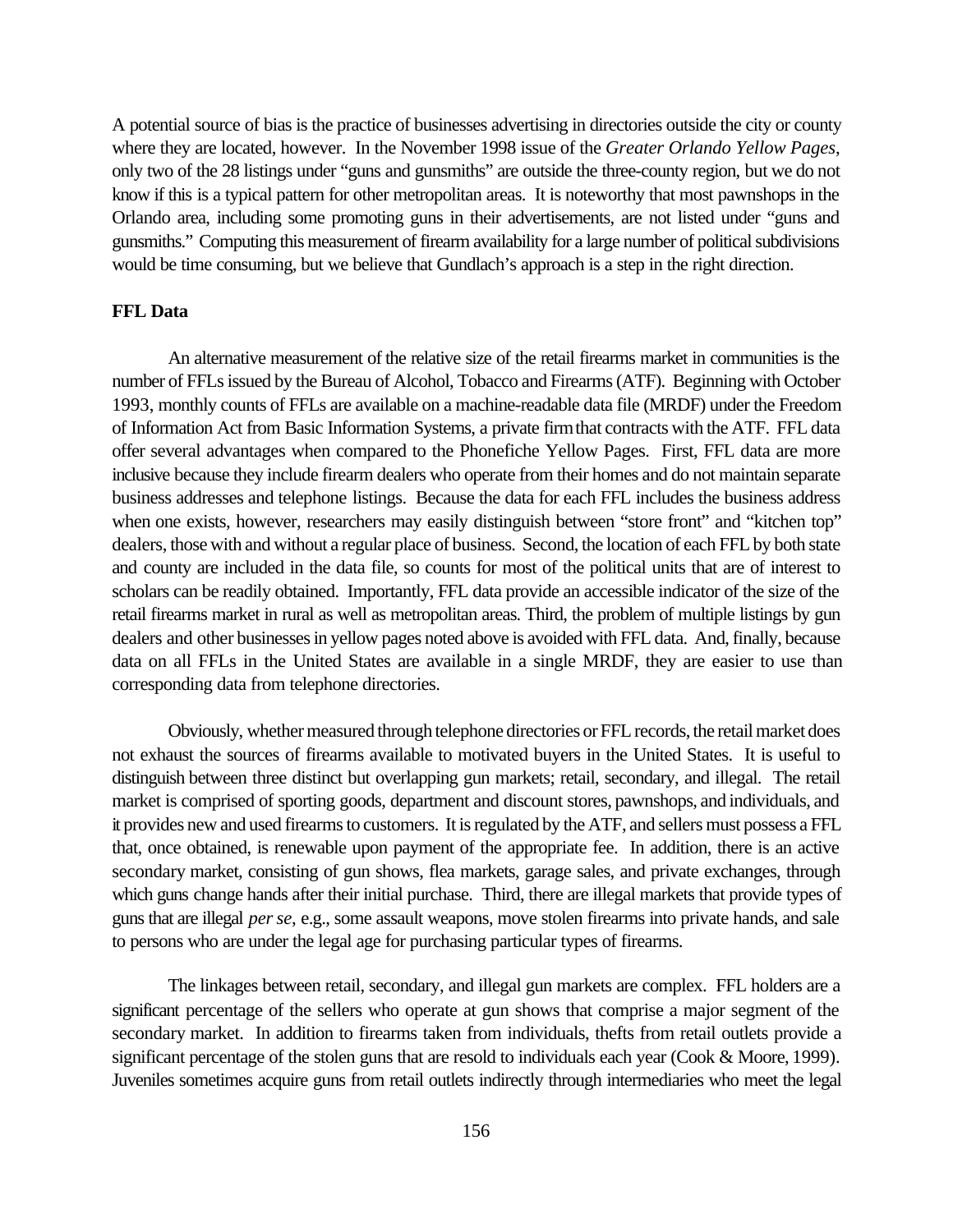requirements for purchasing them, i.e., "straw purchases." Some dealers and other federal firearms licensees knowingly violate the legal requirements by selling guns to juveniles, felons and others who are excluded from purchasing and/or possessing firearms. While the retail market is not the *only* source of firearms for buyers, it is reasonable to assume that it is the *original* source of the vast majority of guns that are owned and exchanged by private citizens in the United States. Furthermore, it is the primary source for ammunition and other merchandise that are regularly purchased by gun owners. Our basic premise is that there is a significant, positive correlation between the per capita size of the retail gun market and firearm ownership, or gun availability, at the individual level across political subdivisions in the United States. In other words, communities with higher percentages of gun owners will support larger per capita retail markets for firearms and related supplies.

Although FFL data provide significant advantages as an indicator of gun availability at the aggregate level, they have been used in only a handful of empirical studies (Corzine, Huff-Corzine, & Weaver, 1998; Weaver, Huff-Corzine, & Corzine, 1999). Because they are a new measurement, assessing their validity is an important stage before their adoption by a larger number of researchers can be expected to occur. In the remainder of the paper, we examine the correspondence between county-level variables that influence the size of the retail firearms market and individual-level variables that are related to gun ownership.

#### **WHO OWNS A GUN?**

While we can not directly compare gun ownership rates and the size of the retail firearms market at the county level, research has consistently found that several demographic and socioeconomic characteristics influence the odds that a person will own a gun. In fact, the consistency of research results addressing the question of "who owns guns" emerges as a notable exception to the discrepant findings and controversies that mark research on gun issues in the United States (for useful reviews of this literature, see Kleck, 1997, and Wright, Rossi, & Daly, 1983). Men and Whites are more likely to own firearms than women and minorities (Kleck, 1997), although racial differences disappear in rural areas (Wright, Rossi, & Daly, 1983). Generally, higher socioeconomic status is positively related to gun ownership, but the relationship appears to be more linear for income than for education. The age categories employed in previous studies vary, but there is a clear pattern for the middle-aged to own firearms more often either younger or older persons. And prior studies have shown that Protestants are more likely to own guns than members of other religious faiths, although this relationship may reflect the influence of religious fundamentalism (Young & Thompson, 1995).

 In addition to individual-level characteristics, research has consistently found that type of residence has a strong impact on gun ownership. Specifically, persons living in rural areas have significantly higher levels of gun ownership than their urban counterparts. This difference undoubtedly reflects the greater popularity of hunting as a recreational pursuit in rural areas, and intergenerational transmission of firearms as a normative part of family life. Most surveys find Southerners to have the highest rates of gun ownership, although those in the Rocky Mountain and Midwestern states do not lag far behind. It has been questioned whether Southerners' propensity to possess firearms reflects a distinct regional tradition or simply that they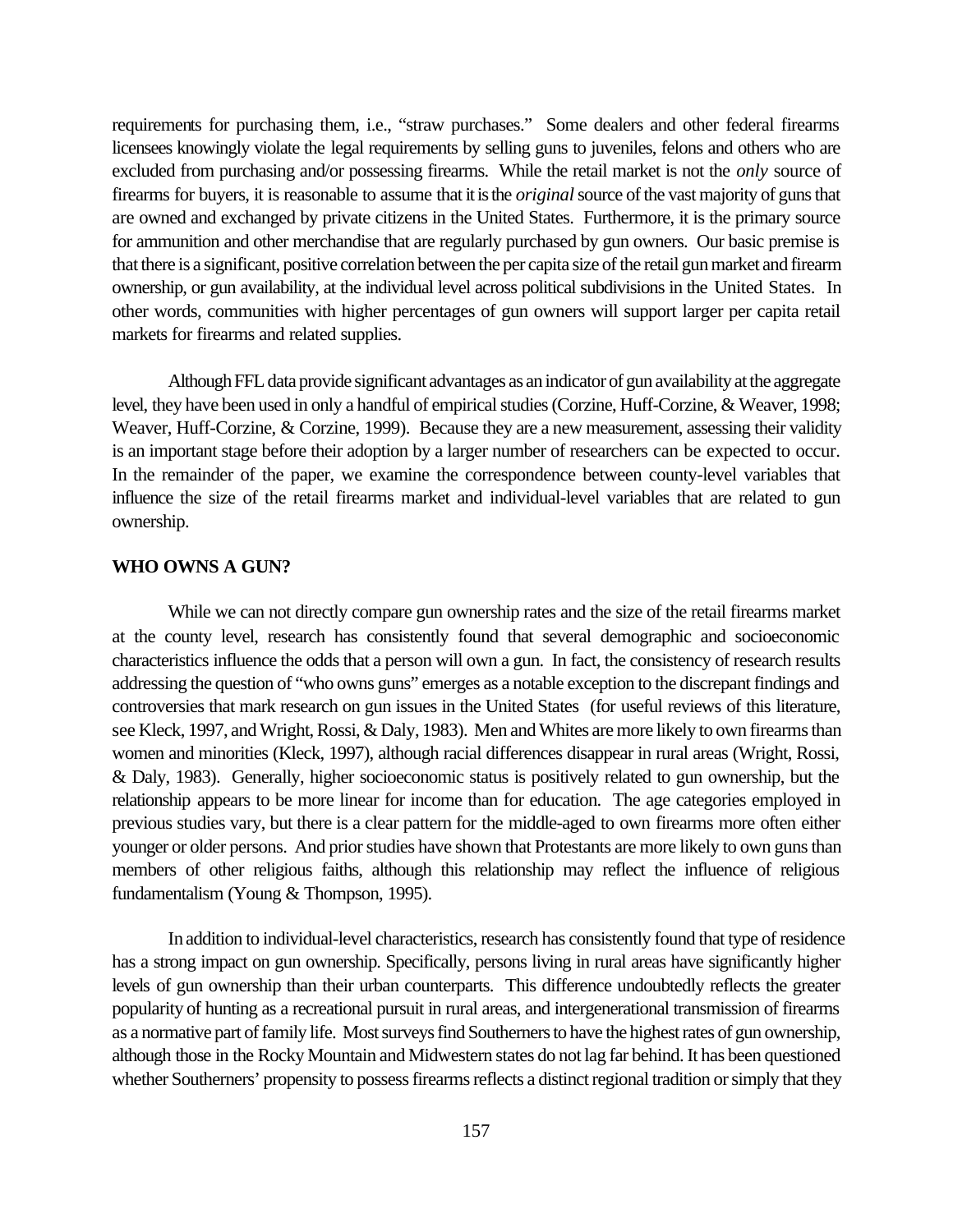are more often socialized in rural areas, however (Young, 1986).

There is substantial controversy over the presumed relationship between fear of crime and firearms ownership. Some authors assert that fear of crime drives the acquisition of firearms, but the results of studies are mixed. In what is one of the more significant tests of this relationship, Bankston et al. (1990) report no relationship between fear of crime and *carrying a firearm for protection*. There is evidence that fear of crime may be a more important factor in the decision to own a firearm for women than men (Young, 1986). At the aggregate level, Kleck (1979) found that changes in the homicide rate over time were positively linked to subsequent changes in gun ownership levels, but his study used a productionbased measurement of gun ownership instead of survey data. Although we find the argument that it is higher levels of gun ownership that increase the homicide rate to be more compelling (but admittedly unproven), the county homicide rate is included as an independent variable in the analyses.

 Finally, counties that are larger in size would be expected to support a higher number of retail outlets for firearms per capita than smaller counties. We do not assume that size of county has any direct influence on the propensity to own a firearm at the individual level, only that more outlets will be necessary to supply the needs of a geographically dispersed population.

#### **DATA AND METHODS**

#### **Dependent Variable**

The dependent variables are the number of FFL licenses per county as of October 1, 1993. Type 1 FFLs are issued to gun shops, sporting goods stores, department stores, most other businesses, and individuals who deal from their homes. Type 2 FFL licenses are specifically issued to pawn shops. Because preliminary analyses showed differences in the patterns of results for Type 1 and Type 2 licenses, results of regressions for the size of each type of gun market are reported separately. To control for differences in the size of county populations, we calculate the number of Type 1 and Type 2 FFLs per 10,000 persons.

The units of analysis are counties in the 48 contiguous states. Our early analyses of the FFL data showed an anomaly for the state of Texas; there were no FFLs listed for over one-half of the counties. Contacts with employees of Basic Information Systems and the ATF provided no explanation for what everyone agreed were obvious omissions for a state with a high rate of gun ownership. Although it would have been possible to examine FFL data for other months, e.g., November or December of 1993, the inability of Basic Information Systems to explain the missing data makes it unlikely that the problem was soon resolved. Because we wanted to use FFL data for a time period as close to the 1990 census that provided most of the data for the independent variables as possible, we excluded Texas counties from the analyses. An examination of the data for each state did not identify other problems.

A potential source of bias in our analyses is that the measurement for the two dependent variables are based on 1993 data, while most of the independent variables in the models are taken from the 1990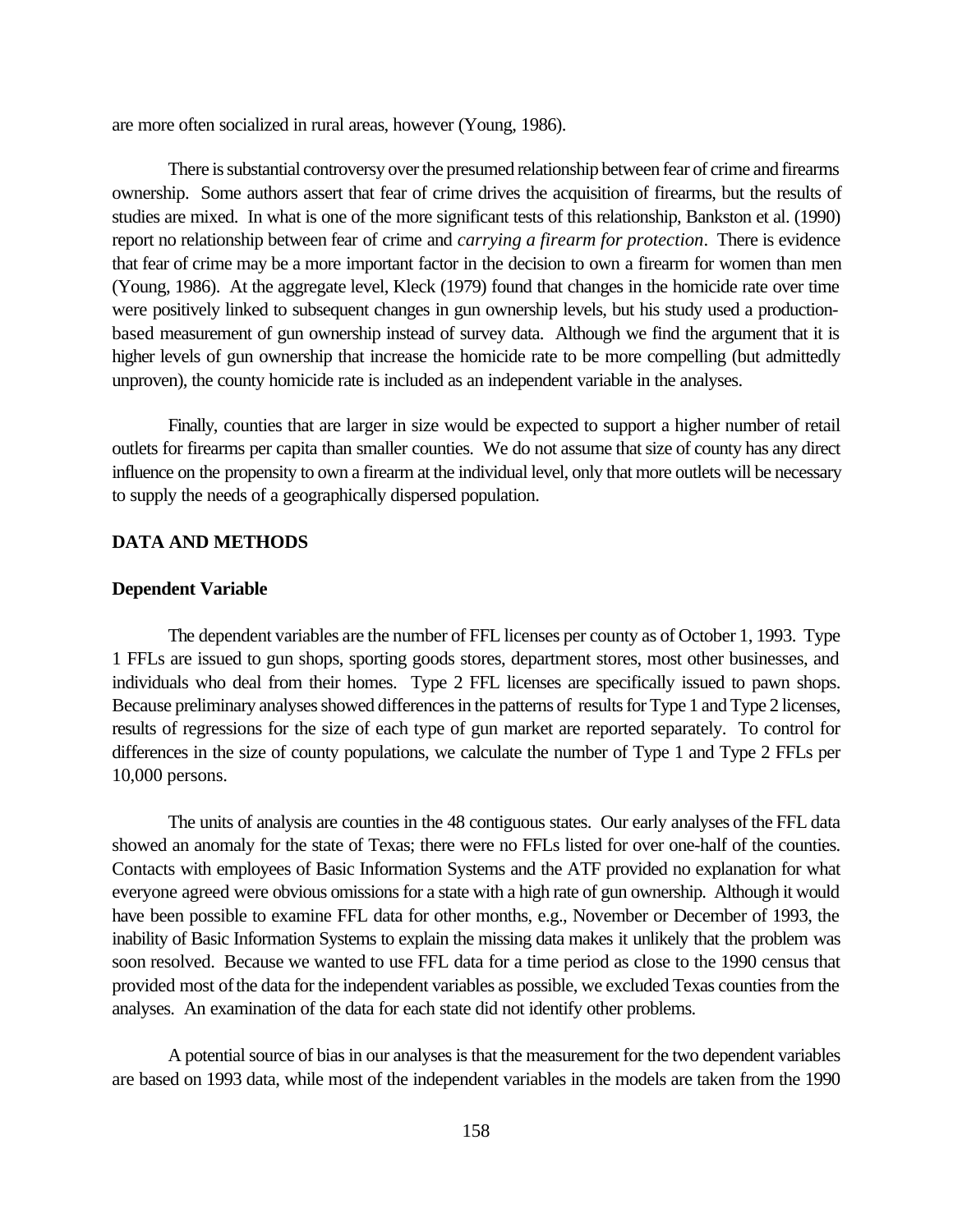census. There has been a sharp decrease in the number of FFLs following the implementation of the Brady Act in 1994, but numbers were relatively stable during the early 1990s. Therefore, we do not believe the time difference in the measurement of variables will significantly influence the results. The most important consideration, however, is that no counts of FFLs are available prior to October 1993.

#### **Independent Variables**

The measurements for most of the independent variables are straightforward and taken from the 1990 U.S. Census. Sex, race, and age differences between counties are measured by the percentage of males (% Male), the percentages of Whites (% White) and persons between the ages of 30 and 54 (Ages 30-54), respectively. Mean income level (Mean Income) is used as an indicator of the socioeconomic status of counties, and their area is measured in square miles (Square Miles).

As noted above, previous research has found that both rural residents and Southerners are more likely to own firearms, with both relationships linked to early socialization into cultural traditions that approve of weapons possession. The type of residence is measured by the percentage of the county population living in rural areas (% Rural). Region is often measured at the nominal level by dummy variables for southern versus non-southern units of analysis based on census definitions, but we use the percentage of the county population born in the census South (% Born in South) as a more refined indicator of socialization experiences.

The measurements of two variables are taken from noncensus sources. Although they pose a national problem, homicides are a rare event in many counties, especially those with smaller populations. Therefore, the homicide rate is calculated as the three-year average for 1989-1991 per 100,000 population to provide a stable indicator and to decrease the effect of yearly fluctuations. The numbers of killings by county are taken from Vital Statistics records. The religious affiliation variable is the percent of the county population identified as affiliated with a Protestant denomination, derived from data in Bradley et al. (1991).

#### **Analyses**

Regression diagnostics of variables and estimations of regression models were completed with the SPSS-PC statistical package. The age variable (Ages 30-54) was transformed to logarithmic form to correct for skewness. Variance inflation factors (VIFs) were computed to test for possible bias from multicollinearity between the independent variables in the regression models. All of the VIFs were below 4, the most conservative indicator of potential multicollinearity problems that to our knowledge is recommended in the literature (Fisher & Mason, 1981).

Before proceeding to the findings, it may be useful to restate our primary purpose in this study. We are contending that FFL data as an indicator of the size of the retail gun market provide an indirect measurement of gun availability at the aggregate level that is preferable to the ones that have been used in previous studies. Our goal is to assess their validity by regressing the size of the retail gun market (as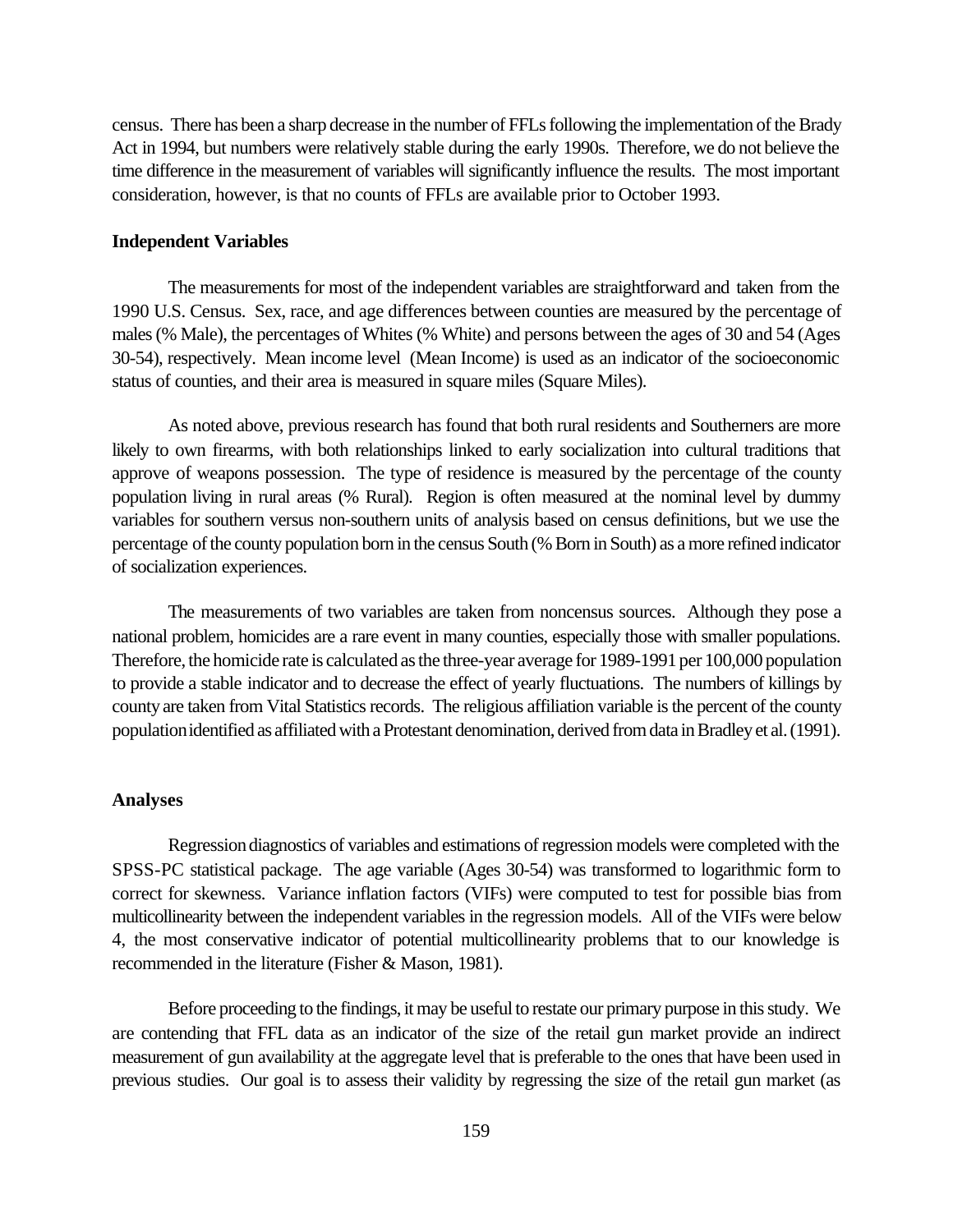measured by FFL data) on aggregate-level characteristics, e.g., % Rural, that correspond to individual-level characteristics that are known to influence firearm ownership, e.g., rural residence. The following pattern of relationships would support the validity of FFL data. Ages 34-50, % Male, % Born in the South, % White, % Rural, % Protestant, and Mean Income should have positive and significant relationships with the FFL Rate. Prior findings on the relationship between fear of crime and gun ownership are mixed, but there is a weak expectation that Homicide Rate will be positively related to the FFL rate.

#### **FINDINGS**

The zero-order correlations for variables in the regression models are provided in the Appendix. Interestingly, the correlations for many of the independent variables have opposite signs for Type 1 and Type 2 FFLs. The regression results are reported in Table 1. The first and second columns include the coefficients for Type 1 FFLs. Overall, the relationships are consistent with what would be expected on the basis of survey data on gun ownership. Specifically, the size of the retail firearms market is larger in counties with higher percentages of males, Whites, Protestants and middle-aged persons. Furthermore, % Rural is positively and significantly related to the number of FFLs per capita; in fact, it has the strongest relationship with the dependent variable (Beta=.386). This finding is consistent with surveys that consistently show rural residence to be one of the strongest predictors of gun ownership by individuals.

Two findings in the regression of Type 1 FFLs are not consistent with survey data on gun availability. While % Born in South and Mean Income are significantly related to the size of the retail firearms market, the direction of the relationship in each case is negative. Although it is commonly used in social science research, the mean income of the population may be an inadequate indicator of socioeconomic status in the context of the present study. Notably, the correlation between the size of the retail firearms market and Mean Income is also negative, so the regression result is not produced by introducing controls for other variables. The negative relationship between the percent of the population with southern roots and the FFL rate is more surprising, but further clarification of this finding is provided by the regression of Type 2 FFLs in columns 3 and 4.

Counties with higher homicide rates have larger retail firearms markets, but the relationship is not significant. As expected, the geographical size of the county positively affects the FFL rate apart from demographic and socioeconomic characteristics of the population. Once again, we do not attach substantive significance to this finding.

The regression results for Type 2 FFLs, i.e. pawnshops, show both similarities and differences with those for Type 1 FFLs. Perhaps the most important finding is related to the regional origin of the population. The relationship between % Born in the South and other retail firearms outlets was unexpectedly negative (columns 1 and 2), but the higher percentages of native Southerners is significantly and positively related to the per capita number of pawnshops with FFLs. This finding deserves more indepth attention from researchers. Because counties with higher percentages of persons born in the South are not surprisingly concentrated in the census South, it suggests that pawn shops may be a more important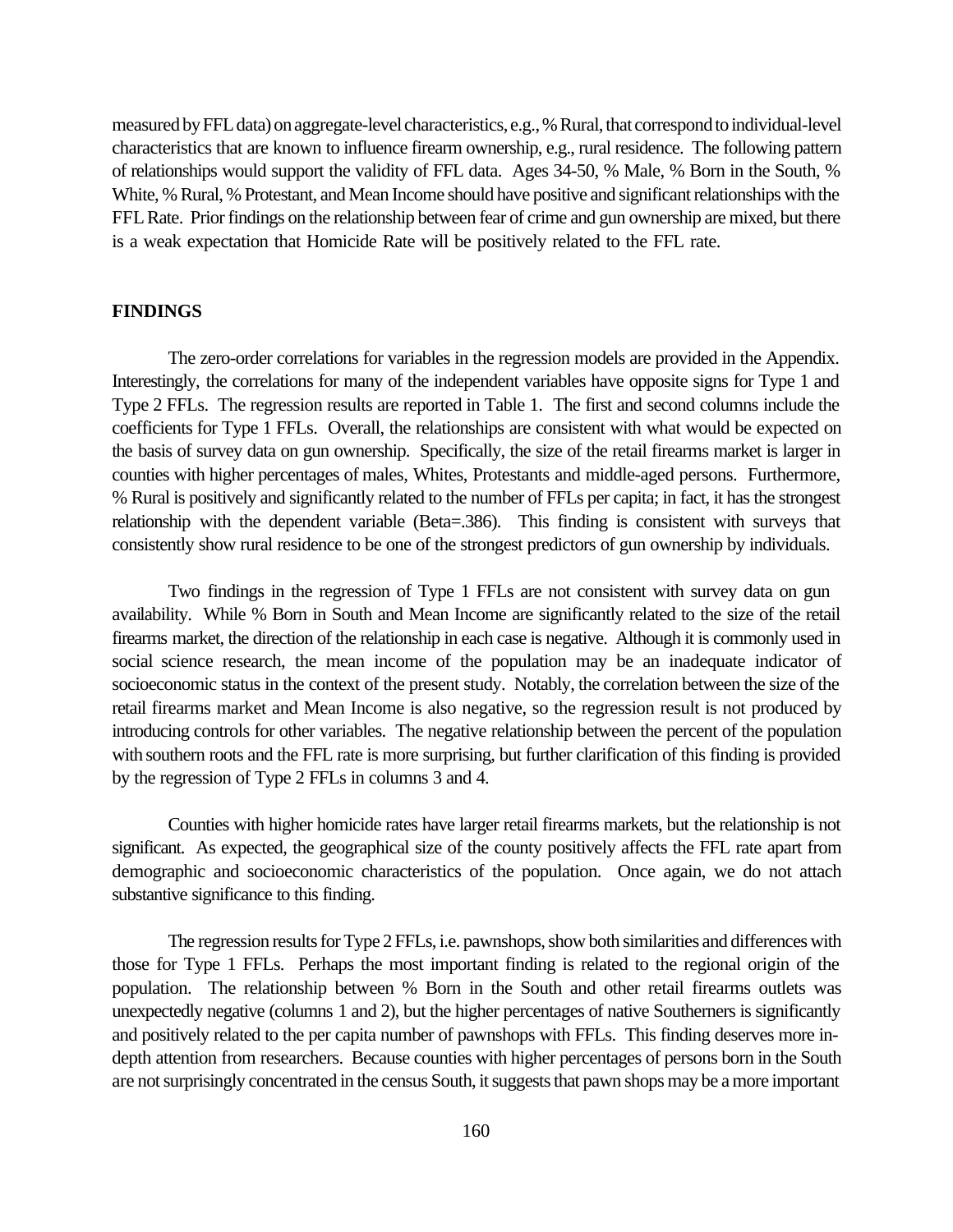source of firearms in the southern region than in other parts of the United States.

# **TABLE 1: OLS REGRESSION ANALYSES OF COUNTY FFL RATES, TYPE 1 AND TYPE 2 (N = 2851).**

|                     | Type 1: Retail Outlets             |            | Type 2: Pawn Shops                                                                                             |            |  |  |
|---------------------|------------------------------------|------------|----------------------------------------------------------------------------------------------------------------|------------|--|--|
| Variable            | Unstandardized<br>Coefficients (b) |            | Standardized<br>Coefficients<br>(Beta)Unstandardized<br>Coefficients (b)Standardized<br>Coefficients<br>(Beta) |            |  |  |
| Ages 30-54          | 107.709                            | $.073***$  | 8.809                                                                                                          | $.070**$   |  |  |
| % Male              | 599.843                            | $.071***$  | 19.361                                                                                                         | .027       |  |  |
| % Born in South     | $-.922$                            | $-.269***$ | .219E-02                                                                                                       | $.317***$  |  |  |
| % White             | .708                               | $.075***$  | 9.224E-02                                                                                                      | $.116***$  |  |  |
| % Rural             | 1.800                              | .386***    | $-2.267E-02$                                                                                                   | $-.057**$  |  |  |
| % Protestant        | 33.768                             | $.131***$  | $-.621$                                                                                                        | $-.028$    |  |  |
| Mean Income         | $-3.615E-03$                       | $-.070**$  | $-1.105E-03$                                                                                                   | $-.254***$ |  |  |
| <b>Square Miles</b> | 2.427E-02                          | .232***    | 1.449E-03                                                                                                      | $.164***$  |  |  |
| Homicide Rate       | .708                               | .029       | .199                                                                                                           | $.097***$  |  |  |
| $R^2$               | 333                                | 184        |                                                                                                                |            |  |  |
| F                   | 157.943***                         |            | 71.046***                                                                                                      |            |  |  |
| Constant            | $-56.926$                          |            | 17.344                                                                                                         |            |  |  |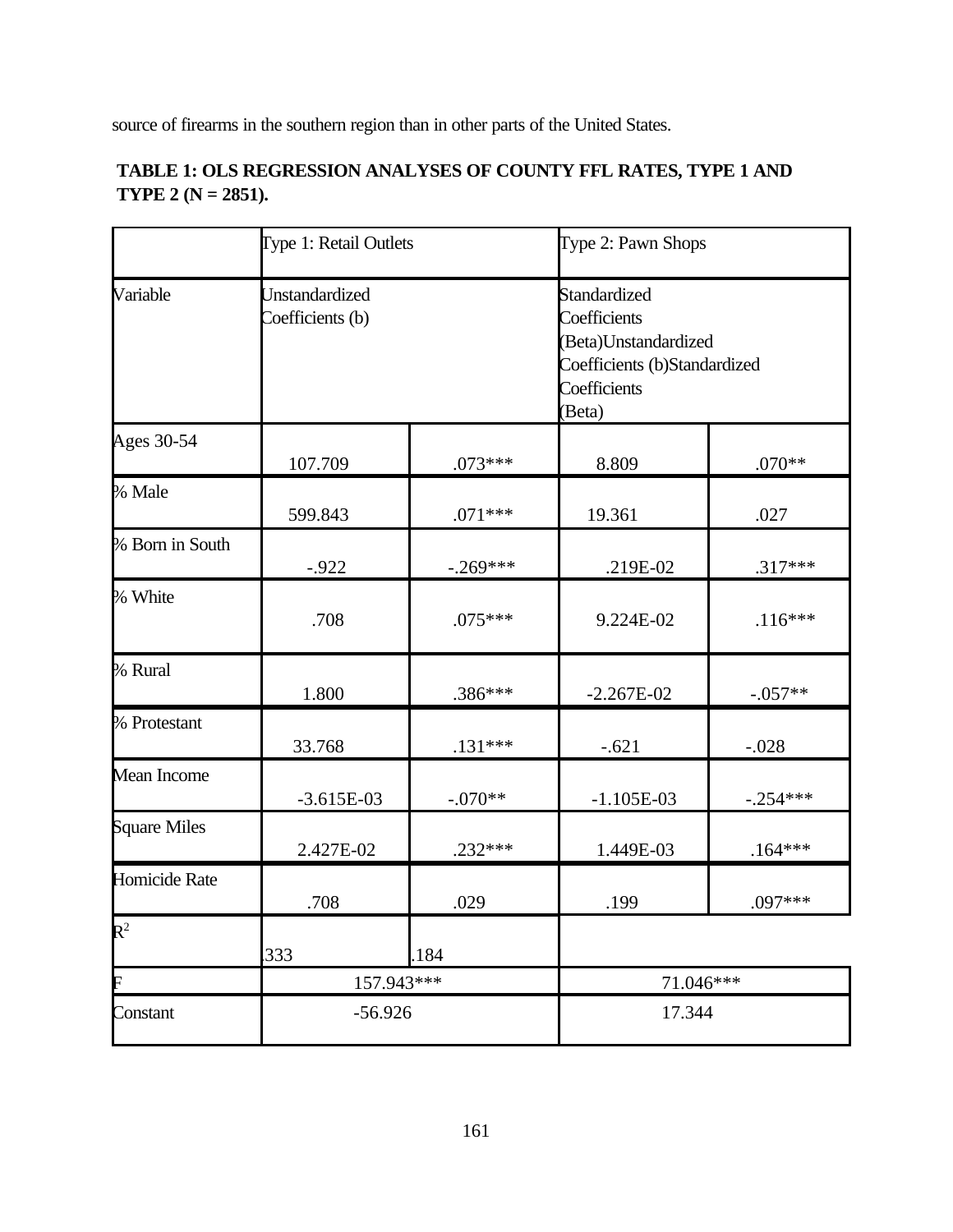$p \leq 0.05$ ; \*\*p  $\leq 0.01$ ; \*\*\*p  $\leq 0.001$ 

Several findings from the regression of Type 2 FFLs reflect pawnshops' status as an urban institution that draws a large segment of its clientele from persons with lower socioeconomic status. Both % Rural and Mean Income are negatively related to Type 2 FFLs. The rates of both Type 1 and Type 2 FFLs are higher in counties with greater percentages of Whites and the middle-aged in the population. The coefficients for % Male and % Protestant are not significant.

Similar to the results for retail outlets (Type 1 FFLs), the rate of pawnshops that sell guns is higher in counties with larger geographical areas. Finally, the homicide rate is significantly and positively related to the rate of Type 2 FFLs.

#### **DISCUSSION AND CONCLUSION**

Our goal in this paper was to assess the validity of FFL data as an indirect measurement of gun availability at the aggregate level. As noted above, FFL data offer several advantages for calculating the size of retail firearms markets in counties and other political subdivisions. Survey data on gun ownership provide what are probably the most valid indicator of gun availability for cross-sectional studies, but they are routinely collected only at the national level. We compare the size of retail firearms markets in counties to the results of surveys by regressing rates of Type 1 and Type 2 FFLs on aggregate-level variables that correspond to the demographic and socioeconomic characteristics that are significantly related to gun ownership by individuals.

What do the results show? There is substantial support for using Type 1 FFLs, those representing retail outlets with the exception of pawnshops and individual dealers, as an indirect measurement of gun availability. Corresponding to survey results, the size of the retail firearms market is directly related to the percentages of males, Whites, the middle-aged, Protestants and rural residents in counties. The relationships for two other variables, mean income and percent born in the census South, are opposite what would be expected from survey studies, but the latter findings apparently reflect differences in the composition of retail firearms markets in areas with large numbers of native Southerners. On the other hand, Type 2 FFLs representing pawnshops do not appear to be a valid measure of gun availability.

The use of FFL data by investigators will provide more flexibility in designing studies focused on the relationship between guns and violent events, including homicides, suicides, and accidents, but they are not a panacea. As noted above, they are easily available at a modest cost from Basic Information Systems, but combining them with other data files can prove tedious. The state codes for the data file are Internal Revenue District Codes, and county codes within states are based on alphabetical listings. The number of FFLs by county are easy to calculate, but the organization of the data makes it difficult to easily merge the data with files using the familiar FIPS codes for counties. Additionally, our preliminary work using FFL data as an independent variable in studies of homicide and suicide indicates that researchers must be attentive to potential outliers. Specifically, there are several sparsely populated counties, mostly in the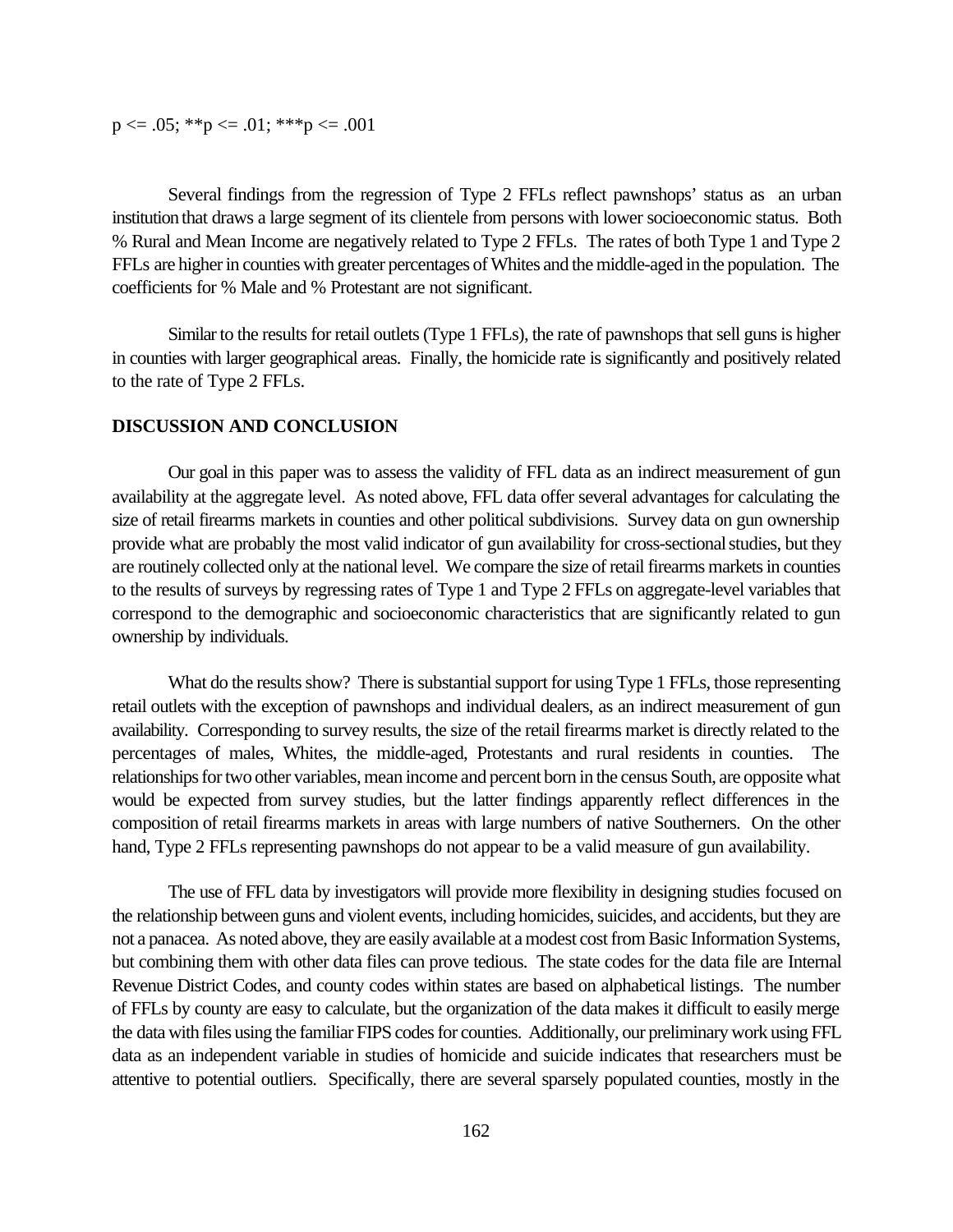West, that apparently attract large numbers of hunters from other areas. As a result, their FFL rates are extreme values that can unduly influence regression results. Nevertheless, these are routine problems that can be easily resolved by experienced researchers. Because they offer substantial advantages over current alternatives, we recommend the adoption of FFL data as an indirect measurement of gun availability for research using political subdivisions as units of analysis.

#### **REFERENCES**

Bankston, W.B., Thompson, C.Y., Jenkins, Q.A.L., & Forsyth, C.J. (1990). The influence of fear of crime, gender, and southern culture on carrying firearms. *Sociological Quarterly, 31,* 287-305.

Barlow, H.D., & Barlow, L.S. (1988). More on the role of weapons in homicidal violence. *Medicine and Law, 7,* 347-358.

Bordua, D.J., & Lizotte, A.J. (1979). Patterns of legal firearms ownership: A cultural and situational analysis of Illinois counties. *Law and Policy Quarterly, 1,* 147-175.

- Bradley, M.B., Green, N.M., Jr., Jones, D.E., Lynn, M., & McNeill, L. (1992). *Churches and church membership in the United States 1990: An enumeration by region, state and county based on data reported by 133 church groupings.* Atlanta: Glenmary Research Center.
- Cook, P.J., & Moore, M.H. (1999). Guns, gun control, and homicide: A review of research and public policy. In M.D. Smith, & M.A. Zahn (Eds.), *Homicide: A review of research and public policy* (pp*.* 277-296). Thousand Oaks, CA: Sage.
- Corzine, J., Huff-Corzine, L., & Weaver, G. (1998). *Retail gun markets and homicide rates: A national county-level analysis*. Paper presented at the annual meeting of the American Society of Criminology, Washington, DC.
- Erskine, H. (1972). The polls: Gun control. *Public Opinion Quarterly*, *36,* 455-469.
- Felson, R.B., & Messner, S.F. (1996). To kill or not to kill? Lethal outcomes in injurious attacks. *Criminology, 34,* 519-545.
- Fisher, J.C., & Mason, R.L. (1981). The analysis of multicollinear data in criminology. In J.A. Fox (Ed.), *Methods in quantitative criminology* (pp. 99-125). New York: Academic Press.
- Gundlach, J.H. (1990). Absence of family support, opportunity, and suicide. *Family Perspective, 24,* 119-130.
- Kleck, G. (1979). Capital punishment, gun ownership, and homicide. *American Journal of Sociology*, *84,* 882-910.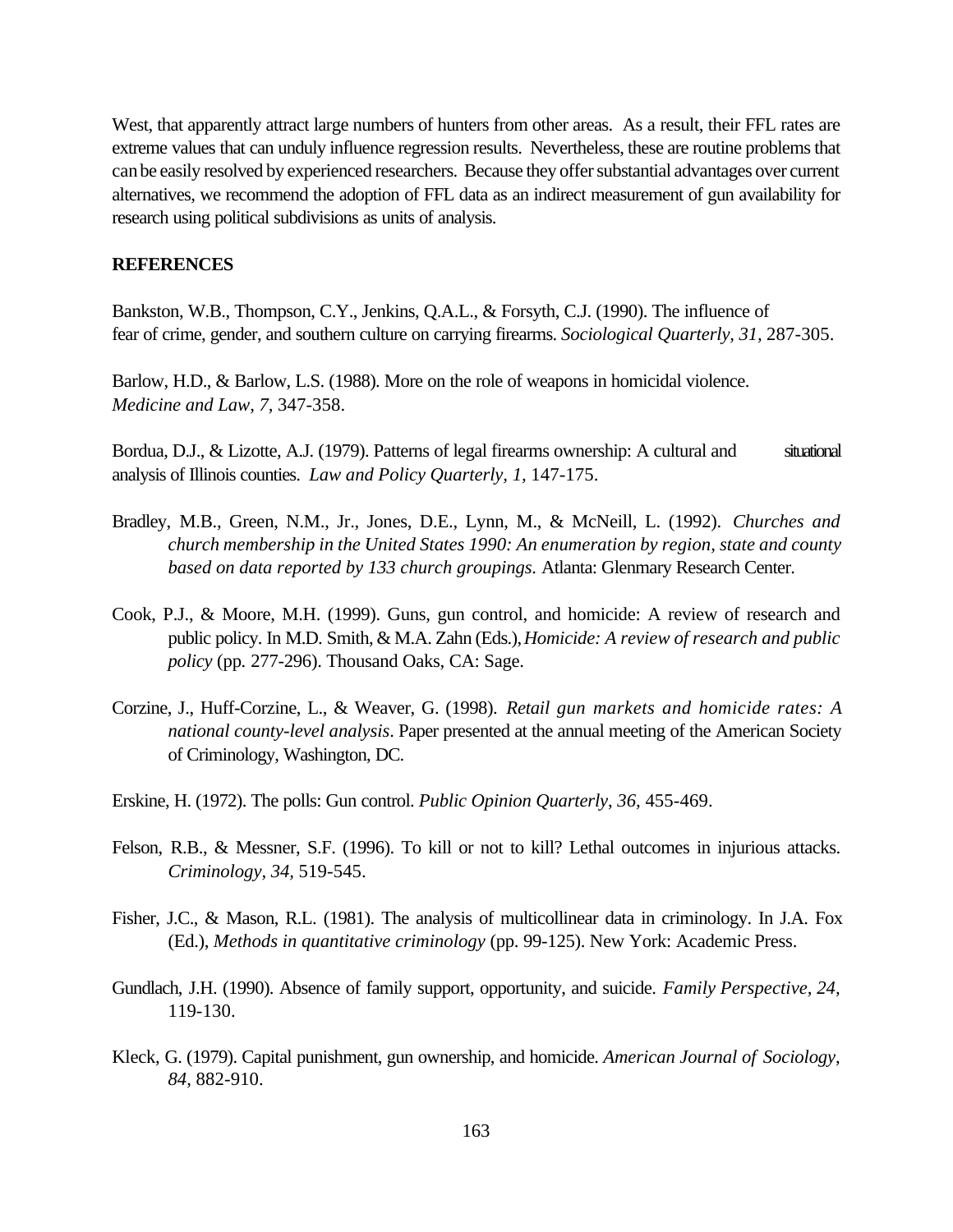Kleck, G. (1991). *Point blank: guns and violence in America*. Hawthorne, NY: Aldine de Gruyter.

- Kleck, G. (1997). *Targeting guns: firearms and their control*. New York: Aldine de Gruyter.
- Kleck, G., & McElrath, K. (1991). The impact of weaponry on human violence. *Social Forces, 69,* 669-692.
- Lester, D. (1988). Gun control, gun ownership, and suicide prevention. *Suicide and Life-Threatening Behavior, 18,* 176-180.
- Lizotte, A.J., & Bordua, D.J. (1980). Firearms ownership for sport and protection: Two divergent models. *American Sociological Review*, *45,* 229-244.
- O'Brien, R.M. (1985). *Crime and victimization data*. Beverly Hills, CA: Sage.
- Pescosolido, B.A., & Mendlesohn, R. (1986). Social causation or social construction of suicide? An investigation into the social organization of official rates. *American Sociological Review*, *51,* 80- 101.
- Stack, S., & Gundlach, J. (1992). The effect of country music on suicide. *Social Forces*, *71,* 211- 218.
- Weaver, G., Huff-Corzine, L., & Corzine, J. (1999, March). *Wanna Buy a gun? County-level determinants of federal firearms licenses in the United States.* Paper presented at the annual meeting of the American Criminal Justice Society, Orlando.
- Wright, J.D., Rossi, P.H., & Daly, K. (1983). *Under the gun: weapons, crime and violence in America*. Hawthorne, NY: Aldine de Gruyter.
- Young, R.L. (1985). Perceptions of Crime, racial attitudes, and firearms ownership. *Social Forces*, *64,* 473-486.
- Young, R.L. (1986). Gender, region of socialization, and ownership of protective firearms. *Rural Sociology*, *51,* 169-182.
- Young, R. L., & Thompson, C. Y. (1995). Religious fundamentalism, punitiveness, and firearms ownership. *Journal of Crime and Justice, 18,* 81-98.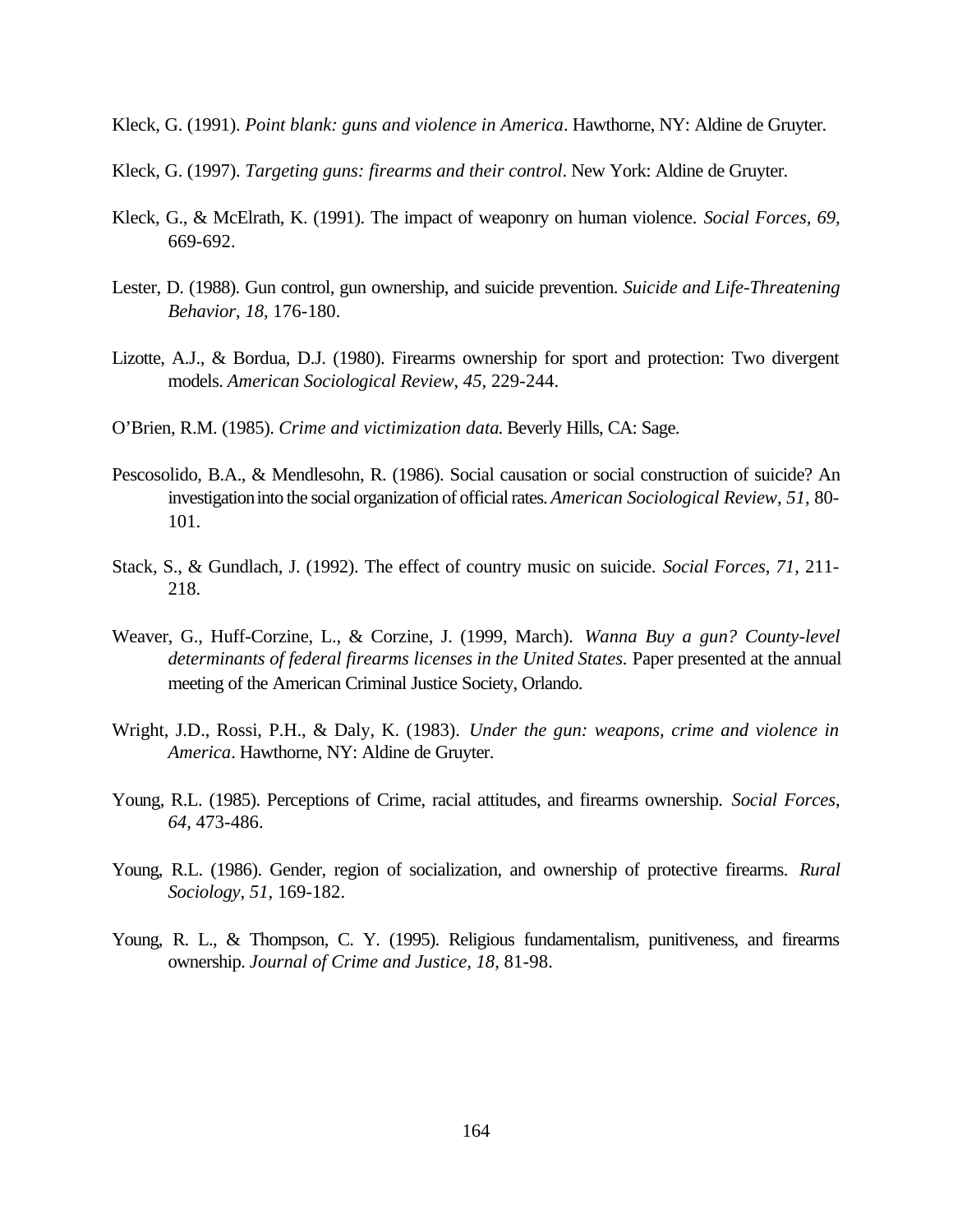# **APPENDIX: CORRELATION MATRIX FOR VARIABLES INCLUDED IN OLS REGRESSION ANALYSES OF COUNTY FFL RATES.**

|                                                  | LOG %<br>30-54 | $\%$<br>Male | % Born<br>South | $\%$<br>White | $\%$<br>Rural | $\%$<br>Prot | Mean<br>Income | Square<br><b>Miles</b> | Hom<br>Rate |
|--------------------------------------------------|----------------|--------------|-----------------|---------------|---------------|--------------|----------------|------------------------|-------------|
| Log %<br>30-54                                   | 1.000          | .220         | .060            | .103          | $-.156$       | $-080$       |                |                        |             |
| .587<br>.016<br>$-.030$<br>$-0.031$<br>$-.031$   |                |              |                 |               |               |              |                |                        |             |
| $\%$<br>Male                                     |                | 1.000        | $-258$          | .300          | .182          | $-202$       | .041           | <u>.236</u>            | $-181$      |
| % Born<br><b>South</b>                           |                |              | 1.000           | $-601$        | .089          | <u>.258</u>  | $-244$         |                        |             |
| $-252$<br>.554<br>$-285$<br>.307                 |                |              |                 |               |               |              |                |                        |             |
| $\%$<br>White                                    |                |              |                 | 1.000         | .075          | $-176$       | .157           | .164                   | $-608$      |
| .281<br>$-131$                                   |                |              |                 |               |               |              |                |                        |             |
| $\%$<br>Rural                                    |                |              |                 |               | 1.000         | $-0.033$     | $-0.523$       | $-069$                 | $-0.035$    |
| %<br>Prot                                        |                |              |                 |               |               | 1.000        | $-.021$        | $-.161$                | .139        |
| Mean<br><b>Income</b>                            |                |              |                 |               |               |              |                |                        |             |
| 1.000<br>$-.024$<br>$-198$<br>$-163$<br>$-0.263$ |                |              |                 |               |               |              |                |                        |             |
| Square<br><u>Miles</u>                           |                |              |                 |               |               |              |                | 1.000                  | $-0.055$    |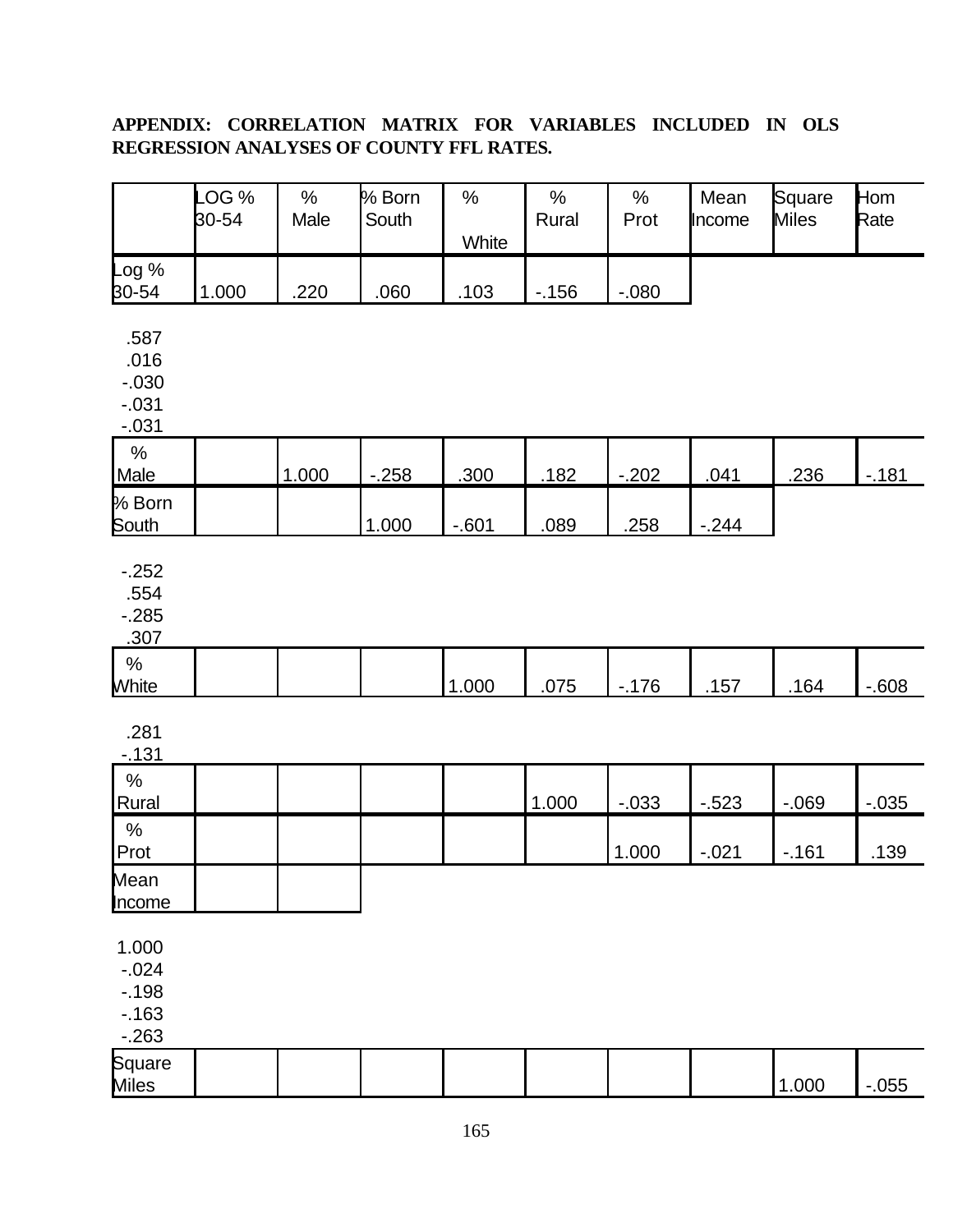| Hom<br>Rate   |  |  |  |  |       |
|---------------|--|--|--|--|-------|
|               |  |  |  |  | 1.000 |
| FFL<br>Type 1 |  |  |  |  |       |
|               |  |  |  |  |       |
| FFL<br>Type 2 |  |  |  |  |       |
|               |  |  |  |  |       |

1.000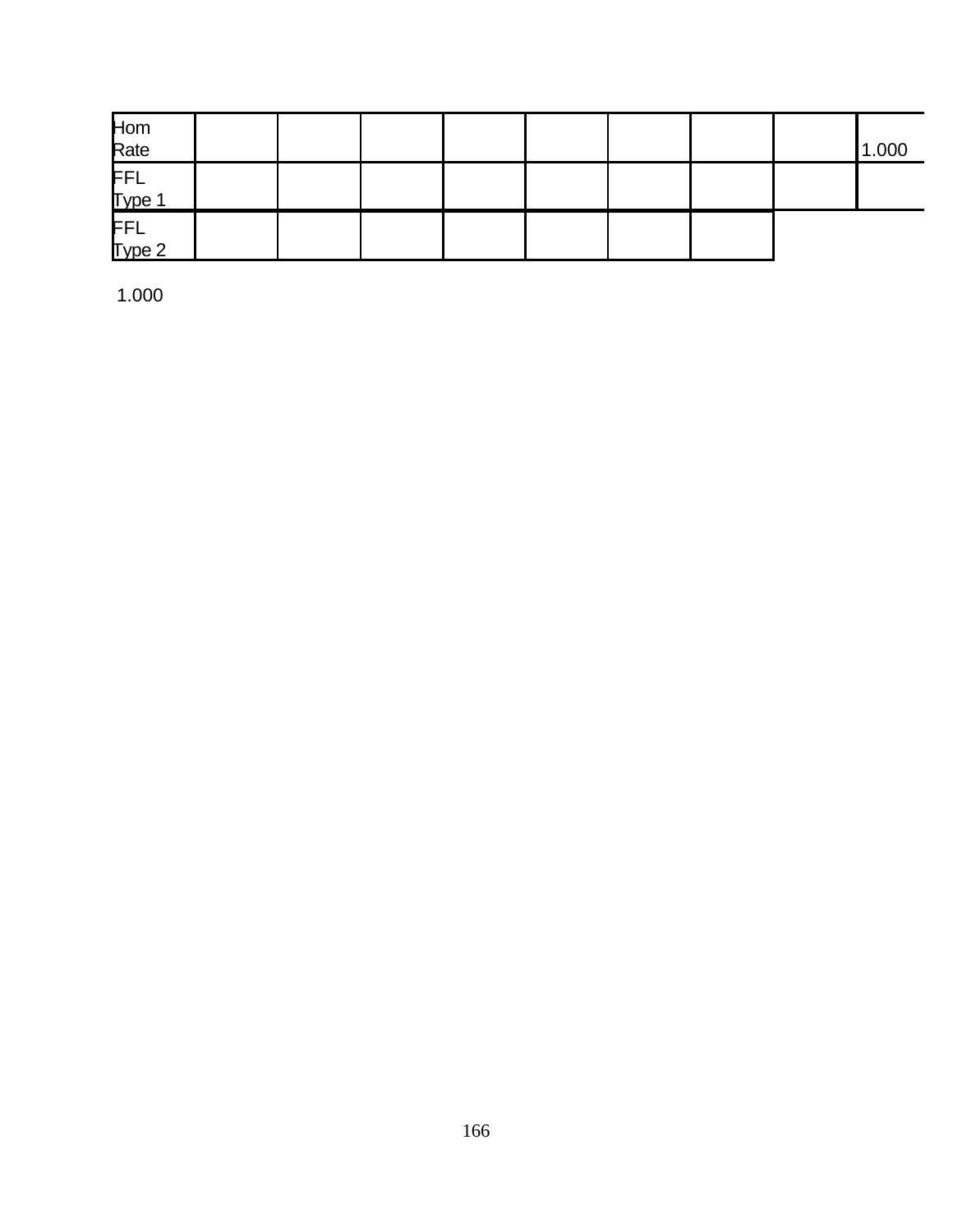# **MATCHING HOMICIDE REPORTS AND DEATH RECORDS IN CALIFORNIA (Research in Progress)**

Jason Van Court, California Department of Health Services, Epidemiology and Prevention for Injury Control (EPIC) Branch, 611 North 7th Street, MS 39A, P.O. Box 942732, Sacramento, CA 94234 Allegra Kim, Johns Hopkins School of University School of Hygiene and Public Health, Department of Health Policy and Management, 624 North Broadway, Box 725, Baltimore, MD 21205

#### **ABSTRACT**

The California Department of Health Services (DHS), Epidemiology and Prevention for Injury Control (EPIC) Branch, matched and linked homicide records from the Department of Justice (DOJ) with death records from DHS for 1990 through 1997. The matching was performed using Automatch<sup>1</sup> probablistic matching software. During the 8-year period, there were 30,065 homicides, according to DOJ records, and we linked 26,637 (88.6%) of these to death records. The variables common to each data source were in good agreement in the linked file. This linkage process is accurate and useful for studying homicide in greater detail.

#### **BACKGROUND**

California accounts for approximately 18% of the nation's homicides. Unlike most other states, firearms are used more often to commit homicide than suicide in California. To understand homicide and its causes, we need detailed data to identify risk factors. Death certificates in California are completed by the presiding physician at the time of death or, in the case of homicides, by the coroner or medical examiner who investigates all sudden and unexpected deaths. These records may have detailed information on the victim (cause of death, age, race, marital status, education level, etc.) but they do not contain information on the circumstances of the homicide. Homicide reports are completed by local law enforcement officers investigating the case. These reports have more detailed information on the circumstances of the homicide (suspect information, weapon type, precipitating event) but information for the victim may not be as complete. Combining these two data sources gives us the opportunity to utilize the strengths of each.

#### **MATCHING PROCESS**

All injury deaths (E-codes 800-990) from DHS death records were available as potential matches to homicide reports from DOJ. Five blocking passes were used in the matching process. These passes

<sup>&</sup>lt;sup>1</sup>Matchware Technologies, Inc. (version 4.0). Mention of Automatch does not constitute endorsement of product by DHS.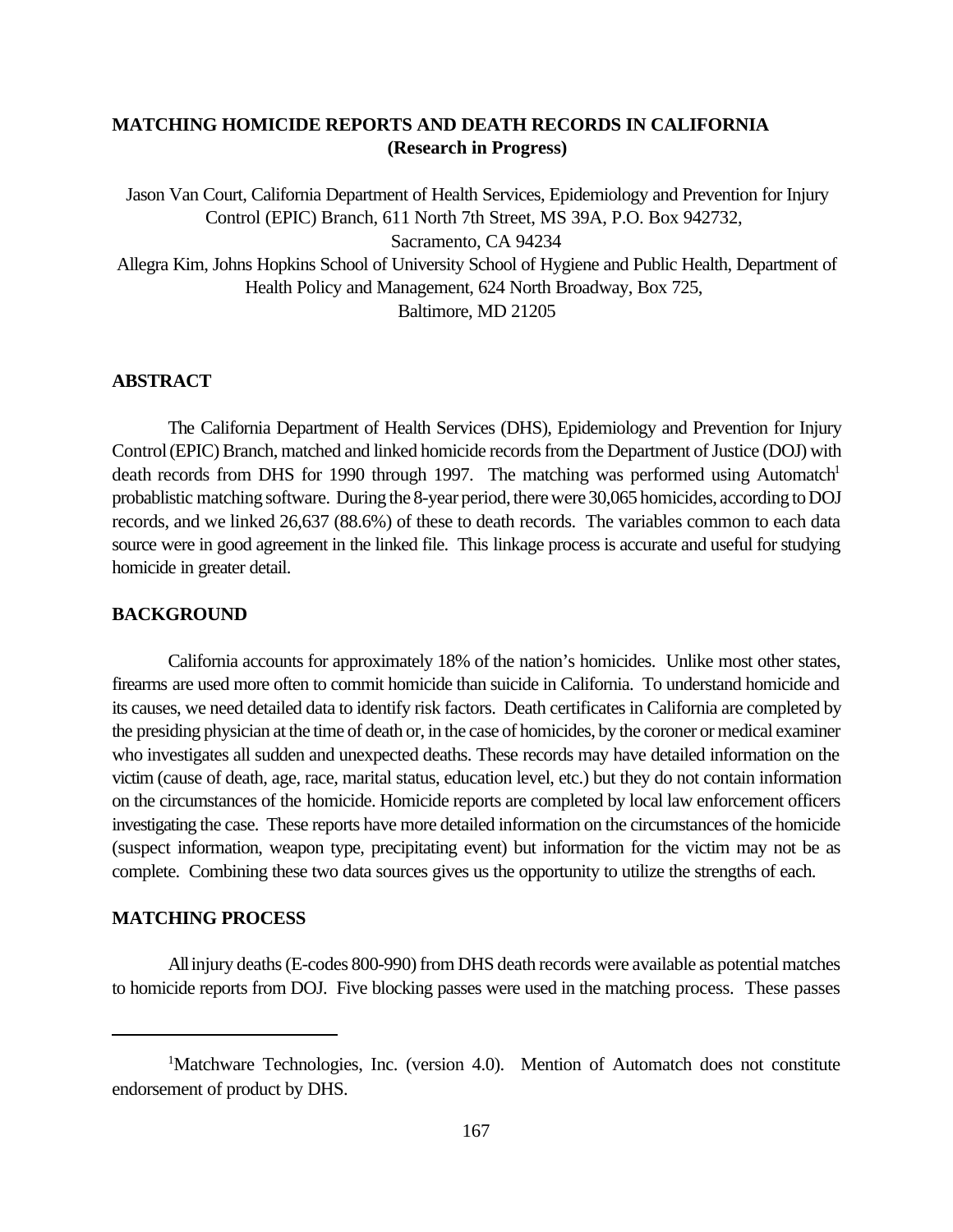searched for potential matches using the following criteria:

Pass 1 – Victim's social security number

- Pass  $2 -$ Last name and first name<sup>1</sup>
- Pass 3 Date of injury (DOJ) and date of incident (DHS)
- Pass 4 Date of injury and date of death (DHS)
- Pass 5 Last name, county, and sex

After each pass, all DOJ records that matched with a DHS record were evaluated on other matching variables to determine if they were a "true" match.

Matches were considered "true" matches if one of the following criteria were met:

Exact match on social security number AND full name

Exact match on full name AND date of injury/death

- Exact match on full name AND (date of injury/death within 10 days) or (county codes match or contiguous and age within 10 years)
- Exact match date of injury/death AND first or last name match AND (county codes match or contiguous) or (age within 5 years)

Cases that did not meet the above criteria due to typographical errors, etc. but met a predetermined level of probability for matching were put in a clerical file for manual review.

## **RESULTS**

From 1990 through 1997 there were 30,065 homicides, according to DOJ reports. Of these, we linked 26,637 (88.6%) with death records. The death records agreed that homicide was the cause of death in more than 99% of the matched records. Of the 20,013 records coded as firearm homicide in the DOJ file, the DHS file was in agreement in 19,272 (96.3%) cases:

131 DOJ gun homicides were coded by DHS as unintentional gunshot wounds 38 DOJ gun homicides were coded by DHS as gun suicides 15 DOJ gun homicides were coded by DHS as gun injuries of undetermined intent

Sex was in agreement in 99.7% of the cases. Race (White, Black, Hispanic, Asian/Pacific Islander, other) was in agreement in 93.5% of cases. Age was in agreement in 79.9% of cases and it was within 3 years in 94.9% of cases.

<sup>&</sup>lt;sup>1</sup>Last name and first name are based on the New York State Identification and Intelligence System (NYSIIS) codes. This system uses common aliases for specific names to capture possible matches.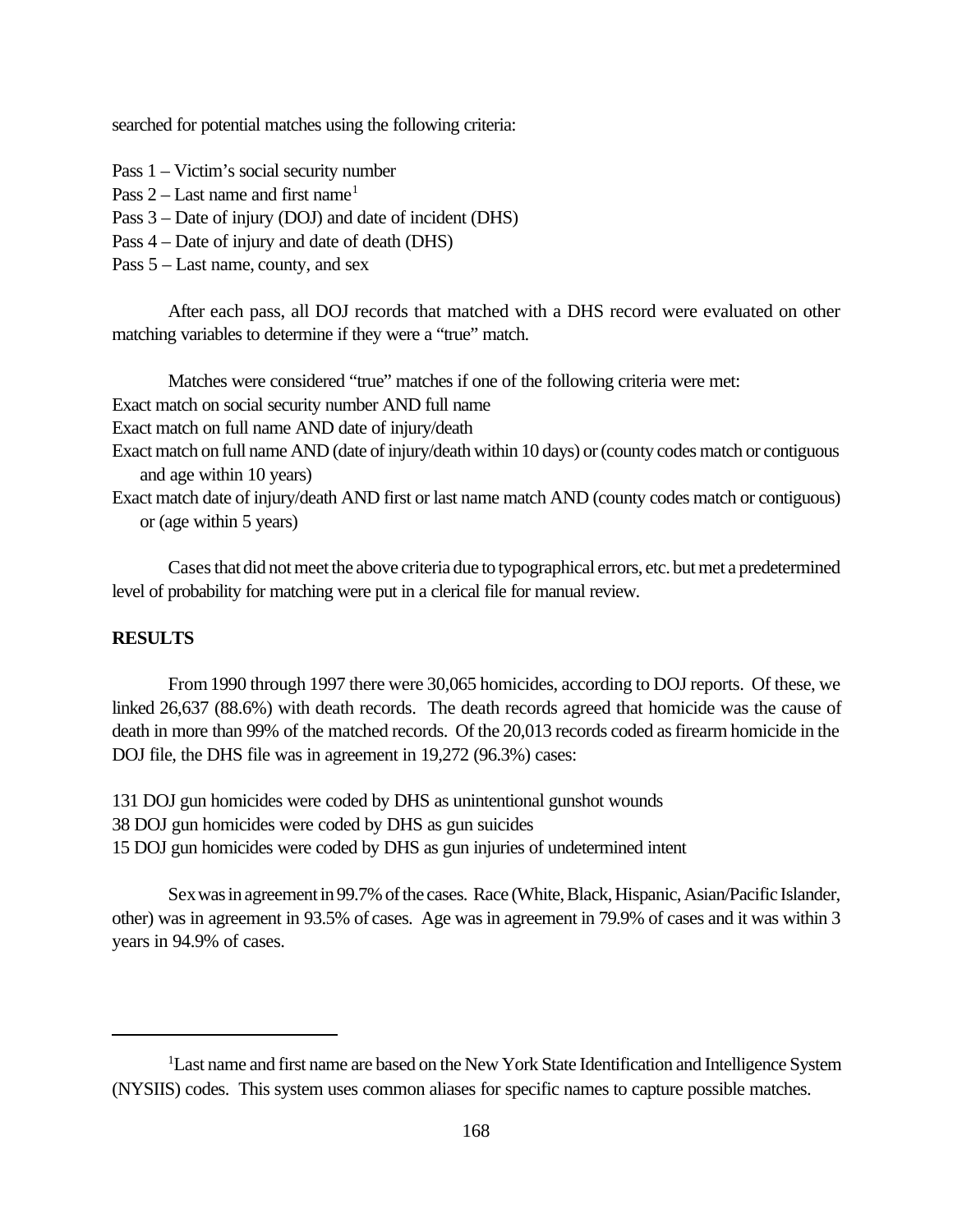#### **LIMITATIONS**

The 11.4% of DOJ records that we could not match may very well be documented in DHS records, but the discrepancy between matching variables was too wide to justify matching. Some of the unmatched records may not have had an available death record with an injury E-code. The 184 cases not coded as gun homicide on death records are examples of the discrepancy between the two coding sources. Care was taken to capture all matches by searching for matches in different years. For example, if an incident occurred on December 31, 1995, but the victim did not die until the next day, DOJ may record this homicide in their 1995 file where DHS would include it in their 1996 file.

## **CONCLUSIONS AND RECOMMENDATIONS**

Linking death records with supplemental homicide report data can be useful for homicide surveillance. The two data sources described here are valuable on their own, but linked together the strengths of each can be utilized to study homicide. For instance, looking at death records alone would not tell us anything about the circumstances of the homicide. We would not know the relationship of the suspect, the events that precipitated the crime, or the specific weapon type. With homicide reports we could get much of the information surrounding the event but the victim's data is not necessarily accurate or complete.

This matching process is only the first step. We must evaluate these data to determine what information we still must incorporate to provide a truly comprehensive homicide dataset. We can use this dataset to provide feedback to the source agencies (DOJ and DHS) so they can determine common discrepancies and try to correct them. These data are only valuable if utilized. Our next step is to disseminate this dataset to researchers and the public via electronic file and an internet website. Other agencies considering this process should be aware that the Automatch software we used is no longer available for purchase. An upgraded product is available through the company that purchased Automatch. The matching process can take a great amount of time, depending on the size of the datasets involved and how much subjectivity is desired. For instance, clerical cases are reviewed manually and the lower the weights for matches, the more clerical cases the reviewer has to review.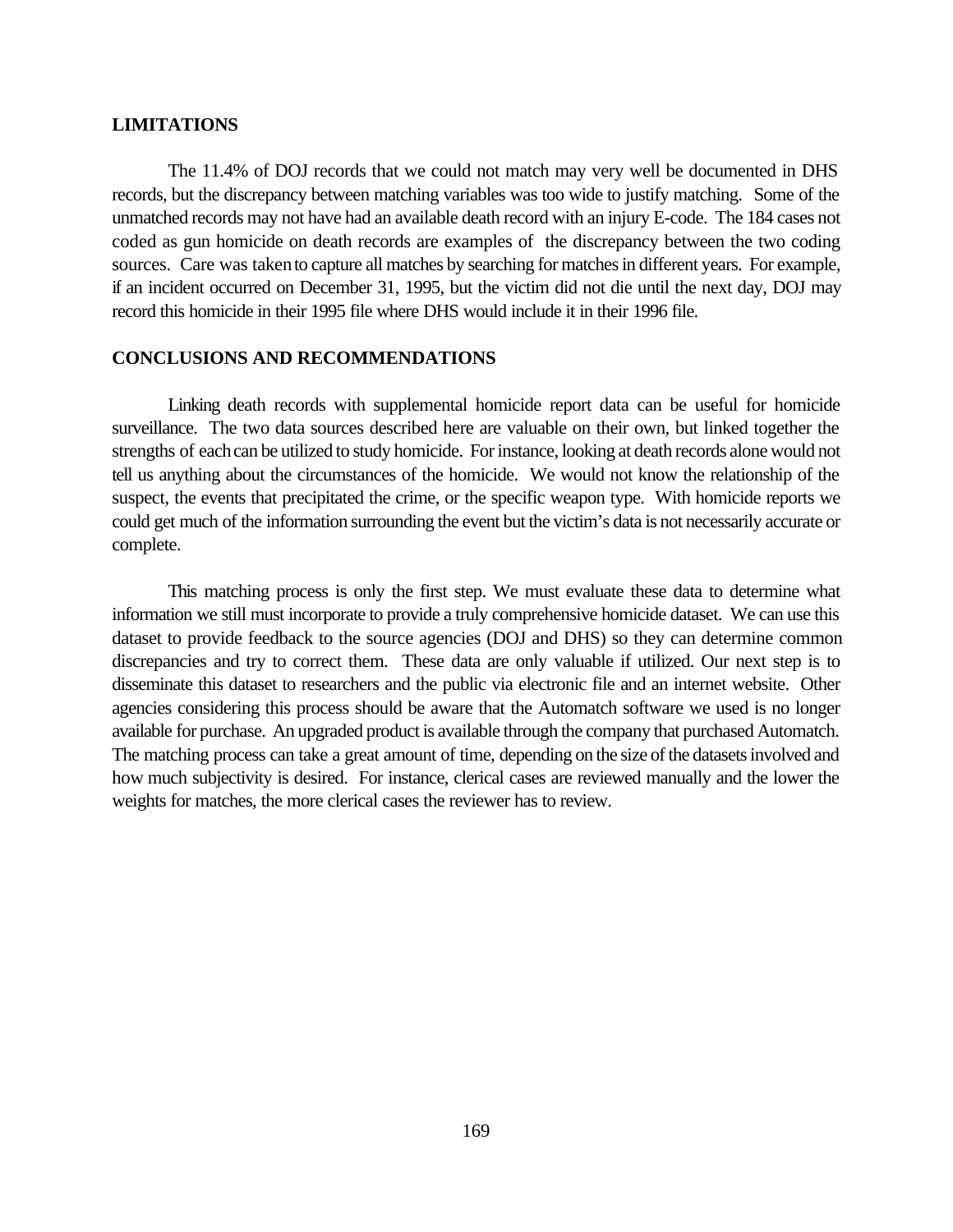# **HOMICIDE GUN CHARACTERISTICS BEFORE AND AFTER THE 1994 CRIME BILL**

Stephen W. Hargarten, Evelyn M. Kuhn, Carrie L. Nie, Mallory E. O'Brien, Richard L. Withers, Firearm Injury Center, Medical College of Wisconsin, Department of Emergency Medicine, 9200 W. Wisconsin Avenue, Milwaukee, WI 53226 Garen J. Wintemute, Violence Prevention Research Program, 2315 Stockton Boulevard, Sacramento, CA 95817

### **ABSTRACT**

The Violent Crime and Law Enforcement Act of 1994 banned designated semi-automatic assault weapons and large-capacity magazines. To analyze the effectiveness of these provisions, we looked at changes in Milwaukee County in the frequency of use of banned firearms in homicides, the magazine capacity of firearms used in homicides, and the number of entrance wounds in homicide victims. This shortterm evaluation in a single county found no significant expected changes in the use of the firearms, magazines, or in the number of wounds. Further analysis and evaluation of the effects of the federal assault weapon ban are warranted.

#### **INTRODUCTION**

The Violent Crime Control and Law Enforcement Act of 1994 (Title XI, Subtitle A) went into effect on September 13, 1994. This Crime Control Act banned the manufacture, transfer, and possession of designated semiautomatic assault weapons, but does not apply to the possession or transfer of firearms lawfully possessed on the date of enactment. The Act also banned the manufacture of large capacity (greater than 10 rounds) ammunition magazines but did not ban the sale or possession of those already made. Subtitle A of the Crime Control Act defined assault weapons in the ban to be any of 19 listed firearms, or copies or duplicates of the firearms in any caliber.

This policy intervention and its impact on crime and homicides have received limited study. Firearms with features such as high capacity magazines, folding rifle stocks, threaded barrel tips, and barrel shrouds were perceived as highly lethal. However, such firearms were being used in a low proportion of gun crimes, less than 8 % by most estimates (Roth & Koper, 1997 and 1999). Consequently, the policy intent of the Crime Control Act of 1994 and its effects may be difficult to measure. Currently, there is no national system of information that can readily evaluate this policy.

This analysis seeks to determine whether the Crime Control Act affected the nature of guns used in homicides, or confiscated at homicide crime scenes in a defined geographic area. Two potential effects are examined: the frequency of use of banned firearms, and the magazine capacity of firearms.

## **METHODS**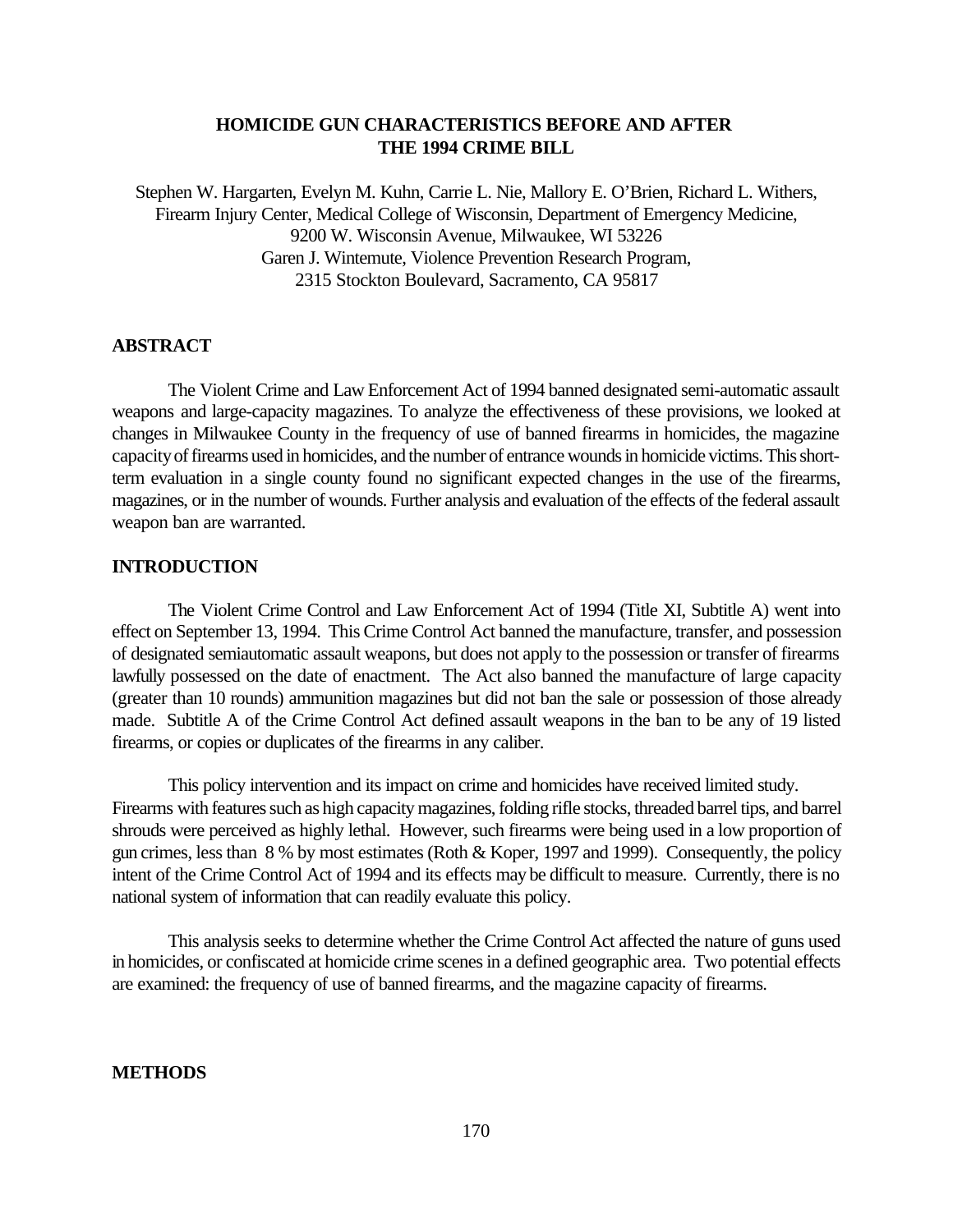All firearm homicide records from the Firearm Injury Reporting System from 1991 through 1996 for Milwaukee County were reviewed. The Firearm Injury Reporting System (FIRS) of the Medical College of Wisconsin (MCW) utilizes the public health model of host (victim), agent/vehicle (firearm), and environment for data collection and linkage. All fatal firearm events occurring in Milwaukee County were reviewed.

In FIRS, the following information regarding the victim is collected from the Medical Examiner (ME): name, address, type of death (homicide, suicide, unintentional, undetermined), age, race, sex, marital status, education, occupation, location of injury and death, weapon specification in suicides, unintentional and undetermined deaths, anatomical gunshot wound findings, cause of death, alcohol and drug usage, and the law enforcement agency investigating the death.

The case is linked with the appropriate law enforcement agency by utilizing the name, date of birth, and date of death of the victim from the ME files. From the closed case files (cases not under active investigation, estimated 90% clearance rate), the following information, primarily on the environment, is collected: demographics on the perpetrator(s), probation and parole status of the perpetrator(s), and any information available on the weapon specifications including the crime lab case number. This information is complemented with the Supplemental Homicide Reports (SHR) of the Uniform Crime Reports.

The SHR provides incident based information on homicides: type of weapon, relationship of the victim to the perpetrator, the situation (i.e., single victim/single offender, single victim/multiple offenders), the location, the circumstance (i.e., robbery, rape, fight, argument, gun cleaning), and drug and/or alcohol involvement.

An estimated 30% of homicides have guns submitted to the Crime Lab for investigation. The Crime Lab case number obtained from law enforcement files links the firearm with the event. The following information is abstracted: weapon make, caliber, model, type, serial number, barrel length, magazine capacity, safety features; bullet caliber, weight, and type; and casing/cartridge caliber, type, and manufacturer. We present two categories of both pistols and rifles: 1) the firearm linked with the fatality called the "incident" gun, and 2), the firearm(s) collected at the scene of the homicide, called "scene" guns. FoxPro and SAS were utilized in the analysis. Chi-square tests were used to compare proportion so firearms which were banned, or had large magazines. Wilcoxon rank sum tests were used to compare number of wounds before and after the ban.

#### **RESULTS**

#### **Assault weapon homicide analysis**

A total of 656 homicides occurred during the study period (1991-1996), 414 before the ban and 242 afterwards. Of these, detailed information on the incident weapon was available for 122 pistols or rifles and an additional 220 scene weapons. There were 79 incident firearms with sufficient information for analysis prior to the effective date of the Crime Control Act (Sept. 13, 1994), and 43 afterward. Before the ban, 7 were firearms banned by the Act (8.7 %). After the ban, 4 firearms were banned weapons: 4 out of 43 (9.3 %, p=NS). There was no difference in the proportion of homicides involving banned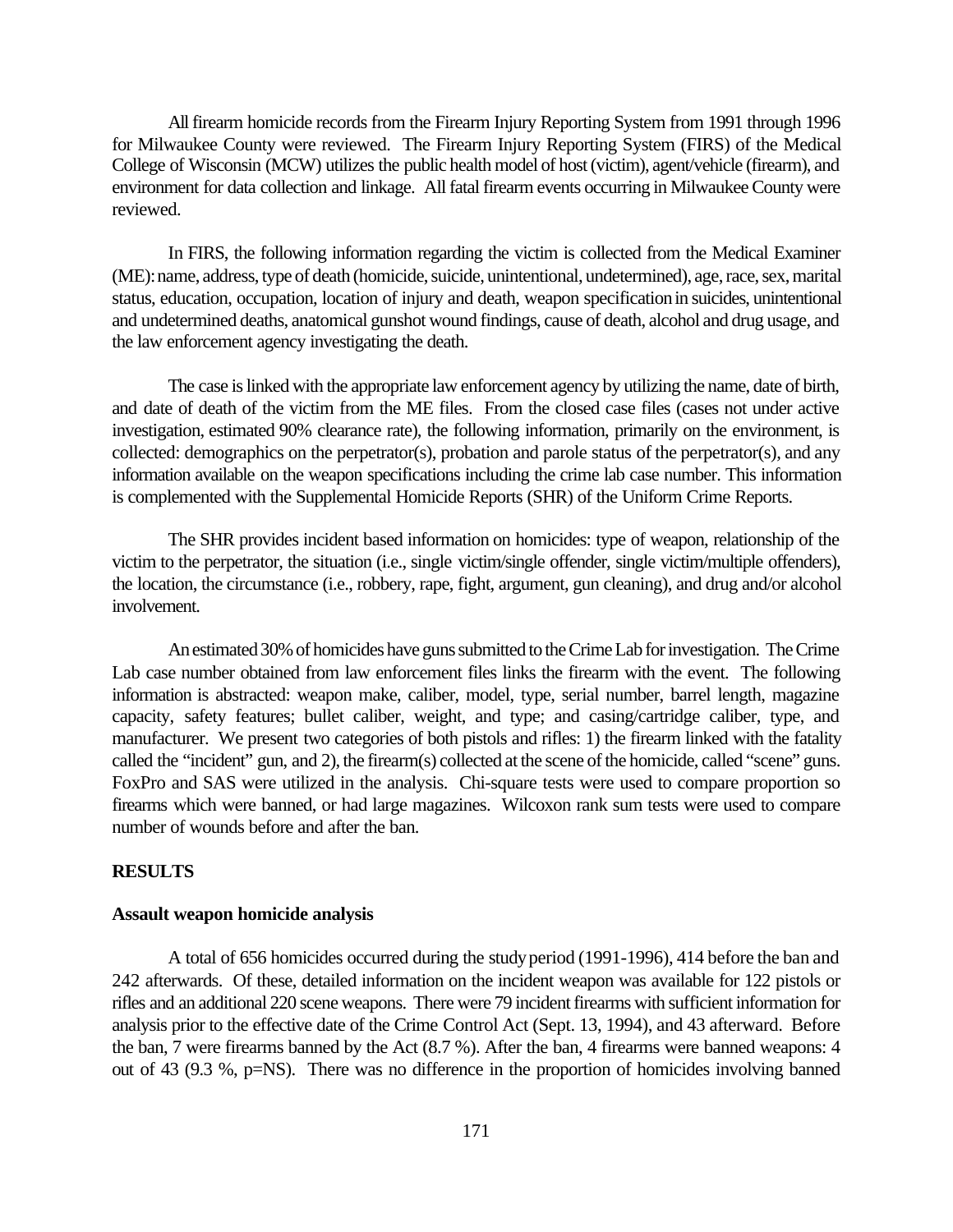firearms before and after the Act.

## **Magazine capacity**

Prior to the Crime Control Act, 64 out of 180 (35.6 %) of all confiscated pistols detailed in our database (both incident guns and scene guns) had magazine capacity greater than 10. After the Act, a slightly greater proportion of all confiscated (incident and scene) pistols were of high magazine capacity: 45 out of 116 (38.8 %). With rifles, the difference was more pronounced: 11 large magazines out of 30 (36.7 %) prior to the ban, and 9 out of 14 (64.3 %) after the ban. The differences in proportion, however, are not statistically significant due to small numbers.

Incident firearms and scene firearms were also analyzed separately. Prior to the ban, 27 out of 66 (40.9 %) pistols used in the homicides had large magazines; after the ban, 15 out of 40 (37.5 %) pistols used in the homicides were of high magazine capacities. For scene pistols, 37 of 114 (32.5%) before the ban, and 30 of 76 (39.5%) after the ban, had large magazines. These differences were not statistically significant.

Four out of 11 (36.4%) incident rifles before the Crime Control Act had magazine capacities greater than ten; after the Act, 1 out of 3 (33.3 %) had large capacity magazine (p=NS). Before the Act, we found 7 out of 19 scene rifles (36.8 %) had magazine capacities greater than 10; after the Act, 8 out of 11 (72.7 %) had large capacity magazines (p=.06). The numbers of rifles are very small, however.

#### **Multiple wounds**

Prior to the assault weapon ban, our data indicate an average of 2.4 entrance wounds per victim, with a standard deviation of 3.1. After the ban, there was an average of 2.8 entrance wounds per victim with a standard deviation of 2.9 (p=NS).

## **DISCUSSION/CONCLUSIONS**

One way to measure the effect of the Crime Control Act is to compare the proportion of homicide firearms that were banned by the Act and magazine capacities of incident guns before and after the ban. The expected result of this policy should be a smaller proportion of banned homicide firearms (incident and scene) and fewer firearms with high capacity magazines after the Act. However, we found no trend in either direction.

We believed that a policy intent of the Act was to address the indirect effect of large capacity magazines on wounding. We expected to find a decrease in wounds per victim after the Crime Control Act. A ban on assault weapons might be expected to result in a decline in entrance wounds per victim. We found no significant difference in wounding frequency before and after the Act.

The named categories of rifles and pistols targeted by the 1994 Crime Control Act were not a major factor in Milwaukee County gun homicide before or after the federal ban. The proportion of homicides perpetrated with the targeted weapons did not change significantly after the law took effect. The magazine capacity of homicide weapons and the number of entrance wounds per victim also did not change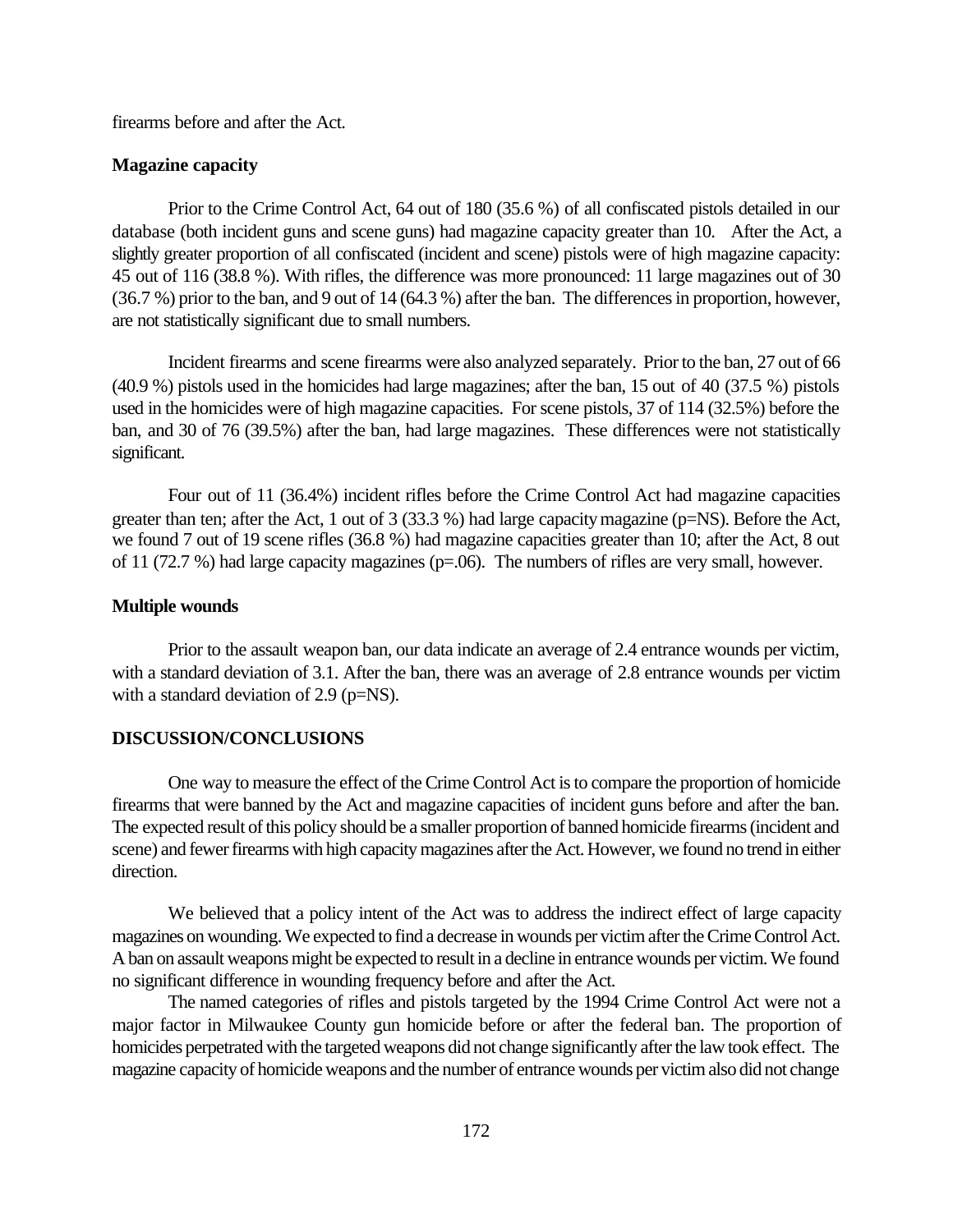significantly during this period.

The geographic and temporal limitations of the data used in our investigation do not permit conclusive evaluation. One metropolitan area and a short follow up time period after the ban (a little more than 2 years post ban) were examined providing a very small number of cases to quantify the effects of the Act. It is reasonable to expect that there would not be a difference in assault weapon use or high capacity magazines for several years. Weapons and magazines manufactured before the ban are still available; a longer follow-up period is required. This examination is preliminary. There are too few cases for conclusive conclusions to be drawn. Further analysis and evaluation of the effects of the federal assault weapon ban are warranted.

# **REFERENCES**

- Roth, J.A., & Koper, C.S. (1997). *Impact evaluation of the Public Safety and Recreational Firearms Use Protection Act of 1994: final report*. Washington, D.C.: Urban Institute.
- Roth J., & Koper, C. (1999). *Research in Brief —Impacts of the 1994 assault weapons ban: 1994- 96*. Washington, D.C.: National Institute of Justice, Office of Justice Programs, U.S. Department of Justice.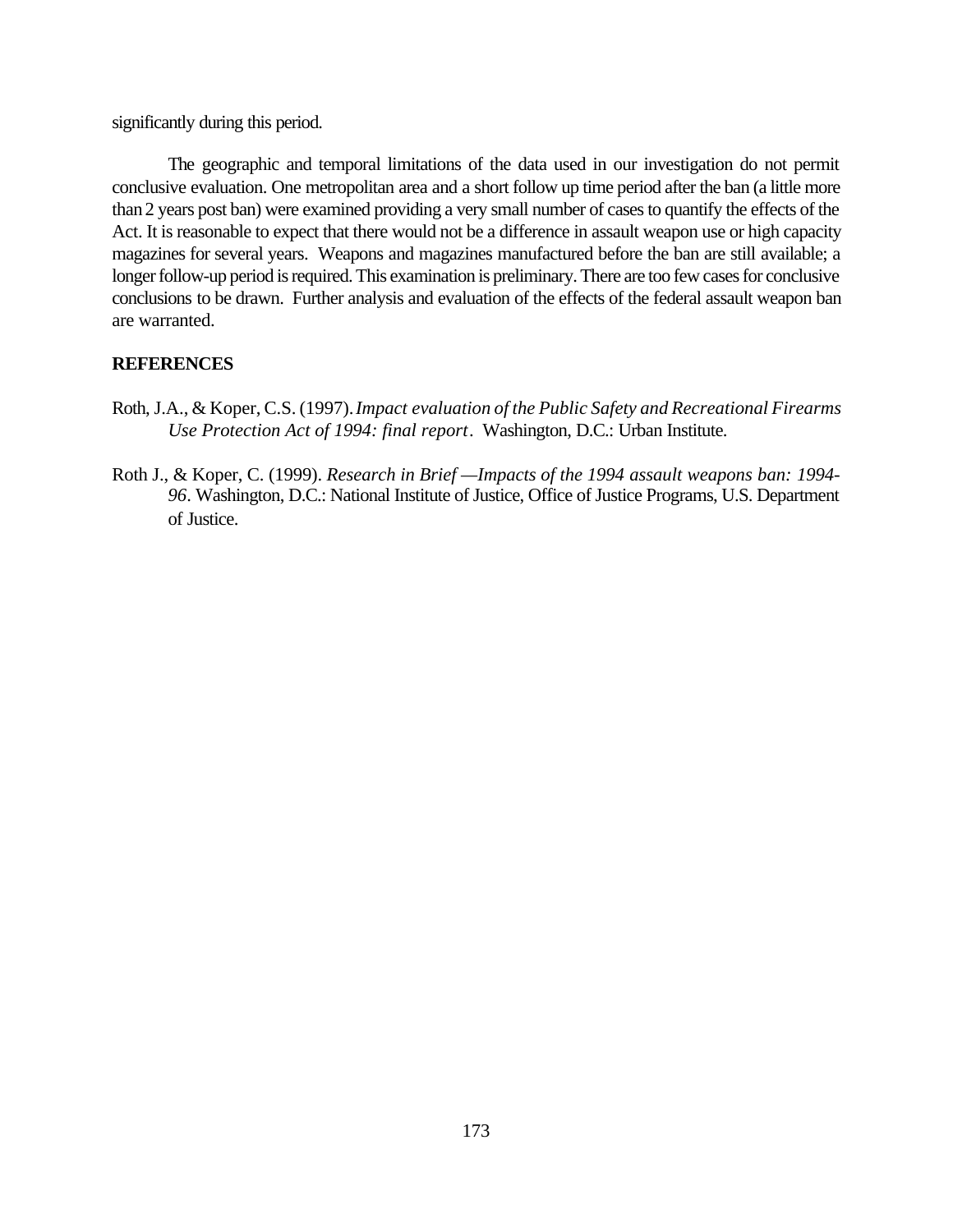# **SCHOOL SHOOTINGS IN THE UNITED STATES: A TYPOLOGY OF LETHAL AND NONLETHAL INJURY (Research in Progresss)**

Kathleen M. Heide, Cary Hopkins Eyles, and Erin Spencer, Department of Criminology, Social Sciences Building, University of South Florida, 4202 East Fowler Avenue, Tampa, Florida 33620

#### **ABSTRACT**

Worldwide attention has focused on school shootings in the United States during the last 2 years. This paper examined school shootings that occurred during 8 academic years, 1990/91 through 1997/98. The authors propose a typology of school shootings that aims to put the phenomena of school shootings in a scientific framework where it can be objectively investigated. This typology clearly suggests that the school shooting events that occurred in places such as Pearl, Mississippi, Padukah, Kentucky, Edinboro, Pennsylvania, and Springfield, Oregon, were operationally different from other types of shootings that involved multiple shots, and represent a different, more pernicious type of threat than other types of school shootings.

#### **THE PRESENT STUDY**

Questions have been raised why some mass shootings receive significant news coverage whereas others do not. Allegations have been made that the national coverage expressed over school shootings in rural areas is reflective of a racist society that ignores minority youth killing other minority youth in cities, and attends only when the victims and offenders of multiple shootings are white and more representative of middle class America (e.g., Homa, Menifield, & Brewer, 1999).

We looked closely at school shootings reported in U.S. newspapers from January 1990 to December 30, 1998, in an effort to better understand the phenomenon of school shootings. Our focus was on shootings in which one or more youths intentionally fired shots at other students. Lexus-Nexus was used to search for newspaper articles about school shootings. Key search words included "school," "shooting," "wound," and "juvenile." Newspaper articles identified by the search were then scanned. Incidents were eliminated when the shootings did not occur on school grounds or at school-related activities, did not involve students, or did not result in any person being wounded or killed. Events in which the shooting and resulting injury/death appeared accidental (e.g., gun discharged, no person was targeted) were also discarded from further analysis.

We did not view this search as exhaustive because some shooting events may not have been entered into Lexus-Nexus and catalogued with the key words identified. However, it seemed highly likely that shootings that resulted in a significant number of students being killed or wounded would be available through this computer network. The results of this search suggested that intentional shootings at schools in the U.S. that resulted in injury or death could be divided into four broad categories: 1) those that were undertaken to settle personal disputes or get revenge against a specific target; 2) those that were gang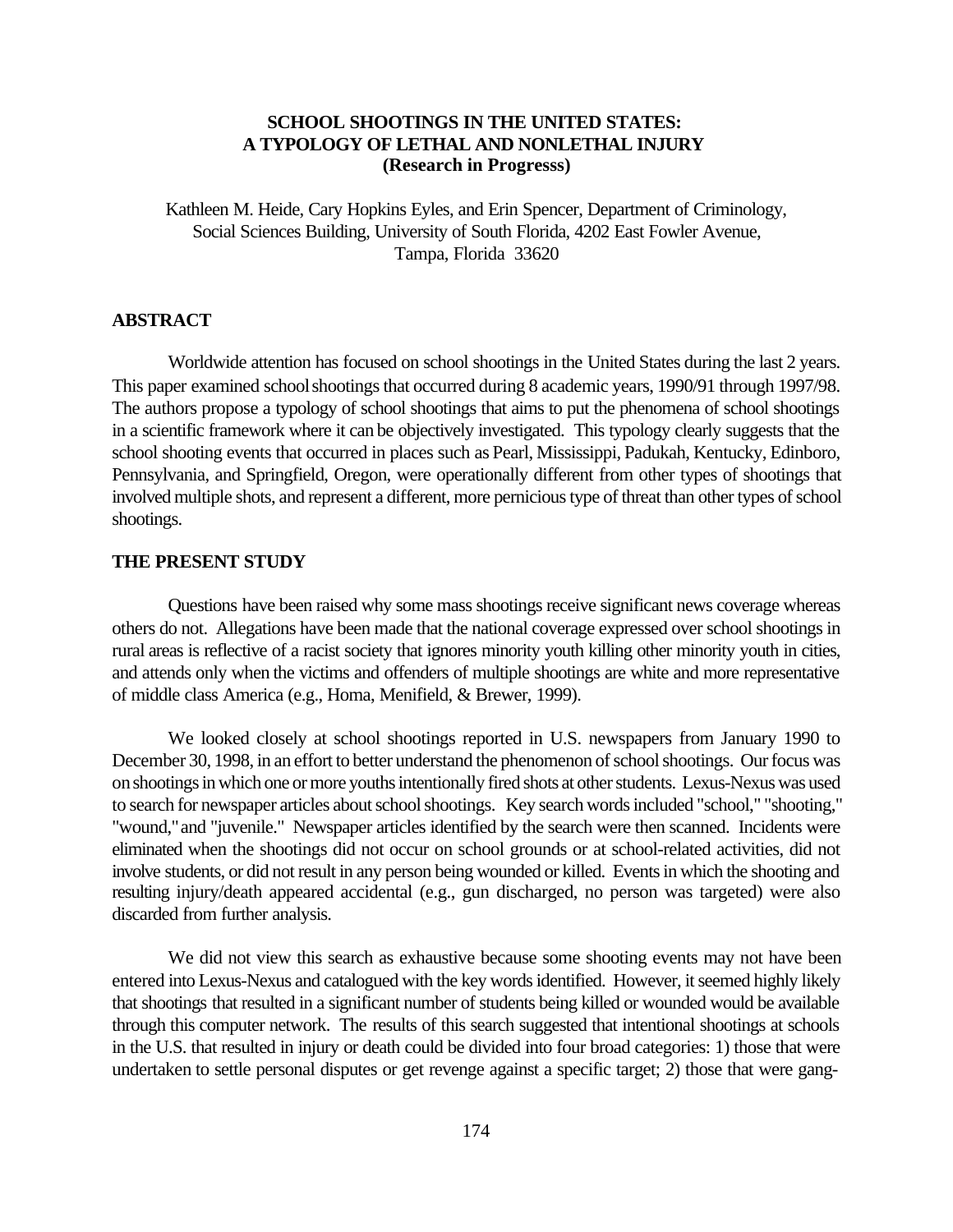related; 3) those that had no clear motive; and 4) those that targeted random victims to express strong feelings and to send a message to society. The first three types are briefly discussed and illustrated. Thereafter, the paper focuses on school shootings in which the apparent motive seemed senseless unless, and until, expressive factors are taken into account.

#### **Shootings at Schools to Settle Personal Disputes or to Get Revenge**

These shootings are directed at a specific person or group whom the shooter perceives as having harmed him or her in some way. Although the violence in these incidents occurs in school settings, it is aimed at particular youths or school personnel, and students in general are not at risk of being intentionally targeted. A case that occurred in Stamps, Arkansas, is one of many that could be cited in this regard. Joseph Colt Todd, a 14-year-old eighth grader, was a victim of bullying and extortion by his classmates. He was forced by others to give his money to them to avoid being beaten up. Before classes started on the morning of December 15, 1997, Todd came to school armed with a .22 caliber rifle and shot two of his classmates. Police believed that he specifically targeted the two students. Both victims, although critically wounded, survived the attack (Lacayo, 1998).

#### **Gang-Related Shootings Occurring at Schools**

On occasion, gang-related shootings take place on school grounds. Youths in gangs often use violence to redress perceived wrongdoing by rival gangs. Although these shootings are targeted at members of groups, bystanders who are in the way may inadvertently get caught in the crossfire. For example, on September 11, 1992, a dispute between two adolescents who were allegedly gang rivals resulted in a wild shooting spree in a crowded high school hallway in Amarillo, Texas. These two youths had been taunting each other repeatedly throughout the week and decided to settle the score in a parking lot outside the school. However, when they ran into each other in the hallway, one of the boys punched the other, sending him careening in the wall lockers. The boy who had been slugged reached into his pocket, pulled out a .38 caliber pistol, and shot his assailant. He then proceeded to run down the hallway yelling the name of his gang and firing the pistol. Five additional students were injured, although not as seriously as the first victim. A seventh victim was trampled as youths attempted to flee the area (Reed, 1994).

#### **Shootings at Schools with No Clear Motive**

Occasionally, shootings at schools appear to lack a clear motive. Subsequent investigation may help to elucidate the motivational dynamics behind the violence and enable the incident to be categorized into one of the other categories. On June 30, 1994, a 14-year-old boy in Chicago, for example, fired into a crowd of high school students who were assembled in front of their school preparing to end the school year. The boy wounded four students; two other students were injured as they attempted to flee to safety. The assailant was a student at another school, but did not attend regularly. He was accompanied by his 13-year-old cousin; both boys fled the scene after the shooting and were apprehended (Seibel, 1994).

## **SCHOOL SHOOTINGS WITH RANDOM VICTIMS: A CLOSER LOOK**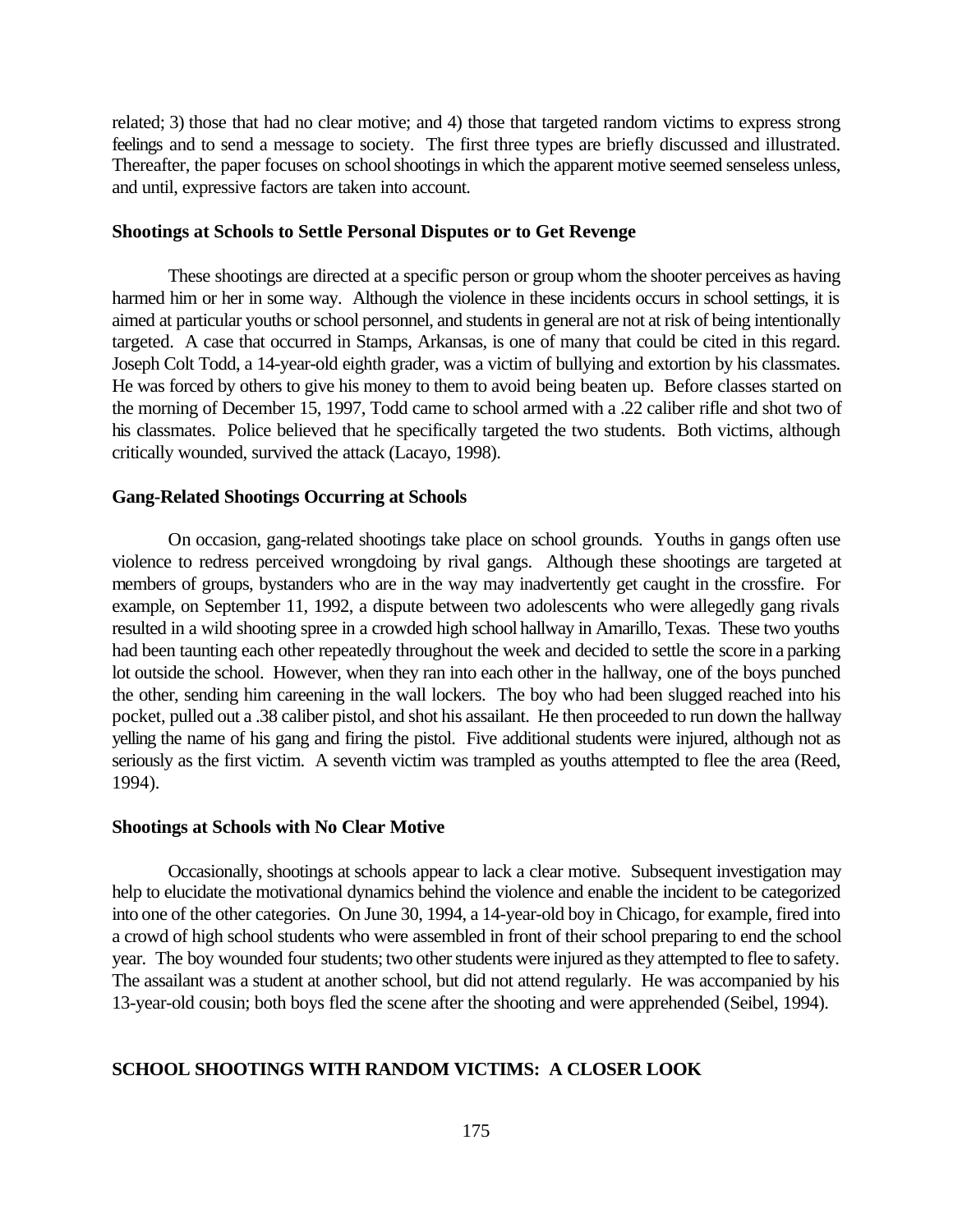School shootings that have targeted random victims to express strong feelings and to send a message to society often can be differentiated from other types of school shootings by five criteria: 1) multiple shots were fired; 2) the suspects were enrolled at the schools where the incident occurred; 3) death or injury resulted; 4) the victims were associated with the schools; and (5) at least some of the victims were randomly selected. Ten shooting incidents that met these criteria were found to have occurred during the academic years 1990/91 to 1997/98: Grayson, Kentucky (January 18, 1993); Lynnville, Tennessee (November 15, 1995); Moses Lake, Washington (February 2, 1996); Bethel, Alabama (February 19, 1997); Pearl, Mississippi (October 1, 1997); West Paducah, Kentucky (December 1, 1997); Jonesboro, Arkansas (March 24, 1998); Edinboro, Pennsylvania (April 24, 1998); Springfield, Oregon (May 21, 1998); and Richmond, Virginia (June 15, 1998). Interestingly, no school shootings that fit these criteria were identified in 4 of the 8 academic years (1990/91, 1991/92, 1993/94, and 1994/95).

Six of the 10 school shootings whose targets included random victims occurred in the academic year 1997/98. Although the number of incidents in 1997/98 was small, the body count when measured in terms of lives lost and innocent people injured was high. Across the period, 25 persons were killed and 53 were wounded. Close inspection of these data indicates that 64% of those killed and 92% of those wounded were victimized during the academic year 1997/98 (Heide et al., 1999).

#### **Portraits of School-Yard Shooters Who Target Innocent Victims**

There were 11 boys involved in these 10 incidents. With the exception of the Jonesboro massacre, the young assassins acted alone. A form was devised to collect available information on these incidents using primarily newspaper accounts, although some weekly magazines were also reviewed, generated from Lexus-Nexus computer searches. The form had a series of questions pertaining to incident data, suspect information, system processing of the offenders, and characteristics of the victims.

Information available on these youths from newspaper accounts was often sketchy and incomplete. Data pertaining to the victims was even more obscure, particularly if the victims were among the wounded rather than the deceased. For example, the race of the victims was rarely reported. It appears that the victims were probably white because the suspects were almost always white and racial characteristics were not among the descriptors typically given in the news article. In one case where a White suspect killed a suspect from another race, it was clearly noted in the article. In addition, the age and sex of wounded victims was often missing from the news story.

Perusal of these cases revealed several characteristics. Ten of these boys were White; the youth in the last incident in 1997/98, the only incident in which no victims died, was Black. All of the youths were apprehended at the scene or shortly thereafter. All of the boys had troubled histories. In almost all cases, there were signs that the adolescent was absorbed with activities that had violent and/or nihilistic themes (Heide et al., 1999).

## **DISCUSSION AND IMPLICATIONS**

This typology was developed before the mass school shooting in Littleton, Colorado, on April 20, 1999. Its characteristics clearly fit the category of the last category wherein two students from Columbine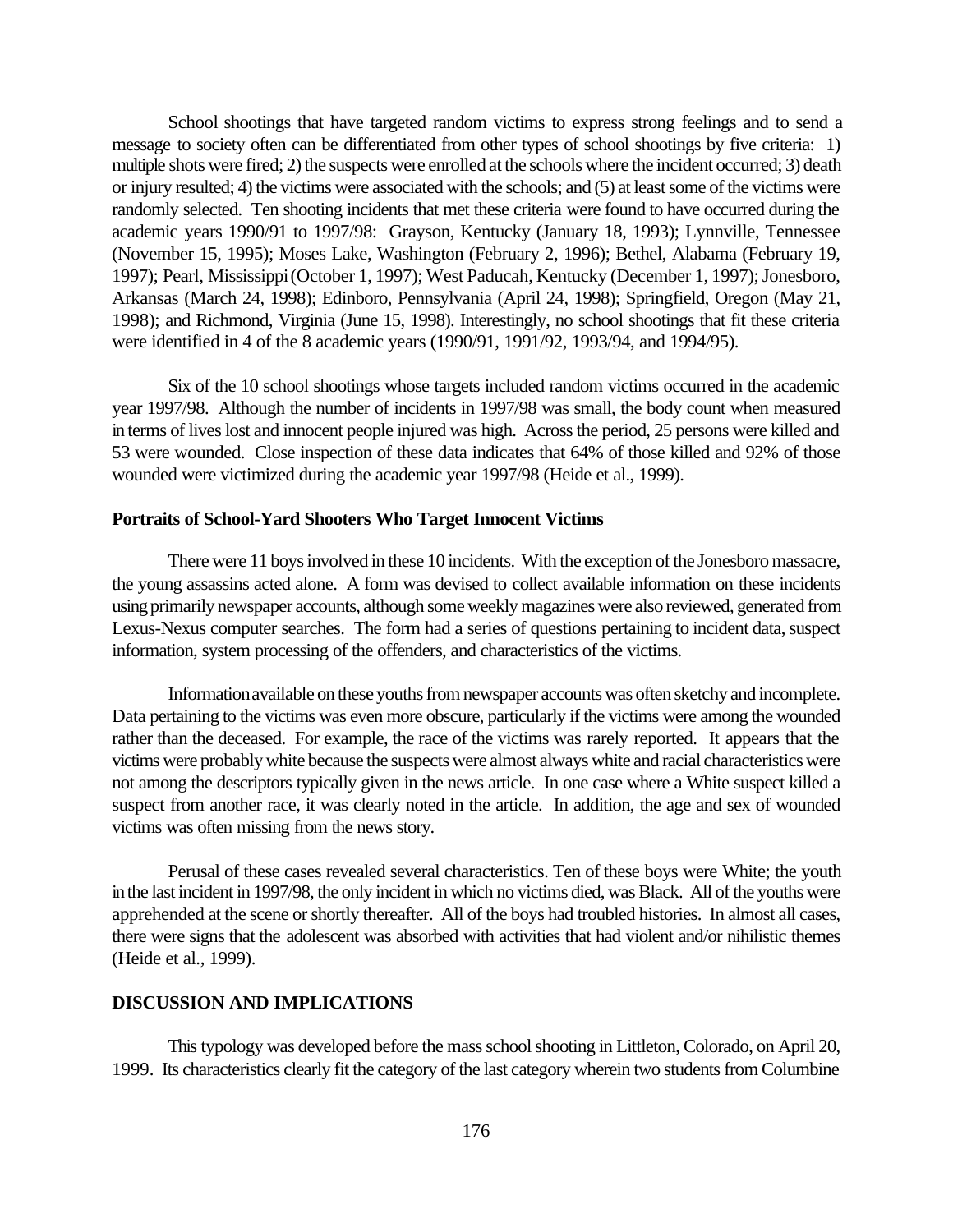High School wounded and killed other students in that school to send a message to others of their anger and pain. In this incident, at least some of the victims were again randomly selected. The two perpetrators were White, had troubled histories, and were absorbed in destructive ideology and activities. Unlike the other boys, however, the two offenders killed themselves at the scene (Bai, 1999; Gibbs, 1999).

The increased number of incidents in the academic year 1997/98 raised the question whether mass shootings of this nature were indicative of an upward trend. The school year 1998/99 is instructive in this record. In 1998/99, no incidents of this type appeared to have occurred until the mass shooting at Columbine High School. However, that incident alone claimed the lives of 13 victims (15 if the suicides of the two assailants are added to the death count); 23 other students were wounded, many of them seriously. The body count, whether measured in the number of those killed and/or the number of those wounded in any incident, was the highest recorded to date.

In the midst of these tragedies, the National School Safety Center has repeatedly underscored that the absolute number of deaths occurring in schools has not increased and has actually decreased from some prior years. The Center, however, has failed to note that the events leading to many of these deaths has changed. For example, in the school year 1998/99, prior to April 20, 1999, there were 9 homicides in school. On April 20, 1999, that number increased to 22, the result of one incident (Adler & Springen, 1999; Cloud, 1999).

The type of mass school shooting wherein the deaths of random students are intended by the perpetrators to send a message to society is now in the consciousness of students across the U.S. and even beyond its borders. Following the Littleton incident, several students in the U.S. were arrested for allegedly plotting similar acts of destructiveness. One boy was arrested in Canada for acting-out a "copycat" killing on a smaller scale in a high school setting.

This preliminary research suggests that mass murders at schools involving at least some random victims have received extensive news coverage because of the number of innocent victims targeted and the large number of children potentially at risk when events of this nature occur. At a colloquium held at this very meeting of the Homicide Research Working Group in Quantico, Virginia, the senior author asked correspondents from *U.S. News and World Report*, the *Washington Times,* the *Washington Post*, and *USA Today* if the Littleton massacre would still have received extensive news coverage if the perpetrators had been minority youth living in an inner city neighborhood rather than White teens living in a middle class neighborhood? The four correspondents agreed that an event of this magnitude would have been covered regardless of the race, ethnicity, and socioeconomic class of the perpetrators.

The beauty of the typology is that it allows researchers to study these events and the offenders who create them. Moreover, the proposed typology is useful in elucidating the phenomenon of intentional school shootings resulting in lethal and nonlethal injury. The typology is also valuable because it enables us to examine media coverage of school shootings when similar events are being compared with one another. Earlier research claiming media coverage of school shootings was biased by the race of the offender and rural-urban setting was flawed because it often compared apples (e.g., four students and a teacher were shot by two boys enrolled in the same school in a rural setting) with oranges (e.g., a 23-year-old alumnus was shot by a teen in an urban area) (e.g., Homa et al., 1999).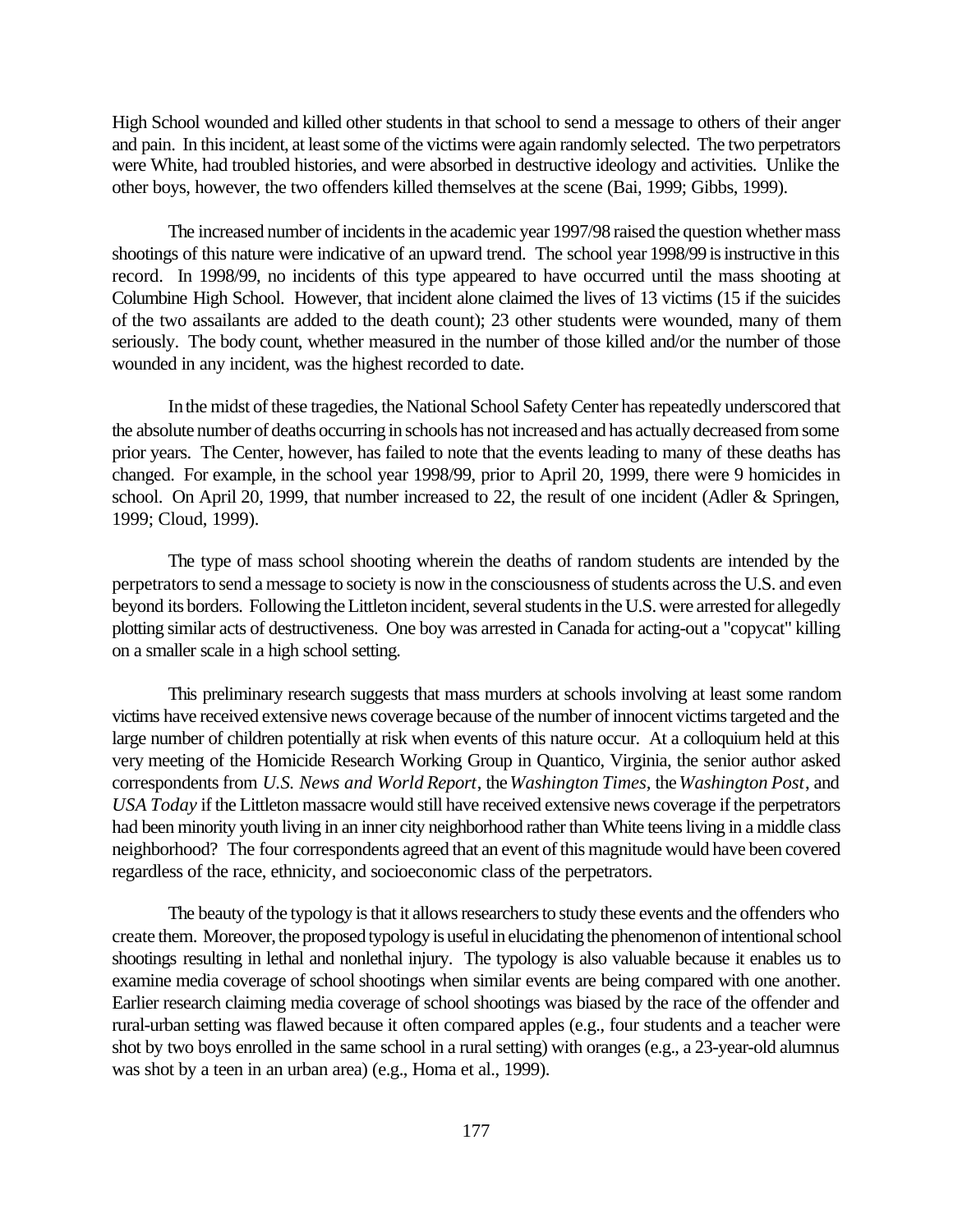This typology could be extremely helpful in identifying trends and planning appropriate treatment interventions if this typology was used to catalogue all school shootings in the U.S. occurring during the last decade. Given the seriousness of this problem, keeping track of threats of mass school shootings, foiled plans involving multiple murders at school, and school shootings wherein no one is injured or killed would seem desirable. Unfortunately, incidents of this type are less likely to be reliably reported than those in which injury or death results.

#### **REFERENCES**

- Adler, J., & Springen, K. (1999, May 3). How to fight back. *Newsweek*, pp. 36-38.
- Bai, M. (1999, May 3). Anatomy of a massacre. *Newsweek*, pp. 25-31.

Cloud, J. (1999, May 3). What can the schools do? *Time*, pp. 38-40.

- Gibbs, N. (1999, May 3). Special report: The Littleton massacre. *Time*, pp. 25-32, 34, 36.
- Heide, K.M., Solomon, E.P., Hopkins Eyles, C., & Spencer, E. (1999). *School shootings in the U.S.: The portrait of lethal violence and the blueprint for prevention*. Paper delivered at the annual meeting of the Academy of Criminal Justice Sciences, Orlando, Florida.
- Homa, J., Menifield, C.E., & Brewer, A.K. (1999, March). *Urban vs. rural school violence: Media coverage of the Mississippi, Kentucky and Arkansas school shootings*. Paper presented at the annual meeting of the Academy of Criminal Justice Sciences, Orlando, Florida.

Lacayo, R. (1998, April 6). Toward the root of the evil. *Time*, pp. 38-39.

Reed, S.R. (1992, Sept. 12).6 wounded in school shooting spree. *Houston Chronicle*, p. A1.

Seibel, T. (1994, July 1). 6 injured in shooting on last day of school. *Chicago Sun-Times*, News section, p. 4.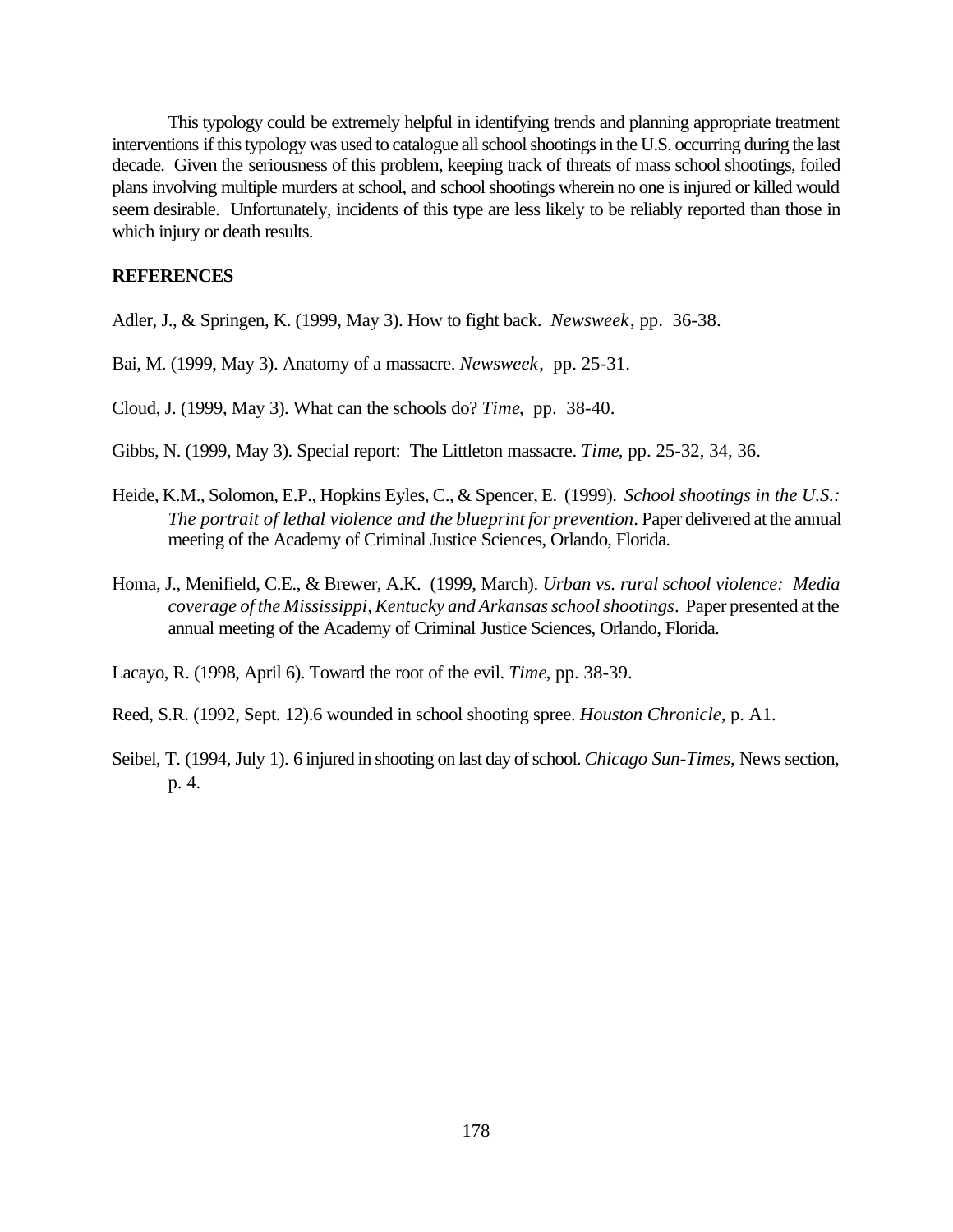# **DISCUSSION**

**Tom Marvell**: Jay, did you consider calculating the percent of suicides with a gun, and the percent of accidents using FFL [Federal Firearms License] data in order to compare with the percent homicide?

**Jay Corzine**: I'm unsure of the feasibility of using FFLs for suicide since reports on the percent of suicide are relatively rare. Without Texas, there were only 69 counties with one FFL; the rest had two or more.

**Roland Chilton**: The number of FFL dealers are being used as a proxy for gun availability. When you aggregate for all counties, you should then have a rate for the U.S. How does it vary?

**Jay Corzine**: In 1993 data, approximately two-thirds of the counties in Texas have no FFLs. Also, there is a difficulty with type of county and different patterns of residency. In the East, there are smaller counties with dense populations. The South and Midwest are more agricultural, having rural counties without dense populations. Areas of ranching have a small percent of population in these rural areas. Most people live in the small cities.

**Cheryl Maxson**: An FFL can sell zero guns or 10,000 guns. How does this relate to the measures being used?

**Jay Corzine**: The ATF has no information on gun sales per FFL. The dealer maintains sale numbers at his place of business.

**Cheryl Maxson**: Do the FFL data give counts of the number of guns seized?

**Jay Corzine**: That is a measure of law enforcement activity, and is not available in the FFL data we have.

**Tom Marvell**: In reference to the results, that "percent rural" was negatively related to population size and to area of county, and the percent born in South was negatively related to size of the gun market on homicide rates: Can you check this out with some states?

**Jay Corzine**: Yes, some state FFLs are hunting licenses.

**Lois Mock**: The number of FFLs are way down (about 70%). Has the availability of guns also gone way down?

**Jay Corzine**: Not 70%. It would be interesting to look at the percent of decrease. It's unknown how many moved to "kitchen counter" sales.

**Paul Blackman**: Zoning code enforcement in cities did affect the FFL decrease.

**Chris Rasche** : It appears that the number of gun shows has increased. Could this be responsible for some of the difference?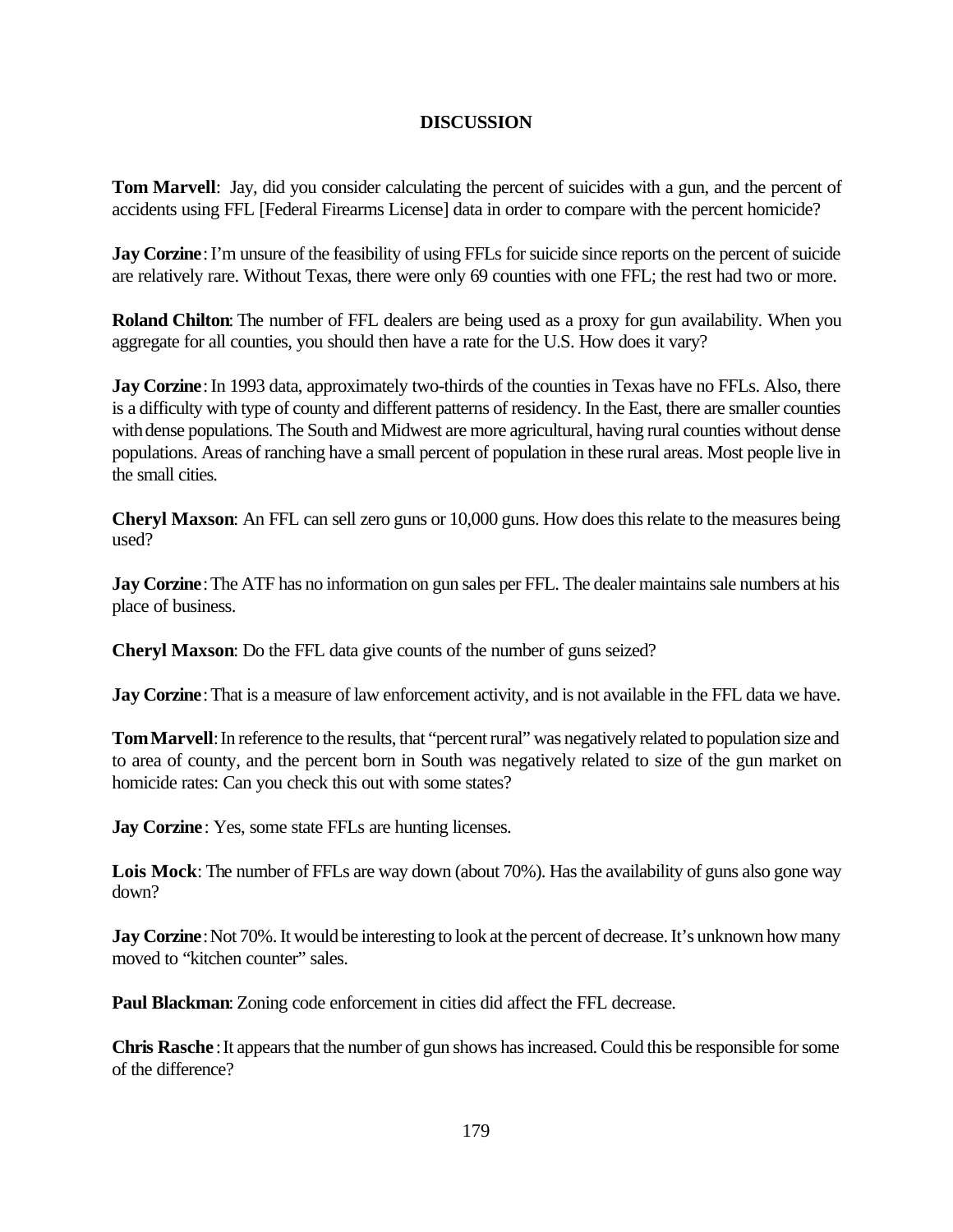**Jay Corzine**: Before 1986, dealers were not able to sell through gun shows. There is no research giving the number of tables at gun shows by licensed dealers vs. non-licensed dealers.

**Chris Rasche** : Would it be possible to check the number of gun shows through convention center bookings?

**Jay Corzine**: It's entirely possible, but there's no way to really know.

**Paul Blackman**: There's no information on how many gun shows there were before to be able to compare.

**Jay Corzine:** Licensed dealers are not to supposed to sell outside of their home areas, but there's no way to know if they do.

**Tom Marvell:** What would happen if you look at the numbers for big counties only?

**Jay Corzine**: You'll lose something.

**Question:** How many first purchases are at gun shows?

**Jay Corzine**: There's no way to determine that.

**Dick Block:** Regarding the statement about the difficulty in determining what "percent rural" means and how it's changed: Some rural areas have become resort areas.

**Jay Corzine**: We have nothing on outliers and multicollinearity.

**Everett Lee**: Census changes have made rural different than it was before. Also, area of counties range widely, from 22 square miles to San Bernardino, which is larger than some states.

**Tom Marvell:** How did you handle Virginia, with its independent cities inside of county boundaries?

**Jay Corzine**: The data for the independent cities are in their original counties.

**Roland Chilton**: Do the data show that the increase in gun availability leads to an increase in the homicide rate?

**Jay Corzine**: Yes, but with the difference that occurred in the South. The data do not show this in the South.

**Roland Chilton**: Did the General Social Survey show this?

**Jay Corzine**: Compared to these product-based measures? Yes, but which drive which?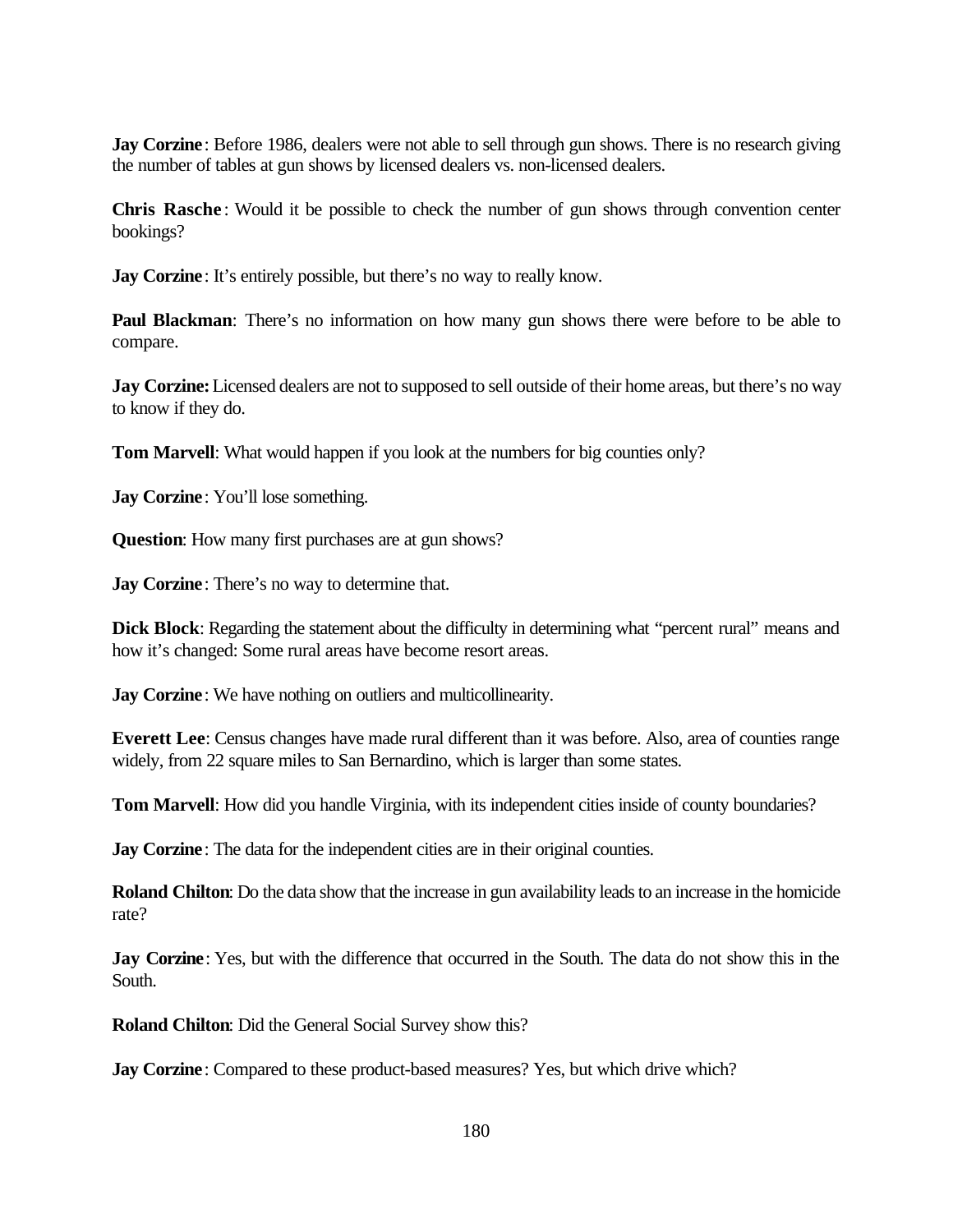**Vickie Brewer**: Jason and Allegra, were there records which were not matched from Vital Statistics or Uniform Crime Reporting (UCR) data?

**Jason Van Court**: All of the records were in the UCR data, but they were not always good enough match to Vital Statistics. We could try looking for Vital Statistics link -- not just using intentional injury -- but other ICD codes.

**Steve Hargarten:** What are the characteristics of the unmatched cases?

**Allegra Kim**: Determining this is one of the next steps. The matches for 1993-1995 are done, but nothing stood out.

**Cheryl Maxson**: What in the death certificate data enhances the Department of Justice (DOJ) data?

**Jason Van Court**: Age is more accurate; sex, race, marital status, education level, income, occupations are in the Vital Statistics data.

**Lois Mock**: Are offender data in Vital Statistics?

**Jason Van Court**: No.

**Everett Lee**: In Vital Statistics, it gives residence where the deceased was living but doesn't the DOJ data identify where he was killed?

**Allegra Kim**: That is why not to use county as a match. But, often, they lived and died in same county or in contiguous counties.

**Jason Van Court:** This may also explain some unmatches, if someone lived in another state but died in California.

**Linda Langford**: You may want to look carefully at the education and occupation data in Vital Statistics; there may be a quality issue.

**Roger Trent**: Yes, use only if more stable occupation. Also, California has a large immigrant population. With multiple causes of death, look at underlying specific cause of death.

**Becky Block**: You should include a variable on how it's classified in Vital Statistics data. Try the reverse -- take intentional in Vital Statistics and match it to Supplementary Homicide Reports and see what matches are. We tried similar links with their data and found different errors each way. This would give an evaluation of linkage from the other direction.

**Britt Olson**: Steve, was a confiscated gun linked to a homicide?

**Steve Hargarten**: We plan to do additional linkage with ATF database.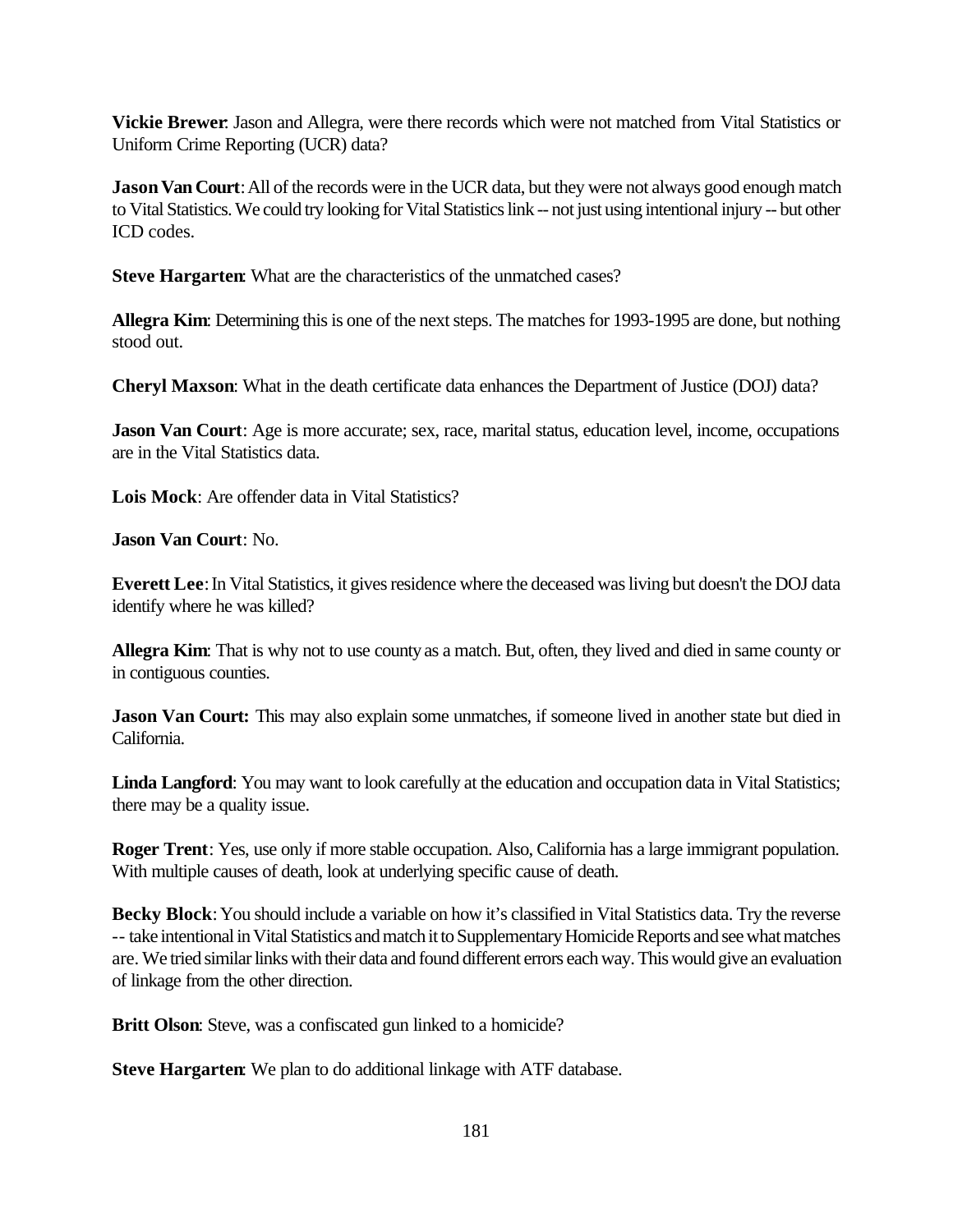**Lois Mock**: There's a stockpile of grandfathered guns. The murder of police officers with assault weapons did go down.

**Question**: In this study, what is the distinction between an assault versus a regular gun?

**Steve Hargarten:** We used the description supplied in the law. Nineteen weapons with their characteristics, used that way in the study. There was no problem with that.

**Vance McLaughlin**: In my historical data, 62% were gun homicides, and there were only two cases where the offender reloaded. In my recent data, no one shot more than 10 shots, although between two people, in one incident, there were 12 shots.

**Everett Lee**: Foreign manufacturers are assembling in the United States now.

**Dick Block**: In my data, we are doing additional links with ATF and the county prosecutor.

**Paul Blackman**: Kathleen, in the Columbine incident, the youths took a year to plan the shootings. In this study, should that be counted in the '97/98 school year?

**Kathleen Heide**: Since it was carried out in '98/99 school year, we counted it then. Other shootings in the study were counted when they were carried out.

**Mary Beth Emmerichs**: Is it important that all the offenders were boys?

**Kathleen Heide**: Yes.

**Vance McLaughlin**: In my data, the shootings were not in schools, but all the other factors were there with the exact same syndrome.

**Kathleen Heide**: Our study focused on schools because schools are the ones being focused on lately.

**Cheryl Maxson**: What are the distributions on other characteristics?

**Kathleen Heide**: We didn't measure gang-related, etc.

**Cheryl Maxson**: Ten incidents out of how many?

**Kathleen Heide**: In the search over an 8-year period, there were over 1,000 Lexus-Nexus results, but with some overlap.

**Question:** How many lone offenders?

**Kathleen Heide**: One of the 10 incidents involved two boys. Almost all were lone offenders, spurned by someone or by a group.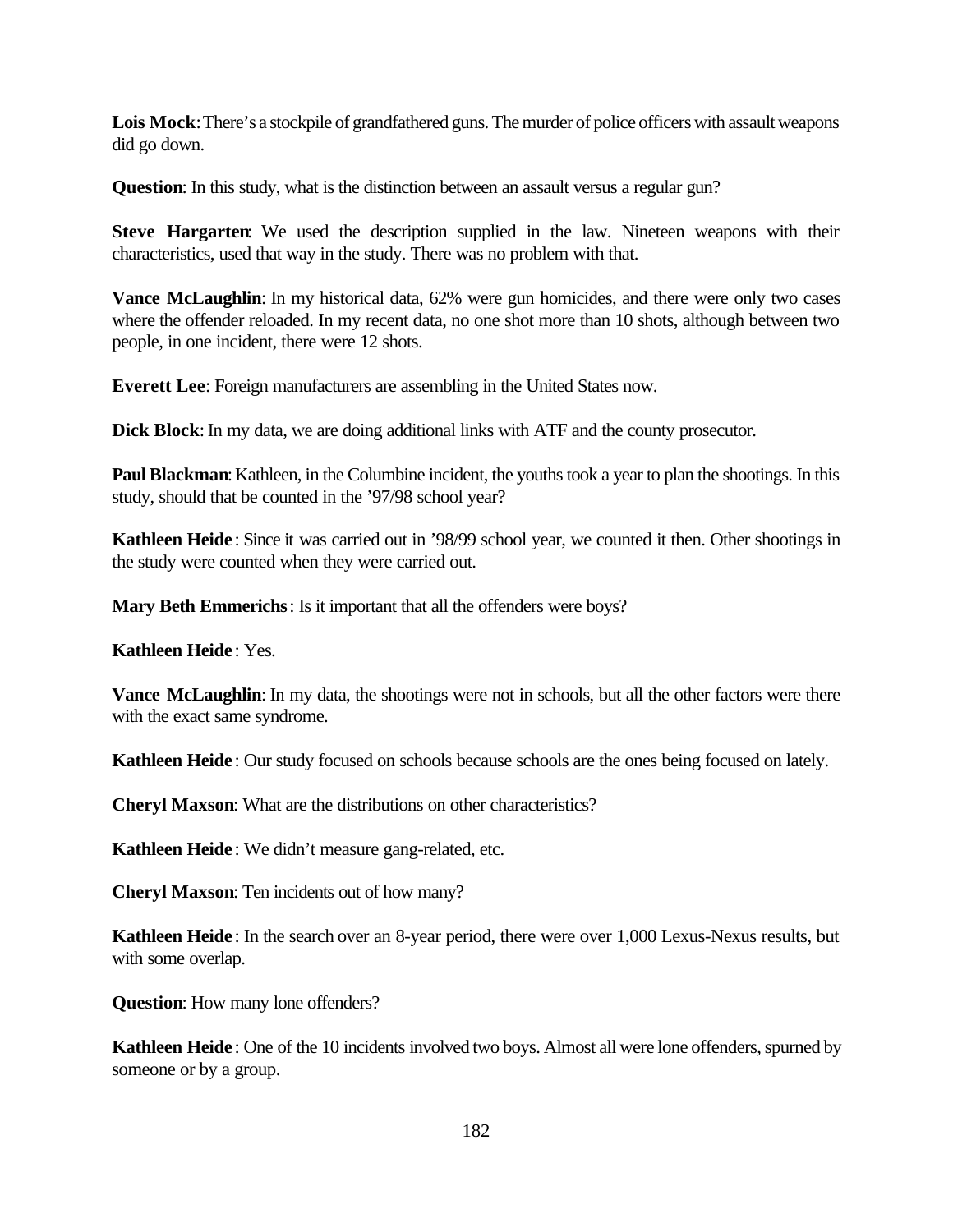**Chris Rasche**: How are these characteristics similar to adolescents in general?

**Kathleen Heide**: The nihilistic quality to great extent is the main difference. Many adolescents have some of the study characteristics, but also have prosocial involvement. We see a repeated fascination with destructive themes with the adolescents who do these shootings.

**Alan DeLine**: In a small town in New York, a student told another student that he planned to kill a school counselor. The student came to school with a rifle. Another student told what was going to happen and the student was stopped. Why not count in this study?

**Kathleen Heide** : That could be put in "targeted" violence. But the country is currently obsessed with situations with injury or death.

**Alan DeLine**: How about a situation where the person actually shot but did not hit the victim. Doesn't that count?

**Kathleen Heide**: It seems appropriate to have a category for "attempted" or "targeted." But after Littleton, lots of kids threatened. We don't want to count those.

**Candace Skrapec**: A number of kids don't look like this. My work with men shows lots of them like us. We're concerned about the extreme nature of the characteristics and the distorted ways it's manifested. It's really an issue of degree and nature. Was there a problem with taxonomy by motive -- often categories contaminate another?

**Kathleen Heide**: There may be crossover. Pearl, Mississippi, and Jonesboro; we need to look at events like this. It died down in focus, and raised again with Littleton. We're looking to develop mutually exclusive categories -- target because in rival gang vs. revenge of someone but not gang-related.

**John Jarvis**: You should also focus on risk factors, such as poor self-esteem, etc.; and avoid civil rights issues; focus on prosocial/protective factors as well.

**Kathleen Heide**: Most kids reacted with horror and were upset. These indicators are positive vs. a kid saying that she was going to school the next day in a trench coat.

Linda Langford: The media accounts are not independent. One initial news account is used for all following accounts, and leads to a bias. People see people and events through their own frames of reference. Think about the initial construction. Look at behavior vs. affected. Clinical interviews of primary sources, like those that the Secret Service are doing, are highly valuable and best.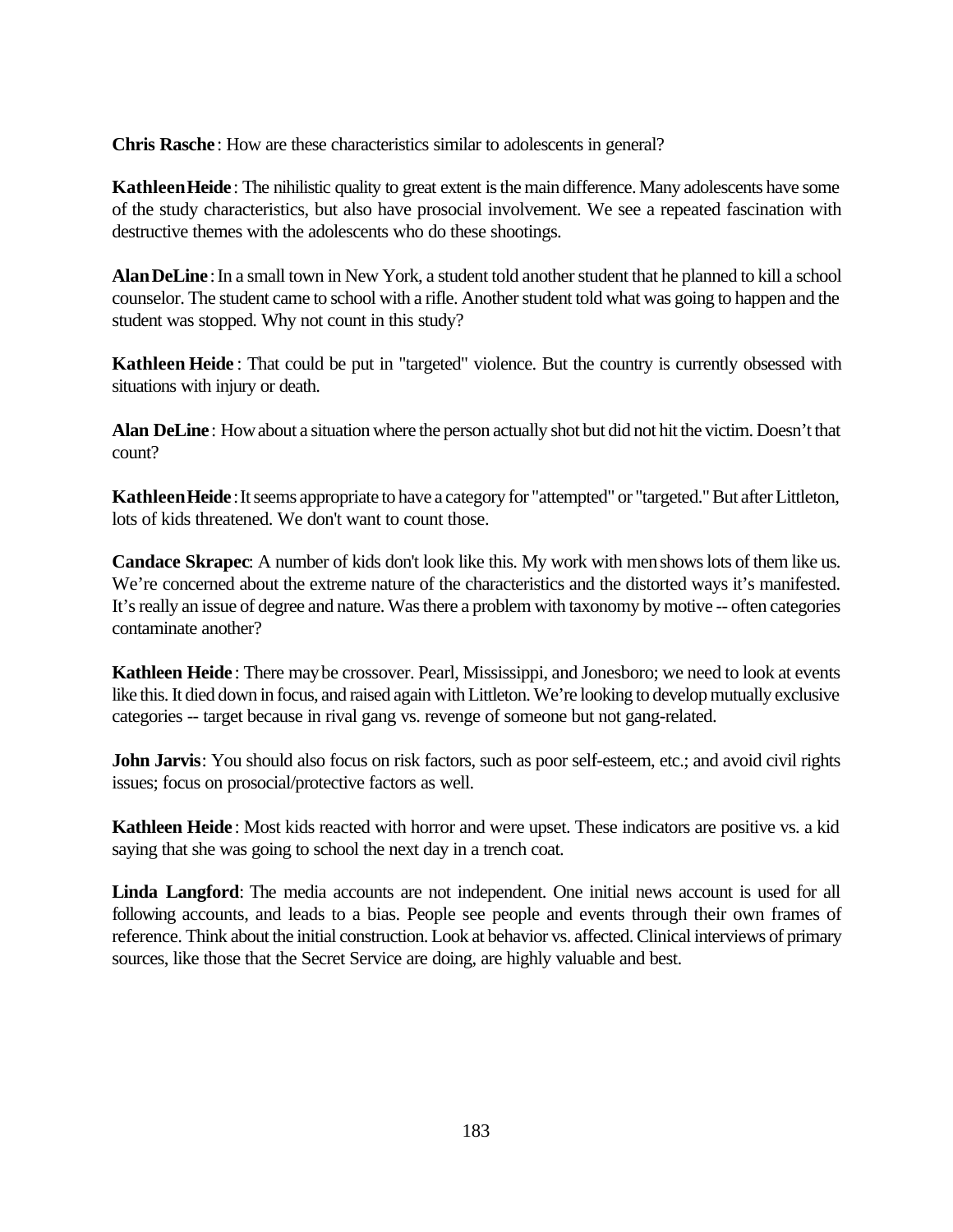# **CHAPTER FIVE**

# **MULTIPLE MURDER**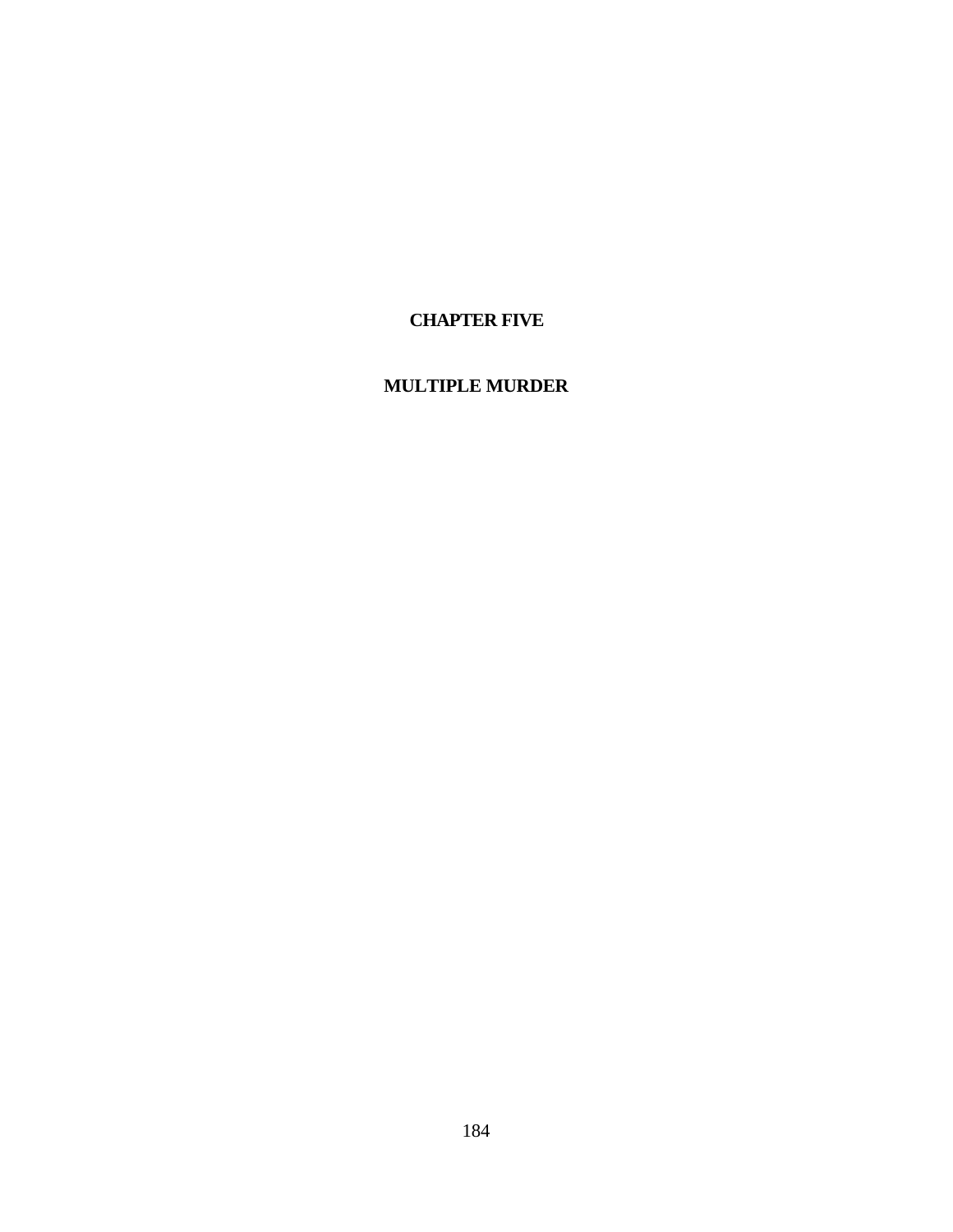# **FIREARM HOMICIDE-SUICIDE EVENTS IN SOUTHEASTERN WISCONSIN, 1991-1997**

Carrie L. Nie, Evelyn M. Kuhn, Mallory E. O'Brien, Richard L. Withers, Stephen W. Hargarten, Firearm Injury Center, Medical College of Wisconsin, Dept of Emergency Medicine, Milwaukee, WI 53226

## **ABSTRACT**

The public health model for injury prevention is utilized to comprehensively examine firearm homicide-suicide events. Records from multiple data sources were linked to better describe homicidesuicide events that occurred in 8 counties in Southeastern Wisconsin. Homicide-suicide events were 3.8% of all firearm deaths for the study period. Of those deaths, 65% were classified as intimate partner violence. This paper will discuss the trends of homicide-suicide incidence, circumstances, type of relationship, alcohol usage, firearm specifications including firearm ownership, and trace information. Comprehensive knowledge of the victims, perpetrators, and firearms is crucial to evaluate current prevention programs and direct future efforts.

#### **INTRODUCTION**

Reports continue to suggest the increasing mortality and costs, both social and medical, associated with firearm injuries (CDC, 1994). The American College of Physicians (1998) has published a series of policy statements calling for a variety of prevention and education strategies to reduce the "epidemic" of handgun violence. The Institute of Medicine report (1999), *Reducing the Burden of Injury, Advancing Prevention and Treatment*, made several recommendations regarding firearm injury prevention and firearm injury surveillance. They included implementing a comprehensive approach for the prevention and reduction of firearm injuries by including firearm surveillance, firearm safety regulation, and multidisciplinary research.

The Firearm Injury Reporting System (FIRS) of the Firearm Injury Center at the Medical College of Wisconsin uses the public health model of host, agent, and environment as the framework for data collection. Historically, data on firearm injuries and deaths have been fragmented, placing firearm suicides with mental health professionals, homicides with criminal justice officers, and "accidents" with safety leaders. Utilizing the framework provides a complete and accurate picture of the firearm injury problem and allows for a detailed examination of trends. In cases of homicide, medical examiners/coroners are the lead reporting agency for information on the victim (host), local law enforcement is the expert on environmental information, and the Wisconsin State Crime Laboratory provides specifics on the firearm (agent). In cases of suicide, undetermined and unintentional firearm deaths, data are obtained from medical examiners/coroners and law enforcement, as firearms are not routinely sent to the crime lab. The Supplemental Homicide Reports (SHR) of the Uniform Crime Reporting System, is a report provided by local law enforcement and forwarded to the Department of Justice describing homicide circumstances, victims and suspects.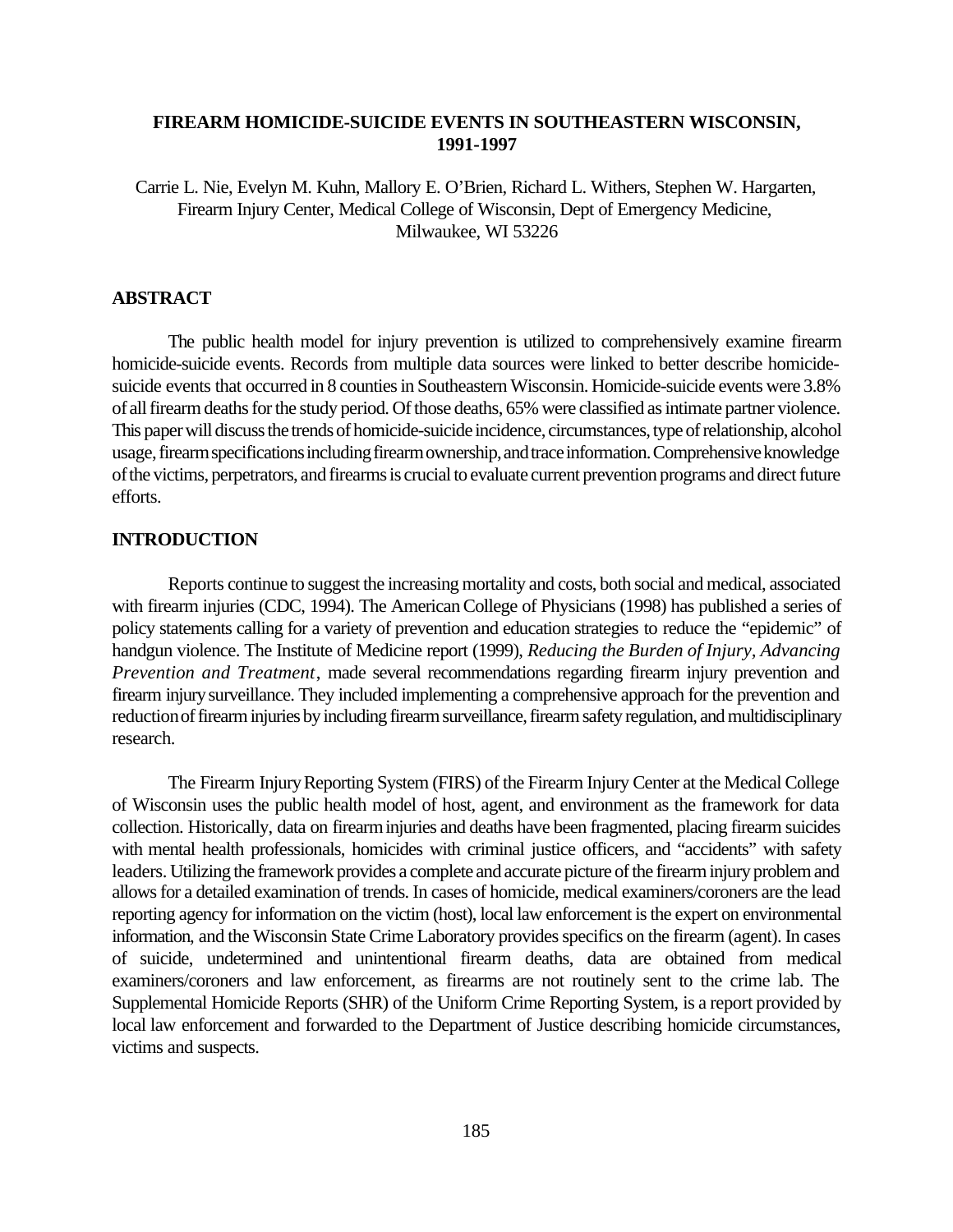The Criminal Information Bureau (CIB) of the Department of Justice provides additional information to be linked with the FIRS. The CIB supplies criminal background information on the homicide perpetrators (suicide victims) in these cases, allowing for a more complete description of these individuals and their histories.

These firearm fatality events are unique; while they encompass a homicide, a potential criminal investigation, the perpetrator has expired. This allows for an in-depth case review, including toxicology analyses on the perpetrator, and opportunities to recover and analyze the firearm, information not always available in homicides.

## **OBJECTIVE**

To examine firearm homicide-suicide cases and identify incidence, victim and perpetrator demographics, relationship type, circumstances, alcohol usage, incident firearms, firearm ownership, and the criminal histories of the perpetrators.

#### **METHODS**

A retrospective case review was completed on homicide-suicide events from the FIRS, reviewing Milwaukee county data from 1991-1997 and seven Southeastern Wisconsin counties from 1994-1997. All firearm homicide-suicide cases were included. Cases were identified by the medical examiner/coroner. There were 24 homicide-suicide events, representing 53 deaths, and 27 firearms. The fatalities represented 3.8% of all firearm deaths in the study period.

The focus of this analysis is immediate homicide-suicide events utilizing only firearms. One case resulting in 4 deaths can also be classified as a familicide. In this study we defined partner violence where the victim was a current or former legal or common law spouse, dating partner, or cohabitant at the time of the death (Smith, Moracco, & Butts, 1998). Children living with the perpetrator were excluded from this definition. The categories for type of relationship were obtained from the Supplemental Homicide Reports.

#### **RESULTS**

## **Incidence**

For Milwaukee County homicide-suicide events averaged 2.3 per year, while number of deaths averaged 5.3 per year. In the seven other counties, homicide-suicide events and number of deaths averaged 2.0 and 4.0 respectively. Milwaukee County's high (10 deaths) incidence occurred in 1996, and no homicide-suicide deaths occurred in 1995. For the seven other counties, high incidence (8 deaths) occurred in 1997 and no deaths took place in 1994. Figure 1 details the comparison of incidence between Milwaukee County and the other seven southeastern Wisconsin counties. For Milwaukee County the incidence appears to be quite variable with a sharp increase between 1995 and 1996. Incidence for the seven counties has an overall gradual increase. The fatality rate for Milwaukee and the seven other counties is 0.55 and 0.38 per 100,000 per year respectively.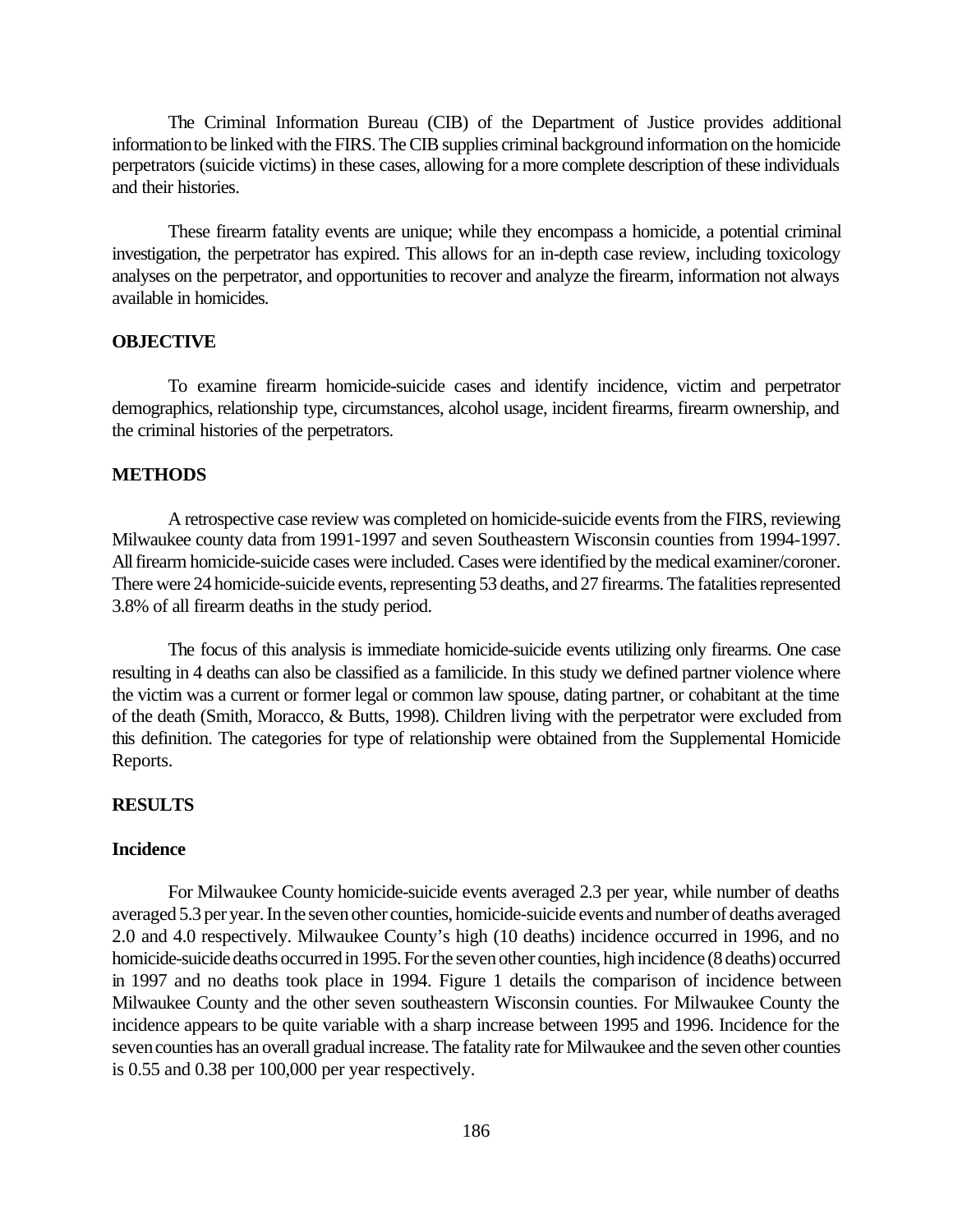

**Figure 1: A Comparison of Homicide-Suicide Incidence for Milwaukee and Seven Southeastern Wisconsin Counties\***

\* Data collection for the seven Southeastern Wisconsin counties began in 1994.

#### **Demographics**

The majority of victims and perpetrators were between the ages of 30 and 39, however, the average age of the victim was 38 years old, while perpetrators averaged 44 years of age. All homicide perpetrators (suicide victims) were male, and the majority of homicide victims (18, 62%) were female.

## **Relationship**

Of victim-perpetrator relationships, 17 (58%) victims were current spouses or girl/boyfriends. Exspouses and ex-girlfriends accounted for an additional 2 (7%) events. There were multiple other relationships involving 4 (14%) friends/acquaintances, 3 (10%) children, 1 (3%) roommate, 1 (3%) employer, and 1 (3%) stranger.

#### **Alcohol Usage**

Alcohol testing was obtained on 26 (89.6%) homicide victims and 22 (91.7%) suicide victims. Of those tested, 5 (19.2%) homicide and 5 (22.7%) suicide victims had positive blood alcohol levels. Figure 2 compares the homicide victims of homicide-suicide events positive for alcohol to all other homicide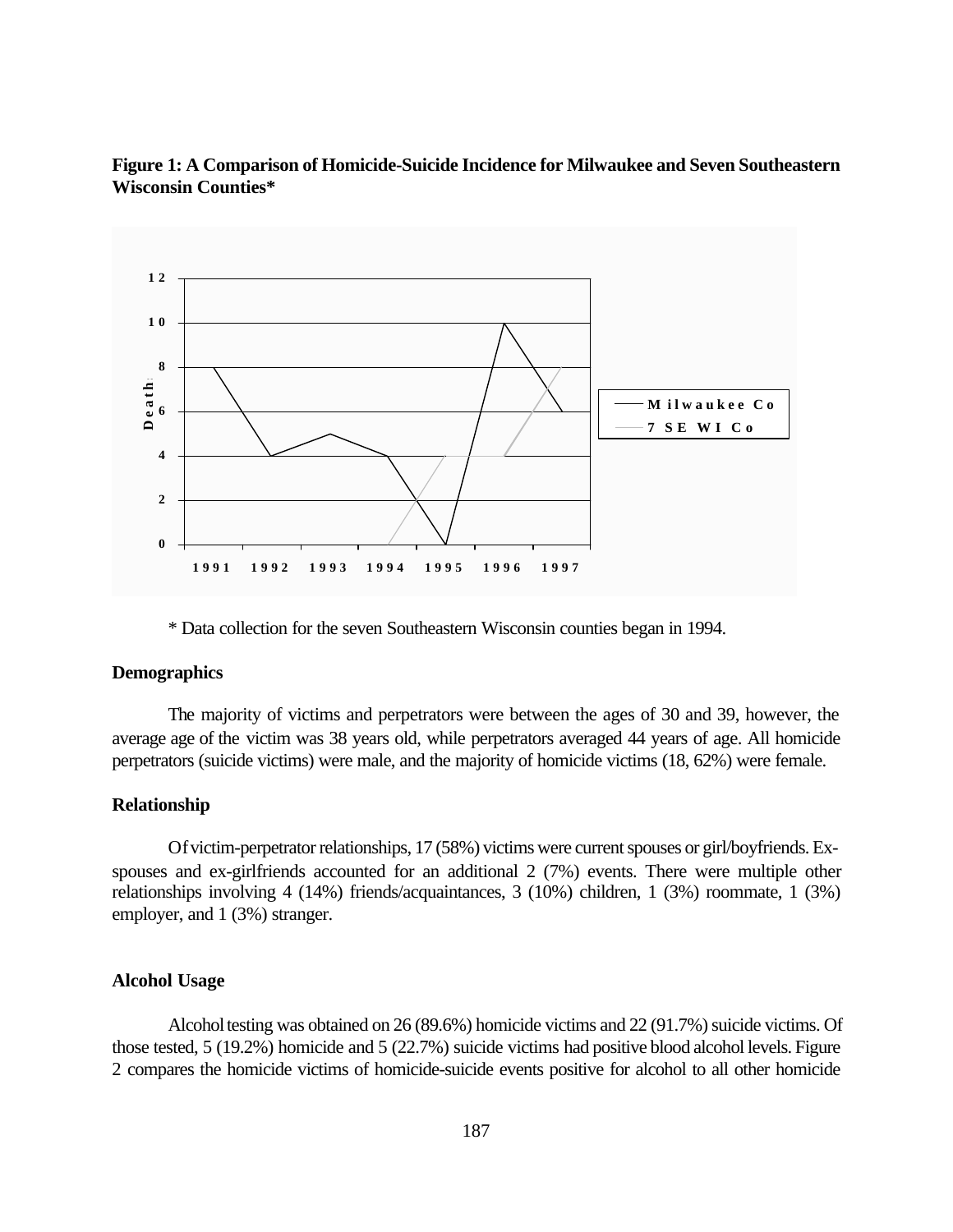victims (n=717), the difference in positive alcohol levels, 19.2% and 42.1% respectively, was significant  $(p<.02)$ . However, in comparing the suicide victims to all other suicide victims  $(n=456)$ , despite the apparent disparity, 22.7% to 40.1%, there was no significant difference.





#### **Circumstances**

Law enforcement data describing the homicide-suicide circumstances are abstracted from the Uniform Crime Reports. As suggested from the victim-perpetrator relationship analysis, the largest group (9, 38%) was due to relationships (divorce, separation, and love triangles) in varying stages of discourse. Six (25%) additional cases were Arguments, and Unknown circumstances attributed to 4 (17%) fatal events. Mercy Killing and Other Non-Felonies each accounted for 2 (8%) fatalities, and there was 1 (4%) Hostage /Kidnapping. Homicide-suicide circumstances are depicted in Figure 3. Additional reviews of the narrative notes from law enforcement indicate that over twenty percent of perpetrators in these cases had prior violent reports, although specifics were not available.

Similarly, a review of medical examiner/coroner narrative records indicated that in 5 (20.8%) of the cases, the suicide victim had been depressed prior to the fatal event. Six (25%) left some sort of suicide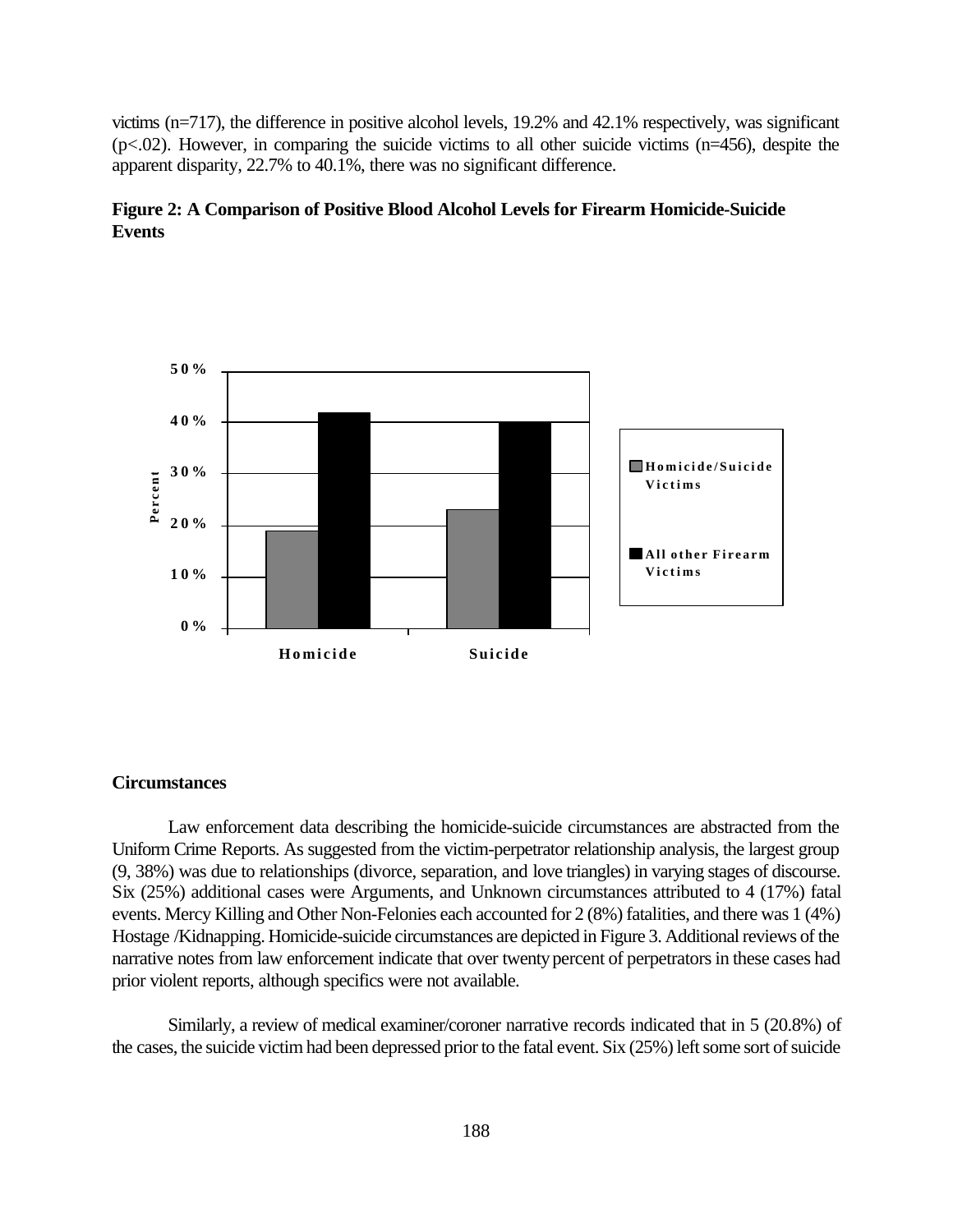note, 2 (8.3%) had previously tried to commit suicide by any means, and 2 had talked of committing suicide.

## **Firearms**

Twenty-three (85%) of the involved firearms were handguns and 4 (15%) were long guns. Specifically, (figure 4) there were 13 (48%) pistols, 10 (37%) revolvers, 3 (11%) shotguns and 1 (4%) rifle. In three events, more than one firearm was used. The most common caliber (figure 5) was .38 (n=10, 37%) followed by 9mm and 22 (n=4, 15% for both). Colt's Manufacturing Company, Rossi Firearms, (n=4, 14.8% for both) and Beretta USA Corp (n=3, 11.1%) were the most common manufacturers. The five manufacturers of handguns involved in more than one homicide-suicide event represented 28% of the handguns used in Southeastern Wisconsin suicides and about 14% of handguns used in homicides. In a comparison of manufacturers of homicide handguns, suicide handguns and homicide/suicide handguns, the handguns used in the combined homicide-suicide event most closely resembled suicide handguns. Firearm ownership (figure 6) was known for 14 (52%) of the firearms. When known, 11 (78.6%) firearms were owned by the suicide victim (homicide perpetrator), 2 (14.3%) by a family member and 1 (7.1%) by a family friend.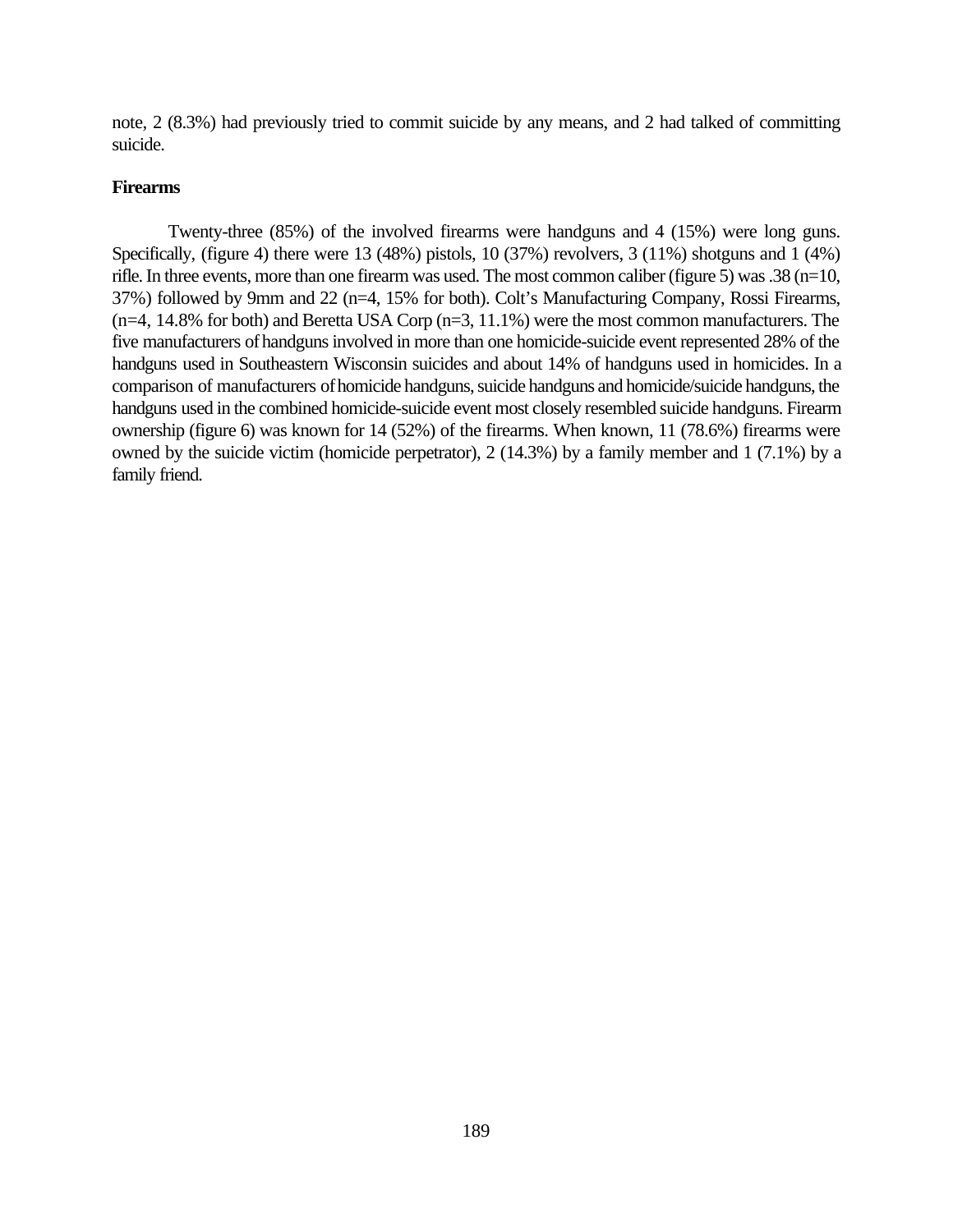



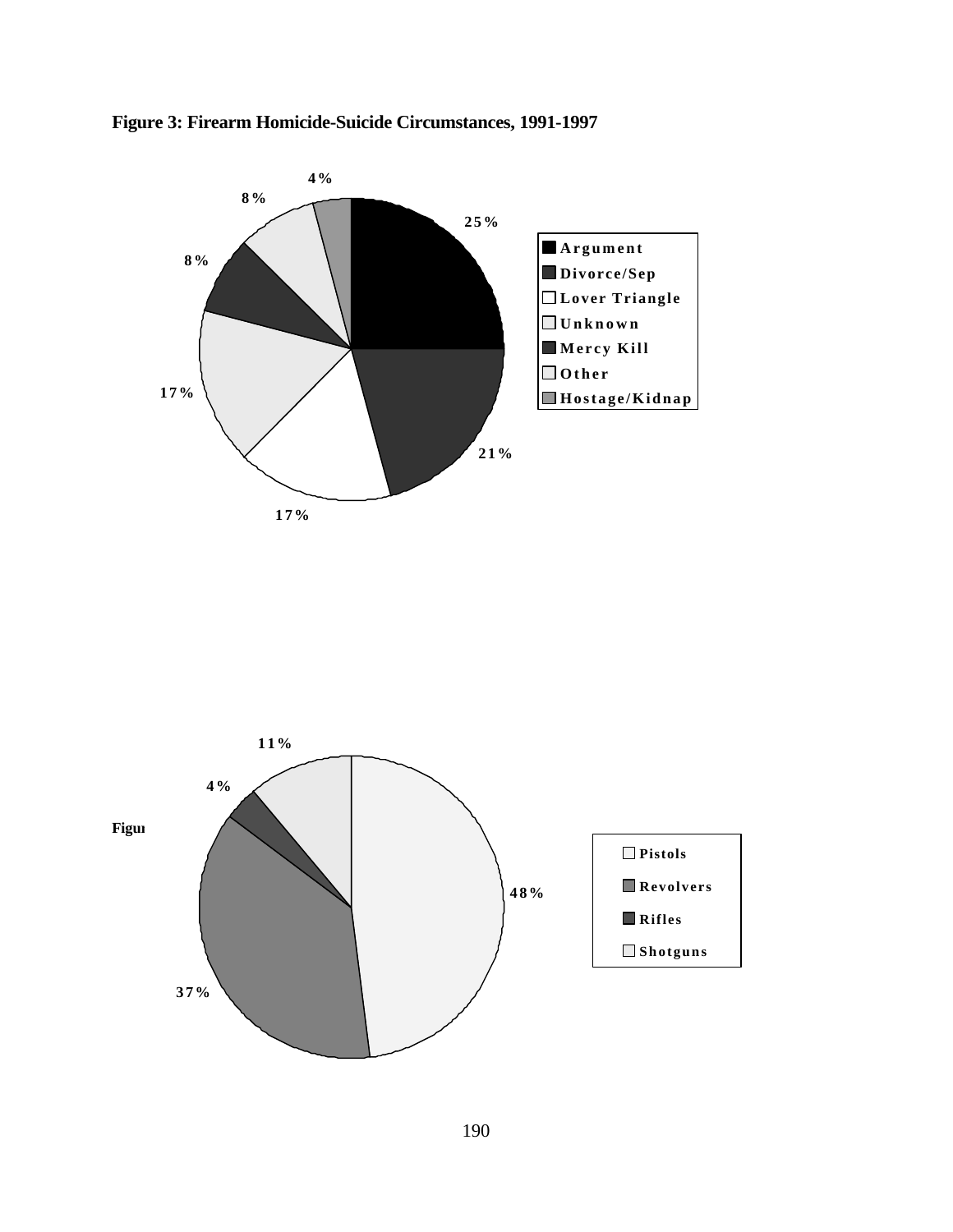**Figure 5: Most Common Caliber of Firearm Used in Homicide-Suicide Events; 1991-1997 (n=27)**



Ownership was known for 14 (52%) of the firearms used in these events.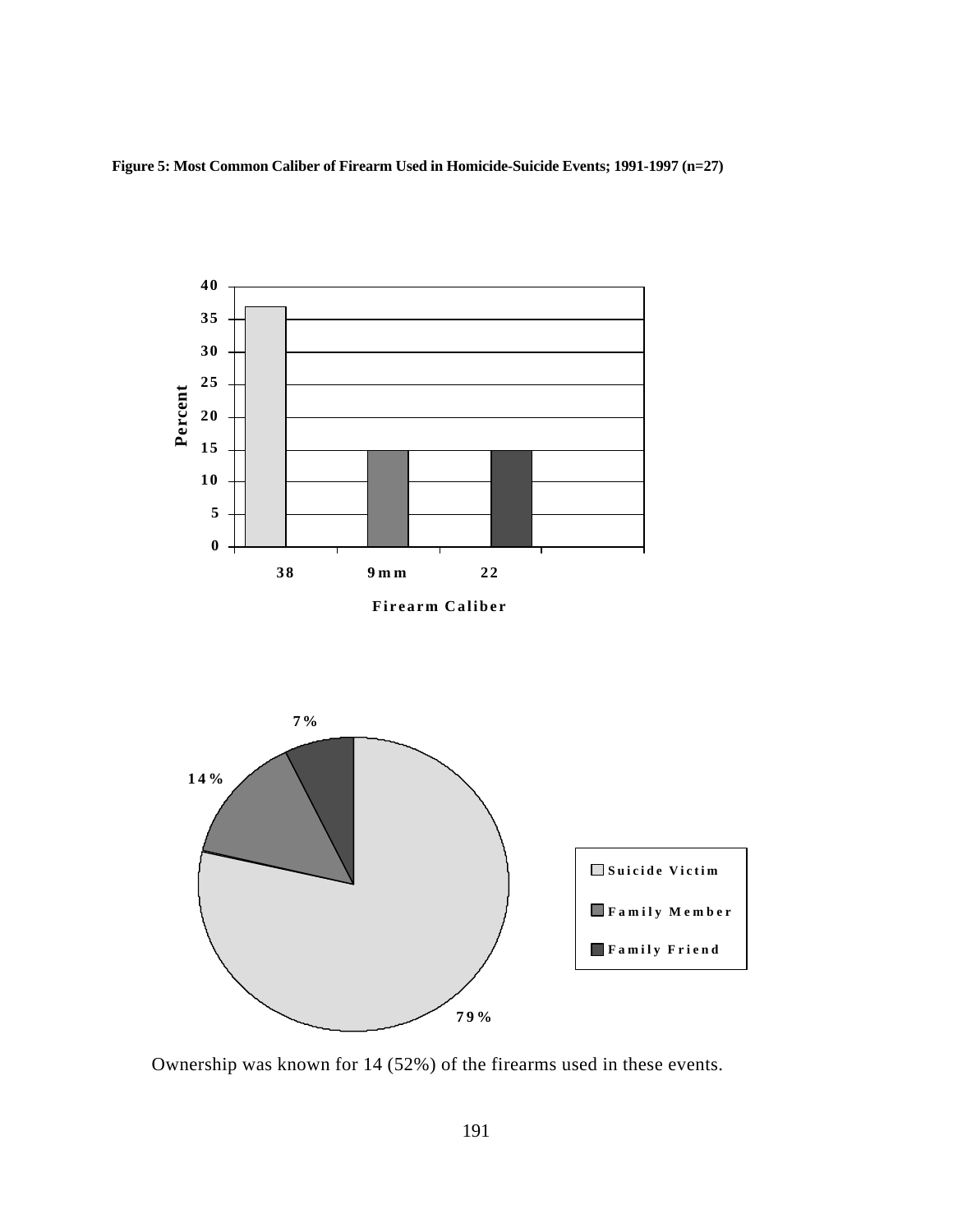## **Criminal Histories**

Of the 24 perpetrators (suicide victims), 8 (33.3%) had prior arrest records. There were a total of 30 arrests resulting in 35 charges. Among arrest descriptions were 5 (16.7%) concealed carry weapons, 3 (10%) battery arrests, 2 (6.75) reckless use of a weapon, 1 (3.3%) armed burglary, 1 (3.3%) domestic abuse, 1 (3.3%) first degree sexual assault, and 1(3.3%) intent to point a firearm (figure 7). Of the 35 charges, 27 (77%) came to final disposition. No Prosecution and Dismissed each accounted for 4 (14.8%) dispositions. Seventeen (62.9%) were convicted including 3 that were plead to lesser charges, and 2 (7.4%) were acquitted.

**Figure 7: Arrest Descriptions Among Firearm Homicide-Suicide Perpetrators with Prior Arrests, 1991-1997**

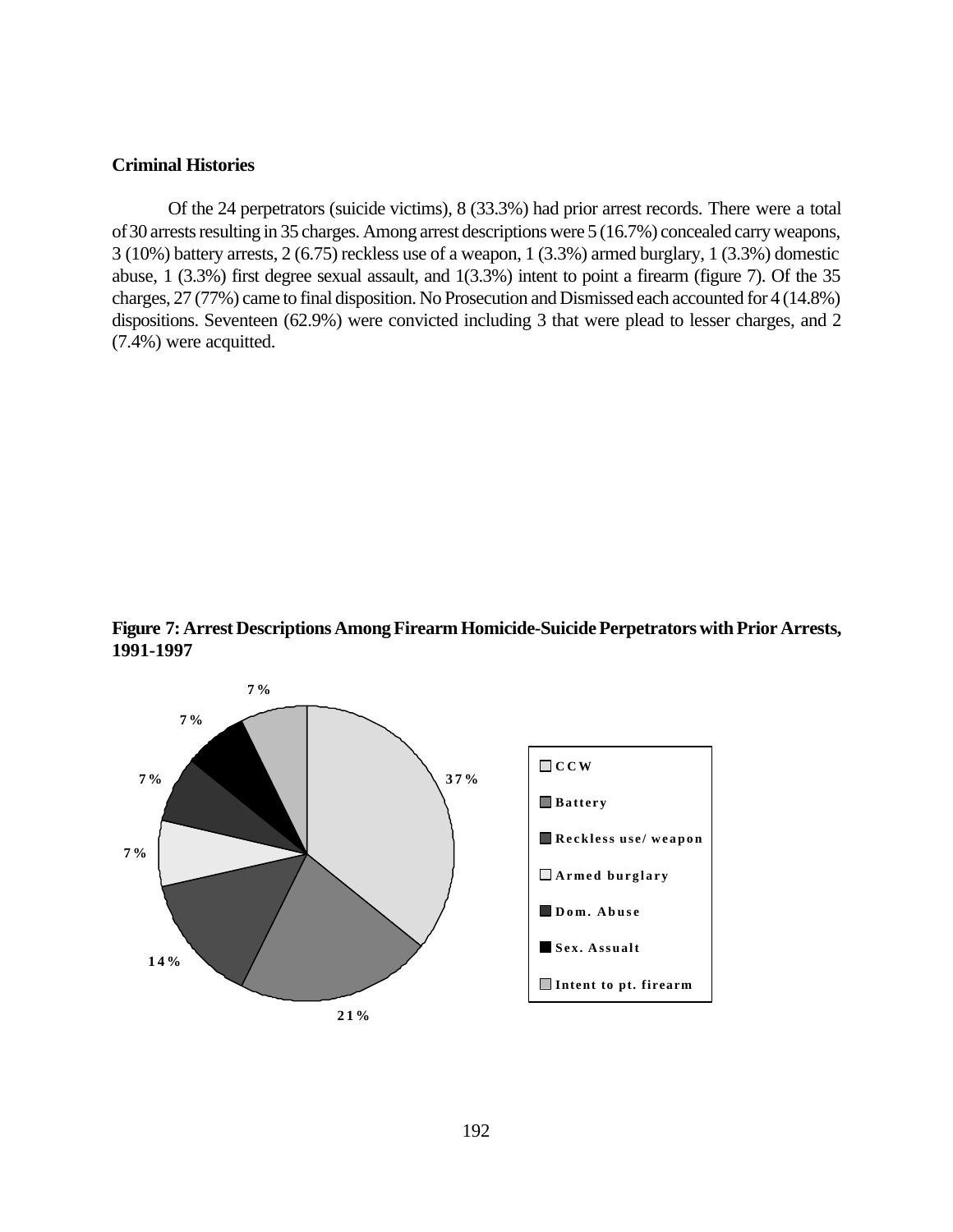Analysis of both firearm ownership and criminal history revealed that 5 (62.5%) of the perpetrators with criminal histories had an indication of ownership. Of those individuals with criminal histories, 3 (60%) owned the incident firearm, and 2 (40%) used a firearm owned by a family member.

## **DISCUSSION**

The analysis conducted in this study identified several variables describing the host, agent and environment of firearm homicide-suicide events. For the purposes of discussion, focusing on the issue of intimate partner violence identifies some important issues. It is clear that even though these events only account for 3.8% of the total firearm deaths, a large portion (over 60%) of these events were intimate partner violence. There was a strong relationship between the most common victim-perpetrator relationship (spouse or girl/boyfriend) and the circumstances (argument or divorce/separation) of the event. The majority of victims were female and their perpetrators male. Law enforcement data also found that the perpetrators tended to be older, male and intimately involved with the victim. The gender discrepancy is similar to other findings regarding intimate partner violence. Research indicates that the most common homicide-suicide episode included a man killing his spouse and/or children with a firearm, and the most common motive was jealousy and/or revenge, usually as a result of a breakdown in the spousal relationship (Milroy, 1995). Suicide following homicide is higher when there is a social tie between the victim and offender, when a firearm is used and when the victim is a female (Gillespie et al., 1998). A similar analysis found that killing an ex-spouse/lover increased the risk of suicide by almost 13 times. Killing a child increased that risk 10 times, a spouse 8 times and girlfriend or boyfriend 6 times and killing a friend almost 2 times (Stack 1997).

Analysis of the agent, or firearm, found the most popular incident firearm (firearm used in that event) to be a medium caliber pistol, and when known, the firearm was owned by the perpetrator. Few authors can comment on the specific firearm used in these cases, however, one study did report that handguns were the most commonly used weapons in intimate partner violence (Smith et al., 1998). The current analysis of firearms while pertinent in describing the similarities of firearms used in suicides acts as a benchmark to follow future firearm trends.

Implications for prevention might include policy regarding firearm ownership/possession. Longer waiting periods could allow a more complete review of the gun purchaser's criminal background. We found in this study that several of the perpetrators had several previous arrests some including firearm related charges. We do not know when the perpetrators obtained their firearms. An additional piece of information that would help answer this question is firearm trace data. Cooperation with the Bureau of Alcohol Tobacco and Firearms (ATF) will begin tracing both homicide and suicide incident firearms to the point of first purchase. This additional data will link to the current Firearm Injury Reporting System. This detailed information may identify the relationship of the first purchaser to the perpetrator and the time the purchase occurred in relation to the fatal event. However, firearm traces can only be completed if essential elements about the firearm are present. Many of these elements are not routinely recorded by law enforcement, presenting a limitation to successful tracing.

It would be remiss not mention non-firearm related prevention measures. As stated previously, a large group of the circumstances surrounding the fatal event were due to divorce or separation. One could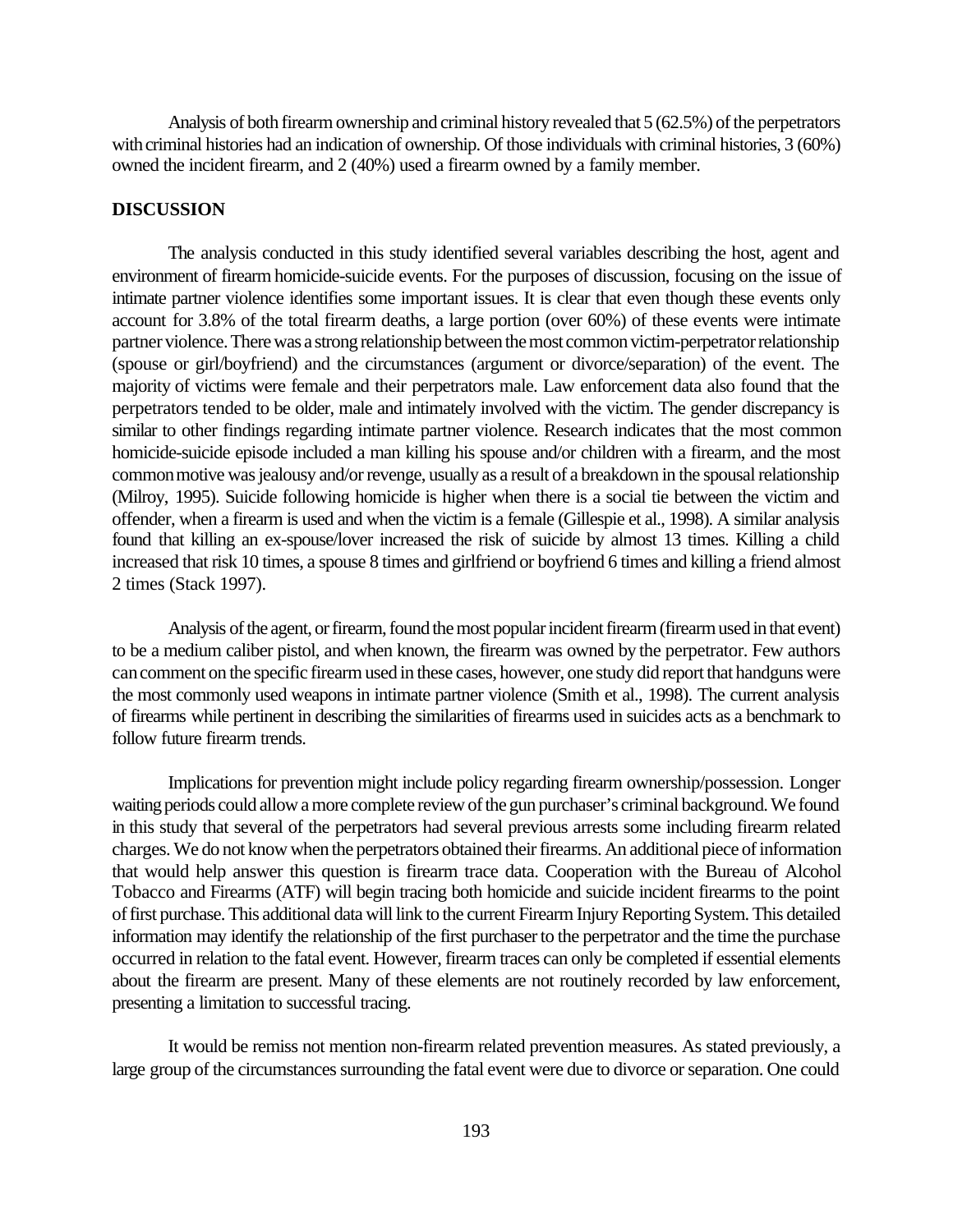propose, as one coroner did in Wisconsin, offering counseling to individuals who are served with divorce papers. Additionally offering resources to the female, in most cases, for safety and protection as male perpetrated intimate partner violence usually occurs when the female is attempting to leave (Smith et al., 1998).

# **CONCLUSION**

While the FIRS database is the most comprehensively linked data with regard to firearm fatalities, it has limitations. First, this data is simply a report, not an audit, of data from medical examiners/coroners, law enforcement and the crime laboratory. The nature of this data depends on complete and accurate reporting of all parties involved. One example often discussed is the credibility of the victim-perpetrator relationship data reported on the Uniform Crime Reports (UCR). One study indicated that almost 40% of their intimate partner homicides were not reported or miscoded according to the UCR (Langford et al., 1998). Second, we were unable to compare these fatalities with non-firearm homicide-suicide events. Third, in collecting this information it was discovered that crime related records and domestic/partner violence records were not always connected. The physical separation makes it more difficult to assess risk or prevent future violent acts. A similar assessment was found for mental health records. While this type of medical record is confidential, the disconnection between mental health and law enforcement does not allow for preventive collaborative efforts.

Finally is important to realize that prevention efforts for intimate partner violence are difficult because there is a lack of knowledge about these incidents. While significant research has been done on intimate partner violence reviewing large population based data; specific circumstantial data are limited. On the other hand, this type of case-study research enables a qualitative analysis but not of population-based data (Smith et al., 1998). In conclusion, better information is needed in regard to the circumstance surrounding the perpetrator and victim, including prior criminal and mental health records, and prior violent reports and firearm ownership. The continual linkage of medical examiner/corner, law enforcement and crime laboratory data and the additional linkages of ATF and the Department of Justice can provide the complete data to better describe these fatal events and direct specific points of intervention.

#### **REFERENCES**

- American College of Physicians. (1998). Position paper: Firearm injury prevention. *Annals of Internal Medicine*, *128,* 236-241.
- Centers for Disease Control and Prevention. (1994). Deaths resulting from firearm and motor vehicle-related injuries-United States, 1968-1991*. MMWR, 43,* 37-43*.*
- Gillespie, M., Hearn V., & Silverman, R.A. (1998). Suicide following homicide in Canada. *Homicide Studies*, *2,* 46-63.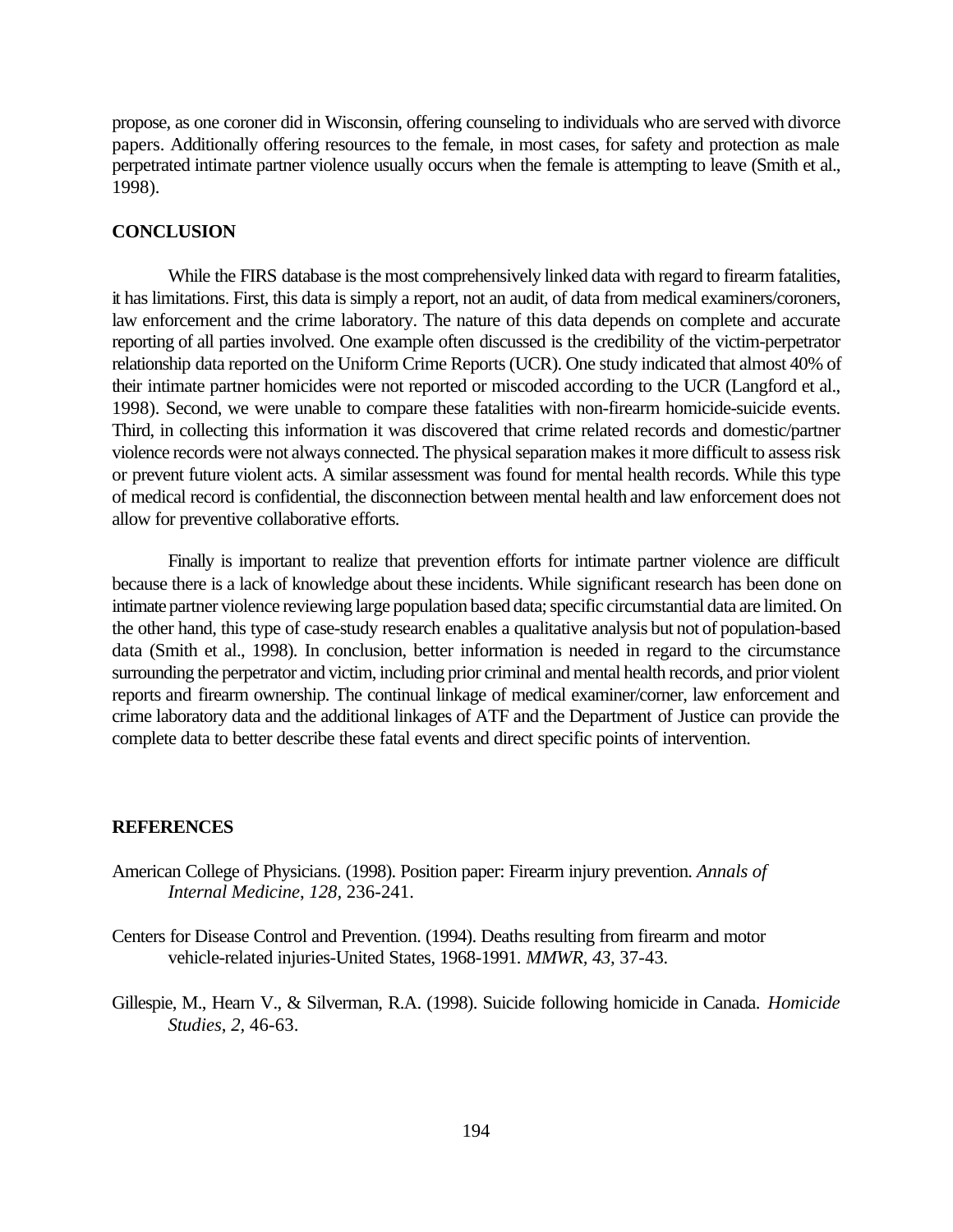Institute of Medicine. (1999). *Reducing the burden of injury: advancing prevention and Treatment.* Washington, DC: National Academy Press.

- Langford, L., Isaac, N., & Kabat, S. (1998). Homicides related to intimate partner violence in Massachusetts: Examining case ascertainment and validity of the SHR*. Homicide Studies, 2,* 353- 377.
- Milroy, C.M. (1995). The epidemiology of homicide and suicide death*. Forensic Science International, 71,* 117-122.
- Smith, P.H., Moracco, K.E., & Butts, J.D. (1998). Partner homicide in context: A population-based perspective. *Homicide Studies, 2,* 400-421.

Stack, S. (1997). Homicide followed by suicide: An analysis of Chicago data. *Social Science Abstract, 35,* 435-453.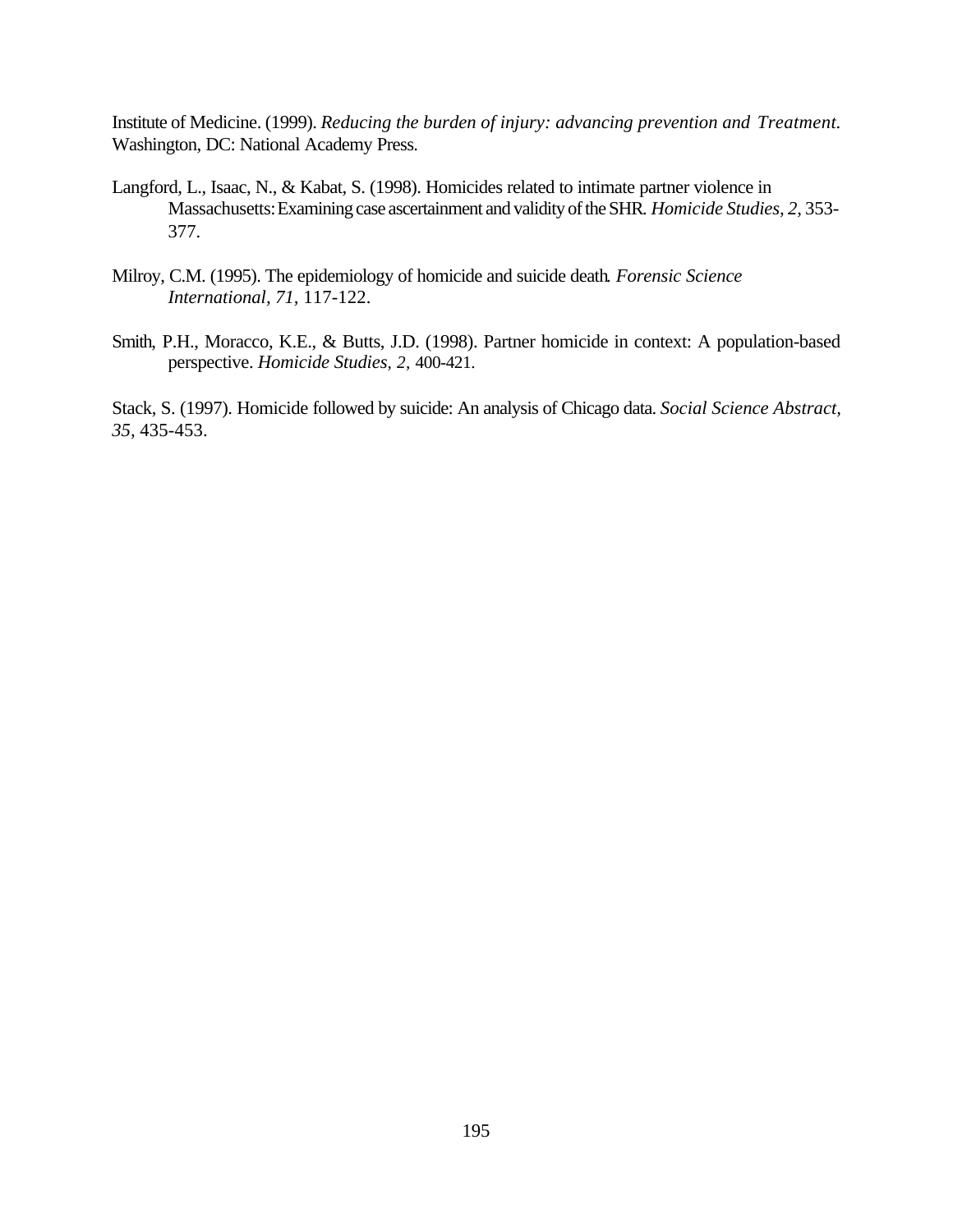#### **PARRICIDAL FAMILICIDE**

# Vanessa Levrier Leggett, Department of Criminal Justice, Center for Training University of Houston-Downtown, One Main Street, Suite 606-S, Houston, TX 77002

#### **ABSTRACT**

Familicide accounts for but a fraction of the national murder rate. Perhaps this explains why it is the least explored, and consequently, least understood type of domestic homicide. Research in this area is limited to the prototypic familicide: the male head of the family slaying his wife and children before, in most cases, committing suicide. While familicide is a distinctly male-perpetrated crime, it is not always committed by the patriarch. This paper addresses "parricidal familicide," or familicide committed by nonpatriarchal young-adult males. Using 4 Texas cases, classes of parricidal familicide, motivational factors, and types of offenders, by relation, are examined. First, cases are broadly categorized as spontaneous or planned parricidal familicides. Next, they are distinguished by motivation -- whether expressive or instrumental. Finally, the offender's relationship -- biological, adoptive, nuclear, and/or extended -- to family members is shown to not only inform the motive, but also influence the manner in which the victims are slain.

## **INTRODUCTION**

Although domestic violence has been at the fore since the 1960s, it seems that in the last decade the issue has taken center stage. In fact, the 1990s have witnessed a heightened awareness of the various types of domestic homicide, primarily due to their magnification in the media. The last decade of the millennium was ushered in by the Menendez brothers' act of parricide, and sustained for its better part by the filicides of the sons of Susan Smith and Darlie Routier, and the femicide of Nicole Brown Simpson, with suspicion centered on her ex-husband. And while speculation about who killed JonBenet Ramsey may continue into the next century -- whether her death was a filicide perpetrated by either or both of her parents, or a sororicide carried out by her brother -- it is assumed her murder is but another case of domestic homicide. Even with the exposure intrafamilial killing has received, however, little has been said of what is perhaps the most devastating form of domestic homicide: the familicide.

While routinely capturing the media's attention, the study of familicide has been largely ignored by researchers of homicide. As Wilson, Daly, and Daniele (1995) noted, scholars for the most part have not examined the incidence or epidemiology of familicides. A review of the literature on familicide shows that only a handful of researchers have explored the topic at all. Little wonder, considering the dearth of data in this area. Although statistical databases such as the Uniform Crime Reports (UCRs) and the Supplementary Homicide Reports (SHRs) identify victims' relationships to their killers -- encompassing all members of families, including step relatives -- there is no coding system for multiple victims. Hence, incidents of familicide are not recorded. Availability of data is further restricted for the researcher of familicide committed by juveniles, as the minor status of many offenders excludes them from statistical analyses. Thus the researcher of familicide has no empirical means of tracking its epidemiology.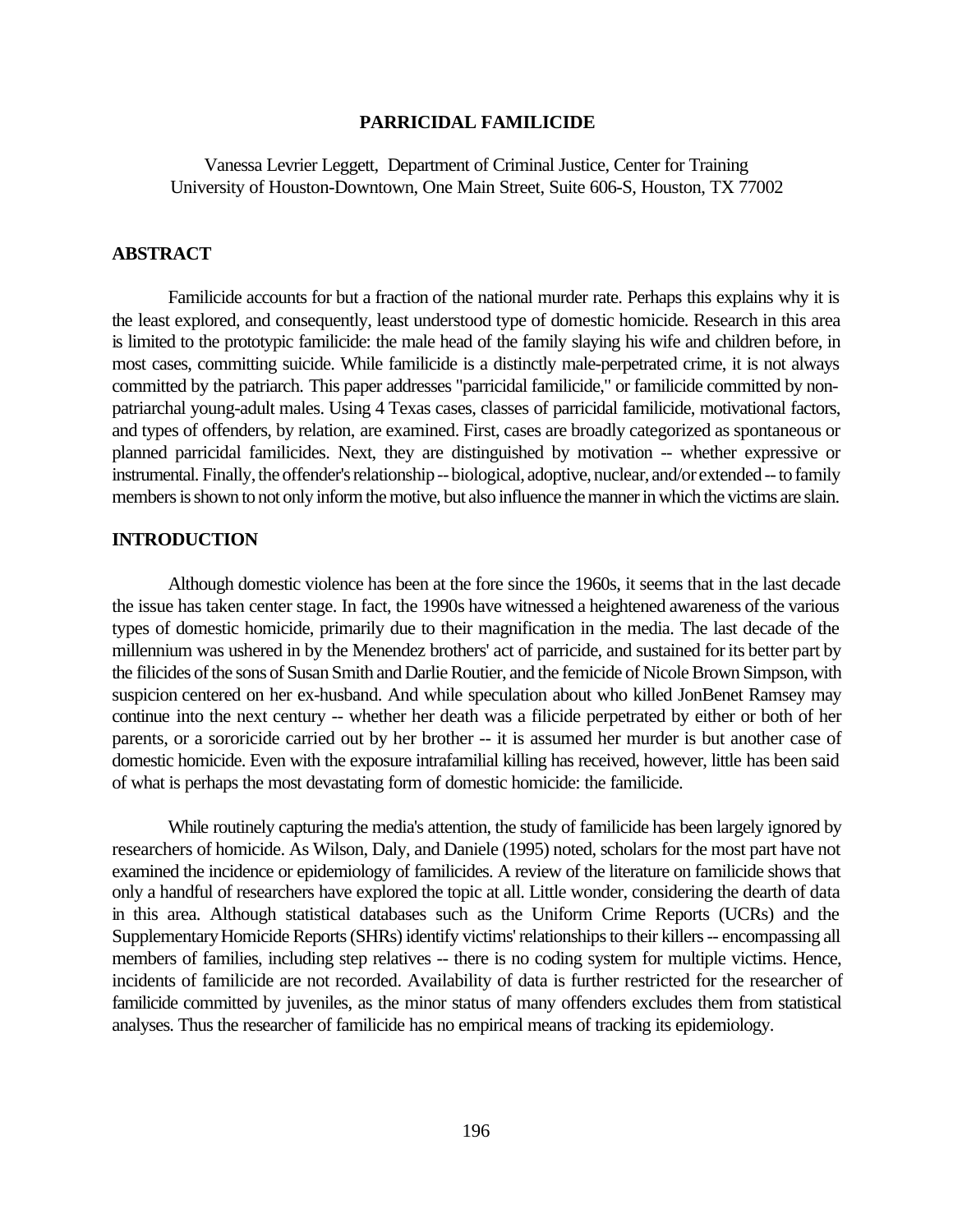Given this scarcity of information, it is not surprising that parricidal familicide is not even recognized as a type of familicide. Indeed, literature on familicide almost exclusively defines it as a patriarchperpetrated crime. Because of increasing incidents of parricidal familicide, this phenomenon warrants independent study. Ewing (1990a) and Leyton (1990) apparently agreed when, at the dawn of the decade, they addressed familicide committed by adolescents. Several years later, Ewing gave it a name: "juvenile familicide" (1997).

However, the term juvenile familicide is somewhat exclusive. A review of news accounts reporting on familicides committed by young males across the nation shows that many such killings are executed by young adults rather than by juveniles. Accordingly, this paper builds on prior studies by focusing on the role of the young-adult male offender. The author terms this type of familicide "parricidal familicide."<sup>1</sup>

Within this framework, it is theorized that familicides perpetrated by young-adult males are usually expressive crimes driven by the offender's relationship to family members -- whether biological, adoptive, nuclear and/or extended -- as is evidenced by the manner in which these youths elect, consciously or otherwise, to kill their family members.

## **METHODS AND DATA**

Originally, this study was initiated to locate all cases of parricidal familicide in Texas's 10 largestpopulated cities,<sup>2</sup> and their respective counties, over a 20-year period (1978-1998). Once identified, the intent was to use as variables the offenders' relationships to their victims, whether biological, adoptive, nuclear, and/or extended. But the paucity in familicide data in general, coupled with the peculiarity of parricidal familicides in particular, considerably narrowed the scope of the study. Out of the 10 subject cities only 2, Houston and Lubbock, reported cases of parricidal familicide. Between these 2 cities, four cases were identified, spanning a 13-year period beginning in 1985 and ending in 1998. Despite this limited sample size, all targeted variables are represented.

Because official records of this type of homicide are unattainable, the author had to rely on newspaper accounts and the recollections of veteran investigators to identify cases of parricidal familicide. The methodology of this study consisted of the following. A search for cases was performed using the Texas Newsfile database, which has a record of newspapers from all major Texas cities, from 1992 to the present. Next, telephone interviews were conducted with detectives from the homicide and juvenile

<sup>&</sup>lt;sup>1</sup>The term parricide, which was originally defined as father killing (now termed patricide), has grown more inclusive as its connotation has evolved. It is currently used interchangeably in reference to the murder of parents, both jointly and individually, and/or any close relative. Paired with familicide (family killing), parricide seems the most fitting term to characterize killings involving young-adult men (son, brother, nephew, cousin, grandson, etc.) who murder their families.

<sup>&</sup>lt;sup>2</sup>The ten largest cities were, in order of decreasing population: Houston, San Antonio, Dallas, El Paso, Austin, Fort Worth, Arlington, Lubbock, Corpus Christi, and Plano. (Order of cities based on 1999 almanac; populations determined by 1996 Census, containing latest available figures.)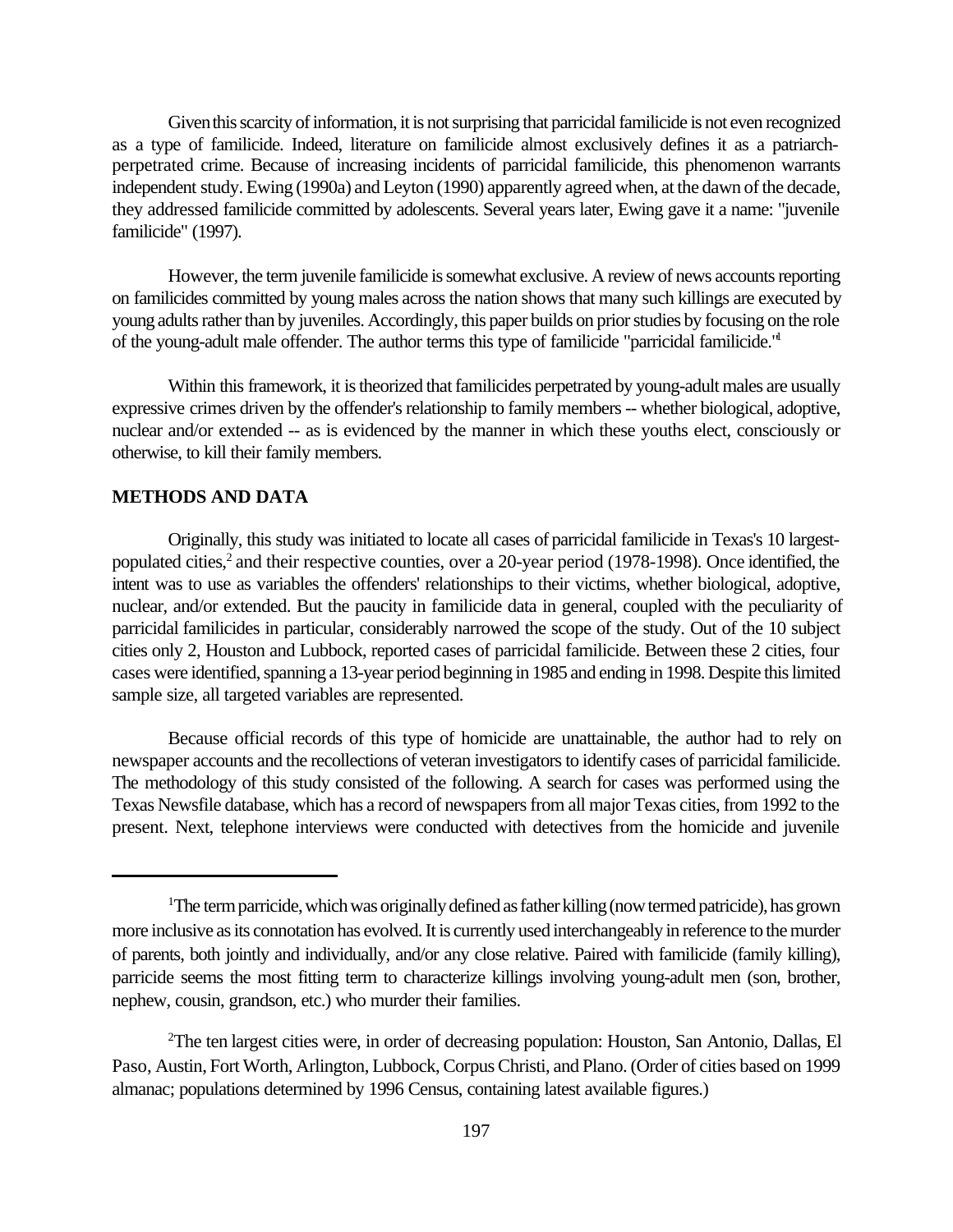divisions of the 10 subject cities' police departments, as well as investigators from the sheriffs' offices of the counties wherein each city is located. Once cases were identified, investigation files, autopsy protocols, and crime-scene photos were reviewed and prosecutors and defense attorneys interviewed where available. Finally, the offender (Robert Coulson) most representative of the variables<sup>1</sup> is the subject of a work in progress by the author, and thus has been interviewed extensively. These interviews -- conducted over the past several years while the subject has been in custody awaiting execution -- provided the inspiration for this study.

The other three offenders were not available for interviews. In one case, the perpetrator had committed suicide. And because the other two offenders' cases were on the eve of their respective trials when this study was conducted, information was limited pending adjudication. Due to these lacunae in analyses, the small sample size, and the gross limitations of empirical data, findings in the present study are preliminary, and thus should not be construed to generalize to all, or even most, parricidal familicides. These cases might serve as subjects of a larger, more exhaustive study, at such a time when more data are available.

For purposes of this study, the parricidal familicide is defined as a multiple murder in which a nonpatriarchal male under the age of 30 kills three or more of his family members (biological, adoptive, nuclear and/or extended) in a single episode. The following cases involve triple, quadruple, and quintuple parricidal familicides.

## **Case Reports**

Offenders in these four cases are educated young men in their 20s. All are from middle- to uppermiddle class families and, as is common in parricidal familicides (Birnie, 1991), none had a history of prior violent offenses.<sup>2</sup> One case involved a Black male, and the other three White males, one of which was the only offender who was no longer who living at home. While greed was more or less pitched as a motive in all cases, the expressive nature of the crimes is evident, even in the more premeditated cases. Below are the factual backgrounds of the cases.

Michael Yowell

<sup>&</sup>lt;sup>1</sup>Coulson's victims included biological, adoptive, nuclear, and extended family relations.

<sup>&</sup>lt;sup>2</sup>Yowell had a juvenile criminal history, and he and Edwards both reportedly had a handful of nonviolent offenses on their records, ranging from burglary and theft to drug and fraudulent check charges. Lewis and Coulson, the two who had attended college, had no prior convictions.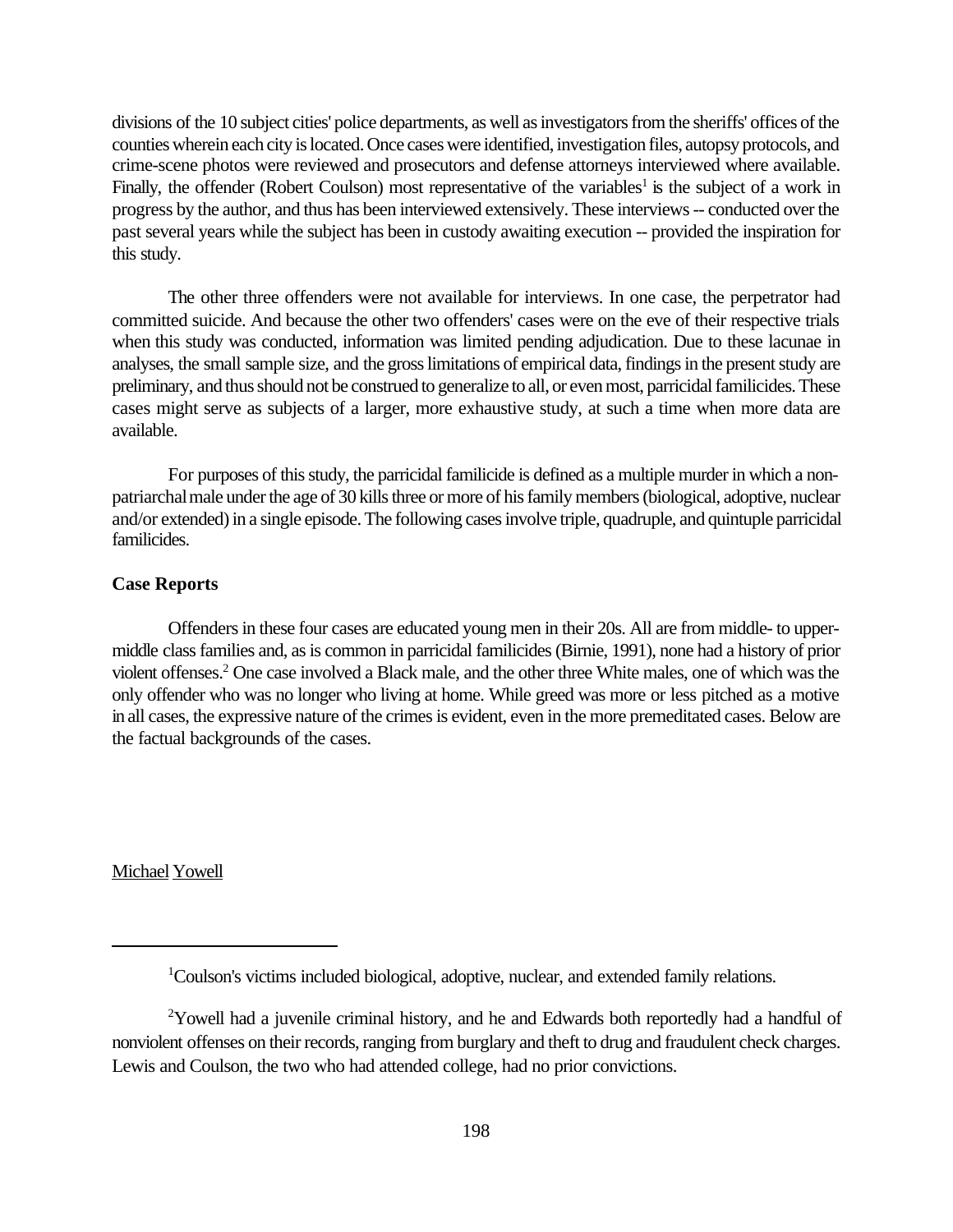At age 28, Michael Yowell, a White male, was arrested for a triple homicide in which his biological mother, father, and maternal grandmother were killed. The incident occurred in Lubbock, Texas, in the home in which they all resided.<sup>1</sup>

Yowell had a costly addiction to crystal methadone, a habit he supported by stealing from his parents and grandmother. His stealing had progressed to such a point that Yowell's father had begun sleeping with his wallet.

On the eve of Mother's Day in 1998, Yowell, using a .25 automatic, shot his father in the temple while he was in bed sleeping. His mother was strangled with a lamp cord, which was wrapped thrice around her neck. Before leaving the scene, it is theorized Yowell turned on the gas in the house where his grandmother still remained, apparently sleeping throughout the entire incident. Some time later, the house combusted. Nearly 3 weeks later, his grandmother died from injuries sustained in the fire.

When he confessed, Yowell said that he didn't intend to kill his parents; he was only trying to obtain money for drugs.

#### David Edwards

Another White male drug addict, 20-year-old David Edwards, killed three members of his extended family with whom he lived in Houston. Around mid-January of 1997, Edwards shot his paternal grandparents and aunt with a .38 Special revolver his aunt and grandmother had obtained a week before to protect them from Edwards. Each victim died of a single gunshot wound to the head. Five days after the murders, Edwards used the same gun to shoot himself in the head while driving with police in pursuit.

Edwards' father had a criminal record, for drug offenses among other things, and Edwards Jr. blamed his own substance abuse on his father's influence. Before Edwards Sr. was sent to the penitentiary, he was living in the home of his parents, Edward Jr.'s grandparents, where he had occasionally been arrested. While his father served his prison sentence, Edwards, who had been in and out of Alcoholics Anonymous and a treatment center, stayed in his father's room.

When he moved in, Edwards was out of work and the strained financial situation led to an inimical relationship with his three victims. Because he habitually stole money and took their cars without permission (sometimes not returning for days at a time), he had been told he had 2 weeks to get out of the house - a threat that had been made before, but this time would likely have been carried out. A telling piece of evidence collected at the scene was Edwards' T-shirt which read: "Lost Dysfunctional Family."

#### Reginald Lewis

In February of 1985, Reginald Lewis, a 20-year-old college student, with no history of mental illness or substance abuse, committed a quadruple parricidal familicide by killing his biological parents and two brothers in their Houston home. Lewis, the middle child in a Black family, shot his mother and two

<sup>&</sup>lt;sup>1</sup>Since Yowell left his parents' home he had periodically returned over the years. At the time of this offense, however, he was living at home.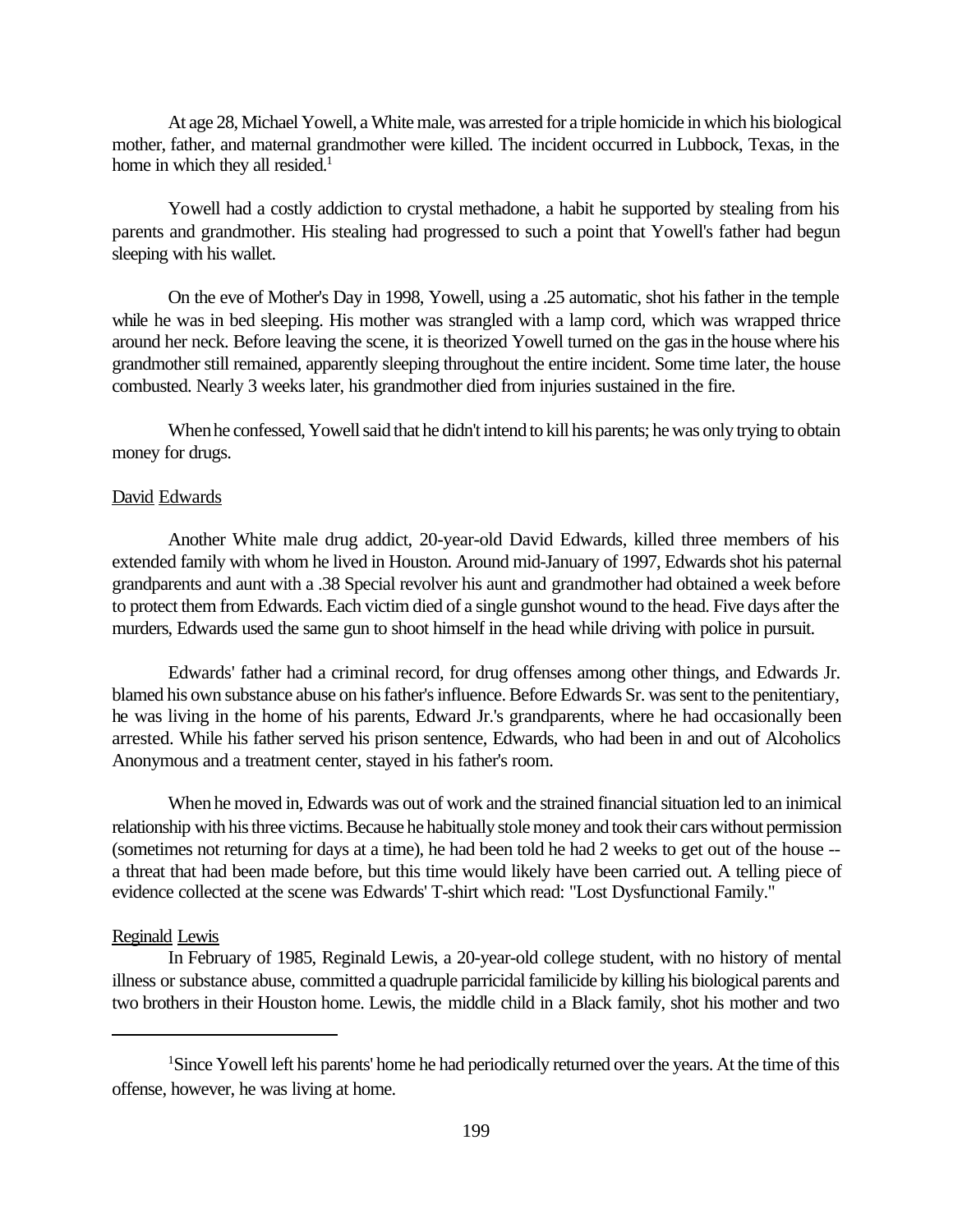brothers. Next, he shot his father, whom he also stabbed and bludgeoned to death before setting him on fire.

Lewis, an upper-middle-class Black male, had no prior criminal record. As prosecutors prepared for a third trial of this case, a motive still eluded them. One theory held that Lewis was distressed over his failing status in college -- surprisingly, not an uncommon catalyst in these types of cases (Birnie, 1991). Another proposed greed as a motive, citing Lewis' purchase of a new Porsche after he was named heir to his family's quarter-million-dollar estate.

While he had not been diagnosed with any psychopathology, Lewis contended that he suffered from a severe "bladder problem," which caused him to experience urinary incontinence. Claiming he was pulled over on the side of the road to urinate in a plastic bag at the time his family was killed, Lewis maintains his innocence, despite three convictions.

#### Robert Coulson

On a Friday the 13th in 1992, Robert Coulson bound his five family members, placed plastic bags over their heads and set their bodies afire, single-handedly extinguishing three generations of a family, in what was of the most horrific crimes Houston had ever seen. In this quintuple parricidal familicide, Coulson, a 24-year-old White male, suffocated his adoptive mother, asphyxiated his adoptive father and younger adoptive sister, and asphyxiated his older biological sister, seven months pregnant, and her husband.

Coulson, who had no criminal history, carefully planned the crime, and fled the scene after the slayings. A statement made by Coulson shortly after his arrest is chillingly similar to Yowell's admission that he did not mean to kill his family. Coulson told detective Sergeants John W. Belk and Brad Rudolph that he didn't mean to kill his family; he really loved them. As heir to his family's half-million-dollar estate, Coulson, who was unemployed at the time, indicated he felt societal pressure to break out of a middle-class lifestyle.

#### **DISCUSSION**

Various behavioral and motivational dynamics distinguish the traditional familicide from the parricidal familicide. Familicide is recognized as a distinctly male-perpetrated crime (e.g., Daly & Wilson, 1988; Ewing, 1997), and is traditionally defined as a homicide in which the male patriarchal figure kills his wife/partner and children -- all of whom he views with a proprietary ideation (Daly & Wilson, 1988, Wilson, Daly, & Daniele, 1995) and whom he feels he is no longer able to control (Ewing, 1997). Thus, it has been argued, the prototypic familicidal male is in a sense killing those he believes he has created or over whom he thinks he exercises control. By contrast, in the parricidal familicide, the offender, resentful of his lack of autonomy, can be viewed as destroying the unit which he deems has created or controls him. It should also be noted that in typical cases of familicide, the father-figure's primary motive is often to end his own existence. Believing that his family cannot go on without him (Daly & Wilson, 1988) or wanting to protect them from shame ("Rage, Pain Dominate Familicide," 2000) he claims their lives before taking his own.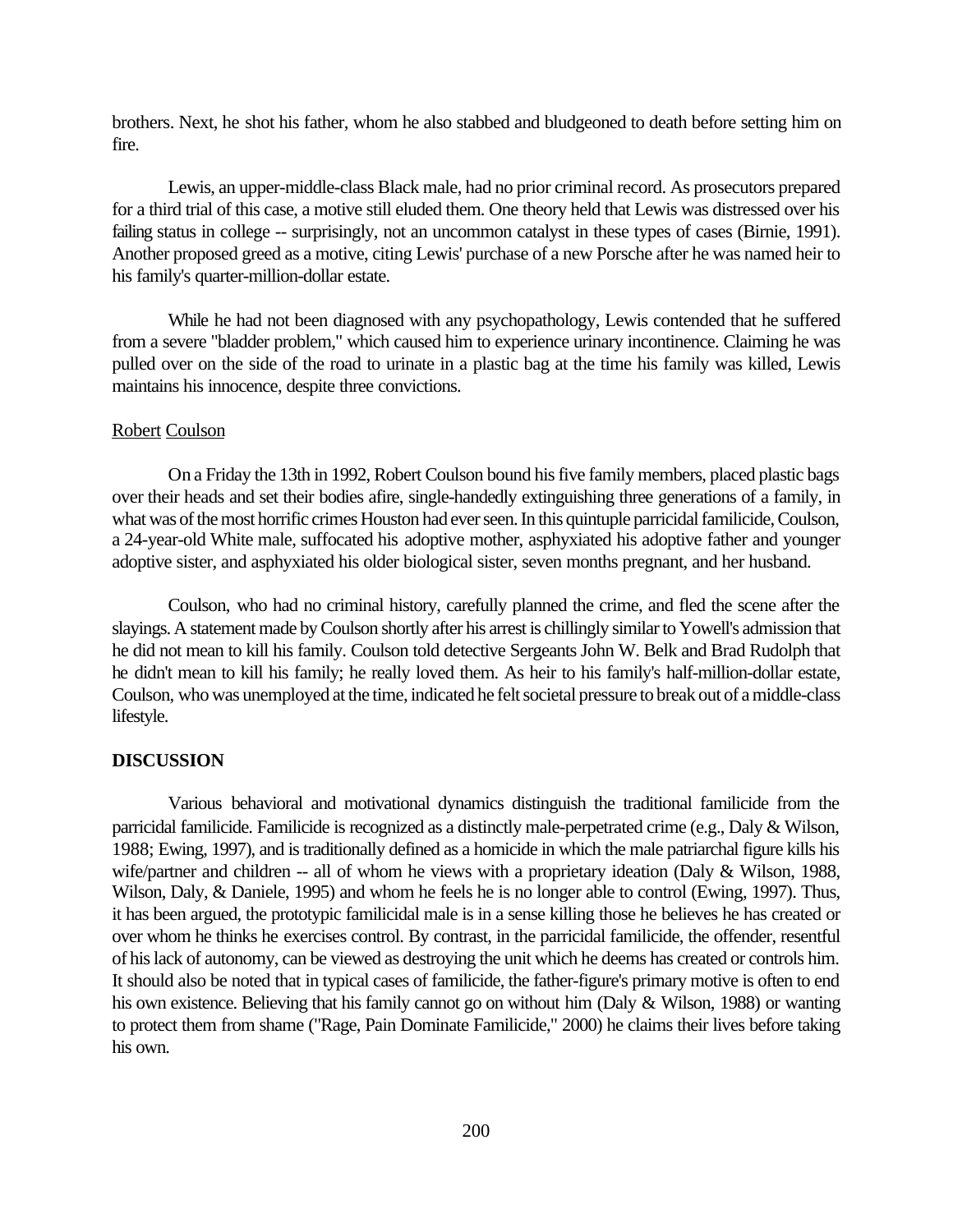Suicide, however, is rarely found in the parricidal familicide. To the contrary, the offender in a parricidal familicide believes he must slay his family to restore his *own* life which he feels is threatened or has been eroded by the depersonalization that accompanies abuse. Unlike the typical familicide, where in many cases the patriarch's primary motivation is suicide, in the parricidal familicide, any act of suicide may be viewed as reactionary -- a mental fallout brought on by the offender's realization of the enormity of his act and the consequences he is facing. The rarity of suicide in the parricidal familicide is evidenced by the title of the only book detailing these types of cases: *Sole survivor: Children who kill their families* (Leyton, 1990)[emphasis added].

In typical cases of parricidal familicide, suicide is neither the solution nor the primary motive. If the offender has suffered abuse at the hands of one or more of his family members, his act can be seen as an attempt to escape a family which, in some sense, he views as owning him. Whoever he feels is controlling him is likely his abuser or perceived oppressor. Anthropologist Elliot Leyton (1990, 1992), who characterized the family as the "crucible of identity" (1992) argues that in an "angry and intimidating familial milieu, a sensitive child who is failing the family's evaluative index may feel entrapped as his or her unique, individual needs remain quite unrecognized, or are swept aside, by the force of the dominant parent." To reclaim his identity, in other words, he murders all he perceives have robbed him of it (Birnie, 1991; Leyton, 1992). Thus it is through the act of killing, and the means by which the offender chooses for execution, that he is subliminally severing himself from the vine he believes is poisoning him.

Indeed, the body of research in the area of patricide cites such abuse as the motivation behind these young men killing their fathers. Greed is also frequently identified as a motive (Ewing, 1997; Leyton, 1992), and has been advanced, primarily by prosecutors,<sup>1</sup> in three of the four illustrated cases of parricidal familicide. Whatever the motivation may be, however, it is argued that whether or not the perpetrator has been a victim of abuse, perceived or actual, or was motivated by greed, the parricidal familicide is an expressive crime as is evidenced by the manner in which his victims are murdered. As will be discussed below, nowhere is this more evident than in the crime scene.

#### **Classes of Parricidal Familicide**

Like other forms of domestic homicide, the parricidal familicide can be classified according to crime-scene dynamics. In their *Crime Classification Manual*, Douglas, Burgess, Burgess, and Ressler (1992) dichotomized domestic homicides into spontaneous and/or staged categories.

<sup>&</sup>lt;sup>1</sup>In the Michael Yowell case, prosecutor Matt Powell argued that Michael killed for drug money. While this was likely all Powell needed to prove his case, it does not explain the personalized aggression Michael displayed in killing his mother. In pursuit of a viable motive for Reginald Lewis murdering his family, former special prosecutor Bryan Best acknowledged that Reginald's rampage was so outrageous that greed was the only remotely graspable straw (personal communication, June 28, 1999). And in the mass murders committed by Robert Coulson, prosecutor Chuck Rosenthal cited as evidence of greed Robert killing his beloved younger sister -- another beneficiary to his parents' estate.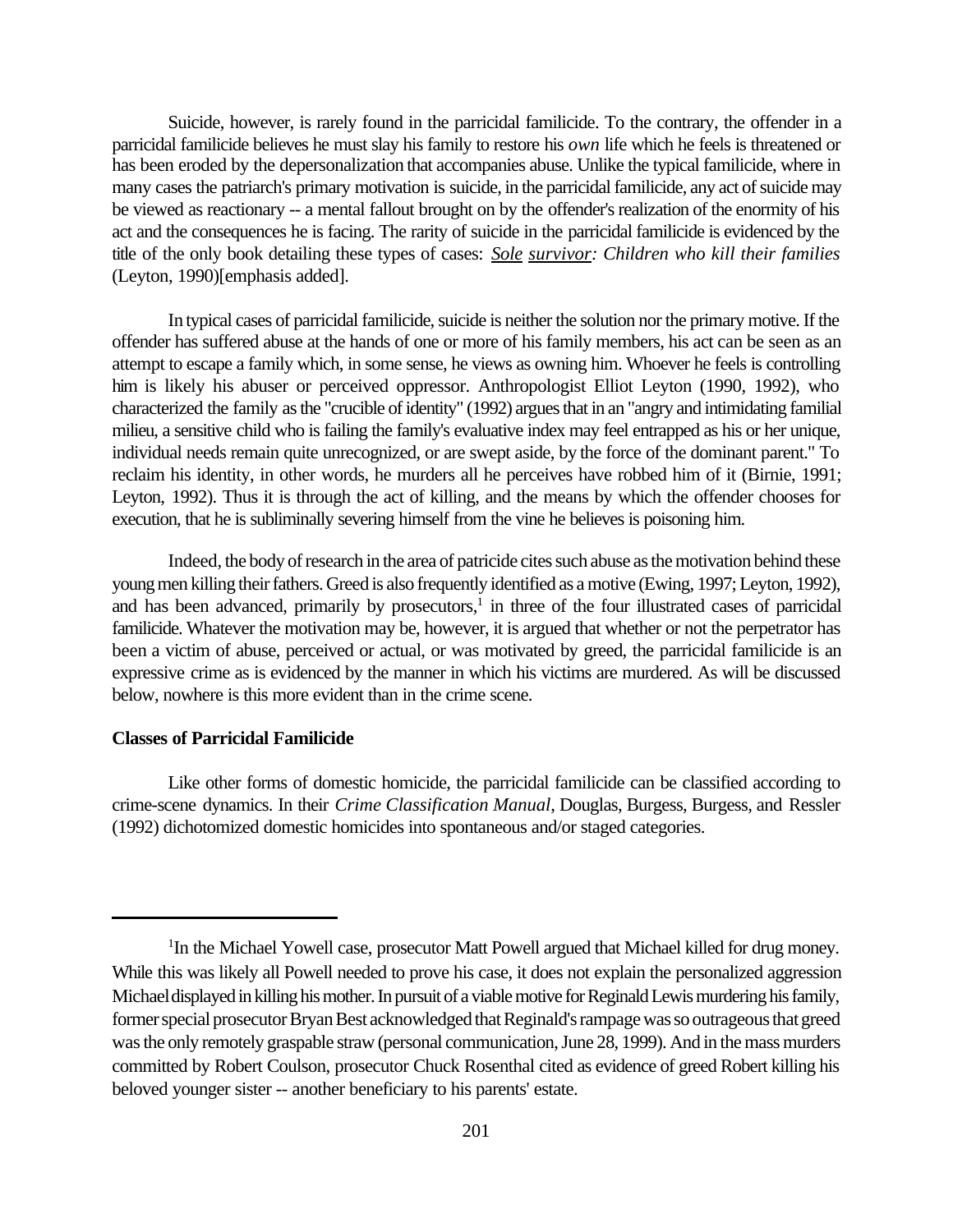The spontaneous domestic homicide is unplanned and is prompted by either an event immediately preceding the incident, or by an accumulation of hostility.<sup>1</sup> This rage is manifest in the disordered nature of the killings. The weapon is one of opportunity, and is both obtained from and left behind at the crime scene.

In contrast, the staged domestic homicide is a premeditated event. Weapons used are not typically found at the crime scene. And whereas the perpetrator of the spontaneous domestic homicide is typically at the scene when bodies are discovered, in the staged domestic homicide, he is frequently missing.

Coulson's killings, and perhaps Yowell's, appear to have been premeditated events. In the Coulson case, almost all of the items used -- flex cuffs, duct tape, plastic bags, ignition fluids, even matches -- were brought to the scene 3 days before the killings. Coulson also arranged for his five family members to arrive at the home at staggered times so that he could control the scene and successfully subdue his victims. Michael Yowell's premeditation was gauged by his bringing to the scene the gun used to kill his father.

However, the Lewis and Edwards cases seem to have been spontaneous acts. Not only were all of the weapons taken from, and, in Lewis's case, left at, the scene, but Lewis himself emerged from the home covered with blood spatter, announcing to neighbors that his family was dead. And while Edwards did not leave the weapon at the scene, he left behind blood evidence on his clothing, shoes, and other items when he changed before fleeing.

# **Motivation, Typology, and Psychopathology of Offenders**

In their 1995 study, Block and Christakos described "Homicide Syndromes"<sup>2</sup>

as existing along a continuum comprising "expressive" and "instrumental" extremes. The expressive fatal confrontation has as its chief objective the violence itself; any other motivate is ancillary. The instrumental confrontation is materially motivated, but may also contain expressive elements depending upon the nature of the victim-offender relation.

Because the parricidal familicide is an intrafamilial homicide, the intimacy the perpetrator shares with his victims -- even in the most methodical, premeditated killings (Coulson's act the quintessential example) - means that expressive elements should be found at the scene. The process of discovering these elements is analogous to what is involved in detecting "signature" aspects of violent crime. An offender's signature consists of personalized actions which exceed the means necessary to effect the killing. These extra

<sup>&</sup>lt;sup>1</sup>In their investigation of interfamilial homicide committed by juveniles, Kashani, et al. (1997) attributed such pressure as attributed to "catastrophic conflict," in which the stress caused by a youth's family member impairs his ability to contain his rage which is then expressed violently.

<sup>&</sup>lt;sup>2</sup> According to Block and Christakos, homicide syndromes combine two offenses, the first either expressive or instrumental in motivation, but both containing elements of the other, to greater or less degrees.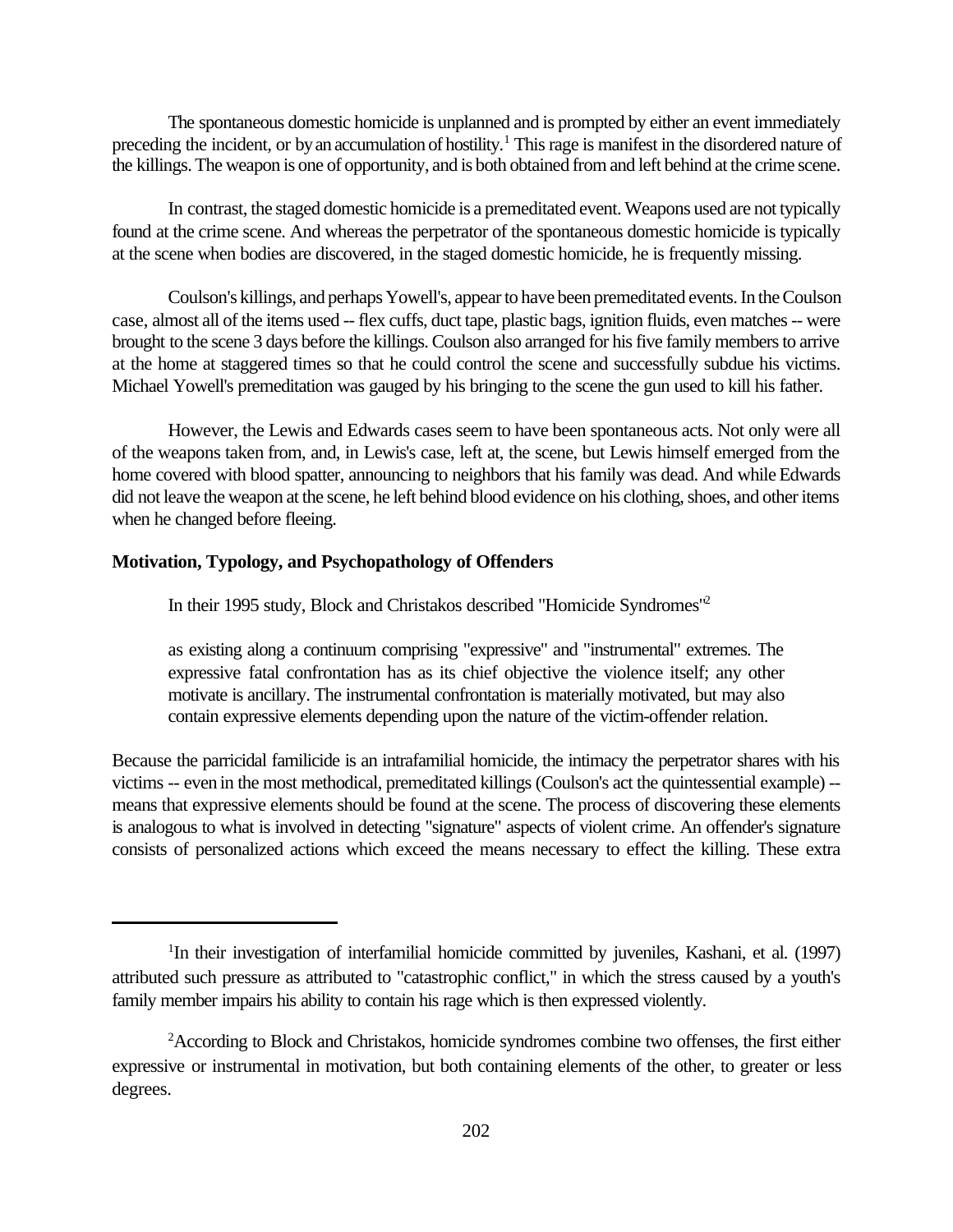measures are usually unconscious and are the realization of fantasies long harbored by the offender who cannot help but act them out (Douglas, et al., 1992).

Although the Yowell, Edwards, and Coulson cases appear to be instrumentally motivated -- two for the drug money, the other for an inheritance, respectively -- each crime is also highly expressive in nature. The Lewis murders are also expressive, but any link to instrumentality is a tenuous one. In all cases, violence is exacted on victims in varying degrees, proportionate to the offender's relationship with each. Planning matters little, as the instrumentality of each crime is at some point eclipsed by the offenders' irrepressible need for expression.

#### Michael Yowell

Such a need may explain why a crime that began as a means to obtain money for drugs somehow escalated into a vicious triple homicide. Michael Yowell intentionally embarked upon his course of conduct literally armed in anticipation of robbing his father. Because his father slept with his wallet, Yowell deemed it necessary to shoot him while his father was in this helpless position. Yowell's choice of weapon is telling. Many have hypothesized that weapons used by juvenile and young-adult offenders reveal something about the relationship between the offender and victim (Cornell, Benedek, & Benedek, 1987; Heide, 1993; Kashani, et al., 1997; Malmquist, 1996; Silverman & Mukherjee, 1987). In her investigation of juvenile parricide offenders, Heide (1993) concluded that, as would be expected, fathers were significantly more likely than mothers to be slain with firearms. In most cases, she found that, not surprisingly, fathers are more difficult to overpower than mothers, especially by juveniles under 18 years old. The Yowell case supports this hypothesis. Yowell, a young man of slight stature -- made more frail by his drug addiction -- was significantly smaller than his father. Experts in the field of parricide (e.g., Duncan & Duncan, 1971; Ewing, 1990b; Heide, 1993) have suggested that children who kill parents while they are relatively defenseless (e.g., with their backs turned, while sleeping, etc.) were usually abused by that parent.

While a compelling theory, this does not appear to be the case with Yowell. In fact, Assistant District Attorney Matt Powell, who prosecuted Yowell, stated that the young man's parents "bent over backwards" for him (personal communication, June 15, 1999). Yowell's familicide may have been drug induced. As Duncan and Duncan (1971) observed, a youth's inability to control his impulses may be the result of drug ingestion or disease of the central nervous system. Crystal methadone (Yowell's drug of choice) is known to degenerate the central nervous system and produce homicidal tendencies. In all likelihood, the narcotics unleashed murderous fantasies. The manner in which Yowell killed his mother - strangling her with a lamp cord, a weapon of opportunity found and left at the scene -- indicates the spontaneity and expressiveness of her slaying. The brutality and gratuitousness of this method of killing suggests that on some level Yowell was seeking fulfillment of his destructive phantasms. It is worth noting that Yowell did not personally kill his grandmother.Thus, while the motive in killing his father was instrumental, the resultant parricidal familicide became an expressive crime primarily directed toward his mother (the more domineering of his parents). The death of the grandmother was the most removed, and may have been incidental.

#### David Edwards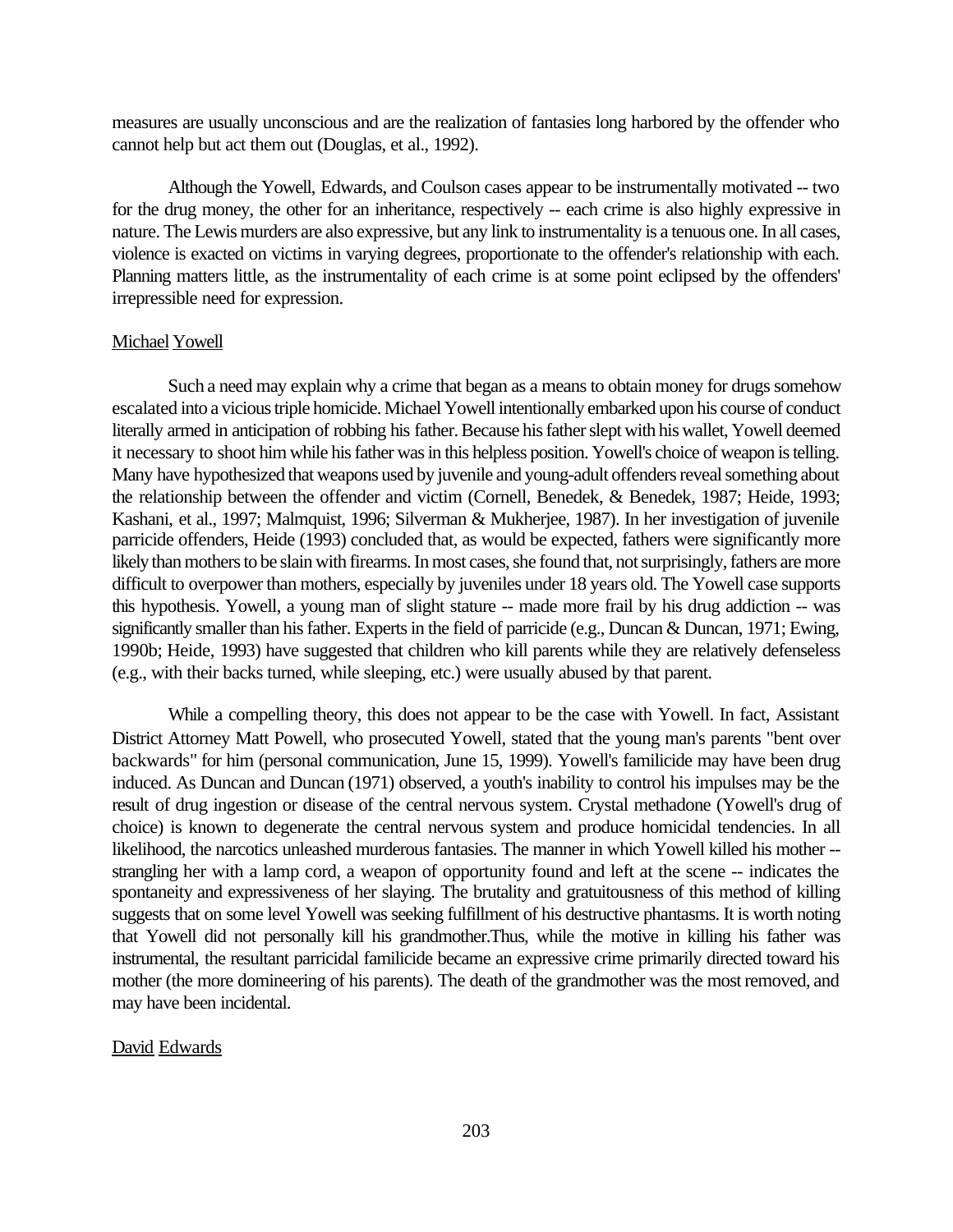Similar to the Yowell killings, Edwards' crime was initially motivated by drug addiction -- in this case, marijuana and crack. At the time of the murders, Edwards' life was in a state of despair. His father was an habitual criminal who was serving a drug-related prison sentence and his mother refused to let him live with her. Further, Edwards' addictive behavior had left him with few friends. And he was only able to get a job as a consequence of stealing money from his girlfriend. (Her father allowed Edwards to pay off the debt by working at his company.)

With nowhere to turn, Edwards moved in with his grandparents and aunt. Tension in the home soon mounted due to Edward's behavior, and the living situation quickly deteriorated. Like Yowell's father who slept with his wallet under his mattress, Edwards' aunt had begun hiding her purse under her bed to prevent Edwards from stealing from her. Likewise, to protect himself, Edwards' grandfather was sleeping with a baseball bat under his bed. Shortly before the offense, his aunt borrowed a .38 Special revolver.

A variety of stressors contributed to Edwards' crime. With no reliable means to support himself, Edwards now faced the reality that he would soon not have a place to live. He had exhausted financial support from his family. Five days before the incident, Edwards allegedly cut the phone lines to their home in an attempt to convince his grandfather to give him money to ward off a fictitious drug dealer. Also around this time, Edwards was taken to the hospital for a drug overdose, quite possibly a suicide attempt. One way or another, Edwards' relatives wanted him out of the house, and he seemed to know it would be permanent this time.

A review of the crime-scene dynamics indicates that because Edwards' grandfather's wallet was found in a pool of blood on the ground next to his body; it appears the crime may have begun when Edwards shot his grandfather who may have refused, for the last time, to give him money. It seems that Edwards next shot his grandmother as she emerged from her adjacent room responding to the gunfire. His aunt, down a long hallway in another part of the home, may have run to the end of the hall where a bullet that had missed her was found embedded in the Sheetrock. It is speculated that Edwards followed her down the hall and into her room where he shot her at close range in the head as she reached for the phone to call for help. While less expressive than the other three crimes, Edwards nevertheless went beyond what was necessary to commit a robbery.

## Reginald Lewis

As in the Edwards case, it seems Reginald Lewis's crime was triggered by a precipitating event and was thus a spontaneous, expressive offense with no clear secondary motive. Lewis's grfades in college were plummeting and it could be that he could not handle the pressure of school or the fear that his family, especially his father, would discover he was failing.

The night of the offense, Lewis and his father had an argument just prior to the father leaving for a night job. While his father was gone, Lewis, using a .38 Special, shot his mother and younger brother as they were sleeping, before firing a bullet into the head of his older brother, who was in the middle of a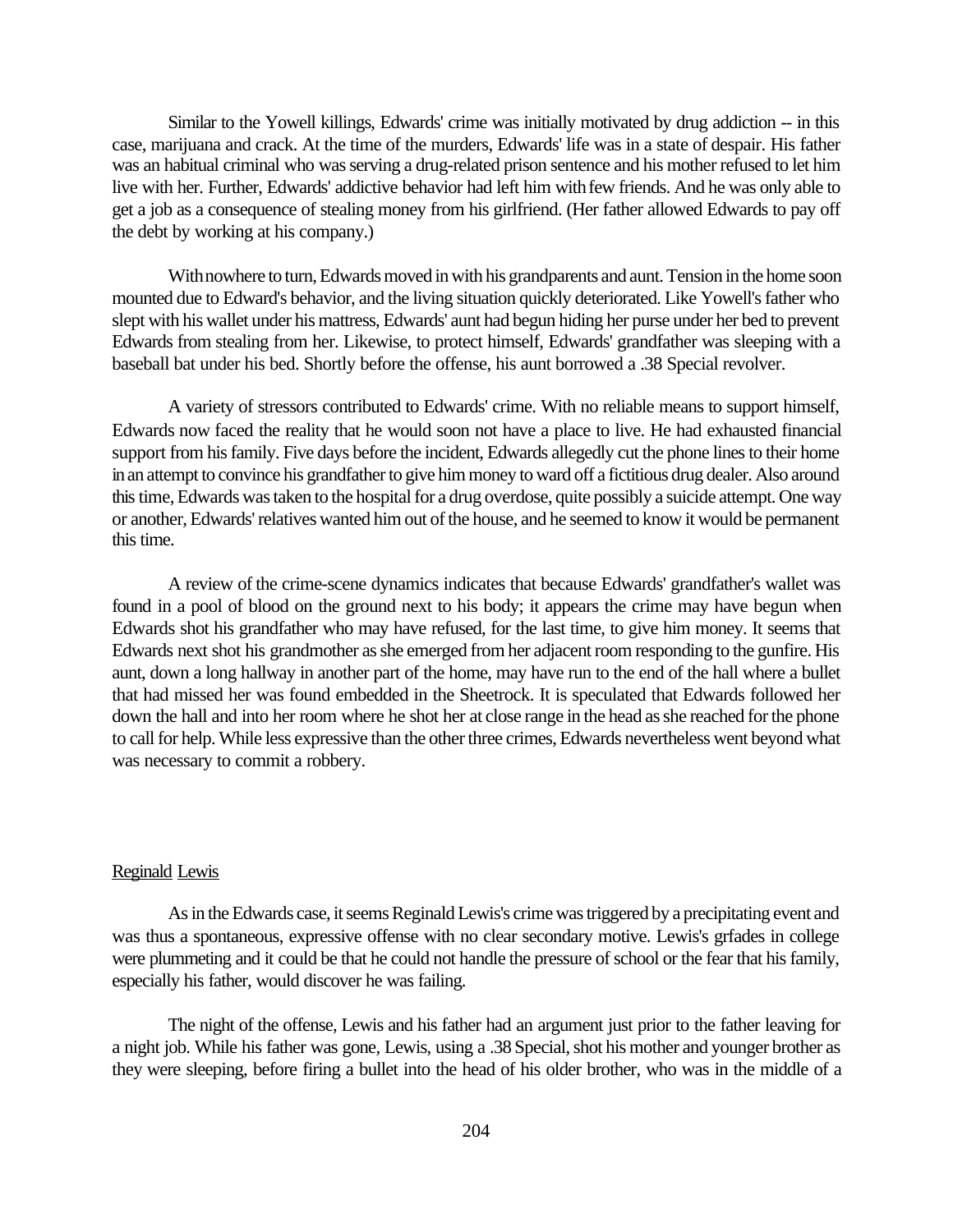telephone conversation with a girlfriend. After killing his mother and brothers, Lewis waited for his father to return from work.

While his mother and brothers were each shot, his father, likely the target of his rage, suffered the most violence. Lewis bludgeoned and stabbed his father, strangled him with a telephone cord, choked him with a wood log near the fireplace, and finally shot him with the same handgun before setting him ablaze. Lewis's choice of weapons -- especially the telephone cord and log -- indicates the spontaneous nature of what may have been a more planned offense.

Undoubtedly, this last murder was infused with hate-filled expressionism, but its focus is unclear. His father's slaying exhibits the type of depersonalization via mutilation one expects to find in the most iniquitous cases of sexual or physical abuse. Despite Lewis's father being known as a "disciplinarian," however, no evidence of abuse, physical or otherwise, was presented. There are numerous cases in which youths kill their parents rather than expose them to the shame of their academic failure. This may have been the reason Lewis killed his family, particularly since his brothers' and mother's murders were nonconfrontational. While his academic failure may have contributed to the crime, however, a more likely scenario is that Lewis knew he was going to kill his father, and did not want the others to know about it.

The inevitability of the crime could have been set in motion because Lewis's father had the last word before leaving, or threatened him in some way. Once his father left, Lewis may have flown into a homicidal rage of displaced aggression. Typically, though, if that were the case, he would have released a great deal of that aggression in killing his mother and brothers -- may have even been able to psychologically substitute their deaths for the father's. In other similar cases of domestic homicide, this type of offender may have cooled down, perhaps even engaged in acts of undoing, such as cleaning up his victims. And in the event the offender did dissolve into remorse and confession, one would at least expect him to set about the business of conjuring an alibi and staging the scene before his father returned. Not so with Reginald Lewis. While his father was at work, Lewis may have been brooding -- building up to another deadly crescendo. It could be that Lewis is one of Leyton's (1992) vulnerable kids who, having failed his family's "evaluative index" -- particularly by not meeting the expectations of the dominant parent -- saw the slaughter of his entire family as the only way out. One can only speculate as to what set him on his path of destruction.

Surely some type of psychosis must have accompanied any of the scenarios that could have led Lewis to kill his entire family and stroll from the smoking home with the blood of guilt on his hands. And it is not just enuresis.

## Robert Coulson

At least on the surface, Coulson's parricidal familicide appears to have been primarily motivated by material gain. But, despite his cool, meticulous planning, the manner in which his family members were killed is distinctly expressive of his relationship with each. This case is especially instructive in that all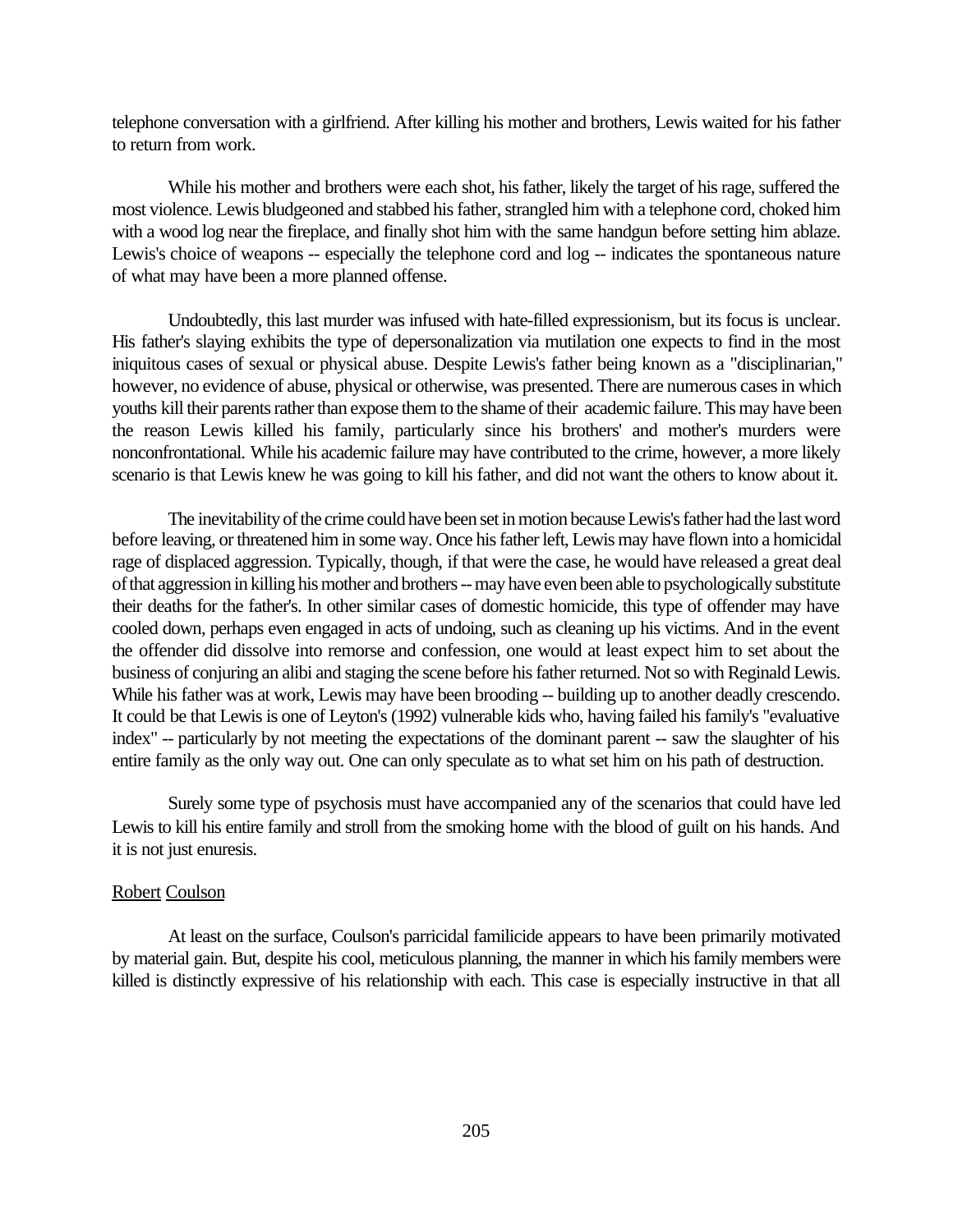targeted relationship variables (biological, adoptive, nuclear, and extended) are represented. Analysis of autopsy findings and crime-scene photographs and videotape support this study's hypothesis.<sup>1</sup>

While Coulson did not particularly dislike his adoptive father, he had an intensely acrimonious relationship with his adoptive mother, who was somewhat of a virago. Coulson felt almost as much antipathy toward his biological sister, who was, notably, closer than the other children to the mother. Coulson most identified with his younger, adoptive sister, with whom he had always maintained an amicable relationship. It was even speculated that he waited to commit the murders until she had delivered a child she gave birth to out of wedlock less than a month before the killings. His older, biological sister, on the other hand, was killed just 2 months prior to her delivery date. Despite his disdain for her, Coulson was apathetic toward her husband, his brother-in-law.

An examination of the crime scene and autopsy photos reveals these relationship typologies. Coulson's relationship with his adoptive parents is especially illustrative. The adoptive mother was killed first by suffocation with a pillow. Considering this act requires significant upper-body strength for 5 to 10 minutes, this was a highly-personalized killing, and evidence showed she fought fiercely for her life.<sup>2</sup> Coulson's father was uneventfully subdued and killed in the planned, clinical fashion: asphyxiation with a plastic bag. His younger, adoptive sister's murder was even less aggressive than his adoptive father's. She was loosely restrained and, unlike the other victims, there was no sign of blanching from duct tape, as was the case with the other victims.

The typologies of his last two victims, one biological, the other, an in-law, reveal Coulson's relationship to each. While the first three victims were ambushed individually, Coulson's biological sister and her husband were slain spontaneously. Coulson first killed his brother-in-law, who otherwise would have interfered with the murder of his wife, who, due to her pregnancy and a back injury, was essentially defenseless. Here Coulson deviated from his original plan just as he had when he confronted his adoptive mother. He impulsively grabbed a crowbar (obtained at, but removed from, the scene) which he used to immobilize his brother-in-law, striking him once in the head. Turning to kill his sister, Coulson repeatedly bludgeoned her with the crowbar. When the carpet was later cut away by crime-scene officers, residual blood stained the floor where her head had lain.

Expressive elements were also found in the way these two victims were bound. His able-bodied brother-in-law, clearly the greater threat, was bound according to plan: flex cuffs at his wrists and ankles, duct tape over his mouth, and bag over his head. By contrast, his helpless biological sister was double- and triple-bound with flex cuffs and duct tape around the arms, wrists, legs, and ankles. Further, the duct tape not only covered her mouth, as it did the other victims, but it also extended from above her nose to below

<sup>&</sup>lt;sup>1</sup>The oral presentation of this paper was accompanied by slides of autopsy and crime-scene photographs, demonstrating that the offender's relationship to each family member is revealed in the expressive elements found at the crime scene and on the bodies.

<sup>&</sup>lt;sup>2</sup> According to the assistant medical examiner who performed Mrs. Coulson's autopsy, her body was described as frozen in a pugilistic stance (Espinola, 1992).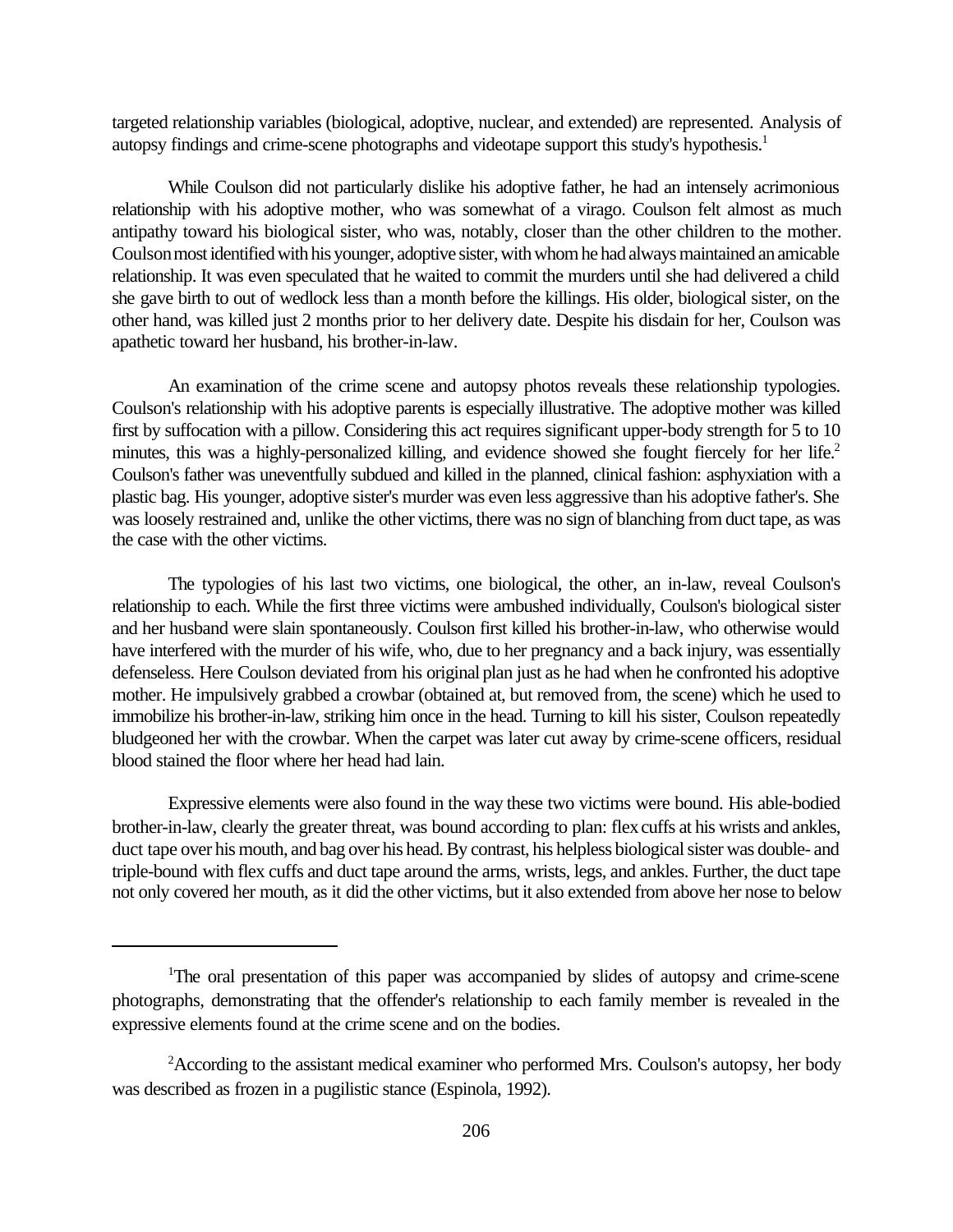her chin. Although unplanned, it was no accident that excessive hostility was directed toward the weaker victim whom Coulson regarded with contempt.

Thus, while Coulson may have had greed as a primary motive, his impetuous, almost involuntary actions reveal a spectrum of expressive elements. The purpose of his crime may have very well been to secure financial independence, as he did tell detectives that he felt pressure to meet society's expectations of him.<sup>1</sup> In an article on familicide, sociologist Jack Levin stated that money is often a factor: "Many people feel their middle-class lifestyle is slipping away and they're looking for someone to blame" (Smith, 1995).

In all four cases, then, expressive elements are found which reveal the nature of the offenders' relationships to their victims.

Although relationship typologies are somewhat salient, psychopathology in parricidal familicides is often difficult to detect, especially in cases involving young-adult males. Various studies addressing adolescent intrafamilial killers (Heide, 1995; Kashani, et al., 1997) type juvenile murderers as either abused, mentally ill, or antisocial.

While greed may have been the primary motive in all four cases, such greed was fueled by a constellation of these circumstances or disorders. Mental illness can be exacerbated by as well as induce drug abuse. All forms of abuse, including drug abuse, can lead to a panoply of personality disorders. Arguably some combination of these contributed to the killings committed by Yowell, Edwards, and Lewis.

With the Coulson case, however, pigeonholing is not so neat. Ostensibly sane, educated, and drugfree, the heinousness of Coulson's crime was incomprehensible. Upon examination, one psychologist determined that Coulson has a personality disorder, which may be a byproduct of another malady termed Reactive Attachment Disorder [RAD]. According to the American Psychiatric Association's *Diagnostic and Statistical Manual of Mental Disorders*, RAD is brought on by the trauma of adoption and lack of attachment to a mother figure. This disorder is formed within the first 5 years of life (which was the time span during which Coulson was abandoned, placed in a foster home, and ultimately adopted). The absence of a bond leads to an inability to empathize with others. Violent eruptions often beginning in childhood are not unusual, and are sometimes fatal. Still, Coulson -- who at will could turn on the charm and be pleasant, sociable, and courteous -- did not exhibit typical symptoms of RAD. Thus, the psychologist concluded that Coulson has what is termed the "as if" personality. Also referred to as "passive plasticity," this type of personality renders one capable of the deepest fidelity and basest depravity. Any signs of aggression are "almost completely masked by passivity, lending an air of negative goodness, of mild amiability which, however, is readily convertible to evil" (Stone, 1993). This type of personality is associated with Nazis, the majority of whom had been beaten into obedience and proper form by parents striving to uphold their cultural values. Coulson's adoptive family, especially his mother -- despite what may have been her good intentions -- tried to forge the children into a certain righteous image. Unfortunately, this heavy-handedness

<sup>&</sup>lt;sup>1</sup>And Coulson, who was unemployed and had stopped attending college, was probably eliminating those he felt were judging him. In fact, a delusional arrogance may have caused Coulson to believe his bourgeoisie family was responsible for his lack of success.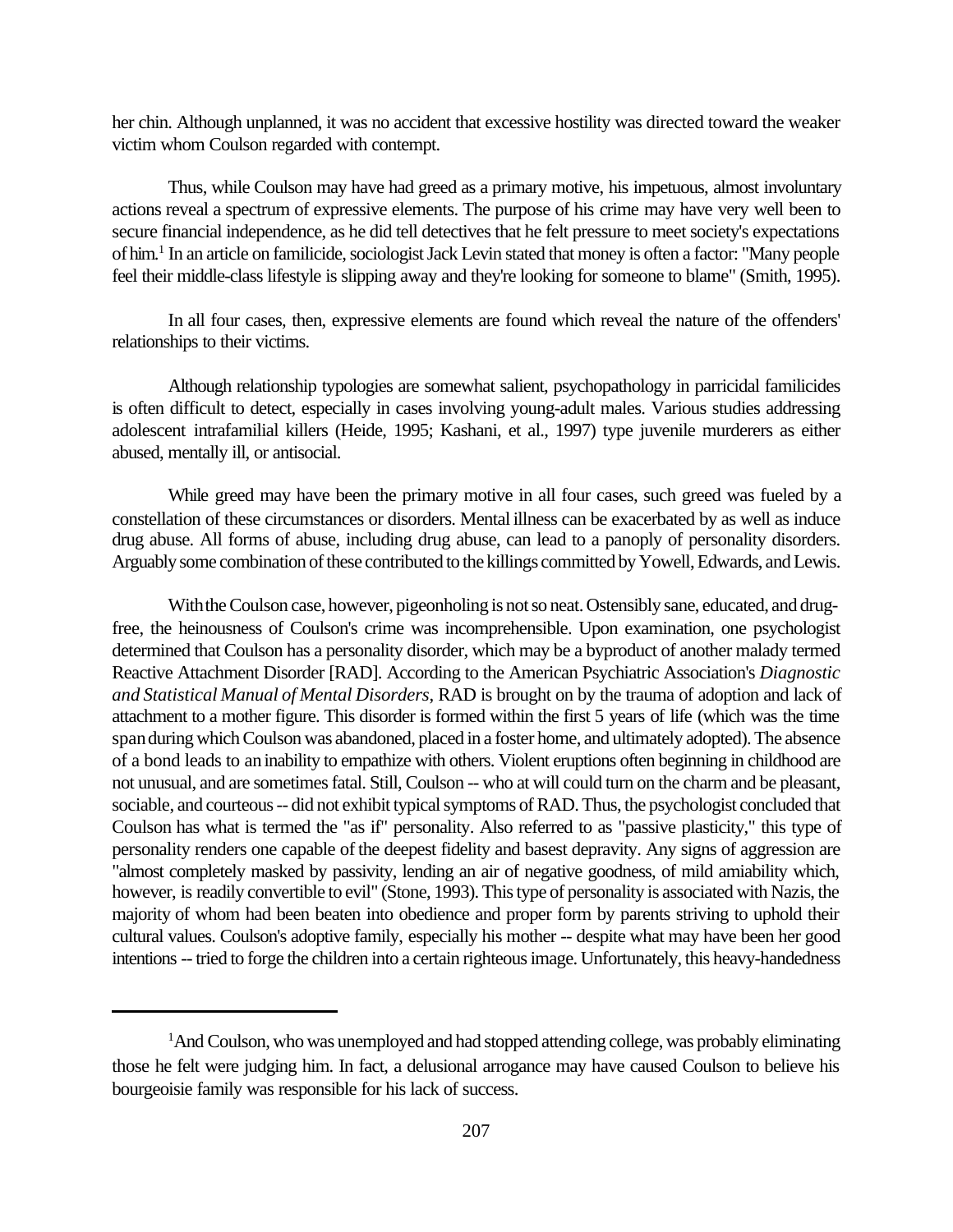from a person Coulson was not attached to and thus unable to empathize with may have proven a fatal combination. Stone (1993, p. 12) addressed the danger of this type of situation:

When obedience is put ahead of fundamental human values, this strangely juxtaposed niceness and wickedness may develop, creating a personality whose abnormality may surface seldom -- or never -- unless the capacity for malice is suddenly "switched on" by certain pressures within one's social or political milieu.<sup>1</sup>

Considering the pressures weighing on Coulson, this brewing personality disorder may have surged, leaving in its wake the blackest evil.

Notwithstanding variances such as Coulson's psychopathology, in the aggregate, the cases in this study suggest that the more intimate the relationship between victims and their perpetrators, the more personalized the manner of killing. Face-to-face, hands-on encounters, such as bludgeoning, asphyxiating, strangling and fire-setting are highly-personalized methods that convey the degree of intimacy between these offenders and their victims. Shooting, however, is a relatively impersonal, removed form of killing inconsistent with what would be expected in a parricidal familicide. Edwards' frugal bullet-per-victim *modus operandi* and subsequent suicide distinguish his crime from the others, which were emotionally charged and self-preserving. An interesting observation is that fire was involved in all cases but Edwards'. While arson is instrumentally intended to destroy evidence, these offenders' use of fire -- an element at once destructive and purifying<sup>2</sup> -- may perhaps be viewed as an expressive act symbolizing their drive to decimate what they believe has controlled them, so that, in their own minds at least, they may emerge from the ashes of their origins to reclaim their lives independently and anew. But while a number of those who commit parricidal familicide experience a great sense of relief and freedom (Birnie, 1991), in most cases, their new lives are confined to an 8' x 10' cell until they are truly released from their misery.

## **CONCLUSION**

Although limited by an inconclusive sample size and restricted data, this study nevertheless supports the budding hypothesis that, on a primal ontological plane, the parricidal familicide is marked by expressive elements -- even in killings executed with exacting calculation. Further, these elements, as evidenced in the cases forming this study, fortify the theory that the manner in which the victims are killed betrays the

<sup>&</sup>lt;sup>1</sup>Leyton (Birnie, 1991) also identifies this phenomenon, which he terms "status hysteria." He posits that the genesis of familicide "lies in two of modern society's greatest strengths: the possibility of social mobility and the relative freedom from rigid rules and prescriptions. Paradoxically, these strengths are also society's greatest weaknesses," he argues, as emotionally unequipped parents "impose their plans by manipulation and exploitation, [creating] incredible stresses and tensions within the family."

<sup>&</sup>lt;sup>2</sup>Symbolically, fire may represent the "perfect and pure reflection of the one universal flame; it is life and death, creator and recreator; the origin and end of every material thing. . . .The fires of hell are purificatory. By his power of self-conscious choice an individual may set himself at variance with nature's processes, thus creating his own devils" (De Purucker, 2000).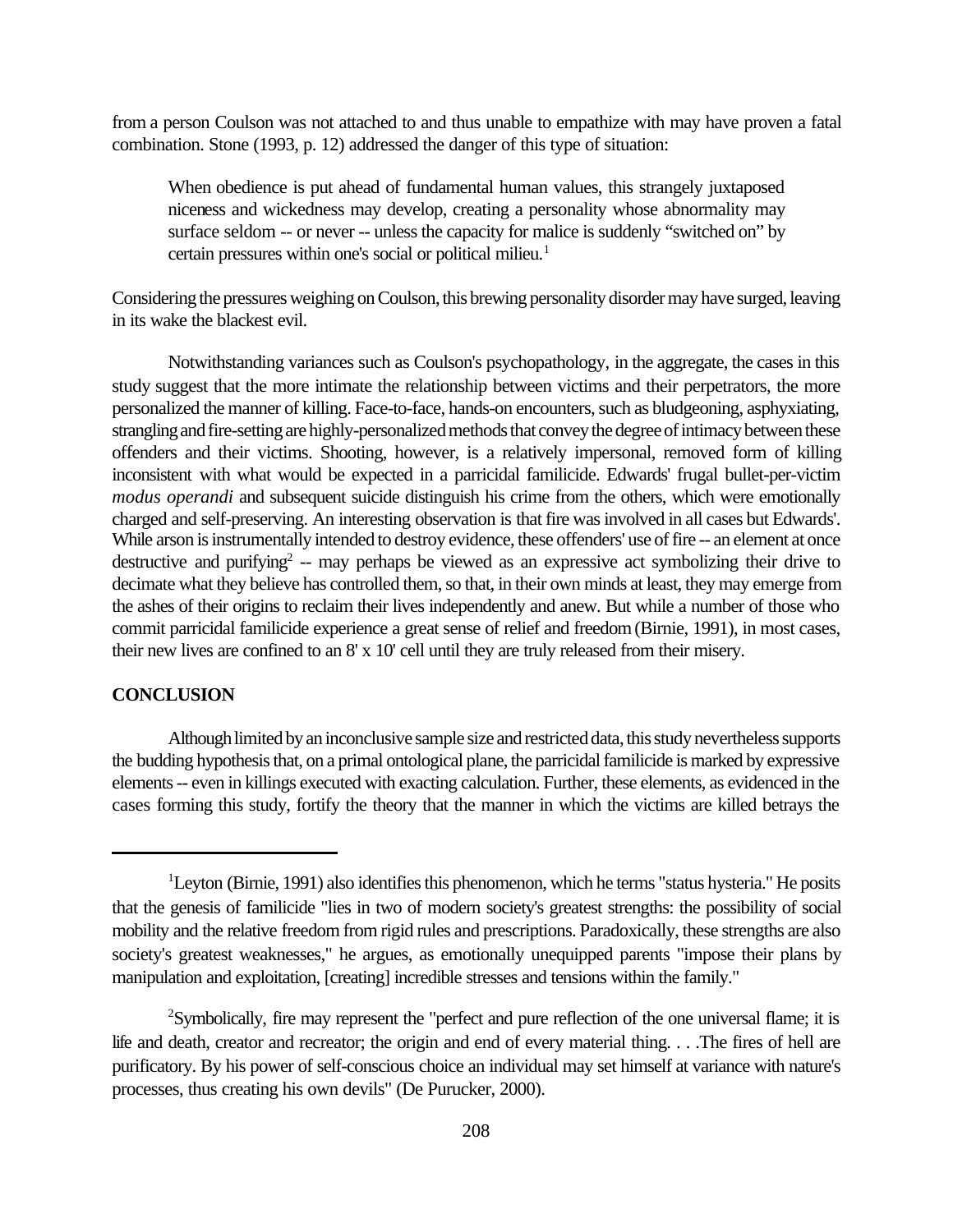offenders' propinquity to each of their family members. Like genetic traits that are peculiar to families in varying degrees, behavioral characteristics of each parricidal familicide reveal the nature of relationships and levels of intimacy, ultimately forming the blueprint for understanding this most unnatural crime. It is hoped that this study will generate interest in and encourage further research in parricidal familicide.

#### **REFERENCES**

American Psychiatric Association. (1994). *Diagnostic and statistical manual of mental disorders* (ed.). Washington, DC: Author.

Birnie, L.H. (1991, January 5). A theory of 'status hysteria' helps examine familicide. *Toronto Star,* p. G12.

- Block, C.R. & Christakos, A. (1995). Chicago homicide from the sixties to the nineties: Major trends in lethal violence. In C. Block & R. Block (Eds.), *Trends, risks, and interventions in lethal violence: Proceedings of the third annual spring symposium of the Homicide Research Working Group* (pp. 17-50). Washington, DC: National Institute of Justice.
- Cornell, D.G., Benedek, E.P., & Benedek, D.M. (1987). Characteristics of adolescents charged with homicide: A review of 72 cases. *Behavioral Sciences and the Law, 5*, 11-23.
- Daly, M., & Wilson, M. (1988). *Homicide*. New York: Aldine de Gruyter.
- De Purucker, G. (Ed.) (2000). *Encyclopedic Theosophical glossary* [on-line]. Available: www.theosociety.org/pasadena/etgloss/za-zz.htm.
- Douglas, J.E., Burgess, A.G., Burgess, A.W., & Ressler, R.K. (Eds.). (1992). *Crime classification manual*. New York: Lexington Books.

Duncan, J.W., & Duncan, G.M. (1971). Murder in the family: A study of some homicidal adolescents. *American Journal of Psychiatry, 127*, 1498-1502.

- Espinola, A.A. (1992). *Case 92-7478: Autopsy report of Mary Haydon Coulson*. Harris County Medical Examiner's Office.
- Ewing, C.P. (1990a). *Kids who kill*. Lexington, MA: Lexington Books.
- Ewing, C.P. (1990b). *When children kill: The dynamics of juvenile homicide*. Lexington, MA: Lexington Books.
- Ewing, C.P. (1997). *Fatal families: The dynamics of intrafamilial homicide*. Thousand Oaks, CA: Sage.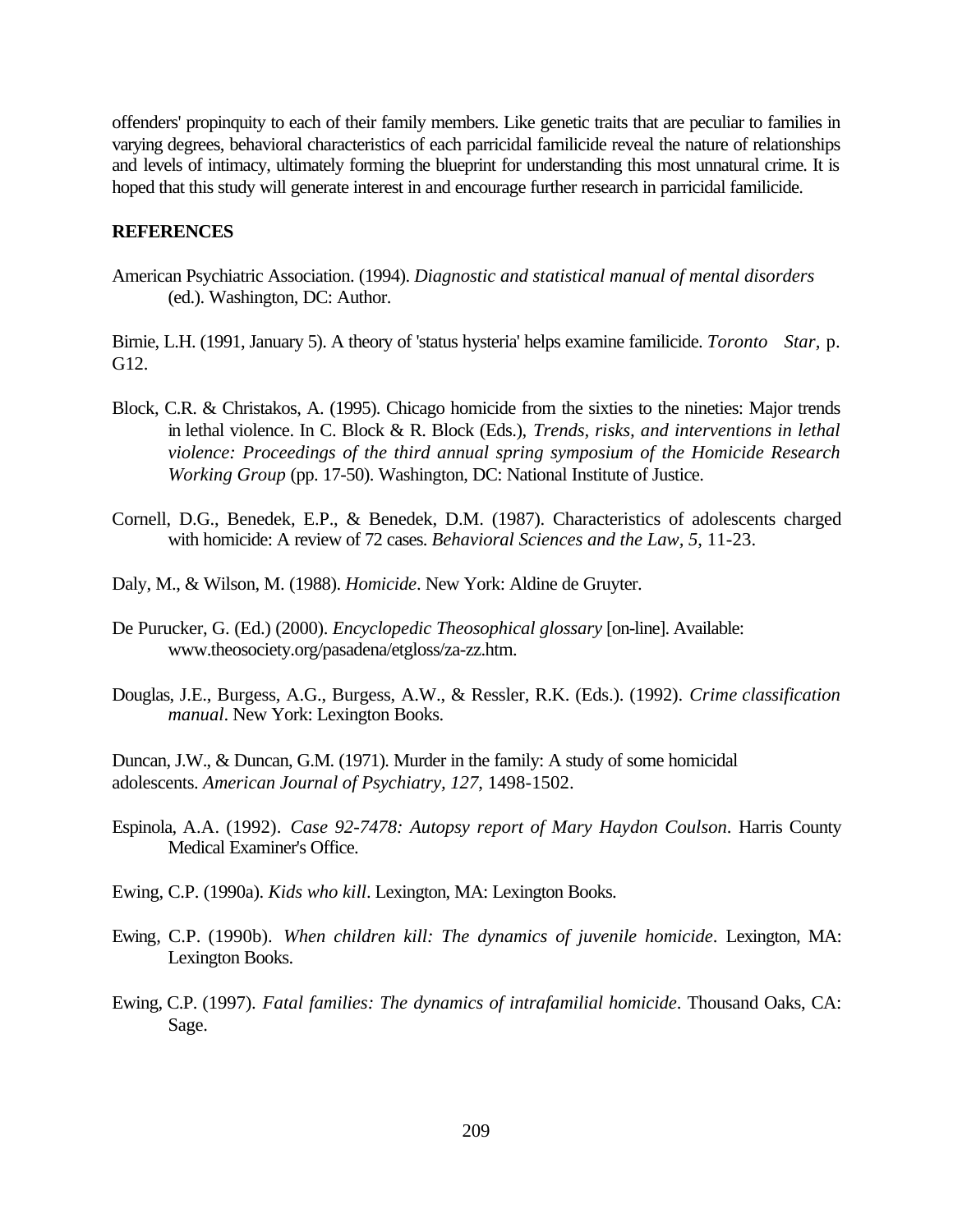- Heide, K.M. (1993). Weapons used by juveniles and adults to kill parents. *Behavioral Sciences and the Law, 11*, 397-405.
- Heide, K.M. (1995). The Menendez brothers: Parricide in perspective. In M. Reidel & J. Boulahanis (Eds.), in *Lethal violence: Proceedings of the 1995 meeting of the Homicide Research Working Group* (pp. 17-50). Washington, DC: National Institute of Justice.
- Kashani, J.H., Darby, P.J., Allan, W.D., Hartke, K.L., & Reid, J.C. (1997). Intrafamilial homicide committed by juveniles: Examination of a sample with recommendations for prevention. *Journal of Forensic Science, 42*, 873-878.
- Kirschner, D. (1992). Understanding adoptees who kill: Dissociation, patricide, and the psychodynamics of adoption. *International Journal of Offender Therapy and Comparative Criminology 36*, 323-333.

Leyton, E. (1990). *Sole survivor: Children who kill their families.* Canada: Seal Books.

Leyton, E. (1992, June 24). Why the young kill their own families. *Toronto Star*, p. A21.

Malmquist, C.P. (1996). *Homicide: A psychiatric perspective*. Washington, DC: American Psychiatric Press.

Rage, pain dominate familicide. (2000, January 10). *Wichita Eagle,* p. 8.

Silverman, R.A. and Mukherjee, S.K. (1987). Intimate homicide: An analysis of violent social relationships. *Behavioral Sciences and the Law, 5*, 37-47.

Smith, L. (1995, September 1995). When fathers kill. *Chicago Sun-Times*, p. E1.

Stone, M.S. (1993). *Abnormalities of personality: Within and beyond the realm of treatment*. New York: Norton.

Wilson, M., Daly, M., & Daniele, A. (1995)*.* Familicide: The killing of spouse and children. *Aggressive Behavior 21*, 275-291.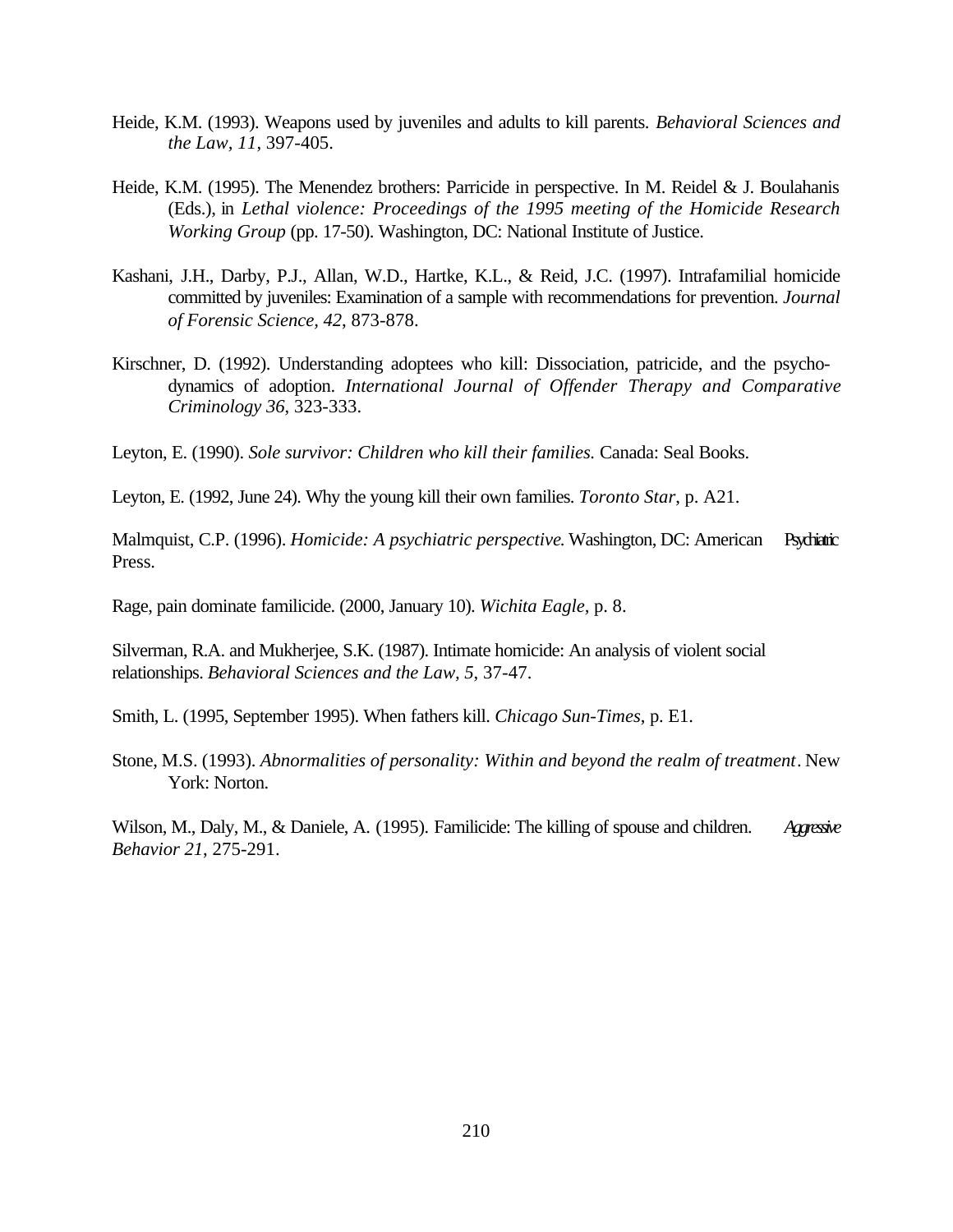## **OFFENSE, OFFENDER, AND VICTIM CHARACTERISTICS OF PUBLIC MASS MURDER INCIDENTS IN THE UNITED STATES, 1975-1999**

Thomas A. Petee, Department of Sociology, Auburn University, Auburn, AL 36849 Kathy G. Padgett, School of Criminology and Criminal Justice, Florida State University Tallahassee, FL 32306

## **ABSTRACT**

Mass murder has attracted considerable attention over the past decade largely due to several high profile incidents. This paper explores the context of mass murder occurring in both public and private settings in the United States between 1975 and 1999 using data derived from newspaper articles. Key factors such as offender background, victim-offender relationship, and weapon choice are examined in order to better understand the context of this type of homicide**.**

#### **INTRODUCTION**

Events such as the school massacres in Pearl, Mississippi, West Paducah, Kentucky, Jonesboro, Arkansas, Springfield, Oregon, and Littleton, Colorado have attracted an enormous amount of attention and heightened concerns over public incidents of mass murder. The most recent of these episodes, the massacre that took place on the grounds of Columbine High School in Littleton, generated intensive media coverage, and spawned numerous forums, task forces and even a Congressional inquiry in an attempt to quell public concern and otherwise explore how such a tragedy could have occurred.

Yet despite a great deal of speculation by the media and some academics, to date, little research has been done on this form of multiple murder. The literature on this topic has primarily been limited to differentiating between different types of multiple homicide (see Busch & Cavanaugh, 1986; Dietz, 1986; Gresswell & Hollin, 1994; Rappaport, 1988), or attempts to create a typology for various types of mass murder (Dietz, 1986; Holmes & Holmes, 1994; Kelleher, 1997; Petee, Padgett, & York, 1997; Rappaport, 1988; Rowlands, 1990). Very little is known about patterns and trends related to mass murder.

The present study will examine situational factors related to public incidents of mass homicide. In the wake of recent incidents, a number of questions have been raised about the nature of mass murder. Specifically, this paper will attempt to address the following:

*1. Is mass murder being perpetrated by younger offenders?* The school massacres in particular have raised questions about the participation by younger offenders in mass murder incidents. Overall, homicide statistics indicate a increase in the percentage of juvenile offenders. However, does this trend apply to mass murder as well?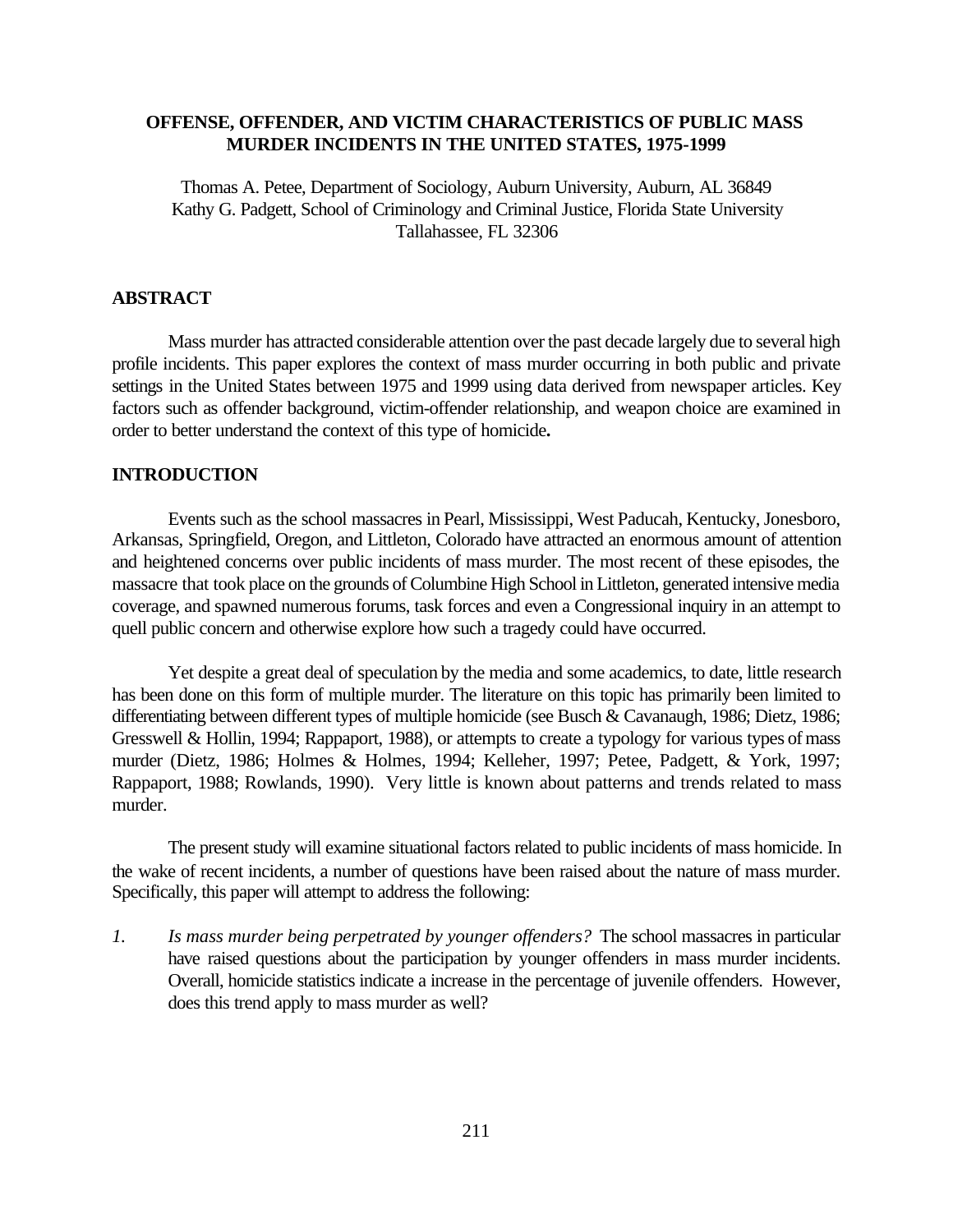- *2. What is the role of firearms in mass murder incidents?* The question of accessibility and lethality have been raised as a result of some of the more highly publicized mass murder incidents (e.g., Colin Ferguson, the Jonesboro case). How often are firearms used in mass murder incidents? How do these figures compare to overall trends for homicide? Moreover, what kind of firearms tend to be used in these incidents?
- 3. *What kind of patterns exist pertaining to victimization?* Several of the school shootings appeared to focus on female victims in particular. Is there any specific pattern to victimization for mass murder incidents? What is the percentage of female victims relative to male victims, and has this changed over time?
- *4. What kind of spatial and temporal elements exist regarding mass murder?* Do they tend to occur in any one kind of place? Is there any particular pattern pertaining to day of the week when mass murders occur? Is there any pattern to the time of the day when these incidents occur?

## **METHODS AND DATA**

This study consists of public incidents of mass murder which occurred in the United States between 1975 and 1999. For the purpose of this study, mass murder was defined as the murder of three or more persons (see Petee, et al., 1997) in a limited area (usually one place), over a limited time period (i.e., less than 12 hours). Public place was defined as any setting other than a domicile. We chose to focus on public setting mass murders because of the kind of attention given to these incidents, and because of variation in both the nature and context of these homicides. By contrast, mass murders occurring in a home setting are relatively invariant in terms of the circumstances surrounding the incident, almost always involving domestic relationships (Petee, et al., 1997).

Data for this study were derived from newspaper articles. For articles appearing prior to 1990, newspaper indices were used to identify possible cases for inclusion in the data set. The following newspapers were utilized for this purpose: *The Atlanta Journal-Constitution*,*Birmingham Post-Herald*, *The Boston Globe*, *Chicago Tribune*, *The Detroit News/Free Press*, *Houston Post*, *Los Angeles Times*, *The Miami Herald*, *The New York Times*, *The New Orleans Times-Picayune*, and the *San Francisco Chronicle*. Articles appearing after 1990 were located using *Newsbank*, *Newsfile*, and *Newspaper Abstracts* (NPA).

All articles were screened to determine if they met the criteria for the requisite number of homicides (at least three) and the appropriate context (occurring in a public place). Mass shootings and other potential mass murder events that did not initially meet the victim criterion were subjected to a 1-month follow-up period to determine whether any additional victims died. Several cases were ultimately excluded from our analysis because they appeared to be spree murders rather than mass murders.

A data code sheet was used for the collection of all relevant information on the offender (s), victims, and incident (see Petee, et al., 1997). The data consisted of more than 80 indicators. For the purpose of analysis, three separate data files pertaining to offender data, victim data, and incident data, were developed.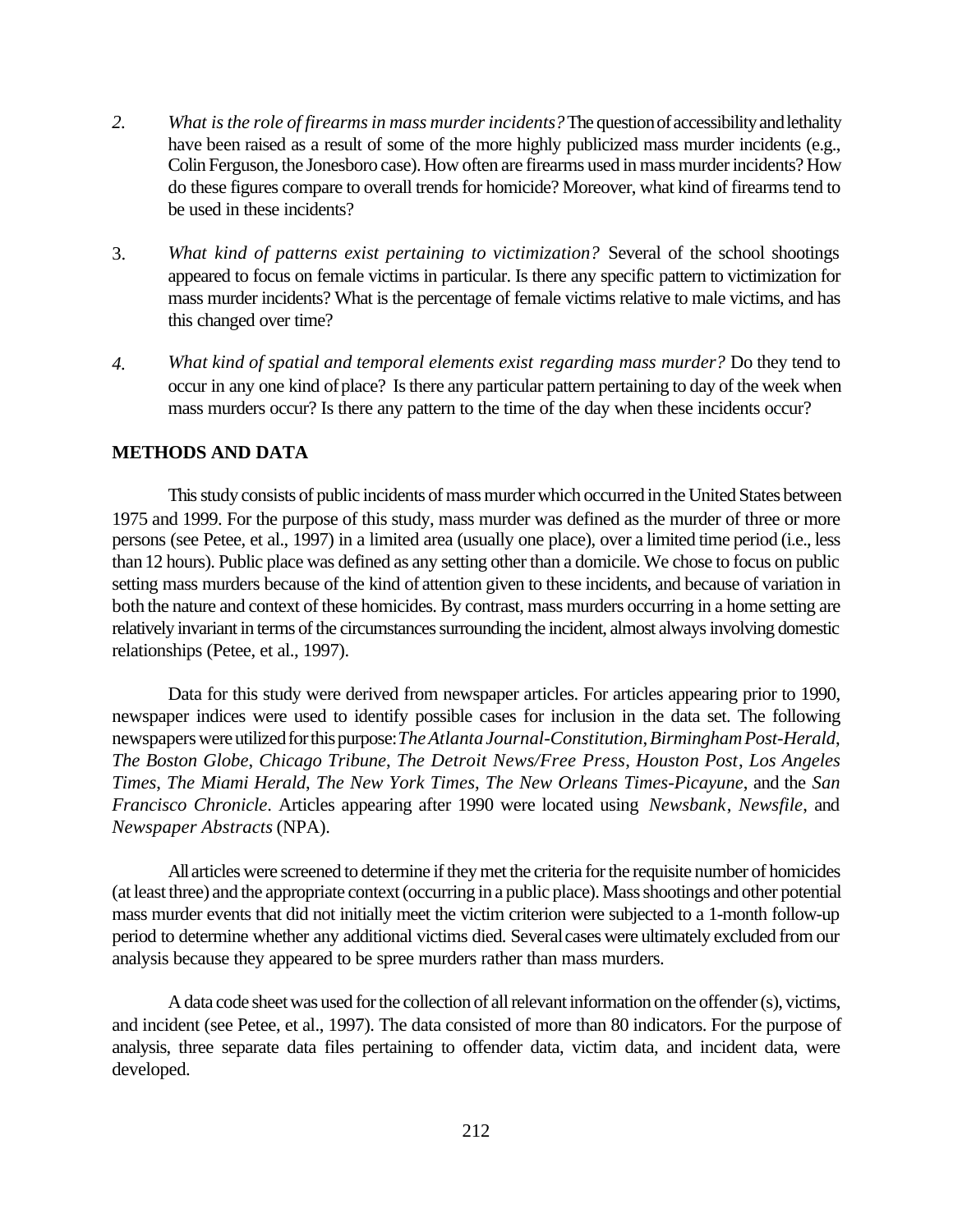#### **AGE TRENDS FOR MASS MURDER**

The school massacres raised concerns over the participation of juveniles in mass murder. Historically, the perception has been that mass murder tends to be committed by middle-aged adults (see Levin & Fox, 1985). However, that perception has changed markedly in the past few years. There had already been a good deal of concern over youth violence due to the steady increase in the percentage of youth committing homicide since the mid-1980s (Federal Bureau of Investigation, 1985-1998; Heide, 1999). The Jonesboro and Littleton incidents in particular seemed to heighten these concerns. Consequently, as of late there seems to be a tendency to equate mass murder with younger offenders.

|             | TABLE 1: MEAN OFFENDER AGE, 1975-1999 |             |                     |  |  |
|-------------|---------------------------------------|-------------|---------------------|--|--|
|             | Mean                                  |             | Mean                |  |  |
| <b>Year</b> | <b>Offender Age</b>                   | <u>Year</u> | <b>Offender Age</b> |  |  |
| 1975        | 23.7                                  | 1988        | 40.0                |  |  |
| 1976        | 37.0                                  | 1989        | 33.7                |  |  |
| 1977        | 33.0                                  | 1990        | 25.4                |  |  |
| 1978        | 37.5                                  | 1991        | 25.3                |  |  |
| 1979        | 27.8                                  | 1992        | 25.8                |  |  |
| 1980        | 25.3                                  | 1993        | 32.3                |  |  |
| 1981        | 39.3                                  | 1994        | 24.7                |  |  |
| 1982        | 35.0                                  | 1995        | 31.0                |  |  |
| 1983        | 27.0                                  | 1996        | 33.3                |  |  |
| 1984        | 32.7                                  | 1997        | 36.2                |  |  |
| 1985        | 30.7                                  | 1998        | 18.5                |  |  |
| 1986        | 33.0                                  | 1999        | 19.3                |  |  |
| 1987        | 60.5                                  |             |                     |  |  |
|             |                                       |             |                     |  |  |

An analysis of the distribution of age categories for mass murder reveals that youth (i.e., offenders under 18 years of age) constitute a relatively small proportion (10.5%) of all offenders. However, an analysis of offender age over time (Table 1) demonstrates that the average offender age has dropped precipitously in the last 2 years. In 1997, the mean offender age was 36.2 years. In 1998, that figure dropped to 18.5 years, and thus far in 1999, the mean offender age has been 17.5 years. In fact, the lowest mean offender age prior to 1998 was 23.7 years in 1975. The significance of this finding, however, is hard to evaluate. It should be remembered that mass murder is a relatively rare phenomenon, and that the influence of even a handful of cases could dramatically impact these averages.Nevertheless, half (50.0%) of the juvenile offenders in this data set committed their offenses after 1994. For most of the years examined, none of the offenders was under 18 years of age (see Table 2).

### **FIREARMS AND MASS MURDER**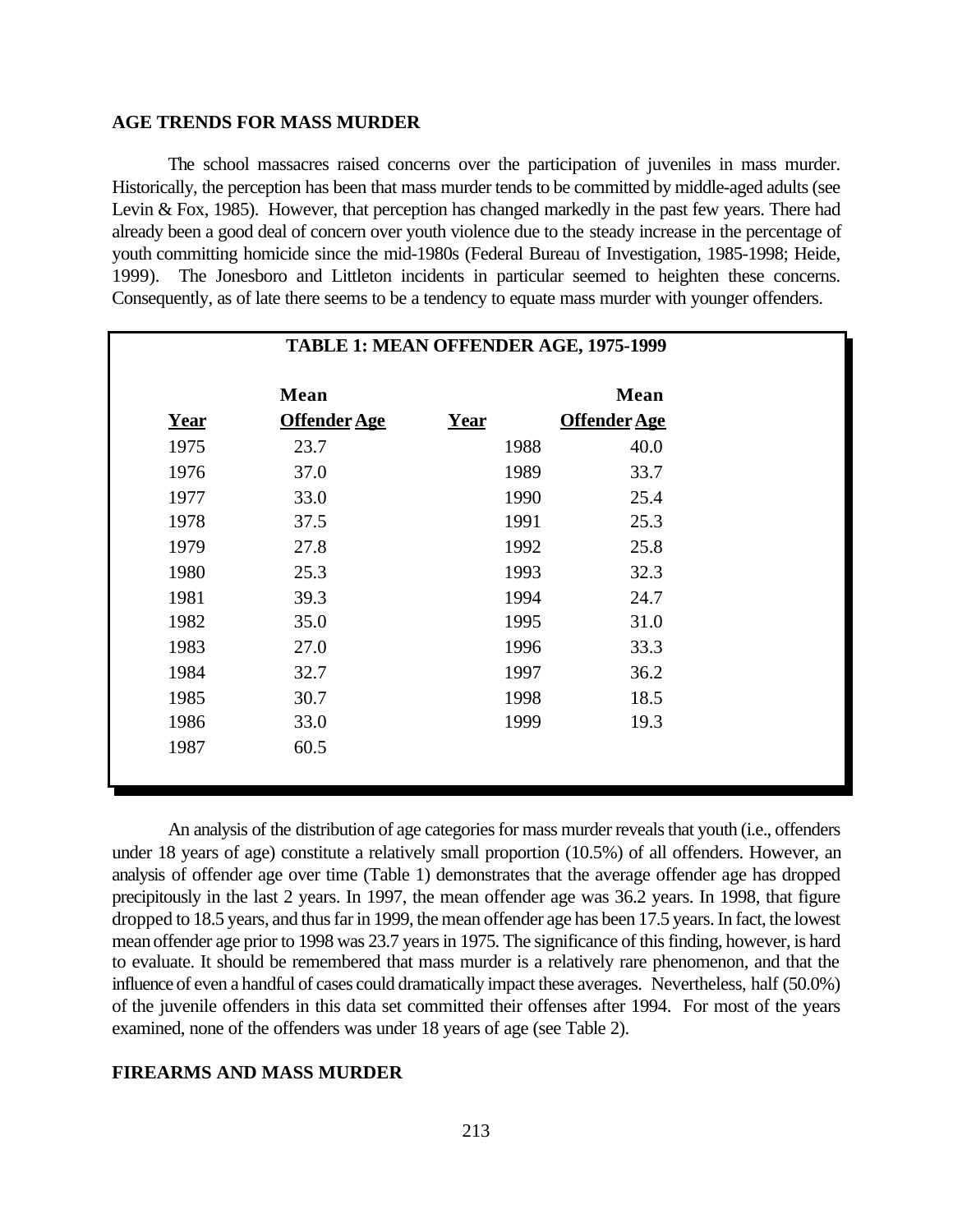A more complex question has to do with the use of firearms in mass murder episodes. On one hand, firearms are used in 88% of the mass murder incidents examined in this study, thus making them the weapon of choice. As Table 3 demonstrates, with the exception of some years (1977, 1981, and 1995) where victimization counts were skewed by high fatality arsons or bombings, the percentage of victimizations involving firearms in mass murder cases was higher than the comparable percentage of victimizations for homicide in general. In fact, in the majority of the years analyzed here, firearm fatalities accounted for all of the victimizations.

| <b>Year</b> | <b>Offenders</b> | <b>Percentage</b> | <b>Year</b> | <b>Offenders</b> | <b>Percentage</b> |
|-------------|------------------|-------------------|-------------|------------------|-------------------|
| 1975        | $\overline{0}$   | 0.0%              | 1988        | $\boldsymbol{0}$ | 0.0%              |
| 1976        | $\overline{0}$   | 0.0%              | 1989        | $\overline{0}$   | 0.0%              |
| 1977        | $\theta$         | 0.0%              | 1990        | 1                | 20.0%             |
| 1978        | $\overline{0}$   | 0.0%              | 1991        | $\overline{4}$   | 23.5%             |
| 1979        | $\overline{0}$   | 0.0%              | 1992        | $\overline{2}$   | 50.0%             |
| 1980        | $\overline{0}$   | $0.0\%$           | 1993        | $\overline{0}$   | $0.0\%$           |
| 1981        | $\boldsymbol{0}$ | 0.0%              | 1994        | $\boldsymbol{0}$ | $0.0\%$           |
| 1982        | $\overline{0}$   | 0.0%              | 1995        | 1                | 7.7%              |
| 1983        | 1                | 20.0%             | 1996        | 1                | 25.0%             |
| 1984        | $\overline{0}$   | 0.0%              | 1997        | $\overline{2}$   | 40.0%             |
| 1985        | $\theta$         | 0.0%              | 1998        | 3                | 75.0%             |
| 1986        | $\theta$         | 0.0%              | 1999        | $\mathbf{1}$     | 33.3%             |
| 1987        | $\theta$         | 0.0%              |             |                  |                   |

However, while some critics might question how some of the offenders acquired the weapons used in these murders, the evidence from this study suggests that some of the recommended remedies might be misguided. Very frequently, anti-gun forces call for the banning of "assault" weapons, or the implementation of waiting periods and background checks for prospective buyers. These background checks typically target those potential buyers with a prior history of violent crime or with a history of mental illness. Of the known offenders in this study, only 18.9% had any history of mental health problems. Moreover, while a fairly high proportion of the offenders had a prior criminal history (50.9%), only 15.7% had a history of violent crime. Perhaps even more important, 63.3% of these offenders purchased the firearm(s) used in the offense legally (interestingly, another 20% borrowed the weapon they used), which is inconsistent with findings for other gun-related crimes (Wright & Rossi, 1986).

#### **Average Killed or Wounded**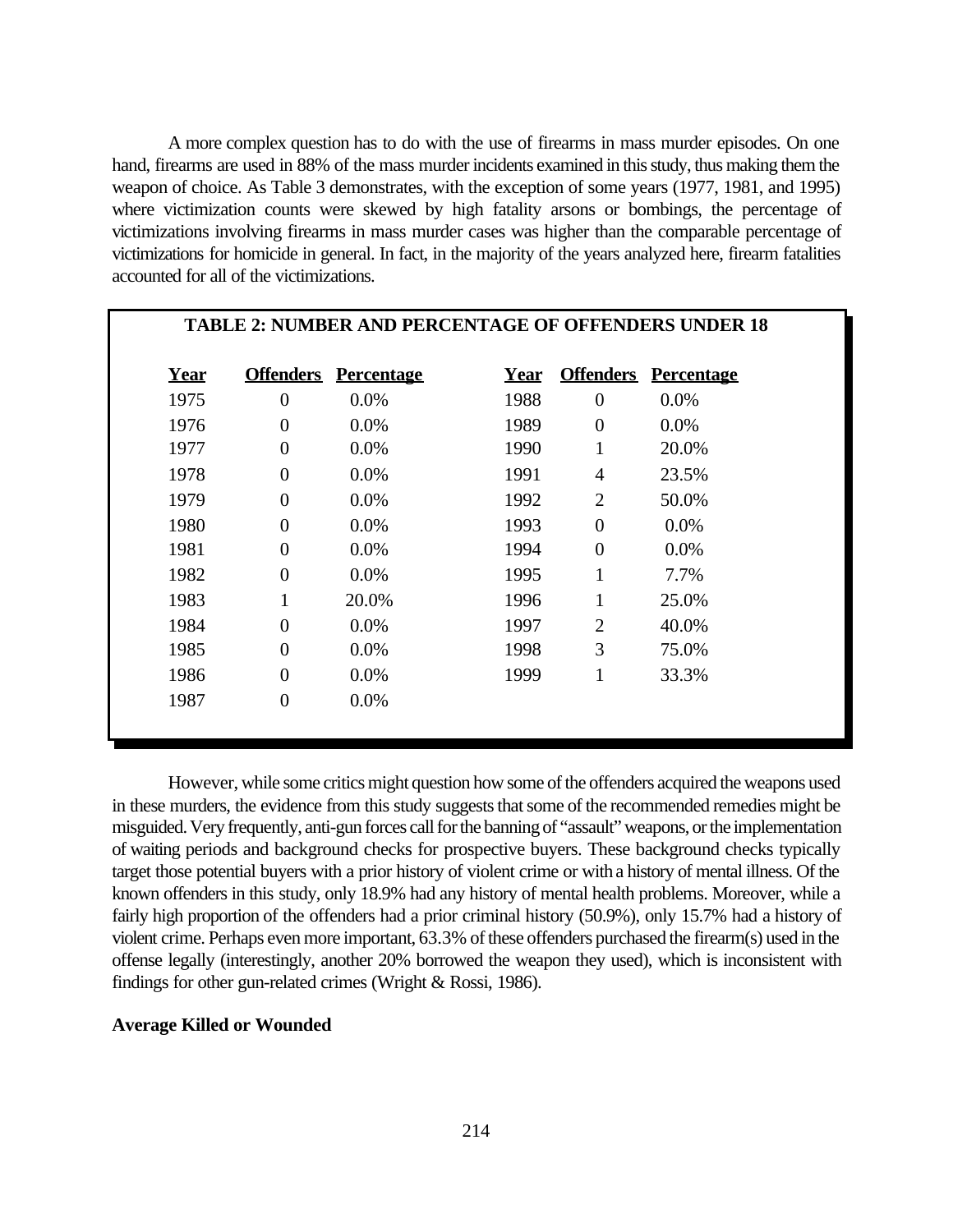The most lethal mass murder events did not involve firearms at all. As can been seen in Table 4, mass murder involving the use of firearms resulted in an average of 4.86 victims killed per incident. By comparison, mass murder involving arson had an average of 8.5 victims killed per incident, and those involving explosives resulted in an average of 86.5 victims killed per incident, although the latter figure is obviously skewed by the Oklahoma City bombing. However, the use of arson materials or explosives in mass murder incidents is relatively rare -- accounting for only 4% of the cases. Ultimately, the prevalence of firearms in mass murder incidents may be an issue of weapon availability (see Cook & Moore, 1999).

| TABLE 3: PERCENTAGE OF VICTIMIZATIONS INVOLVING FIREARMS, 1976-1997 |                  |               |             |                  |               |
|---------------------------------------------------------------------|------------------|---------------|-------------|------------------|---------------|
|                                                                     | All              | <b>Mass</b>   |             | All              | <b>Mass</b>   |
| Year                                                                | <b>Homicides</b> | <b>Murder</b> | <b>Year</b> | <b>Homicides</b> | <b>Murder</b> |
| 1976                                                                | 63.8%            | 100.0%        | 1987        | 59.1%            | 100.0%        |
| 1977                                                                | 62.5%            | 66.7%         | 1988        | 60.6%            | 100.0%        |
| 1978                                                                | 63.6%            | 100.0%        | 1989        | 62.4%            | 100.0%        |
| 1979                                                                | 63.3%            | 100.0%        | 1990        | 64.3%            | 100.0%        |
| 1980                                                                | 62.4%            | 100.0%        | 1991        | 66.3%            | 94.6%         |
| 1981                                                                | 62.5%            | 52.9%         | 1992        | 68.2%            | 100.0%        |
| 1982                                                                | 60.2%            | 100.0%        | 1993        | 69.6%            | 100.0%        |
| 1983                                                                | 58.4%            | 81.8%         | 1994        | 70.0%            | 100.0%        |
| 1984                                                                | 59.0%            | 100.0%        | 1995        | 68.2%            | 5.6%          |
| 1985                                                                | 58.7%            | 100.0%        | 1996        | 67.5%            | 100.0%        |
| 1986                                                                | 59.1%            | 82.4%         | 1997        | 68.1%            | 88.0%         |
|                                                                     |                  |               |             |                  |               |

| <b>TABLE 4: LETHALITY OF INCIDENTS BY WEAPON</b> |                                 |                                  |  |  |
|--------------------------------------------------|---------------------------------|----------------------------------|--|--|
|                                                  | Average<br><b>Number Killed</b> | Average<br><b>Number Wounded</b> |  |  |
| <b>Explosives</b>                                | 86.50                           | 53.00                            |  |  |
| <b>Arson Materials</b>                           | 8.50                            | 103.30                           |  |  |
| <b>Firearms</b>                                  | 4.86                            | 3.82                             |  |  |
| Multiple Weapons                                 | 4.50                            | 2.50                             |  |  |

#### **FEMALE VICTIMIZATION**

The Jonesboro incident in particular raised questions about the targeting of females for victimization. In that incident, all five of the victims who were killed by Mitchell Johnson and Andrew Golden were female, and the offenders had apparently targeted girls. Following the incident, there was some discussion in the media which equated mass murder with femicide (see Palmer, 1998). In fact, females account for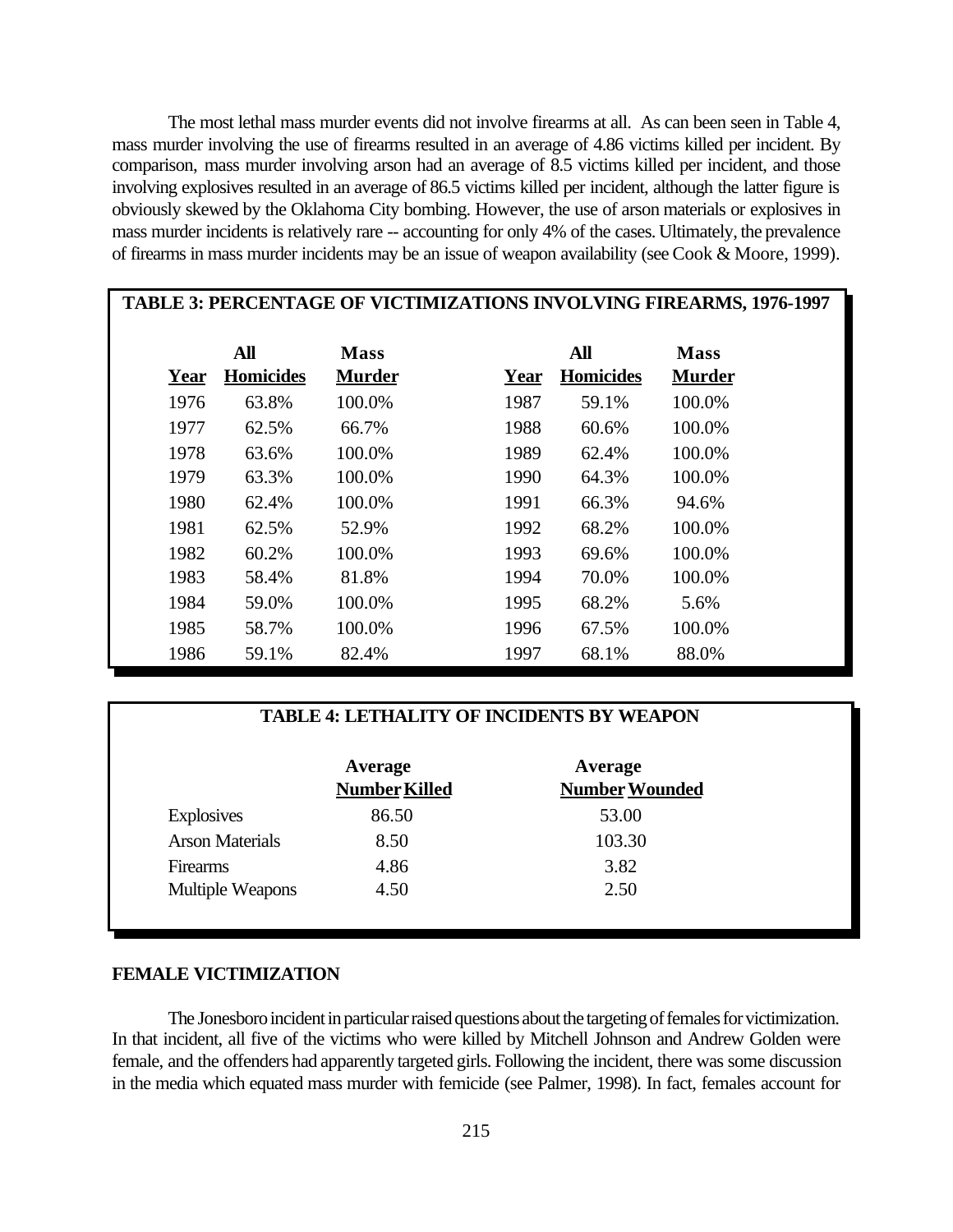30.9% of the victims of mass murder, which is indeed higher than their representation in homicide statistics in general (on average about 25% for the time period studied). On the other hand, some argument may be made regarding risk of victimization. Overall, men are much more at risk for homicide victimization than women (Segall & Wilson, 1993; MacKellar & Yanagishita, 1995; see also, Brewer & Smith, 1995), and it has been speculated that this may be attributed to the kinds of activities that they engage in which put them at risk for victimization (i.e., the routine activities approach). With mass murder -- especially those incidents occurring in public settings -- one might expect to see a more even distribution of male and female victims because of the context. Essentially, one would expect to see the "at risk" proportions to be representative of the distribution of males and females in the population in general, although some modifications to the expected victimization rate would be made for specific contexts (e.g., the workplace, which would take into account female participation in the labor market).

|             | <b>Mass</b>   | <b>Single</b>           |             | <b>Mass</b>   | <b>Single</b>           |
|-------------|---------------|-------------------------|-------------|---------------|-------------------------|
| <b>Year</b> | <b>Murder</b> | <b>Victim Homicides</b> | <b>Year</b> | <b>Murder</b> | <b>Victim Homicides</b> |
| 1975        | 0.0%          | 24.0%                   | 1987        | 22.2%         | 27.0%                   |
| 1976        | 15.4%         | 24.5%                   | 1988        | 28.6%         | 27.4%                   |
| 1977        | 33.3%         | 24.2%                   | 1989        | 46.7%         | 25.2%                   |
| 1978        | 13.6%         | 23.9%                   | 1990        | 47.4%         | 24.3%                   |
| 1979        | 25.0%         | 23.6%                   | 1991        | 36.2%         | 25.0%                   |
| 1980        | 28.6%         | 23.2%                   | 1992        | 50.0%         | 25.0%                   |
| 1981        | 15.4%         | 23.2%                   | 1993        | 40.0%         | 26.4%                   |
| 1982        | 25.0%         | 24.4%                   | 1994        | 40.0%         | 25.2%                   |
| 1983        | 18.2%         | 25.0%                   | 1995        | 36.2%         | 26.0%                   |
| 1984        | 53.1%         | 26.4%                   | 1996        | 12.5%         | 26.0%                   |
| 1985        | 9.1%          | 26.5%                   | 1997        | 42.9%         | 26.7%                   |
| 1986        | 33.3%         | 25.9%                   |             |               |                         |

An analysis of female victimization over time (see Table 5) reveals a fairly substantial variation in the percentage of female victims. For some years (notably, 1977, 1984, 1989, 1992 and 1998), the proportion of female victims exceeds 50%. For one year (1975), there were no female victims for mass murder incidents. Again, the lack of stability in the proportion of female victimizations has much to do with the relative infrequency of mass murder. However, the data do not support the notion that equates mass murder with femicide, although there are certainly some incidents in which females are specifically targeted (e.g., Jonesboro, or the Marc Lepine incident in Montreal in 1989).

## **SPATIAL AND TEMPORAL PATTERNS**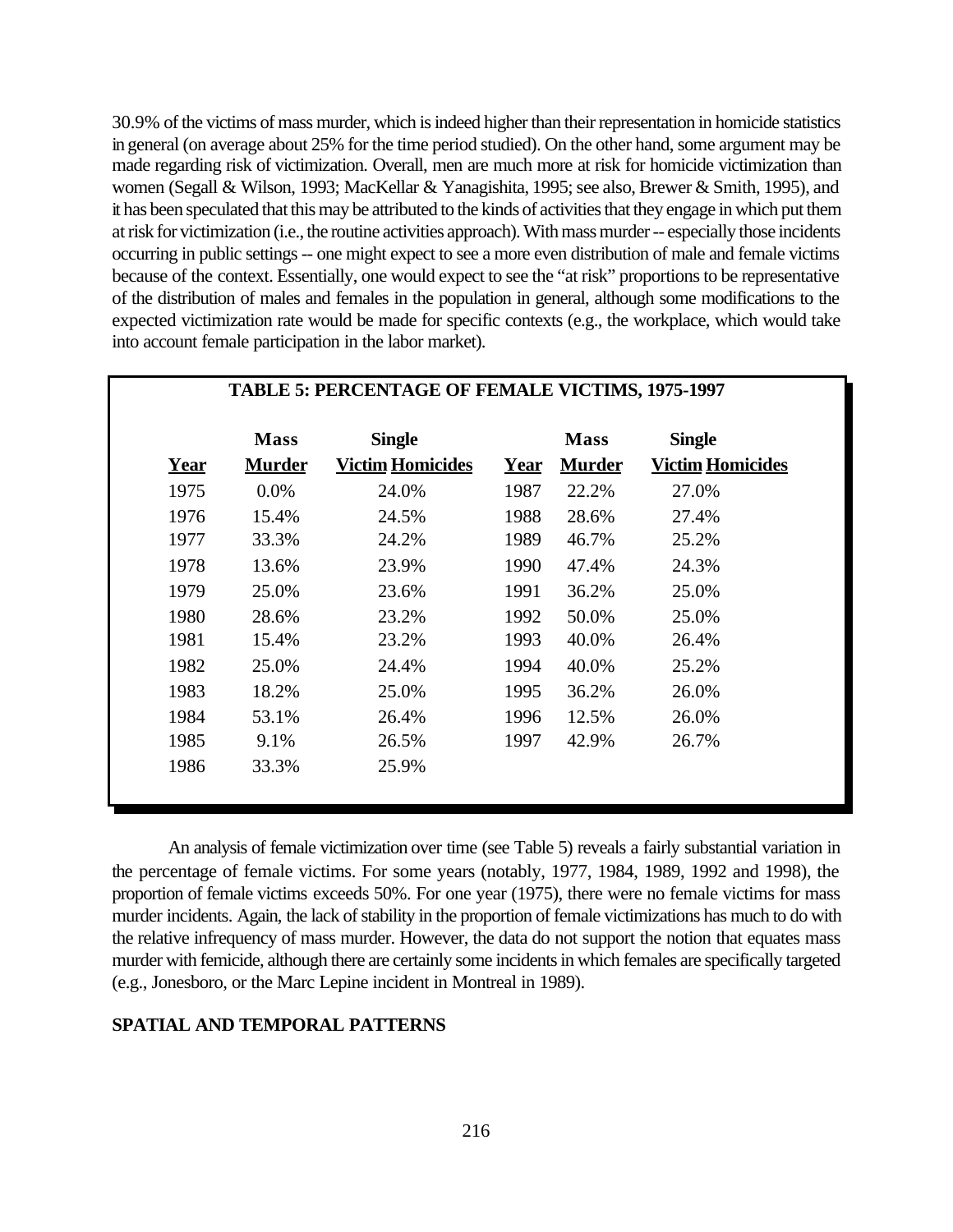In the past 2 years, there has been a great deal of concern over the safety of schools after the shootings in Pearl, West Paducah, Jonesboro, Springfield, and Littleton. Despite the recent concentration of mass murder incidents in these school settings, spatially there appears to be no particular pattern to where mass murder occurs. As can be seen in Table 6, restaurants are the most likely place for a mass murder incident to occur (16.1%), followed by retail/grocery stores (14.5%) and government offices/facilities (12.9%). Schools (which includes universities) represent 9.7% of the cases, only the fourth most likely place for a mass murder to occur. Within this category, 42% occurred on a university campus, which was the more typical "school setting" for mass murder in the late 1980s and early 1990s (e.g., Gang Lu at the University of Iowa in 1991).

## **TABLE 6: MOST FREQUENT LOCATIONS OF MASS MURDER INCIDENTS**

|                                   | <b>Percentage</b> |
|-----------------------------------|-------------------|
| <b>Location</b>                   | of Incidents      |
| <b>Restaurant</b>                 | 16.1%             |
| Retail Store                      | 14.5%             |
| Government Office/Facility        | 12.9%             |
| School/University                 | 9.7%              |
| Factory                           | 8.1%              |
| Street/Sidewalk/Parking Lot       | 7.3%              |
| Nightclub/Bar                     | $6.5\%$           |
| <b>Bank/Financial Institution</b> | 4.0%              |
| <b>Business Office</b>            | 4.0%              |
| Church/Temple                     | 3.2%              |
| <b>Other Location</b>             | 13.7%             |
|                                   |                   |

If more general categories were used for defining location, 40% of the mass murder incidents occurred in a commercial location (i.e., restaurants, stores, etc.), and 31% in the workplace. However, these categories do not entirely correspond to certain kinds of risk factors (i.e., robbery for commercial settings and disgruntled employees for the workplace). Because the location of mass murder incidents is widely dispersed, it is difficult to determine what kind of implications can be drawn from these findings. It does not appear as though any particular public place is substantially more likely to be targeted for such an event.

Interest in the temporal characteristics of homicide can be traced back to Wolfgang (1958). In general, studies on temporal distribution of homicide tend to focus on work and leisure patterns, with weekends accounting for a greater relative frequency of homicide (see Kposowa & Breault, 1998). As can be seen in Table 7, mass murder is most likely to occur on a Monday (21.8% of the incidents), although there is a fairly even distribution of cases across the week with the exception of Saturdays (only 8.1% of the cases).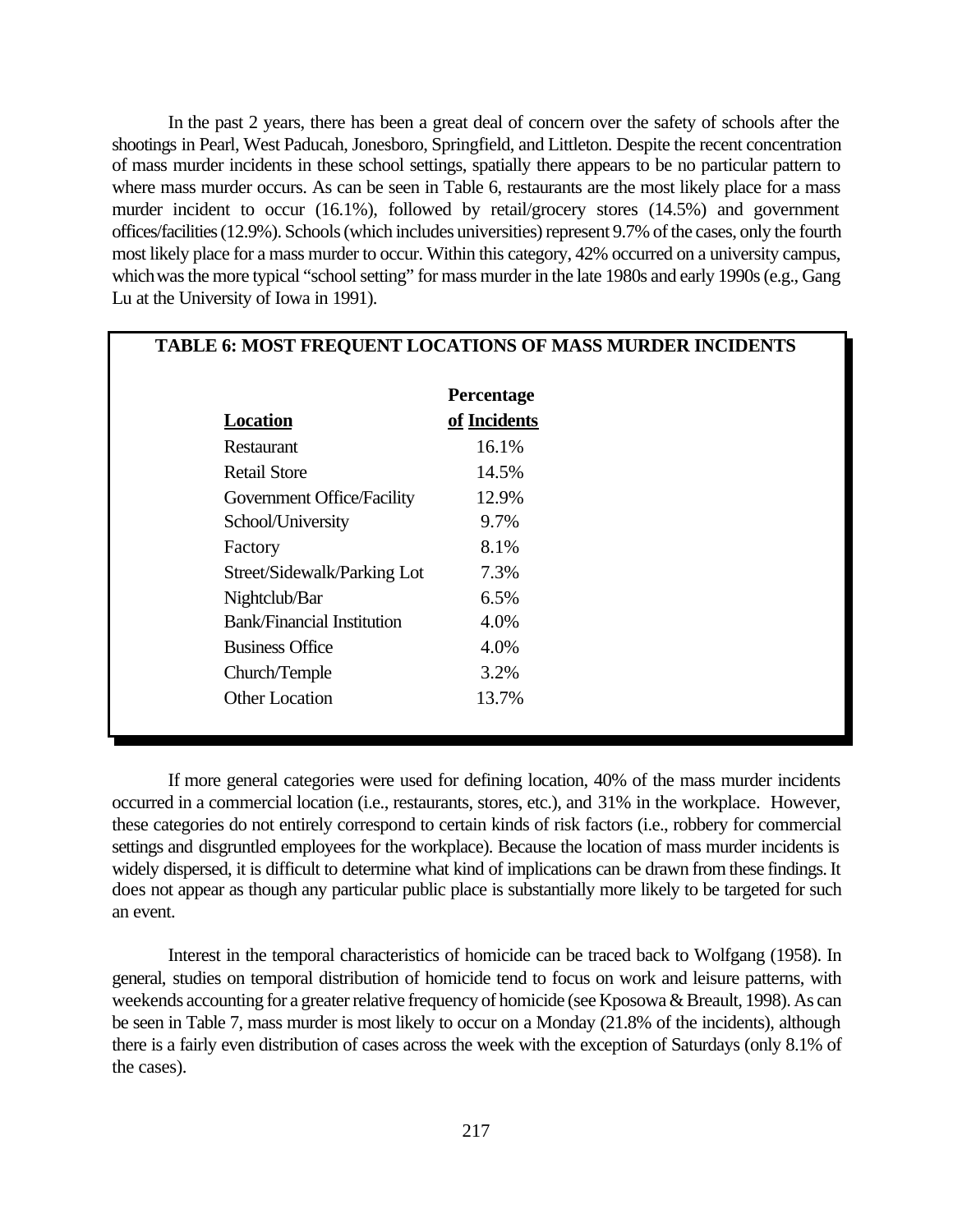## **TABLE 7: DISTRIBUTION OF MASS MURDER INCIDENTS BY DAY OF WEEK**

| Day of          | Percentage    |
|-----------------|---------------|
| the Week        | of Incidents* |
| Monday          | 21.8%         |
| Tuesday         | 14.5%         |
| Wednesday       | 13.7%         |
| <b>Thursday</b> | 14.5%         |
| Friday          | 13.7%         |
| Saturday        | 8.1%          |
| Sunday          | 12.1%         |

\* Percentages do not total to 100% due to the inability to determine when two of the incidents occurred

The time of day the mass murder incident occurred was also examined. As can be seen in Table 8, 22.1% of the mass murders occurred between 9:00 a.m. and 11:59 a.m., which corresponds to the beginning of the work day. When this finding is taken in conjunction with the most likely day of the week for a mass murder to occur (i.e., Monday), it seems to suggest a connection to workplace violence. Overall, nearly half (48.9%) of mass murders occurred between 9:00 a.m. and 5:00 p.m., which is consistent with the routine activities explanation.

|                                      | Percentage   |  |
|--------------------------------------|--------------|--|
| <b>Time of Day</b>                   | of Incidents |  |
| $12:00$ am $-2:59$ am                | 8.0%         |  |
| $3:00$ am - 5:59 am                  | $6.2\%$      |  |
| $6:00$ am - $8:59$ am                | 10.6%        |  |
| $9:00$ am - 11:59 am                 | 22.1%        |  |
| $12:00 \text{ pm} - 2:59 \text{ pm}$ | 14.2%        |  |
| $3:00 \text{ pm} - 5:59 \text{ pm}$  | 15.0%        |  |
| $6:00 \text{ pm} - 8:59 \text{ pm}$  | 13.3%        |  |
| $9:00 \text{ pm} - 11:59 \text{ pm}$ | 8.8%         |  |

#### **SUMMARY**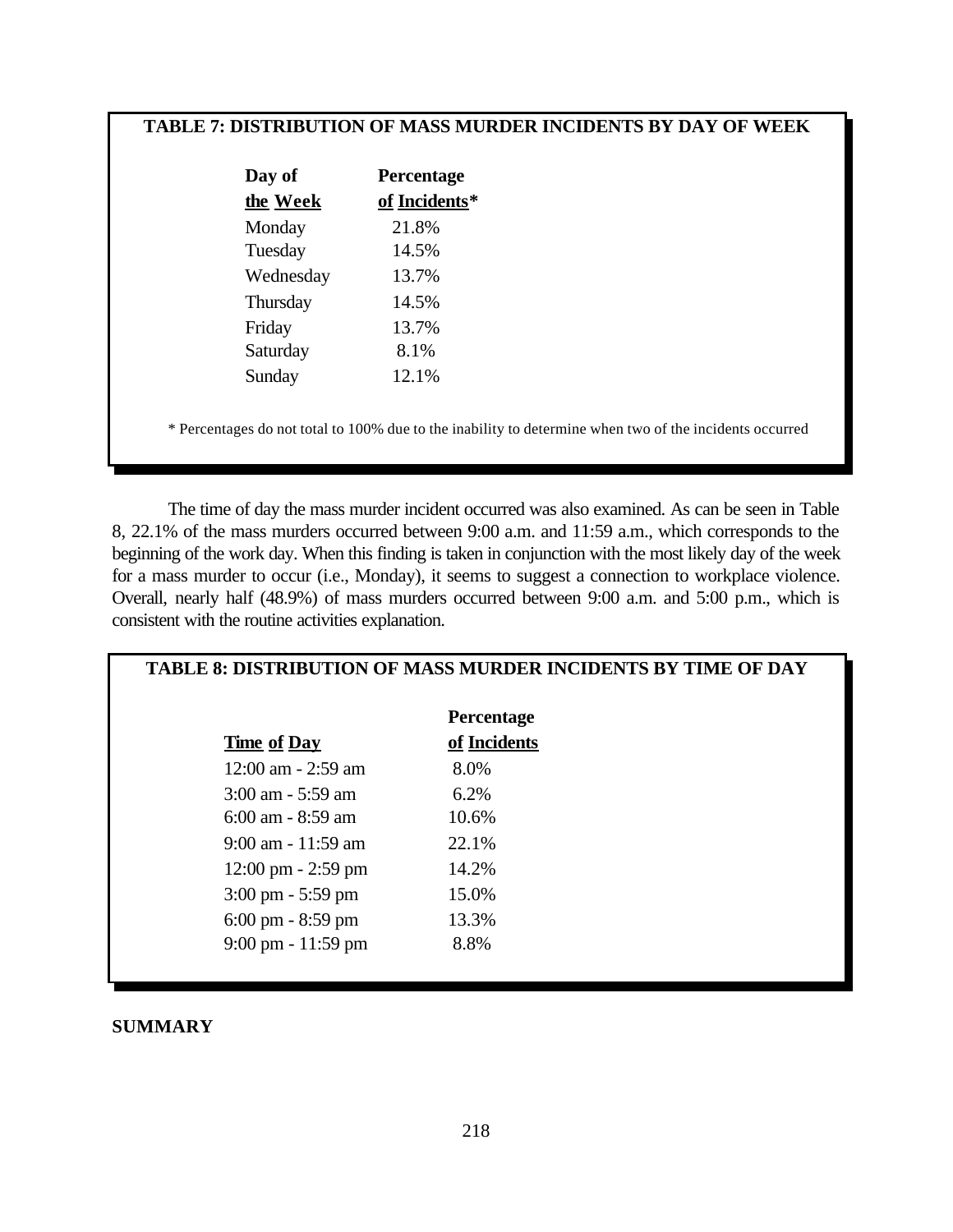In examining mass murder events occurring in the United States from 1975 until 1999, this paper set out to determine some of the key characteristics of these incidents. An examination of the age distribution for offenders suggested that there is comparatively a greater representation of juvenile offenders by the late 1990s. The issue of weapon choice was also explored. While firearms accounted for a high proportion of the homicides (88%), other weapons (i.e., bombs and arson materials) have a greater lethal potential. An exploration of victimization patterns does not support the thesis that equates mass murder to femicide. While females are more likely to be the victims of mass murder compared to homicide in general, if risk and routine activities are taken into account, their proportional representation is somewhat lower than expected. Finally, an examination of spatial and temporal patterns of mass murder incidents revealed that this type of homicide may be consistent with a routine activities approach in regards to temporal distribution, although no particular spatial pattern was noted.

#### **REFERENCES**

- Busch, K.A., & Cavanaugh, J.L. (1986). The study of multiple murder: Preliminary examination of the interface between epistemology and methodology. *Journal of Interpersonal Violence, 1,* 5- 23.
- Brewer, V.E., and Smith, M.D. (1995). Gender inequality and rates of female homicide victimization across U.S. cities. *Journal of Research in Crime and Delinquency, 32,* 175-190.
- Cook, P.J., and Moore, M.H. (1999). Guns, gun control, and homicide. In M.D. Smith & M.A. Zahn (Eds.), *Homicide: A sourcebook of social research*. Thousand Oaks, CA: Sage Publications.
- Dietz, P.E. (1986). Mass, serial, and sensational homicides. *Bulletin of the New York Academy of Medicine, 62,* 477-491.
- Federal Bureau of Investigation. (1985-1998). *Crime in the United States Uniform crime reports*. Washington, D.C.: Government Printing Office.
- Gresswell, D.M., & Hollin, C.R. (1994). Multiple murder: A review. *The British Journal of Criminology, 34,* 1-14.
- Heide, K. (1999). Youth homicide: An integration of psychological, sociological, and biological approaches. In M.D. Smith & M.A. Zahn (Eds.), *Homicide: A sourcebook of social research*. Thousand Oaks, CA: Sage Publications.
- Holmes, R.M., & Holmes, S.T. (1994). *Murder in America*. Thousand Oaks, CA: Sage Publications.
- Kelleher, M.D. (1997). Flashpoint: The American mass murderer. Westport, CT: Praeger Publishers.
- Kposowa, A.J., & Breault, K.D. (1998). Temporal factors and homicide in the United States. *Journal of Interpersonal Violence, 13,* 590-604.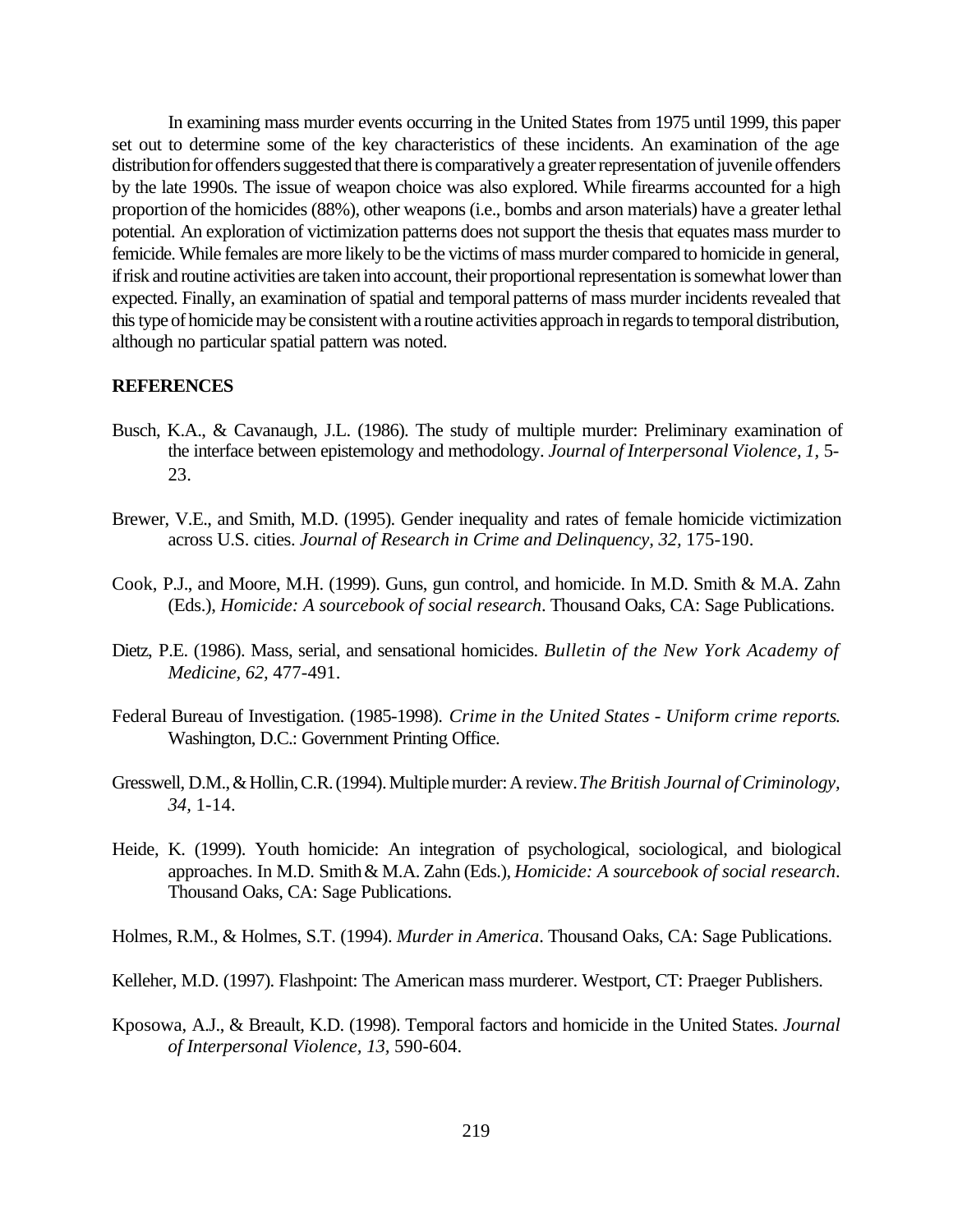Levin, J., & Fox, J.A. (1985). *Mass Murder: America's growing menace*. New York: Plenum Press.

MacKellar, F.L., & Yanagishita, M. (1995). *Homicide in the United States: Who's at risk?*  Washington, D.C.: Population Reference Bureau.

- Moore, M.H. (1981). Keeping handguns from criminal offenders. *Annals of the American Academy of Political and Social Science, 455,* 92-109.
- Palmer, L.D. (1998, April 26). Women frequently the victims of mass murders. *New Orleans Times-Picayune*, p. A28.
- Petee, T.A., Padgett, K.G., & York, T.S. (1997). Debunking the stereotype: An examination of mass murder in public places. *Homicide Studies, 1,* 317-337.
- Rappaport, R.G. (1988). The serial and mass murderer: Patterns, differentiation, pathology. *American Journal of Forensic Psychiatry, 9,* 39-48.

Rowlands, M. (1990). Multiple murder: A review of the international literature. *Journal of the College of Prison Medicine, 1,* 3-7.

Segall, W.E., & Wilson, A.V. (1993). Who is at greatest risk in homicides: A comparison of victimization rates by geographic region. In A.V. Wilson (Ed.), *Homicide: The victim/offender connection*. Cincinnati, OH: Anderson Publishing.

- Wolfgang, Marvin E. (1958). *Patterns in criminal homicide*. Philadelphia: University of Pennsylvania Press.
- Wright, J.D., & Rossi, P.H. (1986). *Armed and considered dangerous: A survey of felons and their firearms*. Hawthorne, NY: Aldine.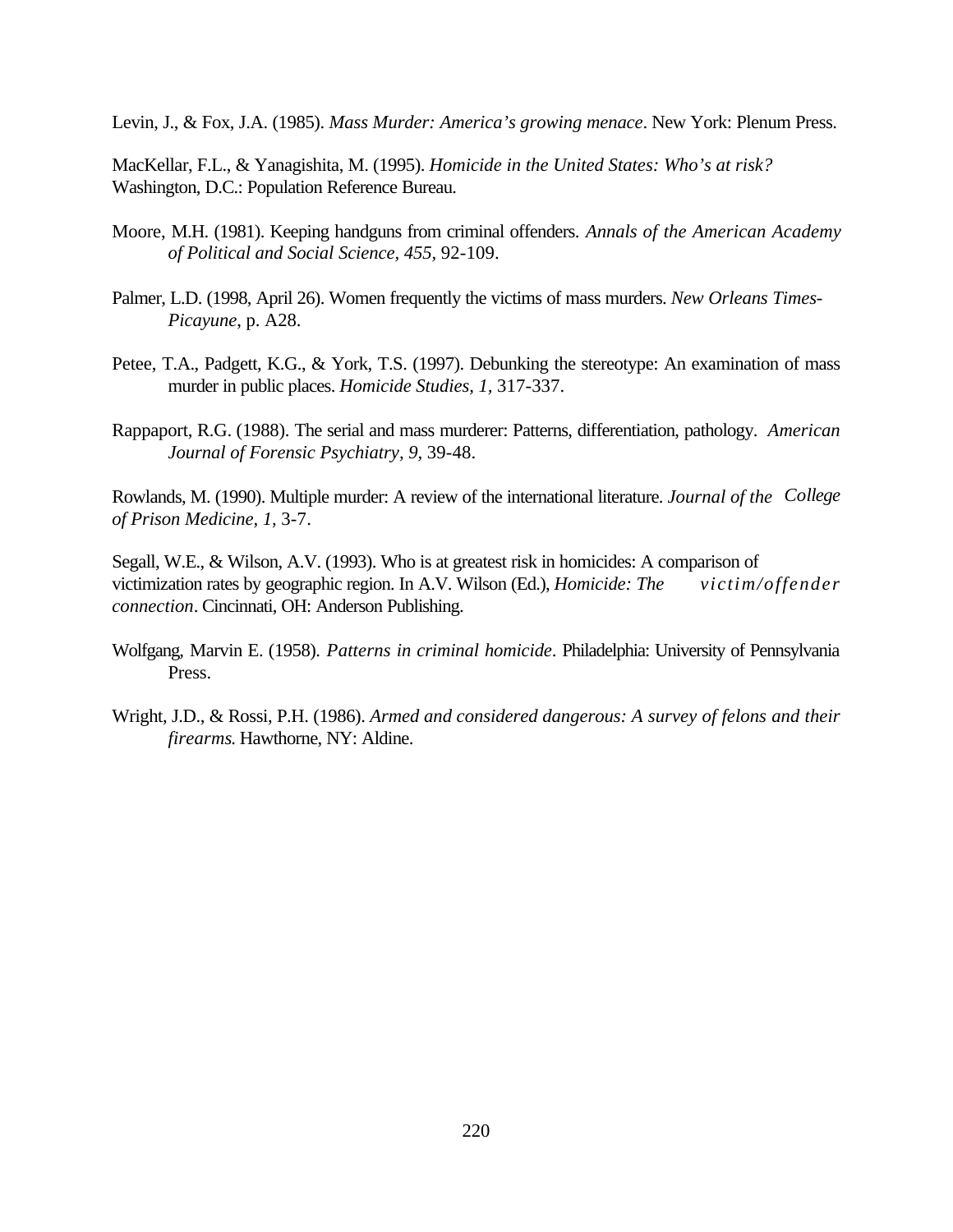## **MURDER-FOR-HIRE: AN EXPLORATORY STUDY OF PARTICIPANT RELATIONSHIPS**

James A. Black, Department of Sociology, University of Tennessee, Knoxville, TN 37996

#### **ABSTRACT**

Murder-for-hire events involve interpersonal relationships that are more complicated than those existing in typical one-on-one violent events. This paper presents findings that explore 2 features of relationships between solicitors, hit men, and targets in 30 murder-for-hire events in Tennessee. First, findings are presented showing differences between male and female solicitors when socially negotiated contracts to kill are distinguished in terms of their "explicit" or "implicit" natures. Second, findings are presented showing that the instrumental and expressive motivations for participation in murder-for-hire events vary, depending on whether the relationship is between solicitors and hit men, solicitors and targets, or hit men and targets. The implications of these findings for explanations about the involvement of females in lethal violence and for treating murder-for-hire events as strictly instrumental are briefly discussed. Overall, the findings challenge the underlying assumption of a face-to-face expressive confrontation in intimate violence.

#### **INTRODUCTION**

That intimate relationships and the contexts in which they occur contain the seeds of violence, some of it lethal, is a well-recognized fact. Sometimes the violence is spawned over time, growing out of a constellation of conditions that tend to unleash human tendencies toward harmfully aggressive behavior. Other times, the violence erupts quickly, almost unexpectedly, ignited by instantaneous flames of passion and emotional outburst. A central assumption about violence involving intimates is that it ultimately always involves some face-to-face expressive confrontation between the intimates themselves as offender and victim.

Embedded deep in the cultural context of intimate relationships, however, is a type of lethal violence that is more complicated than that represented by the one-on-one lethal violence so often the subject of research. It is the solicitation to hire someone to kill someone else, otherwise known as murder-for-hire. At first glance, it might seem odd to treat murder-for-hire events as expressive violence, even those involving intimates. It is, after all, almost universally classified as a type of instrumental violence (Block & Block, 1993; Derber, 1997; Luckenbill, 1977). Yet, findings from an exploratory study of murder-for-hire in Tennessee suggest that these events contain relationships that are both expressive and instrumental and, furthermore, that the contracts to kill are very often made by one partner against the other partner.

A few examples will illustrate the involvement of partners in these offenses. A woman, long abused by her husband, agrees to pay someone money to kill him and end the abuse; an ex-spouse hires someone to kill his former wife to avoid further alimony payments; a young female entices her boy friend to kill her father so she can collect insurance money. What these examples allude to is a pattern of involvement in murder-for-hire that draws a third participant, a hit man, into the relationship between intimates. This type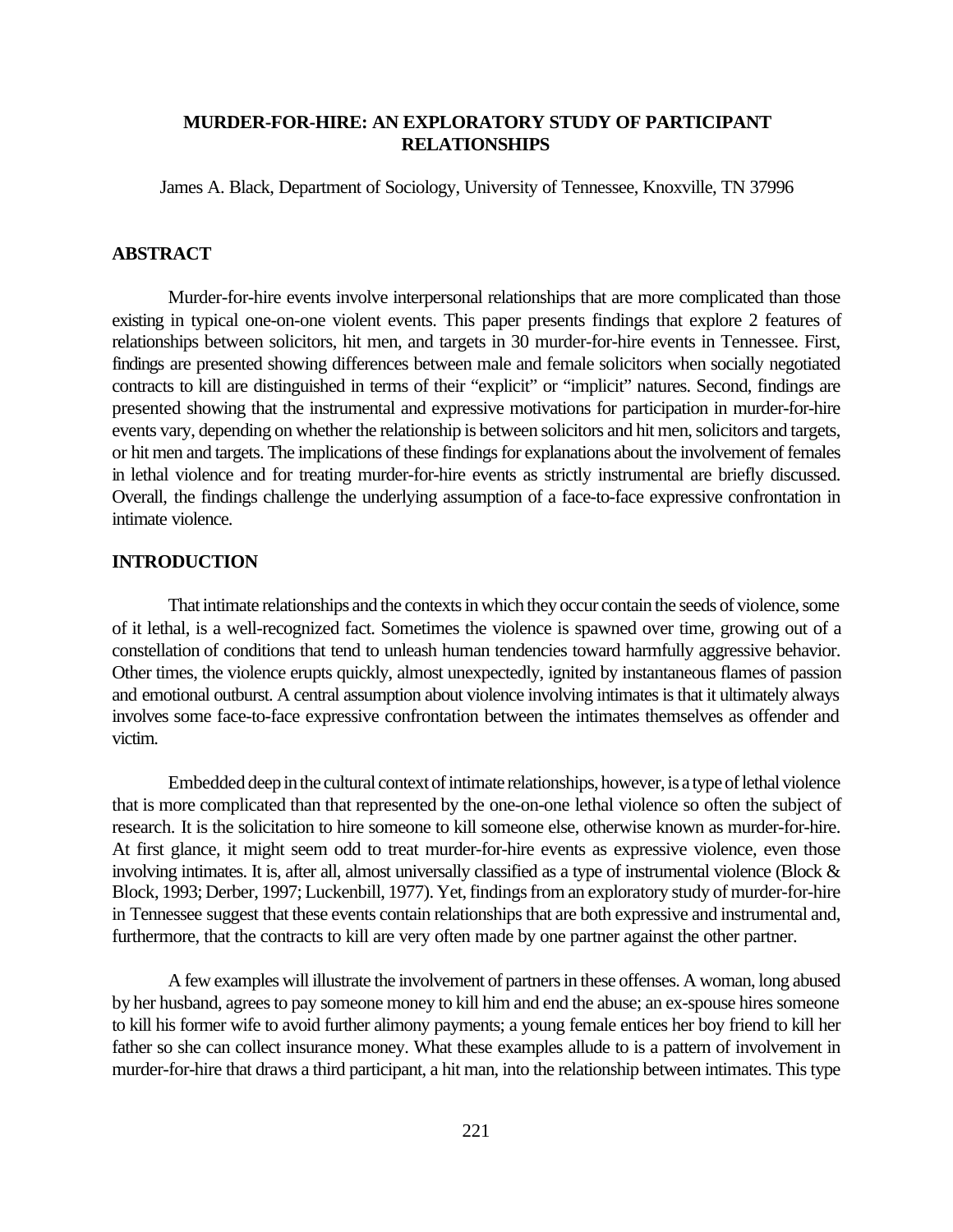of partner violence cannot be explained by examining the usual nexus of causal variations in the relationships among participants in one-on-one lethal events. The relationships of the participants in murder-for-hire events involve more complex instrumental/expressive patterns than those found in typical one-on-one instances of expressive violence between intimates.

Because murder-for-hire has not been viewed as an especially urgent topic in lethal violence research, there is little systematic research about it. Much of what we know of it is drawn from anecdotal and non-scientific sources.

## **ANECDOTALEVIDENCE**

With notable exception (Levi, 1981), almost all of the information available about murder-for-hire is anecdotal and non-scientific, drawn from fictional literature (Hopler, 1996), nonfiction novels (Griffiths, 1995; Humes, 1994; Lewis, 1975; Porch & Easley, 1997; Siegal, 1990), or from social commentaries (Dershowitz, 1994; Derber, 1996). Along with murder-for-hire movies (Black & Romano, 1999), TV drama series, TV investigative reporting series, and newspaper stories about murder-for-hire, these anecdotal sources constitute the sparse base of knowledge about this type of lethal violence. From them, a sketchy and highly provisional overview of murder-for-hire in time can be fashioned.

## **CONTRACT KILLINGS IN TIME**

Jay Hopler begins *The Killing Spirit* by observing, "It is easier to find a good hit man than it is to find a good hit man story. In Baltimore, you can have anyone killed for \$25 -- more if you want finesse. I knew of a dozen street corners, all within five blocks of my one-bedroom apartment on St. Paul Street, where an assassin could be hired; the only modern hit man story I knew of was Earnest Hemingway's 'The Killers.' But the existence of one argues favorably for the existence of the other..."(Hopler, 1996, p. xi).

There is nothing by way of an accurate historical record but, if fictional accounts can argue favorably for the existence of reality, then murders-for-hire have been around since at least Shakespeare's time (Hopler, 1996, p. xii). How murder-for-hire has both persisted and changed in time has never been subjected to rigorous empirical scrutiny, but anecdotal evidence enables us to capture a casual glimpse of both its enduring and changing qualities.

Murder-for-hire has gone through roughly a three-stage metamorphosis in America. In stage one, the stage of the *entrepreneurial murder-for-hire,* those who solicited the services of a hired killer did so primarily with particular protective reasons and justifications in mind. Most often, at least according to historical statements, these were economically and racially motivated reasons. There is nothing in the scanty, fragmented anecdotal historical record to suggest that solicitors were motivated by their personal, private lives, and their intimate associations and relationships. Indeed, a purely business type of arrangement engaged in for the protection of essentially business types of reasons was what kept hired guns working.

In what was probably its earliest form, a "hired gun" was used for protection of one's economic interests. Roger Lane speaks, for example, of the need for "Pinktertons or other hired guns" to protect striking workers from employers and each other (Lane, 1997, p. 163). Over time, the need for protection of economic interests was enlarged to include the need for control, and extended beyond the realm of economics into racial conflicts. A riveting set of scenes in *The Autobiography of Miss Jane Pittmann*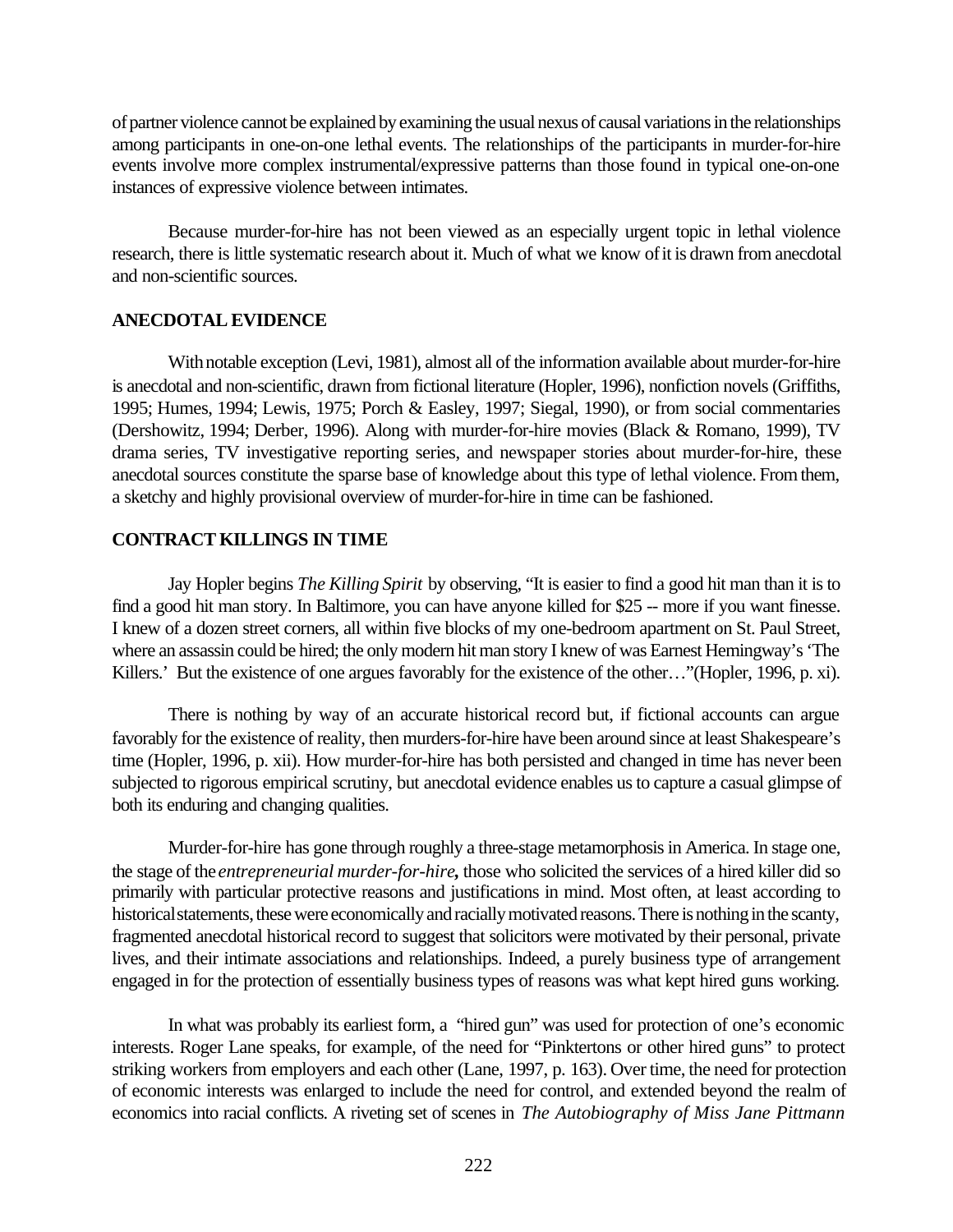(Barry, Christiansen, & Rosenbert, 1974) highlights, for example, the use of a killer hired by the equivalent of the KKK, an old fishing buddy of Miss Jane's, to kill her son.

As the American economy stabilized around industrial activities, conditions of employment settled into more routine existences, and the racial violence following slavery subsided, the need for independently contracted hired guns dissipated. Spurred by the rising tide of immigration and their settling into urban enclaves and the emergence of organized underworld criminal organizations, a new breed of solicitors sought out the services of hit men for reasons other than just protection. Originally, solicitations were more or less mob-based. However, over the years, as political climates and underworld business dealings assumed global proportions, there was an increased demand for assassins and terrorists. Murder-for-hire in this second stage assumed more of a *professional/independent* quality. The reliance on violence as a means of internal organizational control as well as for protection from outside interference created the need for more mobbased hit men.

By the early part of the 20th century, murder-for-hire had become equated with the business of the underworld. Mob-based "hit men" were relied on to carry out "contract killings" to maintain control within and between mobster organizations and to extract revenge as a part of the ongoing and more highly organized nature of crime as a business enterprise. The need to maintain control supplanted the need for protection but did not entirely replace it. The independent "hired gun" of a previous era was overshadowed by the professional "hit man" of the underworld. In Hopler's analysis of fiction literature on professional hit men, these two types of hit men are embodied in the "Metamorphosis tale" and the "Utopian tale." Images of the hired gun or a hit man as an unknown assassin continue to shape conventional wisdom about murderfor-hire in contemporary America.

There is growing evidence that this stage of murder-for-hire is on the wane, taking with it mob bosses issuing contracts to kill, and those highly skilled at the craft of killing. It is being replaced by a murder-for-hire that resembles its predecessors in only a few core ways. A picture of this newly emerging murder-for-hire is difficult to draw, except in the boldest of strokes. There are signs that the demise of the professional/independent is accompanied by the ascendancy of a more *personalized* murder-for-hire. The professional/independent hit man is being replaced by a hit man that is more friendly, casual, and personable. Lyrics in the AC/DC song "Dirty Deeds Done Dirt Cheap" (1976) illustrate the extent to which that transition has occurred:

If you got a lady and you want her gone But you ain't got the guts She keeps nagging at you night and day Enough to drive you nuts Pick up the phone, leave her alone It's time you made a stand For a fee, I'm happy to be Your backdoor man, hey.

To the extent that the hit man has become a "back door man" and his services more amateurish, he has become more accessible to those who "ain't got the guts" to do their own killing. Solicitors as well as hit men are changing. It is this new demand for solving one's personal problems arising out of intimate relationships that transforms solicitors prodded by economic and ideological concerns into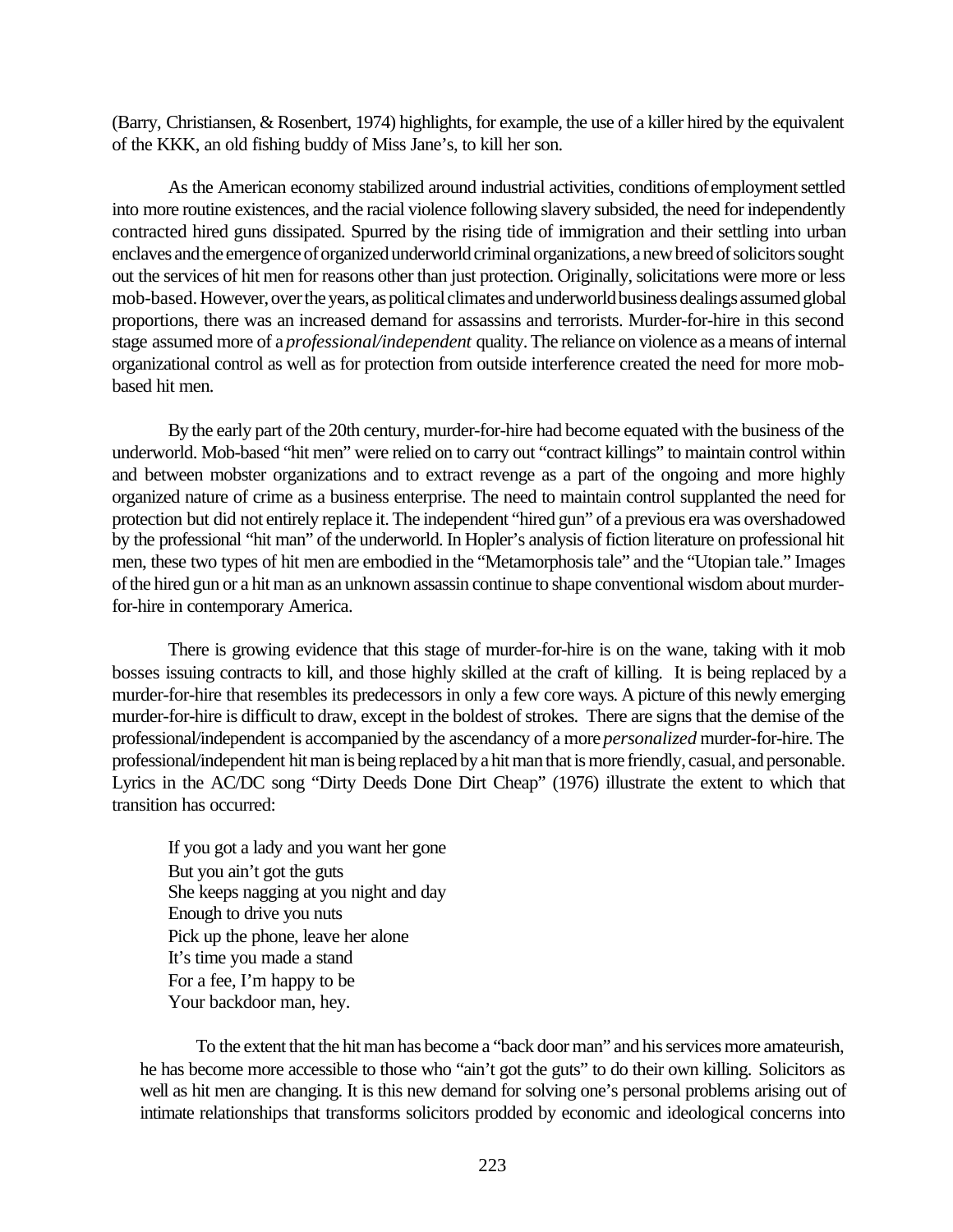solicitors propelled by expressive motives more reflective of excessive self-centeredness and selfpreservation than by economic greed and control. Murder-for-hire solicitors have problems in their personal, intimate, domestic lives that seem only to be resolved by killing.

The anecdotal evidence, while fascinating, tells us little about the totality of murder-for-hire as a lethal event. It is far too skewed. The aspect of the killing that so fascinates the public, being paid in some way to so someone else's killing, draws anecdotal evidence less to the solicitor and the target than to the hit man in murder-for-hire homicides. Whether as hit men, hired guns, or assassins, murder-forhire killers share a core element: murder by contract is presumably a purely instrumental undertaking, one in which killing is done for gain. In both fiction literature (Hopler, 1996) and films (Black & Romano, 1999), characterizations of hit men serve as the representational models that frame our cultural perceptions of murder-for-hire. While attention occasionally shifts from the hit man, the relationships between solicitor and target remain minimized. The intimacy of their involvement is masked by the seemingly solely instrumental nature of the killing contract.

In the final analysis, of course, anecdotal information lacks the rigor of what Katz refers to as the "Four R's" (Katz, 1988) and can only serve as a foil against which more systematically obtained data can be placed. It is necessary to search beyond anecdotal sources to obtain more systematically developed knowledge pertinent to murder-for-hire events. That can be accomplished by examining research into criminal homicides.

## **HOMICIDERESEARCH**

Contemporary homicide research continues to expand the rich legacy of Wolfgang's *Patterns of Criminal Homicide* (1958) in the important directions delineated by his focus on constellations of variations in the totality of criminal homicide events. Investigations of the interpersonal dynamics and structures of various types of homicide offending (offender-victim relations, expressive-instrumental motives, demographic characteristics, and cultural contexts) have contributed significantly to refinements in our knowledge of criminal homicides as total situations and provided a framework for empirical inquiry into newly emerging types.

A substantial body of research findings has expanded our knowledge of homicide in a variety of directions. Examples of the multi-faceted nature of homicide research is reflected in studies about the characteristic features of homicide (Decker, 1993; Zimring & Hawkins, 1997), victim-offender relationships (Block & Block, 1972, 1976, 1977, 1992; Block & Skogan, 1986; Block & Zimring, 1977; Luckenbill, 1977; Parker, 1989), killings in intimate contexts (Jackson & Oates, 1998; Plass & Straus, 1987; Straus, 1985), stranger murders (Zahn & Sagi, 1987), and measures of violent cultures (Baron & Straus, 1989). Several compendiums offer an overview of major research findings and issues (Hall, 1999; Miethe & McCorkle; 1998; Reiss & Roth, 1993; Smith & Zahn, 1999; Weiner, Zahn, & Sagi, 1996).

There are still many unanswered questions about what types of criminal homicides exist and who they affect, how and why criminal homicide types vary over time and through space, and what constellations of causal factors account for each distinctive type of event (Daly & Wilson, 1988a, 1988b; Maxfield, 1989; Williams & Flewelling, 1988). This is especially so as the thrust of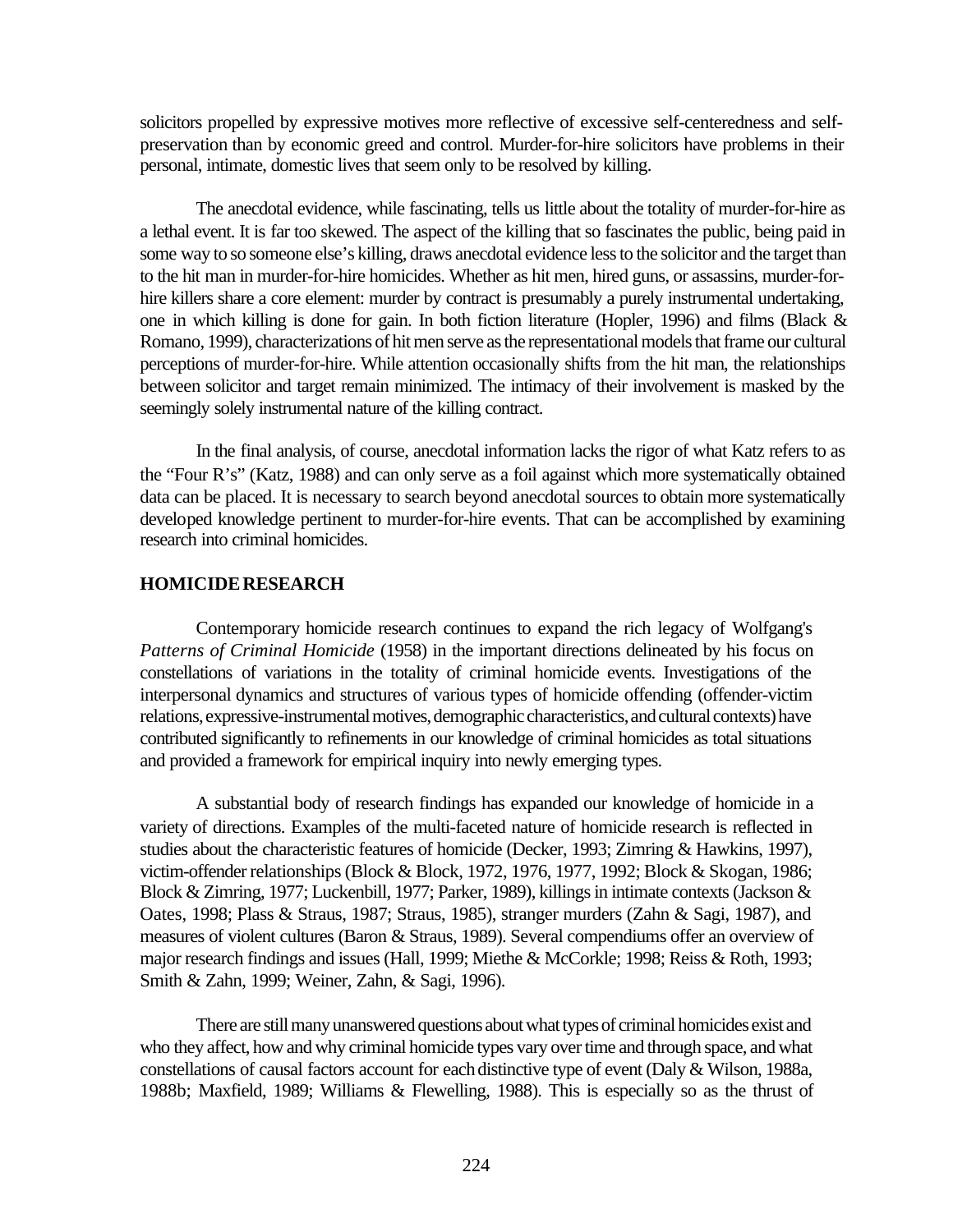Wolfgang's original contribution is expanded to incorporate "additional historical and social contexts" of criminal homicide and other forms of lethal violence (Zahn, 1991, p. 27).

Variations in relationships between intimate offenders and victims have also been examined extensively for evidence leading to an understanding of their participation in violent acts. In this vein, Block & Block (1992, p. 64) have observed:

A growing body of research indicates that the participation of the victim and offender in violence must be understood in the light of the total situation. The total situation is best understood by relating the homicide to the expressive or instrumental nature of similar ("sibling") incidents in which fatal outcomes did not occur. Homicide is not one type of event, but many. Almost all acts of lethal violence begin as another confrontation -- a spousal argument, a fight or brawl between acquaintances, a robbery, an act of sexual violence, a street gang confrontation -- which escalates to death. To understand lethal violence, we must first understand why some, and only some, of these violent events become lethal. The key to this understanding differs for violence that begins as interpersonal confrontation (expressive violence) and violence that begins as a predatory attack (instrumental violence).

Homicide events are frequently classified on the basis of whether they are instrumental or expressive in nature. Precisely what the terms *expressive* and *instrumental* refer to varies somewhat among authors, though, so it is important to specify the dimension(s) of expressiveness and instrumentality being examined. Those dimensions include: spontaneous or goal-oriented nature (Block & Block, 1992, p. 39; Miethe & McCorkle, 1998, p. 13); emphasis on sheer personal satisfaction or calculable personal gain (Derber, 1996, p. 6-7); rationality vs. irrationality (Nettler, 1982, pp. 62, 201); control and moral responsibility (Newman, 1998, pp. 42-43); interpersonal confrontation or predatory attack (Flewelling & Williams, 1999, p. 101); public vs. private space (Flewelling & Williams, 1999, p. 102); and primary or secondary nature of interpersonal relationships (Decker, 1993, p. 587). Expressive and instrumental events are also differentiated in terms of event duration and on the basis of sub-cultural contexts of race and region (Rose & McClain, 1990, pp. 36, 40), with expressive motives occurring over a series of time-connected events, and with Black and Southern being more closely associated with expressiveness.

Whether by one definition or another, murder-for-hire events are almost universally classified as instrumental rather than as expressive (Block & Block, 1992; Luckenbill, 1977; Flewelling & Williams, 1999). Riedel, however, has cautioned that events must be differentiated from the relationships of the event participants (Riedel, 1987, p. 251). Victim-offender relationships in murder-for-hire events differ, of course, from the one-on-one homicide events typically assessed in terms of an instrumental/expressive dichotomy. They are a distinctive subtype of multiple offender murders containing three very different sets of interrelationships: 1) the solicitor/hit man relationship; 2) the solicitor/target relationship; and 3) the hit man/target relationship. Given this complexity, the classification of murder-for-hire event relationships as instrumental or expressive is more problematic than the classification of events themselves as instrumental.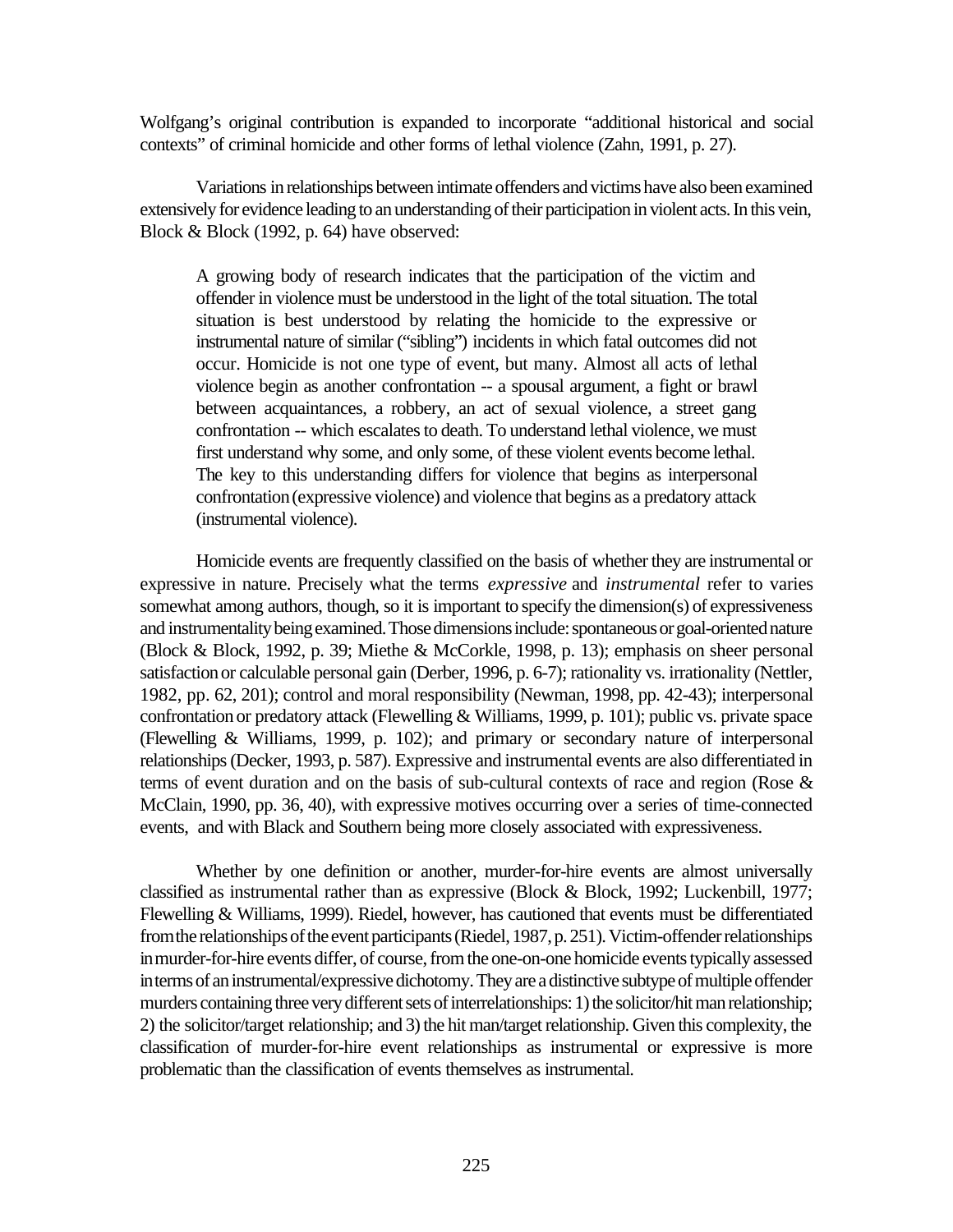In sum, homicide research is not sensitive to the study of various types of multipleparticipant homicide, including murder-for-hire. Whether demographic and circumstance variations, and patterns found for individual offenders and victims in typical homicide events, can be used as a basis for theorizing about variations and patterns of murder-for-hire offending awaits an answer from data sources sensitive to the complexities of multiple-participant offending.

An exploratory study of murder-for-hire events being conducted in Tennessee provides a design for acquiring data that speaks to these larger theoretical interests. At the same time, it enables the building of a solid data set on murder-for-hire events and their participants.

#### **TENNESSEE MURDER-FOR-HIREPROJECT AND FINDINGS**

A study of 30 murder-for-hire events in Tennessee has produced some empirical evidence about the lethally violent nature of these crimes, the circumstances surrounding their perpetration, and the characteristics of those who participate in them as solicitors, hit men, and targets. In our study, a murder-for-hire event is *a continuous sequence of interactions by one or more persons in which one person solicits another person to have a third person killed for gain, monetary or otherwise. An event begins with the initial exploration of the possibility of having someone killed, and terminates with a murder, attempted murder, or police intervention.* The study consists of an in-depth examination of those convicted of solicitation and/or conspiracy to commit murder or murder/attempted murder with a murder-for-hire element to them who are currently incarcerated in the Tennessee adult prison system. Information has been obtained from law enforcement records, trial transcripts and other court documents, pre-sentence reports, newspaper stories, and interviews with inmates.

A general overview of our findings about the events (e.g., definition, distinctive features) and their participants (demographics and circumstances, interpersonal dynamics) have been presented elsewhere (Black & Corsaro, 1997; Corsaro & Black, 1998). The most interesting findings are that about as many women (47%) as men (53%) are involved in murder-for hire events as solicitors, that nearly all participants in the events are White (91%), and that undercover law enforcement agents posing as hit men are frequently involved in these events (35%).

The findings from the Tennessee murder-for-hire project touch on two questions pertinent to those raised in other homicide and intimate violence studies: 1) classifying events as murder-forhire; 2) assessing the underlying instrumental/expressive dimensions of the participants' motivations.

#### **CLASSIFYING EVENTS AS MURDER-FOR-HIRE**

The problem here is, simply put, when is an event murder-for-hire. It is not always easy to determine this from one or another data source. Rather, a combination of them must be relied on. Furthermore, there are times when there is no clear way to assess the "gain" to be derived, especially if it is a non-monetary one. That is because a socially negotiated "contract to kill" is not always a particularly explicit one in solicitations and conspiracies to murder, especially when the participants are acquainted to some degree. The dynamics of interpersonal relations are such that "promises" of monetary or non-monetary (e.g., sexual) rewards are often unspoken or at least not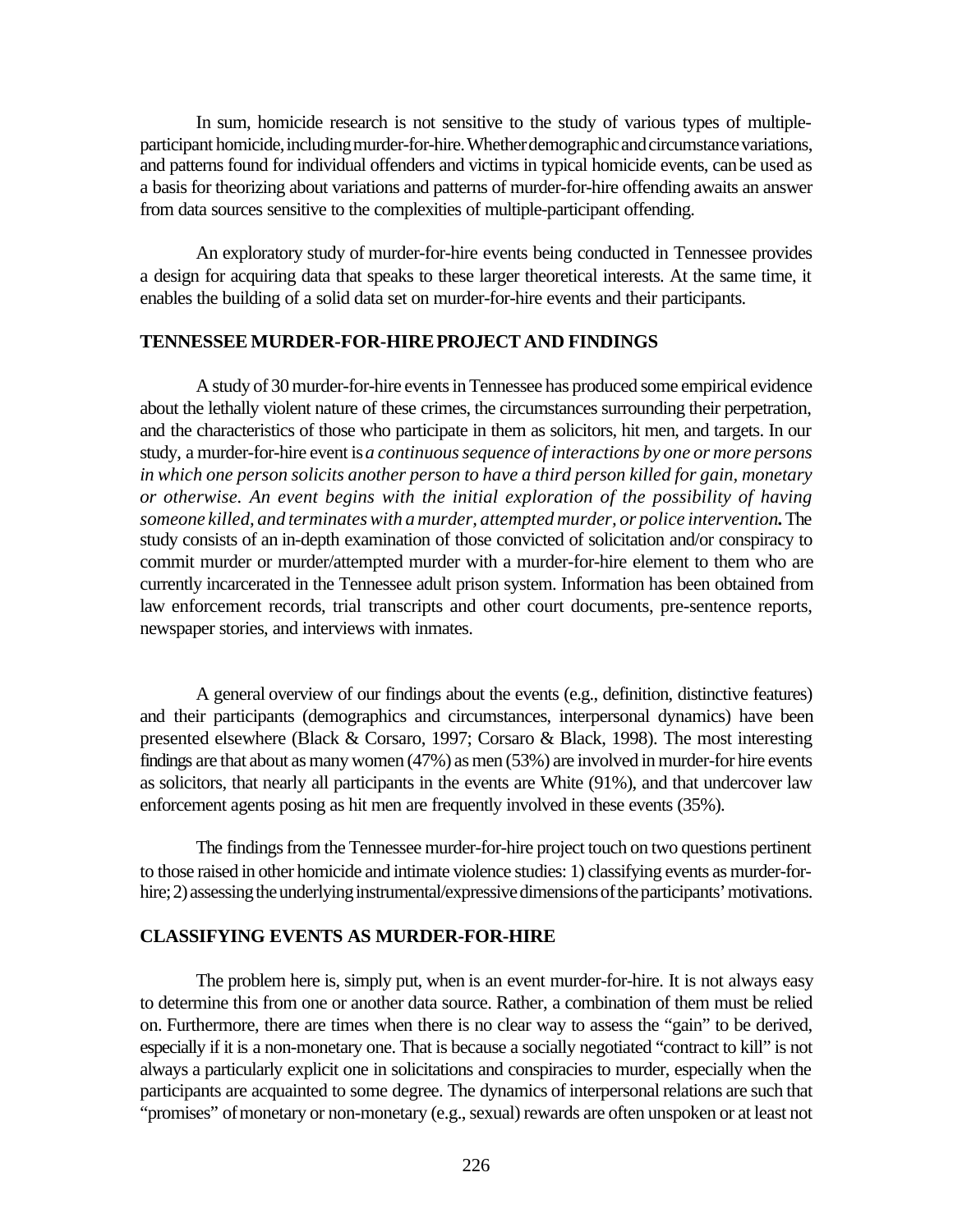carefully spelled out in contractual terms. The events we studied included instances where explicit amounts of money were agreed upon (sometimes with certain payments before and after the killing) to "understandings" that bills would be paid, new cars purchased, insurance money shared, and so forth (with no explicit amounts or dates specified).

Therefore, it has been necessary in the Tennessee study to distinguish murder-for-hire events on the basis of "explicit" (overtly specified monetary gains in exchange for killing) and "implicit" (mutually understood and anticipated but unspecified gains, monetary or otherwise) arrangements for killing (Rubin, 1996, p. 6). Distinguishing between "explicit" and "implicit" contracts to kill is admittedly a daunting task. We chose to classify events as explicit or implicit on the basis of direct evidence of a specific sum of money being agreed upon between the solicitor and hit man, and to examine the extent to which men and women solicitors varied in terms of this distinction.

Table 1 shows that female solicitors tend to be involved in implicit rather than explicit contracts to kill. Males, at least based on findings from the Tennessee study, are more likely to be engaged in explicit contracts to kill.

#### **Table 1. EXPLICIT/ IMPLICIT EVENTS BY GENDER**

|                    | Female     | Male       |
|--------------------|------------|------------|
|                    | Solicitors | Solicitors |
| <b>Explicit</b>    | 4          | 13         |
| Implicit<br>Events | 9          |            |

#### **EXPRESSIVE AND INSTRUMENTAL MOTIVATIONS**

As has already been shown, there are several ways of looking at instrumental and expressive motivations. We chose to rely on Block and Block's primary goal distinction to classify event *participant* relationships as expressive or instrumental. In their view, "expressive motivations are aligned with spontaneous and impulsive acts that are done in rage, anger, and with little thought of consequences," while "instrumental motives reflect future goals or ends." (Block & Block, 1992, p. 39) For illustrative purpose, we also display the findings that result when using Decker's *interpersonal* relationship emphasis, in which primary relationship homicides are seen as more expressive and stranger homicides as more instrumental (Decker, 1993, p. 587).

Our findings indicate that, indeed, in murder-for-hire events participant relationships reflect both instrumental and expressive motivations. Furthermore, when categorized along interpersonal lines, expressive participant relationships tend to conform to the qualities of expressive interpersonal relationships (e.g., involve primary, face-to-face, and emotional features) and instrumental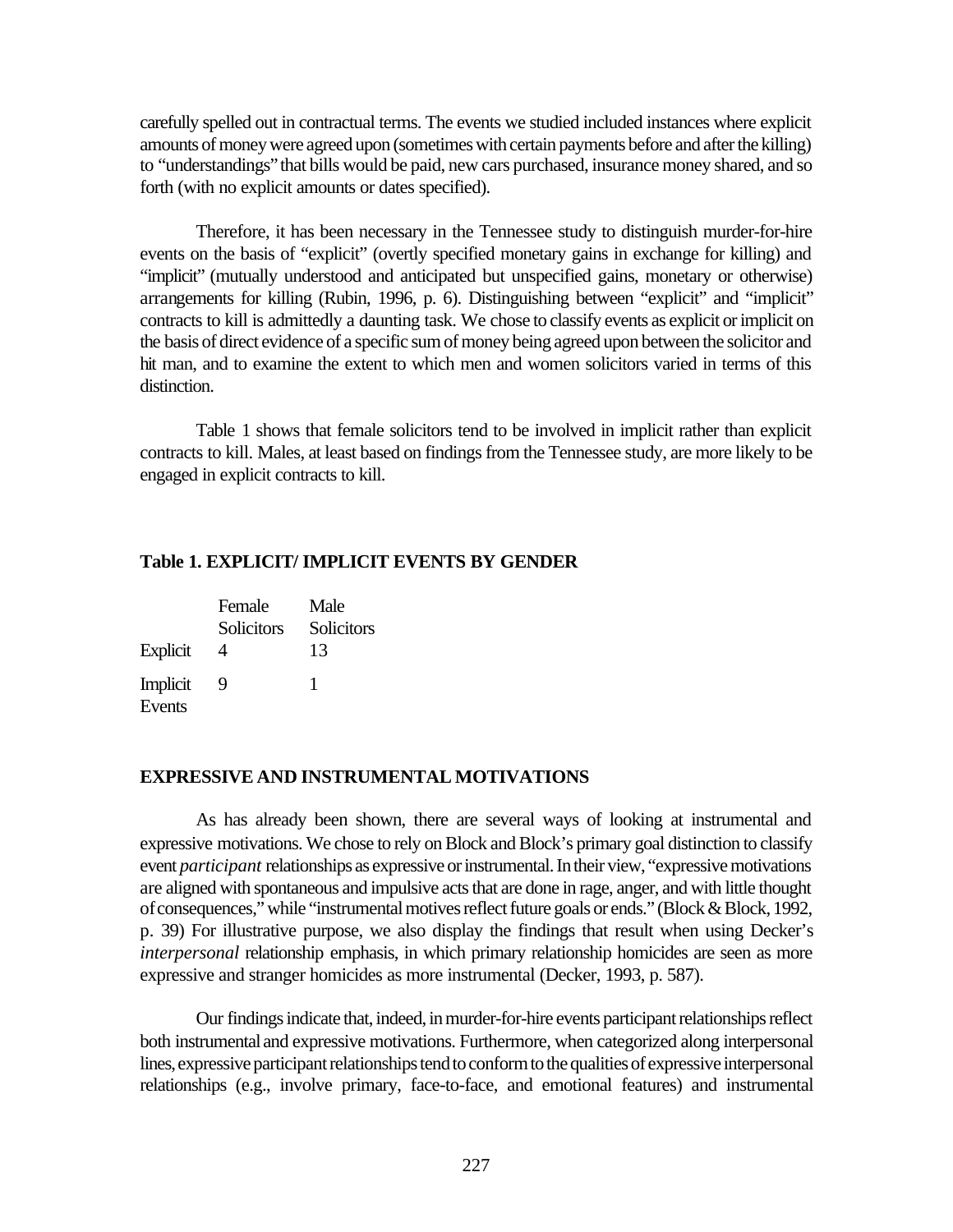participant relationships tend to conform to patterns of instrumental interpersonal relationships (e.g., involve more secondary, formal features).

| <b>Explicit/Implicit</b>         | <b>Solicitor/Hitman</b><br><b>Relationship</b><br>(Instrumental) |                                  | <b>Solicitor/Target</b><br>Relationship<br>(Expressive) |         | <b>Hitman/Target</b><br><b>Relationship</b><br>(Instrumental) |  |
|----------------------------------|------------------------------------------------------------------|----------------------------------|---------------------------------------------------------|---------|---------------------------------------------------------------|--|
| <b>EXPLICIT</b><br><b>EVENTS</b> | Friendship:<br>Kin:<br>Stranger:                                 | 3<br>9                           | Acquaintance: 2<br>Friendship:<br>Kin:<br>Marriage:     | 2<br>11 | Acquaintance: 1<br>Friendship:<br>Kin:<br>Marriage:           |  |
| <b>IMPLICIT</b><br><b>EVENTS</b> | Kin:<br>Friendship:                                              | $\mathcal{D}_{\mathcal{L}}$<br>2 | Kin:<br>Marriage:<br>Paramour:                          | 2<br>7  | Acquaintance: 8<br>$\operatorname{Kin}$ :<br>Friendship       |  |

## **Table 2. EVENTS BY RELATIONSHIP GOALS.**

## **DISCUSSION**

The complex nature of murder-for-hire events poses several problems for researchers. Two of these problems have been touched on here. The first problem, classifying events as murderfor-hire, has led us to distinguish between explicit and implicit contracts. This is an important distinction with a number of relevant implications for the shifting nature of social relations in contemporary society, such as the killing of strangers and the involvement of females as perpetrators of lethally violent homicides. Beth Rubin's claim that "the implicit social contracts underlying much social life are breaking down as the explicit contracts shift" (Rubin, 1996, p. 7) suggests that the explicit/implicit nature of murder-for-hire crimes are worth exploring in greater detail, especially as they involve women as solicitors. Whether females are being driven more toward murder as part of deeper shifts in the marital contract, because of more independence through participation in the labor force, or for some other reasons, is open to speculation. Our finding on the implicit nature of female solicitations suggest, though, that females are not relying on strangers to do their killings. Our female solicitors, as our male solicitors, are not cold-blooded enough to do their own killing. But neither are they cold-blooded enough to engage strangers in explicit contracts to kill, as our male solicitors are willing to do. We do not, of course, have evidence to examine whether these findings represent a shift in one direction or another over time (Mann, 1996, p. 119).

To examine the extent to which murder-for-hire events can be explained by the shifting nature of social contracts in contemporary American society (Rubin, 1996, p. 7) or by subtle changes taking place in patriarchal relationships between intimates (Websdale, 1999, p. 207) requires that they be studied in very systematic and deliberate ways. They must be studied in ways that are sensitive to the nature of this specific type of lethal violence.

In addition to questions about possible shifts in the nature of killing contracts that might affect the participation of females as solicitors, there has been a shift in the location of contract killings. As Block and Block (1992, p. 67) note: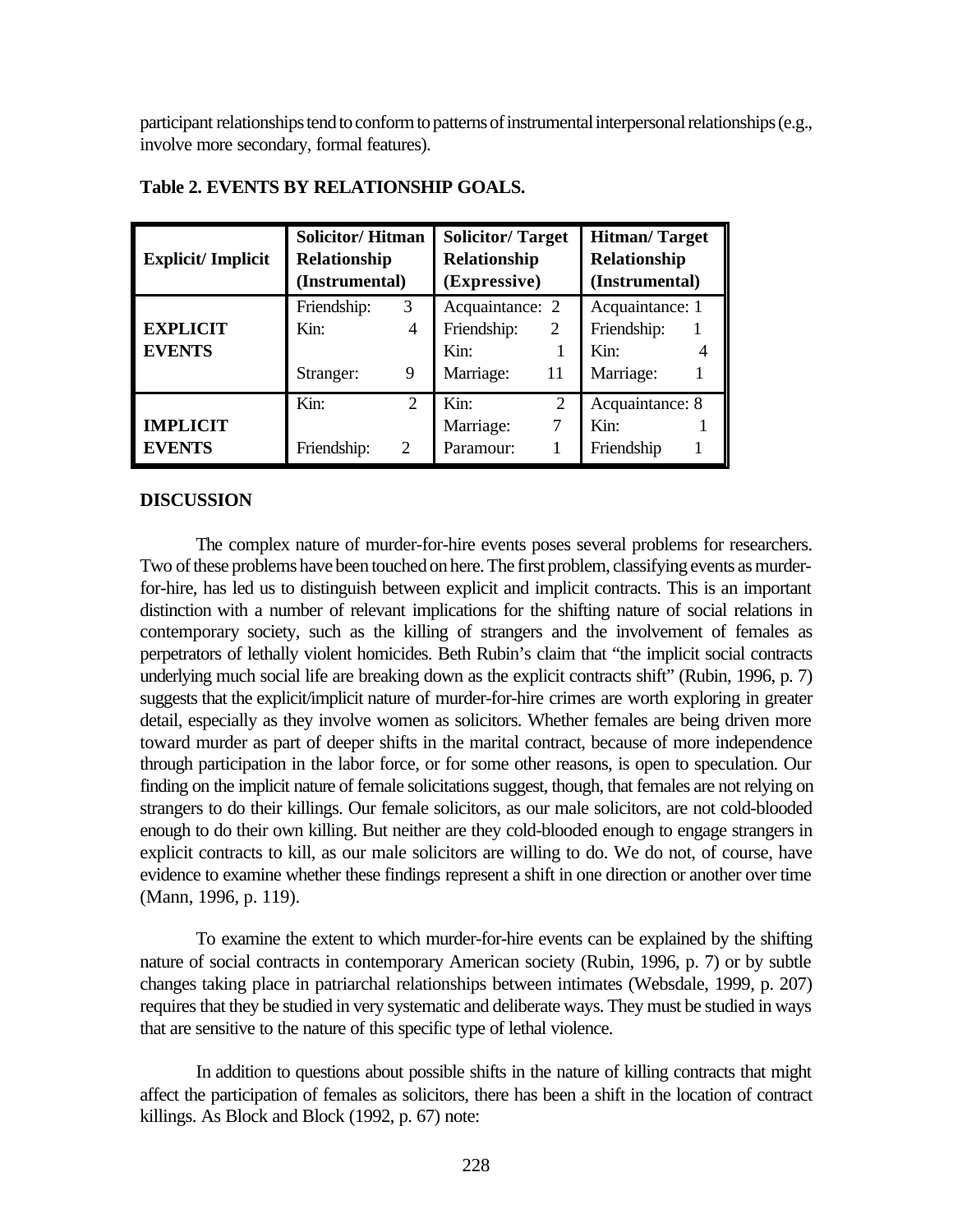Because the immediate, primary motive of a contract killing or a gangland hit is to acquire money or property, they are instrumental homicides. That they are not associated with any non-lethal offense demonstrates that the homicide syndrome taxonomy is more exhaustive than the sibling crime taxonomy. The kind of organized crime hit that was largely responsible for Chicago's notoriety as a murder capital occurs much more rarely today, and most of the cases that do occur happen outside the cities boundaries.

Over time, as contract killings have moved out of their mob-based, organizational, and business contexts into more "casual" and informal surroundings, it is possible that contracts have become more casual as well. Again, we lack data to examine this problem over time.

The second problem, viewing murder-for-hire events as instrumental, is complicated by the fact that, in addition to examining events, there are three distinct sets of interrelationships within events to be examined for their instrumental/expressive nature. Our findings indicate that there is much more work to be done on this powerful classification scheme, especially when it involves multiple motivations and multiple relationships. One point is unmistakably clear, however. The classification of murder-for-hire *events* as instrumental blurs complex expressive and instrumental motives that define the *relationships* in these events. Instrumental and expressive motivations for killing in murder-for-hire events vary by solicitor-hit man, solicitor-target, and hit man target relationships. Solicitor-target relationships are predominantly expressive and partner-based.

These findings challenge the underlying assumption of a face-to-face expressive confrontation in intimate violence. Overall, our findings suggest that lethal violence is sometimes the result of a complex set of relationships involving a hired killer. Rather than becoming directly involved in a face-to-face context, some offenders choose to hire others to kill for them. Many of those killing contracts have intimates as targets and range from highly explicit to very implicit arrangements.

The findings, however, are limited to events from one state. To establish a more adequate base of data from which to generate generalizations about this type of homicide, it is necessary to broaden the scope of our knowledge of murder-for-hire events to additional jurisdictions representing more diverse social and legal setting. It is necessary to gather data on additional murder-for-hire events to explore the questions raised in the Tennessee study in more rich case-bycase detail. Only in that way will it be possible to assess the linkages between murder-for-hire and the broader theoretical issues germane to homicide and intimate violence.

#### **REFERENCES**

AC/DC [Young, A., Young, M., & Scott, R.B.]. (1976). Dirty Deeds Done Dirt Cheap. *Dirty Deeds Done Dirt Cheap* [compact disk]. New York: Atco Records (1981).

Barry, P., Jr., Christiansen, R.W., & Rosenberg, R. (Producers). (1974, January 31). *Autobiography of Miss Jane Pittmann*. New York: Columbia Broadcasting System.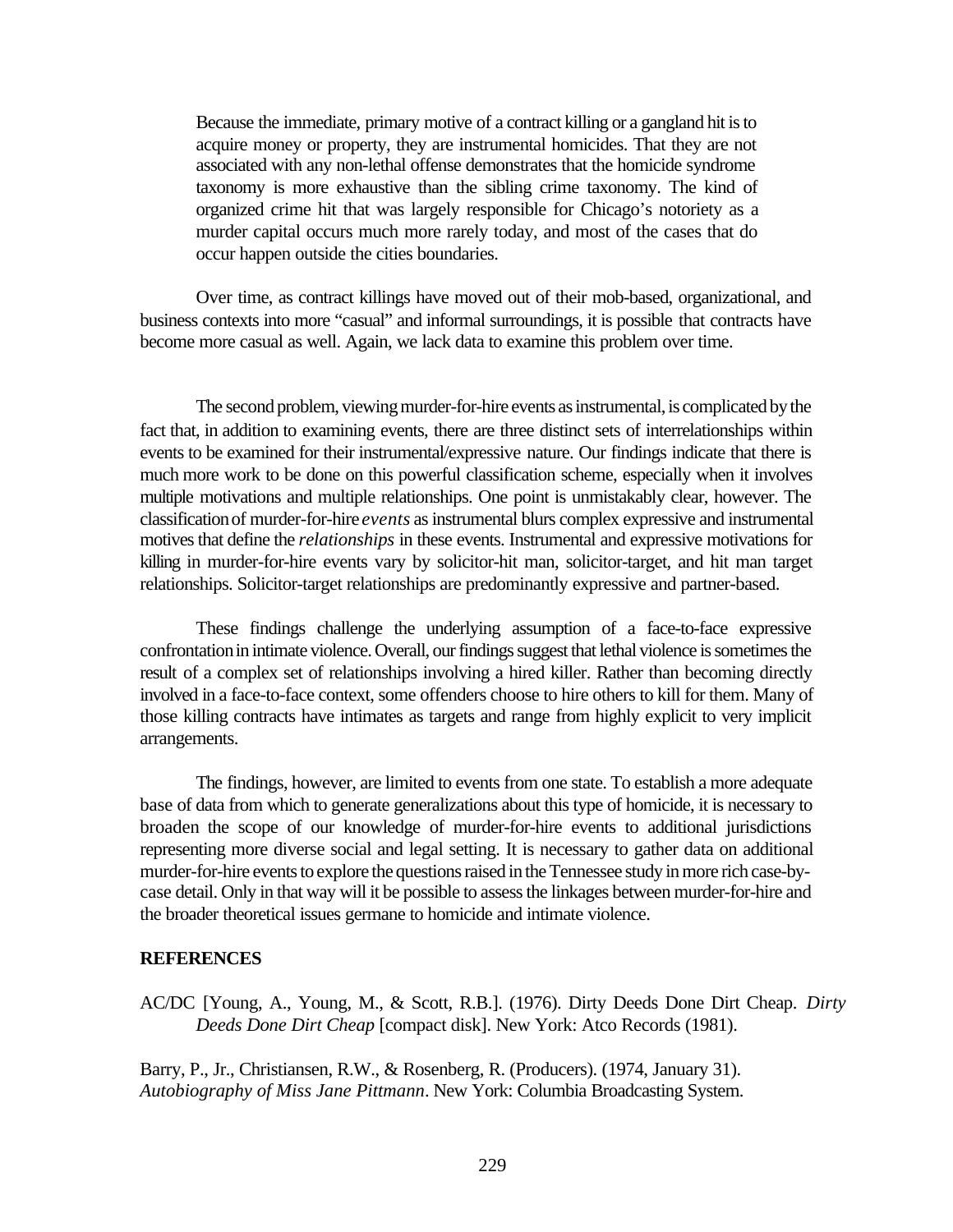- Black, J.A., & Corsaro, N.M. (1997). *Murder-for-hire events*. Paper presented at the annual meeting of the American Society of Criminology*,* San Diego, CA.
- Black, J.A., & Romano, K.J. (1999). *Murder for hire in films*. Paper presented at the annual meeting of the Academy of Criminal Justice Sciences*,* Orlando, Florida.

Block, C.R., & Block, R. (1992). Homicide syndromes and vulnerability: Violence in Chicago community areas over 25 years. *Studies on Crime and Crime Prevention, 1,* 61-87.

- Block, R.L. (1976). Homicide in Chicago: A nine-year study (1965-1973). *Journal of Criminal Law and Criminology, 66,* 496-510.
- Block, R.L., & Skogan, W.G. (1986). Resistance and nonfatal outcomes in stranger-tostranger predatory crime. *Violence and Victims*, *1,* 241-253.

Block R.L., & Zimring, F.E. (1973). Homicide in Chicago, 1965-1970. *Journal of Research in and Delinquency, 10,* 1-7.

- Corsaro, N.M., & Black, J.A. (1998). *Murder-for-hire event characteristics*. Paper presented at the annual meeting of the American Society of Criminology, Washington, D.C.
- Daly, M., & Wilson, M. (1988). *Homicide*. Hawthorne, NY: Adeline de Gruyter.
- Derber, C. (1996). *The wilding of America.* New York: St. Martin's Press.

Decker, S. H. (1993). Exploring victim-offender relationships in homicide: The role of individuals and event characteristics. *Justice Quarterly, 10,* 586-612.

Dershowitz, A.M. (1994). *The abuse excuse*. Boston: Little, Brown and Company.

- Flewelling, R.L., & Williams, K.R. (1999). Categorizing homicides: The use of disaggregated data in homicide research. In Smith, M.D., & Zahn, M.A. (Eds.), *Homicide: A sourcebook of social research* (pp. 96-106)*.* Thousand Oaks, CA: Sage Publications.
- Griffiths, J. (1995). *Fatal prescription: A doctor without remorse*. Blaine, WA: Hancock House Publishing.
- Hopler, J. (Ed.). (1996*). The killing spirit: An anthology of murder for hire.* New York: Overlook Press.
- Humes, E. (1994). *Mississippi mud: A true story from a corner of the deep south.* New York: Simon & Schuster.
- Jackson, N.A. & Oates, G.C. (1998). *Violence in intimate relationships: Examining sociological and psychological issues.* Boston: Butterworth-Heinemann.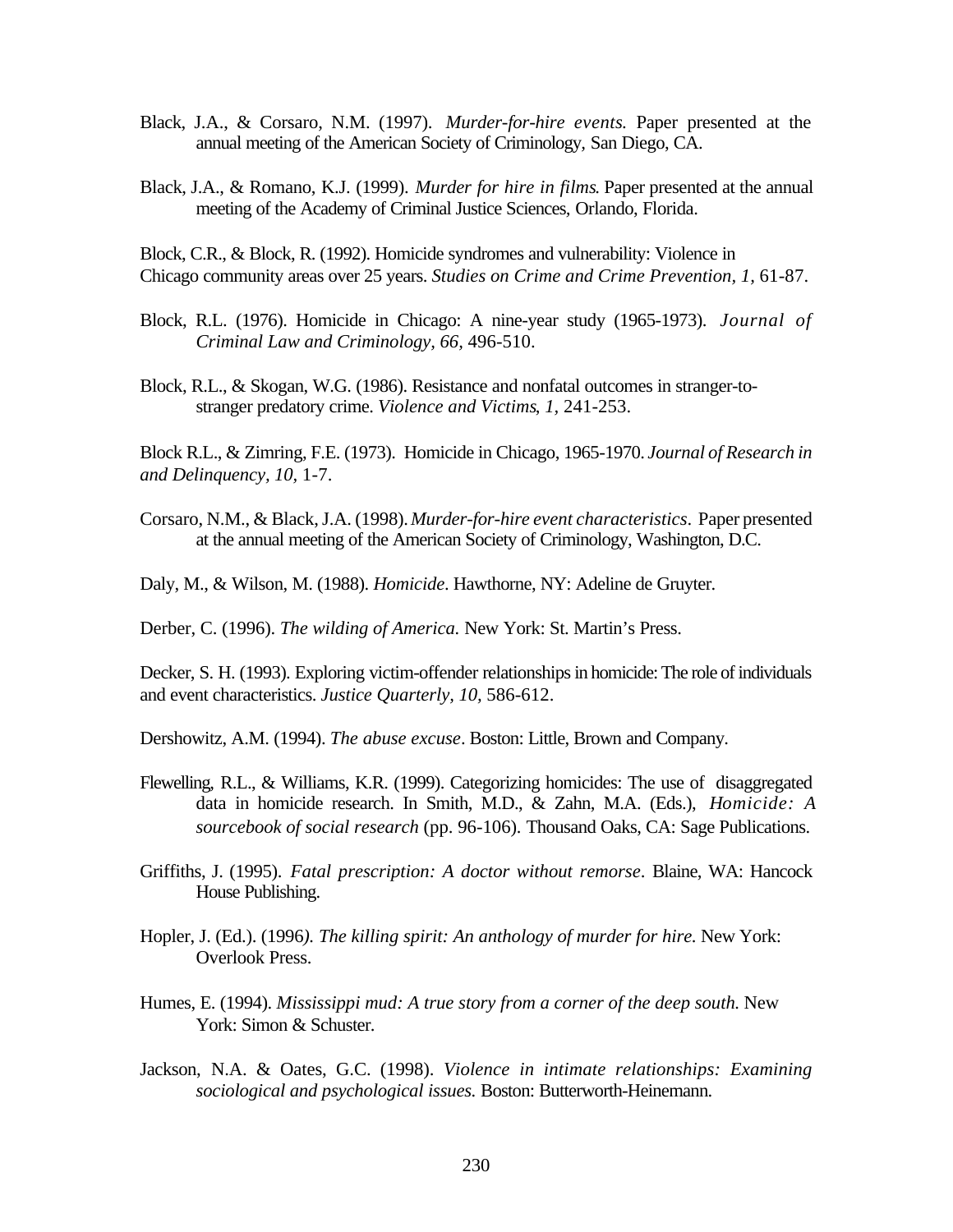Katz, J. (1988). A theory of qualitative methodology: The social system of analytic fieldwork. In Emerson, R. M. (Ed.), *Contemporary Field Research* (pp. 127-148)*.* Prospect Heights, IL: Waveland Press.

Lane, R. (1997). *Murder in America*. Columbus: Ohio State University Press.

Levi, K. (1981). Becoming a hit man: Neutralization in a very deviant career*. Urban Life, 10,* 47-63.

- Lewis, A.H. (1975*). Murder by contract: The people v. "Tough Tony" Boyle.* New York: Macmillan.
- Luckenbill, D.F. (1977). Criminal homicide as a situated transaction. *Social Problems*, *25,* 176-186.

Mann, C.R. (1996). *When women kill*. Albany, NY: SUNY Press.

Maxfield, M.G. (1989). Circumstances in supplementary homicide reports: Variety and validity. *Criminology, 27,* 671-695.

Miethe, T.D., & McCorkle, R. (1998). *Crime profiles: The anatomy of dangerous persons, places, and situations.* Los Angeles: Roxbury Publishing Company.

Nettler, G. (1982). *Killing one another*. Cincinnati: Anderson Publishing Co.

- Newman, G. (1998). Popular culture and violence: Decoding the violence in popular movies. In Baily, F., & Hale, D. (Eds.), *Popular culture, crime, and justice* (pp.40-56). Belmont, CA: Wadsworth Publishing Company.
- Parker, R.N. (1989). Poverty, subculture of violence, and type of homicide. *Social Forces, 67,* 983-1007.
- Plass, P.S., & Straus, M.A. (1987). *Intra-family homicide in the United States: Incidence, trends, and differences by region, race, and gender*. Paper presented at Family Violence Research Conference, University of New Hampshire, Durham, NH.
- Porch, D.D., & Easley, R. (1997*). Murder in Memphis*. New Jersey: New Horizon Press.
- Riedel, M. (Ed.). (1987). Symposium on stranger violence: Perspectives, issues, and problems [Special issue]. *Journal of Criminal Law and Criminology, 78*(2).
- Rose, H.M., & McClain, P.D. (1990). *Race, place, and risk: Black homicide in urban America.* Albany, NY: SUNY Press.
- Rubin, B. (1996). *Shifts in the social contract.* Thousand Oaks, CA: Pine Forge Press.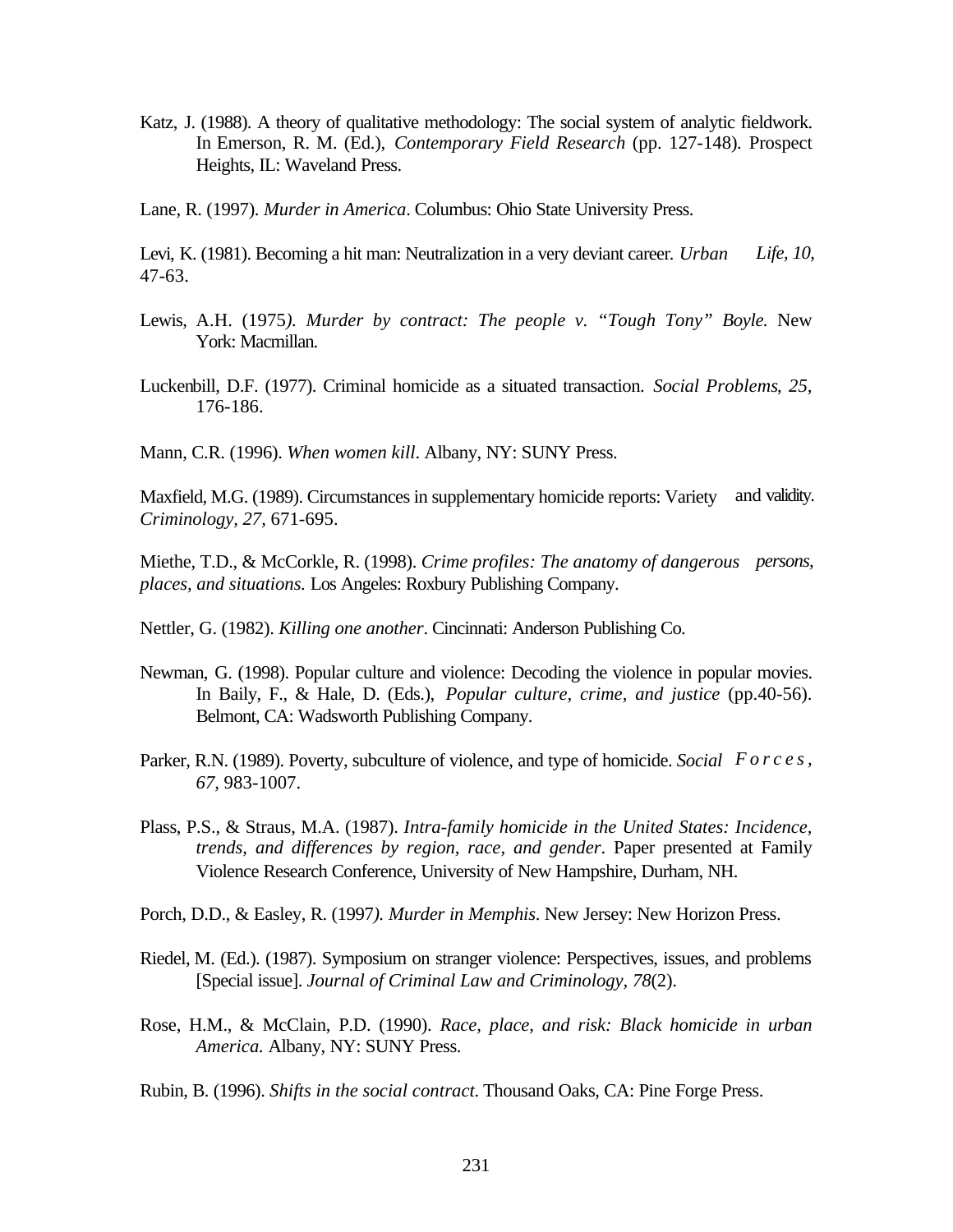- Siegel, B. (1990). *A death in White Bear Lake: The true chronicle of an All-American town.* New York: Bantam Books.
- Smith, M.D., & Zahn, M.A. (Eds.). (1999). *Homicide: A sourcebook of social research.* Thousand Oaks, CA: Sage Publications.
- Straus, M.A. (1985). *Index of legitimate violence*. Durham, NH: University of New Hampshire.
- Websdale, N. (1999). *Understanding domestic homicide*. Boston: Northeastern University Press.
- Weiner, N.A., Zahn, M.A., & Sagi, R.J. (Eds.). (1990). *Violence: Patterns, causes, and public policy.* San Diego: Harcourt, Brace, Jovanovich.
- Williams, K., & Fleming, R.L. (1988). The social production of criminal homicide: A comparative study of disaggregated rates in American cities. *American Sociological Review, 53,* 421-431.
- Wilson, M., & Daly, M. (1993). Spousal homicide risk and estrangement. *Violence and Victims, 8,* 3-16.

Wolfgang, M.E. (1958). *Patterns in criminal homicide.* Philadelphia: University of Pennsylvania Press.

.

Zahn, M.A. (1991). The Wolfgang model: Lessons for homicide research in the 1990s. *Journal of Crime and Justice, 14,* 17-30.

Zahn, M., & Sagi, P.C. (1987). Stranger homicide in nine American cities. *Journal of Criminal Law and Criminology, 78,* 377-397.

Zimring, F.E., & Hawkins, G. (1997). *Crime is not the problem: Lethal violence in America.* New York: Oxford University Press.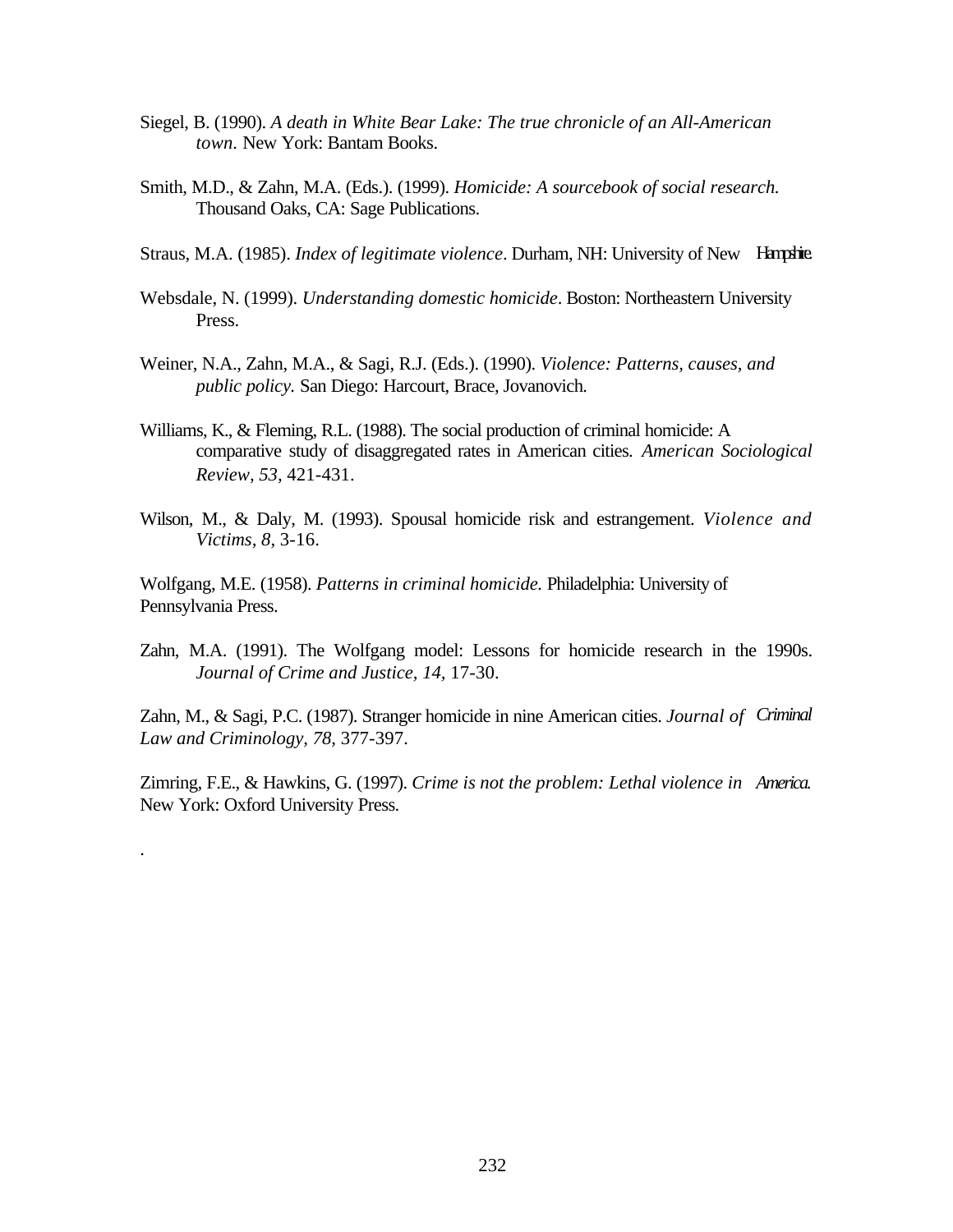## **DISCUSSION**

**Chris Rasche**: Carrie, how do they get the circumstances of the murder/suicide?

**Carrie Nie**: This is all UCR/police data, so they get it all somehow.

**Chris Rasche**: You mentioned 3.75 average charges. Was that only of those with a charge?

**Carrie Nie**: Yes.

**Dougie Eckberg**: You said 27% of offenders tested positive for alcohol? That seems low.

**Carrie Nie**: I have not seen any other data, so I don't know for sure.

**Dawna Fuqua-Whitley**: I thought it was low also. Does the body continue to metabolize after death? Does it matter when they test for alcohol?

**Jamie Downs [Alabama State Medical Examiner]**: No, as long as decomposition has not started. If you are 12-24 hours out the blood alcohol level will be OK.

**Carrie Nie**: Everyone in Milwaukee gets an autopsy.

**Kim Vogt**: Criminal histories are neat, but you need more data, and once you get more, focus on the criminal histories.

**Carrie Nie**: We have it, we just have not analyzed it yet.

**Chris Rasche** : The "other" people that are children are probably familicide, not just killed by accident or proxy; they are targeted.

**Vickie Brewer:** Were these cases where there were multiple homicides and then the suicide -- basically a familicide?

**Carrie Nie**: Yes.

**Becky Block**: Did you look to see how many committed suicide months later?

**Carrie Nie**: I'm not sure how many. We looked at only those that were contiguous events.

**Dick Block**: Police-assisted suicide might be interesting to look at if you can -- suicide by cop. I don't know if you can capture those data, but I suspect it would probably look similar.

**Roland Chilton**: Just using firearm deaths looks more like rhetoric than science; you should look at all homicide/suicides to give it some perspective. You need to know all the data. **Carrie Nie**: We will get it from other centers.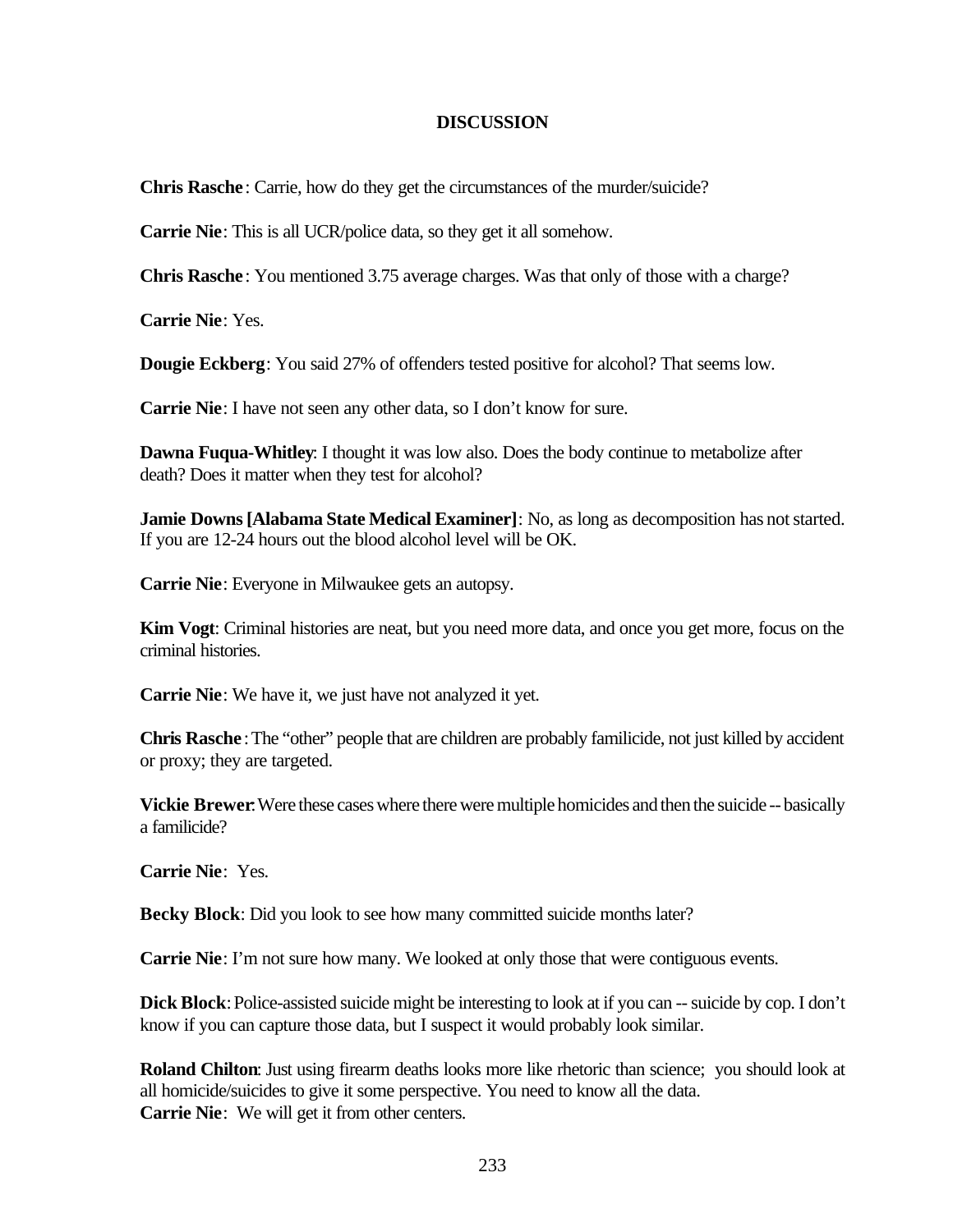**Anne Lee**: You might want to look at the time variable in order to get some context. It could help with prevention. Do they kill after drinking all evening?

**Dougie Eckberg**: In half the cases, they owned the weapon. Could they not determine the other half?

**Carrie Nie**: No, they couldn't.

**Becky Block**: I'm surprised that Milwaukee isn't tracing homicides with the help of the ATF.

**Carrie Nie**: They are, but it is taking time to get the data.

**Steve Roth**: Is mapping taking place to determine where they occur? Are they in certain geographic areas that are lower class?

**Carrie Nie**: We have not looked at it yet, but we are capable of doing it, and are thinking about doing it.

**Steve Roth:** Who are the people? Can you make a general composite of them using other external data, cultural, economic, etc.?

**Carrie Nie**: We have not gone that route yet.

**Mary Beth Emmerichs**: What do you do if you have a mixed weapon murder-suicide, where she is not shot but he is?

**Carrie Nie**: We only deal with victims of firearms.

**Everett Lee**: Homicide and suicide are very different things. The ages, races, etc., are very different.

**Linda Langford**: Murder-suicides that occur at different times are very different than those that are single events. Time is an important factor.

**Becky Block**: That's why we need to get data, to figure out the different contexts in which they occur.

**Chris Rasche**: Has anyone ever done a study of murder, suicides, and murder-suicides?

**Dougie Eckberg**: Yes, a historical study from Chicago.

**Chris Rasche**: It would be interesting to look at the dynamics to see if they have any common elements.

**Dwayne Smith**: There is a murder-suicide article in the second volume of *Homicide Studies* about the Canadian phenomenon.

**Steve Roth**: Vanessa, do females ever do this?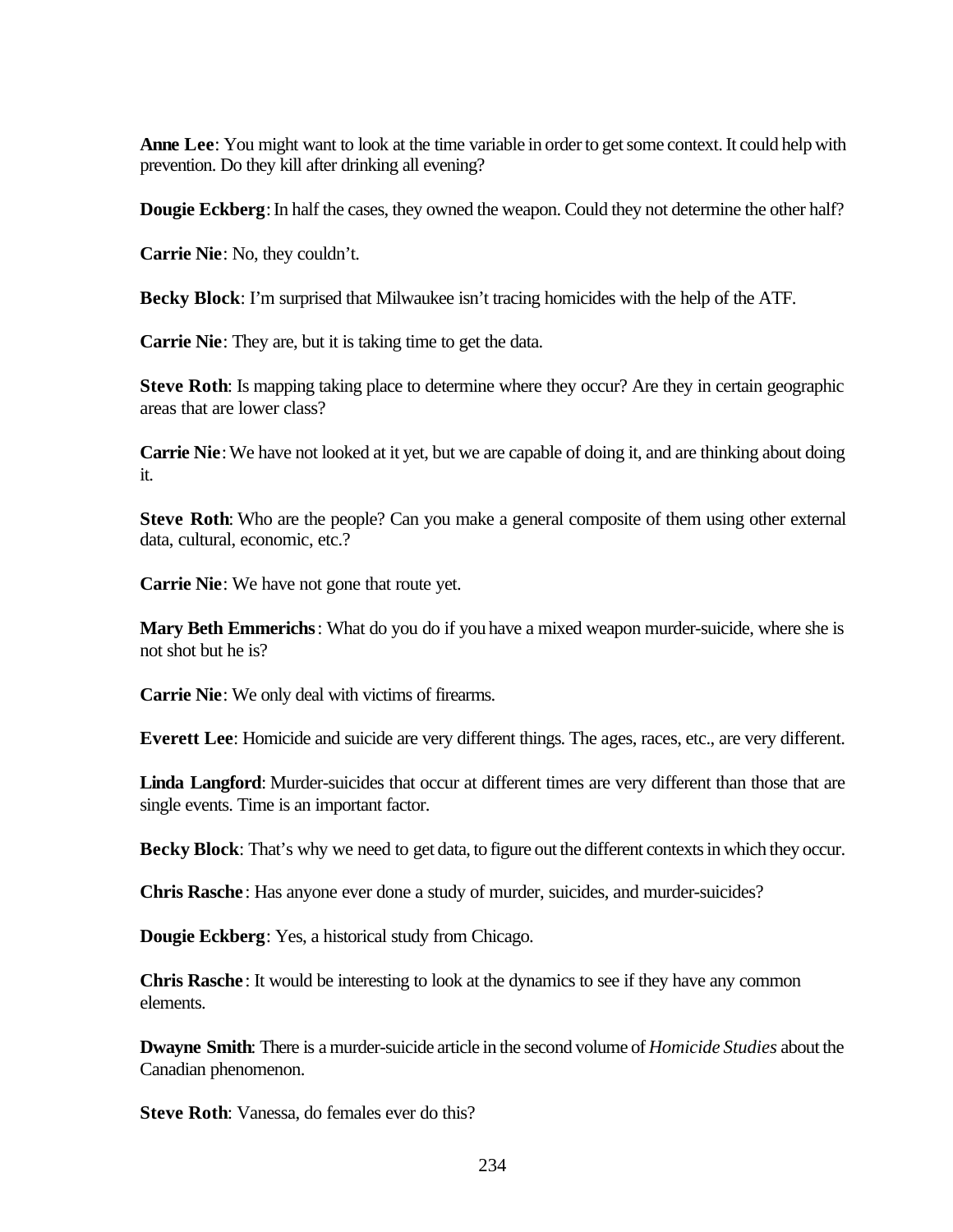**Vanessa Leggett**: Not that I could find. As Daly and Wilson say, it's a very sex-oriented phenomenon. There are some cases of middle-aged females where it goes undiscovered for a long time.

**Chris Rasche**: It is a different phenomenon. "Time series" killing is different than a family wipe-out.

**Vanessa Leggett**: What I'm talking about are singular events, not time series or serial events.

**Steve Roth**: In the slides you showed, we could not tell cause of death. Was fire the cause of death?

**Vanessa Leggett**: He suffocated them and burned them post mortem, in order to destroy evidence.

**Bill Edison**: I was the captain of the homicide division that investigated those deaths. He used a stun gun for control, and then killed them in an organized way.

**Myrna Dawson**: I'm not sure I accept the expressive-instrumental categorization. How did you do it?

**Vanessa Leggett**: Just by the way they were killed. Although they appeared instrumental they have much more expressive components to them.

**Dick Block**: Do you have any other data?

**Vanessa Leggett:** No. These were the only three cases that I have found.<sup>1</sup>

**Eric Larson:** Wouldn't some big departments have been willing to help?

**Dougie Eckberg**: Because of the small sample you should perhaps broaden your scope, and include parricide because of its similarity.

**Vanessa Leggett**: Yes, but I'm afraid of getting into a different dynamic.

**Linda Langford**: Including other types of juvenile parricides may provide context and comparisons to study.

**Kathleen Heide**: There are differences between parricides and familicides, but you should be wary of your age group comparisons, with 14- and 28-year-olds in the same age group, because of maturity and life experiences. Look at typologies from parricides, and look at how they interact with age. The expressive may be present, but the instrumental may be more common.

**Dick Block**: Jim, there are differences in murder-for-hire events. In Chicago, there are the well-known gangland killings, but a different type involves deaths that occur from arsons that have been contracted by the building owners.

<sup>&</sup>lt;sup>1</sup>Information from a fourth case became available after the symposium in June and is discussed in the paper as published here.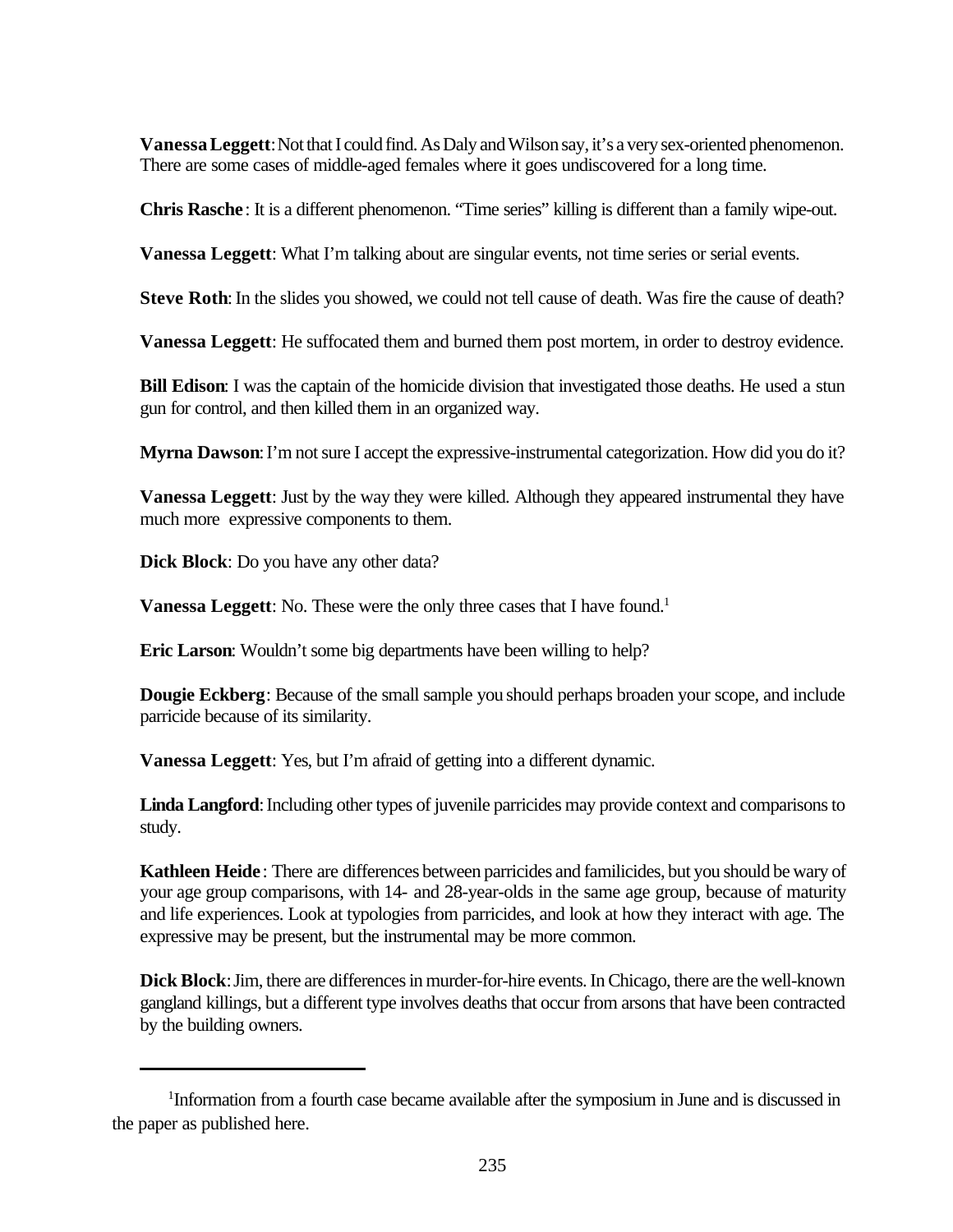**Lois Mock**: What are the relationships between the solicitors and the hit men?

**Jim Black**: Well, they were not always paramours when the solicitor was female. Many of the solicitors hire nephews and other male relatives.

**Chris Rasche**: Were the female solicitors trying to end abusive relationships by hiring a killer?

**Jim Black**: Approximately one-half were in long-term abusive relationships, but money was often the primary factor. What the female solicitors shared was a desire to end an unwanted relationship.

**Vanessa Leggett**: There are parallels, since the desire to end abuse is a factor in some parricides by juveniles.

**John Jarvis**: Are stranger relationships between solicitors and hit men possible?

**Jim Black**: There were none in my data file.

**Mary Beth Emmerichs**: How many of the contracts resulted in a killing?

**Jim Black**: With the exception of contracts that were terminated because the hit man was actually an undercover police officer, killings resulted in all but one case, but one hit man killed the wrong person.

**Becky Block**: It could be that the coding instructions for contract killings in the Chicago Homicide Project could be changed to include the implicit-explicit dimension of the contracts.

**Question:** What types of gain may be promised in implicit contracts?

**Jim Black**: In my cases, a continuation of a sexual relationship was one type of implicit gain offered by solicitors, but in some cases the nature of the gain was not clearly stated.

**Dallas Drake**: Had any of the solicitors contracted for more than one killing?

**Jim Black**: Although this was unusual, I identified one solicitor who had previously had three or four persons killed, and another who contracted for a multiple killing.

**Steve Roth**: In the implicit contract cases, was there a prior relationship and therefore perhaps some empathy between the solicitor and the hit man?

**Jim Black**: Yes. In many cases, the hit man wanted to make the solicitor happy.

**Question**: Had the hit man ever recruited others?

**Jim Black**: That was not uncommon.

**Question**: Tom, how did you classify multiple killings in prisons?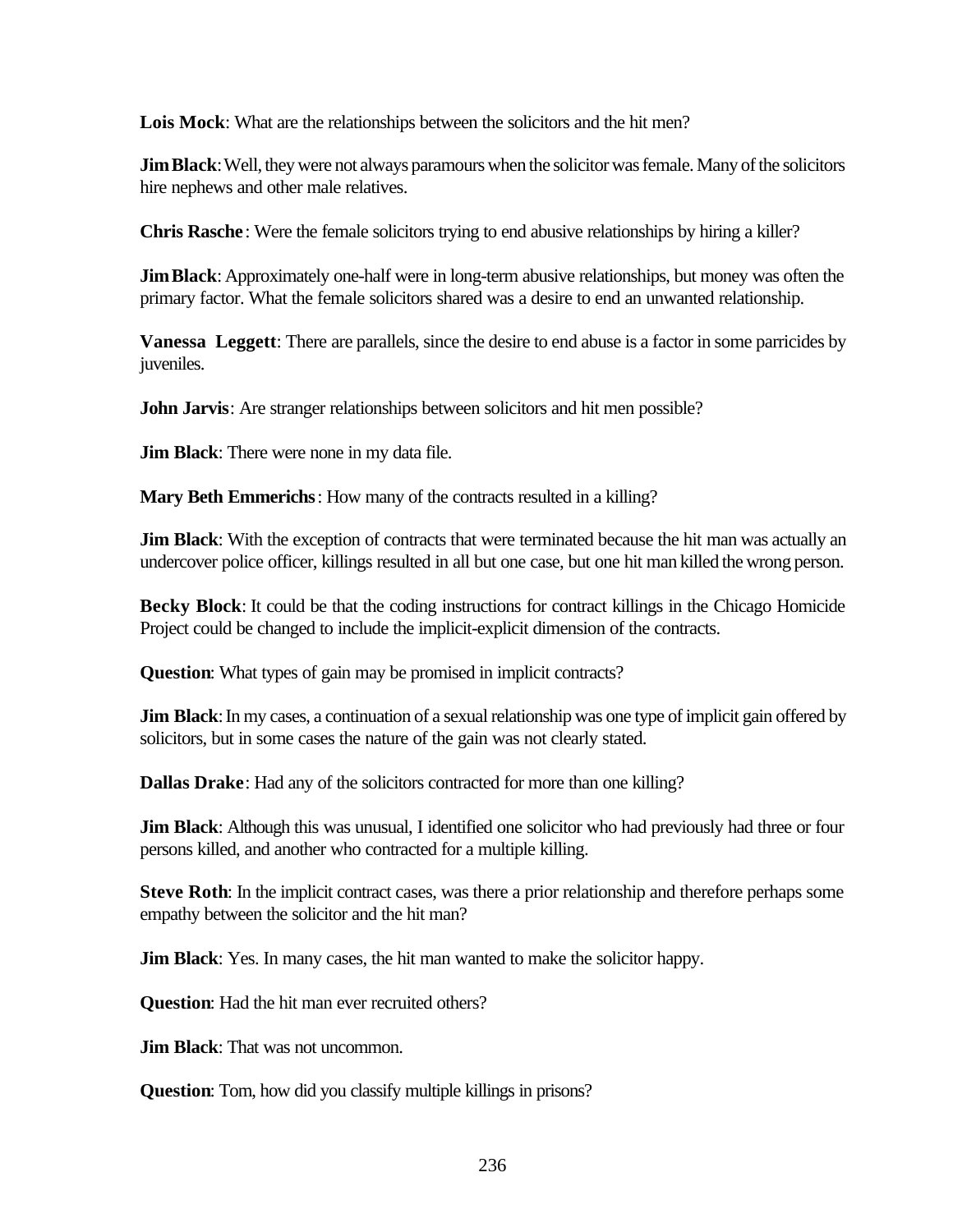**Tom Petee**: They were included as public places. The total number of incidents was 114 (4.5+ per year), and the bombings of the World Trade Center in New York City and the Federal Building in Oklahoma City were included in the data set.

**Cheryl Maxson**: Was the offender identified in all of the incidents?

**Tom Petee**: The offender or offenders were unknown in approximately 10% of the incidents, and most of these cases involved mass murders connected to robberies.

**Paul Blackman**: Was Waco included in the data set?

**Tom Petee**: No. Incidents like that were excluded; if the deaths had occurred through the intervention of government officials, they weren't included.

**Paul Blackman**: I notice that the number of deaths per incident was higher in cases involving arson and explosives than those in which killers chose firearms as weapons. When guns were the weapon of choice, was magazine capacity a factor in the killings?

**Tom Petee**: In 20.9% of the cases, there were 3-4 shots, 35.5% involved 5-9 shots, and the remainder involving 10 or more shots.

**Candi Batton**: What was the relationship, if any, between the number of offenders and the number of rounds fired?

**Tom Petee**: There was a positive relationship between the number of offenders and how many shots were fired during the killings. There were no incidents with less than three shots because a minimum of three deaths was necessary for a killing to be included as a mass murder. Cases with only three shots usually involved the killing of three victims execution style.

**Lois Mock**: How many cases involved the use of assault weapons?

**Tom Petee**: The newspaper accounts were often not specific as to the type or types of guns used in mass murders.

**Chris Rasche**: Were all of the perpetrators male?

**Tom Petee**: Approximately 90% were men. Most female offenders either killed their own children, or they collaborated with a male accomplice. Many of the offenders had a history of mental illness or prior offenses, although these categories are not mutually exclusive.

**Becky Block**: Data on mental health history are often missing.

**Paul Blackman**: Were data on mental illness in the public records?

**Tom Petee**: That I don't know.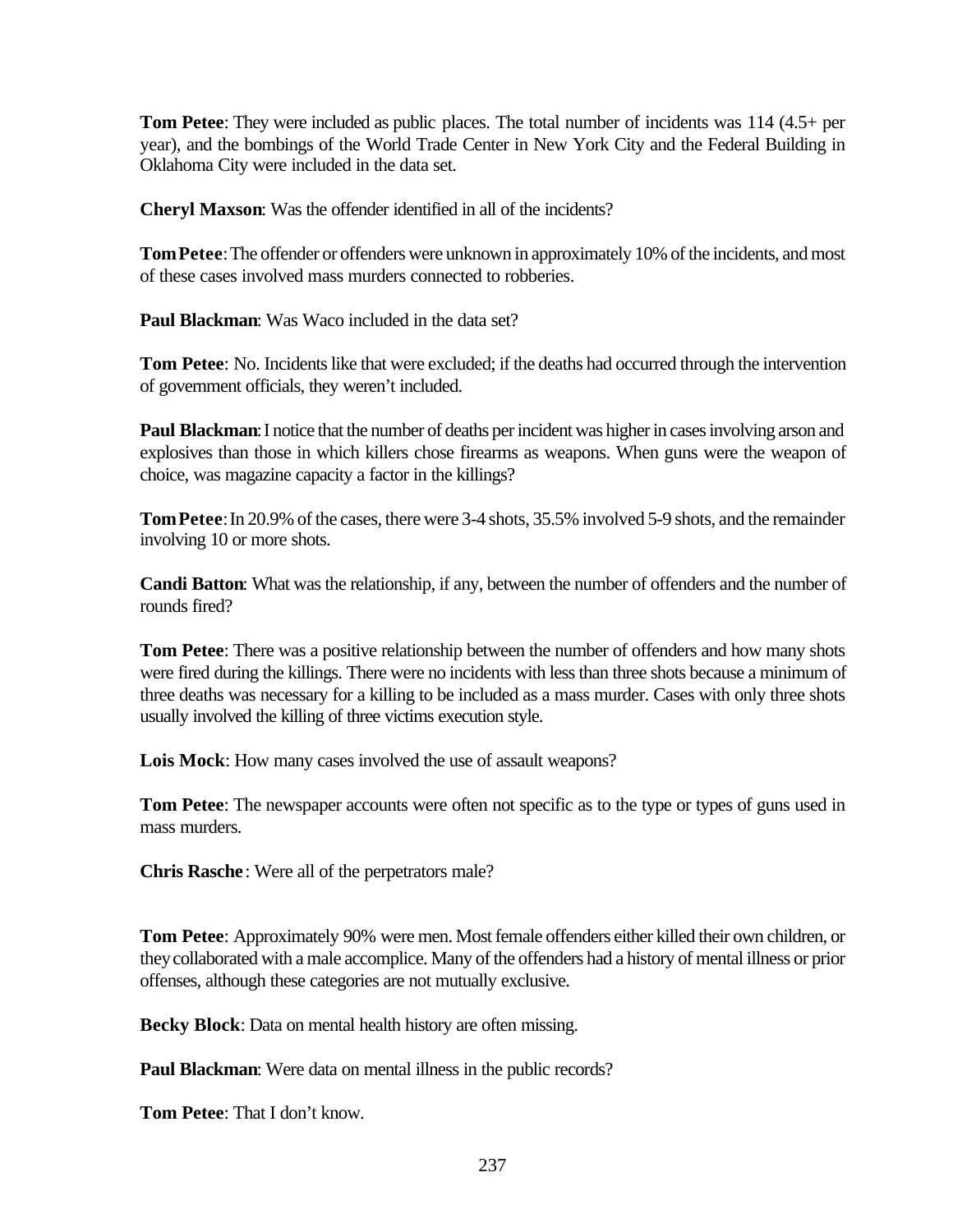**John Jarvis**: The differences between spree, mass, and serial killings are often difficult to make. **Jay Corzine**: Charles Starkweather would have met the definitions for both a mass murderer and a serial killer.

**Chris Rasche**: Other authors have used different definitions to identify mass murders, of course.

**Jay Corzine**: One possible explanation for the overrepresentation you found for mass murders occurring on Monday may reflect that many of the locations where they occur are closed on the weekend, especially on Sunday .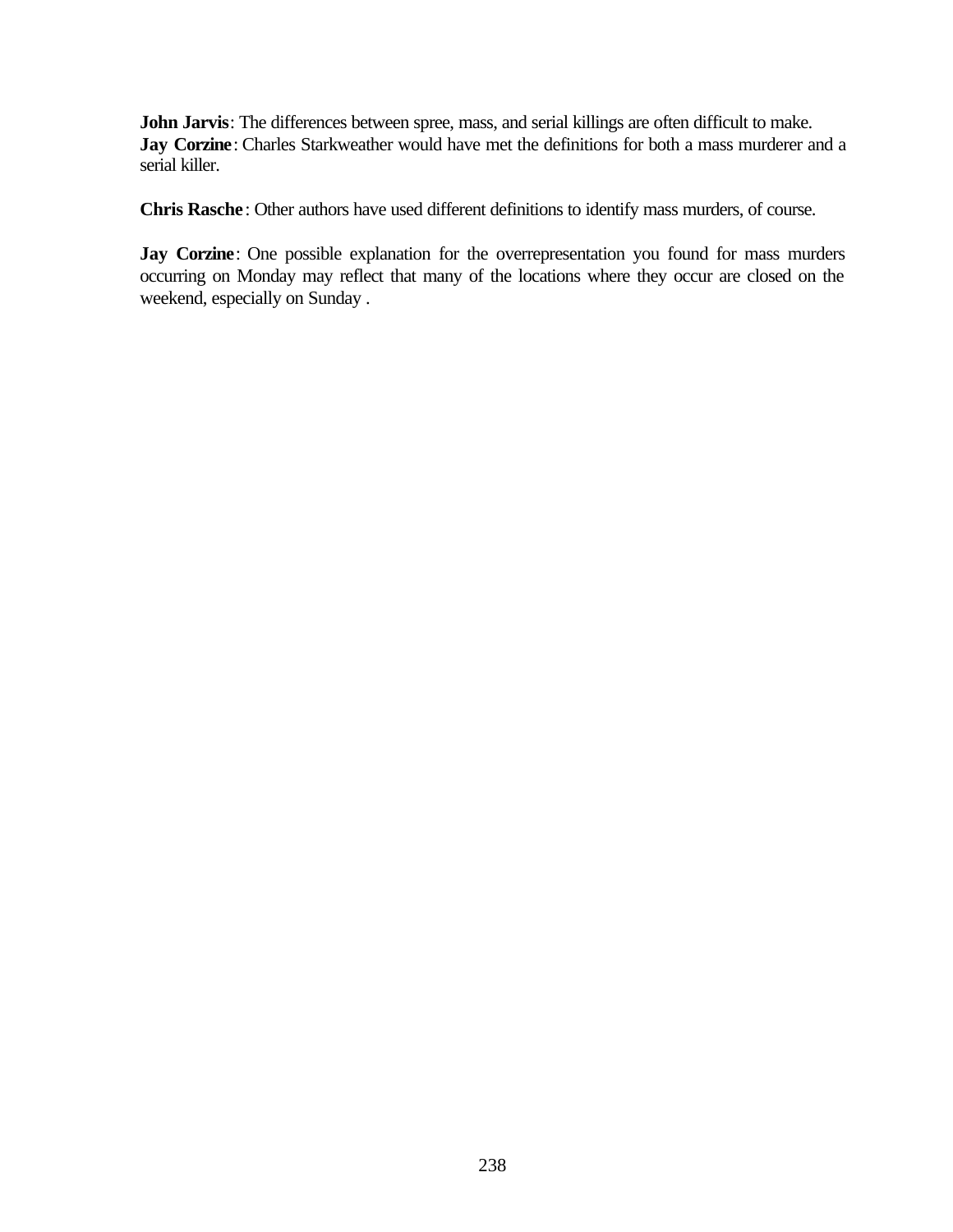# **CHAPTER SIX**

## **SUMMARIES OF PANELS WITHOUT PAPERS**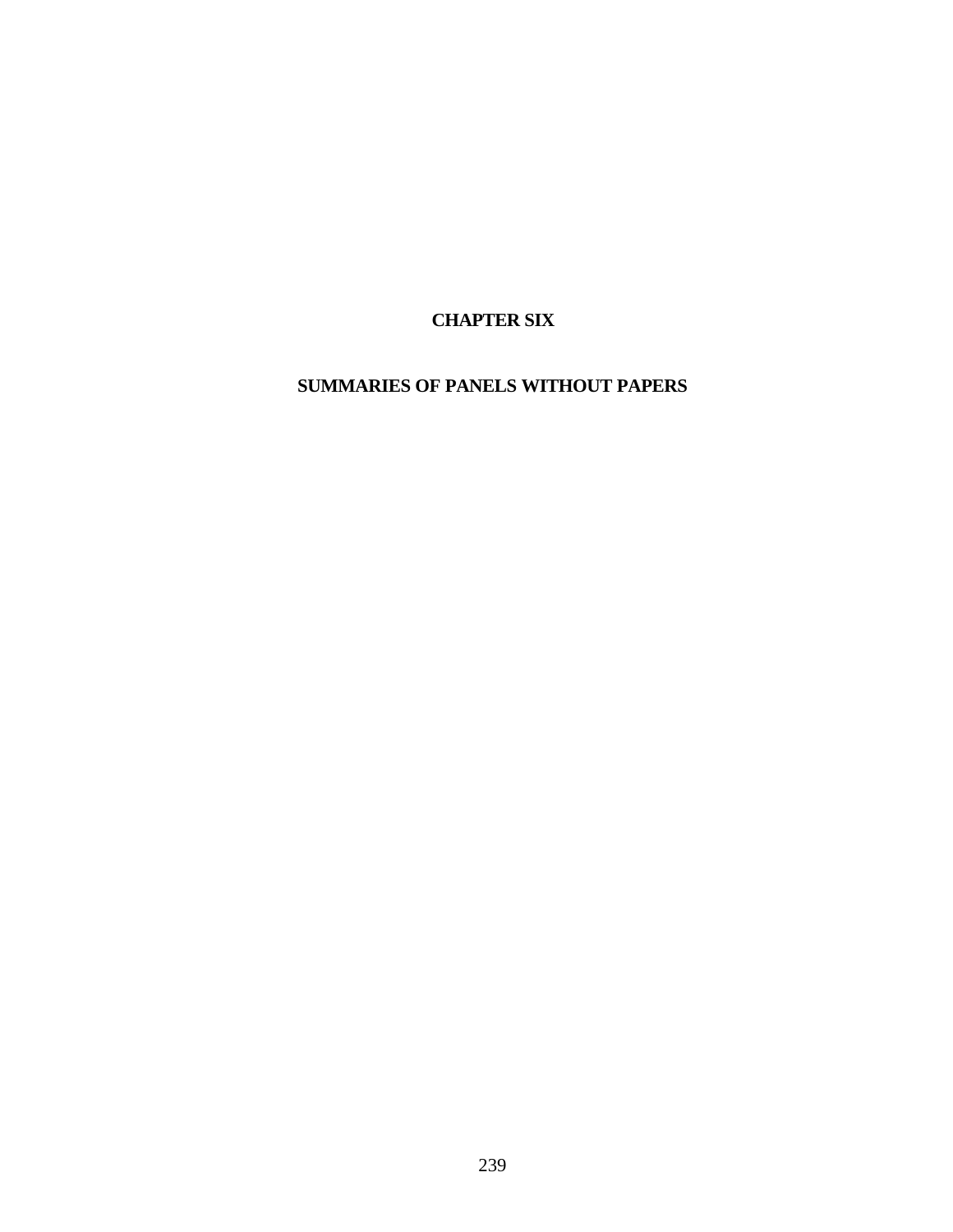## **STALKING**

Pat Tjaden, Center for Policy Research Bryan Vossekuil, Robert A. Fein, United States Secret Service Marie Dyson, Federal Bureau of Investigation

**Pat Tjaden:** Problems in defining stalking and what constitutes stalking have caused marked variation in laws from state to state. The National Institute of Justice mandated the development of a model antistalking code for states. The Violence Against Women survey -- which provides data on stalking - used a nationally representative sample of 8,000 men and 8,000 women using random digit dialing techniques. If stalking occurred more than once for a respondent, they were asked a battery of questions related to fear. To qualify as a stalking incident, respondents had to indicate that they were very frightened or feared being killed by their stalker.

Of the respondents, 8.1% females and 2.2% males indicated that they had been stalked at some point in their lives. It was also reported that 1% of female respondents and 0.4% of male respondents had been stalked during the previous year. Prevalence rates increased dramatically when fear requirements were lowered. Most stalkers were men, regardless of the victim's sex. Men stalked 94% of female victims, and 60% of male victims. Also reported was that 60% of women were stalked by a partner/intimate. Of the women who were stalked by ex-husbands, 80% reported having been assaulted in the relationship, and 31% reported having been raped in the relationship. Most men were stalked by other acquaintances or strangers. Data did not support the theory that stalking occurs after a relationship breaks up.

**Bryan Vossekuil**: Protecting public officials/public figures from violence requires both physical measures as well as an assessment of threats via protective intelligence. Protective intelligence involves identification of potential offenders, assessment of the threat, and management of that threat. The central objective is to identify potential threats earlier and assess them better.

**Robert Fein**: Through the National Threat Assessment Center, a data set comprised of 83 cases of attackers/lethal approachers who targeted either public officials or celebrities was constructed. The data contradicts three common myths of assassins. The first myth is that there is a profile of an assassin. Research shows, however, that there is actually no profile descriptively or demographically. The second myth is that assassination is a product of mental illness or derangement, when in fact mental illness only rarely plays a major role. The third myth proposes that explicit threateners are the persons most likely to carry out attacks. Data indicate that fewer than 10% of the explicit threateners carry out their threats. Persons who pose the greatest potential for attack do not explicitly make threats, although more than half communicate their intent in some way, usually indirectly.

**Marie Dyson:** Our findings at the FBI indicate that because stalking consists of a continuum of behavior, there is no profile of stalkers. In most cases, the offender is not delusional; he simply cannot let go of his "partner." Nuisance stalkers have a one-way relationship with their target. Delusional stalkers -- classified as erotomaniacs -- believe that they have a relationship with their intended target, but it exists only in their mind. And then there are the false victimization cases -- where the so-called stalking victim is not really a victim of stalking.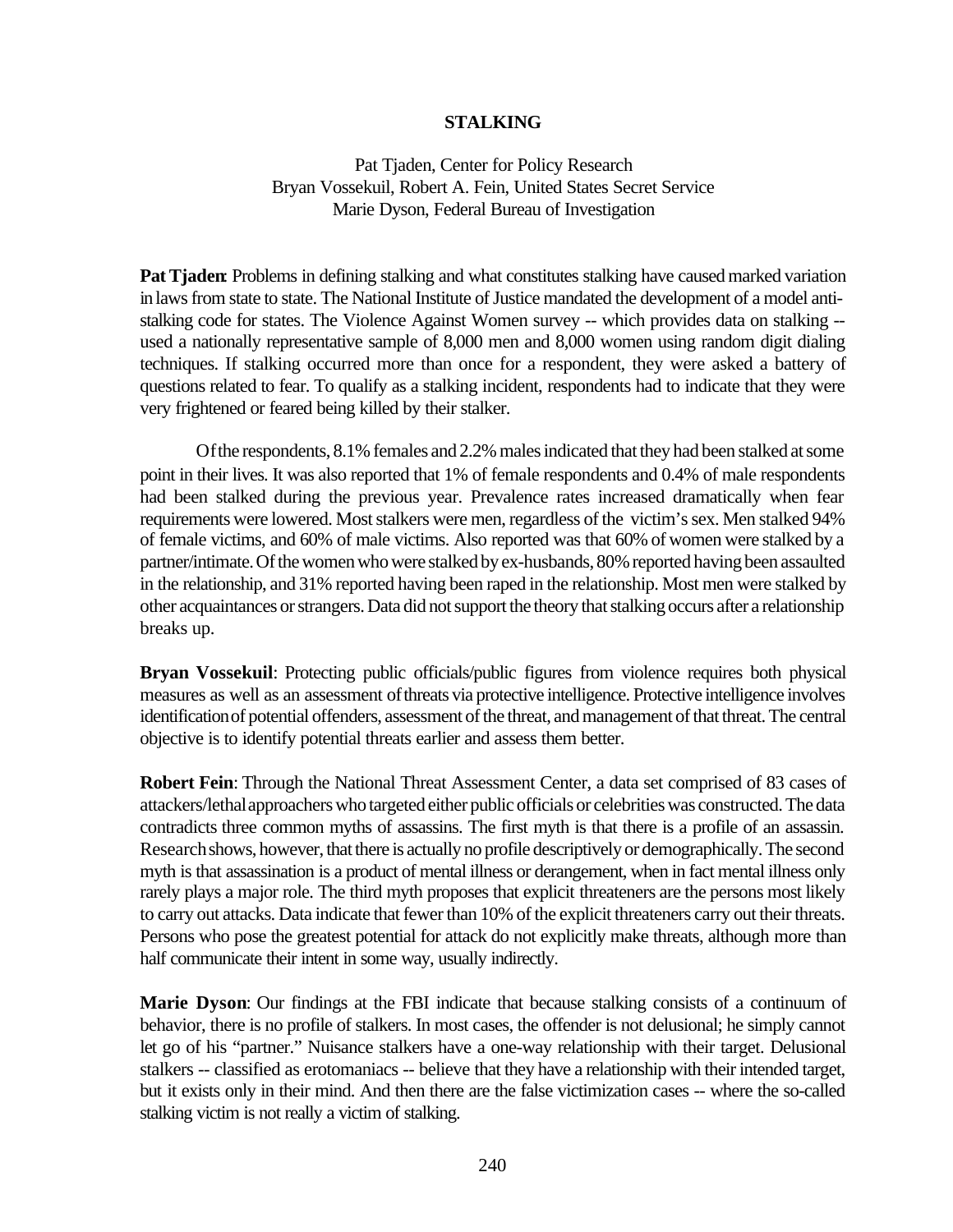**Candice Skrapec**: Most bizarre cases are not associated with psychopathology. How can we deal with this?

**Robert Fein**: Taking a diagnostic approach can be counterproductive; it is better to look at concrete behavior.

**Kathleen Heide**: A clarification should be made here: While most offenders do not have a psychosis per se, they are nonetheless not mentally well.

**Robert Fein**: The Diagnostic and Statistical Manual does not help; they may be "strange" but cannot be treated.

**Pat Tjaden:** Less than 50% of victims are overtly threatened. Stalking laws go largely unenforced in terms of legal intervention.

**Roland Chilton**: I have two questions. Are the data available? And in the survey of Violence Against Women, is there a possibility of false positives?

Pat Tjaden: The survey on Violence Against Women is being archived. The data are perpetratorspecific, with detailed information on the offenders. Screening questions are designed to move toward the legal definition.

**Chris Dunn**: The data are not yet available through ICPSR.

**Bryan Vossekuil**: The data on assassins have been archived.

**Alan DeLine**: How was fear operationalized?

**Pat Tjaden:** Screening questions sometimes aided in defining fear. Ultimately, what is problematic in research on stalking is the meaning.

**Tom Petee**: This is directed to Marie Dyson: What about mixed offenders, for example, Richard Farley?

**Marie Dyson**: We are looking at patterns of behavior such as the fantasy of the offender. Although offenders may not be psychotic, they have identifiable mental problems.

**Doreen Hansen:** Is there any pattern regarding behavior that would indicate a stalker is going to escalate his/her behavior?

**Robert Fein**: There have been no studies to date of people who stalked before killing. We simply don't know.

**Marie Dyson**: There has been work done on serial murderers and serial rapists which might give us information on this possibility.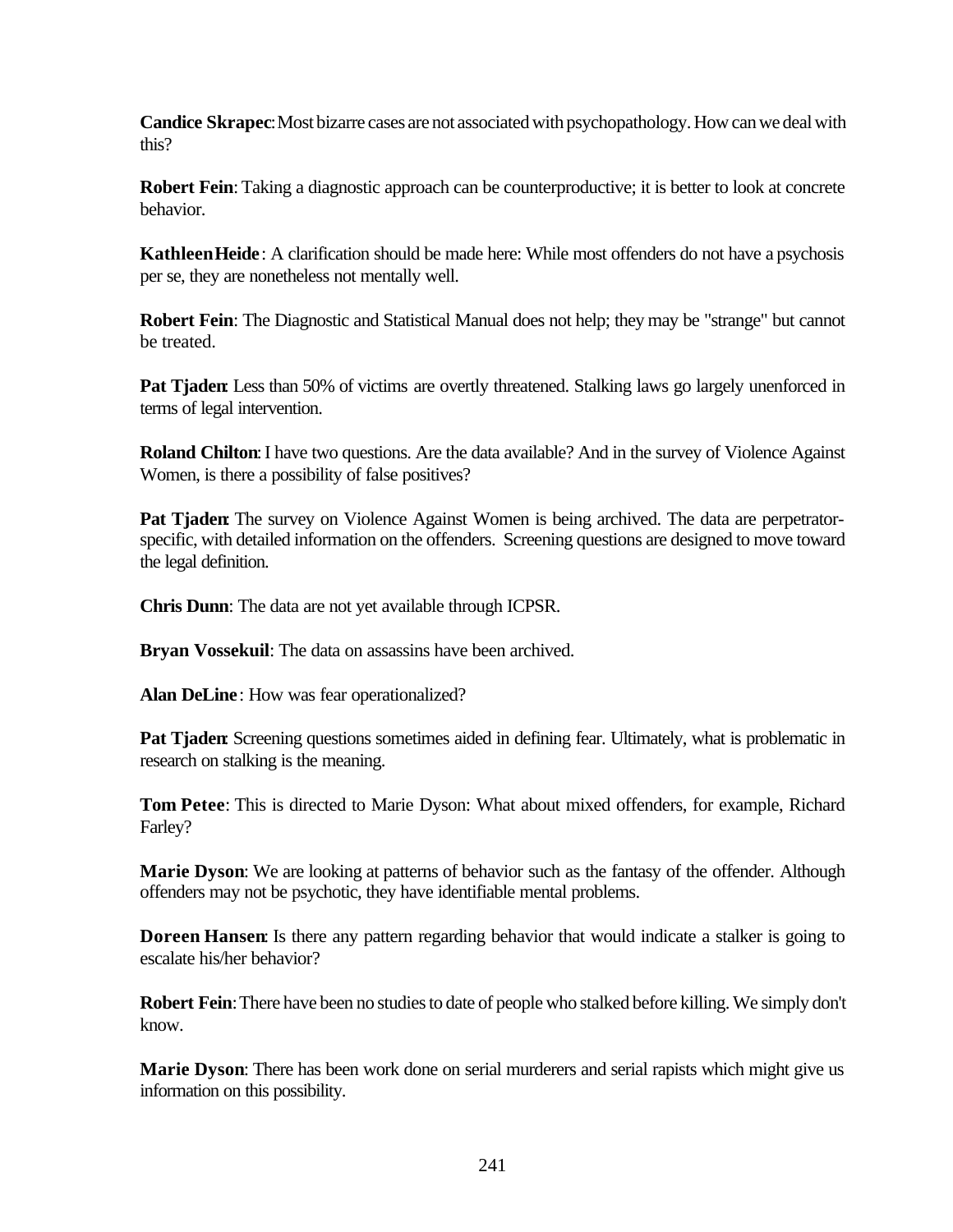**John Jarvis**: For serial rapists, some markers are indicated, such as abusiveness.

**Eric Larson**: Was time frame taken into account with romantic relationships in terms of harassment?

Pat Tjaden: We have measured duration. The data can be disaggregated.

**Linda Langford**: What was the response rate for the survey of Violence Against Women?

Pat Tjaden: 69% for males, 72% for females.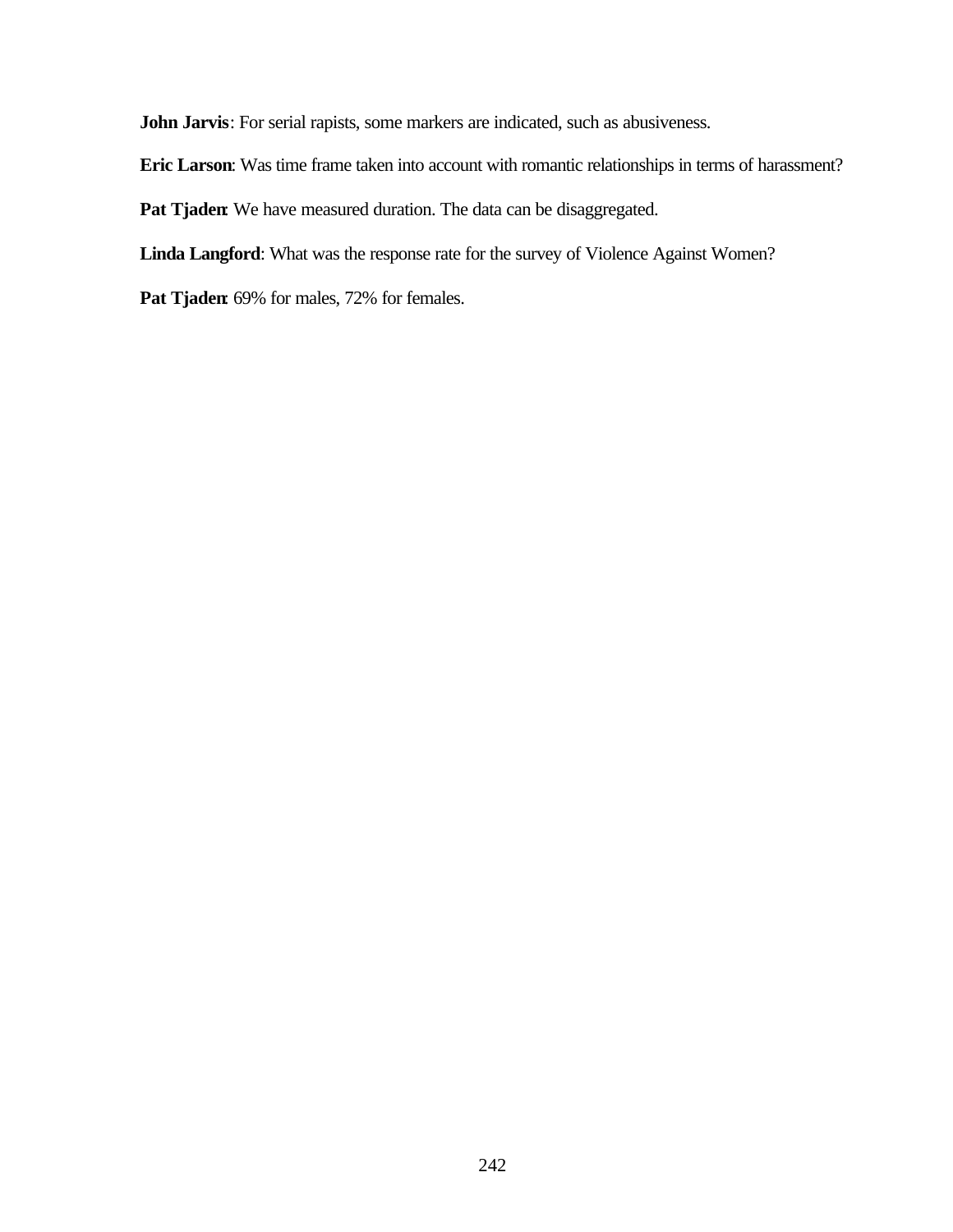## **HOMICIDE, HOMICIDE RESEARCH, AND THE NEWS MEDIA: LITTLETON AND BEYOND**

Ted Gest, Editor, *U.S. News and World Report* Gary Fields, *USA Today* Kristan Trugman, *The Washington Times* Allan Lengel, *The Washington Post* Tom Petee, Auburn University

**Ted Gest**: We're here to discuss why the media covers particular homicides, and how we follow homicide trends. We cover unusual cases, especially unusual cases in the middle class -- like the Polly Klaas case. Shootings in middle-class communities we report more extensively and for more days than incidents in lower-class communities. The media can supply an excellent discussion of trends, but criminologists have difficulty supplying theories to explain those trends.

Gary Fields: What we consider in a story is subjective. Reporters typically don't live in neighborhoods where most crimes are happening. Reporters are middle class and often ignore homicides that are not. For example, JonBenet Ramsey was killed the same day as a three-year-old who was shot in a barbershop while he was getting his first hair cut. This killing was largely ignored by the media. The media rarely discuss the "crack war" because it is not likely to sell papers, and is largely irrelevant to middle-class neighborhoods.

**Kristan Trugman**: I have occasionally talked to criminologists, but typically have very little time. For example, I talked to Jack Levin about random shootings, but the limited resources of *The Washington Times* limit any in-depth preparation.

**Tom Petee**: Lack of representativeness extends even to serial killers. Killers of the middle class are more likely to be reported.

**Allan Lengel**: Crime reports are cathartic; we feel relief that the victim and offender are not like us.

Tom Marvell: Crime trends aren't well covered in the media because the media are not doing their homework.

**Everett Lee**: Statistics are not as effective at events such as Littleton.

**Gary Fields**: Statistics have no place in the ten-inch story that I typically write for *USA Today*.

**Eric Monkkonen**: Major media generally do a good job of coverage with the exception of major events that they are not equipped for explaining. Criminology also has its limitations in explaining these events.

**Doreen Hansen:** Should there be limits on coverage? Excessive coverage can teach people techniques and spread incidents.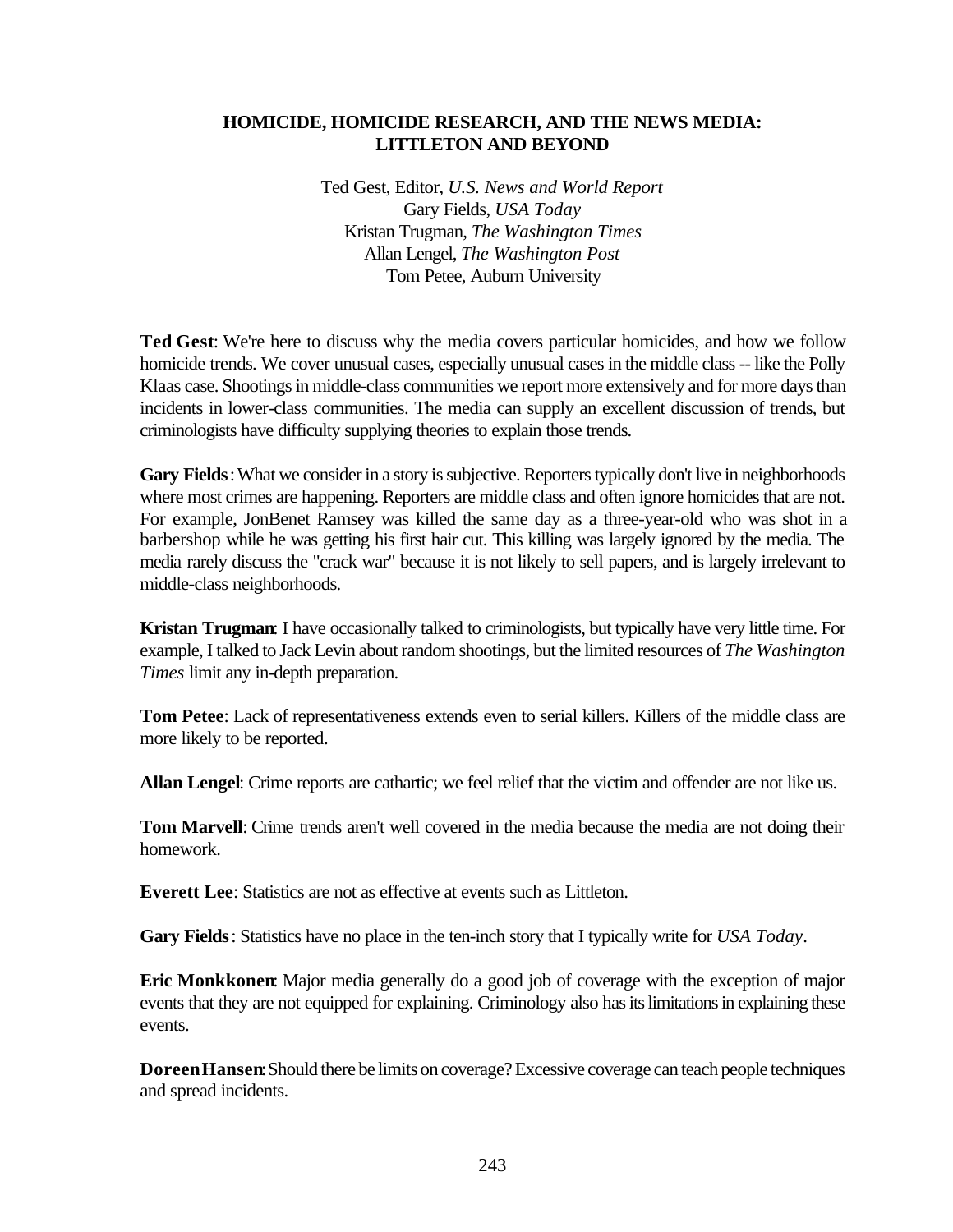**Answer**: We in the news media are put in a difficult situation because the newsworthy stories must be printed on the front page.

**Roland Chilton**: The lack of coverage of Black-on-Black crimes might result from political correctness. Extensive coverage of Black-on-Black crime might be seen as racist.

**Billie Weiss**: Media coverage requires a middle-class hook, and generally ignores lower-class kids who are dying. The media cover stories that sell to their own demography, which is middle class.

**Lois Mock**: What about "think pieces"? How are they picked?

**Gary Fields**: They're picked because they might help someone or some group. At *USA Today*, I have written think pieces that were eventually dropped because the editors did not think they were of general enough interest.

**Margaret Zahn**: We are currently developing a list of field experts, but what else can the HRWG do to help the media?

**Kristan Trugman**: Please send that to me. I'm always looking for an expert to quote in my stories.

**Margaret Zahn**: How might journalism schools change to better represent homicides?

Gary Fields: By providing "real-world" internships such as work in police departments and public records.

**Dean Rojek:** How do reporters know if they are getting to the intended audience?

**Answer**: There are various ways to capture the demography of your audience.

**Gary Fields**: An article is a success if other media pick it up.

**Allan Lengel**: Your own "news judgment" should be the measure of success.

**Kathleen Heide**: Littleton was heavily covered because it was both frightening and relevant to middleclass audiences.

**Chris Rasche**: The media report on what interests their audience.

**Gary Fields**: In an event such as Littleton, the news media sometimes have a feeding frenzy in which coverage escalates into more coverage and more coverage.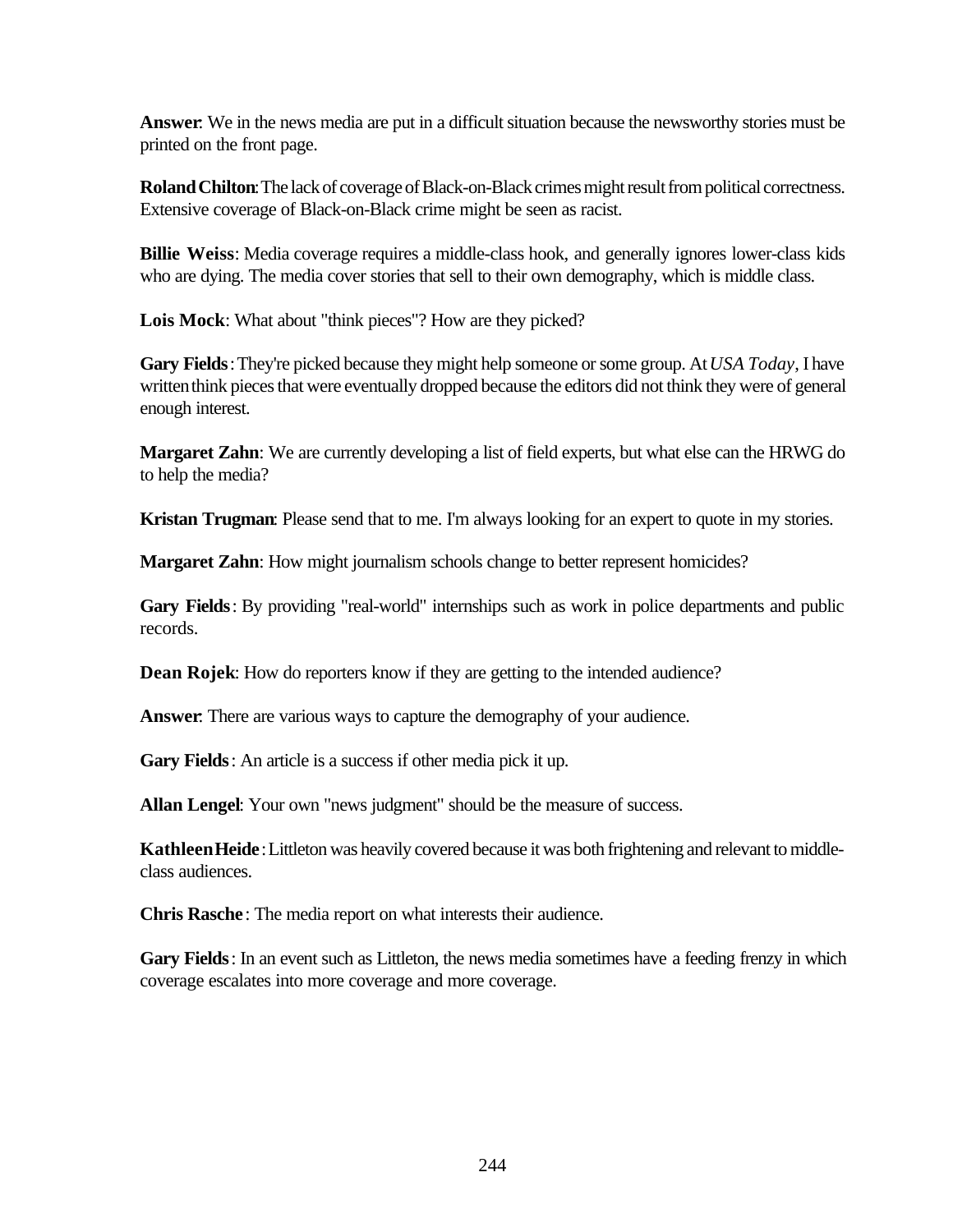## **PROFILING: THE USE OF BEHAVIORAL ASSESSMENTS IN THE ANALYSIS OF VIOLENT CRIMES**

Supervisory Special Agent Mark Safarik, National Center for the Analysis of Violent Crime [NCAVC], Federal Bureau of Investigation

**Mark Safarik**: Profiling is a serious evaluation of a violent crime. The types of cases most frequently profiled are homicide, sexual assaults, arson and bombing, kidnapping, and child abductions. Profiling brings some focus to a case for law enforcement agencies. These cases are usually extremely violent and bizarre; they are cases that are on the end of the continuum of violence.

Police officers request insight into these cases. Police tend to explain away the offenders' behavior in such a way that the strange behaviors get minimized. They want to have the answers that they usually derive from their own experience, but they have a lower level of respect for behavior. People are uncomfortable when they do not understand an event. This brings about a tendency to generalize -- to apply what one knows. Behavior is what it is. Police officers tend to twist theories into facts. Take, as an example, the JonBenet Ramsey case. Right after the girl's murder, the parents cleared out their daughter's bedroom and placed her things in the basement. The behavior was rationalized by claiming that they needed the room to make flyers.

Background is required to profile. One begins by looking at facts, analyzing the data, and examining a behavior before applying a theory. Previous experience and personality gives an individual his perceptions. Perceptions of police officers dictate the direction of their investigation. They impose their value system on the crime. Police officers do not look at victimology. There are no absolutes in sex crimes. They fuse sexuality, violence, and a few mental disorders; what results can be anything. Offenders do not think or experience emotions like the rest of society. They have "thinking errors." Because they do not think or experience the world like others, standard values cannot be imposed upon them. Profilers try to think like they do -- to step into the offender's shoes to empathize with what he is feeling.

Profiling is an aspect of criminal investigative analysis. It involves studying every behavioral aspect in detail. A profile can provide race, sex, emotional age, marital status, formal education, occupation, work history, ability to relate and communicate with others, likelihood of prior criminal activity, mental deterioration, as well as feelings of remorse and/or guilt about the crime. How can one gain insight into offenders? Interview them in prison. It would be useful to interview the people around the offender, although it is not possible to do so. To truly understand the offender, profilers have to examine the crime scene: the canvas of the artist.

Crime analysis is an independent review of a variety of investigative efforts. Risk levels should be assessed. A behavioral assessment is done of the interaction between the victim and offender. Significant events during the offense are examined. Profiling involves an assessment of unknown offender characteristics. It is a way to narrow the pool of suspects. An investigative strategy may be offered based upon an evaluation of the crime scene and an assessment of the offender. Interview techniques involve an analysis of crime and behavior coupled with an evaluation of the subject's personality. Recommendations may be made about interviewer approach, environment, and technique. Search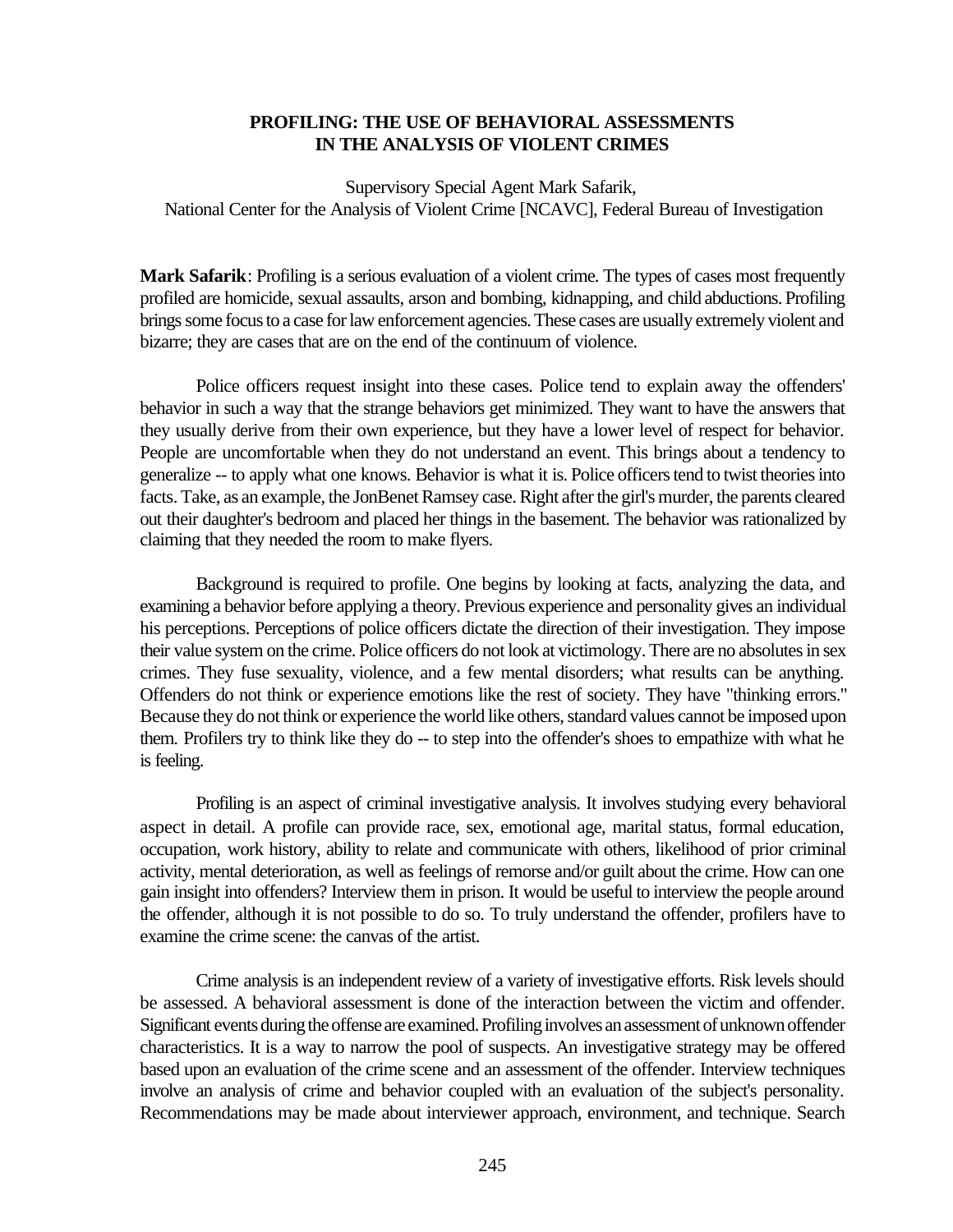warrants describe evidence to be found, probable cause, and "staleness" issues. Profilers may provide advice as to what police officers should be searching for and why. Profilers are also involved in prosecution and trial strategies with respect to crime analysis and motivation. Additionally, they may be called to testify and/or help jurors understand evidence or determine facts. NCAVC members qualify as experts.

Profiling involves asking four key questions: Why this victim? Why this day? Why this place? A why this behavior? To answer these questions, victimology (a complete and comprehensive history of the victim) is required. Components of victimology include: sex, age, marital status, income source and amount, previous victimization, criminal history, mental stability, alcohol use/abuse, drug use/abuse, physical handicaps, risk level, lifestyle, interpersonal relationships, family relationships, dating habits, sexual habits, reputation, leisure activities, type and number of friends, transportation used, future plans, and fears.

Victim risk-level indicates susceptibility to violent crime -- that is, the degree to which victims contribute or expose themselves to the chance of injury. It is affected by faulty decisions, judgmental errors, and lifestyle.

There are only three manifestations of offender behavior at a crime scene. Behavior is what one does and how he/she does it. It can be similar, but it is also unique to the individual. Anything an offender says is important. A man does not need to talk to a woman to rape her. Behavior will be repeated by the offender because it is a need. The sequence of interactions is also important. Violent crime involves all the dynamics of human behavior. An offender's behavior develops over his/her life course. In their own minds, offenders act normally during the crime. Emphasis is on the ability to recognize the crime-scene manifestation of behavior.

Three elements link crimes in a series: the method of operation (*modus operandi* or M.O.), ritual, and staging. In investigations where there are few or no leads, these are the profiler's tools that give investigators direction by identifying offender characteristics. The M.O. is the behavior that is necessary for the successful commission of a crime. Three purposes of the M.O. are that it: 1) ensures success of the crime; 2) protects identity; and 3) effects the escape. One cannot always link incidents by M.O. because the M.O. is dynamic and can change. For example, the M.O. for sexual offenders is about 4 months. The M.O. is a learned behavior. It changes from experience, education/time in jail, offender age/maturity, victim's response, media influences, environment, and other things beyond the offender's control that need to be altered or refined according to each situation.

Ritualistic behavior is behavior that exceeds the means necessary to successfully commit a crime. Examples include posing the body, overkill, bondage, and/or displaying the body. Ritual is based on psychosexual and emotional needs, and is critical to an offender's fulfillment of his/her emotional needs. Ritualistic behaviors are a unique and integral part of sex crimes. They are rooted in fantasy and provide emotional, sexual, and psychological gratification to the offender. Ritual frequently involves paraphiliac behavior. It is either constant or may change.

Signature is a unique combination of behaviors. It is identified in both the M.O. and ritualistic behavior. Ritual signature, however, is more likely. Just because a behavior is unusual, however, does not make it a ritual. Typically, ritualistic behaviors put the offender at greater risk because they require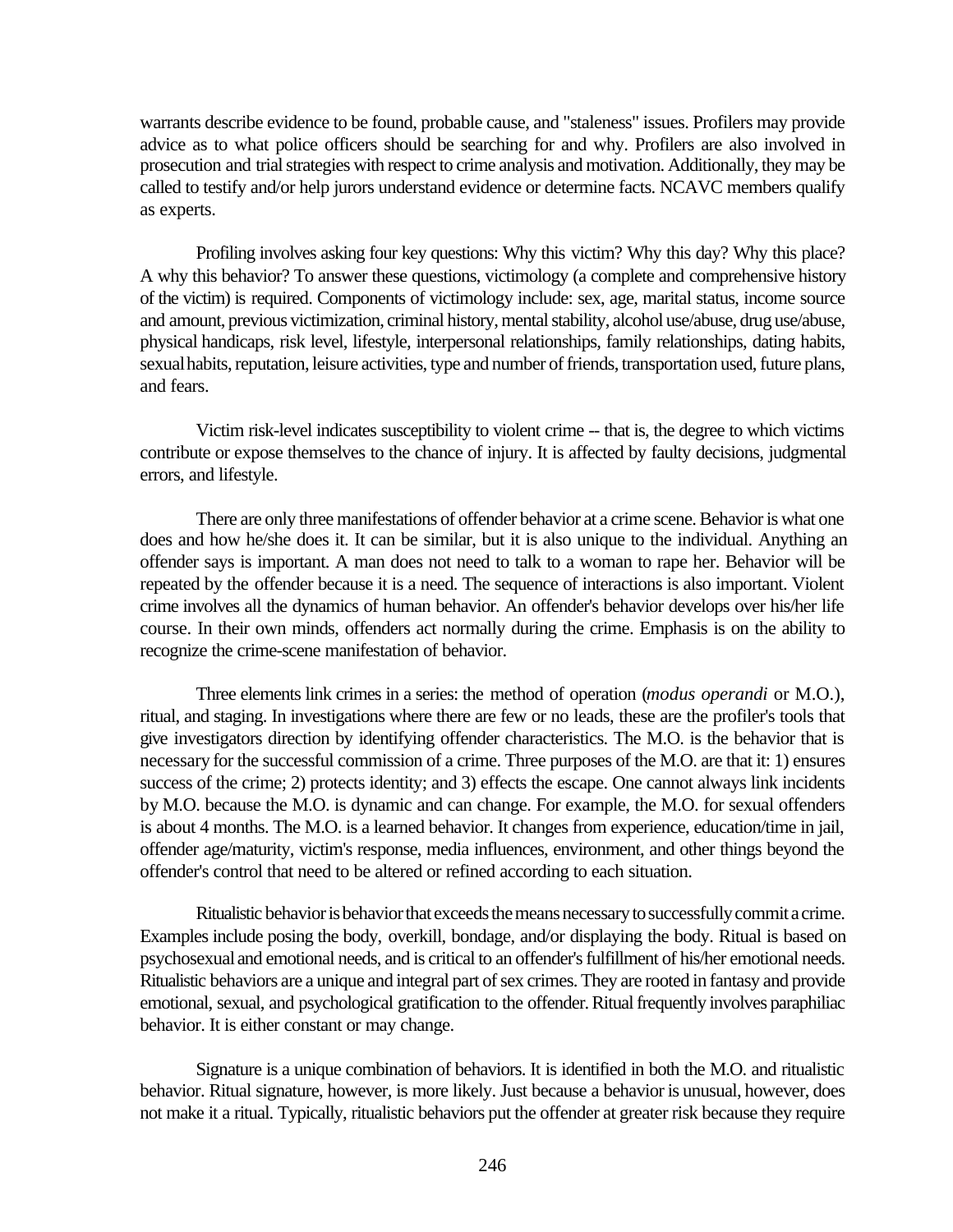that the offender stay at the scene longer. When a signature is identified, it is powerful evidence. Staging involves purposeful alteration of the crime scene in order to redirect the investigation away from the offender. It may also involve protection of the victim's family. "Red flags" include things that do not add up, such as an inconsistent crime scene.

SLIDE SHOW AND DISCUSSION

(Differences between M.O., ritual, and staging were illustrated using a serial homicide case.)

**Chris Rasche**: How did they know that George was the offender in the illustrated case?

**Mark Safarik**: The guy was known to the police, but had no prior for violent crime. He talked to police and cooperated until he was asked for a blood sample.

**Question**: Was he a suspect in other homicides?

**Mark Safarik**: No.

**Question**: What were the time spans between homicides?

**Mark Safarik**: There were 6 weeks between the first and second homicide, and 2 weeks between the second and third.

**Question:** How do you know if you were right or wrong?

**Mark Safarik**: It is difficult because we are often not told about the results of an investigation.

**Kathleen Heide**: What were the cues indicating that the one example case was a suicide?

**Mark Safarik**: Looking at victimology in combination with behaviors. I have seen horrific injuries inflicted by people on themselves.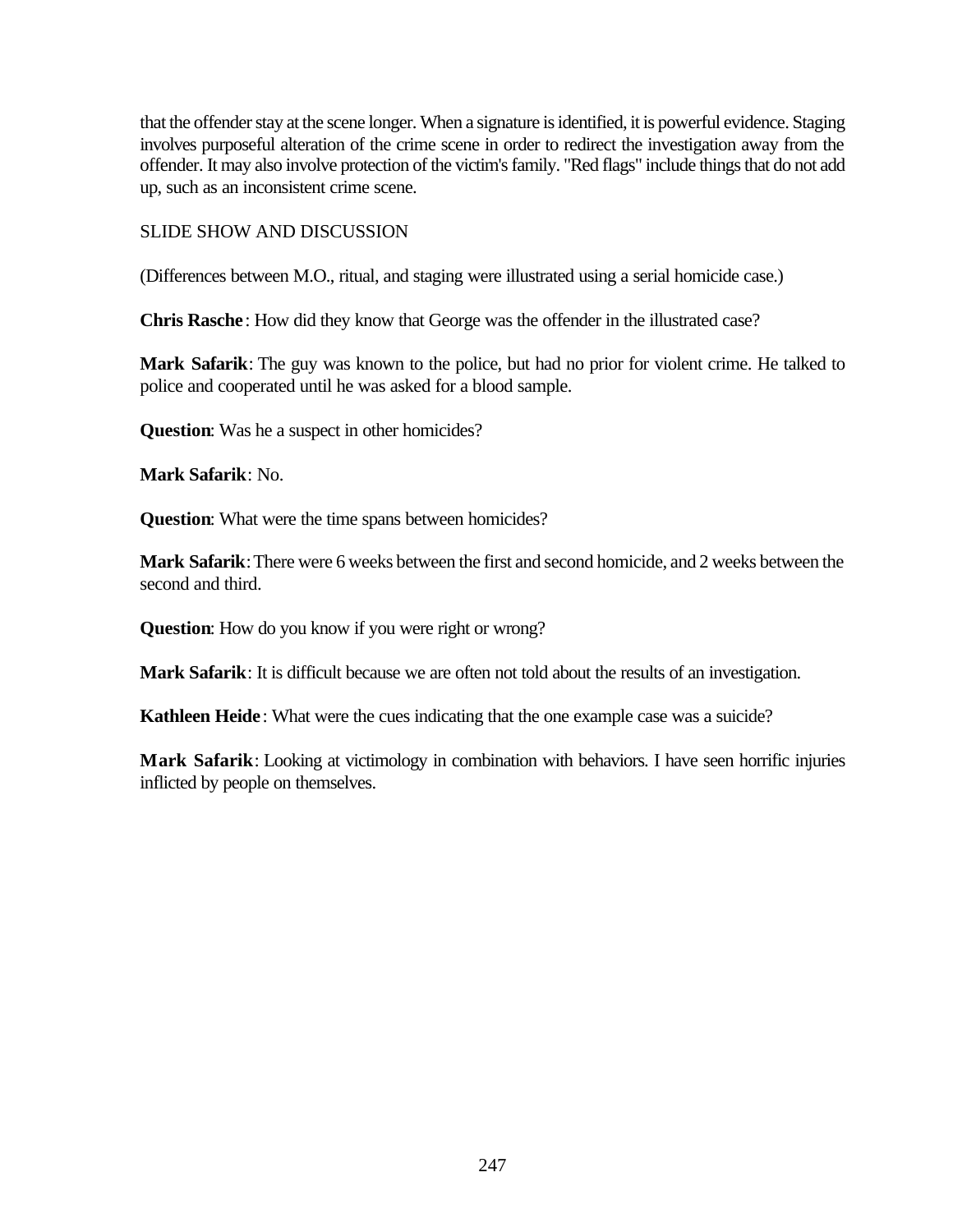**APPENDICES**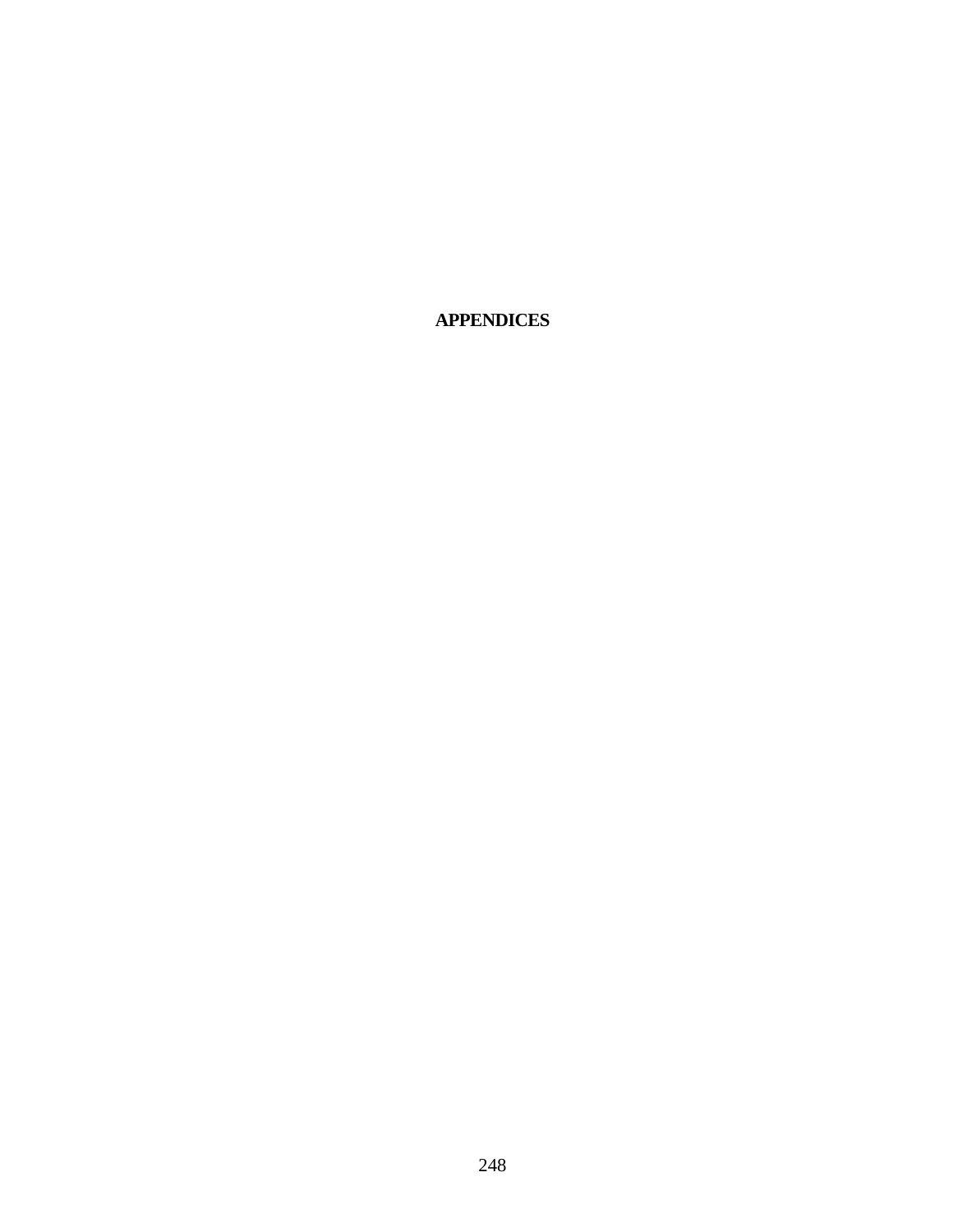## **AGENDA FOR 8th ANNUAL SYMPOSIUM OF THE HOMICIDE RESEARCH WORKING GROUP FBI ACADEMY, QUANTICO, VIRGINIA JUNE 27-30, 1999**

**Sunday, June 27**: 5:30 - 7:15: Reception (cash bar) and dinner

7: 15 - 9 p.m.: Opening session: Introductory remarks by Chris Rasche, Convener, and John Jarvis, Local Arrangements Chair (moderator, Candice Skrapec) Panel on Stalking

| (Organizer: Lois Mock)                 |
|----------------------------------------|
| Pat Tjaden, Center for Policy Research |
| Bryan Vossekuil, Secret Service        |
| Robert A. Fein, Secret Service         |
| Marie Dyson, FBI Special Agent         |
| Recorder: Thomas A. Petee              |

**Monday: June 28**: 8:00-8:30 a.m.: Opening introduction; agenda review

8:30-10:00 a.m.: Session 1A: Papers on methodology of historical studies

(Organizer: Douglas L. Eckberg)

- Eckberg: Intro: the 'dark figure' of historic murder and problem of comparing our rates with those of ancestors
- Eric Monkkonen: Two-century homicide series: using capture-recapture methods to check estimates in 19th century NYC
- Vance McLaughlin: Homicides in Savannah, 1896-1903, data collection
- Mary Beth Emmerichs: Getting away with murder?: Homicide and the coroners in 19th century London

Recorder: Victoria Brewer

- 9:55-10:05: Coffee break
- 10:05-11:30: Session 1B: Discussion

Recorder: Allegra Kim

- 11:30-12:30: Lunch/set up poster session
- 12:30-1:30: Business meeting I/set up poster session

1:30-2:55 p.m.: Session 2A: Papers and discussion on homicides against women

(Organizer: Holly Johnson)

- Judith McFarlane, Carolyn Rebecca Block, Gail Rayford Walker, and Christine Ovcharchyn Devitt: When homicide data bases do not answer the questions: Field strategies for locating and interviewing proxies
- Linda Langford, Nancy Isaac, and Sandra Adams: Criminal and restraining order histories of intimate partner-related homicide offenders in Massachusetts, 1991-1995
- Recorder: Paul H. Blackman
- 2:55-3:05 a.m.: Coffee break

3:05-5:10: Session 2B: Papers/discussion on homicides against women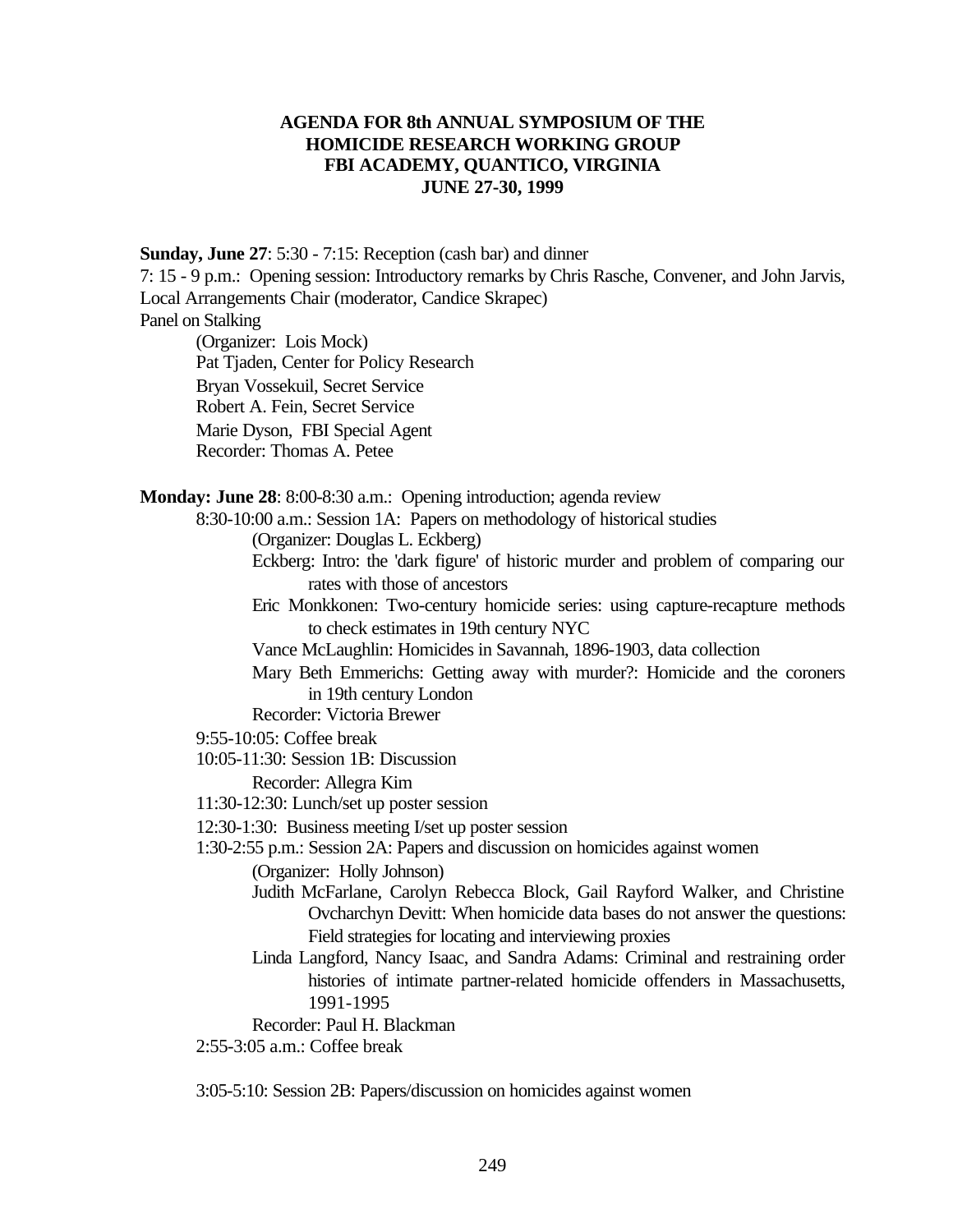- Myrna Dawson: Legal reactions to intimate partner homicide: a preliminary look at the role of gender and intimacy
- Todd K. Shackelford, David M. Buss, and Jay Peters: Wife killing: risk to women as a function of age
- Recorder: Bill Edison
- 5:30 6:30 p.m.:Dinner
- 6:30 8:00 p.m.: Poster session

Derek J. Paulsen, Mitchel Roth and Victoria E. Brewer: The Media Construction of Child Homicide

Orest Fedorowycz: Statistics Canada CCJS Publications and Reports Brad Gorby: Serial Murder: A Cross-National Descriptive Study

8 - 9:30 p.m.: Homicide, Homicide Research, and the News Media -- Littleton and Beyond (Organizer: Ted Gest, U.S. News & World Report/Criminal Justice Journalists)

Gary Fields, USA Today

Kristan Trugman, Washington Times

Allan Lengel, Washington Post

Thomas A. Petee

Recorder: Richard Block

- 9:30 10 p.m.: Meeting, Editorial Board of *Homicide Studies* (Editor: M. Dwayne Smith)
- **Tuesday, June 29**: 8:00-10:05 a.m.: Session 3A: Papers and discussion on homicide perpetrators and victims (Organizer: Allegra Kim)
	- Harry M. Brownstein, Susan M. Crimmins, Judith A. Ryder, and Barry J. Spunt: Prior involvement with drugs, guns, and illegal activities among young homicide offenders
	- C. Gabrielle Salfati: The nature of expressiveness and instrumentality in homicide, and its implications for offender profiling
	- Evelyn M. Kuhn, Carrie L. Nie, Mallory E. O'Brien, Richard L. Withers, and Stephen W. Hargarten: Victim and perpetrator characteristics for youth homicides during 1991-1997

Recorder: Greg Weaver

- 10:05-10:15 a.m.: Coffee break
- 10:15 a.m.- 12:20 p.m.: Session 3B: Papers on homicide victims

Dean G. Rojek: Homicide and drugs

- Thomas B. Marvell: State homicide victimization rates: Do regression results differ by sex or race
- Donna Rosenberg: Fabricated illness and homicide of children: solving complex medical problems with the help of a computerized database system

Recorder: Dawna Fuqua-Whitley

- 12:20 1:45 p.m.: Lunch -- committees formed on Monday meet
- 1:45 3:15 p.m.: Profiling: FBI Special Agent Mark Safarik Recorders: Wendy Regoeczi and Myrna Dawson
- 3:15 3:30 p.m.: Coffee break
- 3:30 5:00 p.m.: Optional FBI demonstrations, tours: Firearms; DNA; Academy tour
- 5:00 6:00 p.m.: Dinner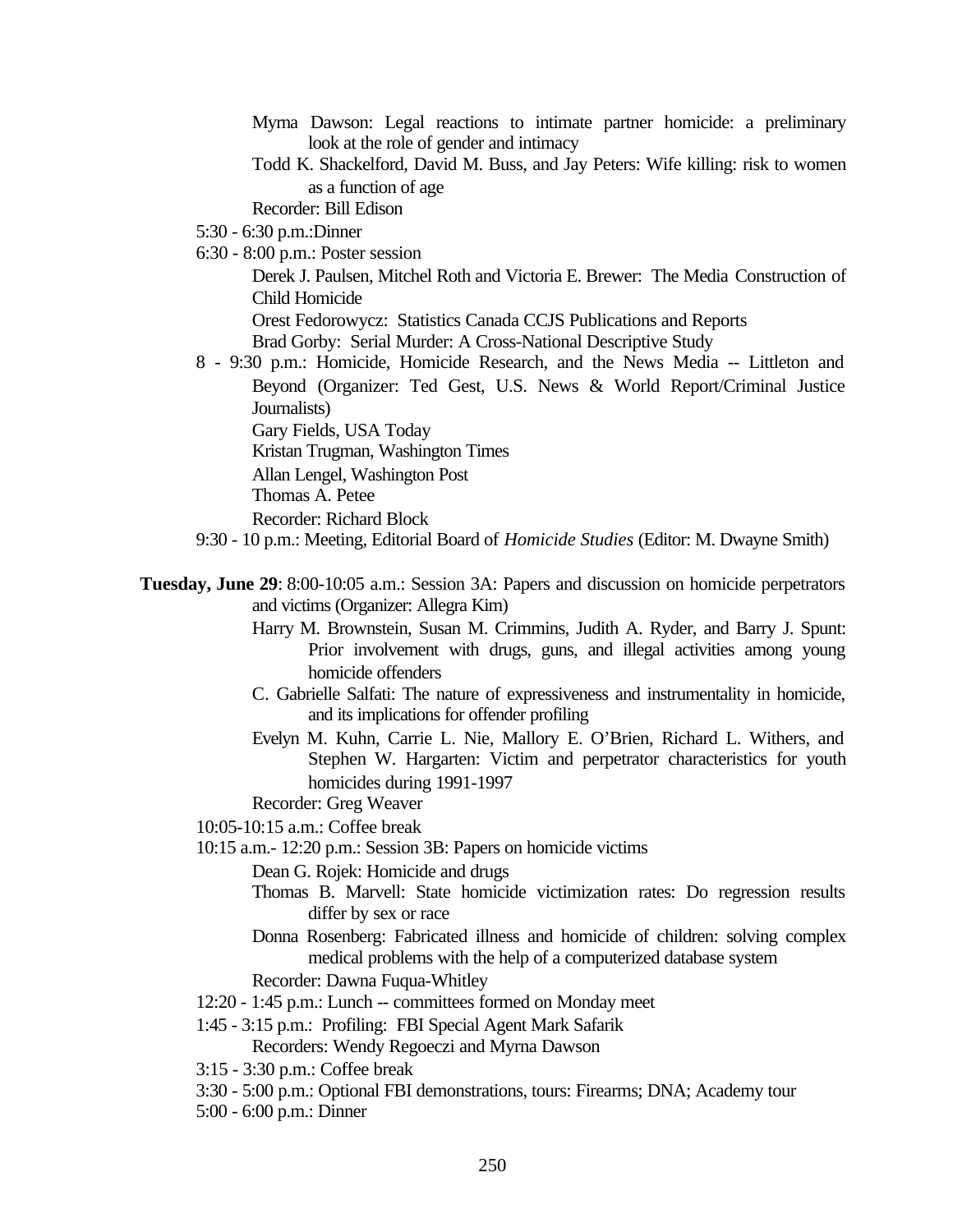- 6:00 8:00 p.m.: Session 4: Gun-related research: papers and research in progress (Organizer: Paul H. Blackman)
	- Jay Corzine, Lin K. Huff-Corzine, and Greg Weaver: Using FFL (federal firearms licensee) data for research on lethal violence and gun availability
	- Jason van Court: Matching death records and homicide records for firearm (and other) intentional deaths
	- Stephen W. Hargarten, Evelyn M. Kuhn, Carrie L. Nie, Mallory O'Brien, Richard L. Withers, and Garen J. Wintemute: Homicide gun characteristics before and after the 1994 crime bill
	- Kathleen Heide: School shootings in the United States: a typology of lethal violence

Recorder: Kaye Marz

8:00 - 9:30 p.m.: Business meeting II

**Wednesday, June 30**: 8:00 - 9:30 a.m.: Session 5A: Papers and discussion on multiple murder (Organizer: Thomas A. Petee)

> Carrie L. Nie, Evelyn M. Kuhn, Mallory E. O'Brien, Richard L. Withers, and Stephen W. Hargarten: Firearm homicide-suicide events in Southeastern Wisconsin, 1991-1997

Vanessa Levrier Leggett: Juvenile and young-adult male perpetrated familicides Recorder: Derek Paulsen

- 9:30 -9:45 a.m.: Break
- 9:45 -11:30 a.m.: Session 5B:

James A. Black: Murder for hire: an exploratory study

Thomas A. Petee and Kathy G. Padgett: Offense, offender, and victim

characteristics of mass murder incidents in the U.S., 1975-1999

Recorder: Jay Corzine

11:30 -12 m.: Meeting ends; final comments

## **Program Committee:**

Paul H. Blackman, Chair Carolyn Rebecca Block Allegra Kim Lois Mock Thomas A. Petee Candice Skrapec Kimberly Vogt John P. Jarvis, Local Arrangements Chair Christine Rasche, *ex officio*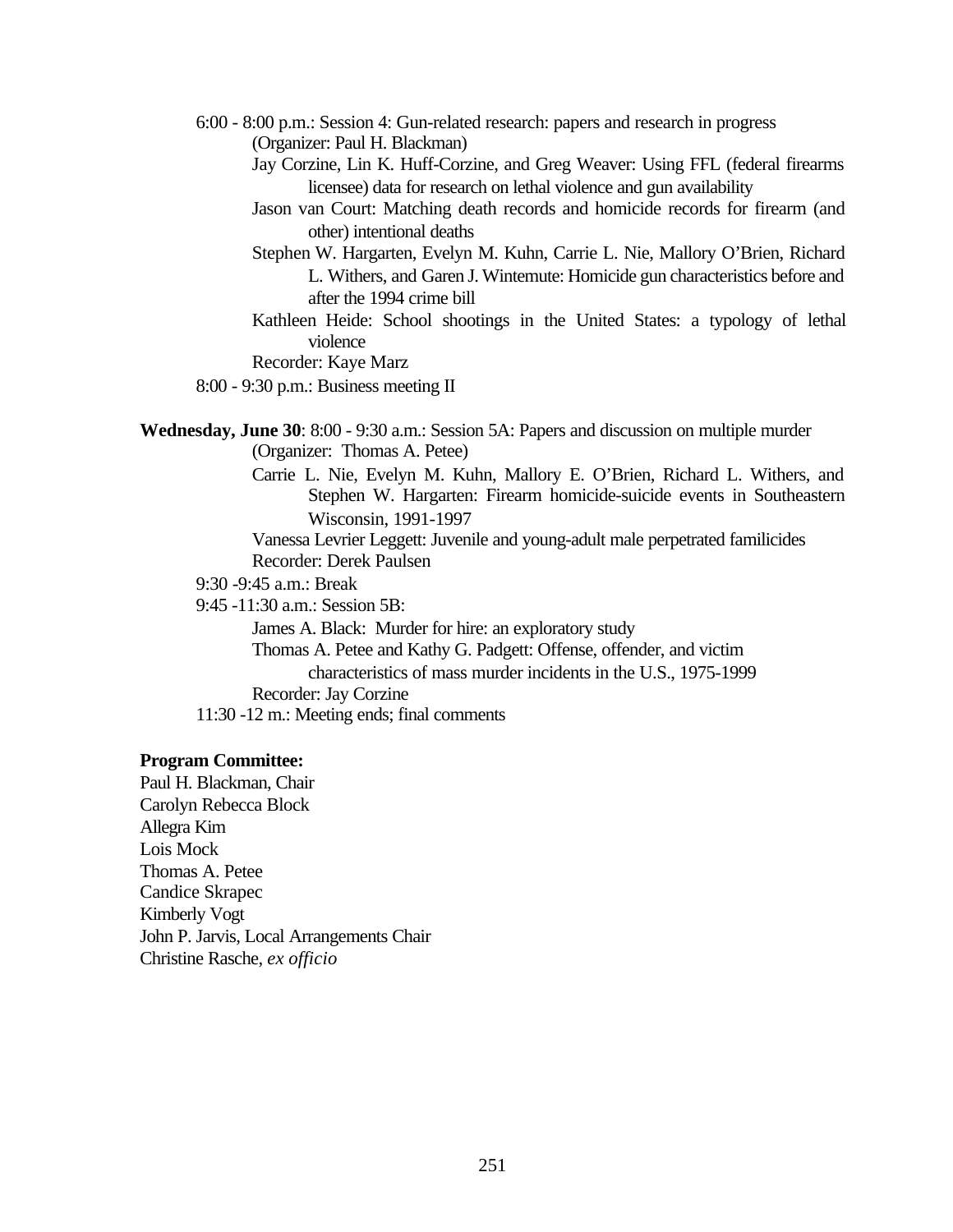## **PARTICIPANTS IN THE SYMPOSIUM**

Candice Batton Dept. of Criminal Justice University of Nebraska 540 N. 16th St., 1100 NRC Lincoln, NE 68588

James A. Black Dept. of Sociology University of Tennessee Knoxville 901 McClung Tower Knoxville, TN 37996-0490

Paul H. Blackman Institute for Legislative Action National Rifle Association of America 11250 Waples Mill Road Fairfax, VA 22030-7400

Carolyn Rebecca Block Statistical Analysis Center Illinois Criminal Justice Information Authority 120 S. Riverside Plaza Chicago, IL 60606

Richard Block Department of Sociology Loyola University Damen Hall 931 Chicago, IL 60626

Victoria E. Brewer Criminal Justice Center Sam Houston State University Huntsville, TX 77341-2296

Henry H. Brownstein Division of Criminology, Criminal Justice, & Social Policy University of Baltimore 1420 North Charles Street Baltimore, MD 21201

Thurston L. Bryant 43221 Edgartown Street South Riding, VA 20152

Roland Chilton Dept. of Sociology University of Massachusetts Amherst, MA 01003

Jay Corzine Dept. of Sociology & Anthropology University of Central Florida Orlando, FL 32816-1360

Myrna Dawson Department of Sociology Centre of Criminology University of Toronto 130 St. George St.; Suite 8001 Toronto, Ont M5T1P9 CANADA

Alan C. DeLine Public Justice Department State University of New York 446 Mahar Hall Oswego, NY 13126

Dallas Drake 115 West 36th Street Minneapolis, MN 55048

Christopher S. Dunn Crime & Justice Programs, ICPSR University of Michigan 426 Thompson, Room 4050 Ann Arbor, MI 48106-1248

Douglas Lee Eckberg Dept. of Sociology Winthrop University 320 Kinard Building Rock Hill, SC 29733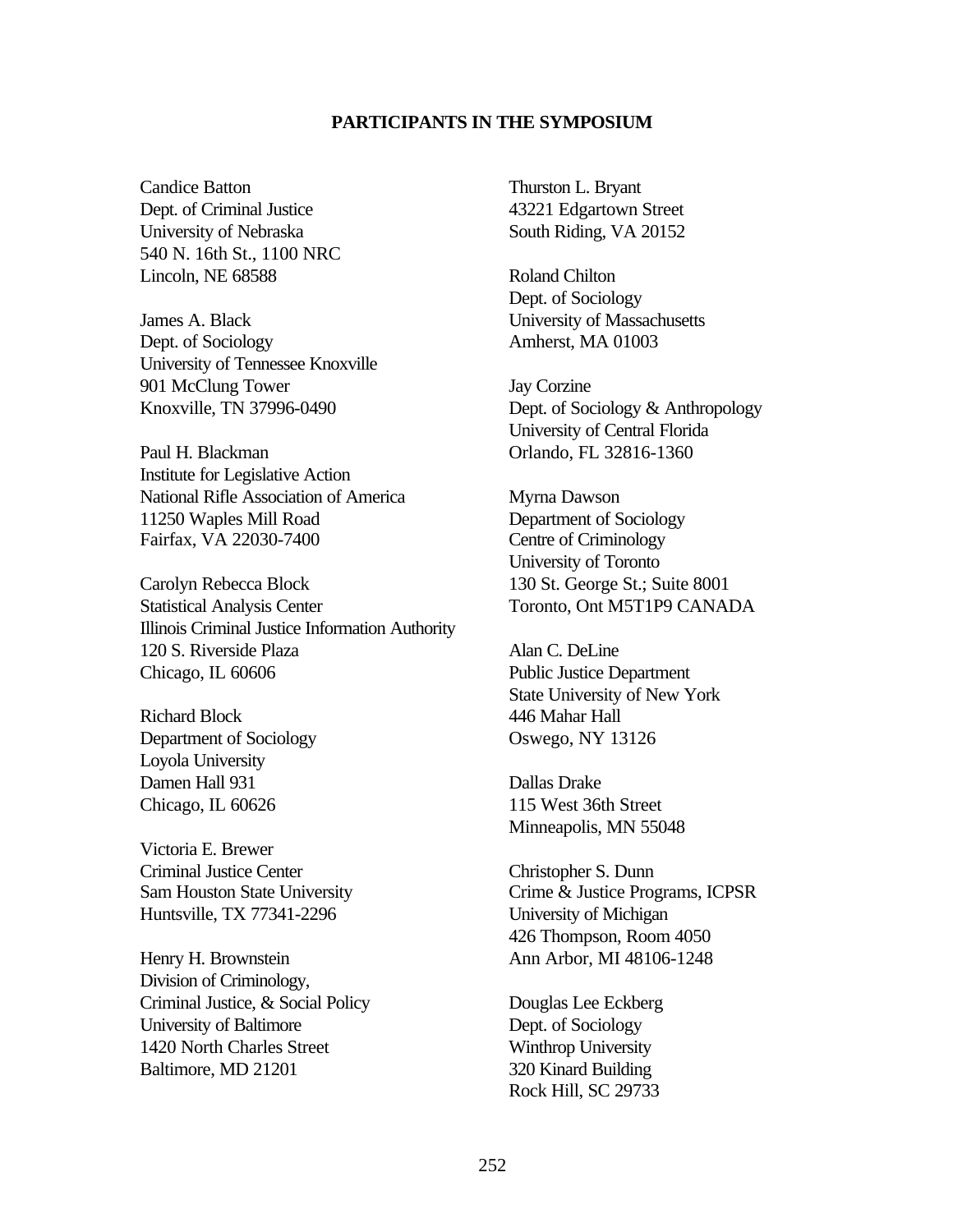Bill Edison San Jacinto College North 5800 Uvalde Houston, TX 77049

Mary Elizabeth Emmerichs University of Wisconsin-Sheboygan Sheboygan, WI 53081

Donald Faggiani Criminal Justice Research Center, DCJ 805 E Broad St Richmond, VA 23219

Orest Fedorowycz Canadian Centre for Justice Statistics 19th Floor, R.H. Coats Bldg. Ottawa, Ont K1A OT6 CANADA

Dawna Fuqua-Whitley Rollins School of Public Health Emory University 1518 Clifton Rd. Rm 240 Atlanta, GA 30322

Bradford L. Gorby 6665 N. Fresno #234 Fresno, CA 93710

Doreen Hansen 45171 Longview Squaw Valley, CA 93675

Stephen W. Hargarten Dept of Emergency Medicine Medical College of Wisconsin 9200 W Wisconsin Ave. Milwaukee, WI 53226

Kathleen Heide Department of Criminology University of South Florida Sociology 107 4202 Fowler Avenue Tampa, FL 33620

John Humphrey Department of Sociology University of North Carolina Greensboro, NC 27402

John Jarvis Behavioral Sciences Unit FBI Academy Quantico, VA 22135

.

Vessna Jocic Department of Psychology McMaster University Hamilton, Ontario L8S 4K1 CANADA

Holly Johnson Canadian Centre for Justice Statistics 19th Floor, R.H. Coats Bldg. Ottawa, Ont K1A OT6 CANADA

Allegra Kim 624 N. Broadway, Box 725 Baltimore, MD 21205-1996

John T. Kirkpatrick Northern N.E. Consortium for the Study of the Prevention & Control of Crime University of New Hampshire Thompson Hall Durham, NH 03824

Evelyn Kuhn Department of Emergency Medicine Medical College of Wisconsin 9200 W. Wisconsin Ave, FMLH East Milwaukee, WI 53226

Linda Langford 100 Highland Ave. Arlington, MA 02476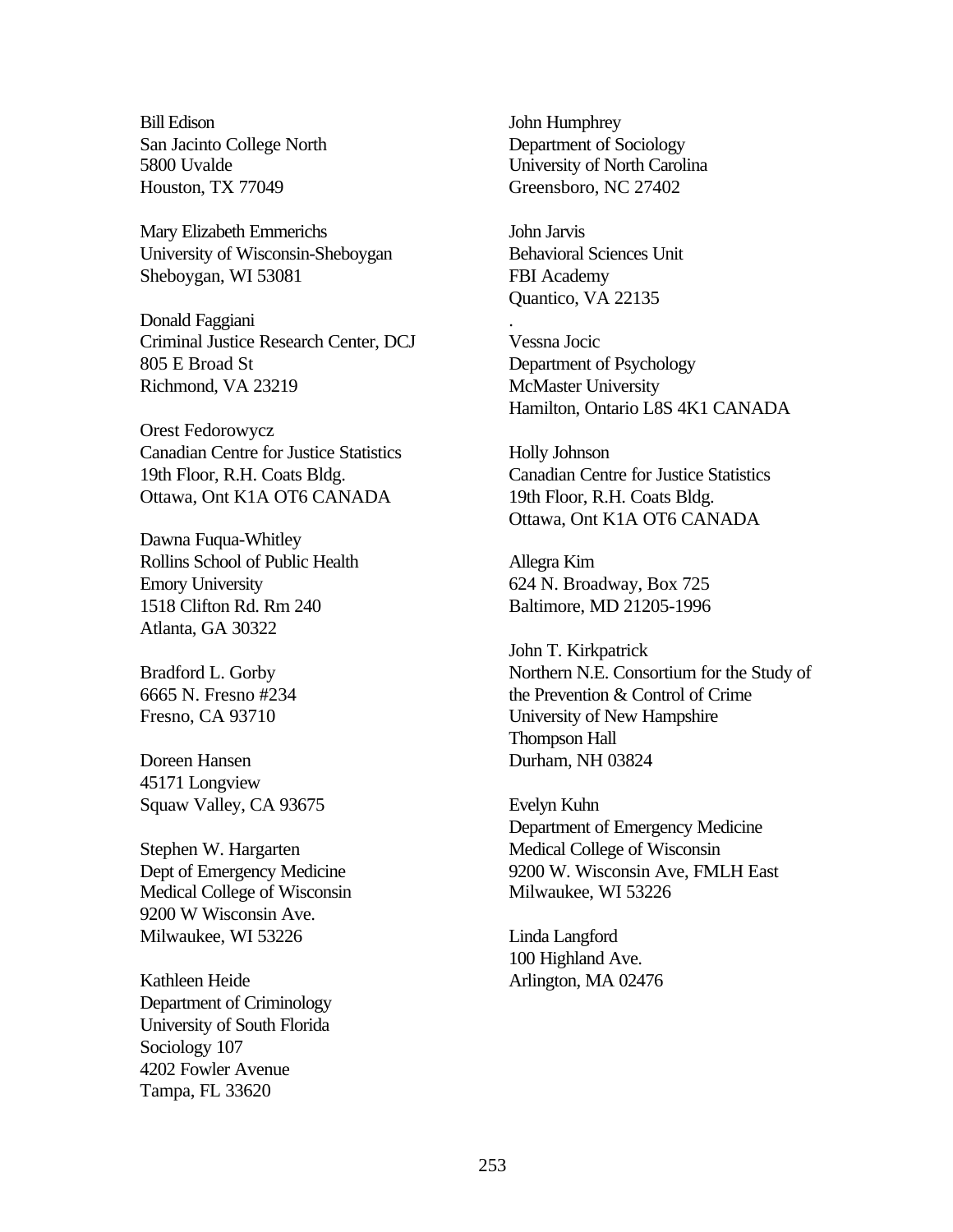Eric Larson Advanced Studies and Evaluation Methods, General Government Division U.S. General Accounting Office 441 G Street, N.W., Room 2037 Washington, DC 20548-0001

Gregory J. LeBlanc Florida Atlantic University 891 S. W. 56th Ave Margate, FL 33068

Ann Lee 165 Tipperary Rd. Athens, GA 30606

Everett Lee University of Georgia Athens, GA 30602

Vanessa Levrier Leggett Department of Criminal Justice University of Houston-Downtown One Main Street, Suite 606-S Houston, TX 77002

Thomas Marvell Justec Research 155 Ridings Cove Williamsburg, VA 23185

Kaye Marz ICPSR 426 Thompson St, Box 1248 Ann Arbor, MI 48106-1248

Cheryl Maxson University of Southern California University Park MC-0375 Los Angeles, CA 90089-0375

Judy McFarlane Texas Women's University 1130 M.D. Anderson Blvd. Houston, TX 77030

Vance McLaughlin Savannah Police Dept. Box 8032 Savannah, GA 31412

Lois Felson Mock National Institute of Justice 810 Seventh Street, NW Washington, DC 20531

Eric Monkkonen UCLA Dept. of History 6265 Bunche Hall Box 951473 Los Angeles, CA 90095-1473

Kathryn Elizabeth Moracco University of North Carolina Chase Hall, CB #7505 Chapel Hill, NC 27599-7505

Carrie Nie Medical College of Wisconsin 9200 W. Wisconsin Ave., FMLH East Milwaukee, WI 53226

Brittawni Lee Olson National Research Corporation 1033 0 Street, Suite 400 Lincoln, NE 68502

Derek J. Paulsen Sam Houston State University 140 Piper Trail The Woodlands, TX 77381

Thomas A. Petee Auburn University 7030 Haley Center Auburn, AL 36849-5209

Christine Rasche University of North Florida 4567 St. Johns Bluff Road Jacksonville, FL 32224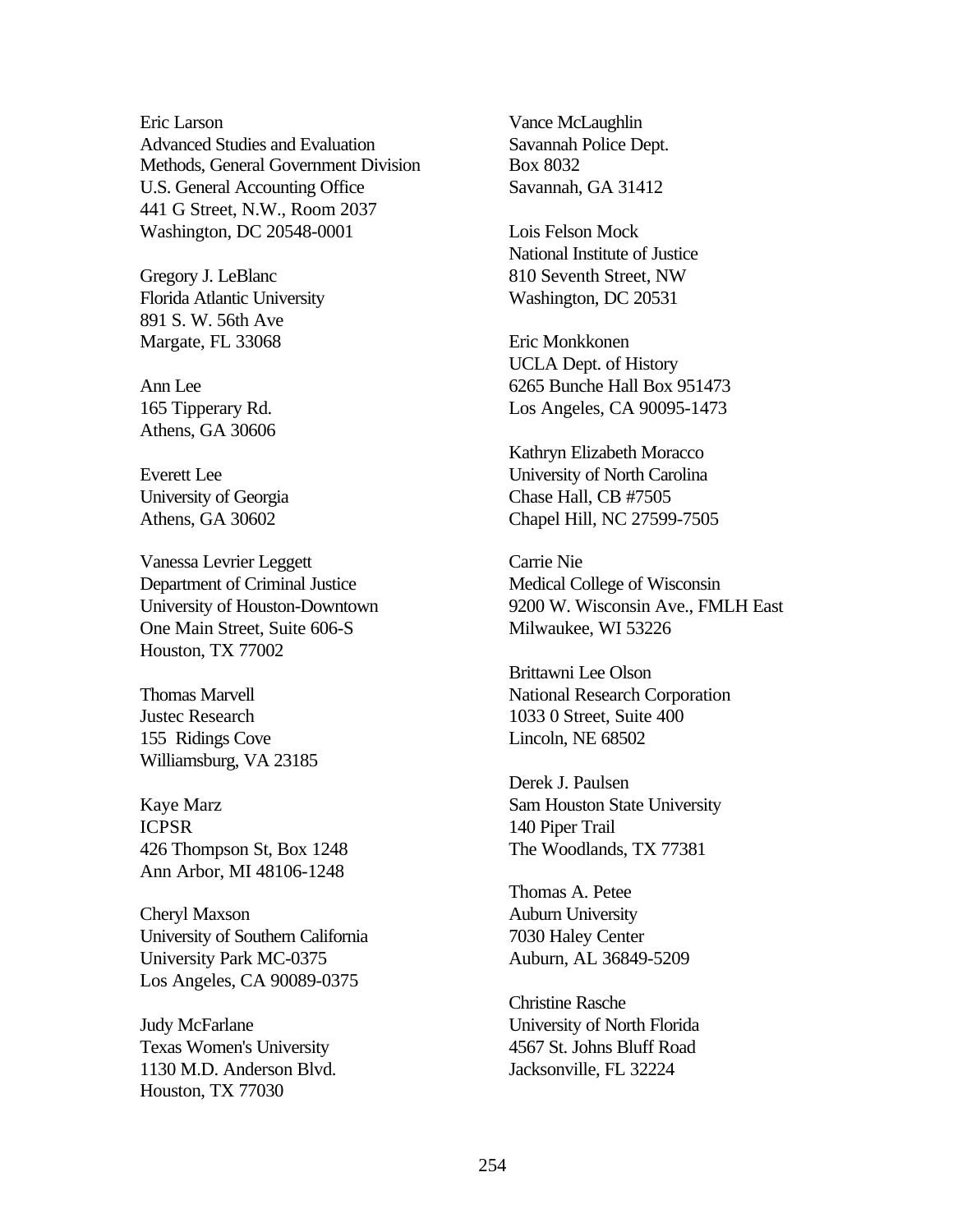Wendy Regoeczi University of Toronto 203 College St. Toronto, Ont M5R 1P9 CANADA

Barrie Ritter 673 Malarin Ave. Santa Clara, CA 95050

Dean Rojek Dept. of Sociology University of Georgia . Athens, GA 30602-1611

Donna Rosenberg P.O. Box 2821 Avon, CO 81620

Mitchel P. Roth College of Criminal Justice Sam Houston State University Huntsville, TX 77341

Steven Roth New York State Division of Criminal Justice Services 4 Tower Place Albany, NY 12203

C. Gabrielle Salfati Centre for Investigative Psychology University of Liverpool Eleanor Rathbone Building Liverpool, UNITED KINGDOM L69 7ZA

Joy M. Seacat Denver Health Medical Center 717 Emerson St. Denver, CO 80218-3218

Todd Shackelford Division of Science - Psychology Florida Atlantic University 2912 College Ave. Davie, FL 33314

Candice Skrapec Department of Criminology California State University, Fresno 2225 E. San Ramon Ave M/S 104 Fresno, CA 93740-8029

M. Dwayne Smith Department of Sociology University of North Carolina at Charlotte 9201 University City Blvd. Charlotte, NC 28223

Pat Tjaden Center for Policy Research 1570 Emerson Street Denver, CO 80218

Roger Trent Emergency Preparedness and Injury Control Program 601 North 7th St MS#271, PO Box 942732 Sacramento, CA 94234-7320

Jason Van Court Emergency Preparedness and Injury Control Program 601 North 7th St MS#39A, PO Box 942732 Sacramento, CA 94234-7320

Isaac T. Van Patten Department of Criminal Justice Radford University Box 6934 Radford, VA 24142

Kimberly Vogt Dept. of Sociology/Archaeology University of Wisconsin at LaCrosse 437K North Hall LaCrosse, WI 54601

Gail R. Walker 1141 South Lyman Oak Park, IL 60304